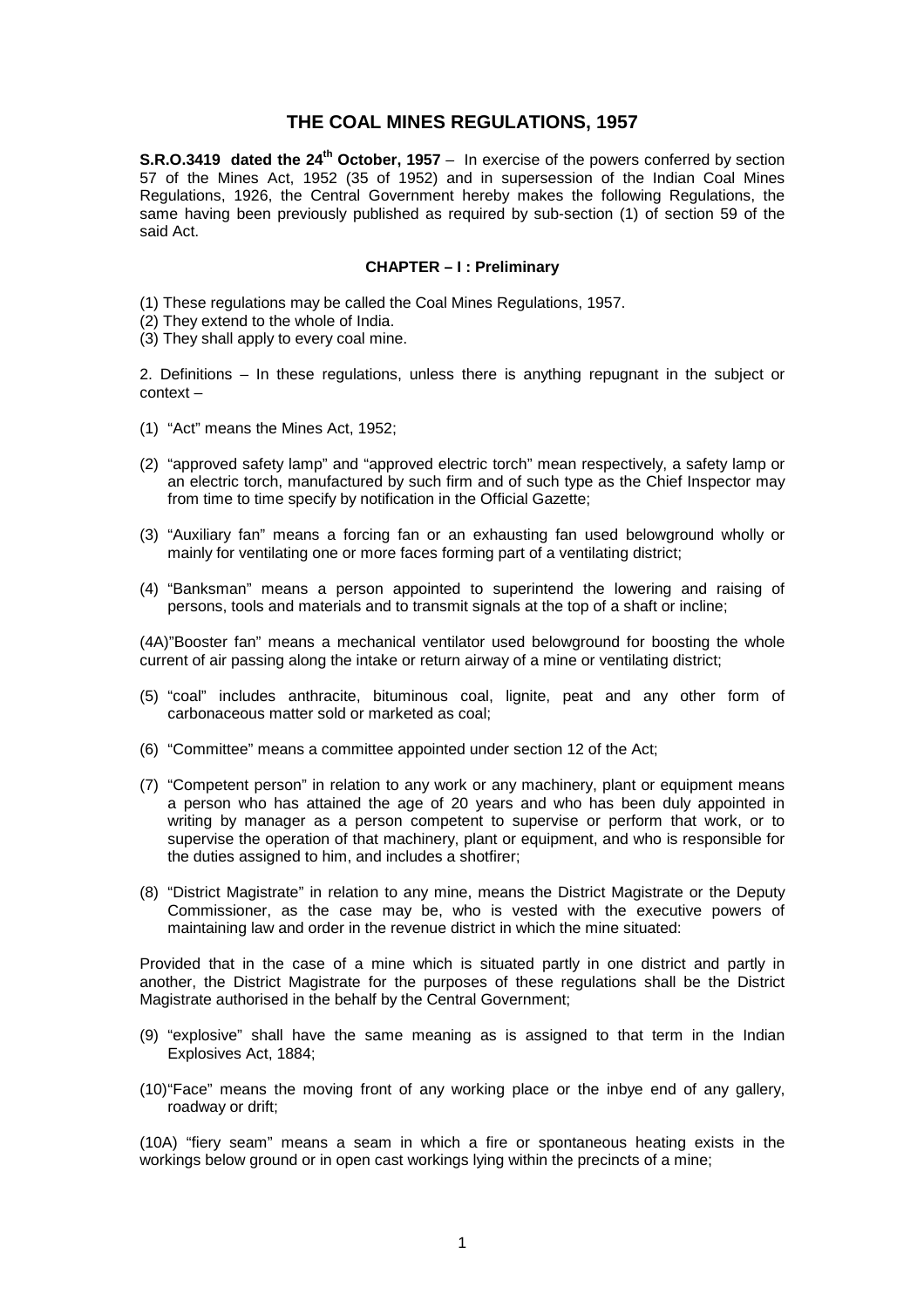(10B) "flame proof apparatus" means an apparatus that can withstand without injury any explosion of the inflammable gas that may occur within it and can prevent the transmission of flame such as will ignite the inflammable gas which may be present in the surrounding atmosphere;

(11) "Form" means a Form as set out in the First Schedule;

(12) "gas" includes fume or vapour;

(12A) "gassy seam of the first degree" means a coal seam or part thereof lying within the precincts of a mine not being an open cast working whether or not inflammable gas is actually detected in the general body of the air at any place in its workings below ground, or when the percentage of the inflammable gas if and when detected, in such general body of air does not exceed 0.1 and the rate of emission of such gas does not exceed one cubic metre per tonne of coal produced;

(12B) "gassy seams of the second degree" means coal seams or part thereof lying within the precincts of a mine not being an open cast working in which the percentage of inflammable gas in the general body of air at any place in the workings of the seam is more than 0.1 or the rate of emission of inflammable gas per tonne of coal produced exceeds one cubic metre but does not exceed ten cubic metres;

(12C) "gassy seams of the third degree" means of coal seam or part thereof lying within the precincts of a mine not being an open cast workings in which the rate of emission of inflammable gas per tonne of coal produced exceeds ten cubic metres;

(12D) "general body of air" means the general atmosphere in a seam and includes the atmosphere in the roof cavities, but does not include general atmosphere in the sealed off area or in any borehole drilled in coal or in the adjacent "strata";

- (13) "Goaf" means any part of workings below ground wherefrom a pillar or part thereof, or in the case of "longwall" workings, coal has been extracted but which is not a working place;
- (14)"Incline" means an inclined passage or road either on the surface or below ground;
- (15) "Inset" means a landing or platform in a shaft, and includes an excavation therefrom between the top and the bottom of the shaft;

(16) "machinery" means –

- (i) any locomotive or any stationary or portable engine, air compressor, boiler or steam apparatus, which is, or
- (ii) any such apparatus, appliance or combination of appliances intended for developing, storing, transmitting, converting or utilising energy, which is, or
- (iii) any such apparatus, appliance or combination of appliances if any power developed, stored, transmitted, converted or utilised thereby is, used or intended for use in connection with mining operations;
- (17) "material" includes coal, stone, debris, or any other material;
- (18)"misfire" means the failure to explode of an entire charge of explosives in a shothole;
- (19)"month" means a calendar month;
- (20) "Official" means a person appointed in writing by the owner, agent or manager to perform duties or supervision in a mine or part thereof and includes an under manager or assistant manager, a ventilation officer, a safety officer, a sampling incharge, dust incharge, an overman, a sirdar, an engineer and a surveyor;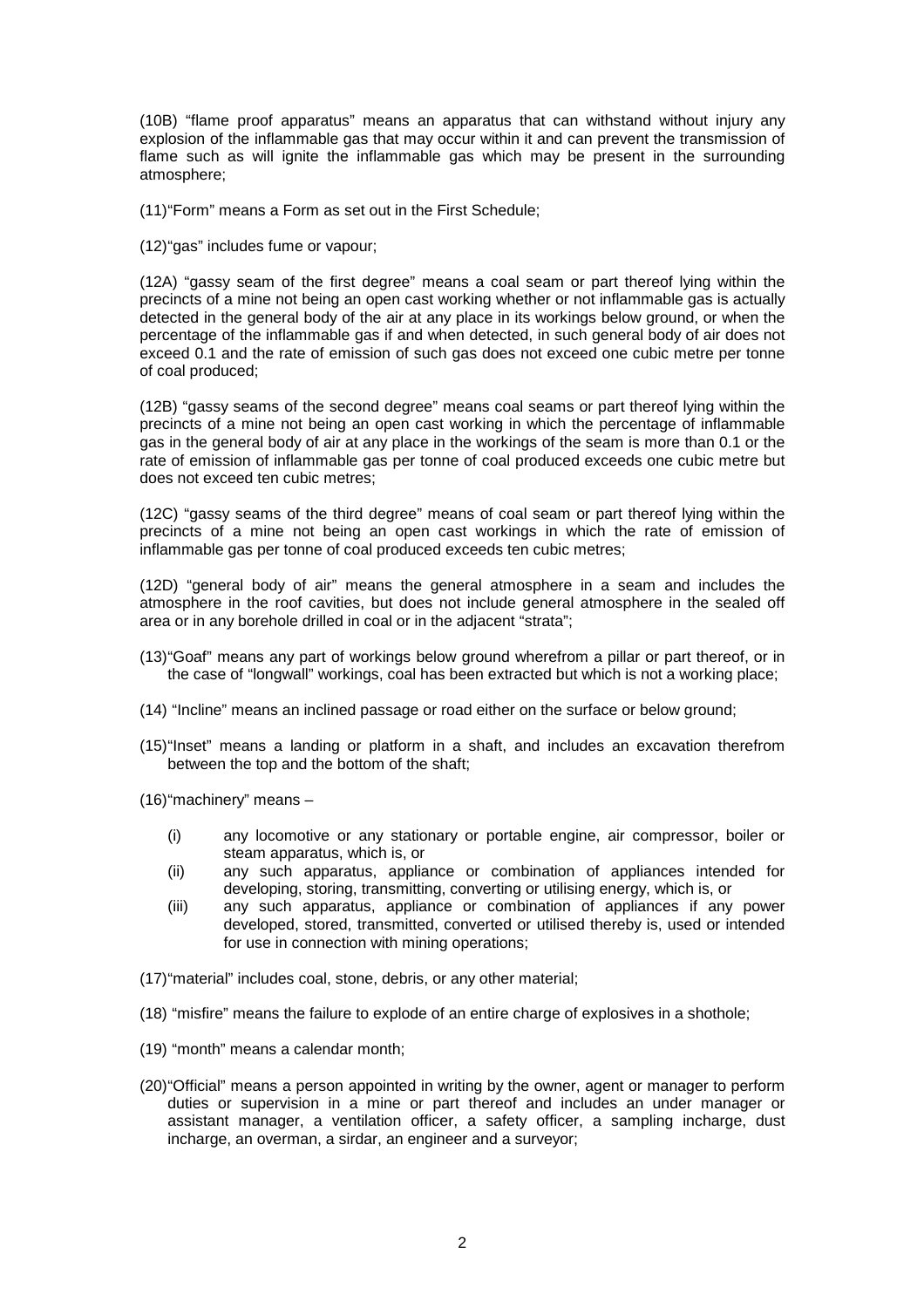- (21)"Onsetter" means a person appointed to superintend the raising and lowering of persons, tools and materials and to transmit signals at any inset or shaft bottom;
- (22) "Overman" means a person possessing a Manager's or Overman's Certificate, who is appointed by the manager in writing, under any designated whatsoever, to perform the duties of supervision of control in a mine or part thereof, and is as such superior to a sirdar;
- (23) "Permitted explosive" means an explosive manufactured by such firm and of such type as the Chief Inspector may from time to time specify by notification in the Official Gazette;
- (24) "public road" means a road maintained for public use and under the jurisdiction of any government or local authority;
- (25) "quarter" means a period of three months ending on the  $31<sup>st</sup>$  March,  $30<sup>th</sup>$  June,  $30<sup>th</sup>$ September or 31<sup>st</sup> December:
- (26) "railwlay" means a railway as defined in the Indian Railways Act, 1890;
- (27) "Regional Inspector" means the Inspector of Mines in charge of the region or local area or areas in which the mine is situated or the group or class of mines to which the mine belongs, over which he exercises his power under the Act;
- (28) "river" means any stream or current of water, whether seasonal or perennial, and includes its banks extending up to the highest known flood level;
- (29) "roadway" means any part of a passage or gallery below ground which is maintained in connection with the working of a mine;
- (30) "Schedule" means a Schedule appended to these regulations;
- (31) "Shaft" means a way or opening leading from the surface to workings below ground or from one part of the workings below ground to another, in which a cage or other means of conveyance can travel freely suspended, with or without the use of guides;
- (32) "Tub" includes a wagon, car, truck or any other vehicle moving on rails for conveying material;
- (33) "Undermanager" or "assistant manager" means a person possessing a Manager's Certificate, who is appointed in writing by the owner, agent or manager or assist the manager in the control, management and direction of the mine or part thereof, and who takes rank immediately below the manager, and is thus superior to an overman and a sirdar;
- (34) "Ventilating district" means such part of a mine below ground as has an independent intake airway commencing from a main intake airway, and an independent return airway terminating at a main return airway, and, in the case of a mine or part thereof which is ventilated by natural means, the whole mine or part; and

(34-A) "Working" means any excavation made or being made in a mine for search of or obtaining coal.

(35) "working place" means any place in a mine to which any person has lawful access.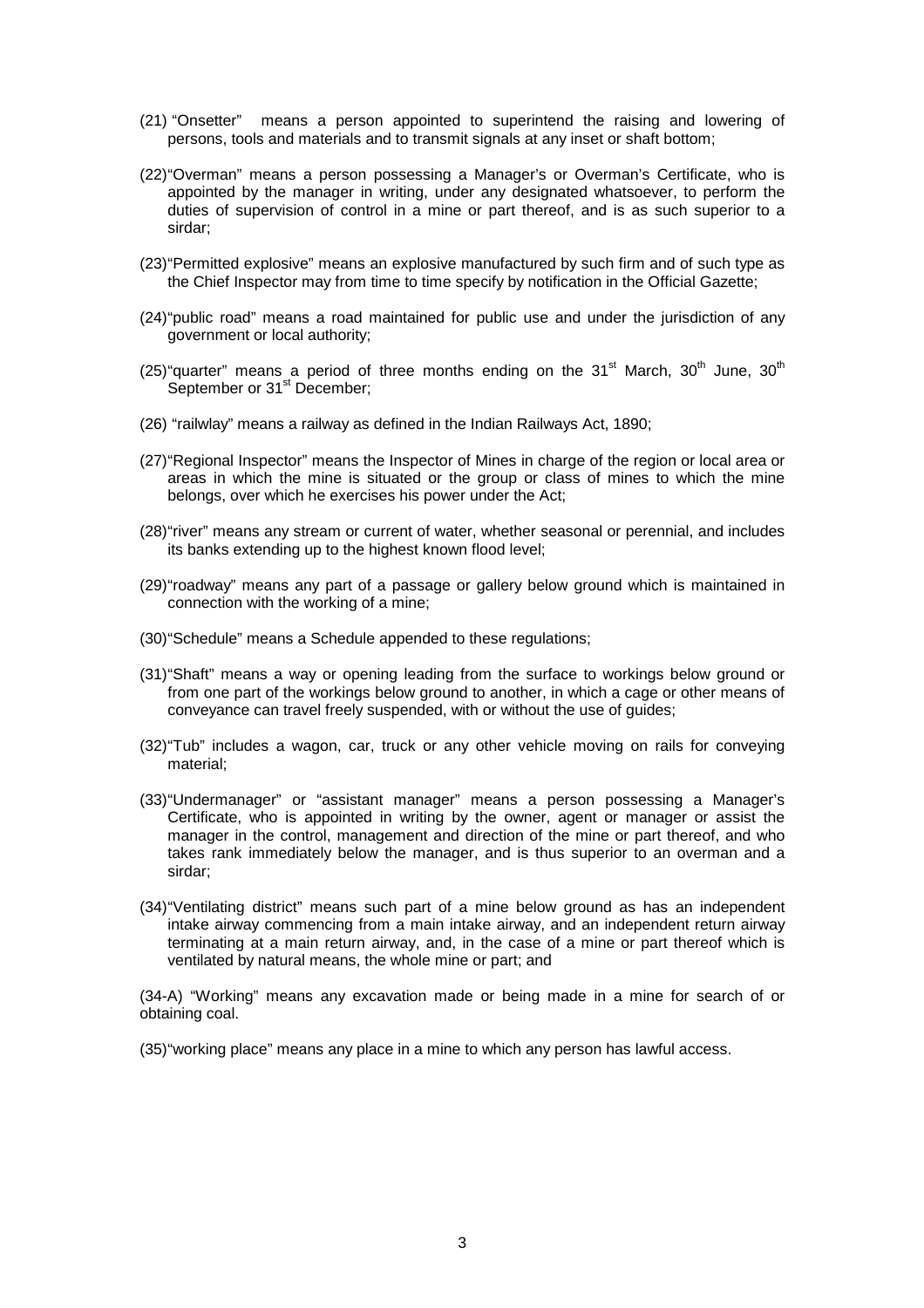#### **CHAPTER-II : Returns, Notices and Records**

3. Notice of Opening. – (1) The notice required by section 16 of the Act shall be submitted in Form I. And a copy thereof shall be submitted to the Regional Inspector. The Form shall be accompanied by a plan showing the boundaries of the mine and the shafts or openings of the mine, trijunction or revenue pillars and other prominent and permanent surface features :

Provided that, in respect of a mine which has already been opened such a plan shall be submitted within sixty days of coming into force of the Coal Mines (Amendment) Regulations, 1985:

Provided further that if the boundary of amine is changed as per sub-regulation (1) of regulation 107, a plan showing the new boundary, shall be submitted within seven days of the said change.

(2) When a mine has been opened, the owner, agent or manager shall forthwith communicate the actual date of opening to the Chief Inspector and to the Regional Inspector.

4. Monthly Returns – On or before the  $14<sup>th</sup>$  day of every month, the owner, agent or manager shall submit to the Chief Inspector and the Regional Inspector correct returns in respect of the preceding month in Form II.

5. Annual Returns – (1) On or before 20<sup>th</sup> day of February in every year, the owner, agent or manager shall submit to the District Magistrate and to the Chief Inspector annual returns in respect of the preceding year in Form III.

(2) If a mine is abandoned or working thereof is discontinued over a period exceeding 60 days or if a change occurs in the ownership of a mine, the returns required under subregulation (1) shall be submitted within 30 days of abandonment or change of wonership or within 90 days of discontinuance, as the case may be :

Provided that the Chief Inspector may, by an order in writing and subject to such conditions as he may specify therein, allow such returns to be submitted upto any date not later than the  $20<sup>th</sup>$  day of February in the year following that to which they relate :

Provided further that the nothing in this sub-regulation shall be deemed to authorise the submission of any return later than the  $20<sup>th</sup>$  day of February in the year following that to which it relates.

6. Notice of abandonment or discontinuance  $-$  (1) When it is intended to abandon a mine or seam or to discontinue working thereof for a period exceeding 60 days, the owner, agent or manager shall not less than 40 days before such abandonment or discontinuance, give to the Chief Inspector and the Regional Inspector a notice stating the reasons for the proposed abandonment or discontinuance and the number of persons likely to be affected thereby:

Provided that when on account of unforeseen circumstances a mine is abandoned or discontinued before the said notice has been given or when without previous intention the discontinuance extends beyond a period of 60 days, the notice shall be given forthwith.

(2) Notwithstanding anything contained in sub-regulation (1), when it is intended to abandon or discontinue for more than 60 days, any workings belowground over which is situated any property vested in the Government or any local authority or any railway or any building or permanent structure not belonging to the owner, the owner, agent or manager shall, not less than 30 days before the date of such abandonment or discontinuance, give notice of his intention to the Chief Inspector and the Regional Inspector.

(3) When a mine or seam has been abandoned, or the working thereof has been discontinued over a period exceeding 60 days, the owner, agent or manager shall, within seven days of the abandonment or of the expiry of the said period, give to the Chief Inspector, the Regional Inspector and the District Magistrate notice in Form I.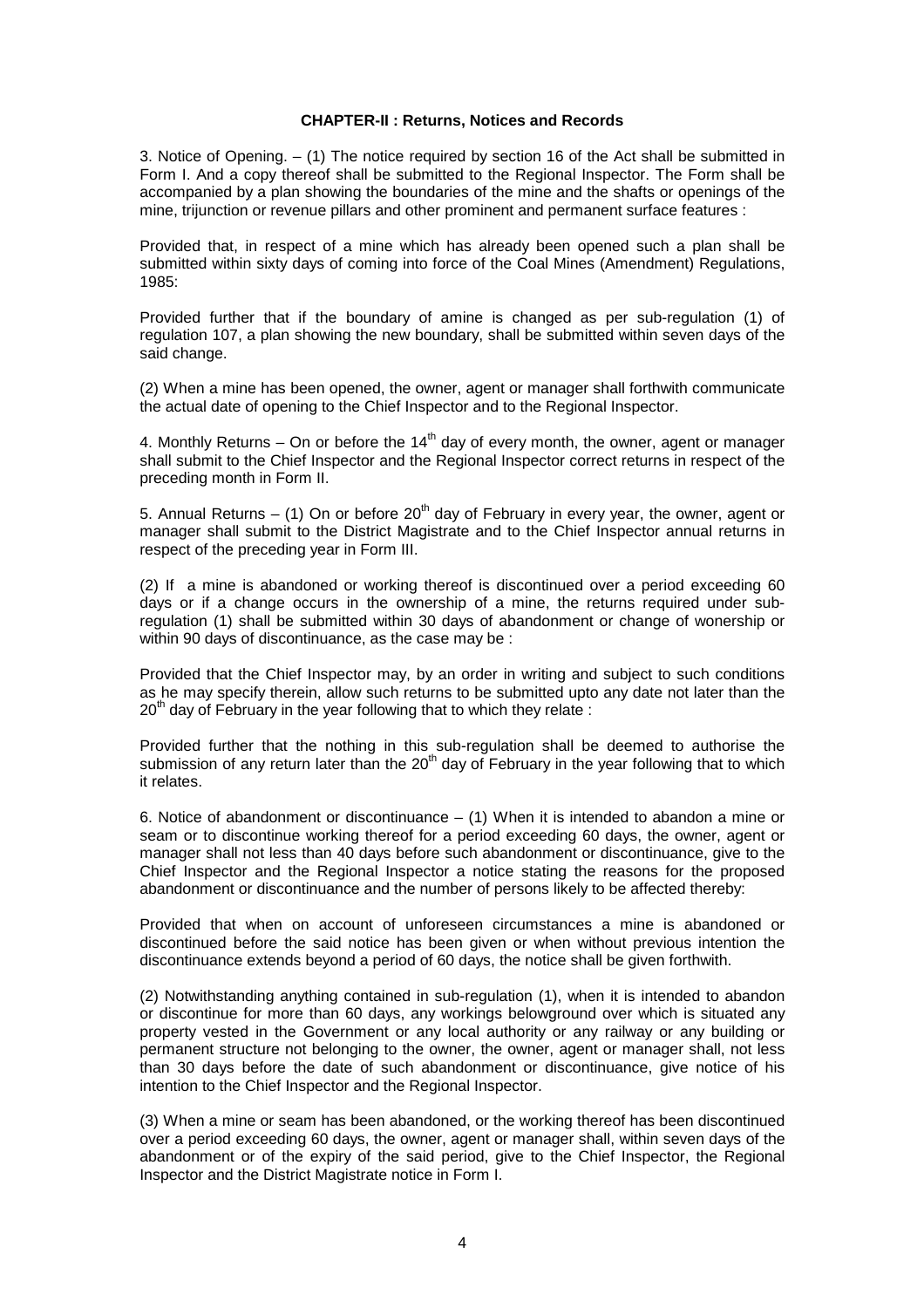7. Notice of re-opening – (1) When it is intended to re-open a mine or seam after abandonment or after discontinuance for a period exceeding 60 days, the owner, agent or manager shall, not less than 30 days before resumption of mining operations, give to the Chief Inspector, the Regional Inspector and the District Magistrate notice in Form I.

(2) When a mine has been re-opened, the owner, agent or manager of the mine shall forthwith communicate the actual date of re-opening to the Chief Inspector and the Regional Inspector.

8. Change in ownership and addresses, etc.  $- (1)(a)$  When a change occurs in the name of ownership of a mine or in the address of the owner, the owner, agent or manager shall, within seven days from the date of the change, give to the Chief Inspector and the Regional Inspector a notice in Form I :

Provided that where the owner of a mine is a firm or other association of individuals, a change –

- (i) of any partner in the case of a firm;
- (ii) of any member in the case of an association;
- (iii) of any director in the case of a public company; or
- (iv) of any shareholder in the case of a private company;

shall also be intimated to the Chief Inspector and the Regional Inspector, within seven days from the date of the change.

(b) When the ownership of a mine is transferred, the previous owner or his agent shall make over to the new owner or his agent, within a period of seven days of the transfer of ownership, all plans, sections, reports, registers and other records maintained in pursuance of the Act and of these regulations, or orders made thereunder, and all correspondence relating to the working of the mine relevant thereto, and when the requirements of this clause have been duty complied with, both the previous and the new owners or their respective agents shall forthwith inform the Chief Inspector and the Regional Inspector in writing.

(2) Any appointment is made of an agent, manager, engineer, surveyor, ventilation officer, safety officer, under manager or assistant manager or when the employment of any such person is terminated or any such person leaves the said employment, or when any change occurs in the address of any agent or manager, the owner, agent or manager shall, within seven days from the date of such appointment, termination or change give to the Chief Inspector of Mines and the Regional Inspector a notice in Form I.

8A. Appointment of agent  $-$  (1) The owner of a mine shall submit in writing to the Chief Inspector and the Regional Inspector, a statement showing names and designation of every person authorised to act on behalf of the owner in respect of management, control, supervision or direction of the mine.

(2) The statement shall also show the responsibilities of every such person and the matters in respect of which he is authorised to act on behalf of the owner.

(3) Every such person shall be deemed to be agent for the mine or group of mines, as the case may be, in respect of the responsibilities as specified in such statement.

(4) The statement aforesaid shall be submitted within one month from the date of coming into foce of the Coal Mines (Amendment) Regulations, 1985, in the case of mines already opened, or reopened as the case may be, and in other cases within one month from the date of opening or reopening of the mine.

(5) Any change, addition or alteration in the names or other particulars of the aforesaid statement shall be reported in writing to the Chief Inspector and Regional Inspector within seven days from the date of such change, addition or alteration.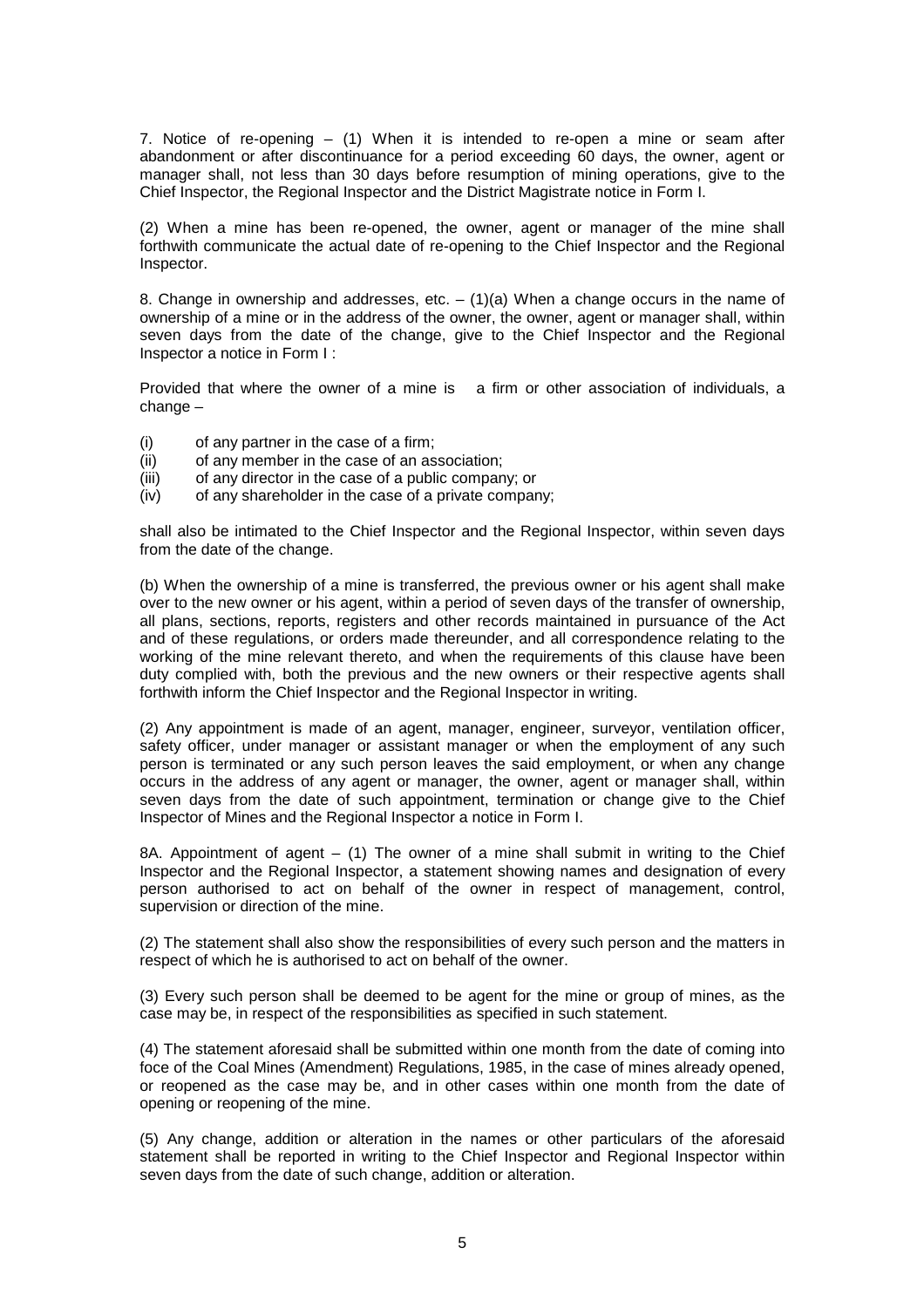9. Notice of Accident –  $(1)(a)$  When there occurs in or about a mine –

- (i) an accident causing loss of life or serious bodily injury in connection with mining operations;
- (ii) an explosion or ignition;
- (iii) a spontaneous heating or outbreak of fire, or appearance of smoke or other indication of heating or outbreak of fire;
- (iv) an influx of noxious gases;
- $\dot{y}$  an occurrence of inflammable gas in a mine to which Regulation 144 does not apply;
- (vi) an irruption of water;
- (vii) an instantaneous failure of a pillar, part of a pillar or several pillars of coal (i.e., a 'bump') in workings below ground;
- (viii) a premature collapse of any part of the workings;
- (ix) any accident due to explosives;
- (x) a breakage or fracture of rope, chain, headgear, pulley or axle or bearing thereof, or other gear by which persons are lowered or raised;
- (xi) an overwinding of cages or other means of conveyance while men are being lowered or raised;
- (xii) a breakage or fracture of any essential part of winding engine, crankshaft, coupling, bearing, gearing, clutch, drum or drum shaft, or failure of emergency brake;
- (xiii) a bursting of any equipment containing steam, compressed air or other substance at high pressure; or
- (xiv) a breakage, fracture or faulure of any essential part of any machine or apparatus whereby the safety of persons may be endangered:

the owner, agent or manager shall forthwith inform the Regional Inspector about the occurrence by telephone or express telegram or by special messenger; and shall also, within 24 hours of every such occurrence, give notice thereof in Form IV-A to the District Magistrate, the Chief Inspector and the Regional Inspector and in the case of an accident mentioned in sub-clause (I) of this clause, also to the Coal Mines Labour Welfare Commissioner. The owner, agent or manager shall simultaneously exhibit a copy of the notice on a special notice board outside the office of the mine and shall ensure that the notice is kept on the board in a legible condition for not less than 14 days from the date of such exhibition.

(b) When an accident causing loss of life or serious bodily injury occurs in or about a mine in connection with the generation, storage, transformation, transmission, supply or use of electrical energy, the owner, agent or manager shall also forthwith inform the Electrical Inspector of Mines by telephone, express telegram or special messenger.

(2) If death results from any injury already reported as serious under sub-regulation (1) or if any injury other than the serious injury become serious, the owner, agenr or manager shall within 24 hours of his being informed of the same, give notice thereof to the District Magistrate, the Chief Inspector, the Regional Inspector and the Coal Mines Labour Welfore Commissioner.

(3) In respect of every persons killed or injured as above, the owner, agent or manager shall, within seven days of the occurrence, send to the Chief Inspector, particulars in Form IV-B.

10. Notice of disease – Where any person employed in a mine contract any disease notified by the Central Government in the Official Gazette, the owner, agent or manager shall, within three days of his being informed of the disease, give notice thereof in form V to the District Magistrate, the Coal Mines Labour Welfare Commissioner, the Chief Inspector, the Regional Inspector and Inspector of Mines (Medical).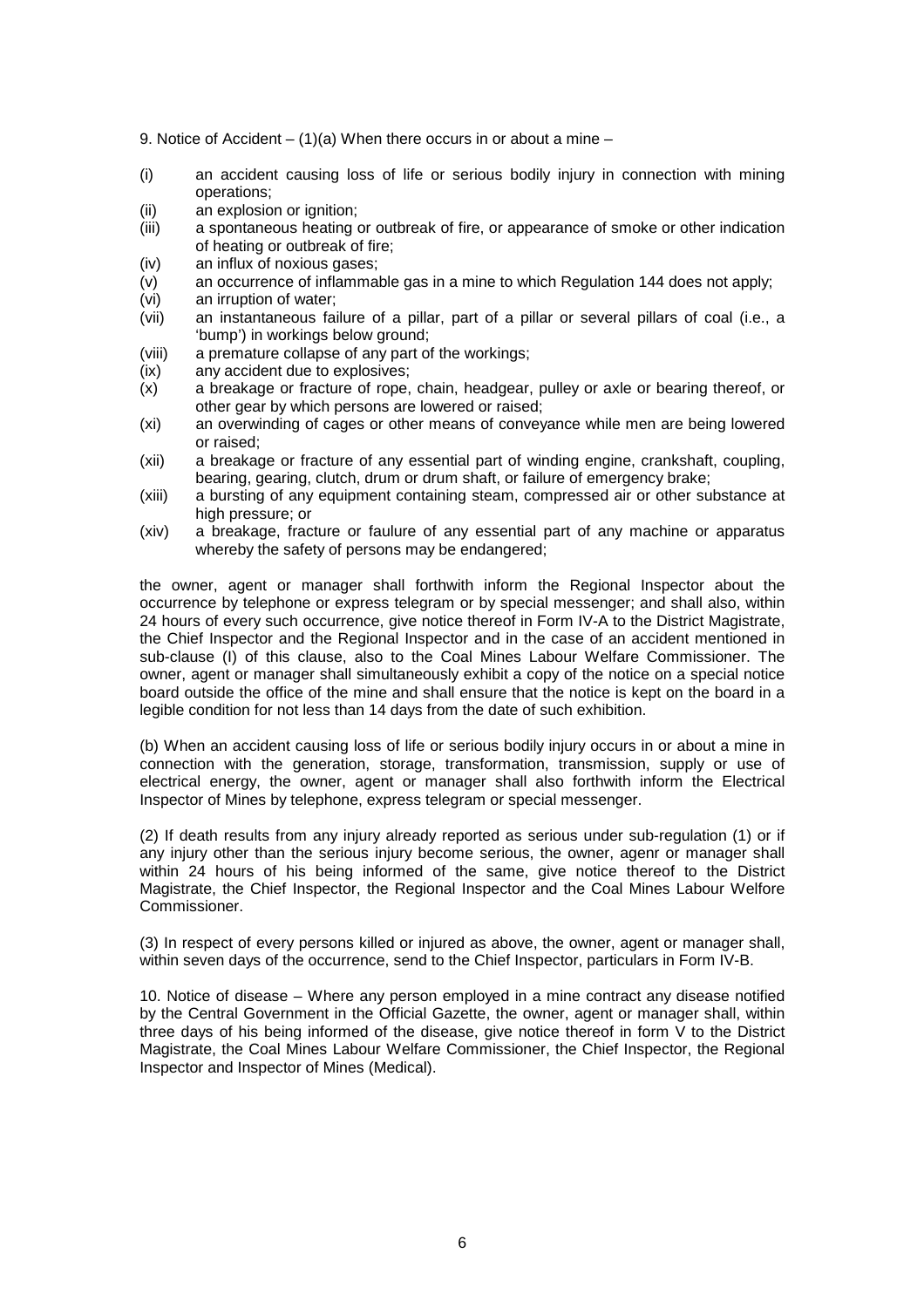## **CHAPTER – III : Examinations and Certificates of Competency and of Fitness**

11. Board of Mining Examinations – (1) For the purpose of these regulations, there shall be constituted a Board of Mining Examinations, (hereinafter referred to as 'the Board').

(2) The Board shall consist of the Chief Inspector, who shall be its Chairman ex-officio, and five members possessing technical qualifications in mining, and

- (a) having practical experience in coal mines, or
- (b) serving in an institution imparting education in mining engineering at the degree or equivalent level, or
- (c) engaged in mining research, to be appointed by the Central Government:

Provided that the Board shall be so constituted that it shall include atleast three members possessing qualifications laid down in clause (a) and atleast one member possessing qualifications laid down either in clause (b) or in clause (c).

(3) Every member (other than the Chairman) of the Board shall hold office for a period of three years from the date of the notification appointing him a member of the Board or until his successor is appointed and takes charge, whichever is later :

Provided that –

- (i) a member may at any time resign his office;
- (ii) a member appointed under clause (b) or sub-regulation (2) shall cease to hold office upon his ceasing to serve in any such institution, as is referred to in that clause;
- (iii) a person appointed to fill a vacancy caused by reason of the death, resignation, or by reason of ceaser of office under sub-clause (ii), of a member, shall hold office for the remaining period for which such member would have, but for such reason, continued as member.

(4) A person who holds, or who has held, office as member of the Board shall, subject to the other provisions of this regulation, be eligible for re-appointment to that office.

(5) A member of the Board (other than the Chairman) shall receive such remunerations as the Central Government may fix.

(6) An Inspector nominated in this behalf by the Chief Inspector shall act as Secretary to the Board (hereinafter referred to in this regulations as the Secretary.

(7) \* \* \* \* \* \* \*

(8) Notwithstanding anything contained in this regulation, the Central Government may, if satisfied that it is necessary so to do in the public interact, re-constitute the Board even though the term of office of all or any of the members thereof has not come to an end.

(9) Meetings of the Board shall be held as and when the Chairman considers them necessary, and unless otherwise decided by the Chairman, all meetings of the Board shall be held at Dhanbad.

(10)(a) For every meeting of the Board, not less than ten clear days prior notice intimating the time and place of the proposed meeting and signed by the Chairman or the Secretary shall be given to each member who is not absent from India.

(b) Such notice shall be delivered at, or posted to the usual place of residence of the member, and each such notice shall be accompanied by a list of items of business to be disposed of at that meeting.

(d) Notwithstanding what is contained in clauses (a) and (b), in cases of urgency, an emergent meeting may be called for by Chairman at any time, by intimating the members,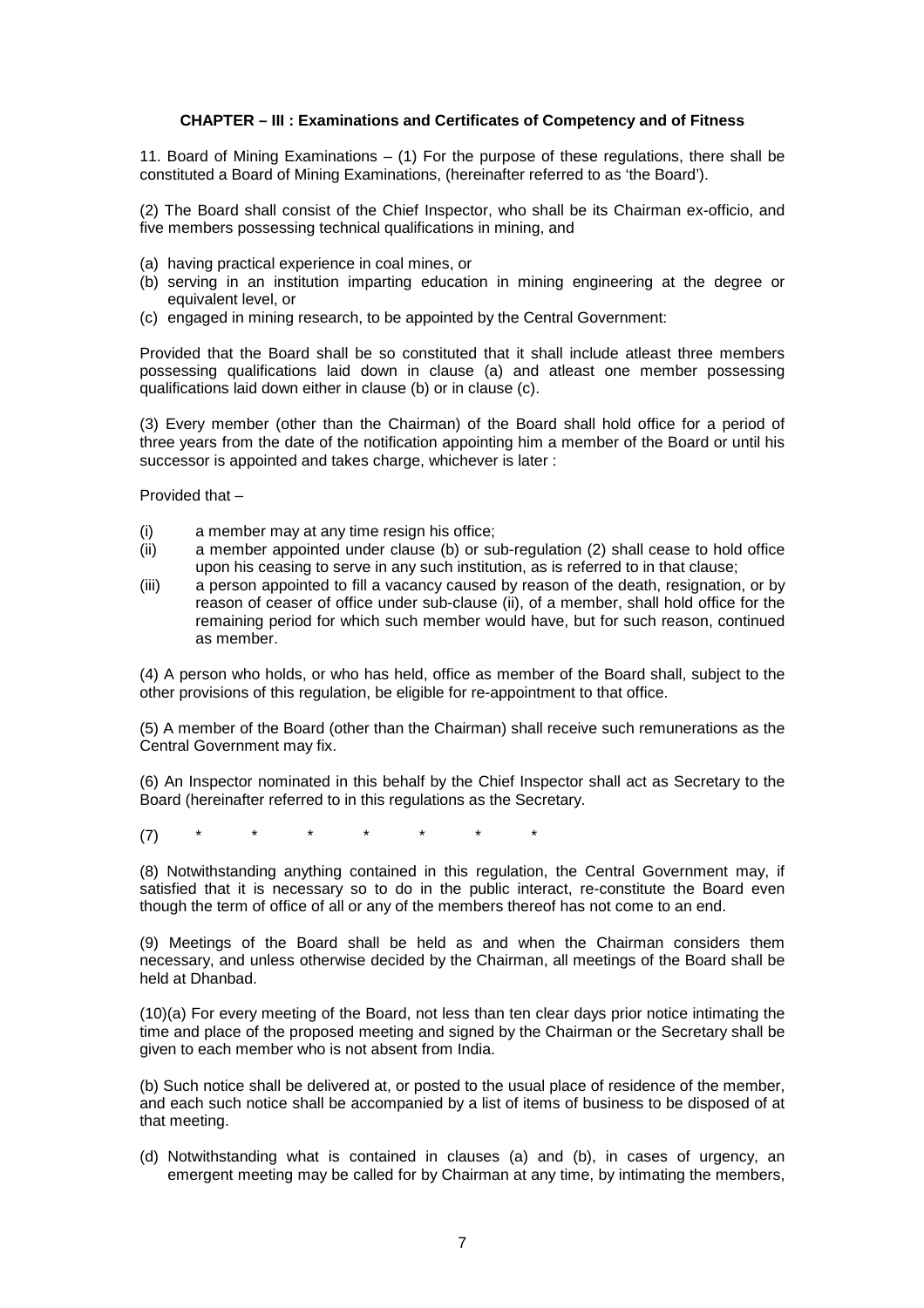only two days in advance, of the time and date of such meeting and the subject matter for discussion at such meeting:

Provided that if at any meeting there is no quorum as aforesaid, the meeting shall automatically stand adjourned to a date which is seven days later or if that day is a public holiday to the next working day and the time, place and agenda for the adjourned meeting shall remain unchanged. It shall tehreupon be lawful to dispose of the business at such meeting irrespective of the number of members attending.

(11)(a) The Chairman shall preside at every meeting of the Board.

(b) If the Chairman is absent for any reason, the members present shall elect one from among themselve to preside over the meeting, and the members so elected shall, for the purposes of that meeting, have all power of the Chairman.

(12) No business shall be transacted at a meeting of the Board unless atleast three members, including the Chairman, are present.

(13)(a) All matters which the Board is required to consider shall be considred at its meeting, or, if the Chairman so decides, by circulation of the papers, to every member who is not absent from India.

(b) When any matter is referred to by circulation as aforesaid, any member can request that it should be considered at a meeting of the Board and the Chairman may direct that it shall be so considered but when two or more members so request, the Chairman shall direct that it shall be so considered at a meeting to be held.

(14)(a) The Secretary shall place, before the Board a list of business to be transacted at the meeting.

(b) No business which is not included in such list shall be considered unless the Chairman permits.

(15)(a) Every matter at a meeting, shall be decided by the majority of votes of the members present at such meeting.

(b) Every matter referred to the members by circulation under sub-regulation (13) shall be decided by the majority opinion of the members to whom the papers were circulated, unless the Chairman reserves it for consideration at a regular meeting to be held later.

(c) In case of equal division of votes or opinions of the members, Chairman shall have a casting vote or opinion.

(16)(a) The Secretary shall record the minutes of each meeting in a bound-paged book kept for the purpose and copies of such minutes of the meeting shall be circulated to all members present in India.

(b) The minutes so recorded shall be confirmed at the next meeting of the Board and signed by the Chairman in token thereof.

(17)(a) The Chairman in addition to any other powers and duties conferred upon him under these regulations, shall :

- (i) present all important papers and matters to the Board as early as possible;
- (ii) the issue orders for carry out the decisions of the Board;
- (iii) have power to refer, in his discretion, any matter to the Central Government for their orders; and
- (iv) have powers generally to take such action or pass such orders necessary to implement the decisions of the Board.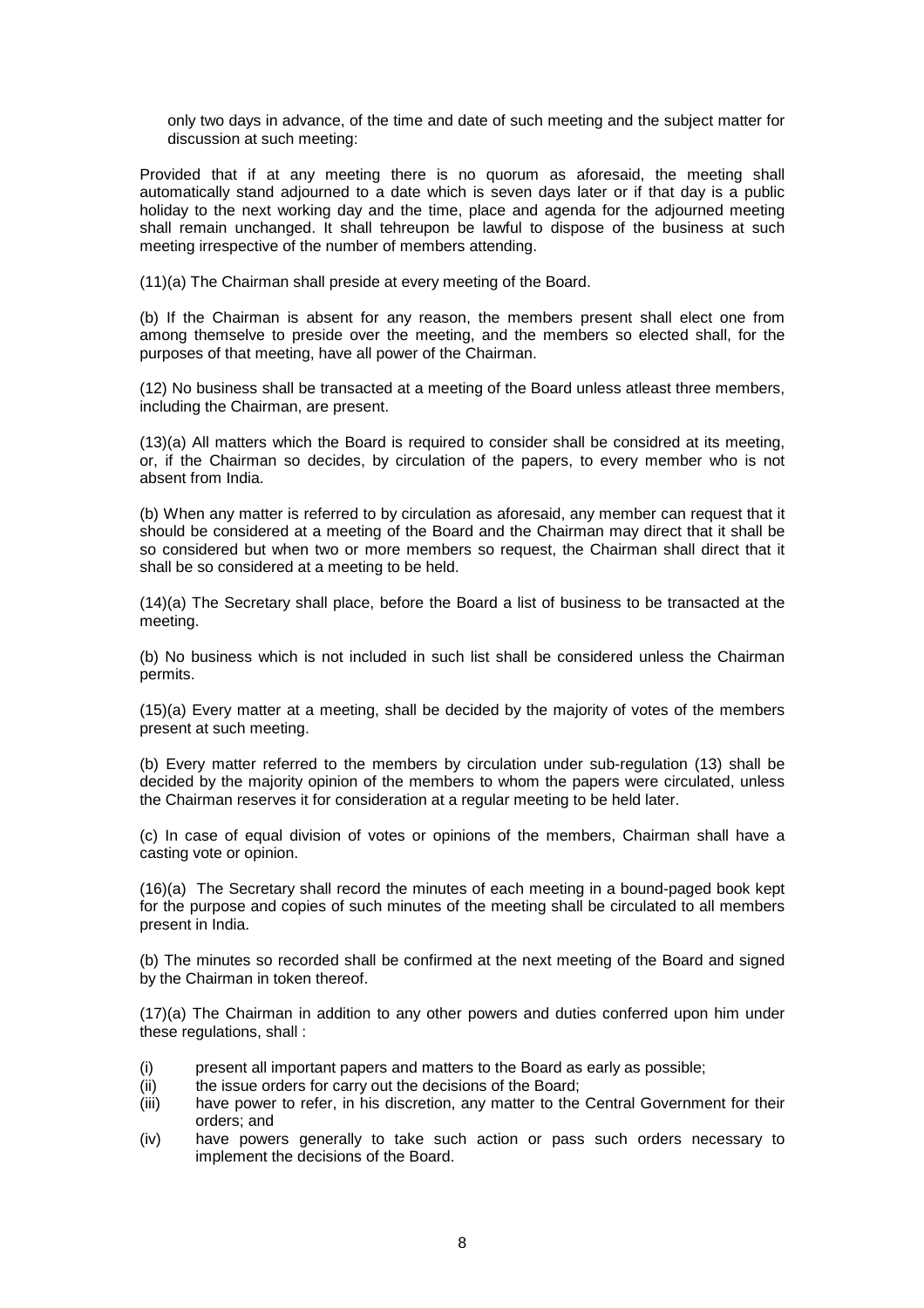(b) The Chairman may, during his temporary absence by reason of leave or otherwise, authorise any member of the Board to perform all or any of the duties of the Chairman during such absence.

(c) Unless the Chairman otherwise directs, all proceedings of the Board shall be conducted in camera and be regarded as confidential.

12. Certificates granted by the Board  $-$  (1) Certificates under these regulations shall be granted by the Board.

(2) Certificates granted by the Board shall be valid throughout the territories to which these regulations extend, and shall be of the following kinds –

- (a) Manager's first class certificate of competency to manage a coal mine (in these regulations referred to as a First Class Manager's Certificate);
- (b) Manager's second class certificate of competency to manage a coal mines (in these regulations referred to as a Second Class Manager's Certificate);
- (c) Surveyor's certificate of competency to survey the workings of a mine (in these regulations referred to as a Surveyor's Certificate);
- (d) Overman's certificate of competency to carry out inspections and duties as required under these regulations (in these regulations referred to as an Overman's Certificate);
- (e) Sirdar's certificate of competency to carry out inspection and duties as required under these regulations (in these regulations referred to as a Sirdar's Certificate);
- (f) Winding engineman's I class certificate (in these regulations referred to as I class enginedriver's certificate) to drive a winding engine of any type or class or of such type or class or types or classes as may be specified in the certificate;
- (g) Winding engineman's II class certificate (in these regulations referred to as II class engine-driver's certificate) to drive a winding engine of any type or class or of such type or class or types or classes as may be specified in the certificate;
- (h) Shot-firer's certificate of competency to fire shots in a coal mine (in these regulations referred to as a Shot-firer's Certificate); and
- (i) Certificate of competency to test for the presence of inflammable gas (in these regulations referred to as a Gas-testing Certificate);
- (j) Certificate of competency to check safety lams (in these regulations referred to as a Lamp Checker's Certificate.

13. Examinations and examiners – (1) Certificates shall be granted to candidates after such examination and in such form as the Board may specify:

[Provided that the Board may, subject to the conditions specified in the bye-laws exempt any persons from appearing at the examination or part thereof for the want of a certificate referred to in regulation 12].

(2) The examinations shall be held at such times and at such centres as may be fixed by the Board, and shall be conducted by examiners appointed by the Board.

(3) The examiners so appointed shall be subject to the orders of the Board in respect of all matters relating to the conduct of the examinations, and shall receive such remuneration as the Board, with the sanction of the Central Government, may fix.

(4) [The Board may make bye-laws as to the procedure for and the conduct of the examinations] and a to the granting of certificates of competency and of fitness as required under these regulations, and shall, so far as may be practicable, provide that the standard of knowledge required for the grant of certificates of any particular class and the standard of medical fitness shall be uniform throughout the territories to which these regulations extend.

(5) Every bye-law made by the Board under this regulation shall be published in the Official Gazette, and no such bye-law shall have effect until these months after the date on which it was so published.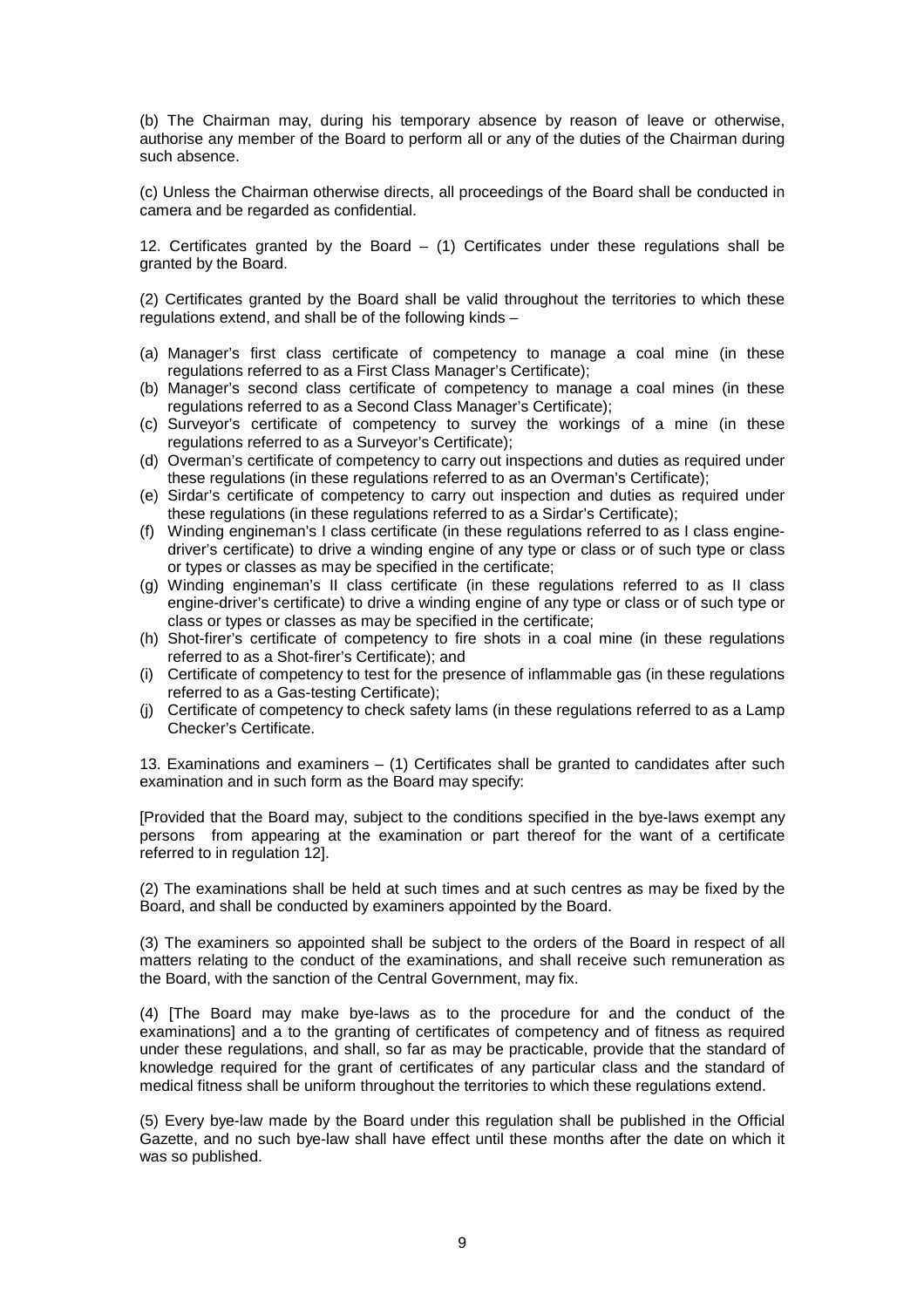14. Submission of applications – (1) Applications for an examination conducted by the Board shall made to the Board not less than 60 days prior to the date fixed for the examination and on a form supplied for the purpose.

(2) Notice regarding the date and place of the examinations for the Manager's, Surveyor's and Overman's certificates shall be published under the order of Board, in such periodicals as the Board may direct, not less than 60 days prior to the fixed by the Board for receiving applications.

15. Age and general qualifications of candidates  $- (1)(a)$  No persons shall be admitted as a candidate as any examination held by the Board unless [ he is 20 years of age].

(b) No persons shall be admitted as a candidate as any examination for a Manager's, Surveyor's, Overman's, Sirdar's or Shot-firer's Certificate unless he holds a valid first-aid certificate of the standard of the St. John Ambulance Association (India):

Provided that if any candidate satisfies the Board that he has not had sufficient opportunity to obtain such first-aid certificate, the Board may, by order in writing, admit him to the examination on such conditions, if any, as it thinks fit to impose.

- (c) Every application for any examination as aforesaid shall be accompanied by:
- (i) a certificate of age granted by a Gazetted Officer of the Government or by the headmaster of a recognised school of a Higher Secondary or equivalent standard:

Provided that in the case of a person holding a matriculation or equivalent certificate, such certificate shall be submitted as evidence of age;

- (ii) a medical certificate obtained not more than two years prior to the date of his application, from a qualified medical practitioner not below the rank of a Civil Assistant Surgeon or from a Certifying Surgeon, certifying the candidate to be free from deafness, defective vision or any other infirmity, mental or physical, likely to interfere with the efficiency of his work; and
- (iii) a certificate from some person of good repute as to the general good conduct and sobriety of the candidate.

[(2) No persons shall be admitted as a candidate to any examination for Manager's, Surveyor's, Overman's or Sirdar's Certificate unless he has passed the Secondary School examination of a recognised Board of its equivalent, and for an Engine-driver's or Shot-firer's Certificate unless he satisfies the Board that he is literate:

Provided that nothing in this sub-regulation shall be deemed to debar a person not satisfying the provisions thereof from being admitted at an examination for a Sirdar's Certificate on or before the  $1<sup>st</sup>$  day of January, 1992, if he had been admitted at an examination for the said Certificate earlier].

(2A) [ \* \* \* \* \* \* \* ]

(3) No person shall be admitted as a candidate at any examinaton for a Manager's or an Overman's Certificate unless he has obtained a Sirdar's and a Gas-testing Certificate.

Provided that if a candidate satisfies the Board that he has not had sufficient opportunity to obtain the Sirdar's or Gas-testing Certificate, the Board may by order in writing admit him to the examination on such conditions, if any, as it thinks fit to impose.

16. Practical experience of candidates for Manager's examinations – (1) No persons shall be admitted as a candidate at any examination for a First or Second Class Manager's Certificate unless the Board is satisfied that he has had practical experience in a coal mine for a period of not less than five and three years respectively: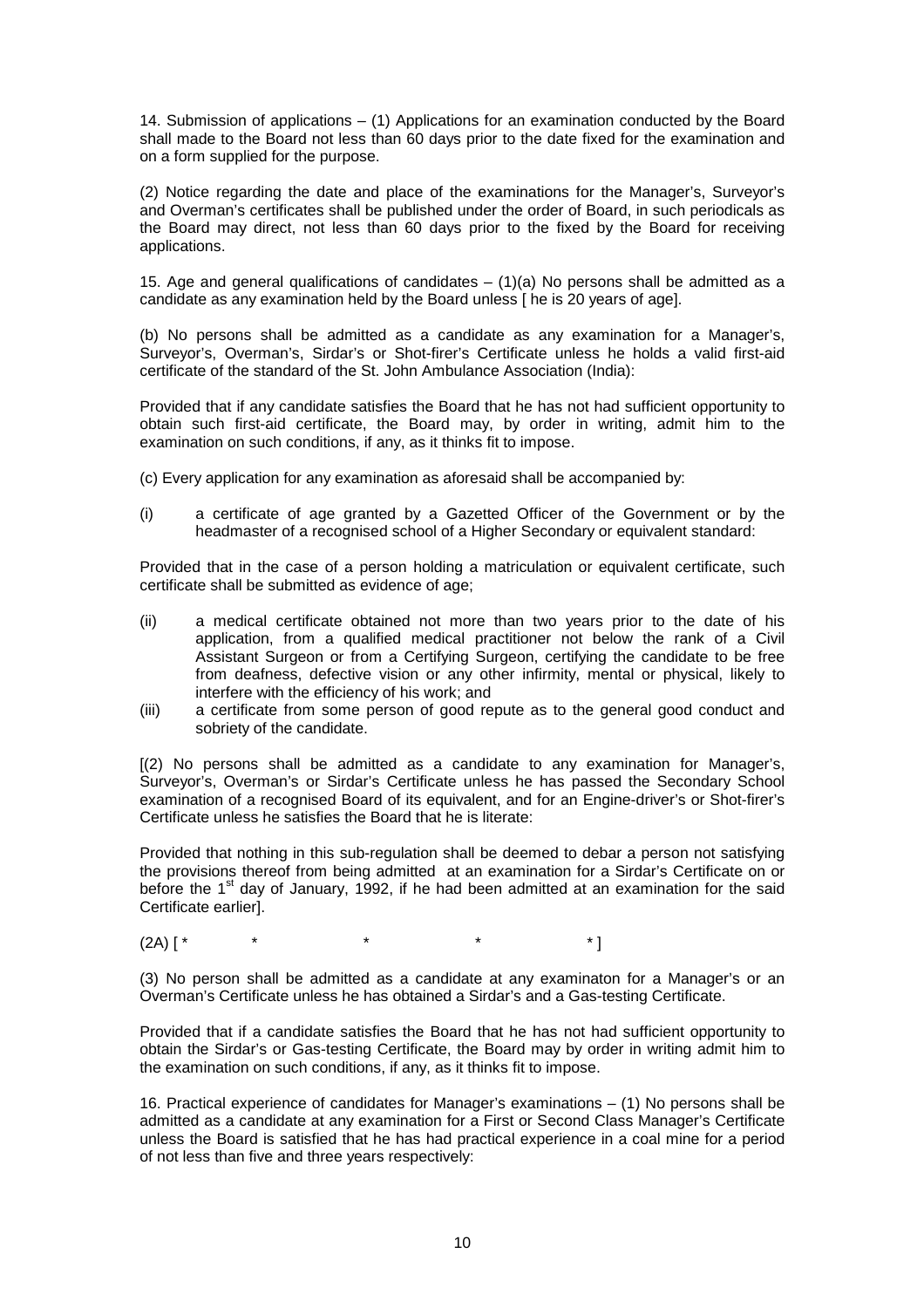Provided that this period shall be reduced to three and two years respectively in the case of a candidate who has received a diploma or certificate in scientific and mining training after a course of study of atleast two years at an educational institution approved in that behalf by the Central Government or who has taken a degree in scientific and mining subjects of a university approved in this behalf by the Central Government.

(2) The nature of the practical experience required of a candidate for a Manager's Certificate shall be experience approved by the Board and gained in workings belowground in one or other of the following capacities in a coal mine having an average monthly output of not less than 1000 [ tonnes].

- (a) as a workman, or mining apprentice having direct practical experience of getting coal and of stonework, timbering and repairing; or
- (b) as an underground official:

[Provided that the Board may approve a part of the period of practical experience which has been obtained in any of the aforementioned capacities in an opencast mine or in a mine other than a coal mine or in any mine which is under development, or a part of the period of the experience gained while engaged in inspection, rescue, research, planning or any other work, connected with mining operation, upto a period not exceeding one yer in case of Second Class and one and a half years in case of First Class Manager's Certificate].

17. Practical experience of candidates for Surveyor's examinations – No persons shall be admitted as a candidate at any examination for a Surveyor's Certificate unless the Board is satisfied that he has had not lees than two years' practical experience of surveying, of which atleast six months shall have been practical experience of surveying the workings belowground of a mine having an average monthly output of not less than 1000 tonnes:

Provided that such period shall be reduced to six months in the case of a candidate who has attended classes in theoretical and practical surveying at an educational institution approved in that behalf by the Central Government.

18. Practical experience of candidates for Sirdar's and Shot-firer's examinations – (1) No persons shall be admitted as a candidate at any examination for a Sirdar's or a Shot'firer's Certificate unless the Board is satisfied that he has had practical experience and training in a coal mine for a period of not less than three and two years respectively:

Provided that in the case of a candidate for Shot-firer's Certificate, such practical experience and training shall include experience and training in connection with shot-firing or a period of atleast six months:

Provided further that such period shall be reduced to a period of one year in the case of a candidate who has received a diploma or certificate in scientific and mining training after a course of atleast two years at an educational institution approved in that behalf by the Central Government or who has taken a degree in scientific and mining subject at a university approved in this behalf by the Central Government.

(2) The nature of the practical experience required of candidates for the aforesaid examinations shall be experience of a type approved by the Board [and notwithstanding anything contained in sub-regulation (1), the Board may for the purpose approve a part of the period of practical experience, which has been obtained in a mine other than a coal mine up to a period not exceeding one year].

19. Practical experience of candidates for Engine-driver's Certificates – No persons shall be admitted as a candidate at any examination for an Engine-driver's Certificate unless the Board is satisfied that he has had practical experience of driving a winding engine or as an assistant to a qualified winding engine driver for a period of atleast one year: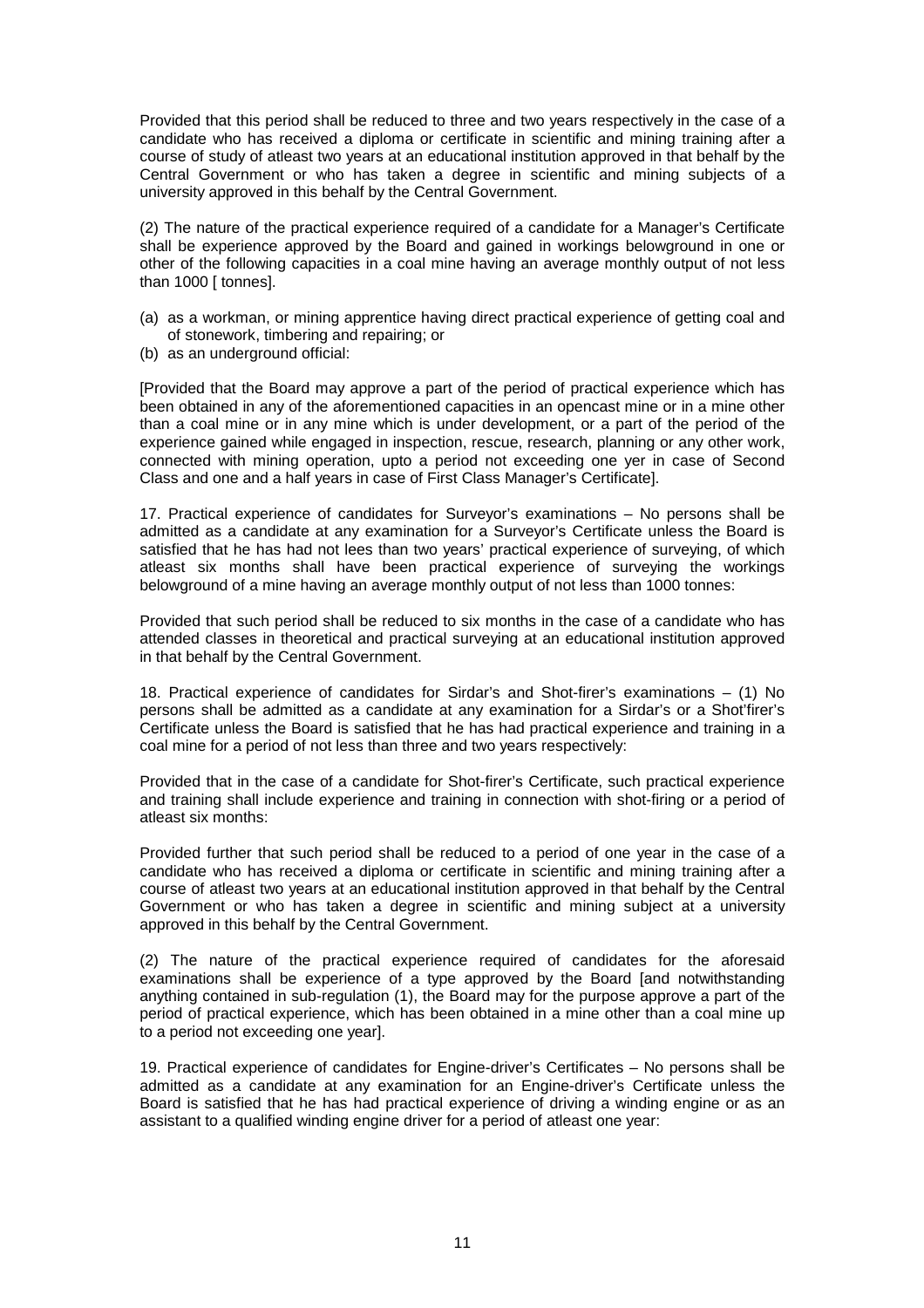Provided that after a period of two years after the coming into force of these Regulations no persons shall be permitted to appear at any examination for a I Class Engine-driver's Certificate unless he holds a II Class Engine-Driver's Certificate.

20. Fees for grant of Certificates : - (1) Fees on the following scale shall be paid in respect of every application for the grant of a certiciate :

|                                                           | Rs. |
|-----------------------------------------------------------|-----|
| (a) in the case of a First Class Manager's Certificate    | 100 |
| (b) in the case of a Second Class Manager's Certificate   | 75  |
| (c) in the case of a Surveyor's Certificate               | 50  |
| (d) in the case of a Overman's Certificate                | 50  |
| (e) in the case of a Sirdar's Certificate                 | 30  |
| (f) in the case of a I Class Engine-driver's Certificate  | 30  |
| (g) in the case of a II Class Engine-driver's Certificate | 25  |
| (h) in the case of a Shot-firer's Certificate             | 25  |
| (i) in the case of Gas-testing Certificate                | 25  |
| (i) in the case of a Lamp-checker's Certificate           | 25  |

(2) Except where the candidate has dies before the examination for grant of a certificate, fee paid as aforesaid shall not be refundable].

21. Exchange Certificates – (1) The Board may grant to any person, holding a Manager's, Surveyor's, Engine driver's, Foreman's, Mate's or Blaster's Certificate granted under any law for the regulation of mines in force in any other country or under the Metalliferous Mines Regulations made under this Act, a corresponding certificate of a similar class under these regulations, [if he possess such experience and passes] such examination as the Board may stipulate]:

[Provided that the Board may, subject to such conditions as it may specify, exempt any person from appearing at the examination or part thereof for the grant of an Exchange Certificate.]

(2) Every application for the grant of an Exchange Certificate [under sub-regulation (1)] shall be accompanied by:

- (i) a medical certificate obtained not more than two years prior to the date of his application, from a qualified medical practitioner not below the rank of a Civil Assistant Surgeon or from a Certifying Surgeon certifying the candidate to be free from deafness, defective vision or any other infirmity, mental or physical, likely to interfere with the efficient discharge of his duties; and
- (ii) a certificate from some person of good repute as to the general good conduct and sobriety of the candidate:

Provided that in the case of a Manager's Certificate, the candidate shall also satisfy the Board that he has undergone, for a period of not less than six months, a course of practical training in India in the mines and in a manner approved by the Chief Inspector for the purpose. Before the commencement of his practical training in India as aforesaid, every person shall submit to the Chief Inspector an application [in the form prescribed by the Board for the purpose in the bye-laws made under sub-regulation (4) of regulation 13]:

Provided further that the aforesaid requirement in regard to practical training may be dispensed within the case of a candidate who has had already obtained not less than six month's practical experience approved by the Board and of the nature specified in subregulation (2) of Regulation 16, in a coal mine in India].

(3) Fees on the scale laid down in regulation 20 shall be paid in respect of every examination under this regulation.

22. Overman's Service Certificate  $-$  (1) The Board may, for a period of two years after the coming into force of these regulations, grant without a written examination, an Overman's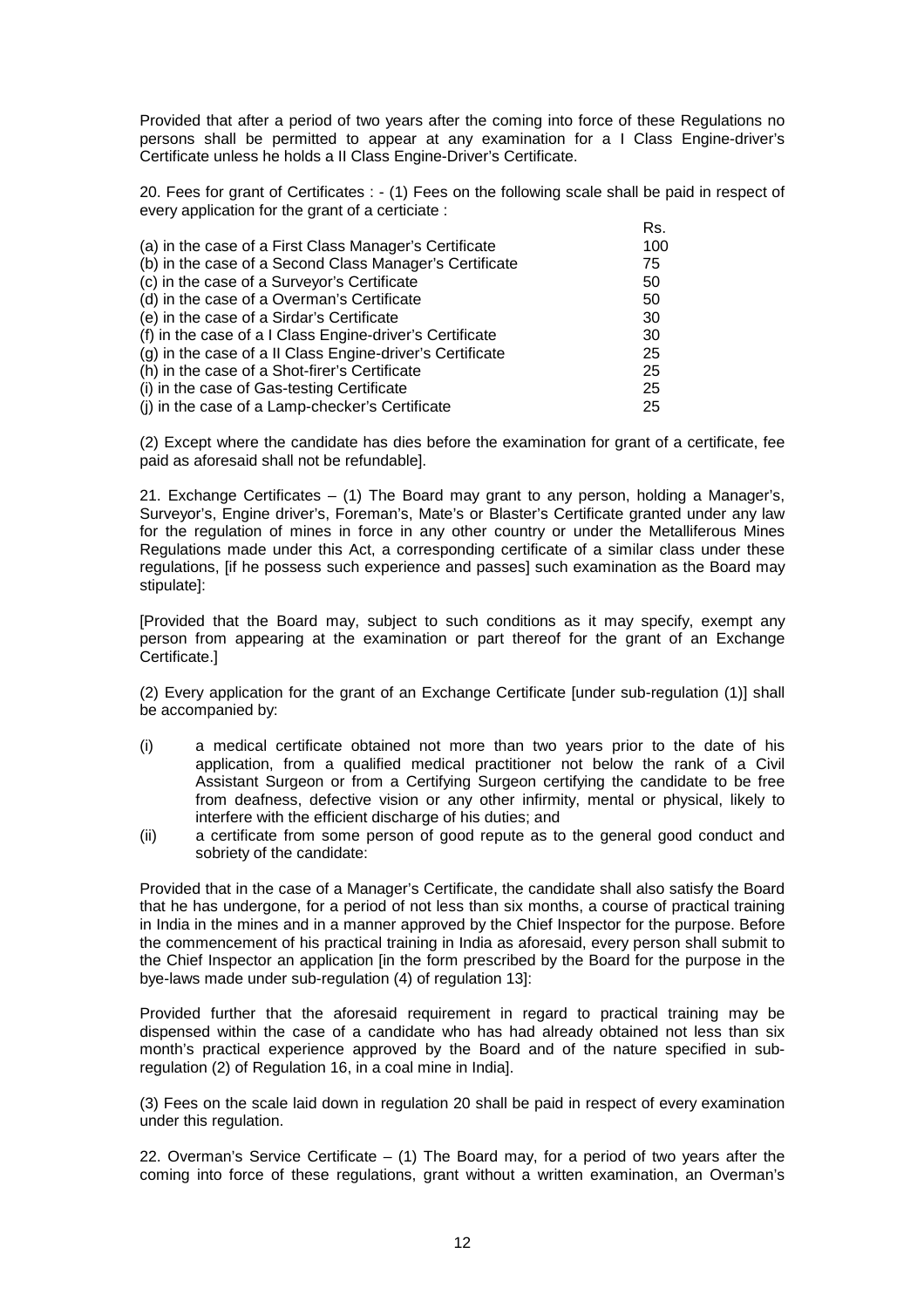Certificate to any persons who has attained the age of 26 years and who produces satisfactory documentary evidence of having worked in the capacity of an overman, superior to a sirdar, in coal mines for a period of not less than five yers if he passes such viva voce examination as the Board may [prescribe].

(2) Fees on the scale laid down in Regulation shall be paid in respect of every examination for the grant of a certificate under this regulations.

23. Duplicate Certificates – If any person proves to the satisfaction of the Board that he has, without any fault on his part, lost or been deprived of a certificate granted to him under these regulations, the Board may, upon realisation of the following fees, and subject to such terms and conditions as it thinks fit, cause a copy of the Certificate to be delivered to him –

| (a) in the case of Manager's or Surveyor's Certificate | Rs.5.00 |
|--------------------------------------------------------|---------|
| (b) in the case of any other Certificate               | Rs.2.00 |

The word "DUPLICATE" shall be stamped across every such copy.

24. Certificates to be delivered to the manager – When the holder of an Overman's, Sirdar's, Engine driver's, [Shot-firer's, Gas-testing or Lamp-checker's Certificate] is employed in a mine in a capacity which requires the possession of the said certificate, he shall deliver such certificate to the manager of the mine in which he is for the time being employed. The manager shall deliver to such person a receipt for the same; and shall retain the certificate in the office at the mine so long as the holder thereof is so employed, and shall return it to the holder on his ceasing to be so employed.

25. [ \* \* \* \* \* \* \* \*

[26. Suspension or cancellation of Manager's, Surveyor's, Overman's, Sirdar's, Enginedriver's Shot-firer's or Gas testing Certificates : - (1) If the Regional Inspector is of the opinion that the holder of a Manager's, Surveyor's, Overman's, Sirdar's, Engine-driver's, Shot-firer's or Gas-testing Certificate is incompetent or is guilty of negligence or misconduct in the performance of his duties under the Act or under these regulations, he shall bring the matter to the notice of the Board.

The Board may authorise in writing an Inspector, not being and not below the rank of the Inspector whose report formed the basis of the said opinion, to hold an enquiry to determine whether or not such a person (hereinafter referred to as the delinquent) is fit to continue to hold such certificate. The Board shall, before the beginning of the enquiry, furnish to the delinquent a statement of the case on which the enquiry is instituted.

(2) During such enquiry the Inspector authorised to conduct the enquiry shall be provided with all relevant documents and he shall record :

- (a) the evidence of any witness that formed the basis of the said opinion;
- (b) any evidence that the delinquent may like to give:
- (c) the evidence of any witness that the delinquent may like to produce;
- (d) the evidence of Manager of the mine; and
- (e) any other evidence that may be considered necessary or relevant by the Inspector conducting the enquiry.

Unless the delinquent fails to be present in spite of sufficient notice, the evidence aforesaid shall recorded in the presence of the delinquent and he shall be given a reasonable opportunity to cross-examine the witness (other than those produced by him). The Inspector conducting the enquiry also may cross-examine the delinquent and the witnesses.

(3) The Inspector who conducted the enquiry shall, within fifteen days from the date of conclusion of his enquiry, send a report to the Board together with his findings, the notes of evidence recorded during the enquiry and other relevant records.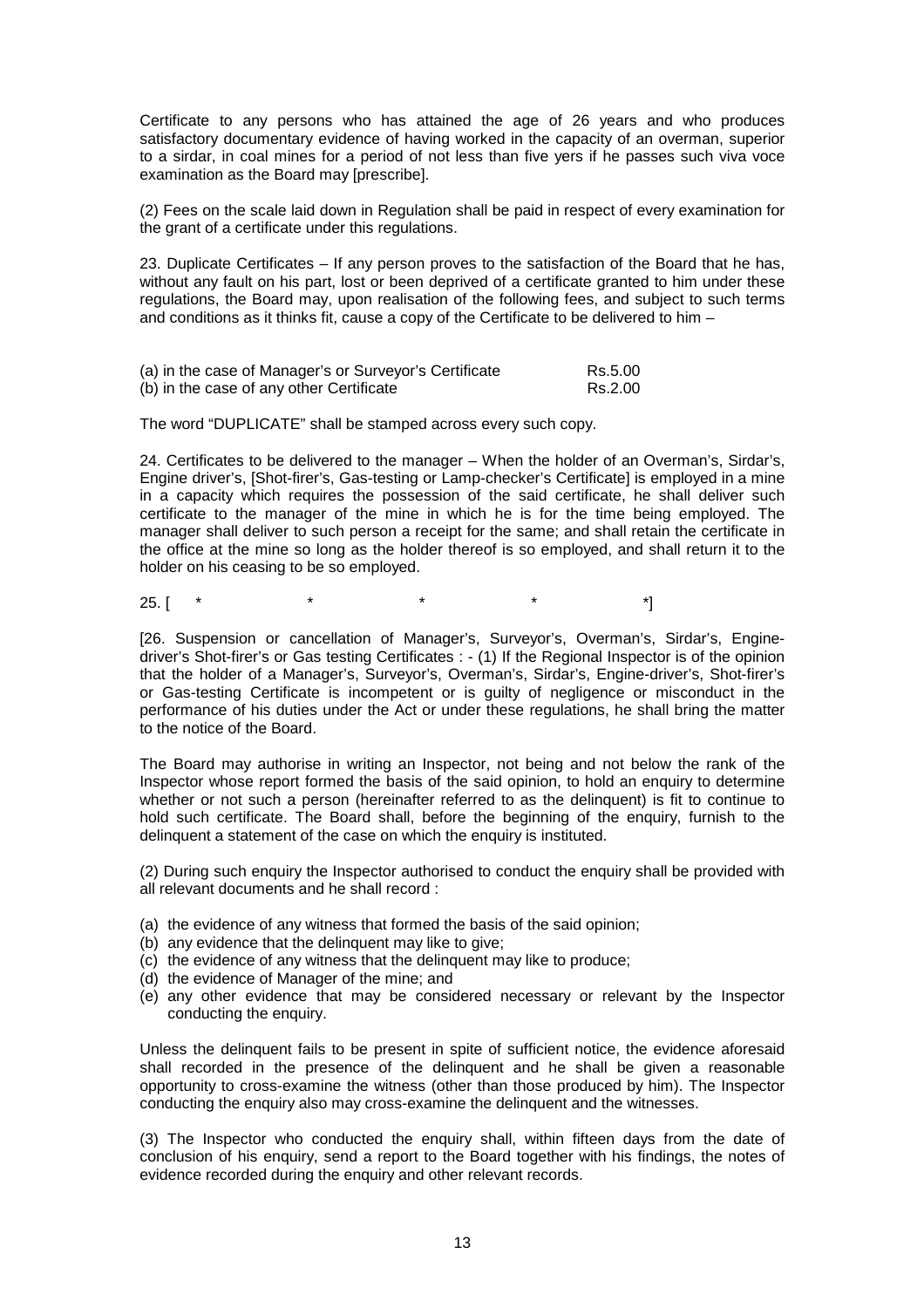(4) Copies of the notes of evidence and the findings of the Inspector who conducted the enquiry shall also be sent to the delinquent who may submit his written representation to the Board within thirty days from the date of despatch of such copies.

(5) The Board may, after considering the evidence and other records and the written representation, if any, submitted by the delinquent, either cause further enquiry to be made in case and thereupon, or otherwise, either exonerate the delinquent of the charges against him or suspend or cancel the certificate, as it deems fit.

(6) Against any order of the Board under this regulation, an appeal shall lie before Central Government within 30 days of the order.

(7) Where a certificate is suspended or cancelled under this regulation suitable endorsement may be made on such certificate or a duplicate thereof issued under regulation 23.]

27. Validity of an Overman's, Sirdar's, Engine-Driver's, Shot-firer's and Gas-testing Certificate – (1)(a) No Overman's, Sirdar's, Engine-driver's or Shot-firer's [Lamp checker's] and Gastesting Certificate shall remain valid for a period of more than five years unless the certificate bears an endorsement by the Regional Inspector to the effect that the holder thereof has within the preceding five years, been examined and certified by a qualified medical practitioner appointed by the Chief Inspector to be free from deafness, defective vision or any other infirmity, mental or physical, likely to interfere with the efficient discharge of his duties.

(c) An application in respect of an examination in pursuance of clause (a) shall be made to the Chief Inspector accompanied by a fee of [Fifteen rupees] ….

[(2)(a) A medical examination undergone in accordance with rule 29B of the Mines Rules, 1955 shall also be deemed to be an examination for the purpose of sub-regulation (1).

(b) The application for endorsement on a certificate by the Regional Inspector shall be accompanied by the certificate of fitness granted in terms of rule 29B of the Mines Rules, 1955 and a fee of five rupees].

28. Retirement age for managers and officials, etc  $-$  (1) No person shall act as a manager or an official or a shot-firer or a winding engineman in a mine after attaining the age of 60 years unless he has obtained, within the preceding one year, a medical certificate of fitness certifying him fit to carry out the duties prescribed for him in the Act and in these regulations and orders made thereunder:

Provided that if the Chief Inspector or the Regional Inspector is of the opinion that a person as aforesaid, though less than 60 years of age, is medically unfit to carry on the duties prescribed for him in the Act and in the regulations, and orders made thereunder, the Chief Inspector or the Regional Inspector may, by an order in writing, require such persons to obtain a medical certificate of fitness within such period, not exceeding three months, as he may specify therein; and no such persons shall continue to act in any capacity as aforesaid after the period so specified unless he has obtained a medical certificate of fitness.

(2) The medical certificate of fitness as aforesaid shall be obtained from such authority and in such manner as the Board may specify.

[28(A). Right of the workers' representative to inspect the register maintained under the Mines Rules, 1955 – The register maintained in Form "B" under the Mines Rules, 1955 shall be available for inspection to a workers representative authorised by the persons employed in the mine on an application made by him in this behalf.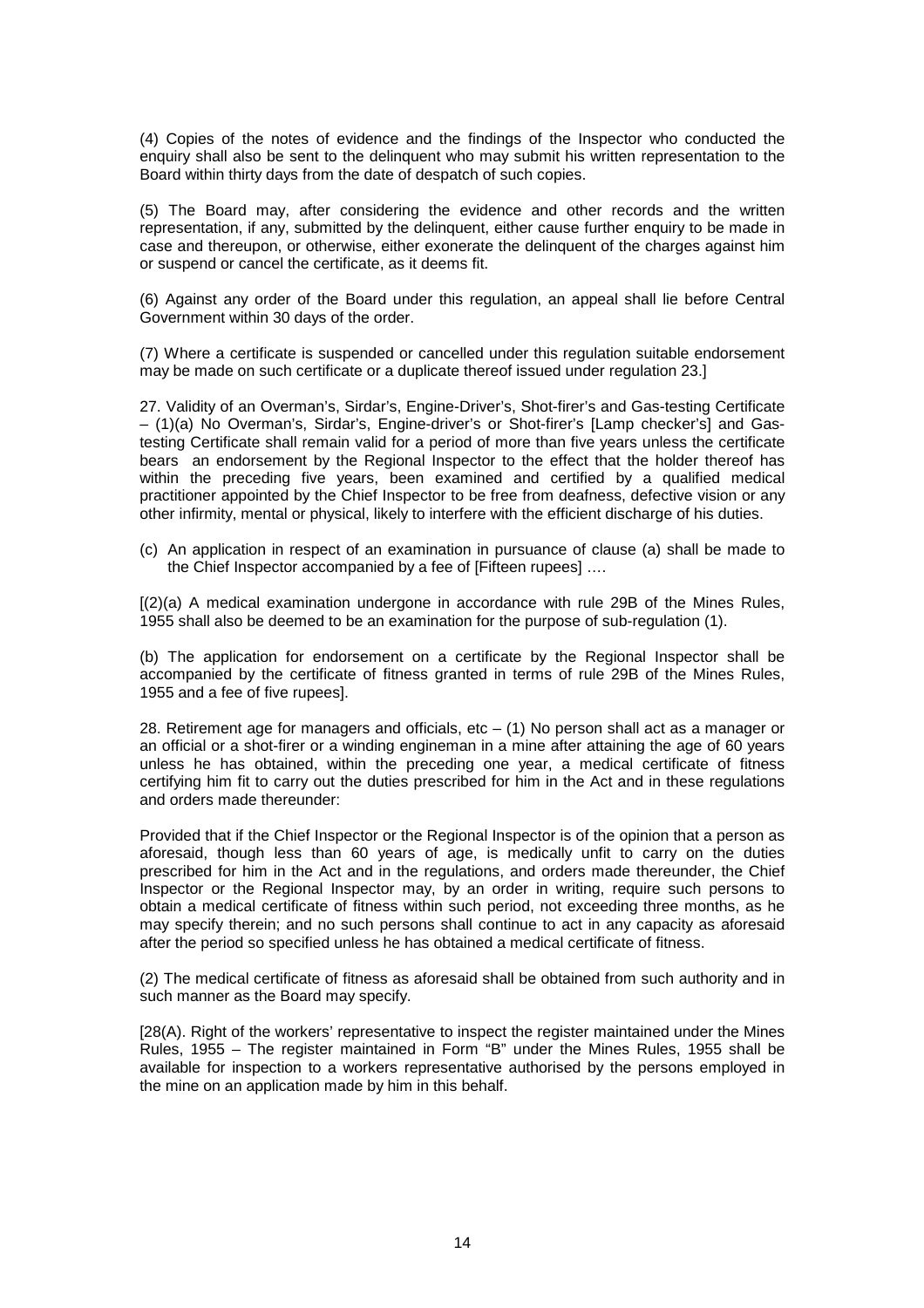## **CHAPTER – IV : Inspector and Mine Officials**

29. Qualifications of Inspectors  $-$  (1) After the coming into force of these regulations, no new person shall be appointed as Chief Inspector unless he holds a degree or diploma in mining engineer of an educational institution approved by the Central Government and also a First Class Manager's Certificate granted under these regulations.

(2) After the coming into of these regulations, no person shall be appointed as in Inspector unless he holds a degree or diploma in mining engineering of an educational institution approved by the Central Government and also a First Class Manager's Certificate granted under these regulations:

Provided that –

- (i) in relation to electrical machinery installed in mines, a persons holding a degree or diploma in electrical engineering of an educational institution approved by the Central Government may be so appointed;
- (ii) in relation to other machinery or mechanical appliances installed in mines, a person holding a degree or diploma in mechanical engineering of an educational institution approved by the Central Government may be so appointed; and
- (iii) in relation to the provisions of the Act and of the regulations which relate to matters concerning the health and welfare of persons, a person holding a degree or diploma in medicine, surgery, social science or labour welfare, as the case may be, of an educational institution approved by the Central Government may approve in this behalf] may be so appointed.
	- \* \* \* \* \* \* \*
- [30. Definition For the purpose of these regulations –
- (a) all excavations within the mine boundary and all premises, plants, machinery and works as specified in clause (j) of sub-section (1) of section 2 of the Act shall collectively constitute the mine;
- (b) the expression, "average output" of any mine, means the average per month during the preceding financial year of the total output from all excavations within the specified mine boundaries.

Explanation – For the purpose of this clause, the expression "financial year" means a period of twelve months from the first day of April to the last day of March].

31. Qualifications and appointment of managers  $- (1)(a)$  No mine shall be opened, worked or re-opened unless there is a manager of the mine, being a person duly appointed and having such qualifications as are required by these regulations.

(b) No person shall act or be employed as a manager unless he is 23 years of age and is paid by, and is directly answerable to, the owner or agent of the mine.

(2) Except as hereinafter provided in sub-regulation (6), and subject to the provisions of subregulation (3), no person shall act or continue to act, or be appointed, as manager of a mine or mines the average output of which corresponds to the figures given in column (I) of the table below unless he holds the corresponding qualifications given in column (ii) thereof :

| (a) In excess of 2,500 [tonnes] per month                                                                                    | A First Class Manager's Certificate                                                                         |
|------------------------------------------------------------------------------------------------------------------------------|-------------------------------------------------------------------------------------------------------------|
| (b) In excess of 600 [tonnes] but not   A First or Second Class Manager's Certificate<br>exceeding 2,500 [tonnes] per month. |                                                                                                             |
| $\vert$ (c) In any other case                                                                                                | A First or Second Class Manager's Certificate<br>or a Managers permit granted under sub-<br>regulation (5). |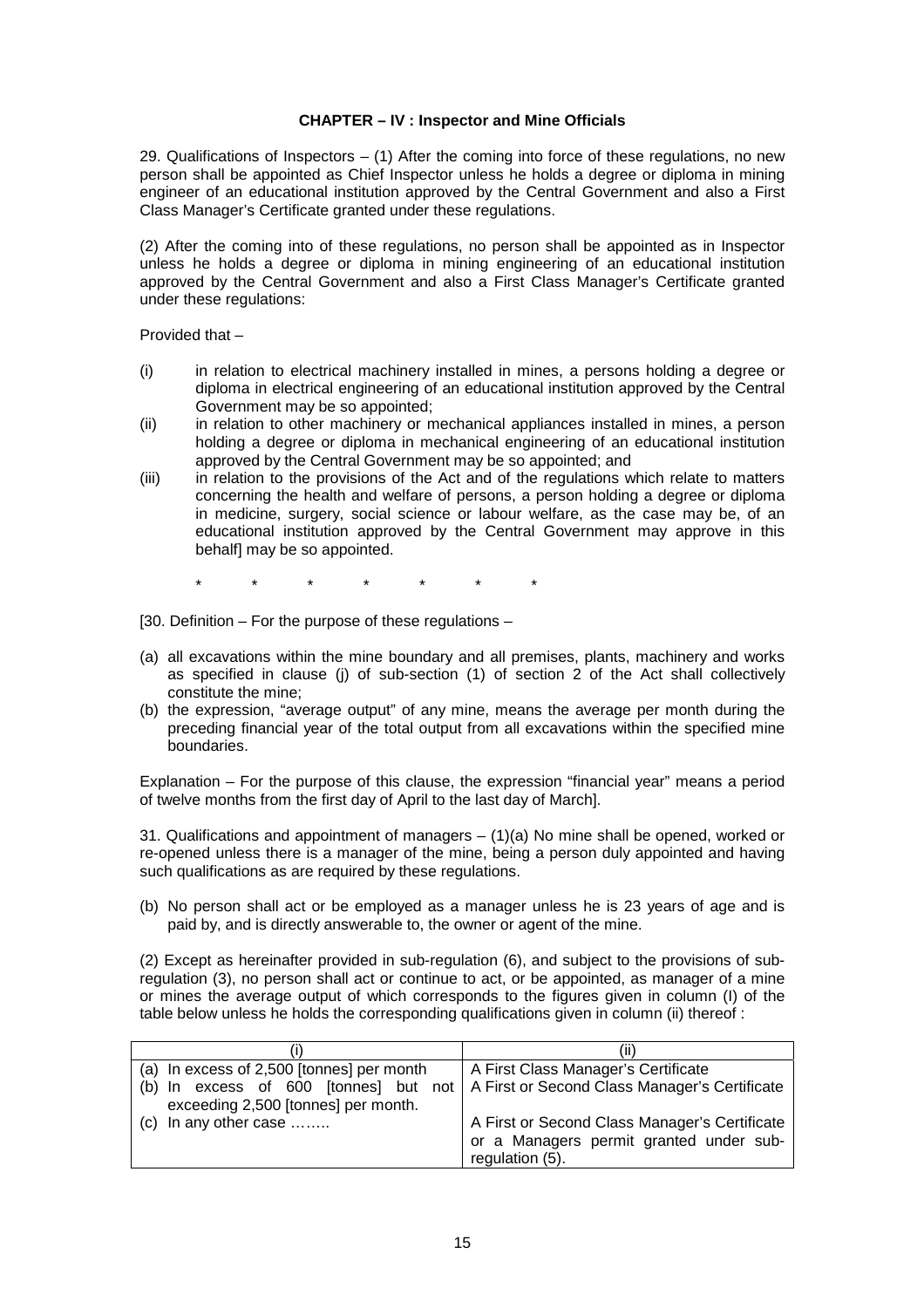Provided that where special conditions exist, the Chief Inspector may, by an order in writing, direct that in the case of any such mine as is referred to in clause (b) of the table, the manager thereof shall be the holder of a First Class Manager's Certificte, and that in the case of any such mine as is referred to in clause (c) of the table, the manager thereof shall be the holder of a First or Second Class Manager's Certificate:

[ \* \* \* \* \* ]

(3) Where under the provisions of sub-regulation (2)  $[$ <sup>\*</sup>  $^*$   $]$  a person holding a First or Second Class Manager's Certificate has been appointed as manager, a person holding lower qualifications shall not, except with the previous permission in writing of the Chief Inspector and subject to such conditions as he may specify therein, be so appointed during the succeeding twelve months, notwithstanding any reduction in the average output of the mine.

(4) No person shall act, or be appointed, as manager of more than one mine except with the previous permission in writing of the Chief Inspector and subject to such conditions as he may specify therein. No such permission shall have effect for a period exceeding 12 months, unless renewed. The Chief Inspector may at any time, by an order in writing, vary or revoke any such permission in the circumstances under which the permission was granted have altered or the Chief Inspector finds that the manager has not been able to exercise effective supervision in the mines under his charge.

(5)(a) The Chief Inspector may, after holding such examination as he may deem necessary and subject to such conditions as he may specify therein grant to any person holding an Overman's Certificate, a permit (in these regulations referred to as Manager's Permit) authorised such person to act as the manager of any specified mine, the average output of which does not exceed 600 tons.

- (b) A Manager's Permit shall be valid only for such period, not exceeding 12 months as may be specified therein. The Chief Inspector may renew any Manager's Permit for further periods not exceeding 12 months at a time.
- (c) A fee of Rs.10 shall be payable in respect of every application for the grant of a Manager's Permit. No fee shall be charged for renewal thereof.
- (d) The Chief Inspector may, by an order in writing, after giving the holder of such permit an opportunity to make his representation, cancel a Manager's Permit.

(6) The Chief Inspector may, by an order in writing, and subject to such conditions as he may specify therein, authorise any person whom he considers competent, being appointed to act as manager of any mine or mines for a specified period, notwithstanding that such person does not possess the qualifications prescribed in that behalf by sub-regulation (2); and may by a like order revoke any such authority at any time.

(7)(a) Where by reason of absence or for any other reason, the manager is unable to exercise daily personal supervision or is unable to perform his duties under the Act or these regulations, or orders made thereunder, the owner, agent or manager shall authorise in writing a person whom he considers competent to act as manager of the mine:

Provided that –

- (i) such person holds a Manager's or Overman's Certificate;
- (ii) no such authorisation shall have effect for a period in excess of 30 days, except with the previous consent in writing of the Chief Inspector and subject to such conditions as he may specify therein;
- (iii) the owner, agent or manager, as the case may be, shall forthwith send by registered post to the Chief Inspector and the Regional Inspector a written notice intimating that such an authorisation has been made, and stating the reason for the authorisation, the qualifications and experience of the person authorised, and the date of the commencement and ending of the authorisation; and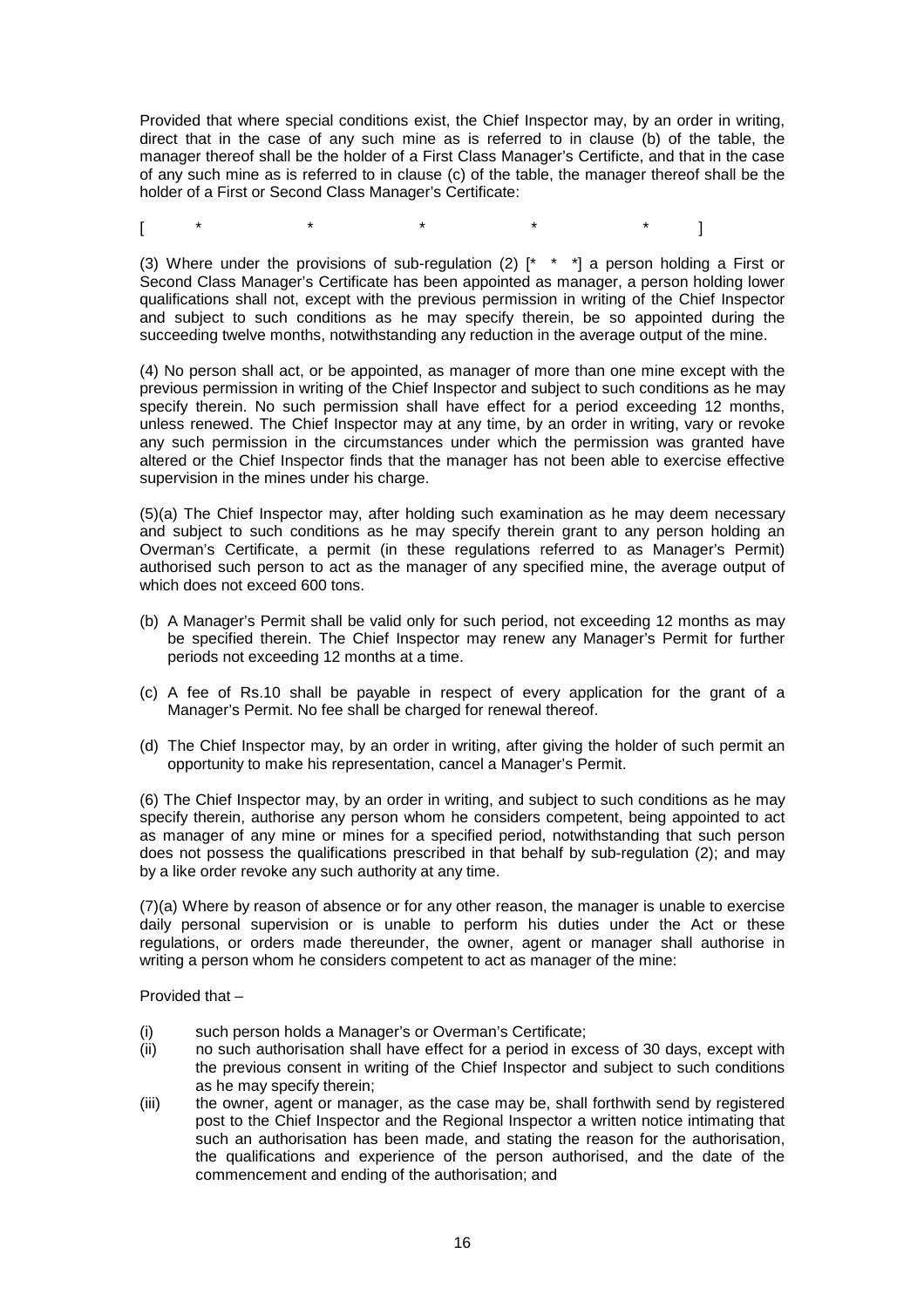- (iv) the Chief Inspector or the Regional Inspector may, except in the case of a persons possessing the qualifications specified in sub-regulation (2), by an order in writing, revoke any authority so granted.
- (b) The persons so authorised shall, during the period of such authorisation, have the same responsibilities discharge the same duties, and be subject to the same liabilities as the manager.

(8)(a) No manager shall vacate his office without giving due notice in writing to the owner or agent at least 30 days before the day on which he wishes to vacate his office:

Provided that the owner or agent may permit the manager to vacate his office after giving a shorter notice.

- (b) No owner or agent shall transfer, discharge or dismiss a manager unless the manager has been relieved by a duly qualified person as prescribed under sub-regulation (2).
- (c) Nothing in sub-regulation (7) shall confer on the owner, agent or manager the right to authorise during any period of such notice, any person not duly qualified to manager the mine under sub-regulation (2), to act as the manager except in case of illness or other causes over which the manager has no control, or except with the previous written permission of the Chief Inspector and subject to such conditions as he may specify therein:

Provided that the Chief Inspector shall not permit any such authorisation for a period exceeding 60 days from the date on which the mine is worked without a manager duly qualified under sub-regulation (2).

(d) A copy of every such notice and authorisation shall forthwith be sent to the Chief Inspector and to the Regional Inspector by registered post.

(9)(a) The owner or agent shall provide suitable residential accommodation for the manager and the under-manager or assistant manager within a distance of [five Kilometers] from all mine openings; and every manager, under manager and assistant manager shall reside in the accommodation so provided:

Provided that where special difficulties exist which render compliance with these provisions not reasonably practicable, the Chief Inspector may, by an order in writing and subject to such conditions as he may specify therein, grant exemption from the same.

- (b) No manager shall be entrusted by the owner or agent with any work, nor shall he himself perform any work, which will necessitate his frequent or prolonged absence from the mine.
- (c) If any doubt arises as to any matter referred to in the foregoing clauses of this subregulation, it shall be referred to the Chief Inspector for decision.

(10) No manager shall act as agent or undermanager or assistant manager or in any other supervisory capacity in another mine,

[31-A. Qualifications and appointment of Safety Officers – In every mine the average monthly output of which exceeds 5,000 tonnes, the manager shall be assisted in the work of promoting safe practices in the mine by a Safety Officer who shall be a person holding the following qualifications:

- (1) in the case of a mine having an average monthly output in excess of 15,000 tonnes, a First Class Manager's Certificate;
- (2) in the case of mine having an average monthly output in excess of 10,000 tonnes, but not exceeding 15,000 tonnes a First or Second Class Manager's Certificate;
- (3) in the case of a mine having an average, monthly output in excess of 5,000 tonnes but not exceeding 10,000 tonnes, a First or Second Class Manager's Certificate or a degree or diploma in Mining or Mining Engineering approved for the purpose of the proviso to sub-regulation (1) of regulation 16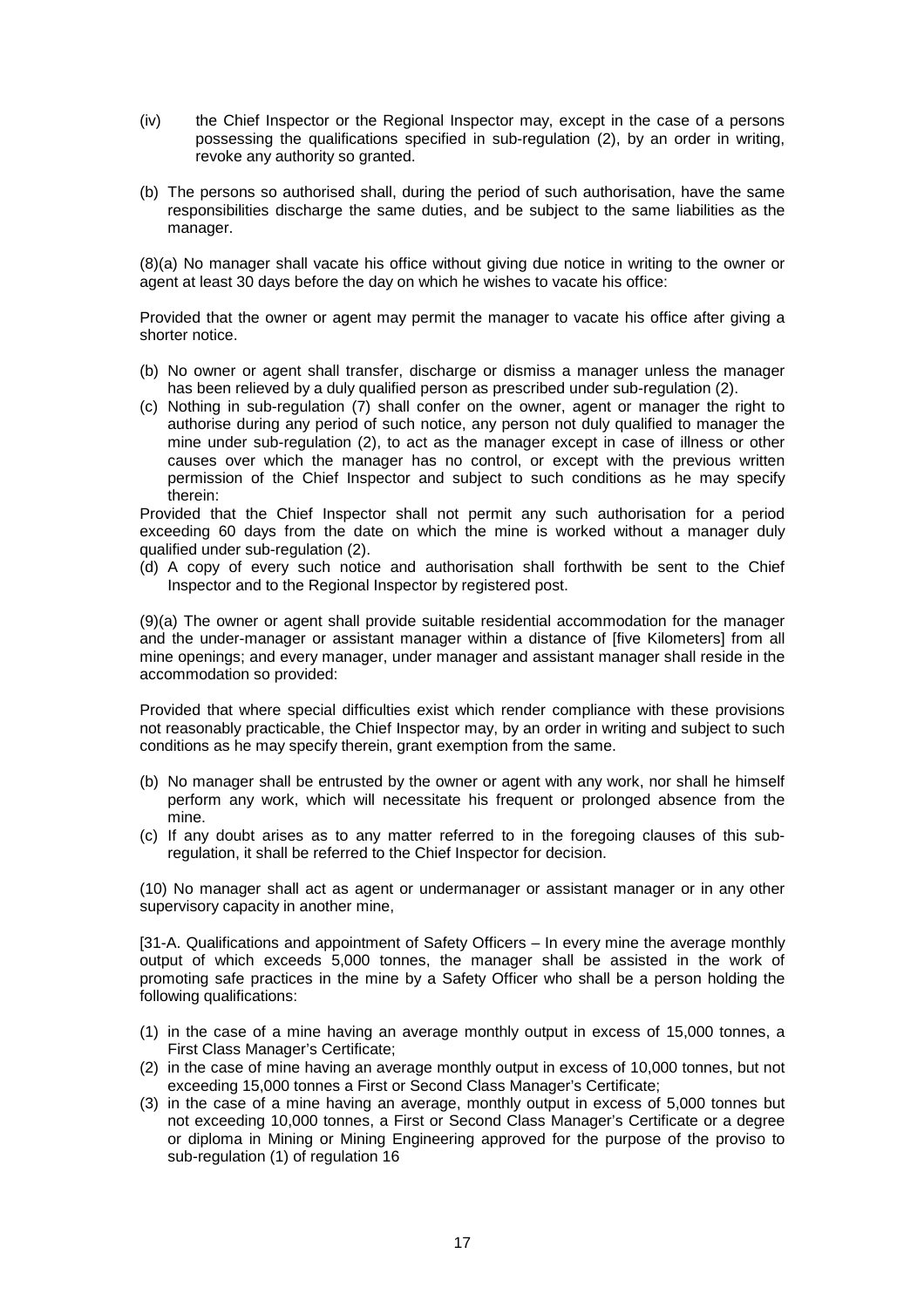Provided that where special conditions exist, the Chief Inspector may by an order in writing and subject to such conditions as he may specify therein, permit or require the appointment of a Safety Officer in variation of these provisions:

Provided further that where the Chief Inspector is of the opinion that, due to the large size of a mine, or due to other conditions existing at a mine, it is not possible for the Safety Officer to attend to his duties by himself, he may, by an order in writing and for reasons to be recorded therein, require the appointment of such number of persons holding such qualifications as he may specify in the order, to assist the Safety Officer].

32. Appointment of undermanagers or assistant managers – In every mine the average output of which exceeds 7,000 [tonnes], the manager shall be assisted by undermanagers or assistant managers on the following scale:

| Average output                     | Number of undermanagers or assistant                                                                                                |
|------------------------------------|-------------------------------------------------------------------------------------------------------------------------------------|
|                                    | managers                                                                                                                            |
| Upto and including 10,000 [tonnes] | One                                                                                                                                 |
| Above 10,000 [tonnes]              | One additional undermanager or assistant<br>manager for every 5,000 [tonnes] output or<br>part thereof in excess of 10,000 [tonnes] |

Provided that in a mine where the average output exceeds 20,000 [tonnes], at least one of the undermanagers or assistant managers as aforesaid shall hold a First Class Manager's Certificate:

Provided further that the Chief Inspector may, by an order in writing and subject to such conditions as he may specify therein, permit or require the appointment of undermanagers or assistant managers in variation with these provisions.

[32-A. Qualifications and appointment of ventilation officer; - In every mine consisting of gassy seams of first degree, the average output of which exceeds 5,000 tonnes or of second or third degree the average output of which exceeds 2,500 tonnes, the manager shall be assisted in the work of supervising the maintenance of the ventilation system of the mine in accordance with the provisions of these regulations by a ventilation officer who shall be a person holding the following qualifications:

- (a) in the case of a mine consisting of gassy seams of first degree and having an average output in excess of 15,000 tonnes or a mine consisting of gassy seams of second or third degree and having an average output in excess of 10,000 tonnes, a Manager's Certificate; and
- (b) in every other case, a Manager's Certificate or a Degree, Diploma or Certificate in Mining or Mining Engineering approved for the purpose of the proviso to sub-regulation (1) of regulation 16:

Provided that, where special conditions exist, the Regional Inspector may, by an order in writing and subject to such conditions as he may specify therein, permit or require the appointment of a ventilation officer in variance of these provisions or require the appointment of such number of persons to assist the ventilation officer, as may be specified in the order:

Provided further that, in the case of a mine consisting of gassy seams of first degree and having an average output less than 15,000 tonnes, the Regional Inspector may, considering the nature and extent of working therein, permit, by an order in writing and subject to such conditions as he may specify therein combining of the post of ventilation officer with that of safety officer appointed under Regulation 31A.

Explanation : For the purpose of this regulation the expression "average output" means the average per month of the total output during the preceding financial year from the belowground workings of all seams. Where the mine consists of gassy seams of different degrees, the aforementioned average output shall be deemed to be from the seam or seams of the highest degree of gassiness].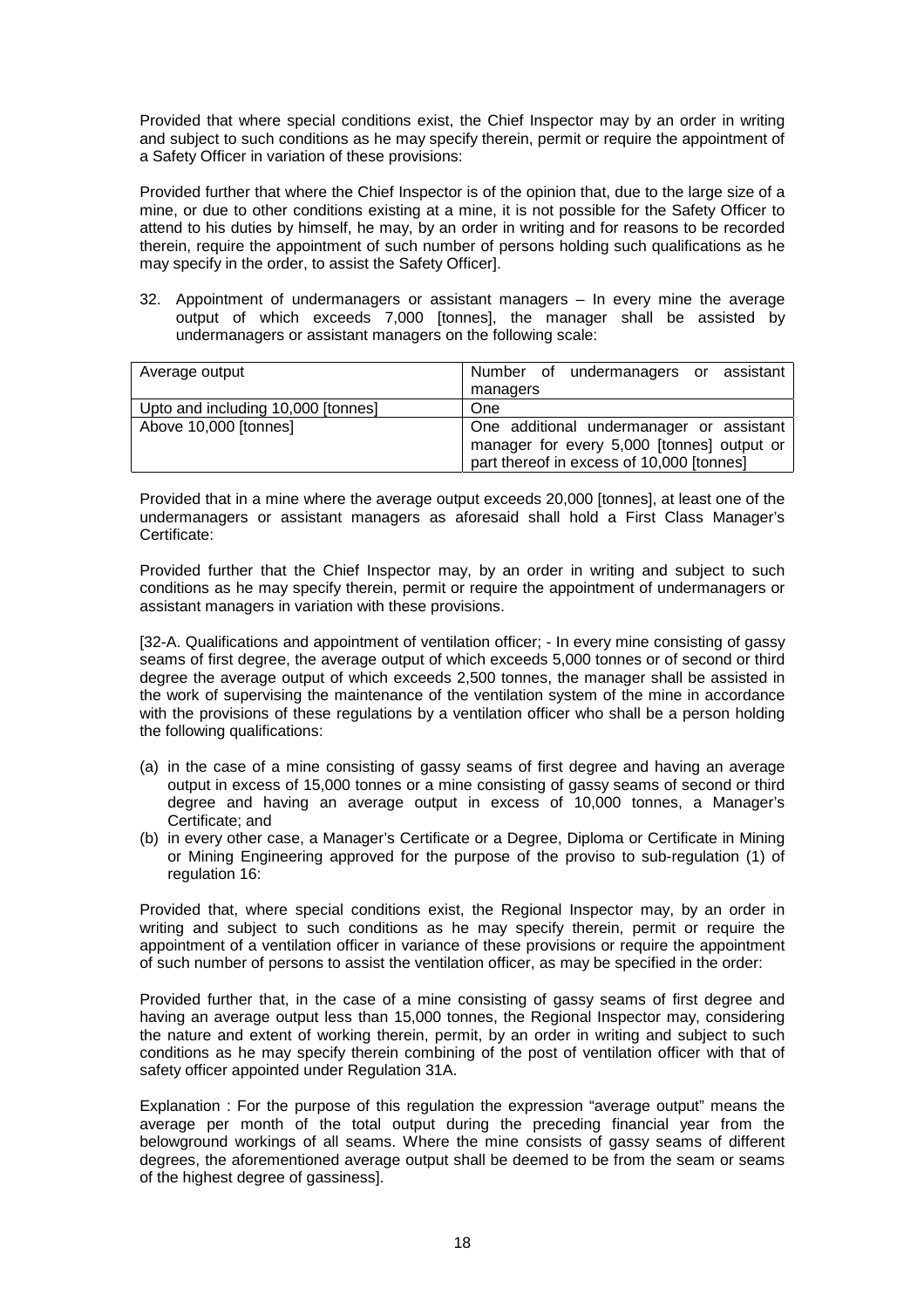33. Appointment of engineers – (1) At every mine where machinery is used, an engineer or other competent person not less than 23 years of age shall be appointed to hold general charge of such machinery, and to be responsible for its installation, maintenance and safe working. A notice of every such appointment, giving the name and full particulars of the qualifications and experience of the person so appointed, shall be sent to the Regional Inspector within seven days of such appointment :

[\* \* \* \* \* \* \* \* \*]

[(1A) After such date as the Central Government may notify in this behalf in the Official Gazette, no person shall, except with the previous permission in writing of the Chief Inspector and subject to such conditions as he may specify therein, be appointed or shall contiinue to act as an engineer or competent person as referred to in sub-regulation (1) of a mine of the type mentioned in column (1) of the table below unless he holds the corresponding qualifications mentioned in column (2) thereof:

[Provided that, if the Central Government may notify in this behalf in the Official Gazette, no person shall, except with the previous permission in writing of the Chief Inspector and subject to such conditions as he may specify therein, be appointed or shall continue to act as an engineer or competent person as referred to in sub-regulation (1) of a mine of the type mentioned in column (1) of the table below unless he holds the corresponding qualifications mentioned in column (2) thereof:

[Provided that, if the Central Government is of the opinion that any other qualification is of a satisfactory standard for the purposes of this sub-regulation, it may, by notification in the Official Gazette, approve the said qualification, subject to such conditions as it may think fit to impose in each case].

| (1)                                                                                                                                                                                                                                               | (2)                                                                                                                                                                                                                                                                                                                                                                                                                                                                                                                                                                                                                                                                                                                                                                                                                                                                                                                                                                                                                                                                                                                                       |
|---------------------------------------------------------------------------------------------------------------------------------------------------------------------------------------------------------------------------------------------------|-------------------------------------------------------------------------------------------------------------------------------------------------------------------------------------------------------------------------------------------------------------------------------------------------------------------------------------------------------------------------------------------------------------------------------------------------------------------------------------------------------------------------------------------------------------------------------------------------------------------------------------------------------------------------------------------------------------------------------------------------------------------------------------------------------------------------------------------------------------------------------------------------------------------------------------------------------------------------------------------------------------------------------------------------------------------------------------------------------------------------------------------|
| (a) An opencast mine worked by heavy<br>earthmoving machinery in which the<br>aggregate horse power of all the machinery<br>used exceeds 750, or any other mine in<br>which the aggregate horse power of all the<br>machinery used exceeds [500]. | A degree or equivalent qualification in mining<br>engineering recognised by the Central<br>Government for the purpose of requirement<br>to support posts and services under them,<br>followed by an orientation course in mining<br>machinery approved for the purpose by the<br>Central Government and not less than one<br>year's experience in the installation and<br>maintenance of machinery of the type used in<br>the mine:<br>Or<br>A degree or equivalent qualification in<br>electrical and/or mechanical engineering<br>recognised by the Central Government for<br>the purpose of recruitment to superior posts<br>and services under them; and not less than<br>two years' experience in the installation and<br>maintenance of machinery of the type used in<br>the mine:<br>Or<br>A diploma or equivalent qualification in<br>electrical and/or mechanical engineering<br>recognised by the Central Government for<br>the purpose of recruitment to the subordinate<br>posts under them and not less than seven<br>years' experience in the installation and<br>maintenance of machinery of the type used in<br>the mine. |

TABLE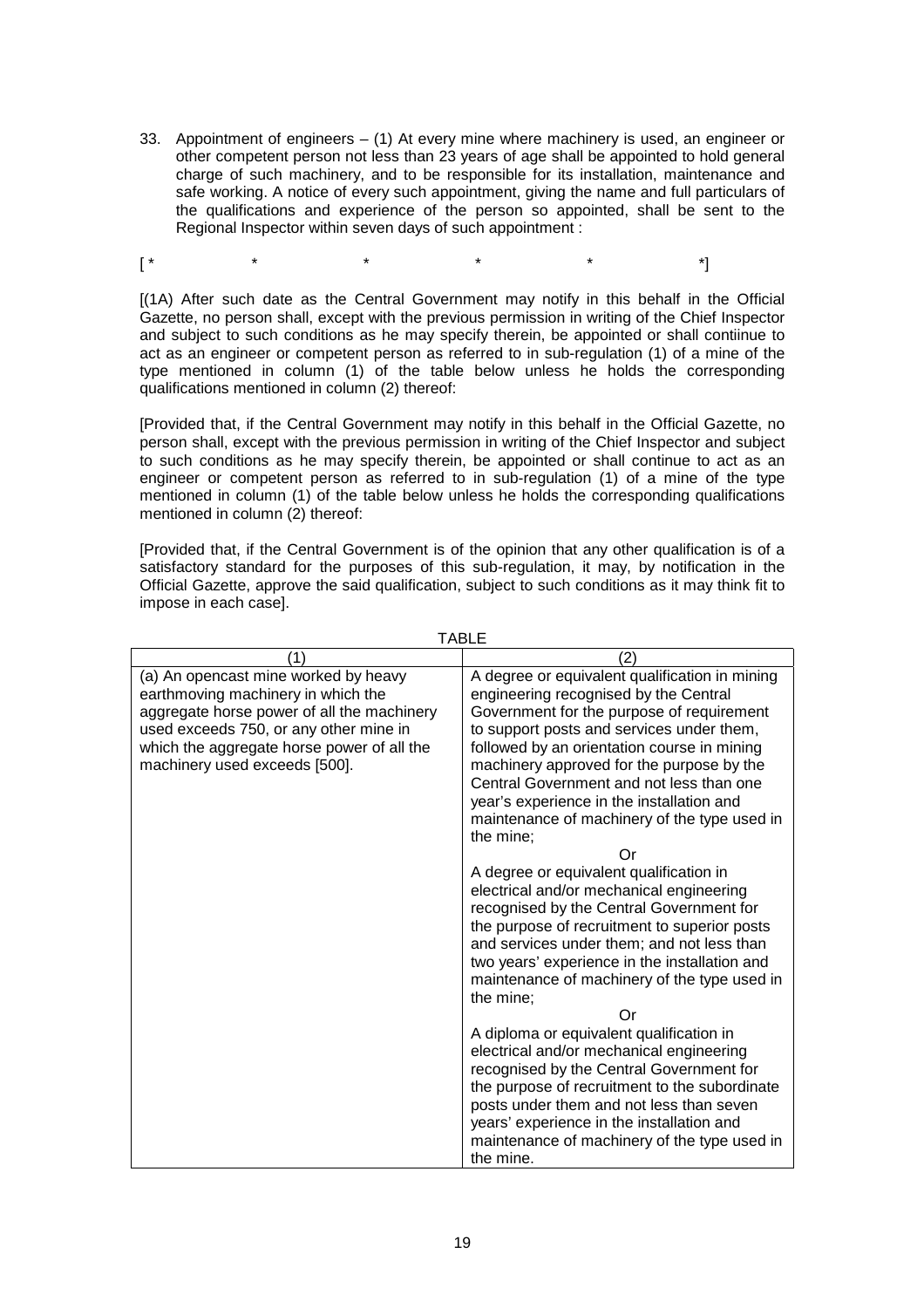| (b) Any other mine in which the aggregate | A degree or equivalent qualification in mining |
|-------------------------------------------|------------------------------------------------|
| horse power of all the machinery used     | engineering recognised by the Central          |
| exceeds 150.                              | Government for the purpose of recruitment to   |
|                                           | superior posts and services under them,        |
|                                           | followed by an orientation course in mining    |
|                                           | machinery approved for the purpose by the      |
|                                           | <b>Central Government;</b>                     |
|                                           | Οr                                             |
|                                           | A degree or equivalent qualification in        |
|                                           | electrical and/or mechanical engineering       |
|                                           | recognised by the Central Government for       |
|                                           | the purpose of recruitment to superior posts   |
|                                           | and services under them, and not less than     |
|                                           | six months experience in the installation and  |
|                                           | maintenance of machinery of the type used in   |
|                                           | the mine;                                      |
|                                           | Οr                                             |
|                                           | A diploma or equivalent qualification in       |
|                                           | electrical and/or mechanical engineering       |
|                                           | recognised by the Central Government for       |
|                                           | the purpose of recruitment to subordinate      |
|                                           | posts under them; and not less than two        |
|                                           | years' experience in the installation and      |
|                                           | maintenance of machinery of the type used in   |
|                                           | the mine.                                      |
|                                           |                                                |

Explanation – For the purpose of this sub-regulation the experience in the installation and maintenance of any mining machinery means such experience obtained in mines or mine workshops approved in this behalf by the Chief Inspector.

(1B) Notwithstanding anything contained in sub-regulation (1A) the Chief Inspector may, by order in writing, specify any qualification in addition to those referred to, in that sub-regulation in respect of a mine or class of mines, if having regard to the conditions obtaining in such mine or class of mines, he is satisfied that it is necessary to do so in the interests of safety].

(2) No person shall undertake the duties of an engineer of more than one mine without the previous permission in writing of the Regional Inspector and subject to such conditions as he may specify therein. The Regional Inspector may at any time, by an order in writing, vary or revoke such permission.

(3) Where by reason of temporary absence by any cause, the engineer, or competent person appointed under sub-regulation (1) is unable to perform his duties, the manager shall authorise in writing a person whom he considers competent to act in his place:

Provided that –

- (a) notice of every such authorisation shall be sent to the Regional Inspector forthwith;
- (b) no such authorisation shall have effect for a period in excess of 30 days except with the previous written consent of the Regional Inspector and subject to such conditions as he may specify therein; and
- (c) the Regional Inspector may by an order in writing, revoke any authority so granted.
- 34. Appointment and qualifications of senior officials  $-$  (1) At every mine, one or more overman shall be appointed to hold charge of the different districts of the mine on each working shift.

[(1A) The district assigned to an overman under sub-regulation (1) shall not be of such a size, nor shall any additional duties other than his duties under these regulations be such, as are likely to prevent him from varying out in a thorough manner the duties prescribed for him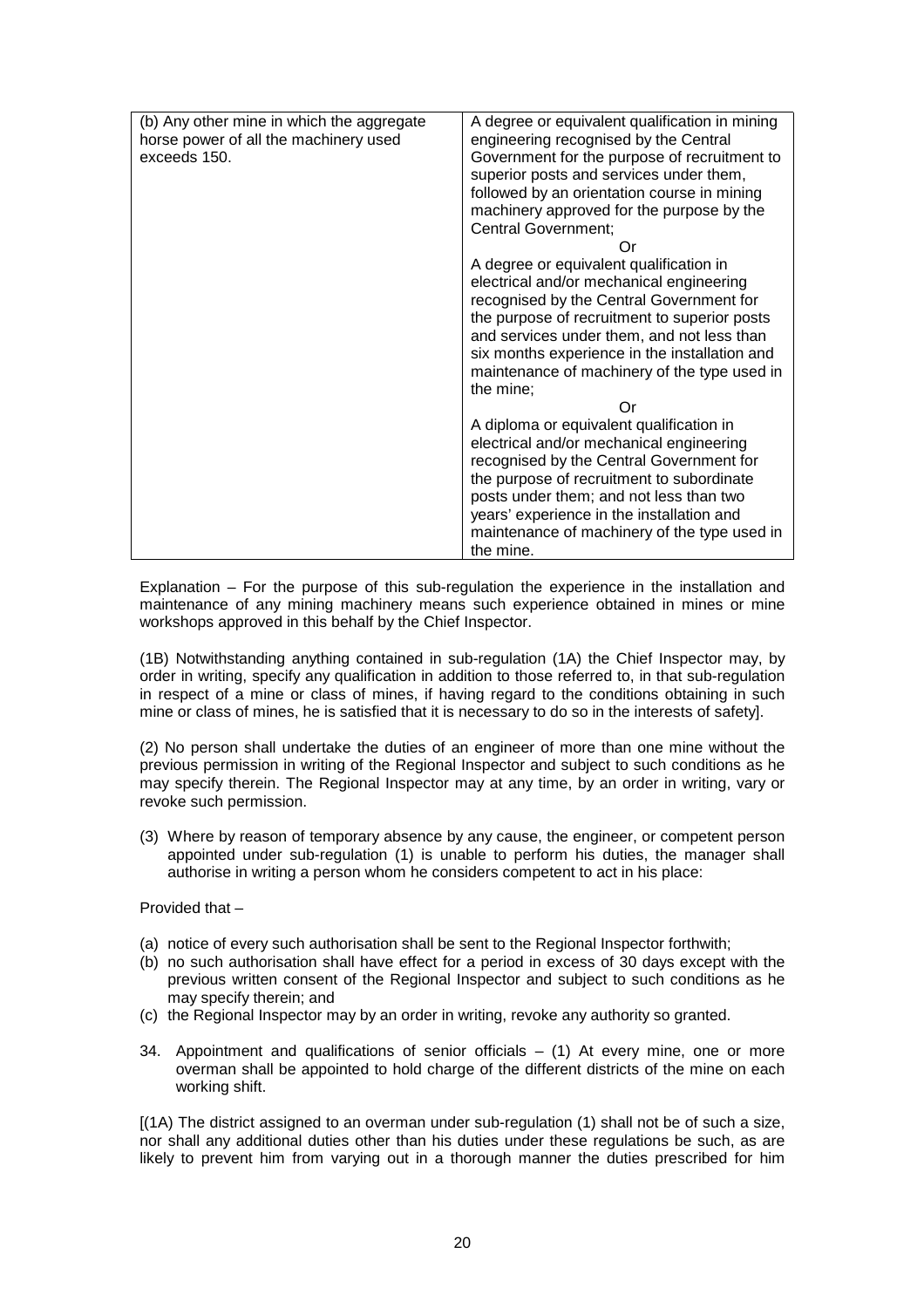under these regulations and in case any doubt arises as to the foregoing duties it shall be referred to the Chief Inspector for decision].

(2) Every person employed as an official subordinate to the manager and superior to the Sirdar shall hold either a Manager's Certificate or an Overman's Certificate.

[35. Appointment of surveyors  $-$  (1) At every mine, one or more persons not less than 23 years of age and holding a Surveyor's Certificate shall be appointed to be the Surveyor for carrying out the surveys and levellings and for preparing the plans and sections required under the Act or the regulations, or orders made thereunder.

(2)(a) No person shall be appointed as a surveyor of more than one mine or in any other capacity in the same mine, without the previous permission in writing of the Regional Inspector and subject to such conditions as may be specified therein:

Provided that such permission may be granted only when the average monthly output of the mine does not exceed 2,500 tonnes.

(b) The Regional Inspector may at any time by an order in writing, revoke the permission granted under clause (a).

(3)(a) The number of surveyors required to be appointed shall be on the following scale namely:

| The average monthly output in tonnes | No. of Surveyors                                           |
|--------------------------------------|------------------------------------------------------------|
| 8,000 tonnes and below               | One                                                        |
| Above 8.000 tonnes                   | One for every additional 15,000 tonnes or<br>part thereof: |
|                                      |                                                            |

Provided that for calculating the output of the mine only half of the output in the mine obtained from the depillaring operations or from the opencast workings shall be taken into consideration.

(b) Notwithstanding anything contained in this regulation, the Chief Inspector may, by an order in writing and subject to such conditions as he may specify therein, permit or require the appointment of surveyors in variation of these provisions depending upon the conditions prevailing in the mines.

(4) If a mine has more than one surveyor each shall carry the duties and the responsibilities of the surveyor for the part or section of the mine to be assigned in writing by the owner, agent or manager:

Provided that the owner, agent or manager shall appoint one of the surveyors to be responsible for the preparation and maintenance of the plans required to be prepared and maintained under these regulations who shall also be responsible for co-ordination and overall supervision of survey work in the mine].

- 35. Appointment of Officials and competent persons (1)(a) The owner, agent or manager shall appoint such number of competent persons, including officials and technicians as is sufficient to secure, during each of the working shifts –
- (i) adequate inspection of the mine and the equipment thereof;
- (ii) a thorough supervision of all operations in the mine;
- (iii) the installation, running and maintenance, in safe working order, of all machinery in the mine; and
- (iv) the enforcement of the requirements of the Act and these regulations.

(b) Without prejudice to the requirement of clause (a), where the mine is worked on more than one shift, the owner, agent or the managers shall arrange that during the afternoon shift and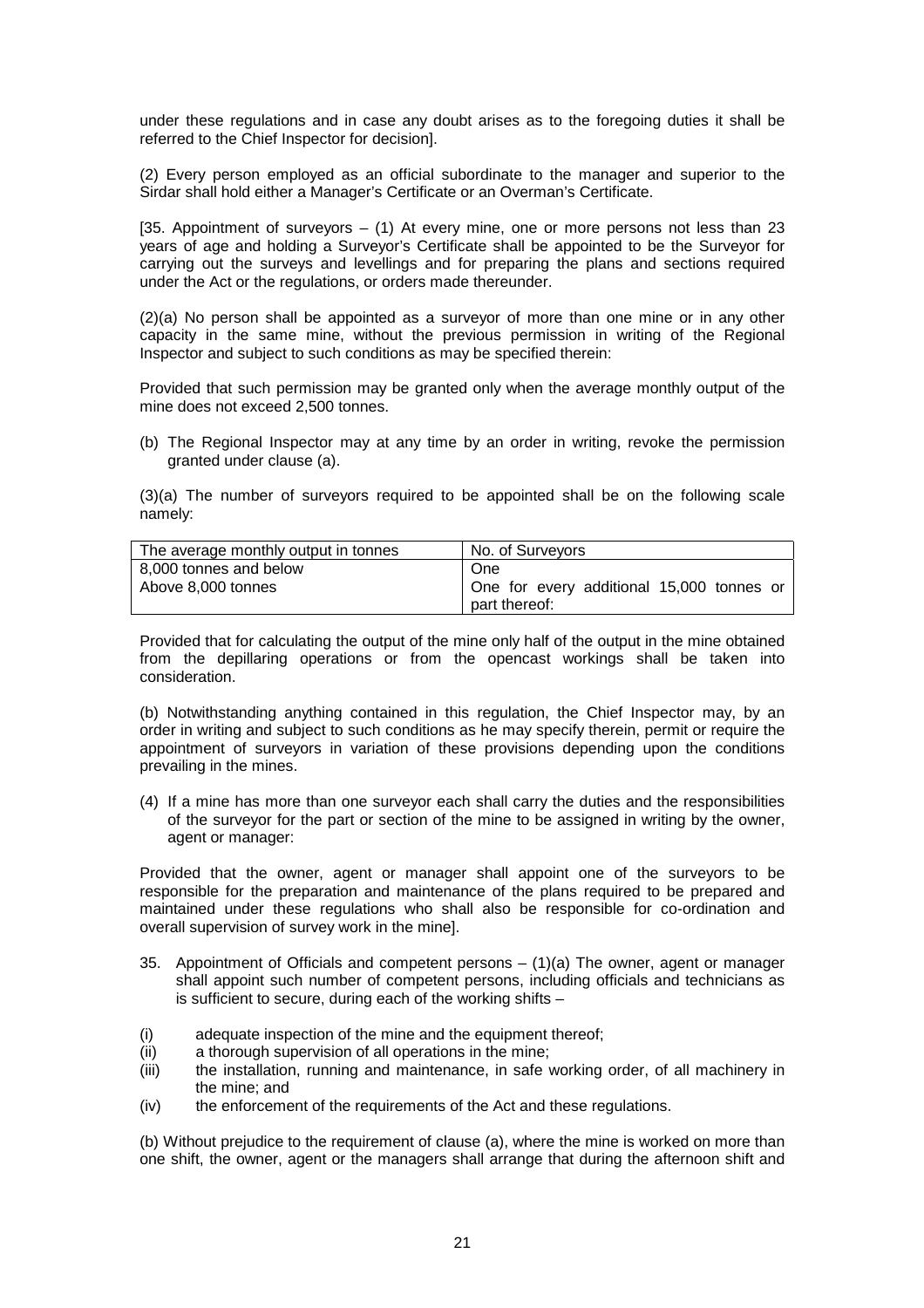the night shift, the mine is under the general supervision or an undermanager or assistant manager, if any, and of an experienced overman in other cases.

(2) It shall be the responsibility of the manager to see that the persons so appointed are competent to perform the duties assigned to them. No person shall be so appointed unless he is paid by the owner or agent and is answerable to the manager.

(3) Copies of all appointments made under sub-regulation (1) shall be entered in a boundpaged book kept for the purpose. A list of all such competent persons shall also be maintained.

(4) Without prejudice to the requirements of sub-regulation (2), every manager on taking over charge of a mine, shall satisfy himself that all persons already appointed under sub-regulation (1) are competent to perform the duties assigned to them; and if he finds them competent, he shall either countersign their authorisations or issue fresh ones.

37. General Management  $-$  (1) The owner, agent and manager shall provide for the safety and proper discipline of persons employed in the mine.

(2) Except in a case of emergency, no person who is not an official or a competent persons shall give, otherwise that through the manager, instructions to a person employed in a mine, who is responsible to the manager.

## **CHAPTER-V : Duties and Responsibilities of Workmen, Competent Persons and Officials**

38. Duties of persons employed in mines  $-$  (1)(a) Every person shall strictly adhere to the provisions of the Act and of the regulations and orders made thereunder, and to any order or direction issued by the manager or an official with a view to the safety or convenience of persons not being inconsistent with the Act and these regulations; nor shall be neglect or refuse to obey such order or directions.

(b) No persons shall interfere with, impede or obstruct any person in the discharge of his duties, nor shall he offer or render any service, or use any threat, to any other person with a view to preventing him from complying with the provisions of the Act and of the regulations, and orders made thereunder or from performing his duties faithfully. If any person who receives any such offer or threat, fails to inform the manager forthwith, he shall also be guilty of a breach of these regulations.

(2) Every person shall, immediately before proceeding to work and immediately after terminating work at the end of his shift, have his name recorded in the register maintained under section 48(4) of the Act. In case of workings belowground, he shall get his name recorded every time he proceeds belowground or returns to the surface.

(3)(a) No person shall, except with the authority of an official, remove or pass through any fence, barrier or gate, or remove or pass any danger signal.

(b) Subject to any directions that may be given by an official, no person shall, except for some justifiable purpose, go into any part of the mine other than that part in which he works, or travels to or from his working place by any roadway other than the proper travelling roadway.

(4) No person shall, while on duty, throw any stone or other missile with intent to cause injury, or fight or behave in a violent manner.

(5) Every person receiving any injury in the course of his duty shall, as soon as possible report the same to an official who shall arrange for the necessary first-aid to the injured person.

(6) No person shall sleep whilst on duty.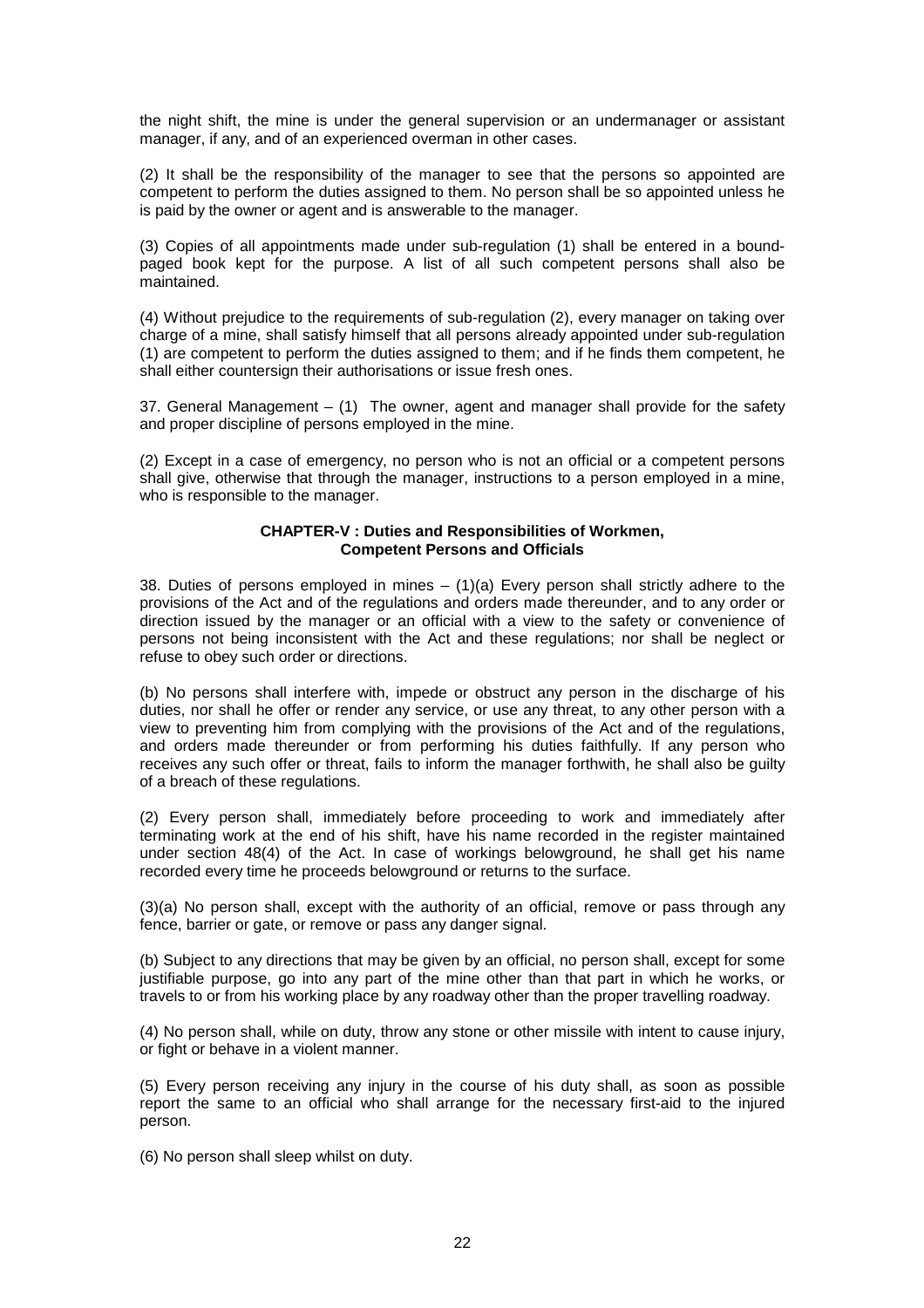(7)(a) No person shall test for inflammable gas with a naked lamp, or brush or waft out inflammable gas. Should any person having a flame safety lamp find himself in the presence of inflammable gas, he shall not throw the lamp away or attempt to blow it out; but shall shelter it, hold it near the floor, avoid jerking it, and take it steadily into fresh air. Where the cannot take it into fresh air, he shall smother out the light or extinguish it in water.

[(b) No person unless qualified for the purpose shall try to examine or examine for the presence of inflammable gas and during every such examination particular attention shall be paid to check the presence of inflammable gas in a layer near the roof].

(c) Every person using a safety lamp shall take proper care of it and shall not place it within 0.60 metre of the swing of any tool except in the case of a lamp which is actually worn, attached to the body of such person. In the case of a flame safety lamp he shall not place it on the floor unless it is necessary to do so for the safe performance of any particular work; and is the lamp becomes damaged, he shall at once carefully lower the flame until it is extinguished, and shall, at the first opportunity, report the damage to his superior official.

(8) Subject to the provisions of the Act and of these regulations and orders made thereunder, no person shall remain in a mine beyond the period over which his shift extends.

39. Duties of competent persons – Every competent person shall be subject to orders of superior officials, and shall not –

- (a) depute another person to perform his work without the sanction of his superior official;
- (b) absent himself without having previously obtained permission from such official for the term of his absence or without having been relieved by a duty competent person; and
- (c) without permission from such official, perform during his shift any duties other than those for which he has been appointed.

40. Duties of officials – (1) Every official shall carry out the duties assigned to him by the manager, under-manager or assistant manager in accordance with the provisions of the Act and of the regulations and orders made thereunder.

(2) Every official shall, to the best of his power, see that persons under his charge understand and carry out their respective duties properly.

41. Duties and responsibilities of managers  $- (1)(a)$  In every mine daily personal supervision shall be exercised by the manager; and in case of workings belowground, he shall visit and examine the workings belowground on at least four days in every week to see that safety in every respect is ensured. Of these inspections one at least in every fortnight shall be made during the night shift :

Provided that when owing to any unavoidable cause he is unable to carry out the aforesaid duties or inspections, he shall record the reason for the same in the book kept under clause (b).

(b) The manager, the undermanager and the assistant manager, if any, shall each maintain, in a bound paged book kept for the purpose, a diary; and shall record therein the result of each of his inspections and also the action taken by him to rectify the defects noticed, if any.

(2) The manager shall make arrangements for all overmen and other officials to meet him or an undermanager, or assistant manager once in every working day for the purpose of conferring on matters connected with their duties.

(3)(a) The manager shall see that a sufficient supply of proper materials and appliances for the purpose of carrying out the provisions of the Act and of the regulations or orders made thereunder and for ensuring the safety of the mine and the persons employed therein, is always provided at the mine; and if he be not the owner or agent of the mine, he shall report in writing to the owner or agent when anything is required for the aforesaid purpose, that is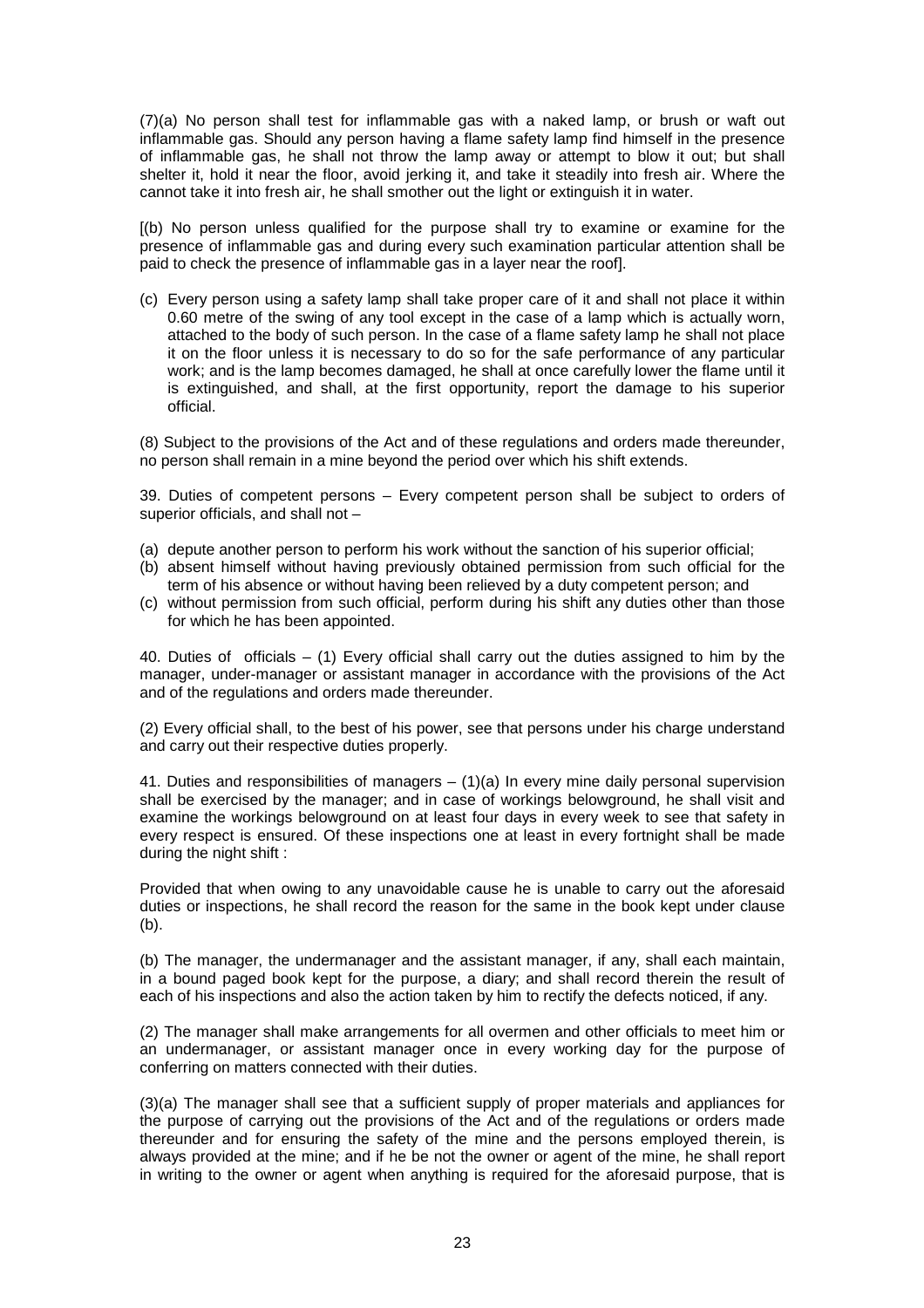not within the scope of his authority to order. A copy of every such report shall be rcorded in a bound-paged book kept for the purpose.

(b) On receipt of a requisition under clause (a) the owner or agent shall promptly arrange to supply the said materials and appliances, and shall within three days of receipt of the requisition, intimate to the manager in writing the action taken to meet the requisition.

(4) The manager shall assign to every competent his particular duties, shall on his appointment make over to him a copy of the regulations, rules and bye-laws and of any orders made thereunder which affect him, and shall take all possible steps to ensure that every such person understands, carries out and enforces the provisions therein contained in a proper manner.

(5) The manager shall provide every overman with a tracing, upto the date of the last survey, showing the workings of the district belowground assigned to him. Where any work of reduction or extraction of pillars is being carried out, such tracing shall show clearly the order in which such reduction or extraction is to be carried out.

(6) The manager shall examine all reports, registers and other records required to be made or kept in pursuance of the Act or of the regulations, or orders made threunder, and shall countersign the same and date his signature. He may, however, by an order in writing, delegate this duty an undermanager or assistant manager except in cases where a specific provision is made requiring the manager to countersign a report or register.

(7) The manager shall give attention to, and cause to be carefully investigated, any specific representation or complaint that may be made to him in writing by an employee of the mine as to any matter affecting the safety or health of eprsons in or about the mine.

(8) When any accident, resulting in serious bodily injury to any person or in loss of life, occurs in a mine, the manager shall inspect the site of accident as soon as possible, and shall also either himself or through an undermanager or assistant manager, have an inquiry made into the cause of and circumstances attending the accident. The result of every such enquiry and a plan [and sections and wherever practicable a photograph or photographs of the site of the accident showing details shall be recorded in a bound paged book kept for the purpose and copy thereof shall be furnished to the Chief Inspector and Regional Inspector within fifteen days of the accident].

(9) The manager shall perform such other duties as have been prescribed in that behalf under the Act, the regulations, or orders made thereunder.

(10) The manger may suspend or take such disciplinary action against any employee for contravention of any of the provisions of the Act, these regulations or orders made thereunder.

[41. Duties of Safety Officers – (1) The duties of the Safety Officer shall be :

(a)(I) to visit surface and underground parts of the mine with a view to meeting the workers on the spot to talk to them on matters of safety, inviting suggestions thereon;

(ii) to take charge of the newly recrited staff and show them around the mine pointing out the safe and unsafe acts during the course of their work in the mine;

(b)(i) to investigate all types of accidents and incidents in the mine including minor accidents; to analyse the same with a view to pinpointing the nature and common cause of accidents in the mine;

(ii) to maintain detailed statistics about mine accidents and to analyse the same with a view to pinpointing the nature and common causes of the accidents in the mine;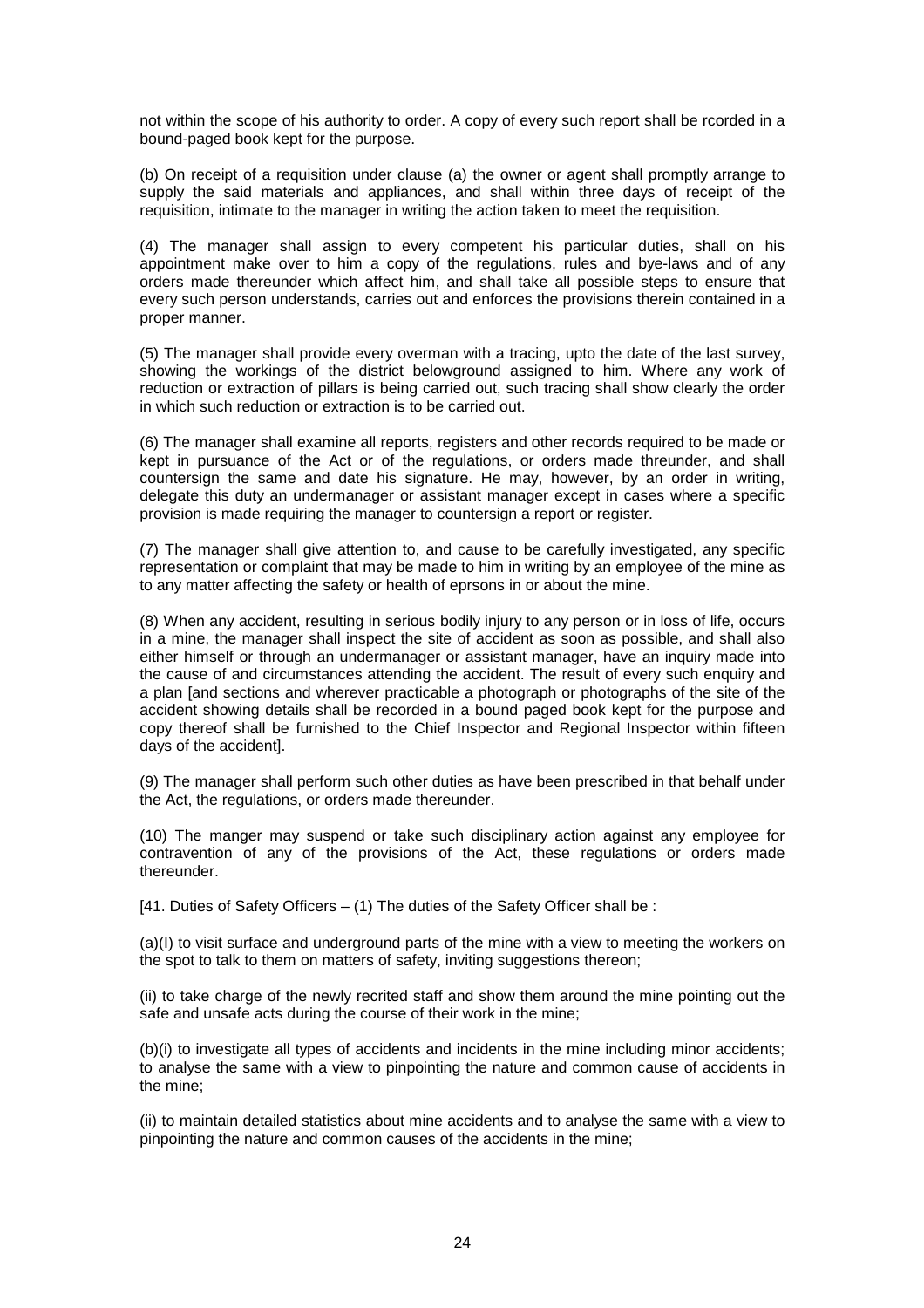(iii) to study and apprise the manager of all possible sources of danger such as inundation, fire, coal dust and others;

(c)(i) to hold safety classes and give safety talks and lectures to the members fo the supervisory staff;

(ii) to organise safety weeks and other safety education and propaganda in mine;

(d) to see that all concerned mine employees are fully conversant with various standing orders (such as those relating to stoppage of mine mechanical ventilators and to the occurrence of a fire or other emergency in the mine) and Systematic Timbering Rules;

(e) to provide assistance in the formulation of programme for training at the mine level; including vocational training, training in gas-testing, and training in First Aid;

(f) to report to the manger as a result of his visits to the various arts of the mine, as to whether the provisions of the Mines Act, Regulations and Rules made thereunder are being complied with in the mine;

(g) to promote safety practices generally and to lend active support to all measures intended for furthering the cause of safety in the mine; and

(h) to assist the manager in any other matter relating to safety in the mine.

(2) [Except in an emergency no duties other than those specified above shell be assigned to the Safety Officer and whenever] any duties other than those specified above are assigned to the Safety Officer by the manager, a written notice thereof shall be sent to the Regional Inspector within three days of such assignment.

(3) The Safety Officer shall maintain in a bound paged book a detailed record of the work performed by him every day].

42. Duties and responsibilities of undermanager or assistant mangers – (1) The undermanager or assistant manager shall carry out the duties assigned to him by the manager, and shall see that in the part of the mine assigned to him by the manager, all work is carried out in accordance with the provisions of the act and of the regulations and orders made thereunder.

(2) The undermanager or assistant manager shall, subject to the orders of the manager, visit and examine the workings under his charge, or part thereof, on every working day.

(3) The undermanager or assistant manager shall, from time to time, carefully examine every travelable part of the mine or part thereof placed under his charge, whether frequented by workpersons or not.

(4) In the absence of the manager, the undermanager or assistant manager shall have the same responsibility, discharge the same duties and be subject to the same liabilities as the manager, but not so as to exempt the manager therefrom.

[42A. Duties of Ventilation Officer – The Ventilation Officer shall –

(a)(i) ensure the observances of all regulations and orders concerning ventilation, gas and coal dust including dust suppression and shall advise the manager if any alteration is required in the ventilation system to ensure adequacy of ventilation in compliance with the regulations or orders;

(ii) advise the manager on day to day problems of ventilation, gas and coal dust;

(iii) maintain close liaison with the undermanagers and other supervisory staff, and assist them in their day-to-day ventilation problems;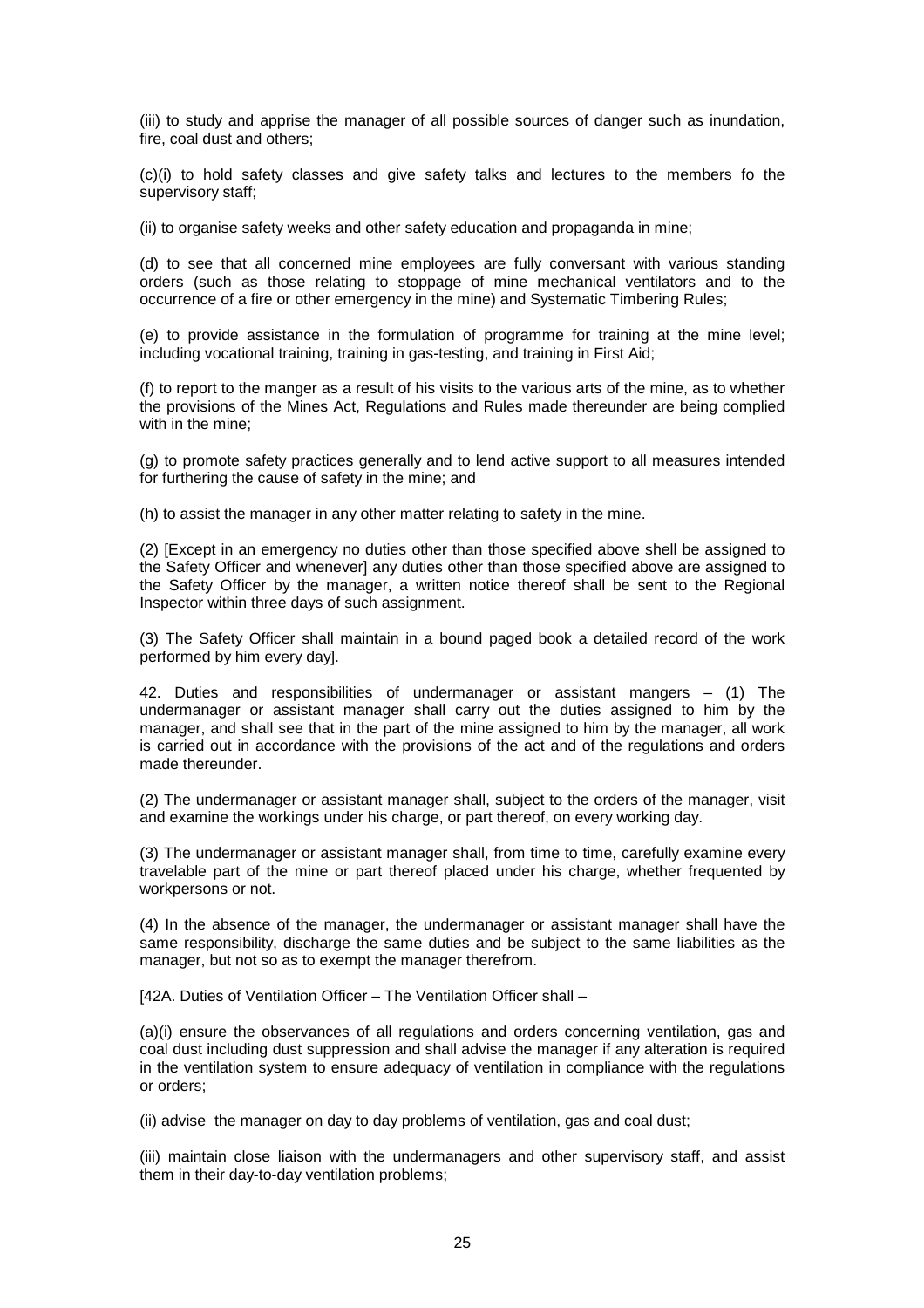(b)(i) carry out ventilation surveys of the mine and undertake any other special work relating thereto as may be directed by the manager from time to time;

(ii) take such steps as are necessary to ensure compliance with the ventilation standards required in terms of these regulations or otherwise;

(c)(i) check the speed of the main mechanical ventilator, amperage drawn by its electric motor, and fan drift water gauge at least once in a day. Any unusual change in the water gauge shall be investigated by him and reported to the manager;

(ii) determine the efficiency of the main mechanical ventilator once at least in every three months and get the fan blades and the fan drift cleaned when necessary;

(iii) ensure that copies of standing orders in the event of stoppage of the main mechanical ventilator are posted at conspicuous places at the mine, and see that the person concerned understand the instructions contained therein;

(d) ensure the correct siting and installation of auxiliary and booster fans underground;

(e) examine at frequent intervals all ventilation appliances like doors, brattices, air crossings, regulators, stoppings, booster and auxiliary fans, ventilation ductings and other devices of ventilation control in the mine and report any defect in the same to the manager. He shall take necessary steps to stop any leakage through such devices and see that the ventilation appliances are maintained in good order;

(f) see that sufficient quantity of good air is coursed into all working places and reaches all other workings belowground. For this purpose, he shall, as may be required by regulations, otherwise –

- (i) see that the ventilation stoppings and brattices etc. are constructed as per specifications and are kept extended sufficiently;
- (ii) see that mesurements of air quantity, temperature and humidity are regularly taken as prescribed and bring up-to-date the entries on the checkboards provided at each air measurement station;
- (iii) determine the Ventilation Efficiency Quotient;
- (iv) see that mine air samples are properly collected at the appointed time and place, and analysed within four days of taking thereof; and
- (v) make observations for inflammable gas;

(g)(i) maintain separate tracing of the ventilation, rescue, stone dusting and the dust sampling plans and bring them up-to-date;

(ii) bring to the notice of surveyor any changes in the ventilation system or ventilation appliances and shall see that all old markings on the ventilation and rescue plans are corrected and new ventilation circuits are shown forthwith;

(h) regularly check the barometer provided at the mine. Any unusual change in barometer pressure shall be reported by him to the manger;

(i) take care of the instruments and apparatus used by him or placed under his charge for the discharge of his duties:

(j) be conversant with the wider practical aspects of pit ventilation such as effects of leakage on the distribution of air in ventilation districts, varying rates of emission of methane and possibility of occurrence of gas outbursts, effects of approaching geological disturbances, methane layering and its removal, sealed off areas and effects of drop in barometric pressure etc.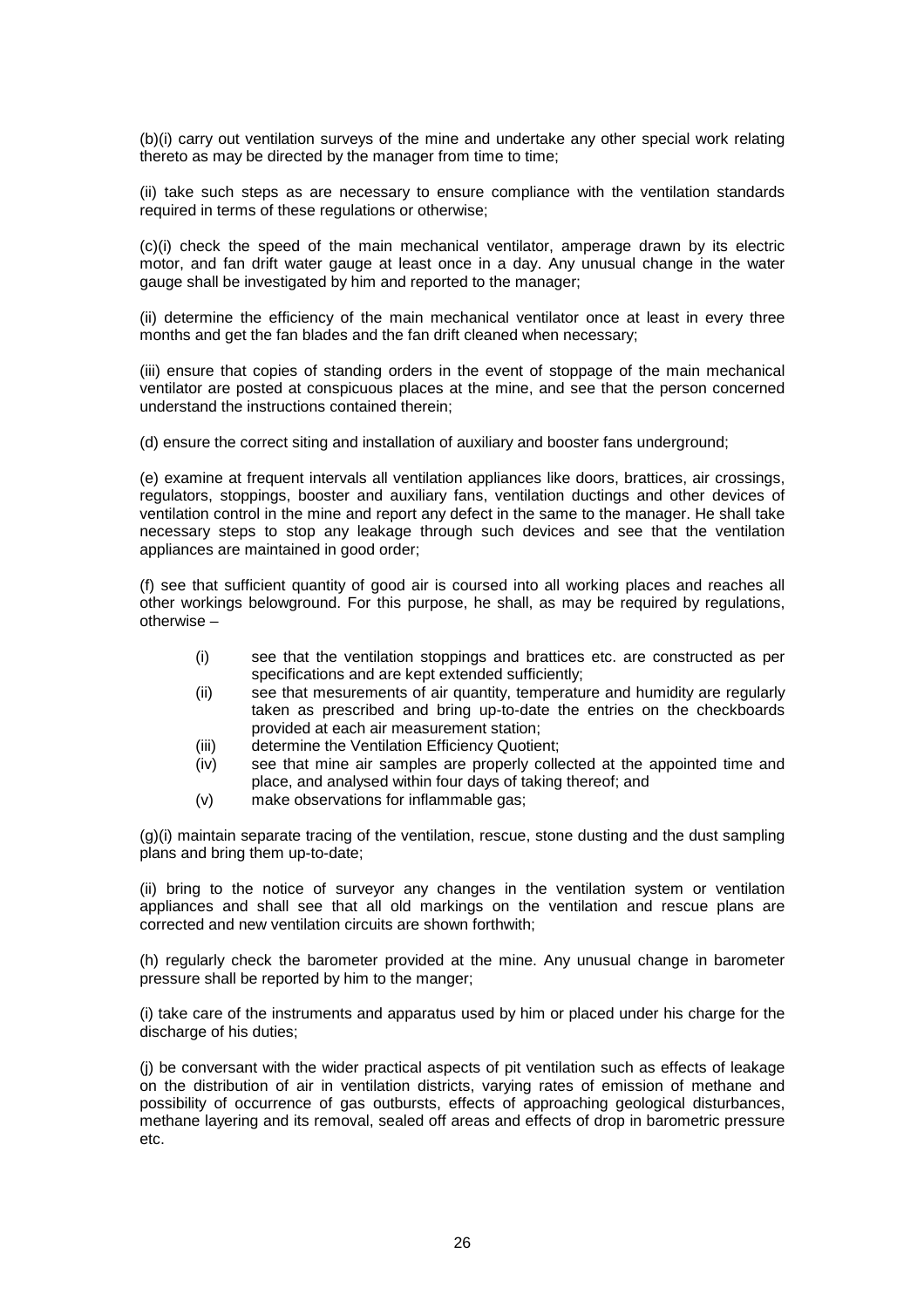(k) regularly visit returns of working districts and old workings including fire stoppings, if necessary, for symptoms of spontaneous heatings and fire, report to the manager forthwith any such symptoms observed by him and shall himself take such steps as may be immediately necessary for the safety of the workers;

(l) check the fire fighting measures and taken necessary steps by regular rehearsals to ensure that all fire fighting equipments are maintained in working order and the concerned staff are fit and conversant with their duties in the event of a fire in the mine;

(m) (i) take necessary steps for proper cleaning, treatment and suppression of coal dust in the mine and see that the arrangements for wetcutting at the faces and water spraying at and within 90 metres of the working places are properly installed and function satisfactorily;

(ii) see that the stone dust barriers are correctly sited, properly constructed and maintained in accordance with the statutory requirements or otherwise; and bring the entries on the check boards up-to-date from time to time;

(iii) see that samples of mine roadway dust and of airborne dust samples (if required by the manager) are regularly taken in the prescribed manner;

(n) collect air samples from sealed off areas, exhaust gases from diesel vehicles and from such other places as may be required by the manager:

(o) see that all records and reports relating to ventilation and coal dust are kept up-to-date and entries are made regularly in the checkboards for ventilation and stone dust barriers:

Provided that nothing contained above shall exempt the manager, assistant manager, surveyor, overman, sirdar or any other competent person concerned, from any corresponding duties and responsibilities prescribed for them in these regulations or any orders made thereunder; and

(p) assist the manager in any matter relating to the ventilation of the mine.

(2) 1[Except in an emergency no duties other than tose specified above shall be assigned to the ventilation officer and whenever] any duties other than those specified above are assigned to the ventilation officer by the manager, a written notice thereof shall be sent to the Regional Inspector within three days of such assignment.

(3) The Ventilation Officer shall maintain, in a bound paged book, a detailed record of the work performed by him every day].

43. Duties and responsibilities of overman – The overman shall strictly observe the following provisions, namely –

- (1) (a) Subject to the orders of superior officials, he shall have responsible charge and control of such part of the mine, and shall carry out such duties, as may be assigned to him by the manager.
- (b) He shall, while on duty, carry a tracing of the workings of such district and shall keep the tracing up-to-date.
- (c) He shall, in his district, make the inspections and reports required by these regulations.
- (d) He shall be responsible to see that the subordinate officials and competent persons in his district carry out their respective duties in a proper manner.
- (e) He shall, to the best of his power, enforce in his district the provisions of the Act, of these regulations and orders made thereunder, and shall, subject to the control of the manager and the undermanager, assistant manager, if any, give such directions as may be necessary to ensure compliance with those provisions, and to secure the safety of the district and the safety and proper discipline of the persons employed therein.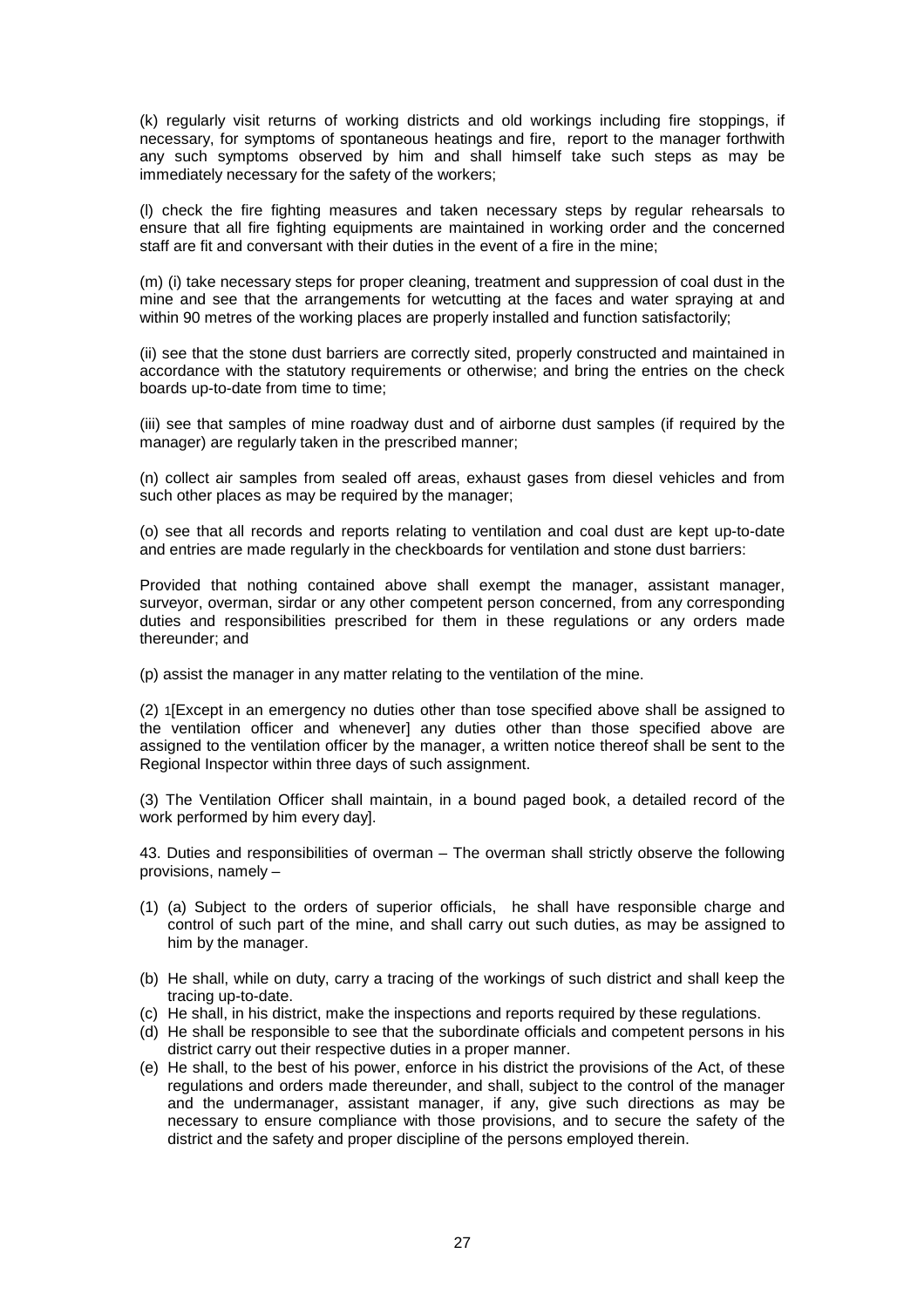- (2) He shall see that sufficient supplies of timber brattice and other necessaries required for the safe working of his district are kept in convenient places therein.
- (3) (a) He shall see that every air-crossing, stopping, door, brattice and other ventilation device is maintained in good order.

(b) He shall, in his district, see that the ventilation is effective; and when brattices or air pipes are required to be used for the ventilation of the working places, he shall seee that they are kept sufficiently advance to ensure that an adequate amount of air reaches every such working place.

(c) He shall have power to send out of the mine any person under his charge infringing or attempting to infringe any provision of the Act or of the regulations or orders made thereunder, or failing to carry out any direction given with regard to safety; and shall report in writing any such infringement or attempted infringement or failure to the manager.

(4)(a) He shall see that all tracks and tramlines are properly laid, graded, ballasted or otherwise packed.

(b) He shall see that the manholes on the haulage roadways are kept safe, clear of any obstruction, and properly white-washed.

(c) He shall see that the stop-blocks, runway switches and other safety devices are fixed and used as required under the regulations, that drag or back-stays are provided and regularly used behind tubs ascending declines and that a sufficient supply of suitable sprags is provided where tubs are loaded on a gradient or lowered down a gradient by hand.

(d) He shall, if he finds any of the ropes, chains, signals, brakes, jig wheels and post or other apparatus in use in his district to be in an unsafe condition, stop the use of the same forthwith.

(5) He shall be responsible to see that except for the purpose of inspection, examination and repairs every person other than an official or a haulage attendant travels by the travelling roadway.

(6) He shall give prompt attention to the removal of any danger observed or reported to him, and shall see that dangerous places are adequately fenced off.]

(7) He shall, under the direction of the manager, see that approved safety lamps are used and naked lights excluded wherever and whenever danger from inflammable gas is apprehended.

(8)(a) He shall devote the whole of his time to his duties and shall visit each working place in his district as often as may be necessary or possible.

(b) He shall not, except for justifiable cause, leave the district in his charge until he had finished the inspections required under these regulations and any other duties that he is required to perform, or until relieved by a duly appointed substitute.

(c) He shall, if the mine is working in a continuous succession of shifts, confer with the official succeeding him and give him such information as may be necessary for the safety of his district and of persons employed therein.

(9) He shall, at the end of his shift, record in a bound-paged book kept for the purpose a general report on the performance of all his duties during the shift, including anything concerning the proper working of the mine and the safety and discipline of persons employed in his district.

44. Duties and responsibilities of Sirdars – The Sirdar or other competent person appointed under regulation 113 shall strictly observe the following provisions, namely –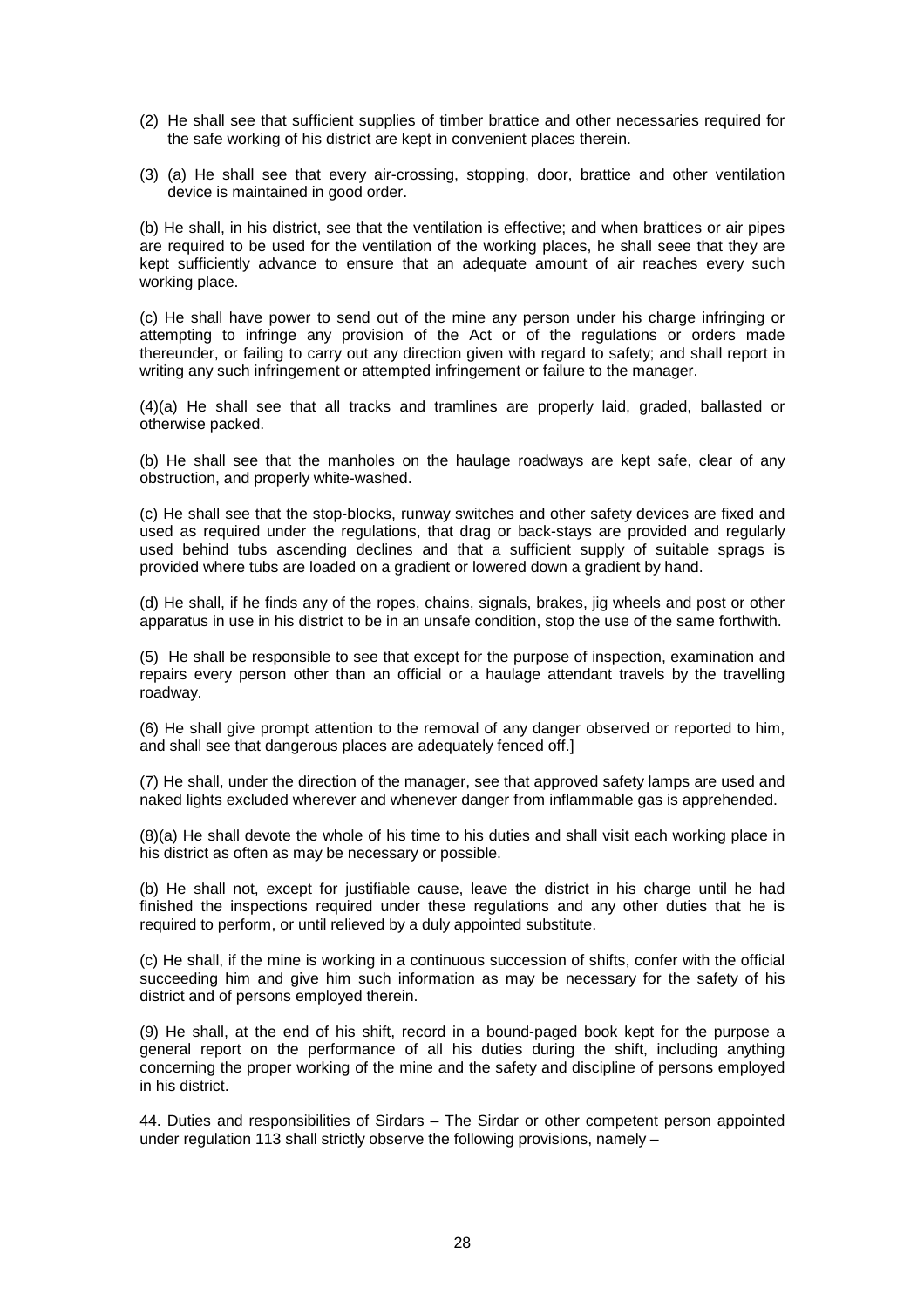(1)(a) Subject to orders of superior officials, he shall have responsible charge and control of the district of the mine assigned to him by the manager or the under-manager or assistant manager.

(b) He shall take reasonable means to ensure the proper observance of the requirements of the Act and of the regulations, and orders made thereunder by persons under his charge and shall, as soon as practicable, report any contravention thereof to his superior official.

(2)(a) He shall make such inspection and reports as are required by these regulations, and in making such examination, he shall pay particular attention to edges of the goaf, if any, for checking supports and for presence of gas.

(b) Except in the case of a mine working in a continuous succession of shifts, he shall, on completion of the first inspection of the district, proceed to the station appointed under regulation 113 and instruct all persons as to their places of work and as to any special precautions necessary to be observed by them.

(c) If he finds any person in aplace other than the one assigned to him, he may order such person out of the mine, and shall forthwith report the matter to his superior official.

(d) He shall ensure that no inexperienced person is employed on any work except under the supervision of an experienced person.

(3)(a) He shall see that the roof and sides of all travelling roadways to, and working places in, his district are made and kept secure.

(b) Where the height of any working place in the district in his charge measures from floor to roof exceeds three metres, he shall see that they are kept at convenient places in the district-

- (i) a suitable wooden bunton or pole by which all parts of the roof may be effectively tested by a person standing on the floor. Except in a district to which regulation 144 applies, the bunton shall be shod with iron at one end; and
- (ii) a ladder of suitable length.

(c) He shall report to his superior official any deficiency in timber, appliances and other necessaries required for the safe working of the district.

(4) Where either of the two ways affording means of egress from the district to the surface is not ordinarily used for travelling, he shall travel, once at least in every seven days, the whole of such way in order to make himself thoroughly acquainted with the same.

(5) He shall see that no timber support is withdrawn except by means of a safety propwithdrawer.

(6)(a) If he observes any dangerous place during the course of his inspections or if any danger at a place where workpersons are employed is reported to him, he shall, if the danger cannot be removed forthwith withdraw all persons from such place and shall not leave the place until the danger has been removed in his presence or all approaches to the place have been fenced off so as to prevent persons from inadvertently entering such place.

(b) He shall take care that any dangerous operation is carried out with due precaution, and in such cases shall be present throughout whenever any work of clearing falls of ground and setting of supports therein is being carried out.

(c) He shall cause the entrance to every place which is not in actual use or in course of working or extension, to be fenced across the whole width, so as to prevent persons from inadvertently entering such place.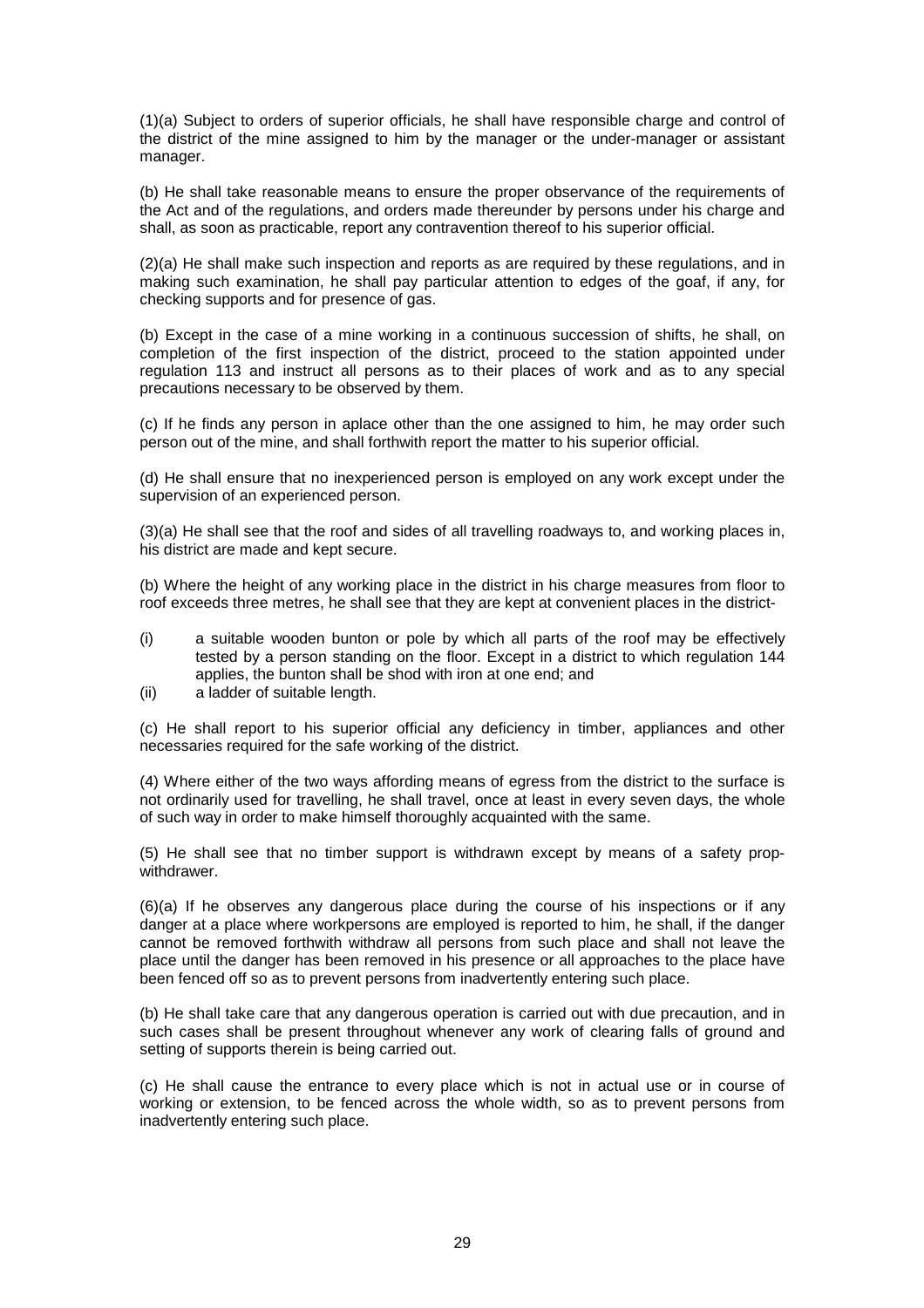(d) If he finds any accumulation of inflammable or noxious gases, he shall carry out the provisions of regulations 142 and shall not remove such accumulation until he has received instructions in that behalf from his superior official.

(7) He shall, on receipt of information of an accident to any person in his district, proceed at once to the place of accident, inspect the place and, if reuqired, supervise the rescue operations, and shall report or send notice of the accident to the manager or undermanager or assistant manager.

(8)(a) He shall devote the whole of his time to his duties, and shall not leave the mine until the end of the shift or until relieved by a duly appointed substitute.

(b) If the mine is worked by a continuous succession of shifts, he shall, before leaving his district, confer with the sirdar or competent person succeeding him, and shall acquaint him with all matters requiring his personal attention and give him such other information as may be necessary for the safety of his district and of the persons employed therein.

- 45. Duties and responsibilities of shotfirers The shotfirers shall –
- (a) carry out his duties in accordance with the provisions of the regulations and of any orders made thereunder with respect to the transport and use of explosives;
- (b) be responsible for the observance by his assistants, if any, of such provisions and of any direction with a view to safety which may be given to them by a superior official;
- (c) not hand over any explosives to any unauthorised person;
- (d) see that clay, sand or other suitable stemming material is available in sufficient quantities at convenient places;
- (e) be present when shots are being charged and stemmed; and shall himself fire the shots; and
- (f) be responsible, when a shot has misfired, for seeing that the place is adequately fenced, and that the provisions of regulations 177 are strictly observed.

46. Details of timberman – The timberman shall carry out the orders of the manager, undermanager or assistant manager, overman, sirdar or other competent person with respect to the securing of roof and sides. He shall at once report to the sirdar or other competent person any shortage of timber in his district. He shall also be responsible to see that woodcuttings are not left in any working belowground.

47. Duties of attendants of main mechanical ventilators – The person in charge of the main mechanical ventilator shall –

- (a) keep the ventilator running at the speed fixed by the manager;
- (b) examine the machinery and observe the pressure-recorded or water gauge and the speed-indicator at intervals of not more than one hour, and shall, enter the readings of the indicator in a bound-paged book kept for the purpose at the fan-house;
- (c) immediately report to his superior official any stoppage of, damage to, or defect or darangement in the machinery, or any unusual variation in the water-gauge or other indicators; shall also immediately report to him any unusual circumstances in regard to mine ventilation which may come to his notice; and
- (d) where the ventilator is continuously operated, shall not leave his post until received by a duly appointed substitute.
- 48. Duties of lamp-room incharges The competent person in charge of a safety lamp-room–
- (a) shall be responsible for ensuring that all lamps in the safety lamp-room are properly maintained in accordance with the provisions of the regulations;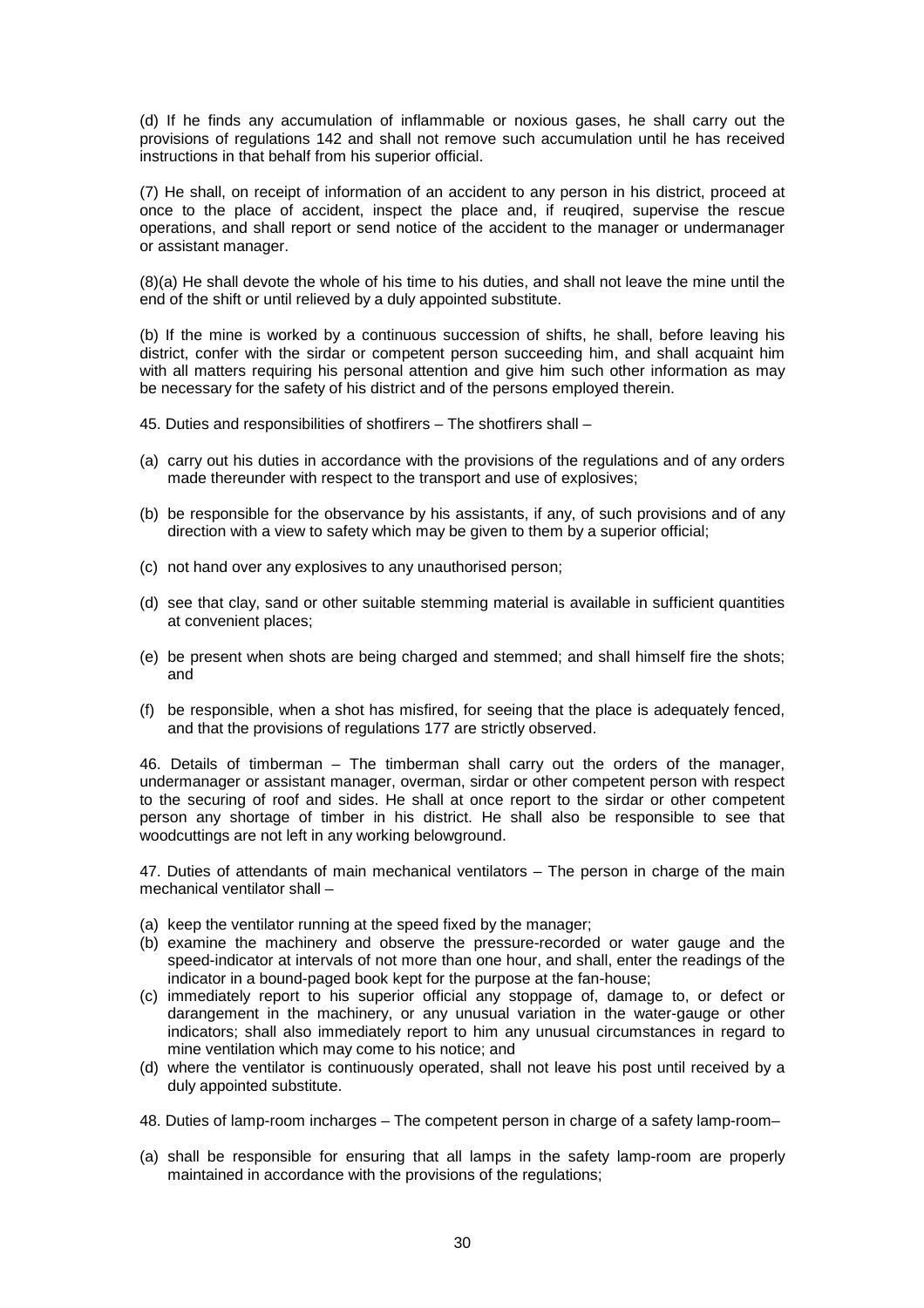- (b) shall see that the safety lamp-room is kept in a neat and tidy condition, and that all damaged and defective gauges, glasses and other parts of safety lamps are not kept or stored in such room;
- (c) shall see that fire extinguishers or other means of dealing with fires provided in the safety lamps room are in good condition and readily available for use;
- (d) shall see that all records required by the regulations for the issue, return and maintenance of safety lamps are properly maintained; and
- (e) shall carry out such other duties relating to the maintenance, issue and return of safety lamps as may be specified by the manager or the undermanager or assistant manager.
- 49. Duties and responsibilities of surveyors (1) The surveyor shall –
- (a) make such accurate surveys and levellings, and prepare such plans and sections and tracings thereof, as the manager may direct or as may be required by the Act or by the regulations or orders made thereunder, and shall sign the plans, sections and tracings and date his signature; and
- (b) be responsible for the accuracy of any plan and section, or tracings thereof that has been prepared and signed by him.
- (2) The surveyor shall record in abound-paged book kept for the purpose –
- (a) the full facts when workings of the mine have approached to about 75 metres from the mine boundary, or from disused or waterlogged workings;
- (b) any doubts which may exists concerning the accuracy of the plans and sections prepared under these regulations; and
- (c) any other matter relating to the preparation of the plans and sections that he may like to bring to the notice of the manager.

Every entry in the book shall be signed and dated by the surveyor and countersigned and dated by the manager :

1[Provided that where in any mine two or more surveyors are employed, each of the surveyors shall make the entries aforesaid in respect of the workings in his jurisdiction or of the plans and sections in his charge].

(3) Nothing in sub-regulation (2) shall absolve the owner, agent or manager of his responsibility under the Act and under these regulations or orders made thereunder.

50. Duties and responsibilities of engineers – The engineer or other competent person appointed for the purpose –

- (a) shall, subject to the orders of the manager and other superior official, hold general charge of all machinery at the mine; and shall be responsible for the proper installation, maintenance and safe working of such machinery;
- (b) shall, when any machinery is shifted or newly installed, see that it is given a trial run before it is put into use and shall be present during every such trial run;
- (c) shall be present throughout whenever any work is installing, changing or recapping of any winding rope, or of installing changing or annealing any suspension gear, is being carried on;
- (d) shall see that the provisions of the Act and of the regulations and orders made thereunder relating to the installation, maintenance, operation or examination of machinery are properly carried out by himself or by subordinate officials, competent persons or workpersons as the case may be, appointed for the purpose; and
- (e) shall, if mechanics, electricians or other subordinate officials or competent persons are appointed for the purpose, examine all reports, registers and other records relating to the installation, maintenance, operation or examination of machinery required to be made or kept in pursuance of the Act, these regulations or orders made thereunder, and shall countersign the same and date his signature.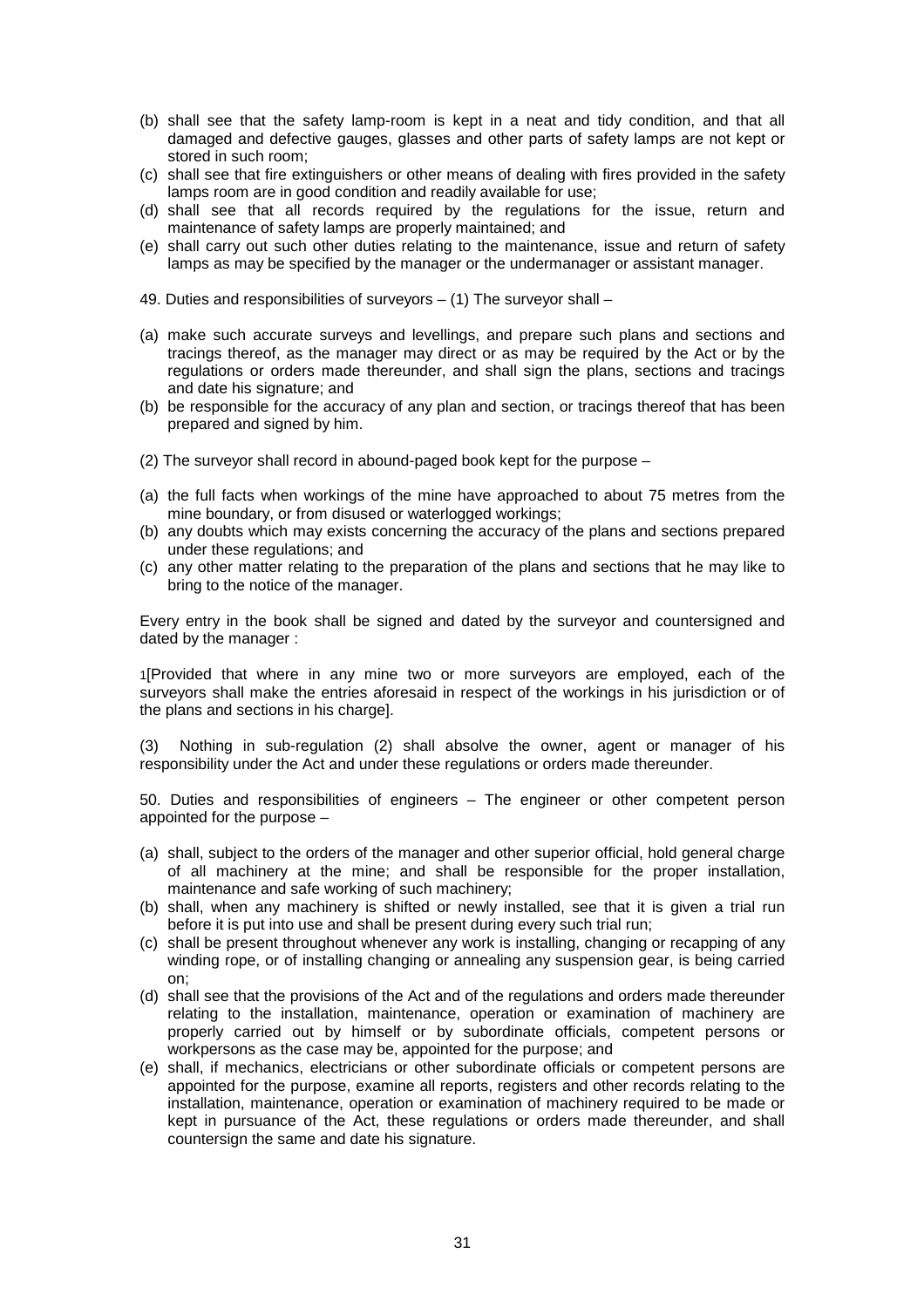51. Duties of winding enginemen  $-$  (1) At the beginning of his shift the winding engineman shall examine the engine, brakes and all appliances in his charge, and shall satisfy himself that they are in good working order.

(2) Every winding engineman shall during his shift keep the winding engine and apparatus connected therewith properly cleaned and oiled, and shall see that the engine room is clean and free of inflammable material.

(3) The winding engineman shall immediately report in writing to the engineer or other competent person appointed for the purpose any defect which he has noticed in the engine, brake, indicator, drum, rope or other appliances under his charge.

- (4) The winding engineman shall not allow any unauthorised person to enter the engine room or in any way to interfere with the engine.
- (5) The winding engineman shall throughly acquaint himself with, and carefully attend to, the prescribed code of signals; and shall not start the engine until he has received the proper signal to do so. If the signal is indistinct, he shall not start the engine until it has been repeated and he clearly understands it.
- (6) The winding engineman shall avoid jerk in starting, running and stopping the engine, and shall cause the cage or other means of conveyance to be brought gently to rest at any stopping place.
- (7) While persons are being lowered or raised in the shaft, the winding engineman shall not drive the engine at a speed higher than that fixed by the manager for manriding purposes and approved by the Regional Inspector.
- (8) The winding engineman shall not unclutch the drum of his engine until he has assured himself immediately beforehand by testing the brake of the drum against the full power of the engine that the brake is in proper condition to hold the load suspended from the said drum. When the drum is unclutched, he shall use the brake only for th epurpose of maintaining such drum stationery, and shall not lower men or materials from an unclutched drum.
- (9) The winding engineman shall on no pretext leave the handle or brake whilst the engine is in motion, or while persons are riding a cage or other means of conveyance in the shaft.
- (10) The winding engineman shall not leave the engine whilst persons are at work in the shaft. Whenever he has occasion to leave the engine, he shall cut off the power and secure the drums with the brake.
- (11) The winding engineman of a winding engine by wich persons are lowered or raised in a shaft, shall not leave the engine at the end of his shift unless all the persons have come out of shaft or unless relieved by a duly appointed substitute.

52. Duties of banksmen and onsetters  $-$  (1) Every banksman or onsetter shall observe the following provisions, -

- (a) He shall, subject to the orders of a superior official, have full control of the top or bottom of shaft and the inset, as the case may be and shall report to such official any person who, without authority, gives a signal or disobeys instructions.
- (b) He shall thoroughly acquaint himself with, and carefully attend to, the prescribed code of signals, and shall properly transmit the signals by the means provided. He shall not act on any signal the correctness of which he is in doubt, except a signal which he believes to be "to stop". He shall not allow any unauthorised person to give signals.
- (c) He shall immediately report to his superior official any defect in the signalling installation.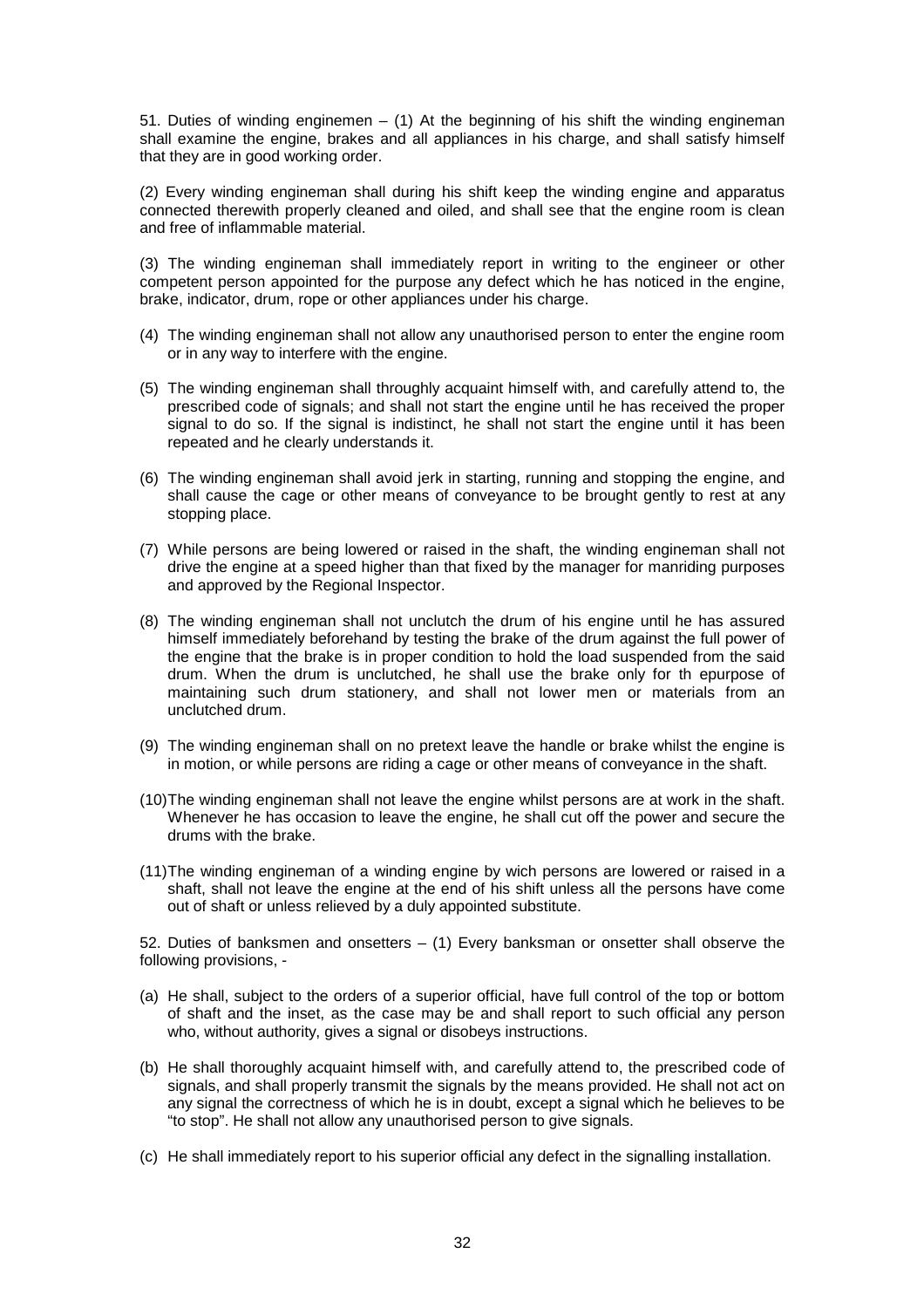- (d) He shall devote the whole of his time of duties, and shall not leave his post during the period of his duty. Where persons are raised or lowered in the shaft, he shall not leave his post at the end of his shift unless all the persons have come out of the shaft or unless relieved by a duly appointed substitute.
- (e) He shall not allow more than the authorised number of persons to enter the case or other means of conveyance at any one time.
- (f) He shall not, unless specially authorised in writing by the manager in that behalf, allow any persons when riding in a cage or other means of conveyance, to take with him any bulky material other than tools and instruments:

Provided that nothing in this clause shall be deemed to prohibit the carrying, in a cage or other means of conveyance, the explosives by a shotfirer or other competent person.

- (g) After any stoppage of winding for repairs or for any other cause for a period exceeding two hours, he shall not allow any person to ride in the cage or other means of conveyance unless it has been run at least one complete trip up and down the working portion of the shaft.
- (h) He shall not allow any person to ride on the top or ede of any cage or other means of conveyance except when engaged in examination, repair or any other work in the shaft.
- (i) He shall, after persons have entered the cage, see that the cage gates on both sides are in position and closed, before signalling for the cage to be lowered or raised.
- (j) He shall not allow any unauthorised person to handle tubs in or out of the cage. While tubs are being lowered or raised, he shall also see that the catches are holding the tubs properly before signalling the cage or other means of conveyance away. If he notices any defect in the tub-catches, he shall immediately inform his superior official.
- (k) He shall not, at any entrance into a shaft or inset which is provided with gates or fences not worked by the cage or other means of conveyance, begin to remove the gate or fence until the cage or other means of conveyance has stopped at the entrance, and shall close the gate before he has signalled the cage or other means of conveyance away. He shall not permit any unauthorised person to open or interfere with the gate.
- (l) He shall see that all fences and gates provided at the top of the shaft or at any inset are in position.
- (m) He shall not permit any unauthorised person to remove a fence or gate; and if he notices any defect in such fence or gate he shall immediately inform his superior official.
- (n) He shall keep the top of the shaft or the inset and the floor of every cage free from loose material.
- (o) He shall, when long timber, pipes, rails or other material projecting over the top of a cage or other means of conveyance are lowered or raised, see that the projecting ends are securely fastened to the rope, chains or bow.
- (p) He shall, when he suspects that the cages are not working smoothly in the shaft or when he hears anything unusual happening in the shaft while the winding engine is working, immediately give signal to the winding engineman to stop the engine.

(2)(a) At the beginning of his shift, the banks man shall see that the keps are in proper working order.

(b) The banksman, when he is informed of any danger in the shaft, shall not allow any person to descend except for the purpose of examination or repair; and during the time that such examination or repair is going on, shall be on duty and listen for signals.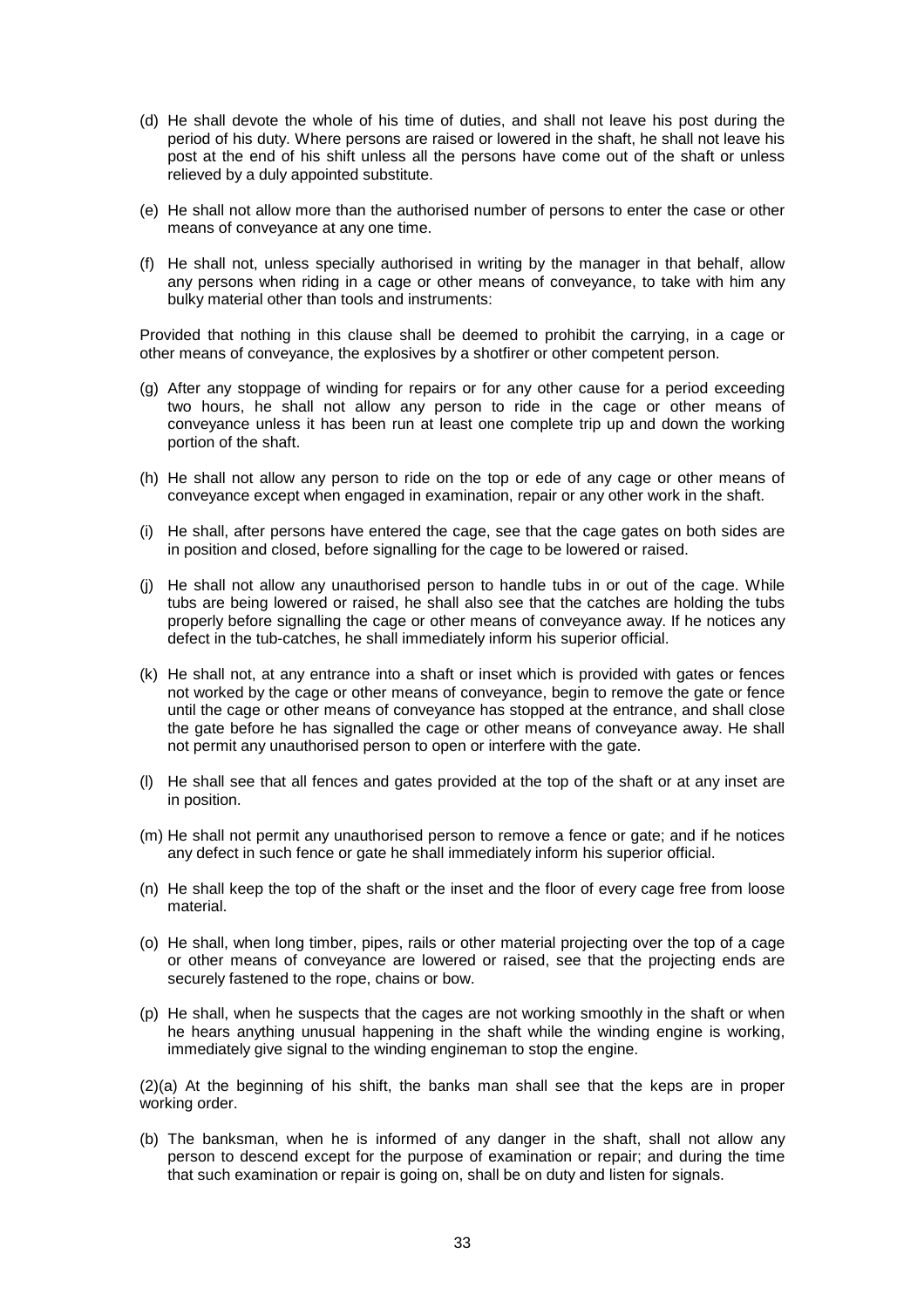(c) The banksman shall not permit any person descending the shaft to carry any intoxicating drink or drug, or allow any intoxicaed person to descend.

53. Duties of haulage attendants, etc.  $-$  (1) At the beginning of his shift, the haulage engineman shall examine the engine, its brake and all appliances in his charge, and shall satisfy himself that they are in good working order.

(2) The haulage engineman shall, during his shift keep the haulage engine and apparatus connected therewith properly cleaned and oiled, and the engine-room clean and free of inflammable material.

- (3) The haulage engineman and banksman shall report immediately to the engineer or other competent person appointed for the purpose any defect which he has noticed in the engine, drum, rope or other appliances under his charge.
- (4) Whenever the haulage engineman has occasion to leave the engine, he shall cut off the power ands secure the engine with the brake.
- (5) The haulage engineman, brekesman and signaller shall not allow any unauthorised person to enter the engine-room or in any way to interfere with the engine or signal, as the case may be.
- (6) Every haulage engineman, brakesman and signaller shall thoroughly acquaint himself with, and carefully attend to, the prescribed code of signals. The haulage engineman shall not start the engine until he has received the proper signal to do so. If the signal is indistinct, he shall not start the engine until it has been repeated and he clearly understands it.
- (7) The person in charge at the top of any haulage plane or incline shall see that the stopblock are blocking the way, before allowing any tub to be brought on to the tope landing; and shall cause the tubs to be securely coupled up to each other and to the rope or chain, before the stop block is opened. In case any alternative safety appliance is provided, he shall cause the same to be brought into use on every such occasion.
- (8) The person who is responsible for the attachment, to the haulage rope, of any tub or set of tubs at any stopping place on any haulage plane or incline, shall see that no person remains in a position of danger at or near such stopping place while the rope is in motion.
- (9) The person in charge of any tubs or set of tubs, which it is intended to sent up any haulage plane or incline on which drags or back-stays are required to be used, shall securely fix the drag or back-stay or cause it to be so fixed, before such tub or set of tubs is set in motion.
- (10) The person in charge at the top or bottom of the incline shall see that no unauthorised person rides on any tub.
- (11) Before a train of side-tipping tubs is set in motion, the person in charge shall see that the safety catches of all such tubs are properly secured.

54. Duties of Locomotive drivers – (1) The locomotive driver shall, before commencing work in his shifts, ensure that the audible signal and the brakes of the locomotive are in proper working order.

(2) The locomotive driver shall not work the on locomotive except during hours of daylight, unless the locomotive is fitted with sufficient headlights as prescribed.

(3) The locomotive driver shall immediately report to the engineer or other competent person appointed for the purpose any defect which he has noticed in the locomotive or any part or fitting thereof.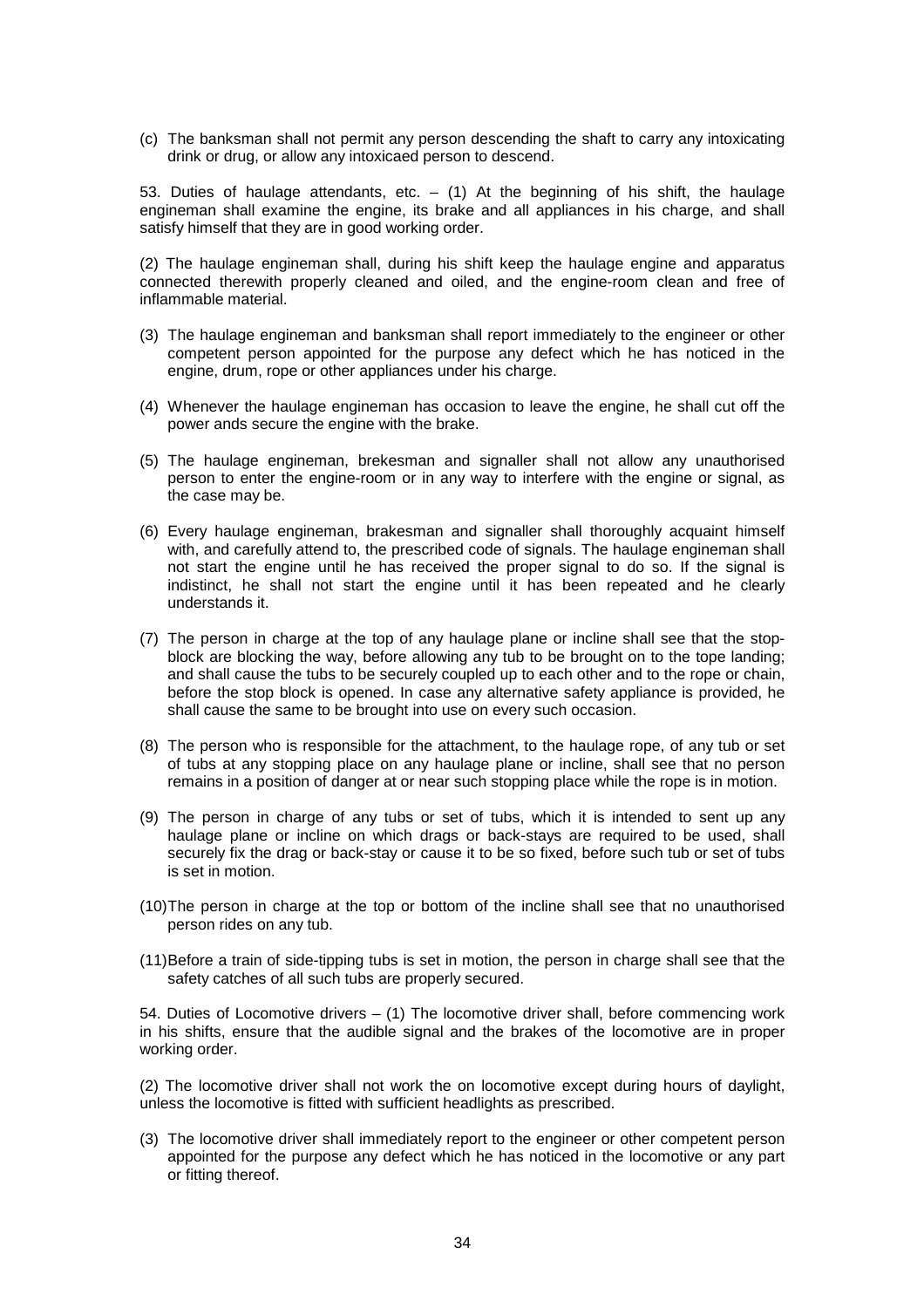- (4) The locomotive driver shall not set the locomotive in motion until audible warning has been given by him to persons whose safety may be endangered. He shall also give the audible warning when the locomotive is approaching a level crossing or any place where any person is at work or where the driver's sight is intercepted.
- (5) The locomotive driver shall not leave a locomotive unattended away from the places where it is housed, unless he has ensured that it cannot be set in motion by any unauthorised person.
- (6) The locomotive driver shall ensure that no unauthorised person drives, handles or raised on a locomotive.
- (7) When tubs or wagons are being pushed in front of the locomotive, the shunter shall accompany the leading wagon.

55. Duties of coal-cutting and loading machine drivers and fitters – (1) Where a machine is required to work on a gradient exceeding 1 in 5 and effective contrivance to prevent the machine running back shall be provided and used.

(2) No coal-cutting or loading machine shall be fitted or otherwise moved with the cutting or loading tool in motion, except in the actual process of cutting or loading. If the cutting or loading tool, as the case may be, cannot be locked out of gear securely, it shall be removed before fittings is started.

- (3) No person shall make any repair or adjustment to a coal-cutting or loading machine or shall put in or take out a pick, until he has made such arrangements as will prevent the mechanism being inadvertently put into motion while such operation in is being performed.
- (4) No person shall open or replace the cover of any electrical part of a coal-cutting or loading machine, except under the supervision and in the presence of an engineer, electrician or other competent person appointed for the purpose.
- (5) The coal-cutting or loading machine driver shall not leave the machine unless he has completely cut off the power and has assured himself that the moving parts of the machine shall not be inadvertently set in motion.
- 56. Duties of magazine incharge The magazine incharge –
- (i) shall, subject to the orders of superior officials, be responsible for the proper receipt, storage an issue of explosives in and from the magazine;
- (ii) shall maintain such records of explosives so received, stored and issued, as are required by the rules made under Indian Explosives Act, 1884, and under the Act and under the regulations, rules, byelaws and orders made thereunder;
- (iii) shall not issue explosives to any person other than a competent persons; and when explosives are returned to the magazine, shall re-issue such explosives before issuing fresh stock;
- (iv) shall record in abound-paged book kept for the purpose the names of various competent persons and the quantity and nature of explosives issued to each of them; and shall similarly record the quantity and nature of explosives returned to the magazine by each such person;
- (v) shall securely lock each canister before issuing it to the competent persons and shall also check whether the canister is returned to the magazine in locked condition; he shall not issue explosives in any canister which is not in proper repair or which cannot be securely locked;
- (vi) shall not allow any unauthorised person to enter the magazine; and
- (vii) shall, if he discovers any shortage of explosives in the magazine forthwith inform the manager in writing.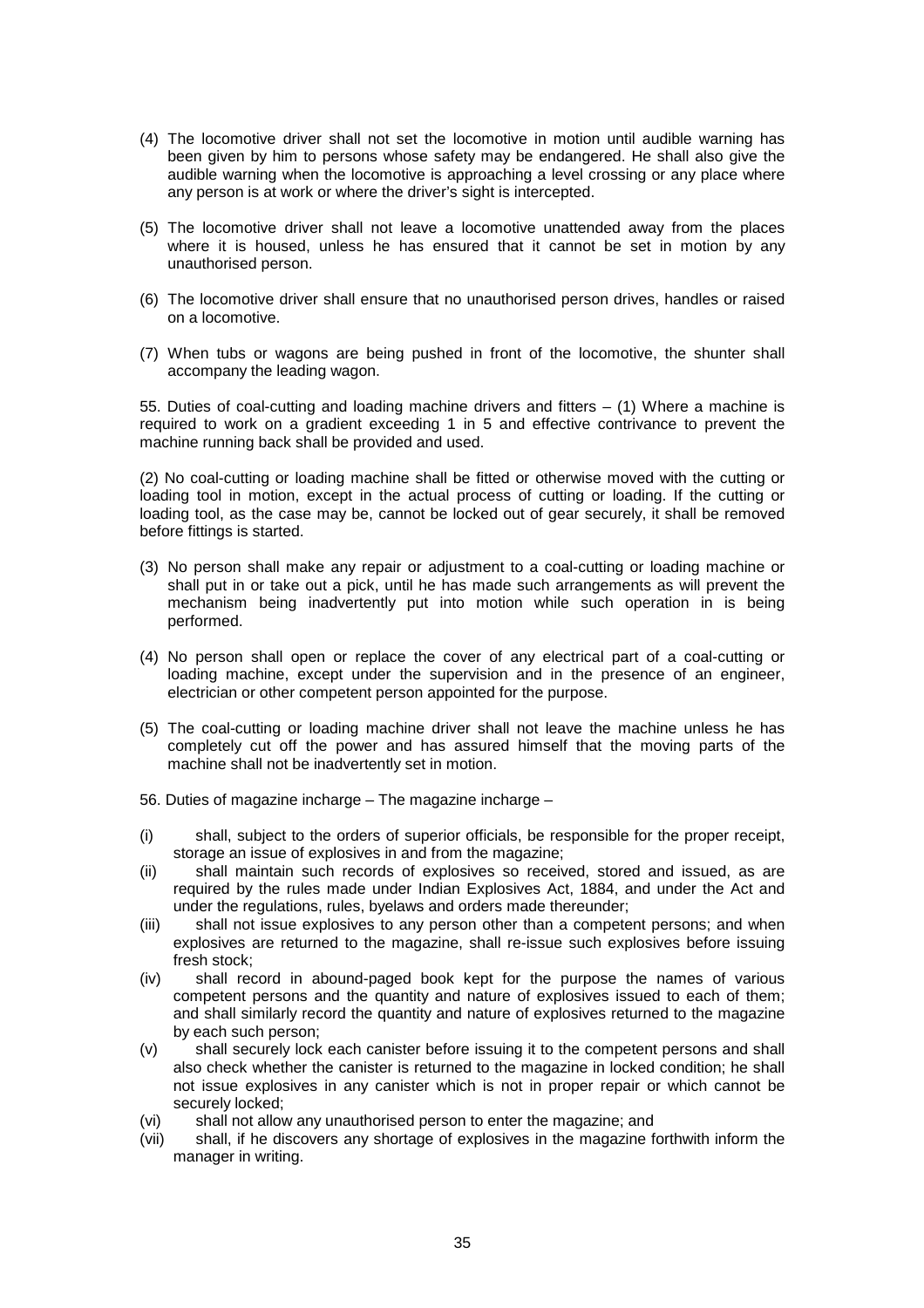57. Duties of register keepers and attendance clerks, etc.  $-$  (1) Every person appointed to keep registers or other records required to be kept by or under the Act or under these regulations, or orders made thereunder, or to make entries therein, shall make the necessary entries in ink and with reasonable despatch.

(2) During the whole time that persons are at work, the attendance clerk shall remain on duty at attendance cabin which shall be provided near the workplaces, or in case of workings belowground, near the outlet used by the workpersons to enter and leave such workings.

(3) No person who is not an employee of the mine or is not entitled to enter the mine under the Act or under the regulations, or orders made thereunder, or is not so authorised by the manager, shall enter the mine. It shall be the duty of the attendance clerk to see that no such person enters the mine; if any such person forcibly enters the mine, the attendance clerk shall immediately report the matter in writing to the manger.

(4) If after the commencement of a shift any official or a competent person has not got his attendance recorded in the register maintained under section 48(4) of the Act, the attendance clerk concerned shall, within two hours after the commencement of the shift, report the fact in writing to the Manager, or the under manager or assistant manager of other official in charge of the shift.

# **CHAPTER-VI : Plans and Sections**

58. General requirements about mine plans – (1) Every plan or section prepared or submitted in accordance with the provisions of the regulations shall –

- (a) show the name of the mine and of the owner, and the purpose for which the plan is prepared;
- (b) show the true north, or the magnetic meridian and the date of the latter;
- (c) show a scale of the plan at least 25 centimeters long and suitably subdivided;
- (d) unless otherwise provided, be on a scale having a representative factor of 1200:1;

Provided that the Chief Inspector may, by an order in writing and subject to such conditions as he may specify therein, permit or required the plans to be prepared on any other suitable scale; and

- (e) be properly inked in or durable paper or on tracing cloth, and be kept in good condition.
- (2) The conventions shown in the Second Schedule shall be accurate and maintained corrected upto a date which is not earlier than three months :
- (3) The plans and sections required by the regulations shall be accurate and maintained corrected upto a date which is not earlier that three months :

Provided that where any mine or seam or section is proposed to be abandoned or the working thereof to be discontinued or rendered inaccessible, the plan and section shall be brought upto-date before such abandonment or at the time of discontinuance; as the case may be, unless such abandonment or discontinuance has been caused by circumstances beyond the control of the owner, agent or manager, in which case the fact that the plan or section is not up-to-date shall be recorded on it.

(4) Plans and sections required to be maintained under the regulations shall be kept available for inspection in the office at the mine, and shall not be removed therefrom except by or with the approval in writing of the Regional Inspector, unless a true copy thereof has been kept therein.

59. Type of plans – (1) The owner, agent or manager of every mine shall keep the following plans and sections :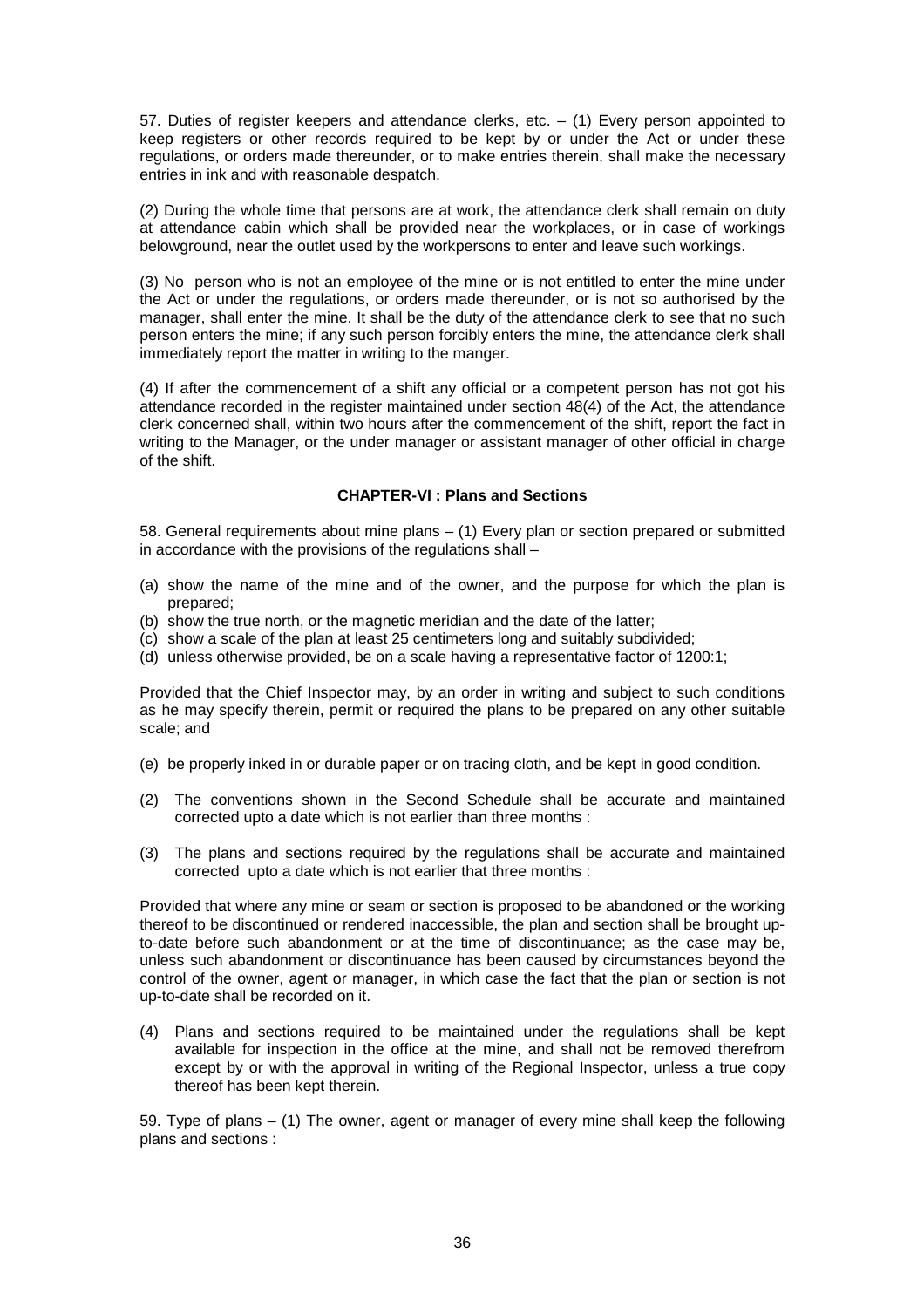- (a) A surface plan showing every surface feature within the boundaries, such as telephone, telegraph or power transmission line, watermain, tram-line, railway, road, river, watercourse, reservoir, tank, bore-hole, shaft and incline opening, opencast working, subsidence and building on the surface.
- (b) An underground plan showing :
	- (i) the position of the workings of the mine belowground;
	- (ii) every bore-hole and shaft with depth, incline opening, crossmeasure drift, goaf, fire-stopping or seal, water-dam (with dimensions and other particulars of construction), pumping station and haulage roadway;
	- (iii) every important surface feature within the boundaries, such as railway, road, river, stream, watercourse, tank, reservoir, opencast working and building which is within 200 metres of any part of the workings measured on the horizontal plane;
	- (iv) the general direction and rate of dip of the strata;
	- (v) such sections of the seam as may be necessary to show any substantial variation in the thickness or character thereof and showing the working section, and such sections of the strata sunk or driven through in the mine or proved by boring as may be available;
	- (vi) the position of every roll, washout, dyke and every fault with the amount and direction of its throw; and
	- (vii) an abstract of all statutory restrictions in respect of any specified workings with a referred to the order imposing the same.

Whatever this plan is brought up-to-date the then position of the workings shall be shown by dotted line drawn through the ends of the workings and such dotted line shall be marked with the date of the last survey.

- (c) Where a seam has an average inclination of more than 30 degrees from the horizontal, one or more vertical mine section or sections, as may be required by the Regional Inspector, showing a vertical projection of the mine working.
- (d) A ventilation plan, and section where necessary, showing the system of ventilation in the mine, and in particular –
	- (i) the general direction of air-current;
	- (ii) every point where the quantity of air is measured;
	- (iii) every air-crossing, ventilation door, stopping and every other principle device for the regulation and distribution of air;
	- (iv) every fire-stopping and its serial number;
	- (v) every room used for storing inflammable material;
	- (vi) the position of fire-fighting equipment;
	- (vii) every water-dam with dimensions and other particulars of construction;
	- (viii) every pumping, telephone and ambulance station; and
	- (ix) every haulage and travelling roadway.
- (e) A geological plan of the area of leasehold, on a suitable scale.

(2) Separate plans and sections for the workings of every seam or of every separate section of every seam shall be kept in respect of clause (b), (c) and (d) of sub-regulation (1) :

Provided that in respect of plans maintained under clause (b) of sub-regulation (1), combined plans of all seams, which are lying within nine metres of each other and which are worked at the mine shall also be kept; and in the combined plans, workings in different seams or sections shall be shown in different colours.

(3)(a) The plans maintained under clauses (a) and (b) of sub-regulation (1) shall also show spot levels on the floor of the workings –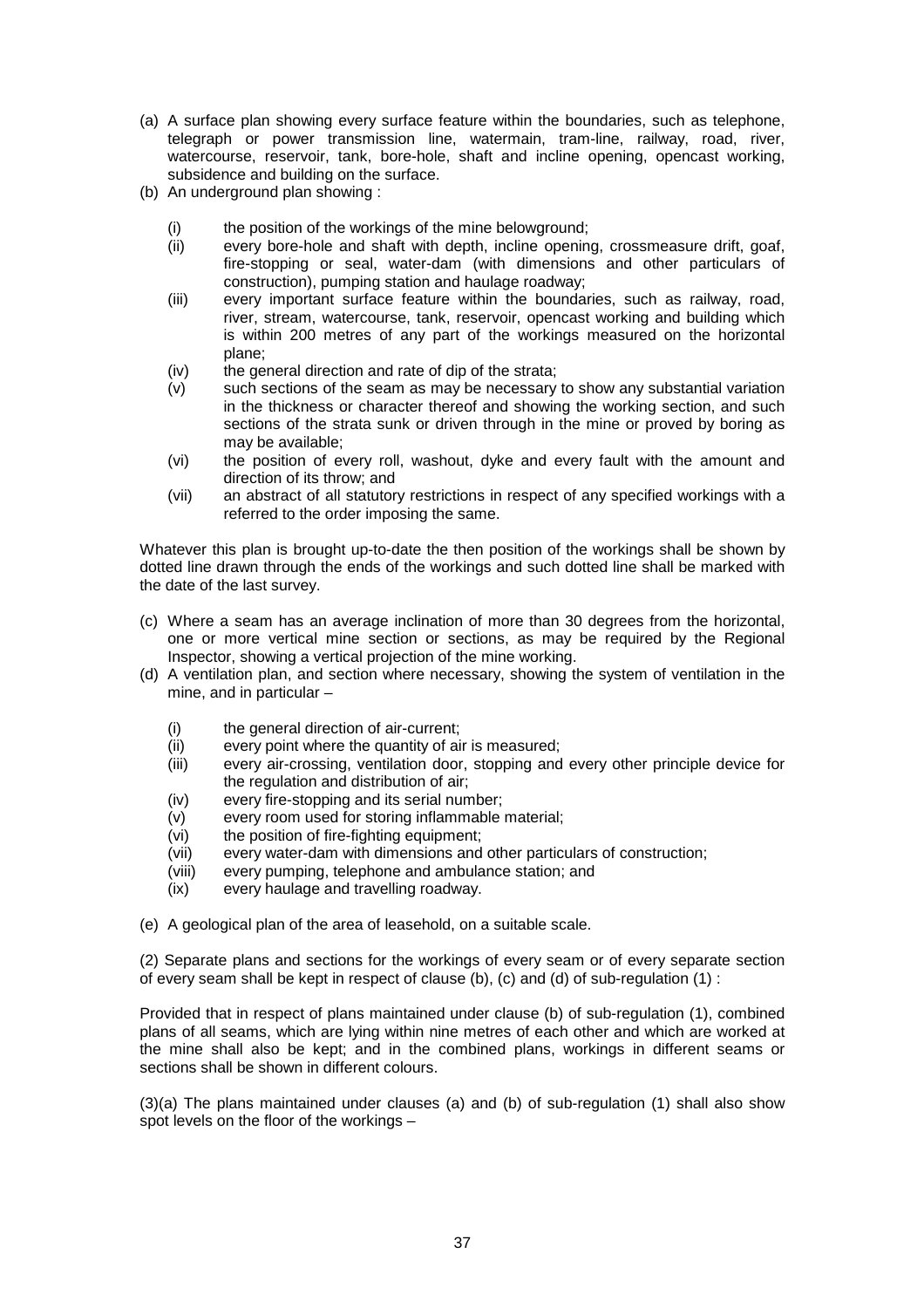- (i) along all haulage roadways, at every roadway junction, except in roadways where tramming is done by manual means where the spot levels may be shown at points not more than 150 metres apart; and
- (ii) in the case of headings which have been discontinued either temporarily or permanently, also at the end of such headings.

Where two drifts in stone or two galleries in coal pass over one another, this shall be clearly indicated on the plans, with appropriate noting, if necessary.

(c) A permanent bench-mark shall be established on the surface, and al levels taken above and belowground shall be referred to a plane in relation to such bench-mark. Particulars of the bench-mark, together with its height above Mean Sea Level, shall be shown on the plans required to be maintained under these regulations.

 $(4)(a)(i)$  The plans kept under clauses (a) and (b) of sub-regulation (1) shall also show the settled boundary of the mine, or where the boundary is in dispute, the boundaries claimed by the owner of the mine and by the owners of the mines adjacent to the disputed boundary:

Provided that where it is not possible to show the complete boundary of leasehold on the same plan, an additional key plan or any other suitable scale showing such boundaries and the outline of the workings shall also be maintained.

(ii) The plans required to be kept under clause (b) of sub-regulation (1) shall also show the workings, and all features as prescribed in that clause, both above and belowground of all adjacent mines as are situated within 60 metres, measured on any plane, of the boundary claimed by the owners of the mines.

(c) The owner, agent and manager of every mine shall 1[as soon as its workings extend to within 60 metres of the settled boundary with an adjacement (or where the boundary is in dispute within 60 metres of the boundary claimed by the owner of the adjacent mine) inform the owner, agent or manager of such mine of the fact of such extension and shall also] give all reasonable facilities to the surveyors of its adjacent mines to carry out the surveys and levellings required to be made under this sub-regulation.

(5)(a) The Regional Inspector may, by an order in writing, require such additional details to be shown on the plans and sections required to be kept under these regulations, or the preparation and maintenance of such other plans and sections showing such details and on such scale and within such time as he may specify in the order.

(b) The Regional Inspector may, by an order in writing, require the owner, agent or manager to submit to him within such time such plans and sections, or tracings thereof, as he may specify in the order.

(c) The owner, agent or manager shall, at any time if required by the Regional Inspector, show on any plan or section the then position of the workings of the mine.

60. Copies of plans and sections to be submitted – The owner, agent or manager shall, on or before the 31<sup>st</sup> October of every year, submit to the Chief Inspector two up-to-date copies of the plans and sections maintained under clauses (b) and (c) of regulation 59(1). The provisions of this regulation shall be deemed to have been complied with if the owner, agent or manager gets the copies of plans and sections submitted hereunder during the previous years brought up-to-date at his own expense.

61. Plans and sections to be submitted after abandonment or discontinuance  $-$  (1) Where any mine or seam or section thereof is abandoned or the working thereof has been discontinued over a period exceeding 60 days, the person who was the owner of the mine at the time of abandonment or discontinuance shall, within 30 days after the abandonment or within 90 days after the discontinuance of the workings, as the case may be, submit to the Chief Inspector two true copies of the up-to-date plan and section of the workings of the mine or seam or section maintained under clauses (b) and (c) of regulation 59(1). Every such copy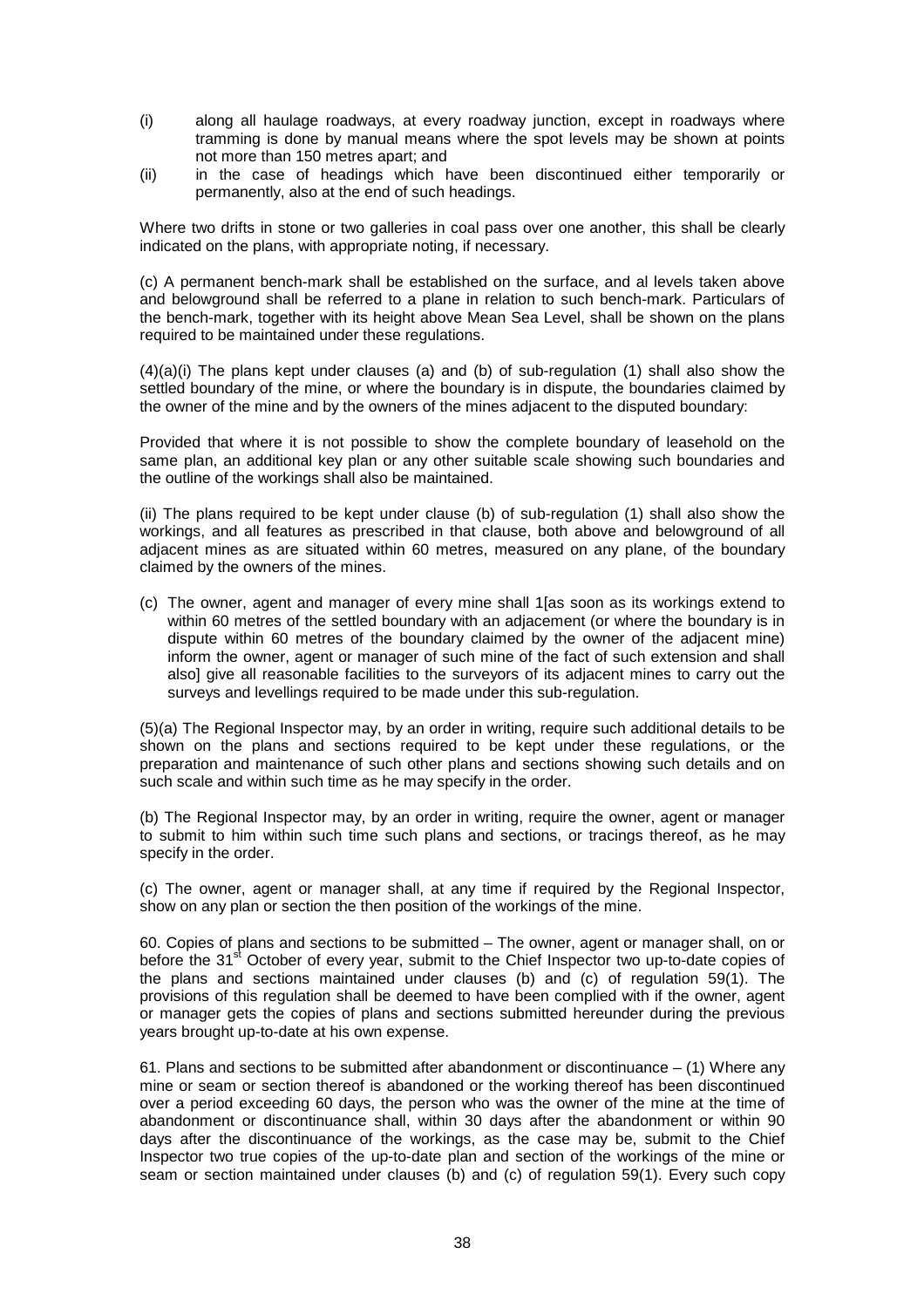shall show the bearing and distance of at least one of the shafts or openings of the mine from a trijunction or revenue pillar or from any other prominent and permanent surface feature, the position of all water-dams built belowground (with their dimensions and other particulars of construction) and also the spot levels at the ends of the workings:

Provided that if a change of ownership occurs after the abandonment or discontinuance and before the expiry of the 30 days or the 90 days aforesaid, as the case may be, such plans and sections shall be submitted forthwith.

(2) The original or a certified true copy of the plan and section submitted under sub-regulation (1) shall be kept in the office at the mine.

(3) The Chief Inspector may, on such conditions as he thinks fit to impose, and on payment of the cost of preparing copies as determine by him, supply copies of a plan or section submitted to him under sub-regulation (1) or such parts thereof as he thinks fit -

(a) to any person having a bonafide interest in the mine, seam or section;

(b) to the owner, agent or manager of an adjacent mine.

62. Survey instruments and materials – The owner or agent shall provide accurate and reliable survey instruments and materials for the proper carrying out of all survey and levelling work and for the preparation of plans and sections required under these regulations; and no other instruments shall be used in connection with any such survey or levelling work.

63. List of plans, sections and instruments and their storage  $-$  (1) All plans and sections, and tracings or copies thereof, kept at the mine shall be serially numbered.

(2) Suitable arrangements shall be made at every mine for the proper storage and maintenance of every plan and section of all instruments and materials. Such arrangements shall provide for flat storage of every plan and section maintained under clauses (b) and (c) of regulation 59(1).

(3) Every field book and other notes used in the preparation of plans and sections required under these regulations shall be duly indexed and kept in the office at the mine.

(4) A list of all plans and sections maintained under these regulations, or any orders made thereunder, and tracings or copies thereof; of all survey instruments provided under regulation 62 with their respective types specifications and identification numbers; and of all field books and other notes kept under sub-regulation (3) shall be kept in a bound paged book kept for the purpose, and shall be brought up-to-date whenever necessary. Every entry in the book shall be signed and dated by the surveyor, and countersigned and dated by the manager.

64. Preparation of Plans by Surveyors – (1) Every plan and section, and tracing thereof, prepared under these regulations shall be prepared by or under the personal supervision of the surveyor.

(2) Every plan or section, or any part thereof, prepared by or under the supervision of a surveyor shall carry thereon a certificate by him to the effect that the plan or section or part thereof is correct; and shall be signed and dated by the surveyor and countersigned and dated by the manager on every occasion that the plan or section is brought up-to-date.

(3) Every tracing of a plan or section or of any part thereof shall bear a reference to the original plan or section from which it was copies and shall be certified thereon by the surveyor to be a true copy of the original plan or section. The certificate shall be signed and dated by him.

(4) If the surveyor fails or omits to show any part of the workings or allow the plans or sections to be inaccurate, he shall be guilty of a breach of these regulations. Nothing in this subregulation shall, however, exempt the owner, agent or manager of their responsibility to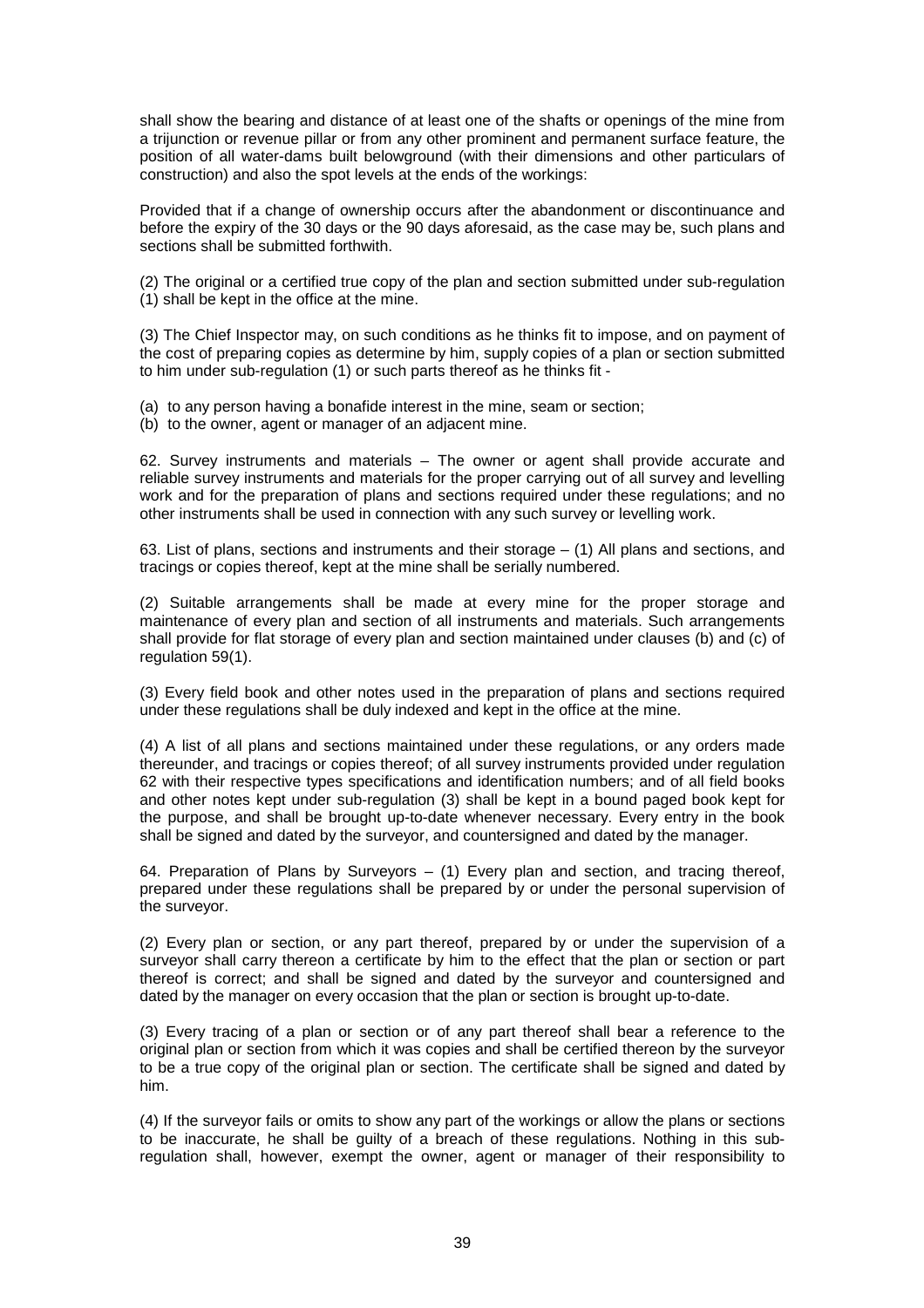ensure that every plan or section prepared, kept or submitted under these regulations or by any order made thereunder is correct and maintained up-to-date as required thereunder.

65. Plans to be checked on change of ownership or on re-opening, etc – (1) When there is a change in ownership of a mine, or where a mine or part thereof is reopened, or where in any mine or part thereof it is intended to start any extraction or reduction of pillars, the owner, agent and manager shall ensure that the plans and sections of the mine or part are accurate. If any doubt arises as to the accuracy of the plans and sections in any respect, he shall have accurate plans and sections prepared afresh before any drivage or other work of development or of extraction or reduction of pillars is commended.

(2) If the Regional Inspector is of the opinion that any plan or section prepared, kept or submitted under the regulation is inaccurate, he may, by an order in writing, require a fresh survey made and a new plan or section prepared within such time as he may specify therein.

1[(3) If the plan or section required to be prepared under sub-regulation (2) is not prepared within the time specified in the order, or to the satisfaction of the Regional Inspector, or the plan or section is not prepared or brought upto-date as required under these regulations, he may get the plan or section prepared by any other agency; and the cost thereof, as certified by the Chief Inspector, shall be defrayed by the owner of the mine and recoverable from him as an arrear of land revenue].

### **CHAPTER-VII : Means of Access and Egress**

66. Outlets from a mine – (1) No person shall be employed, or be permitted to enter or remain for purposes of employment, in any working belowground, unless the working is provided with at least two shafts, inclines or other outlets to the surface –

- (a) with which every seam or section of the time being at work has a communication so as to afford separate means of ingress and egress to the persons employed therein;
- (b) which do not have their surface openings in the same building; and
- (c) which are under the sole control of the manager :

Provided that the Chief Inspector may, by an order in writing and subject to such conditions as he may specify therein, permit the employment belowground of persons even in a case where the two shafts, inclines or outlets are not under the control of the same manager.

(2) Suitable arrangements shall be made for persons to descend and ascend by each of such shafts, inclines or outlets; and

- (a) where the shaft is more than 30 metres in depth, such arrangements shall be by mechanical means. Every mechanical equipment used for the purpose shall be to installed and maintained as to be constantly available for use. In case of a doubt as to whether any such arrangement is suitable or not it shall be referred to the Chief Inspector for decision; and
- (b) where in any shaft, ladders are used as a means of ingress or egress of persons employed in a mine, every such ladder shall –
- (i) be of strong construction;
- (ii) be securely fixed in the shaft at an inclination of not more than 80 degrees from the horizontal;
- (iii) be made continuous or without perceptible overlapping or break except at platforms which shall be provided at intervals of not more than nine metres;
- (iv) project at least one metre above the mouth of the shaft, and above every platform, except where strong holdfasts or handrails are provided;
- (v) have rungs equally spaced and at a sufficient distance from the wall or any timber to ensure proper foothold; and
- (vi) be maintained in good repair.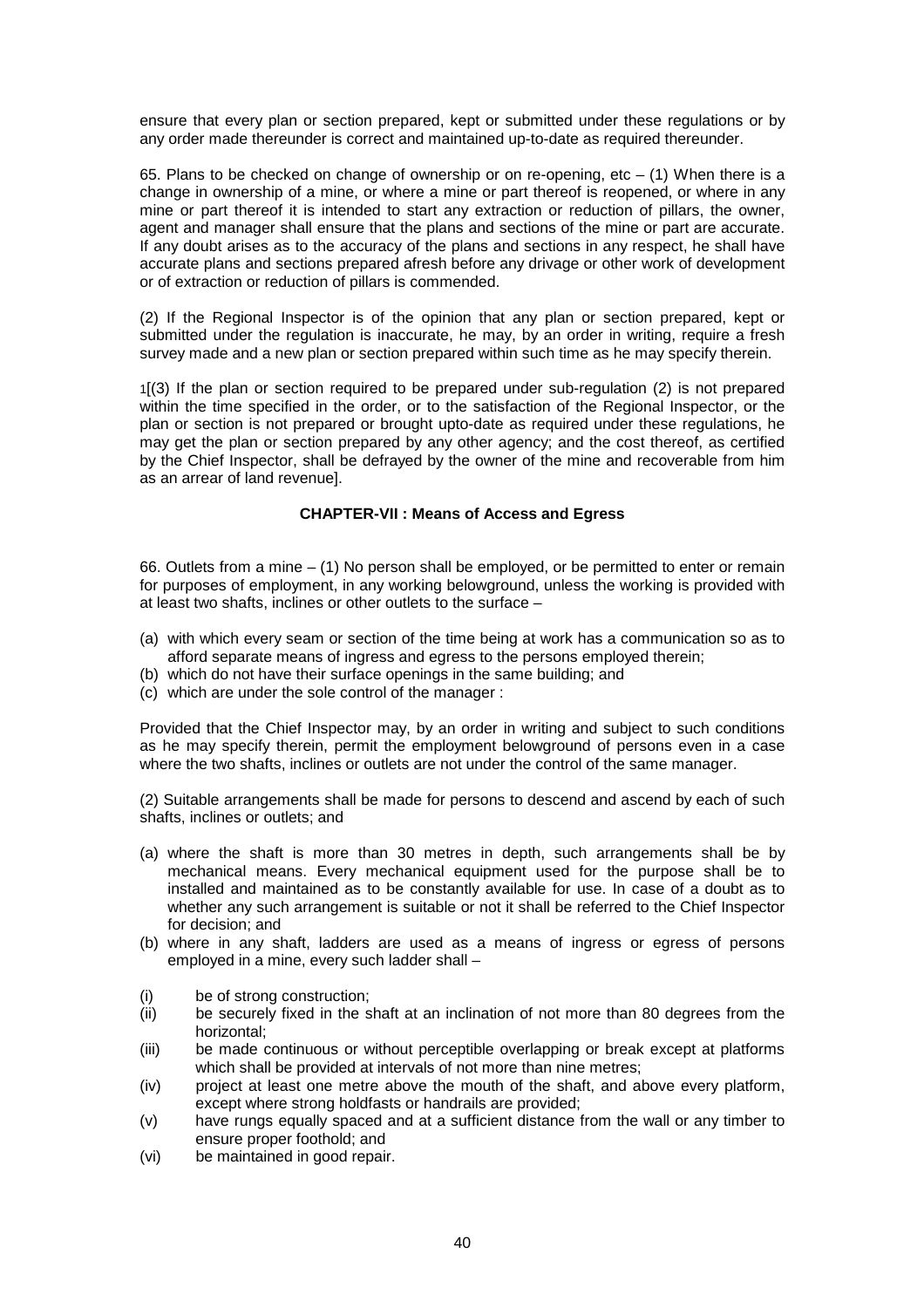(3) Such shafts, inclines or outlets shall not be less than 13.5 metres distant from one another at any point, and each shall be connected with the other by means of a walkable passage, not less than 1.8 metres high 1.5 metres wide, through the workings belowground that are being served by such shafts, inclines or outlets.

(4) Whenever the connection between two outlets which are required to be maintained under sub-regulation (1) has been obstructed or found dangerous, only such persons as are necessary to clear the obstruction or to repair the dangerous part of the connection or to make a new second outlet, as the case may be, shall be employed belowground until such time as the connection has been re-established or a new second outlet has been provided.

(5) The foregoing provisions of this regulation with respect to shafts, inclines and outlets shall not apply -

- (a) to a shaft which is being sunk or to an incline or outlet which is being made;
- (b) to any working for the purpose of making a connection between two or more shafts, inclines or outlets; and
- (c) to any working for the sole purpose of searching for or proving minerals;

so long as not more than 20 persons are employed belowground at any one time in the whole of the different seams in connection with a single shaft, incline or outlet:

Provided that nothing in this sub-regulation shall be deemed to authorise the driving of roadways for the development of a seam before a second outlet has been made in accordance with the said provisions.

67. Working shafts – (1) Every shaft in use or in course of being sunk and every incline or other outlet shall be made and kept secure.

(2) Every shaft in the course of being sank shall be provided with a permanent lining of metal, concrete or masonry, which shall at no time be more than six metres from the bottom of the shaft:

Provided that where iron or steel rings with a substantial lagging are used below the permanent lagging and are kept close to the bottom of the shaft, this distance may be increased to not more than 20 metres:

Provided further that in the case of a shaft where special conditions exist which make compliance with the provisions of this sub-regulation not necessary, the Regional Inspector may, by an order in writing and subject to such conditions as he may specify therein, grant exemption from the operation thereof.

(3) Every shaft regularly used for lowering and raising persons or materials, in which water seeps out of the strata shall be provided with water garlands or other means of collecting and conducting away seepage water.

(4) The top, all insets and bottom of every working shaft and the sump thereof shall be kept clear and free from loose materials, tools and debris.

68. Fencings and gates at outlets – (1) Every entrance to a mine from the surface, and the top and all entrances between the top and bottom, including the sump, if any, of every working, ventilating or pumping shaft, shall be kept securely fenced.

(2) Every walkable entrance from the surface to the workings belowground shall be provided with a substantial gate which shall be kept closed and locked when there are no persons belowground:

Provided that where such entrance is not used as a means of ingress or egress in or out of the mine, it shall be permanently closed so as effectively to prevent persons from entering therein.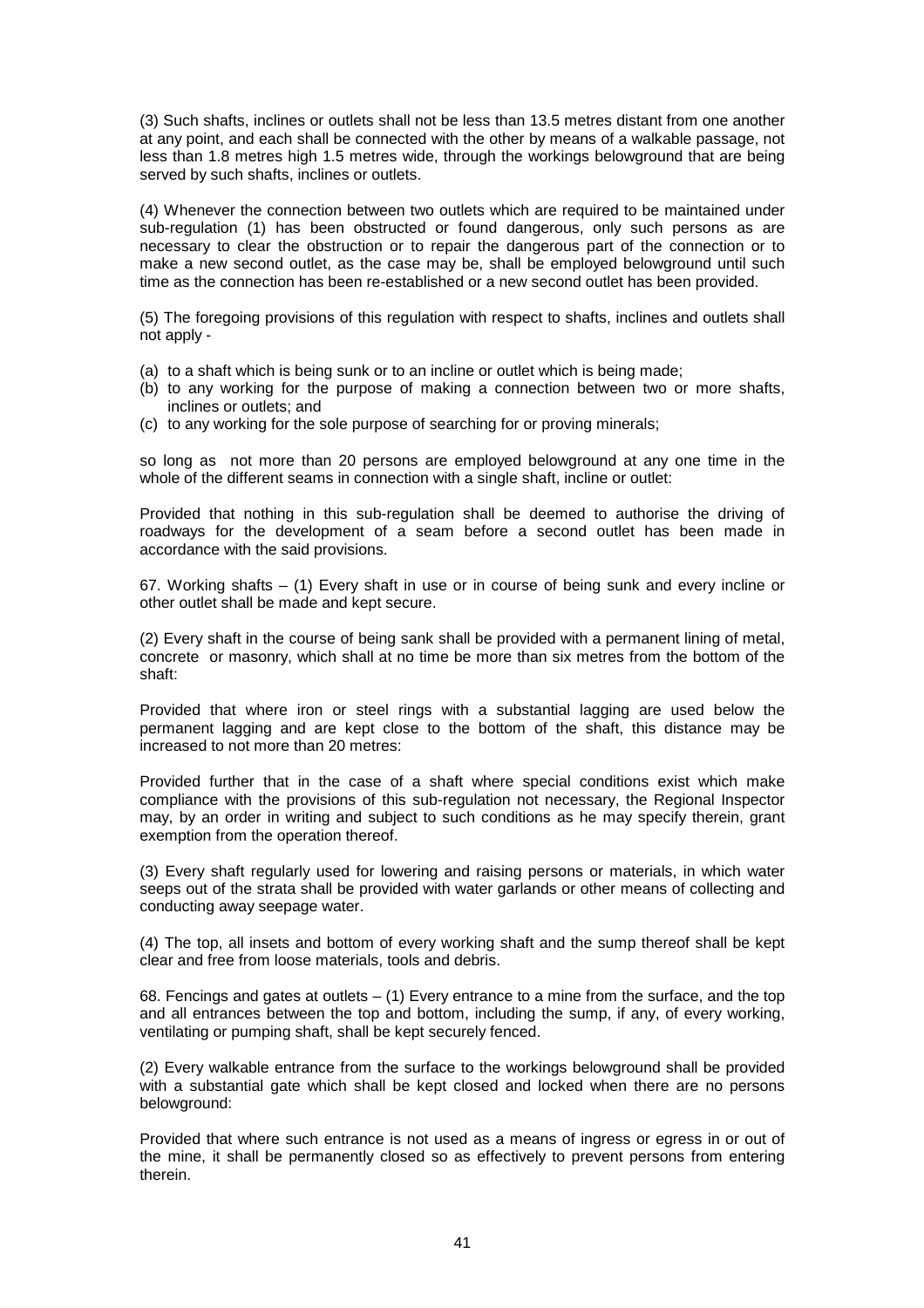69. Outlets from mine parts – Every part of a mine shall, where practicable, be provided with at least two ways affording means of egress to the surface. If any doubt arises as to whether the provision of two such ways is practicable or not, it shall be referred to the Chief Inspector for decision.

70. Periodic examination, etc. of outlets  $-$  (1) Every shaft, incline and other outlets provided as required by regulation 66 shall be examined, once at least in every seven days, by an overman or other competent person. A report of every such examination shall immediately thereafter be recorded in a bound paged book kept for the purpose and shall be signed and dated by the person making the examination.

(2) If at the time of such examination or at any other time, the shaft, incline or other outlet is found to be not safe, it shall not be used for any purpose, except as a natural airway, until it has been made safe in all respects. Report of every such action taken shall be recorded in the book kept under sub-regulation (1).

### **CHAPTER-VIII : Transport of Men and Materials – Winding in shafts**

71. Appointment, etc., of winding enginemen – (1) No person shall be appointed as a winding engineman unless he holds –

- (a) in the case of an electric winding engine of 75 h.p. or more or of a steam or compressed air winding engine which has cylinders exceeding 30 centimetres of diameter, a I Class Engine Driver's Certificate and
- (b) in any other case a II Class Engine Driver's Certificate:

Provided that this clause shall not apply to the driver of an Electrical Winding Engine upto 30 h.p. or of a siteam or compressed air winding engine which has cylinders not exceeding 18 centimetres in diameter and which is not used for raising or lowering persons.

(2) Where special difficulties exist which made compliance with the provisions of subregulation (1) not reasonably practicable, the Chief Inspector may, by an order in writing and subject to such conditions as he may specify therein, relax and said provisions.

(3) No person, other than a winding engineman appointed under sub-regulation (1) shall operate any winding engine:

Provided that in an emergency any other competent person may be permitted to operate the engine.

(4) The name of the winding engineman on duty, together with the period of his shift shall be posted in the winding engine room. Where the Regional Inspector is of the opinion that the duties of any winding engineman are unduly arduous, he may by an order in writing require the period of his shift to be reduced to such period, not less than five hours, as he may specify.

(5) This regulation shall come into force on such date as the Central Government may by notifications in the official Gazette, appoint.

72. New winding installations  $-$  (1) When it is intended to bring into use any new winding installation for lowering and raising persons, the owner, agent or manager shall, not less than 60 days before such use, give notice of such intention to the Regional Inspector. The notice shall contain detailed specifications of the installation.

(2) If the Chief Inspector, by an order in writing to requires, such additions or alterations shall be made to the installation, as he may specify the order.

73. Construction and installation of winding equipment – (1) Every part of a winding installation, including headgear shall be of sound construction and adequate strength, and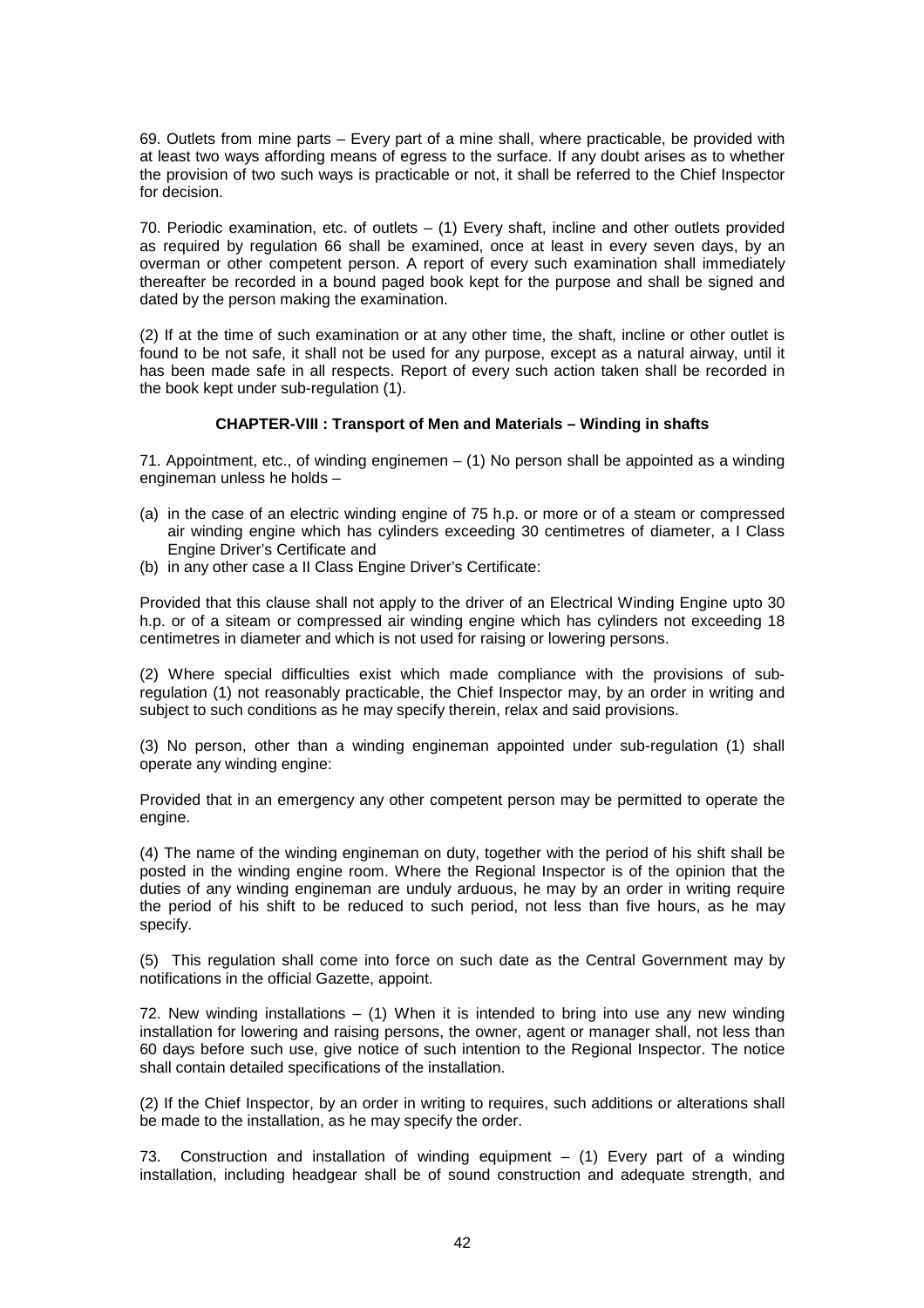shall be maintained in safe working order. In case of any doubt as to the foregoing, it shall be referred to the Chief Inspector for decision.

(2) The engine shall be firmly connected to a rigid foundation and shall be so designed, constructed and maintained that with the power provided, the raising and lowering of persons or materials can be carried out with ease, regularity and safety.

(3) Unless otherwise permitted in writing by the Chief Inspector and subject to such conditions as he may specify therein, every engine for winding shall be so situated in relation to the headgear that the winding rope shall not, in the extreme position, subtend in either direction an angle more than one and a half degrees with the plane of the sheave or pulley used in connection with the rope.

(4)(a) The diameter of the drums or sheaves of the winding engine, and of the pulleys and sheaves used in connection with the winding shall, unless otherwise permitted in writing by the Chief Inspector and subject to such conditions as he may specify therein, be not less than 80 times the diameter of the rope in the case of winding installations installed before the  $25<sup>th</sup>$ day of October, 1955 and not less than 100 times the diameter of the rope in other cases:

Provided that the Chief Inspector may, by an order in writing, require that in the case of any specified winding installation installed before the date aforesaid, the diameter of the said drums, pulley or sheaves shall not be less than such size, upto 100 times the diameter of the rope, as he may specify in the order.

(b) The grooves of such sheaves or pulleys shall be suited to the diameter of such rope.

(c) Every pulley or sheaves used in connection with winding shall, while in motion, rotate in a vertical plane, and shall be maintained in such a condition that slipping is reduced to a minimum.

74. Fittings of winding engines – At every shaft, including a shaft in the course of being sunk, where winding is effected by means of an engine, the following provisions regarding winding engines shall have effect, namely:

(1) There shall be on the drum such flanges, and also if the drum is conical or spiral such other appliances, as will be sufficient to prevent the rope from slipping or coiling unevenly. Except in the 'Koepe' system of winding, the end of the rope shall be securely fixed in such a manner that the rope is not unduly strained. There shall be at least two turns of the rope on the drum when the cage or other means of conveyance is at its lowest working point in the shaft.

(2)(a) There shall be provided one or more brakes on the drum or the drum-shaft, which :

- (i) if there are two cages or other means of conveyance, will hold such cages or other means of conveyance when the maximum torque is applied in either direction; or
- (ii) if there is only one cage or other means of conveyance, will hold the loaded cage or other means of conveyance in midshaft when the maximum torque is applied downwards.
- (b) At least one of the brakes shall be so designed that the brake remains at the 'on' position except when operated.
- (c) Where the brake or brakes are power-operated, at least one of them shall be arranged to be applied automatically at all times if the power supply fails.
- (d) The brake on the drum shall be used only for the purpose of keeping such drum stationary and not for lowering the cage or other means of conveyance, except in cases where the engine is to be worked at a very low speed as when examining the winding rope or the shaft.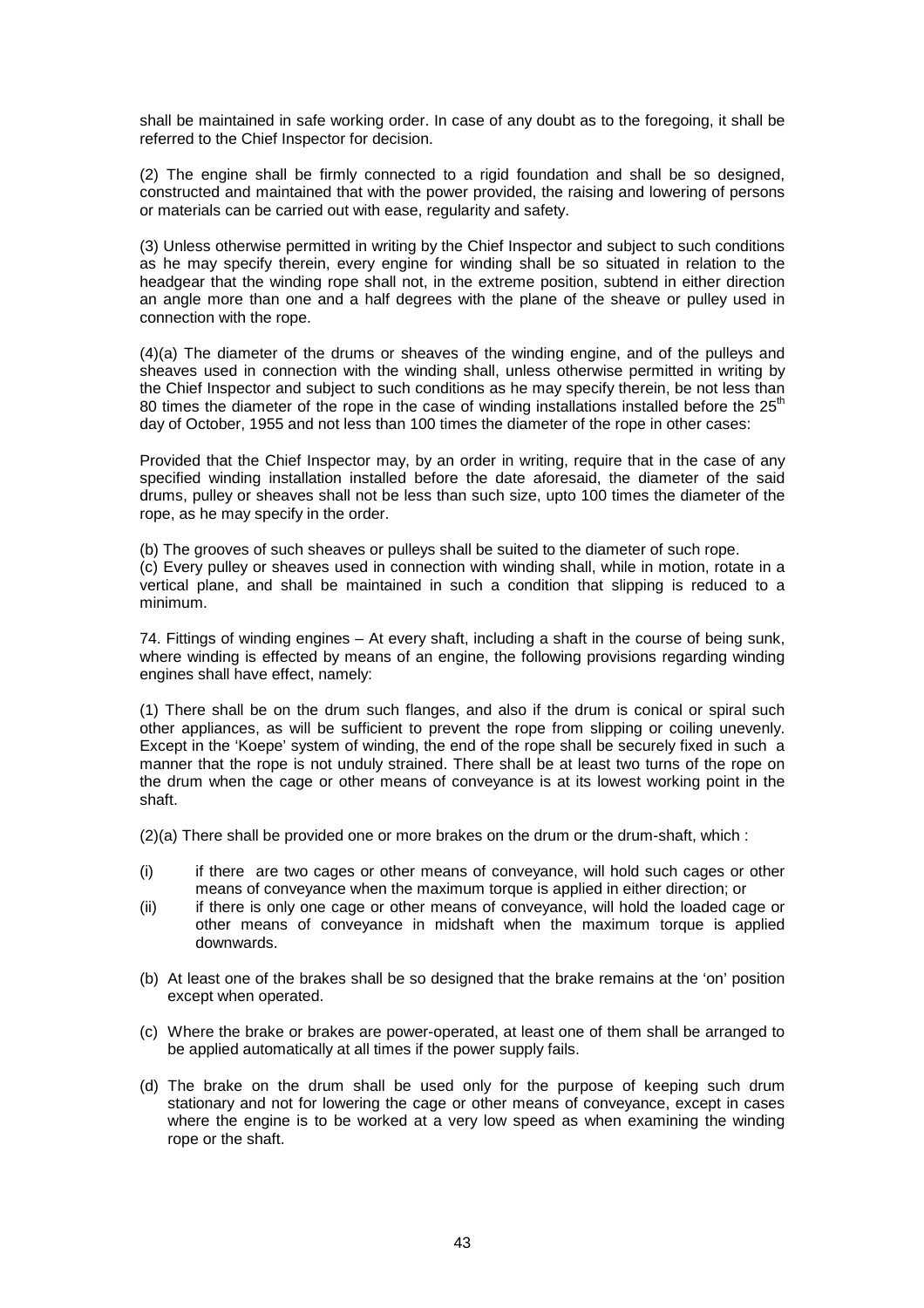(3) Where the winding engine is worked by steam or compressed air, a screw stop-valve shall not be used as controlling valve of the engine.

(4) Every engine shall be equipped with a reliable depth-indicator (in addition to any mark on the rope) showing to the winding engineman the position of the cage or other means of conveyance in the shaft, and an automatic device that will ring a bell in the engine room when the asconding cage or other means of conveyance is at a distance of not less than two revolutions of the drum from the top of the shaft. The depth-indicator shall be tested after every adjustment or replacement of the winding rope.

75. Shaft fittings – At every winding shaft, other than a shaft in the course of being sunk – to which the provisions of regulation 79 shall apply – the following provisions shall have effect, namely:

(1)(a) Efficient means shall be provided and maintained for interchanging separate, distinct and definite signals between the top of the shaft and  $-$ 

- (i) the bottom or other permanent landing of the shaft; and
- (ii) every inset for the time being in use.

There shall also be provided and maintained efficient means for transmitting such signals from the top of the shaft to the winding engineman. All signals shall be transmitted by mechanical or electrical means.

(b) In signalling, the following code of signals shall be used and strictly observed :

| ONE RAP      | $\sim$ 100 $\sim$        | STOP when engine in motion                                      |
|--------------|--------------------------|-----------------------------------------------------------------|
| ONE RAP      |                          | RAISE when engine at rest.                                      |
| TWO RAPS     | <b>Contract Contract</b> | LOWER                                                           |
| THREE RAPS : |                          | MEN ready to ascend or descend                                  |
| THREE RAPS : |                          | IN REPLY – men may enter the cage or other means of conveyance. |

Anyother signals shall be addition to, and shall not interfere with, the foregoing.

- (c) A printed copy of the code of signals, including additional signals, if any, shall be posted prominently at the top of the shaft and at every such inset and landing and also in the winding engine room.
- (d) No person other than the banksman or onsetter shall give any signal unless he is an official of the mine or is authorised in writing by the manager to give signals.

(2)(a) The shaft shall be provided with sufficient number of guides to ensure smooth and safe travel of the cage or other means of conveyance.

(b) Where rope guides are used, the cheese-weights or bottom clams shall be kept so exposed as to permit regular examination.

(3) Above the topmost landing, 'dogs' or other devices for holding the cage or other means of conveyance in the event of an overwind shall be provided, other guides, runners or receivers shall be sprung.

(4)(a) Exception in the 'Koepe' system of winding, at the top of every shaft where cages are used, suitable keps shall be provided and so arranged as to fall into the 'on' position when the operating lever is released.

(b) At every inset where keps or folding platforms are provided, arrangements shall be made to lock the keps or platforms securely in the 'off' position; and when in the 'off' position such keps or platforms shall leave the shaft clear for the passage of the cage. In every such case, a proper automatic indicator to show the position of the keps or platforms, as the case may be, shall be provided in such a position as to be easily seen by the banksman.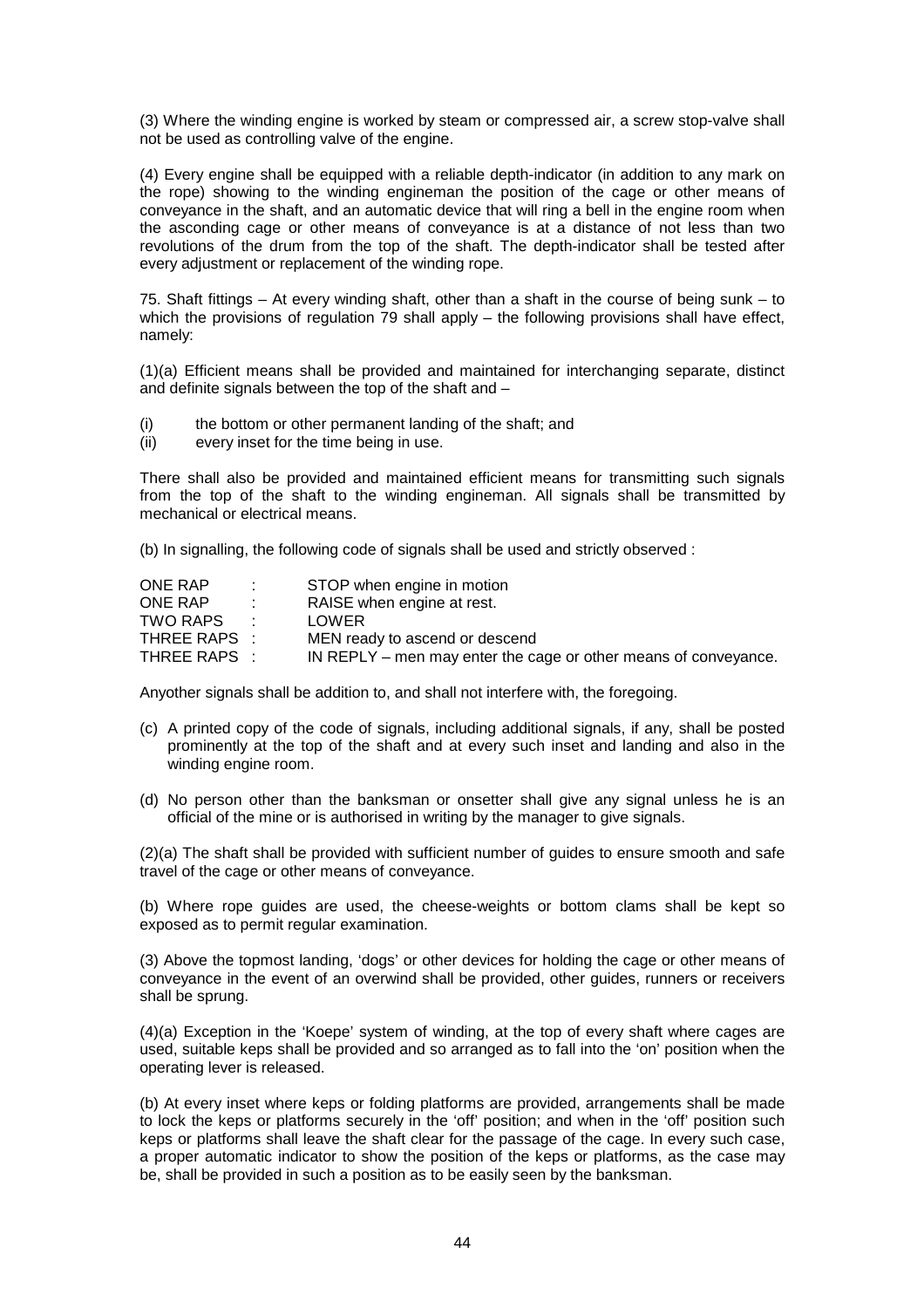(5) Protective roofing, sufficient to prevent danger from anything falling in the shaft, shall be provided and maintained at the bottom of the shaft. The gap, both vertical and horizontal, between the protective roofing and the top of cage, when the cage is at the bottom of the shaft, shall not exceed 15 centimeters.

76. Manwinding – At every shaft, other than a shaft in the course of being sunk, where a winding engine is used for the purpose of lowring or raising persons, the following provisions shall have effect, namely : -

- (1) In respect of every part of the winding installation, including pulleys or sheaves, cages, chains, distribution plates and detaching hooks, the following particulars shall be recorded in a bound paged book kept for the purpose -
- (a) Name of the manufacturer and the year of manufacture;
- (b) Specifications and dimensions;
- (c) Reference to every certificate supplied with the part; and
- (d) Any other detail that may be necessary or required by the Regional Inspector;

All entries in the book shall be made and signed by the engineer or other competent person, and shall be countersigned and dated by the manager.

- (2) Whenever any part or article is replaced or any repaired part or article used in any winding installation, the fact of such replacement or repair shall be recorded in the book kept under sub-regulation (1).
- (3) (a) A single linked chain shall not be used, except for the short coupling chain attached to a cage or other means of conveyance. Such single-linked chain shall be attached to the safety hook through a distribution plate or other approved appliance.
- (c) Where safety-chains are used, their length shall be such that if the king-bolt breaks, the shock to the cage or other means of conveyance is as slight as possible.
- (4) Where drum-clutches are provided, the following provisions shall have effect, namely –
- (a) The operating gear of the clutch of the drum shall be provided with locking gear to prevent inadvertent withdrawal of the clutch.
- (b) Every engine used for the lowering or raising of persons shall have a suitable interlocking device so fitted that it is not possible –
- (i) to unclutch any drum unless the brakes of such drum are applied; or
- (ii) to release the brakes until the drum clutch is fully engaged and securely locked.
- (c) Unless the cage or other means of conveyance attached to the drum is resting at the bottom of the shaft, the drum shall not be unclutched unless the winding engineman has assured himself immediately beforehand that the brake is fully applied.

(5) Except in the 'Koepe' system or winding, there shall be provided between the rope and the cage or other means of conveyance a detaching hook. The space between such detaching hook, measured from the centre of the hole for attaching it to the rope shackle, and the detaching-bell or plate when the cage or other means of conveyance is at its normal position at the top of the shaft, shall be not less than 1.8 metres where a geared engine is used, and not less than 3.6 metres where a direct acting engine is used.

(6) In every shaft the engine shall be fitted with an automatically recording speed indicator.

(7)(a) In every shaft exceeding 100 metres in depth, there shall be provded an effective automatic contrivance to prevent overspeeding and overwinding, hereinafter called the 'Automatic Contrivance". The Automatic Contrivance shall prevent the descending cage from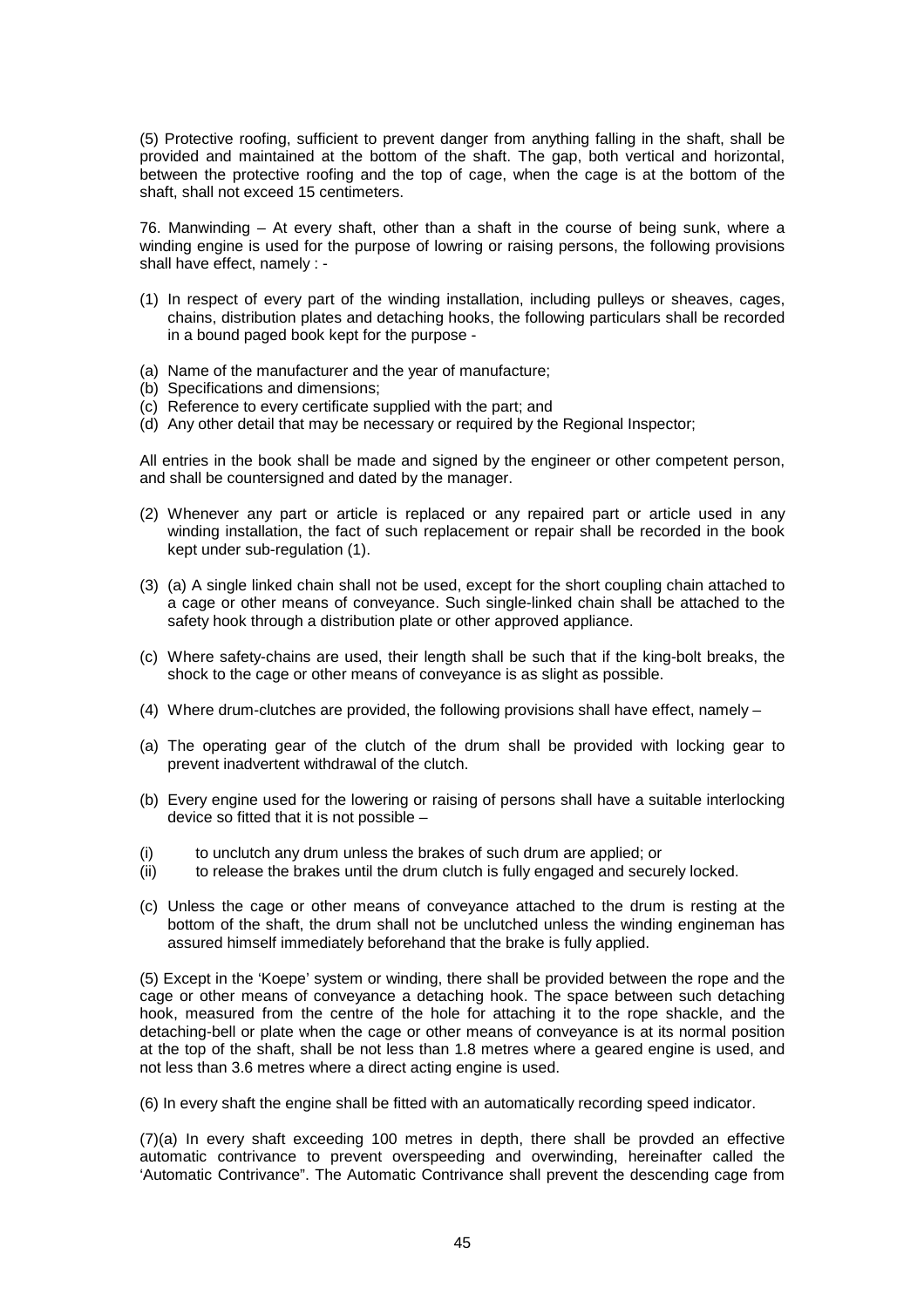being landing at the pit bottom or other permanent landing at a speed exceeding 1.5 metres per second and shall also control the movement of the ascending cage in such a manner as to prevent danger to persons riding therein. The Regional Inspector may, by an order in writing, specify the maximum speed of winding in any shaft.

(b) Tests of every Automatic Contrivance and every brake shall be made by the engineer or other competent persons appointed for the purpose, in the following manner -

- (i) once at least in every seven days, by raising each cage or other means of conveyance, in turn, to pass the last control point above the topmost landing; and
- (ii) once at least in every three months, by attempting to land the descending cage at excessive speed. For the purpose of this test, the setting of the Automatic Contrivance may be altered so that pre-determined point in the shaft is regarded as the landing.

The results of every such tests shall be recorded in a bound paged book kept for the purpose, and shall be signed and dated by the person making the test.

(c) Unless the Automatic Contrivance is in full and fixed engagement with the winding engine, it shall be fully engaged, either automatically or by the winding engineman, wherever necessary to be lowered or raised; and a proper automatic indicator to show that this has been done shall be provided in such a position as to be easily seen by the banksman. No person shall be allowed to enter any cage or other means of conveyance until the indicator shows that the Automatic contrivance has been fully engaged.

(8) Except where an Automatic Contrivance is provided to prevent overwinding, a point shall be fixed and marked on the indicator of the engine in such a way as to show when the cage or other means of conveyance is at a distance of not less than twice the circumference of the drum from the completion of the wind; and if such cage or other means of conveyance contains persons, the winding engineman shall not, as soon as it has reached the point aforesaid, raise it for the remaining distance at a speed exceeding 1.2 metres per second.

(9) Where the only means of egress in a mine is by apparatus worked by steam or electricity, precautions shall be taken to ensure that the two winding engines do not fail simultaneously, and in particular, in the case of electric winding engines, the engines shall be capable of being connected to two separate power supplied. Unless the Chief Inspector by an order in writing otherwise directs, the provisions of this sub-regulation shall be deemed to be satisfied if an emergency winding gear is maintained.

(10(a) Every cage of other means of conveyance in which persons ride, shall be –

- (i) covered completely at the top;
- (ii) closed in at the two sides in a manner sufficient to prevent persons or things from projecting beyond the sides;
- (iii) provided with a rigid hand-bar fixed in a position where it can be easily reached by all persons in the cage or other means of conveyance; and
- (iv) provided with suitable gates or other rigid fences such that the gap between the floor of cage or other means of conveyance and the lowest part of the gate of fence does not exceed 15 centimetres and that between any two members of the gate or fence does not exceed 25 centimetres. Gates or fences shall not open outwards; and they shall be so fitted and maintained that they cannot be accidentally opened.

(b) The floor of every cage or other means of conveyance shall be strongly constructed and so maintained to prevent any part of the body of a person riding in the cage or other means of conveyance from projecting beyond the floor.

(11) Not more than such number of persons as may be authorised by the manager shall be allowed to ride in the same cage or same deck of a cage or other means of conveyance at one time; and a notice specifying the number shall be posted at the top and bottom of every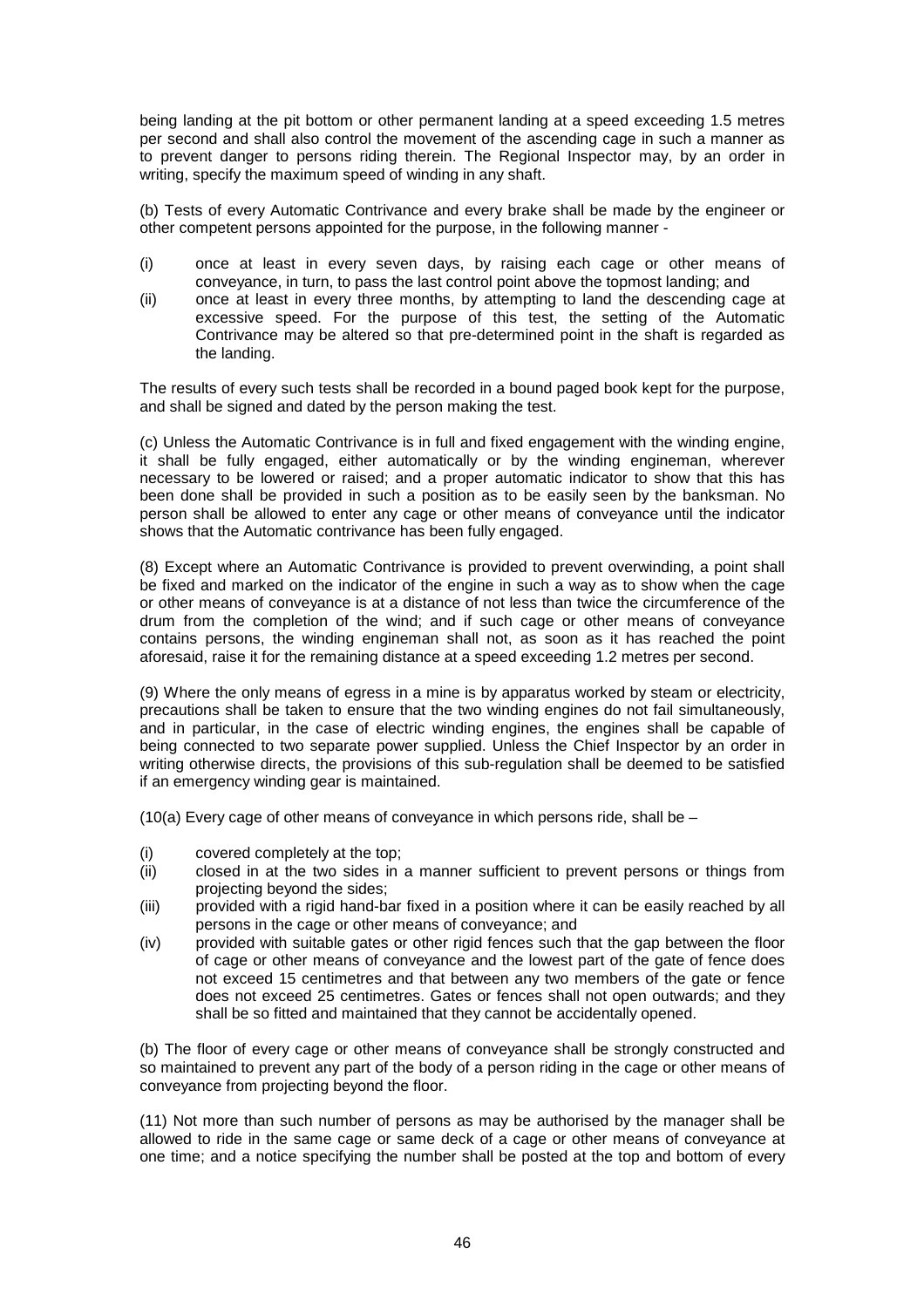shaft and at every inset. The number of persons fixed as aforesaid shall be such as to allow approximately 0.20 square metre of floor area per person.

(12)(a) No person shall, when ascending or descending a shaft, take with him any bulky material other than tools and instruments, except when engaged in repairing the shaft or with the written authority of the manager.

(b) Except as provided in clause (a), no person shall ride in a cage while materials or tubs are being raised or lowered in any of the cages or other means of conveyance.

(13) The Chief Inspector may, subject to such conditions as he may specify, relax the requirements of this regulation if the circumstances in any mine or part thereof are such as to tender compliance with such requirements not reasonably practicable.

77. Multi-decks – Where a cage has two or more decks which are used simultaneously, each floor at a landing shall be connected by an effective signalling device with the main floor of the landing; and only the banksman or the onsetter or an official, as the case may be, at such main floor shall give action signal, and only after he has satisfied himself that all cage gates are closed.

78 Winding of material  $-$  (1) Every cage used for the raising or lowering of tubs shall be provided of tubs shall be provided with catches or other effective contrivances to prevent the tubs failing out. The cage shall not be set in motion unless the catches or other effective contrivances are in position.

(2)(a) The floor of every cage shall be kept clean; and no skip, bucket or tub shall be filled up to such height that any of the contents can fall out.

(b) Before long timber, pipes, rails, or other material projecting over the top of the cage or other means of conveyance are lowered or raised, the projecting ends shall be securely fastened to the rope, chain or bow.

79. Winding in sinking shafts – At every shaft in the course of being sunk, where a winding engine is use the following provisions shall have effect, namely :

(1) If the shaft exceeds 45 metres in depth, there shall be provided for each bucket or other means of conveyance a detaching-hook between the centre of the hole for attaching the detaching-hook to the rope shackle and the detaching bell or plate, when the bucket or other means of conveyance is at the tope landing, there shall be a clear over-run space of not less than 3.6 metres.

- (2) Where the shaft exceeds 150 metres in depth –
- (a) the bucket or other means of conveyance, when used for lowering or raising persons, shall be provided with sufficient cover overhead for protection from things falling down the shaft; and
- (b) these shall be provided for each bucket or other means of conveyance a sufficient number of guides which shall be kept extended to within 22.5 metres of the shaft bottom at all times when sinking is in progress:

Provided that the Regional Inspector may, by an order in writing, require the provision of guides in a shaft less than 150 metres in depth.

(3)(a) There shall be provided and maintained two separate means of interchanging distinct and definite signals between the bottom and the top of the shaft. Efficient means shall also be provided and maintained for transmitting such signals from the top of the shaft to the winding engineman. The signalling appliances shall be examined by a competent person once at least in every 24 hours. The result of every such examination shall be recorded in a bound paged book kept for the purpose and shall be signed and dated by the person making the examination.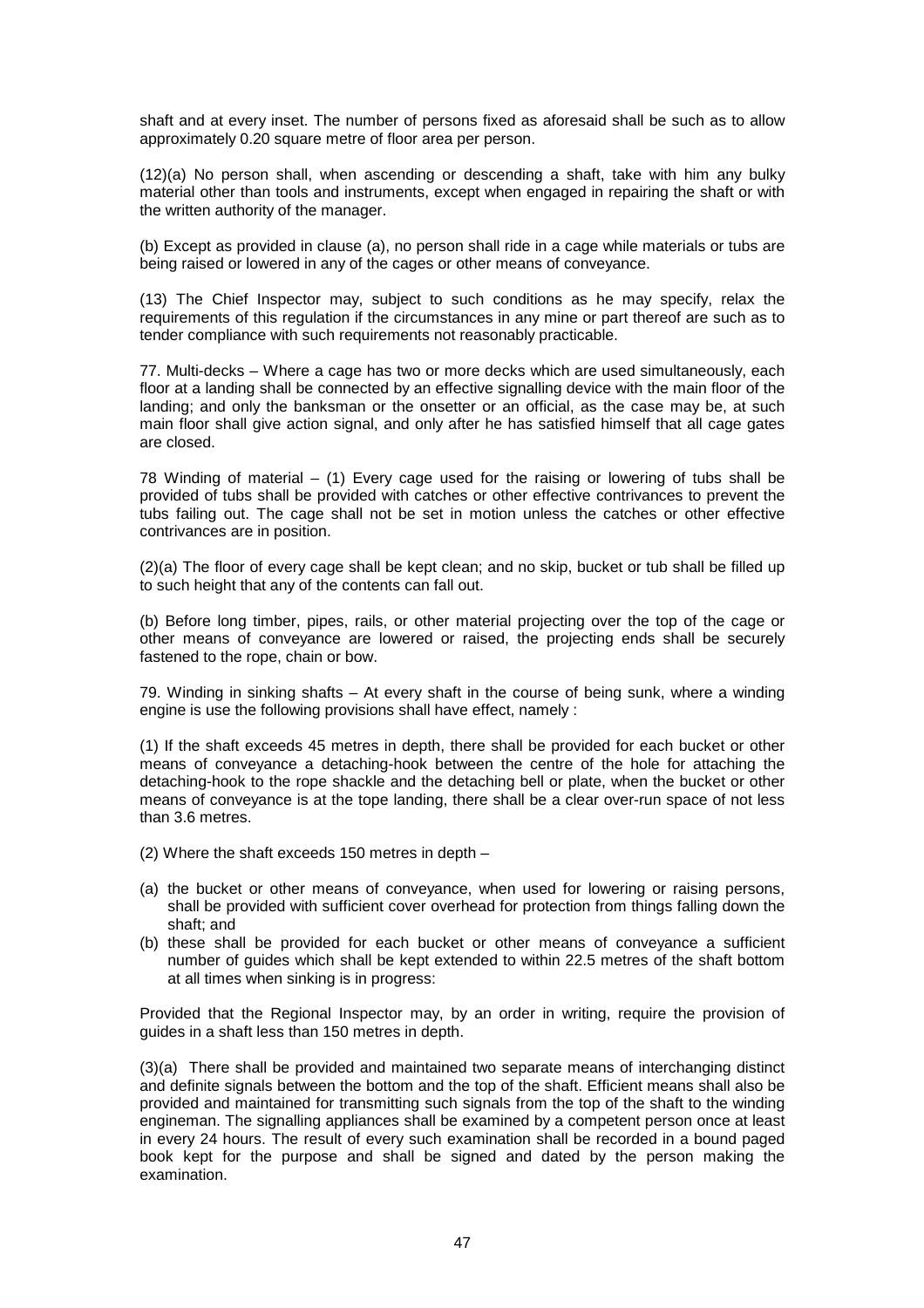1[ (b) Except with the permission in writing of the Chief Inspector and subject to such conditions as he may specify therein, the following code of signals shall be used and observed in signalling].

| ONE RAP    | $\sim$               | STOP when engine in motion         |
|------------|----------------------|------------------------------------|
| ONE RAP    | $\sim$               | TAKE UP SLACK when engine at rest. |
| ONE RAP    | $\ddot{\phantom{a}}$ | RAISE SLOWLY                       |
| TWO RAPS   | $\ddot{\phantom{a}}$ | LOWER                              |
| THREE RAPS | $\ddotsc$            | TAKE UP SLACK when men are riding. |

Any other signals shall be in addition to, and shall not interfere with, the foregoing.

(c) A printed copy of the code of signals, including additional signals, if any, shall be posted prominently at the top of the shaft and also in the winding engine room.

(d) Except while riding in a bucket or other means of conveyance, no person other than the chargeman or a person authorised in writing by the manager, shall give any signal.

(4) Every bucket or other means of conveyance in which persons or materials are conveyed, shall be of strong construction and so maintained as to prevent persons or materials from falling.

(5)(a) At the top of the shaft or at the Slanding where the bucket or other means of conveyance is normally landed, suitable doors or covering shall be provided. Except as may be required for the passage of the bucket or other means of conveyance, the doors or covering shall always be kept closed.

(b) Where the shaft exceeds 45 metres in depth, the persons working at the bottom of the shaft shall also be protected by an adequate protective covering which shall be kept lowered to within 22.5 metres of the bottom of the shaft at all times when sinking is in progress. Every such protective covering shall extent over the whole area of the shaft, sufficient space being left therein only for the passage of the bucket or other means of conveyance. Where special circumstances exist, the Chief Inspector may, by an order in writing and subject to such conditions, as he may specify therein, grant an exemption from the provisions of the clause.

(6) Not more than such number of persons as may be authorised by the manager shall be allowed to ride in the bucket or other means conveyance at one time; and a notice specifying such number shall be posted prominently at the top of the shaft.

(7) When tools, implements or other materials are lowered or raised, the banksman or chargeman, as the case may be, shall see that -

- (a) the bucket is properly loaded;
- (b) materials are not loaded above the rim;
- (c) long timber, pipes, rails, tools or other material with ends projecting over the rim are securely fastened to the rope, chains or bow; and
- (d) the bucket, before being sent away, is steadied, and the bottom and sides thereof are free from adhering material.

(8) Where guides are provided, the bucket or other means of conveyance shall be raised slowly from the bottom of the shaft, until the rider is picket up.

(9) While persons are at work on any scaffold or platform in the shaft, the following precautions shall be strictly observed :

- (a) The scaffold or platform shall be secured to the sides of the shaft in order to prevent it from swinging:
- (b) The opening for the passage of the bucket or other means of conveyance, shall be so protected as effectively to prevent anything falling through it;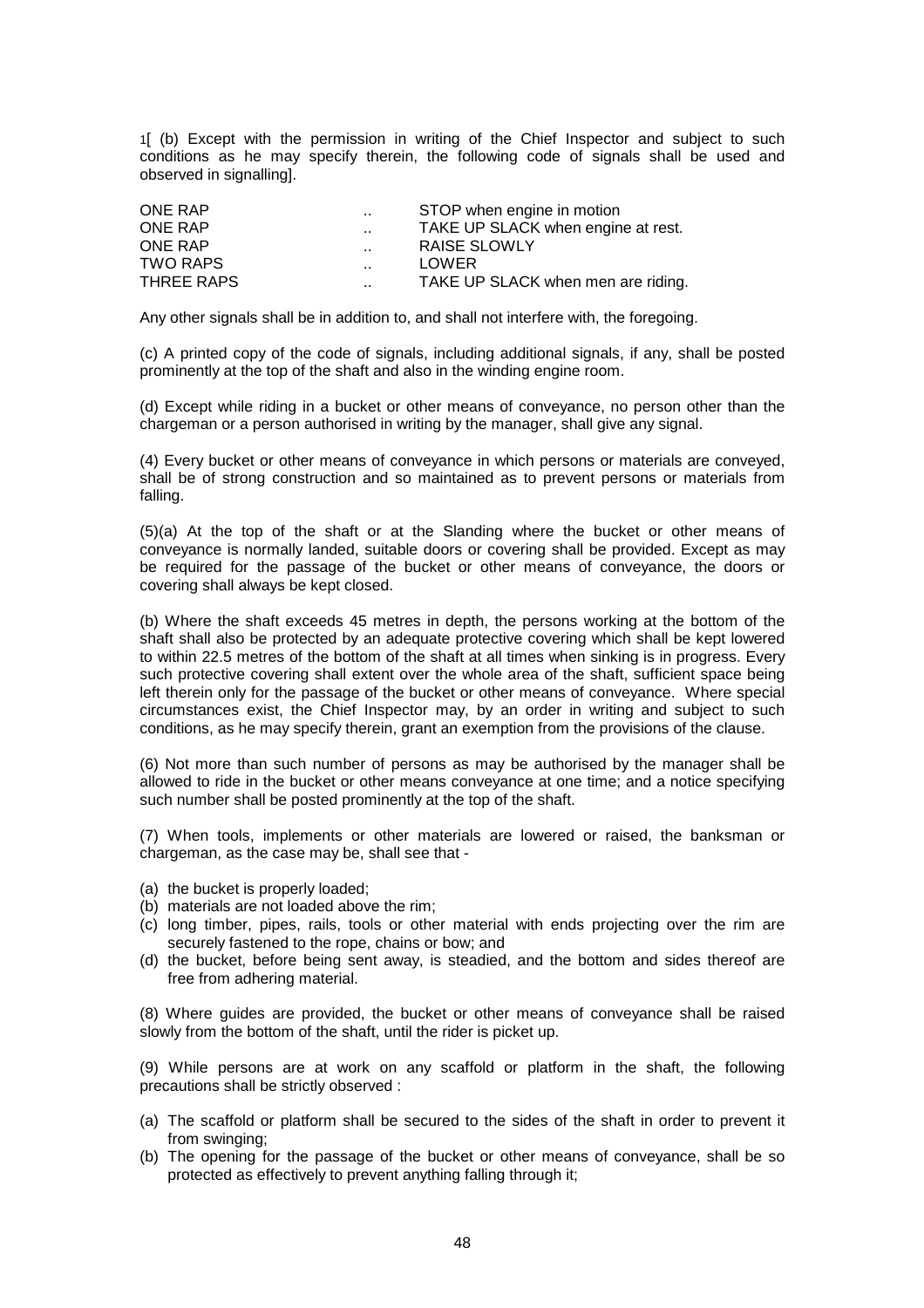(c) The scaffold or platform shall not be lowered or raised except under the order of the chargeman or other competent person.

80. Winding ropes, etc. – At every shaft where a rope is used for winding purposes, the following provisions shall have effect, namely :

(1)(a) No rope, bar, link, chain or other attachment to a cage or other means of conveyance shall be used unless it is of good quality and manufacture, is free from any visible defect and is of adequate calculated strength :

Provided that the Chief Inspector may, by an order in writing prohibit the use of any rope or type of ropes where, in his opinion such use is unsafe.

(b) The attachment between the rope and the cage or other means of conveyance shall be of such type and be maintained in such manner as to obviate accidental disconnection.

(c) In case of a doubt, as to the fitness of any rope, bar, link, chain or other attachment used or intended for use, it shall be referred to the Chief Inspector for decision.

(2)(a) Except, in a sinking shaft less than 30 metres in depth, every winding rope shall be made of cold drawn steel wire, and the gauge of the wires used in the construction of such rope shall be suited to the diameter of the drums, pulleys and sheaves of the winding installation.

(b) In any shaft, including a shaft in course of being sunk, where persons are lowered or raised and where guides are not provided, no rope other than a rope of non-spinning type shall be used.

(c) No rope which has been spliced shall be used for winding purposes.

(d) Unless exemption in writing has been granted by the Chief Inspector and subject to such conditions as he may specify therein, no rope the braking load of which at any one point therein is less than 10 times the maximum static load on it when the cage or other means of conveyance attached to the end of the rope is at the lowest working point, shall be used or continued in use.

(e) At every mine where a shaft is used for lowering or raising persons, at least one spare winding rope suitable for use in such shaft, shall be kept in store.

(3)(a) For every rope in use or intended for use, a certificate showing its breaking load, quality, construction and diameter (obtained from the manufacturer or supplier) and a history of it use, including a record of diameters of the drums, sheaves and pulleys used in conjunction with the rope, shall be kept in a bound paged book kept for the purpose. All entries therein shall be made and signed by the engineer or other competent person, and shall be countersigned and dated by the manager.

(b) If in the case of a rope a test certificate as to the amount of its breaking load is not available, it shall not be used unless a portion thereof, not less than three metres in length, has been cut off from the end of the rope attached to the cappel and tested in a laboratory, institution or test house approved by the Central Government for the purpose.

(4) No winding rope which has been in use for more than three and half year shall be used for winding purposes :

Provided that where the Regional Inspector is satisfied that due to sparing use any such rope is in good condition even after the expiry of the said period, he may, by an order writing and subject to such conditions as he may specify therein, allow the use of such rope for a longer period. Every application for permission to use a rope after the period of three and a half years aforesaid shall be accompanied by a copy of the entries, in respect of the rope, in the book kept for the purpose under sub-regulation (3), and also by a certificate as to the strength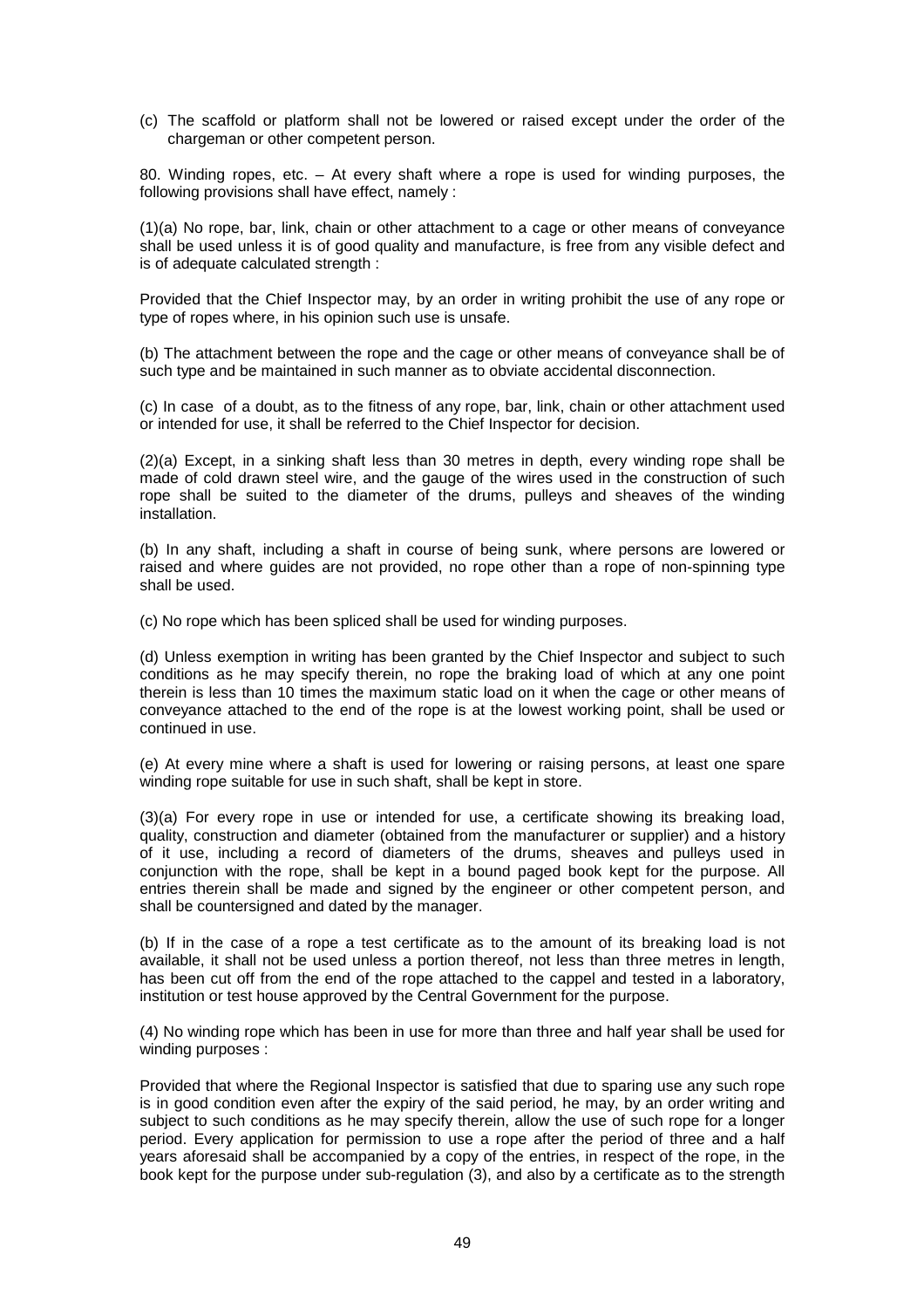of the rope, obtained in the manner laid down in clause (b) of the sub-regulation. The certificate aforesaid shall relate to a piece of the rope cut off not more than three months prior to the date of the application:

Provided further that where the Regional Inspector is of the opinion that any rope has become unsafe for use in a shaft before the expiry of the period of three and a half years aforesaid, he may, by an order in writing, prohibit the use of such rope for winding purposes. An appeal any such order may be preferred to the Chief Inspector.

(5)(a) No mode or type of capping shall be used, which fails to withstand a load of at least 10 times the maximum static load thereon.

(b) The cappel of a round rope shall not be attached to the rope by rivets passing through the rope.

(c) In those forms of capping, in which the wires at the end of the rope are bent back on the rope itself to form a cone, wedges formed by the lapping of soft iron wire shall be placed between the rope and that portion which is bent back. The length of the tapered portion of the socket shall be not less than 12 times the diameter of the rope.

(d) Where white metal is used in the capping of ropes, the tapered portion of the socket shall not be less than eight times the diameter of the rope.

(e) If white metal is used in the capping of ropes -

- (i) its melting point shall not exceed 300 degrees centigrade, and its temperature when poured into the socket shall not exceed 363 degree centigrade;
- (ii) in the length of rope which is to lie within the tapered part of the socket, the fibre core, if any, shall be cut and the wires shall be untwisted and thoroughly cleaned; and
- (iii) the socket shall be heated to a temperature of about 100 degrees centigrade before the white metal is poured into it.

(6) Except in the 'Koepe' system of winding, every rope shall be recapped once at least in every six months, or if necessary, at shorter intervals and also after every overwind. Before every such recapping, a length, including the capping, of at least two metres shall be cut off the rope. Every piece of rope so cut-off shall be opened and its internal condition examined. The operation shall be carried out under the supervision of the engineer or other competent person, who shall record the date and other particulars thereof (including the length of the rope remaining after recapping) in a bound paged book kept for the purpose and shall sign and date the same.

81. Suspension gear – (1) All parts of suspension gear in regular use shall unless otherwise permitted by the Chief Inspector, be renewed after a period of service of not more than ten years, and at shorter intervals, if necessary.

(2)(a) All cage chains in general use and all other parts of suspension gear between the rope and the cage or other means of conveyance, including the detaching-hook, shall be taken apart, cleaned and carefully examined as to wear and tear (where necessary by gouging) and for rust and cracks, once at least in every six months, or if necessary, as shorter intervals. The various parts shall be annealed or given other proper heat treatment before being refitted. <sup>1</sup>[ The annealing or other heat treatment shall be done only in a proper furnace where the temperature could be controlled] :

Provided that in the case of such chains or gear manufactured from a steel which is not liable to deterioration necessitating annealing or heat treatment, the Chief Inspector may by an order in writing and subject to such conditions as he may specify therein, grant exemption from the carrying out of this operation;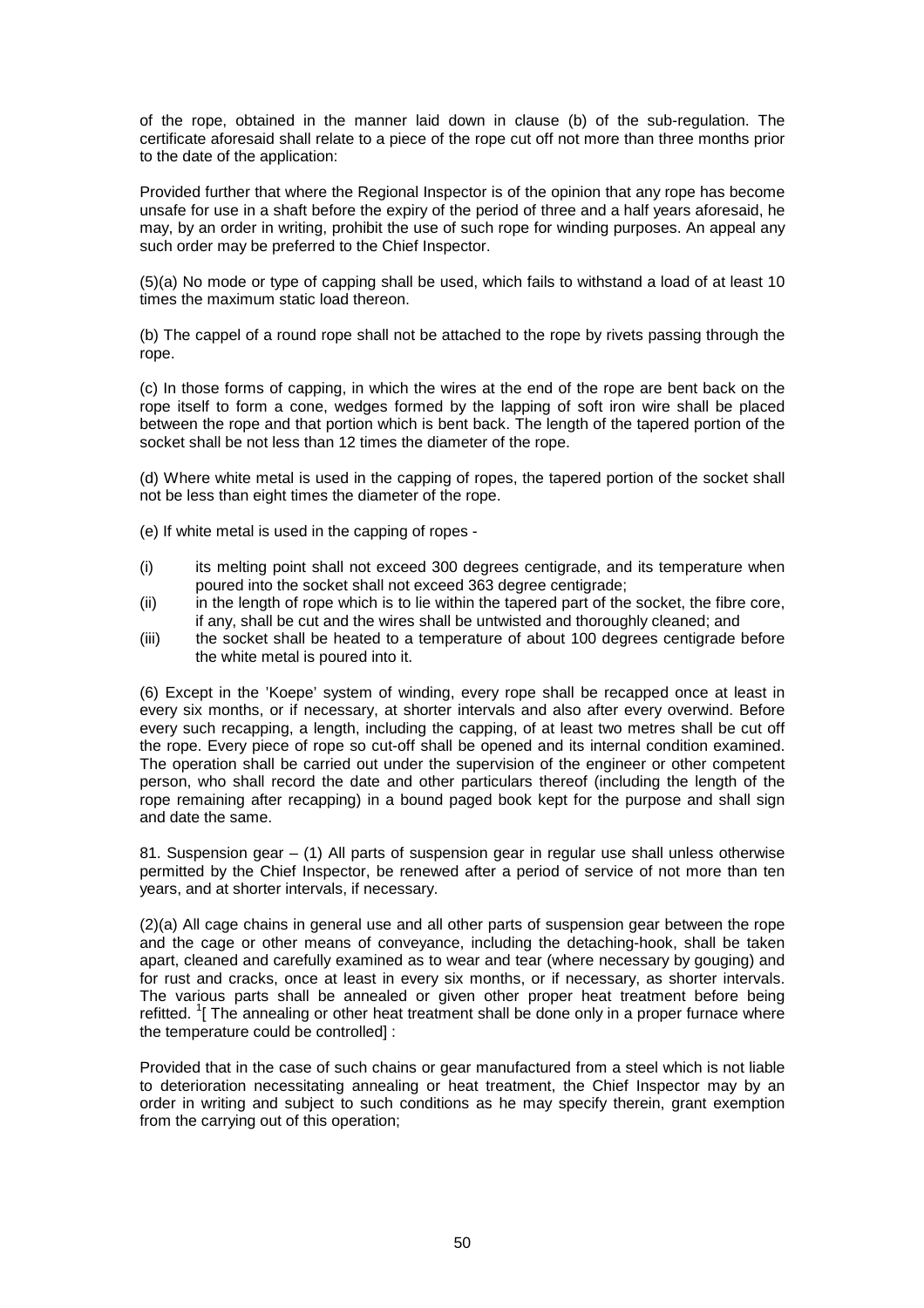Provided 1[further than detaching hooks used in sinking shafts shall be taken apart, cleaned and carefully examined once at least in every week and the shear pin replaced by a new one every time such examination is carried out].

(b) Every detaching bell or plate used in connection a safety-hook shall be examined, and the opening therein checked by calipers or gauges, once at least in every 30 days.

(c) The operations and examination required under this sub-regulation shall be carried out by or under the supervision of the engineer or other competent person, who shall record the date and other particulars thereof in a bound paged boo kept for the purpose, and shall sign and date the same.

82. Precautions after recapping, etc - After every installation or recapping of a rope and after every renewal or refitting of any suspension gear, the engineer or other competent person shall, after the cages or other means of conveyance fully loaded with materials have made five trips up and down the working portion of the shaft, examine the cappel and other parts of the suspension gear to see that they are in proper working order. A report of every such examination shall be recorded in the book kept under regulation 81(2), and shall be signed and dated by the persons making the examination.

83. Examination of winding equipment  $-$  (1) It shall be the duty of the engineer or other competent person to examine –

- (a) Once at least in every 24 hours –
- (i) the attachment of the winding rope to the drum, the depth indicator, every part of the suspension gear in the shaft, including cages or other means of conveyance and their gates, and every external part of the winding apparatus, upon the proper working of which the safety of persons depends; and
- (ii) the brakes of the winding engines;
- (b) Once at least in every seven days –
- (i) each winding rope, by passing the rope at a speed not exceeding one meter per second; and
- (ii) the external parts of the winding engine, the guides and the signalling arrangements fitted in a shaft;

(c) Once at least in every 30 days, every winding rope, by passing the rope at a speed not exceeding 0.5 metre per second. For the purpose of this examination, the rope shall be cleaned of any entrusted dirt and grease at all places particularly liable to deterioration and at other places, not more than 30 metres apart throughout the length, and any reduction in the circumference of the rope and the superficial condition of the wires as to wear, corrosion, brittleness and fracture at every such place shall be noted; and

(d) Once at least in every 12 months, the winding engine as to the condition of its internal parts.

(2) A report of every such examination shall be recorded in a bound paged book kept for the purpose, and shall be signed and dated by the person who made the examination.

(3) If on any examination made as aforesaid, there is discovered any weakness or defect by which the safety of persons may be endangered, such weakness or defect shall be immediately reported in writing to the engineer or other competent person and to the manager; and until such weakness or defect is remedies the winding installation shall not be used.

84. Gates and fences – (1) At the tope of every shaft and at every inset which is in use, there shall be provided suitably gates or fences which shall effectively close the openings into the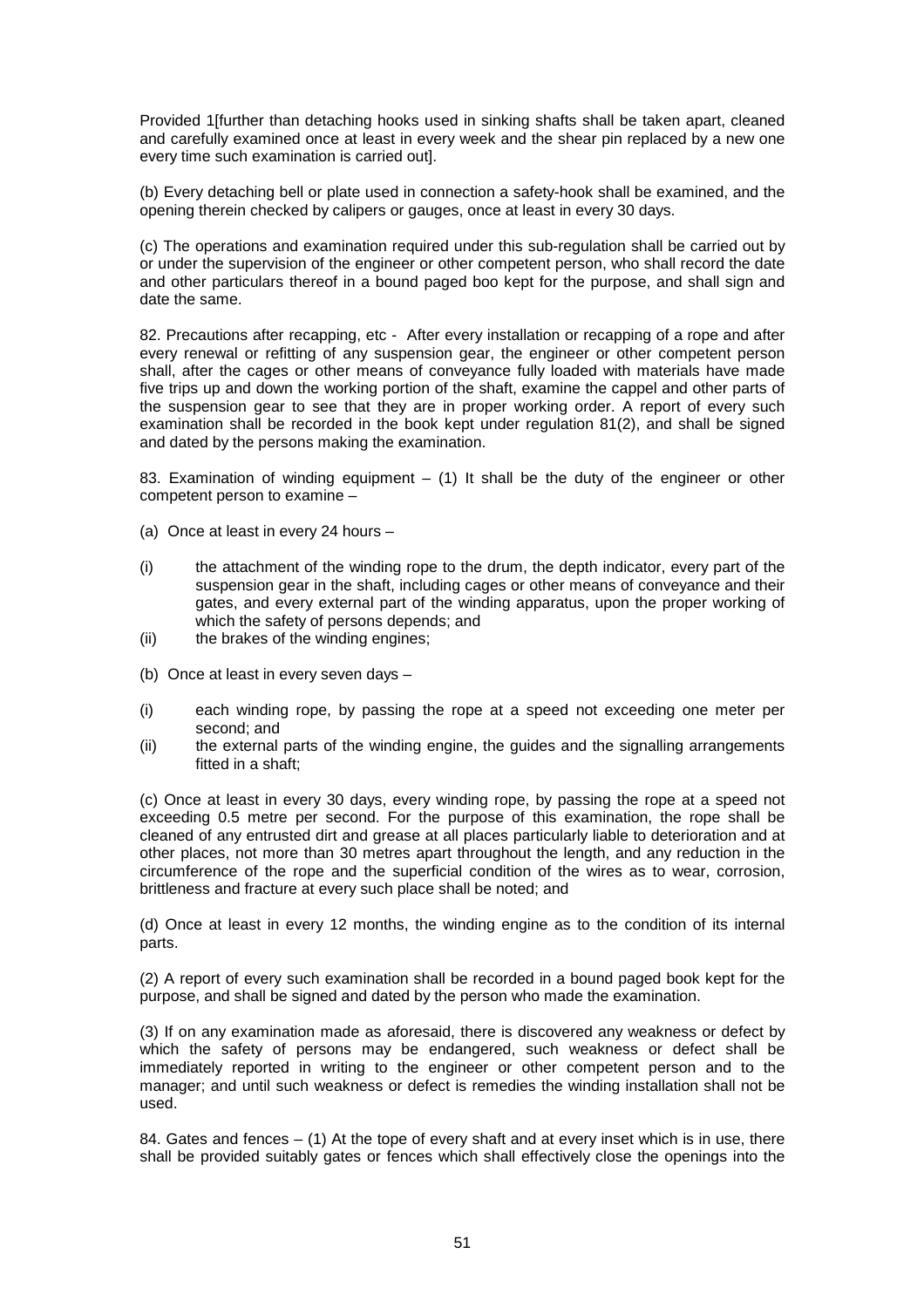shaft at all times when a cage or other means of conveyance is not at the tope or the inset. Every such gate at the tope of a shaft shall be self-operating.

(2)(a) At every landing where it is necessary for persons to pass from one side of the shaft to the other, an adequate passby shall be provided for enabling them to do so without entering or crossing the shaft. Every passby so provided shall be not less than 1.8 metres high and 1.2 metres wide, and shall be kept clear of all obstructions.

(b) No person shall enter or cross, or be permitted to enter or cross the exposed space at the bottom of any working shaft except for the purpose of entering or leaving a cage or other means of conveyance or for undertaking an examination, repair or any other work therein; and no persons shall be allowed to work in any such space unless the cages or other means of conveyance, if any, have been stopped and adequate precautions have been taken for the protection of such person.

85. Duties of persons riding or working in shafts – (1) No person shall get or off a cage or other means of conveyance after the same has been signalled to be set in motion or leave it until it has reached the appointed stopping place; nor shall any person ride on the tope or edge of any cage or other means of conveyance except when engaged in an examination, repair or any other work in the shaft.

(2) Every person, when at or about the top or bottom of a shaft or any inset, shall obey the lawful orders and directions of the banksman or onsetter, as the case may be.

(3)(a) NO person shall carry out any examination, repair or other work in any shaft while winding operations are being carried on; and no winding shall be carried on or permitted while persons are engaged in such examination, repair or work, except where winding is necessary for the same.

(b) The person in immediately charge of any examination, repair or work in any shaft shall warn the banksman and the winding engineman that such examination, repair or work is about to be undertaken.

(c) Every person while engaged in any examination, repair or other work in a shaft shall be accompanied by at least one other person; and all such persons shall be provided with effective safety belts unless otherwise efficiently protected against the risk of falling.

(d) Every person engaged in trying out an examination, repair or other work in a shaft shall be protected by a suitable covering from objects falling from above. Every such person shall also be provided with a protective hat; and shall wear the same when so engaged.

86. General precautions – (1) No unauthorised person shall enter or be allowed, in a winding engine room.

(2) No adolescent or woman shall descend or ascend a shaft in a cage or other means of conveyance unless accompanied by one or more adult males.

# **CHAPTER-IX : Transport of Men and Materials – Haulage**

87. Haulage roadways – The following provisions shall have effect with respect to every length of road or roadway in a mine where materials are transported in tubs by means of gravity of mechanical power, namely :

- (1) Every such roadway shall –
- (a) be of adequate dimensions and, as far as practicable, shall be straight and of regular gradient; and
- (b) have tracks properly laid with rails of adequate section.
- (2)(a) Pulleys, sheaves and rollers that alter the direction of a rope shall be securely fixed.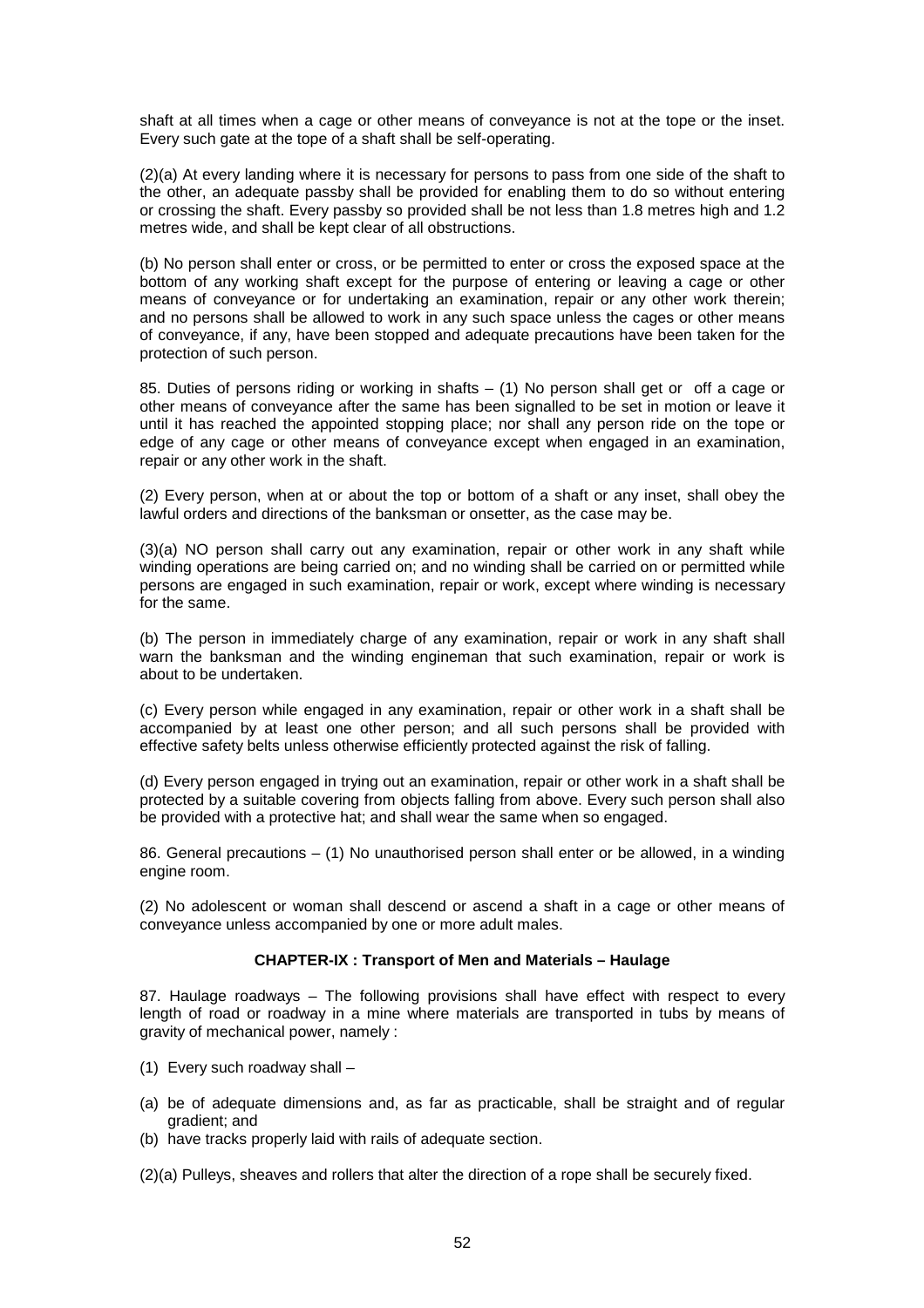(b) No person shall guide or adjust a moving rope on to a drum, pulley, sheave or roller except with a lever or other proper appliance.

- (3) Where haulage is effected by one or more ropes, there shall be provided and maintained -
- (a) at the top of every inclined plane, at least one stop-block or other effective contrivance to arrest tubs from running or moving out of control;
- (b) at least one run way switch or other effective contrivance below the first stop-block or other effective contrivance at a distance greater than the length of a set or train of tubs:

Provided that such distance shall not exceed the length of a set or train of tubs by more than 10 metres:

Provided further that where the Regional Inspector, by an order in writing so requires, the stop-block and the switch or other effective contrivance aforesaid shall be so intercoupled that they do not remain simultaneously ineffective:

(c) an attachment, behind an ascending tub or set or train of tubs, of a back-stay, drag or other suitable contrivance for preventing the tub, set or train of tubs running back. Where an endless rope or chain is used, the provisions of this clause shall be deemed to be satisfied if suitable automatic catches or other effective contrivance are provided at suitable intervals along the track to prevent the ascending tubs running back :

Provided that the Regional Inspector may, by an order in writing and subject to such conditions as he may specify therein, grant exemption from the operation of this clause on grounds that compliance with the provisions thereof is not reasonably practicable;

(d) safety hooks, jazz-rails or other suitable contrivances to prevent runaway in the forward direction;

(e) tub re-railers at intervals of not more than 250 metres. Where a tubs is re-railed manually, it shall either be detached from the rope or ropes or the haulage engine which works the rope shall be stopped; and

(f) on every haulage roadway exceeding 30 metres in length, effective means of transmitting signal from every stopping place on the roadway to the place at which the machinery working the rope is operated. All signals shall be transmitted by mechanical or electrical means:

Provided that the Regional Inspector may, by an order in writing, require means of transmitting signals in the reverse direction also. If any doubt arises as to whether any means of transmitting signal is effective or not, it shall be referred to the Chief Inspector for decision.

 $(4)(a)(i)$  The following code of signals shall be used and strictly observed –

| $\sim$ $\sim$        | STOP when in motion      |
|----------------------|--------------------------|
| $\ddot{\phantom{0}}$ | LOWER or haul in slowly  |
| $\ddot{\phantom{0}}$ | START when at rest       |
| $\ddot{\phantom{0}}$ | RAISE or haul out slowly |
|                      |                          |

Any other signals shall be in addition to, and shall not interfere with, the foregoing.

(ii) A printed copy of the code of signals, including additional signals, if any, shall be posted prominently at the place in which the machinery that works the rope is operated and at all regular stopping places along the roadway.

(iii) No person, other than a competent persons or an official, shall give any signal.

(b) Where in any mine belowground, a system of haulage roadway (and conveyors, if any) extent to distance of more than 600 metres from the shaft or the entrance to the mine,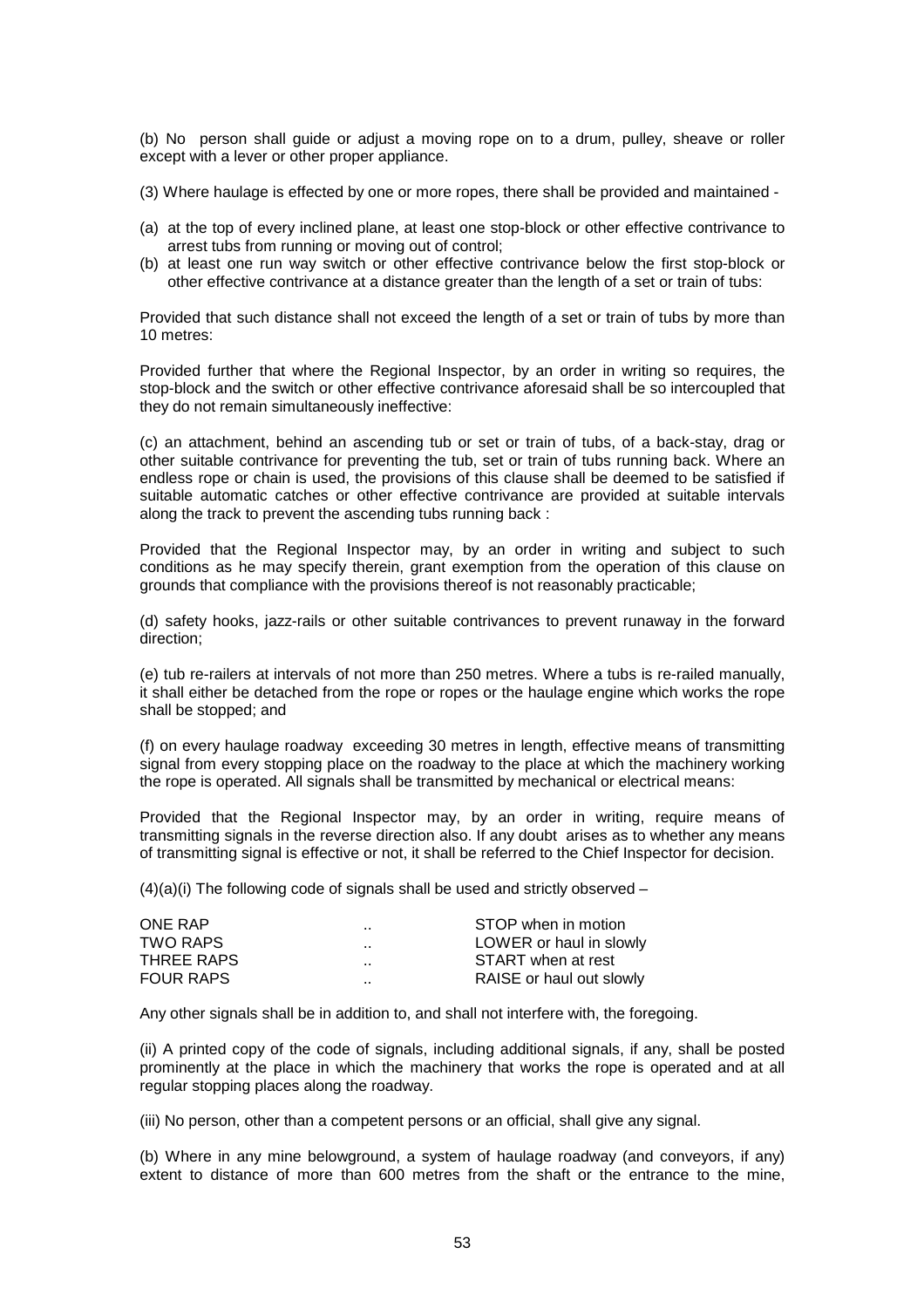efficient telephonic communication shall be provided and maintained between the end of every such system and the bottom and top of the shaft or the entrance to the mine as the case may be :

Provided that where travelling is unduly arduous, the Regional Inspector may, by an order in writing, require the provisions and maintenance of telephonic communication shall be provided and maintained between the end of every such system and the bottom and top of the shaft or the entrance to the mine as the case may be :

Provided that where travelling is unduly arduous, the Regional Inspector may, by an order in writing, require the provision and maintenance of telephonic communication in any other case also.

(c) Where telephones or electrical signals are provided -

- (i) adequate precautions shall be taken to prevent signal and telephone wires coming into contact with other cables and electrical apparatus;
- (ii) signal wires shall be supported on insulators, and shall not be energised at more than 30 volts;
- (iii) contact makers shall be so constructed as to prevent accidental closing of the circuit; and
- (iv) 1[in every gassy seam of the second or third degree], all signalling or telephonic communication circuit shall be constructed, installed, protected, operated and maintained in such a manner as be intrinsically safe.

(5) At places where telephone receivers are installed or where signals and safety contrivances are regularly operated, every person using the telephone or operating any such signal or safety contrivance shall be afforded adequate protection against tubs moving out of control.

(6)(a) Where any person is allotted to work or pass while the haulage is in motion, manholes for refuge shall be provided at intervals of not more than 10 metres:

Provided that where the gradient is less than 1 in 6 such manholes may be provided at intervals of not more than 20 metres.

(b) Manholes shall be not less than 1.8 metres in height and 1.2 metres in depth, and not less than 0.75 metres but not more than one metre in width:

Provided that where the roadway is less than 1.8 metres in height, the manholes may be made to the full height of the roadway:

Provided further that the Regional Inspector may, by an order in writing and subject to such condition as he may specify therein, permit the use as manholes or cross-roadways other than haulage roadways, of dimensions larger than those aforesaid.

(c) Every manhole shall be kept clean and clear of obstruction, and white washed both inside and for a distance of not less than 0.3 metres around the aperture.

(d) As far as practicable, all manholes shall be provided on one side of the haulage roadway.

(e) In case where there are serious practical difficulties in providing manholes as specified in clauses (a) and (b), the Regional Inspector may, by an order in writing and subject to such conditions as he may specify therein, permit manholes to be at greater intervals or of other dimensions.

(f) Except where haulage is effected by means of an endless rope or chain, whenever the haulage rope is in motion, every person on the haulage roadway shall take shelter in a manhole.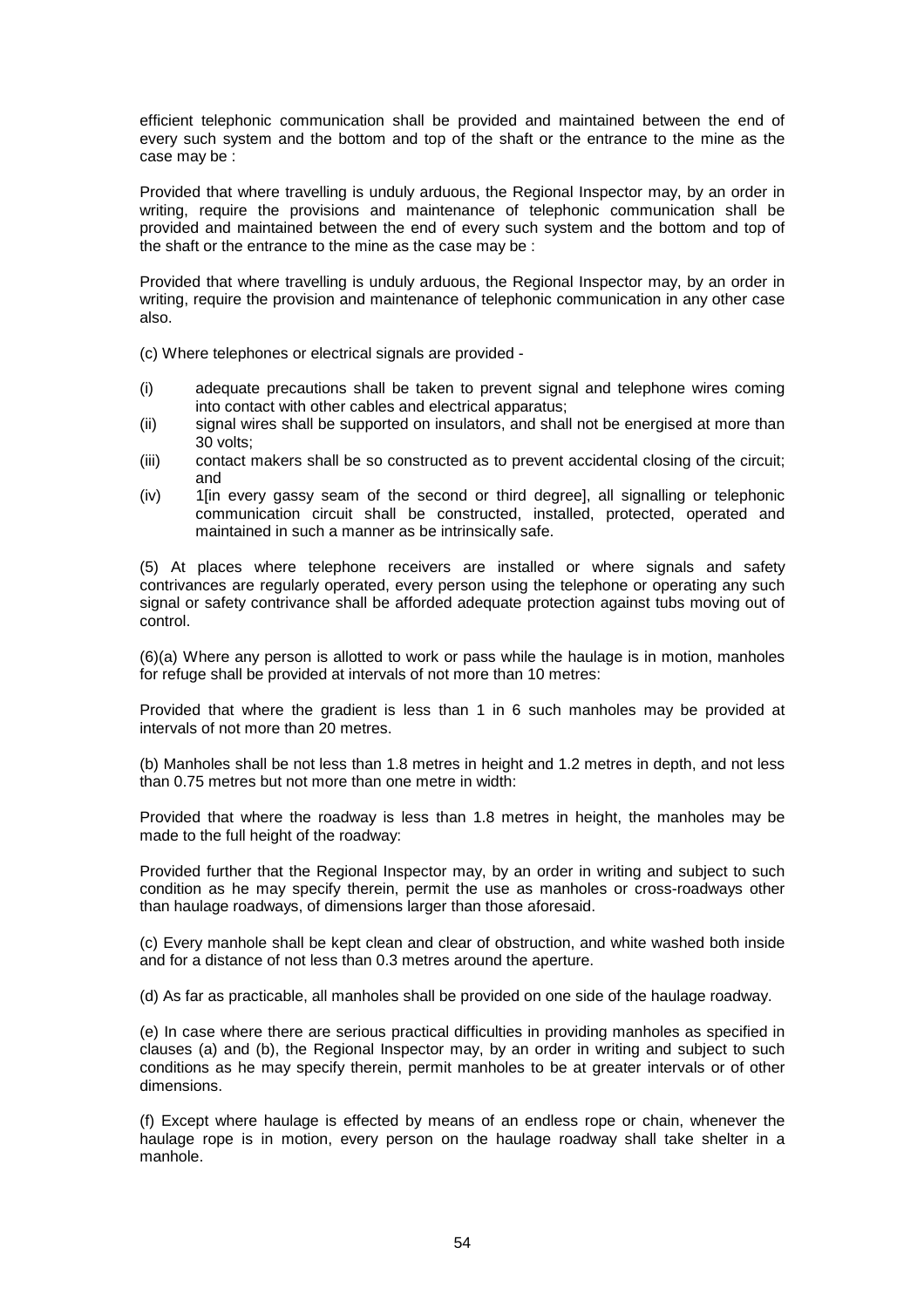(7) The manager shall, by an order in writing, in respect of every haulage road or roadway, fix the maximum number of tubs, according as to whether they are loaded or not loaded, that may be coupled together to run as a set or train. A notice specifying the number of tubs so fixed shall be posted prominently at the top and at all regular stopping places of the haulage road or roadway.

(8) At all places where tubs are coupled or uncoupled, there shall be a clear space of not less than one metre –

- (a) between, the tubs and one side of the roadway; and
- (b) where there are two or more tracks also between the adjacent tracks.

(9)(a) When any roadway or face is in direct line with a haulage track and persons may be exposed to danger from runaway tubs, a strong buffer or other effective contrivance to prevent such danger shall be provided and maintained.

(b) A stopblock or other effective contrivance shall be provided near the entrance of every tramming roadway branching off the main haulage road or roadway, and on every track which slopes towards a shaft.

88. Travelling roadways – (1) Except when an exemption in writing has been granted by the Regional Inspector and subject to such conditions as he may specify therein, travelling roadways, separate from haulage roadways on which haulage is effected by mechanical means or gravity, shall be provided for persons to travel to and from their working places.

- (2) Every such travelling roadway shall –
- (a) be not less than 1.8 metres high throughout;
- (b) where the inclination exceeds 30 degrees from the horizontal, be provided with suitable steps or ladders;
- (c) where the inclination exceeds 45 degrees from the horizontal, be provided, in addition to steps or ladders, with hand rails or ropes so as to ensure safe travel; and
- (d) where the inclination exceeds 60 degrees from the horizontal, be provided, in addition to the steps or ladders and rails or ropes, with suitable platforms at intervals not exceeding 10 metres measured along the slope.

(3) Except for purposes of inspection, examination or repair, every person other than an official of a haulage attendant shall travel by the travelling roadway.

(4) Where persons using a travelling roadway have to cross a conveyor or a haulage worked by mechanical means or gravity, a suitable cross-over or cross-under bridge or other suitable device approved in writing by the Regional Inspector shall be provided.

(5) No haulage shall be used for the general conveyance of persons except with the permission in writing of the Chief Inspector and subject to such conditions as he may specify therein.

89. Tubs and their movement  $- (1)(a)$  On every tub there shall be provided and maintained at each coupling end a strong buffer projecting beyond the end and so arranged that when two such tubs are in tandem, the gap between the innermost ends shall not be less than 20 centimeters.

(b) On every side-tipping tub in use, safety-catches shall beprovided to prevent accidental tipping. No tub or set or train of tubs shall be set in motion unless all the safety catches are properly secured.

(c) The attachment between a rope or locomotive and a tub or set or train of tubs and the attachment between any two tubs in a set or train, shall be of a type approved in writing by the Chief Inspector by a general or special order and so maintained as to obviate accidental disconnection.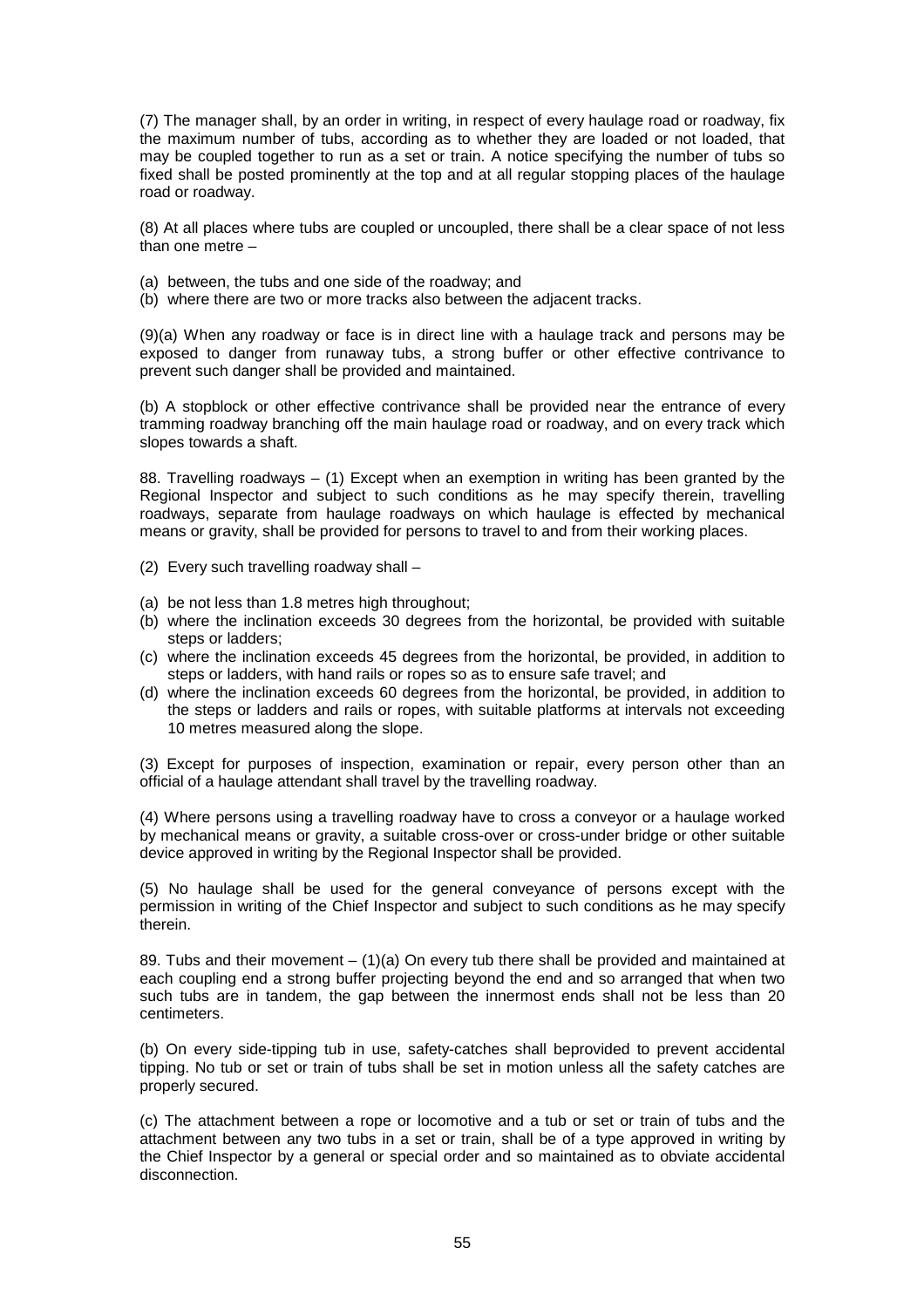(d) The state of every buffer and drawbar of every tub in use and of every safety-catch, coupling-chain and other attachment shall be examined once at least in every 14 days, by a competent person appointed for the purpose. A report of every such examination shall be recorded in a bound paged book kept for the purpose, and shall be signed and dated by the person who made the examination.

(2)(a) When tubs are about to be moved, persons likely to be endangered shall be warned.

(b) Two or more tubs shall not be moved by hand in close succession but shall be coupled and moved together. Two tubs shall be deemed to be in close succession when the distance between them at any time in less than 10 metres.

(c) No person shall cause or permit a tub to run uncontrolled except with the written permission of the manager:

Provided that the Regional Inspector may, by an order in writing, prohibit the uncontrolled movement of tubs at any place if he is of the opinion that such movement is likely to cause danger.

(d) No person while taking a tub down a gradient exceeding 1 in 20, shall go in front of the tub; and in every case where conditions are such that a person cannot control the tub from behind, he shall not take the tub down unless sprags or other suitable contrivances are used to control it.

(e) Where required for use, a sufficient number of sprags of suitable material and dimensions shall be provided.

(f) Every tub while standing on a track having a gradient of more than 1 in 20 shall unless held effectively by brakes or securely coupled to a haulage rope or locomotive, be effectively blocked, chained or otherwise secured.

(g) Except where haulage is effected by means of an endless rope, the coupling and uncoupling to tubs shall as far as practicable, be done only when the tub or set of the tubs, and the rope if connected to the set is not in motion.

- (h) As far as practicable tubs shall not be coupled or uncoupled on a gradient.
- (3) No person shall ride on any tub or haulage rope except with the written authority of the manager. A list of all persons so authorised shall be maintained.

90. Haulage Ropes – (1) Every haulage engine shall be provided with an effective brake.

91. No rope shall be used for purposes of haulage if it has any serious visible defect over any length.

(2) Every rope which is capped shall be recapped once at least in every six months, and if necessary, at shorter intervals, under the supervision of a competent person.

(3) For every haulage rope in use, a record of size, construction, quality, name of supplier, and dates of installation and of recapping, shall be kept in a bound paged book kept for the purpose, and all entries therein shall be made by the competent person who shall sign the same and date his signature.

- 92. Roadway Conveyors (1) Every roadway conveyor shall be so installed that –
- (a) between the conveyor and one side of the roadway, there is a travelling space from obstruction not less than one metre wide;
- (b) the conveyor or any part thereof does not scrape against wooden props or supports;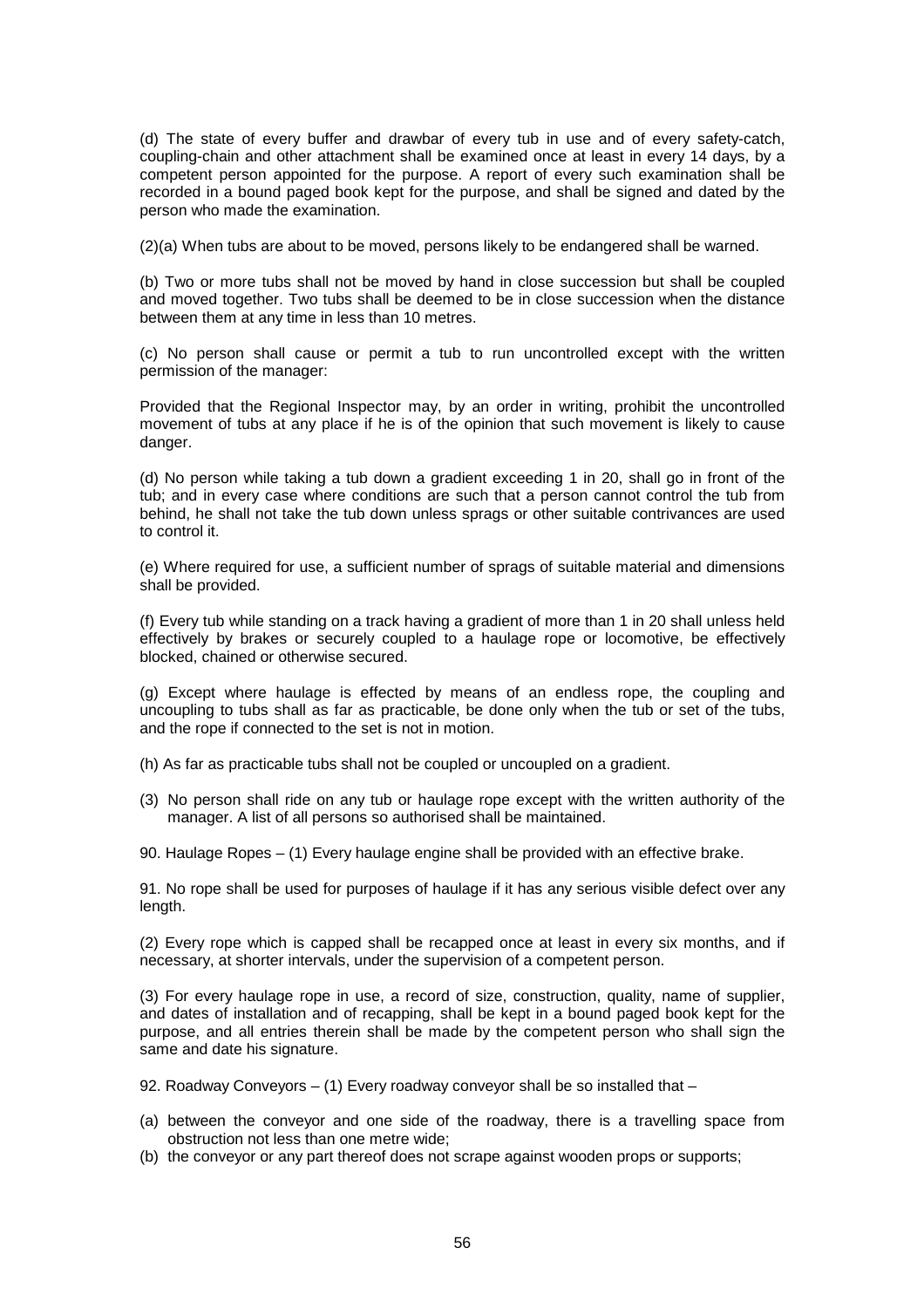(c) the anchoring of the return station of the conveyor is independent of the face or roadway support.

(2) Where the inclination of the conveyor is such as to give rise to danger from sliding objects or material suitable devices shall be used to provide adequate protection against such danger.

(3) On every length of roadway in which a conveyor is installed for transporting loads over a distance exceeding 30 metres, there shall be provided and maintained effective means of transmitting signals from every point on the length of the road to the place at which the machinery working the conveyor is operated:

Provided that the Regional Inspector may, by an order in writing, require means of transmitting signals in the reserve direction also.

(4) No belt conveyor shall be used in a mine belowground without the permission in writing of the Chief Inspector and subject to such conditions as he may specify therein.

93. Examination of haulage engines  $-$  (1) It shall be the duty of a competent person to examine carefully -

- (a) once at least in every 24 hours, every haulage engine, brake-wheel, rope and other appliance in use; and
- (b) once at least in every seven days, every track where the haulage is effected by means of mechanical power of gravity, and every safety contrivance fitted thereon.

(2) A report of every such examination shall be recorded in a bound paged book kept for the purpose, and shall be signed and dated by the person who made the examination.

94. Examination of haulage and travelling roadways – It shall be the duty of the overman or other competent person to examine carefully, once at least in every seven days, the state of all haulage and travelling roads and roadways, including roadways leading to all the outlets of the mine which are in use. A report of every such examination shall be recorded in a bound paged book kept for the purpose, and shall be signed and dated by the person who made the examination.

95. Locomotives – (1) No locomotive shall be used belowground otherwise than in accordance with the permission in writing of the Chief Inspector and subject to such conditions as he may specify therein.

(2) No locomotive shall be used where the gradient of the track exceeds 1 in 15.

(3) No person other than the driver shall ride on any locomotive unless authorised in writing to do so by the manager.

(4) Except during shunting operations, the locomotive shall lead the tubs or set or train of tubs.

1[95A. Road for trucks and dumpers – (1) All roads for trucks, dumpers or other mobile machinery shall maintained in such condition as to be fit for their use.

(2) Except with the express permission of the Chief Inspector in writing and subject to such conditions he may specify therein no load shall have a gradient steeper than 1 in 14 at any place].

96. Movement of wagons – (1) No adolescent shall be employed in moving railway wagons.

(2) The movement of railway wagons shall be carried on under the supervision of a competent male person who shall himself control the brake.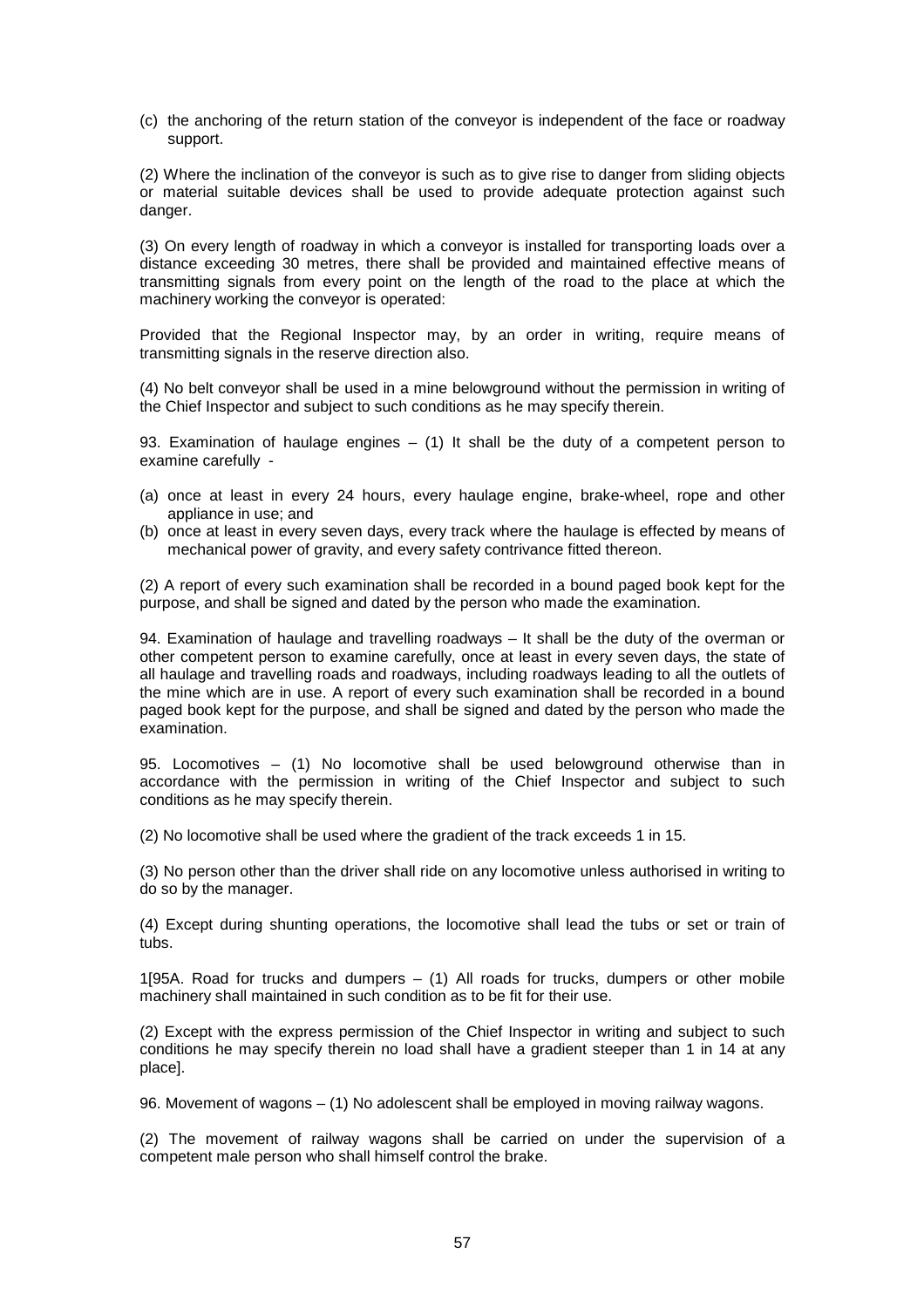- (3) Before wagons are moved, persons likely to be endangered shall be warned by the competent persons appointed under sub-regulation (2).
- (4) No person shall move or attempt to move a wagon by pushing at the buffer, or by pulling from in front.
- (5) Where two or more wagons are moved simultaneously, the wagons shall be coupled together, and the number shall not exceed the number which can be effectively controlled; they shall be moved only by pushing from the sides or from behind the last wagon.
- (6) No locomotive or wagon shall be moved when the natural light is insufficient, unless the approaching end is distinguished by a suitable light or is accompanied by a person carrying a lamp.
- (7) No person, other than the competent person referred to in-sub-regulation (2), shall pass immediately in front of wagons moving under bins or screens, nor between moving wagons and the under-structure of the bins or screens.
- (8) No person shall be upon the buffer of a locomotive or wagon in motion unless there is a secure hard-hold, or stand thereon unless there is also a secure footplace. No person shall pass over the coupling between any two wagons while the wagons are moving.
- (9) No person shall cross a line of rails by crawling or passing underneath a train or wagon, nor shall a person sit or sleep underneath a wagon.
- (10) Wherever railway wagons are specially placed so as to afford a thoroughfare, such thoroughfare shall be not less than five metres in width.
- (11) No material shall be placed or dumped within 1.2 metres from either side of a track of rails.
- (12) All space between the rails at switches and crossings, in which the foot of a person is liable to be caught, shall, where possible, be kept filled with concrete, tar, asphalt, or wooden blocks.

97. Fencings and gates – (1) Where any haulage road or tramline passes over a public road, suitable gates shall be provided to prevent danger to public from a moving tub, set or train of tubs or locomotive. Every such gate shall be fitted with a danger signal, and when the natural light is insufficient, also with warning lamps.

(2) Where occupied buildings are situated within 15 metres of any haulage road or tramline, a substantial fence shall be provided and maintained between such buildings and the haulage road or tramline.

### **CHAPTER-X : Mine Workings**

98. Opencast workings – In opencast workings, the following precautions shall be observed, nalely: -

(1) In alluvial soil, morum gravel, clay, debris or other similar ground -

(a)(i) the sides shall be sloped at an angle of safety not exceeding 45 degrees from the horizontal or such other angle as the Regional Inspector may permit by an order in writing and subject to such conditions as he may specify therein; or

(ii) the sides shall be kept benched and the height of any bench shall not exceed 1.5 metres and the breadth thereof shall not be less than the height: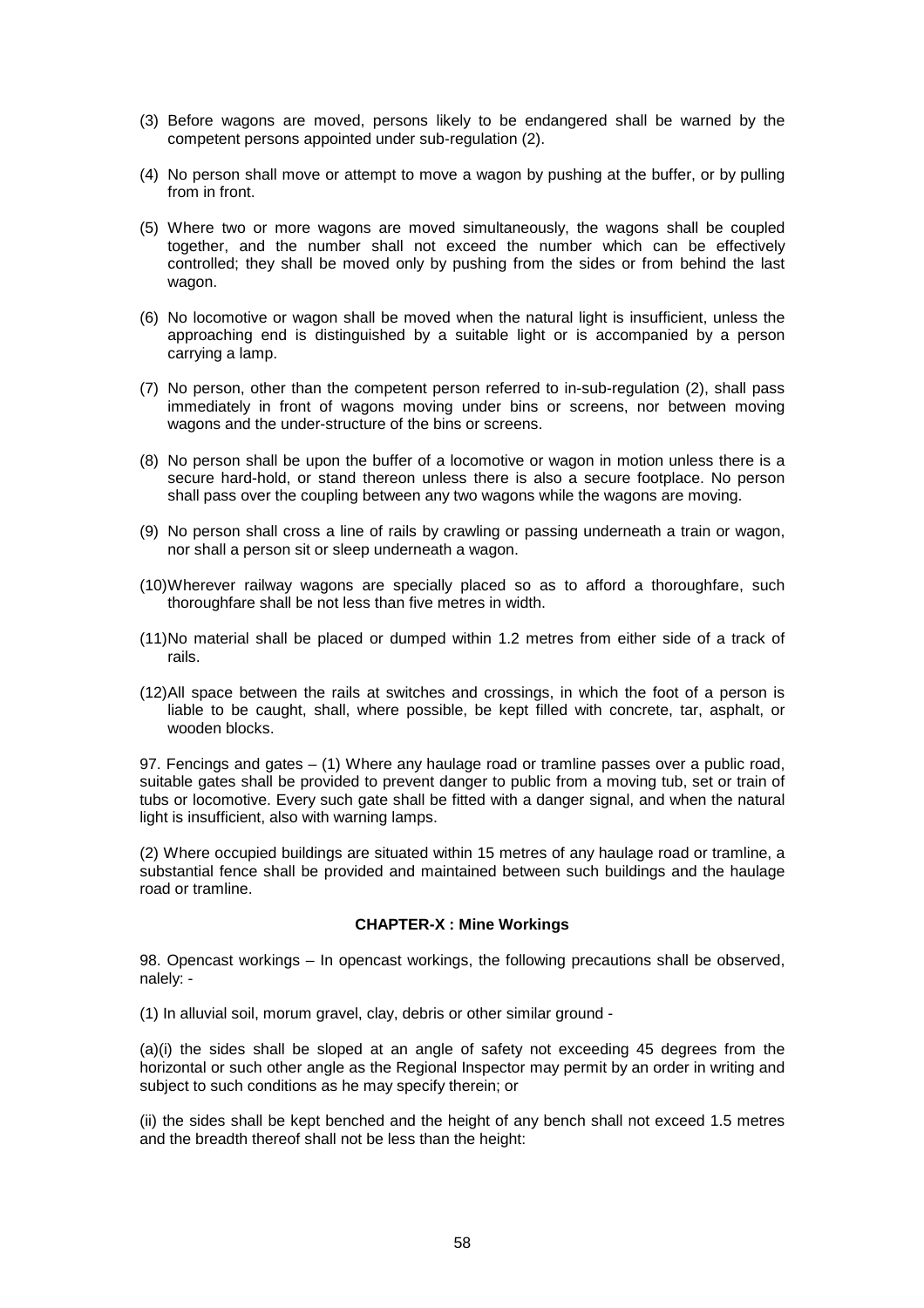Provided that the Regional Inspector may, by an order in writing and subject to such conditions as he may specify therein, exempt from the operation of this clause any working in the case of which special difficulties exist, which in his opinion make compliance with the provisions thereof not reasonably practicable; and

(b) where any pillar is left in situ for the purpose of measurement, its height shall not exceed 2.5 metres; and where the height of such pillar exceeds 1.25 metres, the base of the pillar shall not be less than 1.5 metres in diameter.

(2) In an excavation in any hard and compact ground or in prospecting trenches or pits, the sides shall be adequately benched, slopped or secured so as to prevent danger from fall of sides.

(3) In coal, the sides shall either be kept sloped at an angle of safety not exceeding 45 degrees from the horizontal, or the sides shall be kept benched and the height of any bench shall not exceeds three metres and the breadth thereof shall not be less than the height:

Provided that the Chief Inspector may, by an order in writing and subject to such conditions as he may specify therein, exempt from the operation of this sub-regulation any working, in the case of which special difficulties exist which in his opinion make compliance with the provisions thereof not reasonably practicable.

(4) No tree, loose stone or debris shall be allowed to remain within a distance of three metres from the edge or side of the excavation.

(5) No person shall undercut any face or side or cause or permit such undercutting as to cause any overhanging.

99. Development work – (1) The dimensions of pillars and galleries, and the shape of pillars, formed in any seam or section shall be such as to ensure stability during the formation and extraction of pillars and during the period between such formation and extraction.

(2) Save with the previous permission in writing of the Region Inspector and subject to such conditions as he may specify therein no gallery in a seam or section shall exceed three metres in height or 4.8 metres in width at any place.

(3) The pillars formed in any seam or section shall normally be rectangular in shape.

(4) The distance between the centres of any two adjacent pillars left in a seam or section shall not be less than that specified in the appended table as corresponding to the depth of the seam or section from the surface at that point and the width of the galleries in the workings in question.

| Depth of seam from surface                    | Where the width<br>of the galleries<br>does not exceed<br>3.0 metres    | Where the width of<br>the galleries does<br>not exceed 3.6<br>metres | Where the width<br>of the galleries<br>does not exceed<br>4.2 metres | Where the width<br>of the galleries<br>does not exceed<br>4.8 metres |  |  |
|-----------------------------------------------|-------------------------------------------------------------------------|----------------------------------------------------------------------|----------------------------------------------------------------------|----------------------------------------------------------------------|--|--|
|                                               | The distance between centres of adjacent pillars shall not be less than |                                                                      |                                                                      |                                                                      |  |  |
|                                               |                                                                         | З                                                                    |                                                                      | 5                                                                    |  |  |
|                                               | <b>Metres</b>                                                           | <b>Metres</b>                                                        | <b>Metres</b>                                                        | <b>Metres</b>                                                        |  |  |
| Not exceeding 60 metres                       | 12.0                                                                    | 15.0                                                                 | 18.0                                                                 | 19.5                                                                 |  |  |
| Exceeding 60 but not exceeding<br>90 metres   | 13.5                                                                    | 16.5                                                                 | 19.5                                                                 | 21.0                                                                 |  |  |
| Exceeding 90 but not exceeding<br>150 metres  | 16.5                                                                    | 19.5                                                                 | 22.5                                                                 | 25.5                                                                 |  |  |
| Exceeding 150 but not<br>exceeding 240 metres | 22.5                                                                    | 25.5                                                                 | 30.0                                                                 | 34.5                                                                 |  |  |
| Exceeding 240 but not<br>exceeding 360 metres | 28.5                                                                    | 34.5                                                                 | 39.0                                                                 | 45.0                                                                 |  |  |
| Exceeding 360 metres                          | 39.0                                                                    | 42.0                                                                 | 45.0                                                                 | 48.0                                                                 |  |  |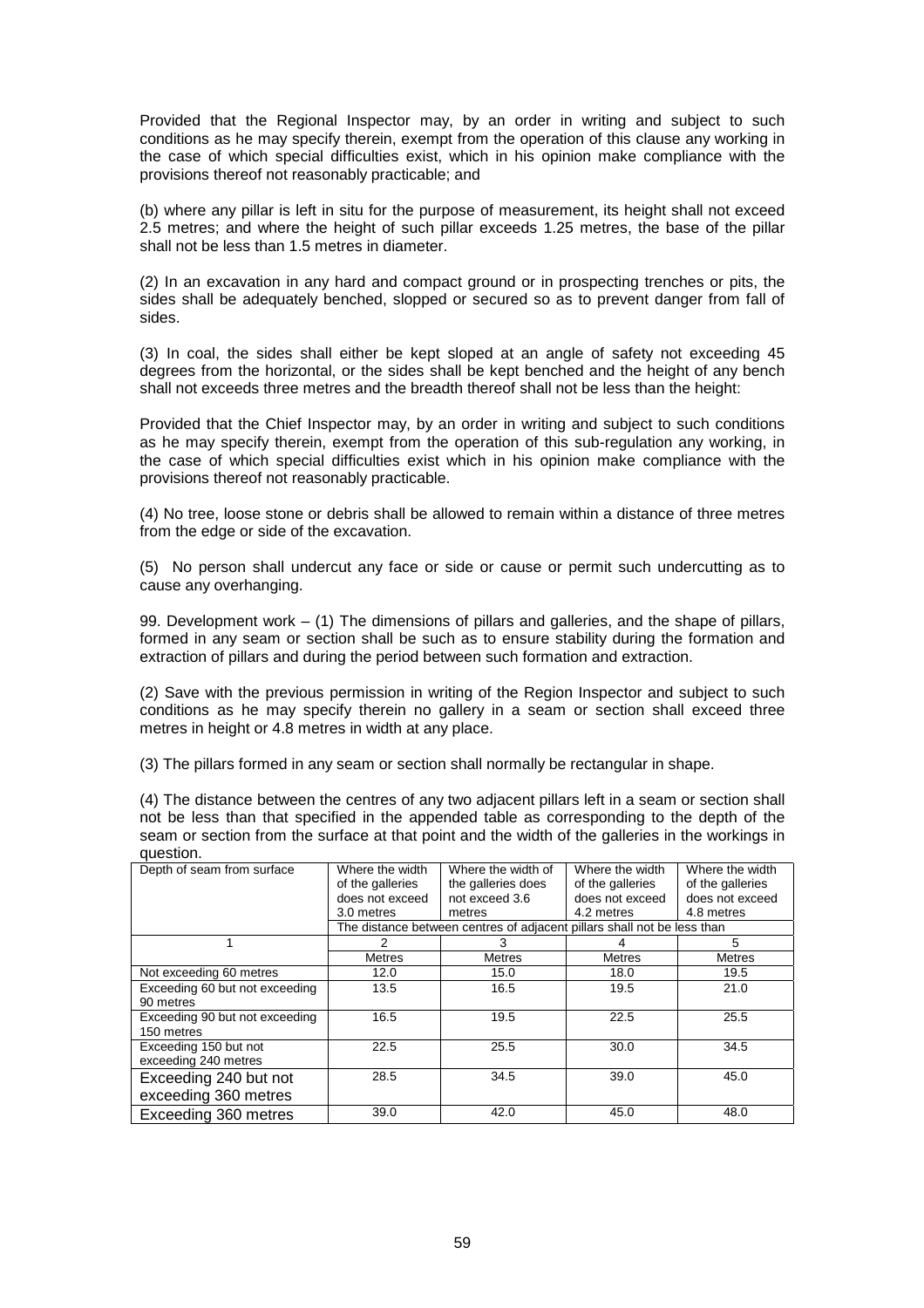(5) Nothing in sub-regulation (2), (3) and (4) shall apply to workings in a mine made before  $7<sup>th</sup>$ September, 1926. In such workings, the following provisions shall apply, except during the extraction or reduction of pillars -

- (a) If the distance between the centres of adjacent pillars is smaller than that specified in the table appended to sub-regulation (4) the pillars shall not be further reduced; or
- (b) If the distance between the centres of adjacent pillar is not small that that specified in the table appended to sub-regulation (4), the pillars shall not be so reduced as to render such distance smaller than –
- (i) the distance so specified; or
- (ii) any distance required in this behalf by the Regional Inspector; and
- (c) The height and width of the galleries shall not be further increased without the permission in writing of the Regional Inspector and subject to such conditions as he may specify therein.

(6) In the case of all workings, where in the opinion of the Regional Inspector the dimensions of pillars or galleries are such as to render it likely that crushing of pillars or the premature collapse of any part of the workings will occur either before or during the extraction of pillars, he may, by an order in writing require such modification of the dimensions aforesaid in respect of any future working as he may specify.

100. Depillaring operations – (1) No extraction or reduction of pillars shall be commenced, conducted or carried out except with the permission in writing of the 1[Regional Inspector] and in accordance with such conditions as he may specify therein. An application for permission under this sub-regulation shall be accompanied by two copies of an up-to-date plan of the area where pillars are proposed to be reduced or extracted showing the proposed extend of extraction or reduction of pillars, the manner in which such extraction or reduction is to be carried out the thickness and depth of the seam, the nature of the roof, and the rate and direction of dip.

(2) The extraction or reduction of pillars shall be conducted in such a way as to prevent, as far as possible the extension of a collapse or subsidence of the goaf over pillars which have not been extracted.

(3)(a) Ave as provided by clause (b), no pillars shall be reduced or split in such a manner as to reduce the dimensions of the resultant pillars below those required by regulation 99 or by any order made thereunder, nor shall any gallery be so heightened as to exceed three metres.

(b) During the extraction of pillars, no splitting or reduction of pillars or heightening of galleries shall be affected for a distance greater than the length of two pillars ahead of the pillar that is being extracted or reduced :

Provided that where pillar extraction is about to begin in a district such splitting or reduction of pillars or the heightening of galleries shall be restricted to a maximum of four pillars. The width of the split-galleries shall not exceed the width prescribed for galleries under regulation 99(4).

(c) The Regional Inspector may, by an order in writing and stating the reasons therefor, relax or restrict the provisions of this sub-regulation in respect of any specified workings to such extend and on such conditions as he may specify therein.

1[ \* \* \* \* \* \* \* \*]

(5) Whether the method of extraction is to remove all the coal or as much of the coal as practicable and to allow the roof to cave in, the operations shall be conducted in such a way as to leave as small an area of uncollapsed roof as possible 2[with due to danger from an air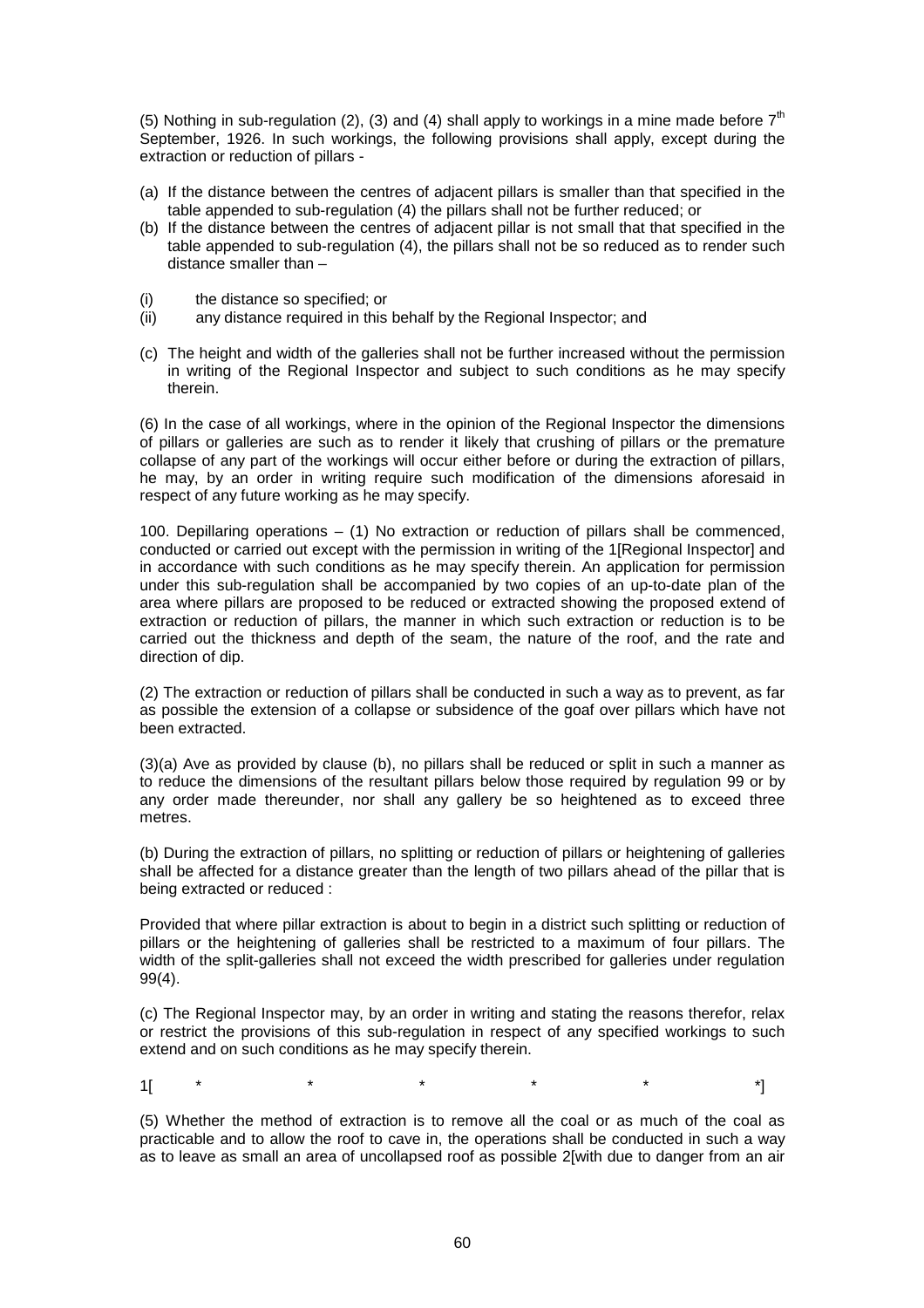blast or weighting on pillars.] Where possible, suitable means shall be adopted to bring down the goaf at regular intervals.

(6) Where the voids formed as a result of extraction are stowed with sand or other materials, the owner, agent or manager shall, on or before the  $10<sup>th</sup>$  day of every month submit to the Regional Inspector a statement giving the quantity of coal raised and the quantity of sand or other material stowed in every district during the preceding month.

3[100A. Extraction of coal by method other than the Bord and Pillar system – Where in any mine or part thereof it is proposed to extract coal by a system other than the bord and pillar system, the owner, agent or manager shall give notice in writing of the proposed system of working to the Chief Inspector and the Regional Inspector in Form III of the Third Schedule and no such system shall be commenced or carried out except with the permission in writing and in accordance with such conditions as the Chief Inspector may specify by an order in writing].

101. Saving clause – Nothing in regulation 99 or regulation 100 shall prevent the driving of any gallery through any pillar or the enlargement of any gallery beyond the limits specified by or under these regulations, where in the opinion of the manager such work is necessary for haulage, ventilation, drainage or any other purpose necessary for the proper working of the mine, if 14 days' previous notice in writing of the intention to commence such work has been given to the Regional Inspector. Every such notice shall be accompanied by an offset plan showing details of the operation. If in the opinion of the Regional Inspector such work is likely to endanger the stability of the workings, he may, by an order in writing, require the completion, before commencing such drivage or enlargement, of such protective works as he may specify therein.

102. Roads and working places – (1) The roof and sides of all working places and travelling roadways, including airways and travelling road-ways to second outlets, shall be made and kept secure.

(2) Proper provision shall be made to prevent the premature collapse of workings; and adequate steps shall be taken to isolate, control or remedy any such collapse which may occur.

(3) Whenever crush of pillars or any symptom of an impending collapse other than ordinarily caused by pillar extraction is detected, the manager shall inform the Regional Inspector forthwith.

103. Powers of Inspectors – If in any mine or part thereof, it appears to the Regional Inspector that the provisions of regulations 98,99, 100 and 102 or of any order issued under any of these regulations have not been complied with, he may give notice in writing to the owner, agent or manager requiring him to take such protective measures, within such time as he may specify in the notice. In case of non-compliance with the requirements of the notice, the Regional Inspector may, by an order in writing, prohibit the extraction of coal in the part or parts of the mine in which protective measures are required to be taken, until the requirements specified in the notice are complied with.

4[103A. Pointing out contraventions during inspections – (1) If the Chief Inspector or an Inspector, during his inspection of any mine, finds or comes to know of any contravention of any provisions of Act or the regulations, rules, bylaws of orders made thereunder, he shall enter such contravention in an inter leafed paged and bound register kept for the purpose at the mine, in Form VI and shall also point out such contravention to the owner, agent or manager, it present on the spot. The Chief Inspector or the Inspector making the entry in the Register aforesaid shall duly sign such entries with date, and take a carbon copy of the entries for his record:

Provided that the Chief Inspector or the Inspector need not enter such contraventions which require confirmation after a survey or other further examination and he may subsequently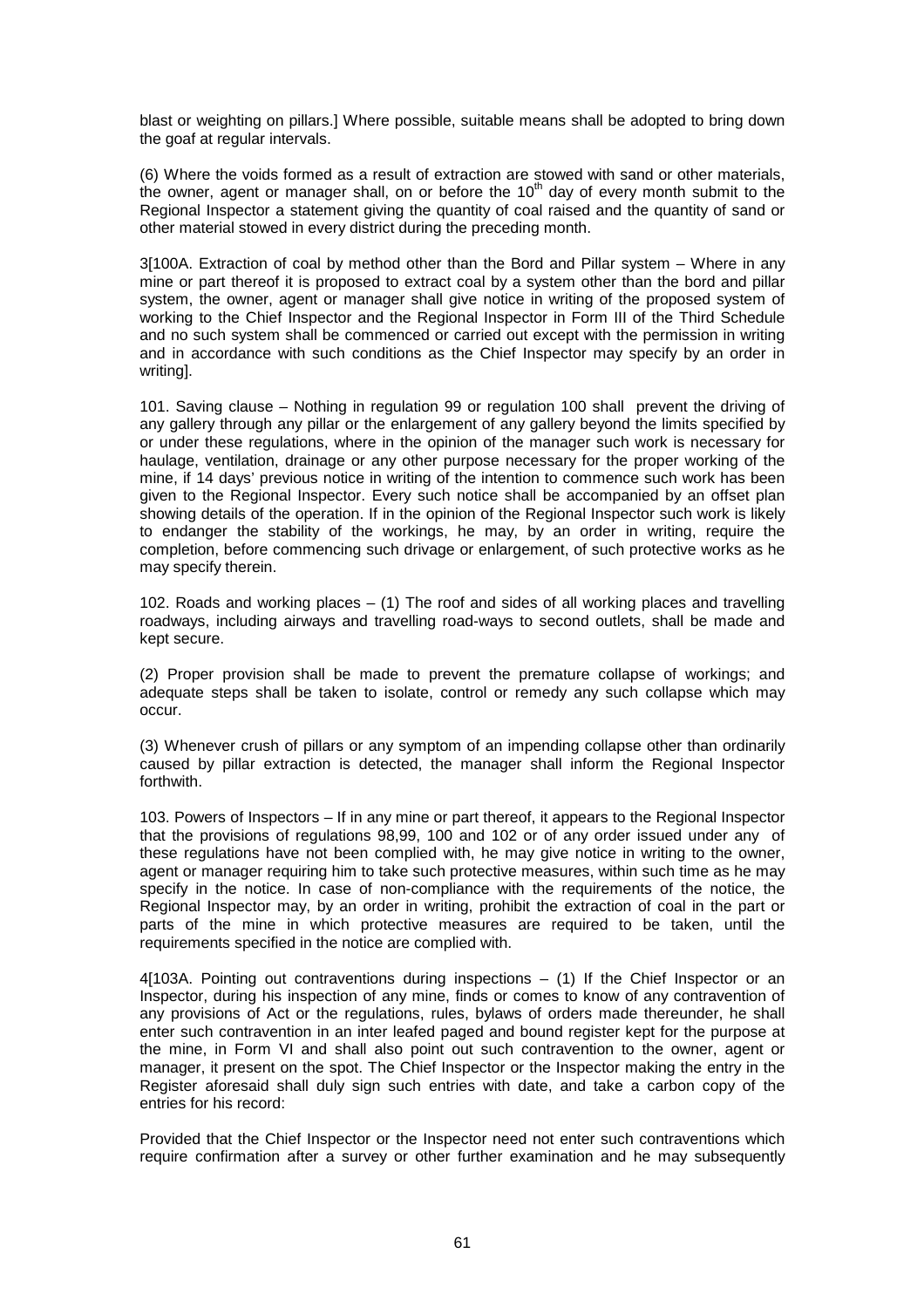intimate the owner, agent or manager, specifying the contraventions, if confirmed, and also any other contraventions which were, by inadvertence, not entered in the register aforesaid:]

 $1$ <sup>1</sup>[Provided further that an entry made in the register or the absence of an entry therein as also a communication in pursuance with the aforesaid proviso or absence thereof shall not in any way limit the duties or obligations of a person under the Act or the regulations, rules, bye-laws or orders made thereunder]

- $^{2}$ [(2) When an entry is made in the register –
- (a) the owner, agent and manager shall each be deemed to know what is contained in that entry; and
- (b) a copy thereof shall be displayed within three days of the date of such entry on the notice board of the mine for not less than fifteen days.]

(3) The owner, agent or manager of the mine shall return one copy, within a period not exceeding fifteen days from the date of the entry, to the Chief Inspector or the Inspector who made the entry with remarks thereon showing the action taken to remedy the contravention and the date on which such action was taken.

 $\int$ <sup>1</sup>[(4) The register –

- (a) shall be kept available for inspection in the office of the mine for a period of at least three years after the date of making of the last entry in it; and
- (b) shall not be removed therefrom before the expiry of the aforesaid period, except by or with approval in writing of the Regional Inspector.]

104. Multi-section and contiguous workings – (1) No work in a higher seam or section shall be done over an area in a lower seam or section which may collapse.

(2)(a) No workings shall be made in more than one section in any seam, nor shall workings made in any two seams lying within nine metres of each other, without the prior permission in writing of the Chief Inspector and subject to such conditions as he may specify therein.

(b) Every application for permission under the sub-regulation shall be accompanied by two copies of a plan showing the proposed layout of the workings, a section of the seam or seams, the depth of the seam(s) from the surface, the rate and direction of dip, the proposed dimensions of pillars and galleries in each seam or section, and the thickness of the parting between the seams or sections.

(c) Where two or more such seams or sections are worked in a mine, the pillars in one seam or section shall as far as practicable, be vertically above or below the pillars in the other seam or section unless the strata are inclined at an angle of more than 30 degrees from the horizontal.

(d) The parting left between any two such seams or section shall not be less than three metres in thickness at any place :

Provided that the Chief Inspector may, by an order in writing and subject to such conditions as he may specify therein, permit or require a smaller or greater thickness of parting, as the case may be.

105. Workings under railways and roads, etc. – (1) No workings shall be made and no work of extraction or reduction of pillars shall be conducted at, or extended to, any point within 45 metres of any railway, or of any public works in respect of which this regulation is applicable by reason of any general or special order of the Central Government, or of any public road or building, or of other permanent structure not belonging to the owner of the mine, without the prior permission in writing of the Chief Inspector and subject to such conditions as he may specify therein.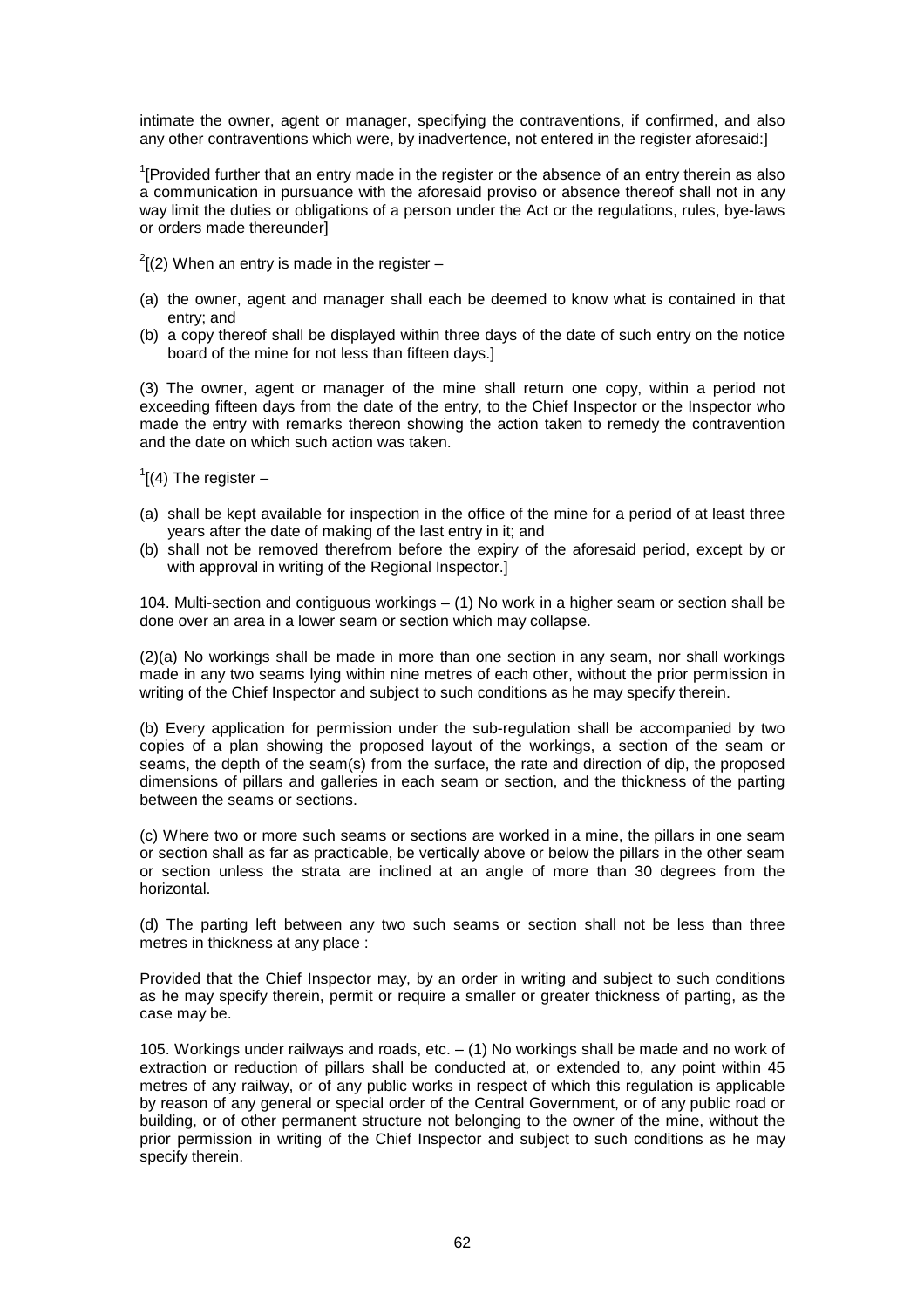(2) Every application for permission under sub-regulation (1) shall specify the position of the workings of the mine in relation to the railway or public road or works or building or structure concerned, the manner in which it is proposed to carry out the intended operations, and the limits to which it is proposed to carry out the said operations; and shall be accompanied by two copies of a plan showing the existing and the intended mining operations in so far as they affect the railway or public road or works or building or structure concerned. A copy of the application shall also be sent in the case of a railway, to the railway administration concerned; and in the case of any public works as aforesaid, in such authority as the Central Government may by general or special order direct.

(3) Notwithstanding anything contained in the regulations, the stability of such railway, road, works, building or structure shall not be endangered until it has been dismantled, diverted or vacated, as the case may be.

(4) Where the stability of such railway, road, works, buildings or structure has been endangered due to any mining operations, the Chief Inspector may, by an order, in writing, require the owner to construct in the mine belowground or on the surface such protective works within such time as he may specify in the order.

106. Protective works before a mine is closed  $-3(1)$  The Chief Inspector may, by an order in writing, require the owner of any mine to which regulation 6 applies, to construct in the mine belowground or on the surface such protective works within such time as he may specify therein.

 $1$ <sup>1</sup>[(2) If the owner fails to construct such protective works within the time specified in the order, the Chief Inspector may get the works executed by any other agency, and the cost thereof, as certified by the Chief Inspector shall be defrayed by the owner of the mine and recoverable from him as an arrear of land revenue.

(3) Until the protective works have been constructed to the satisfaction of the Chief Inspector, the means of entering the mine at not less than two entrances shall be kept intact and in working order.]

 $2$ [107. Working and mine boundaries – (1) The owner, agent or manager of every mine shall have fixed boundaries of the mine and notwithstanding anything contained in sub-regulation (2), these shall not be changed except with the express permission of the Chief Inspector in writing and subject to such conditions as he may specify therein.

(2) No working shall be made within a distance equal to half the distance as specified in column (5) of table under sub-regulation (4) of regulation 99, corresponding to the depth of the seam being worked, of the boundary of any mine and in case of a disputed boundary no working shall be made within the aforesaid distance of the boundary claimed by the owner of an adjacent mine until such time as a binding agreement has been reached as to the correct boundary or the question has been finally determined by a court of law:

Provided that, where work is done in more than one seam, the barrier kept at the boundary shall, as far as practicable, be vertically coincident and of the same dimensions:

Provided further that, where the workings of any seam, for any reason, are extended or get extended within any shorter distance than what is laid down herein above, the Chief Inspector may, by an order in writing, require the owner to construct such protective works within such time as he may specify in the order.

(3) Notwithstanding anything contained in sub-regulation (2), the Chief Inspector may, by an order in writing and subject to such conditions as he may specify therein, permit the workings of any mine or part thereof to extend within any shorter distance than what is laid down in sub-regulation (2) or may require that the said working shall not extend further than a specified distance.]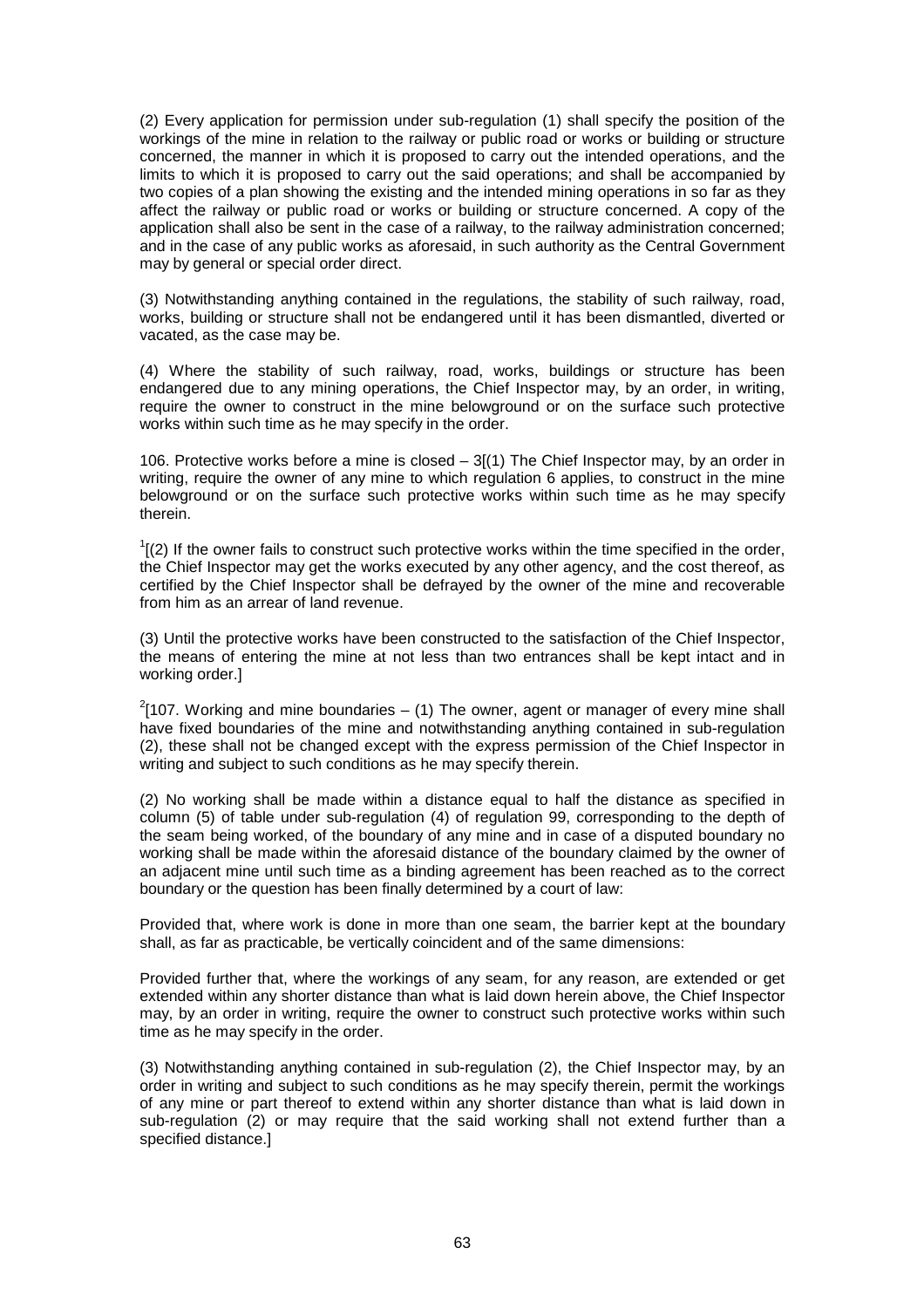$3$ [108. Systematic Support Rules – (1) The provisions of this regulation with respect to systematic support shall apply to –

(a) every district in a mine in which extraction or reduction of pillars is going on;

(b) every "longwall" working;]

 $^{4}$ [(bb) every development working within 10 metres of face and every junction of roadways immediately outbye of a development face;]

- (c) every working in a disturbed or crushed ground; and
- (d) any mine or part of a mine where, in the opinion of the regional inspector, the roof or side is of such a nature as to require artificial support.

5[(2) The manager of every mine having workings below ground shall, before commencing any operation specified in sub-regulation (1) and also when required by the Regional Inspector, frame, with due regard to the physico-mechanical properties of strata, local geological conditions, system of work and mechanisation, and past expreience and enforce Systematic Support Rules specifying in relation to each working place the type and specifications of supports and the intervals between.

- (i) supports on roadways including places where machinery is used for cutting, conveying or loading;
- (ii) each row of props, roof bolts or other supports;
- (iii) adjacent rows of props, roof bolts or other supports;
- (iv) last row of supports and the face;
- (v) hydraulic chocks and powered supports; and
- (vi) the pack and the face:

Provided that, in respect of a mine where development operations are already in progress, the Systematic Support Rules in relation to the working places specified in clauses (bb) and (c) of sub-regulation (1) shall be framed and enforced within 15 days of the date of coming into force of this sub-regulation.

 $1$ <sup>1</sup>[(2) If the owner fails to construct such protective works within the time specified in the order, the Chief Inspector may get the works executed by any other agency, and the cost thereof, as certified by the Chief Inspector shall be defrayed by the owner of the mine and recoverable from him as an arrear of land revenue.

(3) Until the protective works have been constructed to the satisfaction of the Chief Inspector, the means of entering the mine at not less than two entrances shall be kept intact and in working order.]

2[107. Working near mine boundaries – (1) The owner, agent or manager of every mine shall have fixed boundaries of the mine and notwithstanding anything contained in sub-regulation (2), these shall not be changed except with the express permission of the Chief Inspector in writing and subject to such conditions as he may specify therein.'

(2) No working shall be made within a distance equal to half the distance as specified in column (5) of table under sub-regulation (4) of regulation 99, corresponding to the depth of the seam being worked, of the boundary of any mine and in case of a disputed boundary no working shall be made within the aforesaid distance of the boundary claimed by the owner of an adjacent mine until such time as a binding agreement has been reached as to the correct boundary or the question has been finally determinated by a court of law:

Provided that, where work is done in more than one seam, the barrier kept at the boundary shall, as far as practicable, be vertically coincident and of the same dimensions:

Provided further that, where the workings of any seam, for any reason, are extended or get extended within any shorter distance than what is laid down herein above, the Chief Inspector may, by an order in writing, require the owner to construct such protective works within such time as he may specify in the order.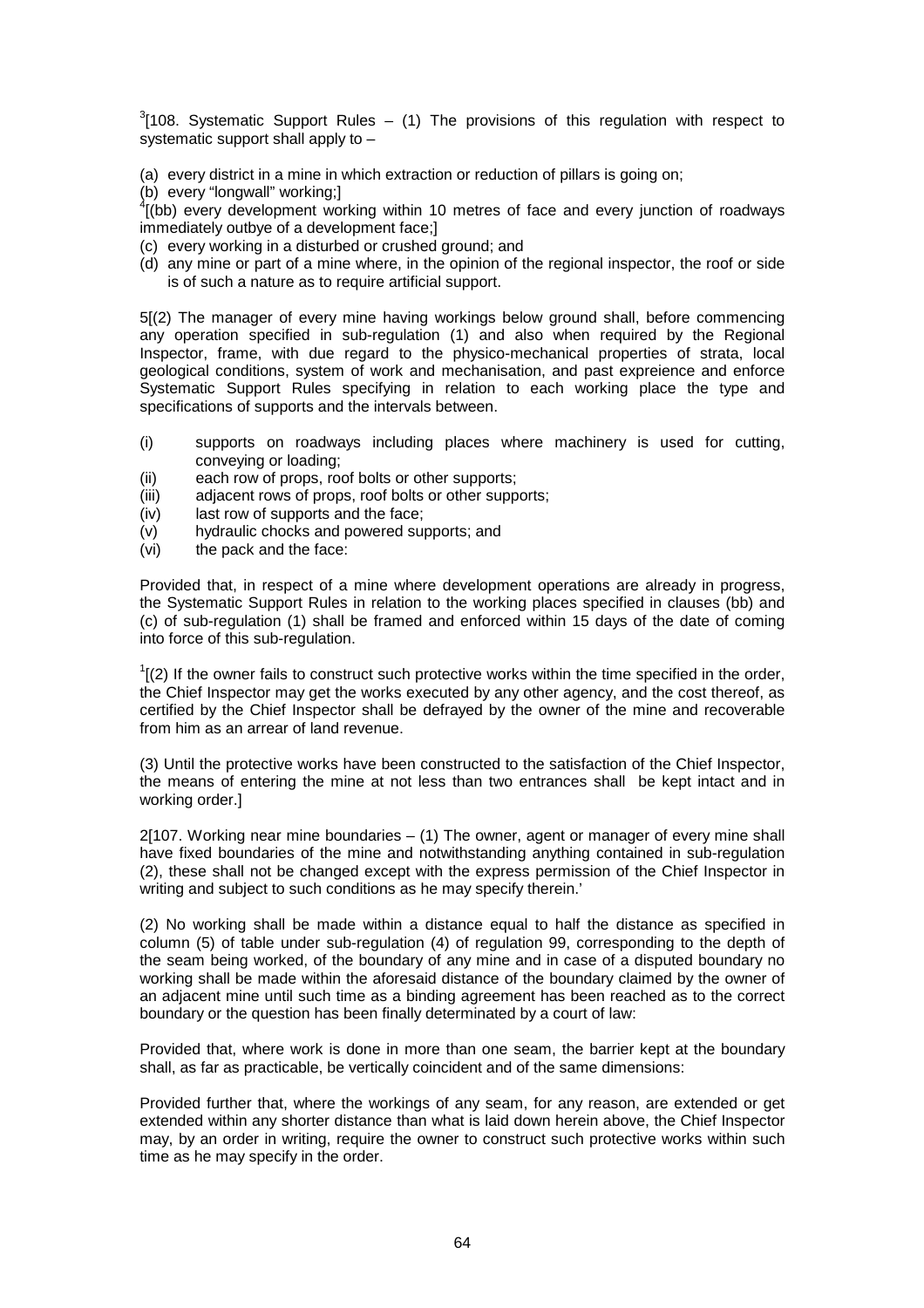(3) Notwithstanding anything contained in sub-regulation (2), the Chief Inspector may, by an order in writing and subject to such conditions as he may specify therein, permit the workings of any mine or part thereof to extend within any shorter distance than what is laid down in sub-regulation (2) or may require that the said working shall not extend further than a specified distance.]

 $3$ [108. Systematic Support Rules - (1) The provisions of this regulation with respect to systematic support shall apply to –

(a) every district in a mine in which extraction or reduction of pillars is going on;

(b) every "longwall" working]

 $^{4}$ [(bb) every development working within 10 metres of face and every junction of roadways immediately outbye of a development face;]

- (c) every working in a disturbed or crushed ground; and
- (d) any mine or part of a mine where, in the opinion of the regional inspector, the roof or side is of such a nature as to required artificial support.

 $5$ [(2) The manager of every mine having workings below ground shall, before commencing any operation specified in sub-regulation (1) and also when required by the Regional Inspector, frame, with due regard to the physico-mechanical properties of strata, local geological conditions, system of work and mechanisation, and past experience, and enforce Systematic Support Rules specifying in relation to each working place the type and specifications of supports and the intervals between.

- (i) supports on roadways including places where machinery is used for cutting, conveying or loading;
- (ii) each row of props, roof bolts or other supports;
- (iii) adjacent rows of props, roof bolts or other supports;
- (iv) last row of supports and the face;
- (v) hydraulic chocks and powered supports; and
- (vi) the pack and the face:

Provided that, in respect of a mine where development operations are alrady in progress, the Systematic Support Rules in relation to the working places specified in clauses (bb) and (c) of sub-regulation (1) shall be framed and enforced within 15 days of the date of coming into force of this sub-regulation.

(3) The manager shall, at least 30 days before the commencement of any operation specified in sub-regulation (1) and subject to the proviso to sub-regulation (2) submit a copy of the Systematic Support Rules to the Regional Inspector who may at any time, by an order in writing, require such modification in the Rules as he may specify therein.]

(4) The Manager shall hand over copies of the Systematic Support Rules  $\frac{1}{1}$  $[$   $]$ together with illustrative sketches, to all  $\frac{1}{2}$ [ ] supervisory officials concerned including the Assistant Manager and Under Manager and shall also post such copies at all conspicuous places in the mine.

(5) The Manager and such supervising officials shall be responsible for securing effective compliance with the provisions of the Systematic Support Rules, and no mine or part of a mine shall be worked in contravention thereof.]

 $2(6)$  The manager shall formulate and implement a code of Standing Orders specifying  $-$ 

- (a) the system and the organisation for procurement and supply of supports of suitable material, adequate strength and in sufficient quantity where these are required to be readily available for use;
- (b) the method of handling including dismantling and assembling where necessary and transportation of the supports from the surface to the face and from the face line to their new site;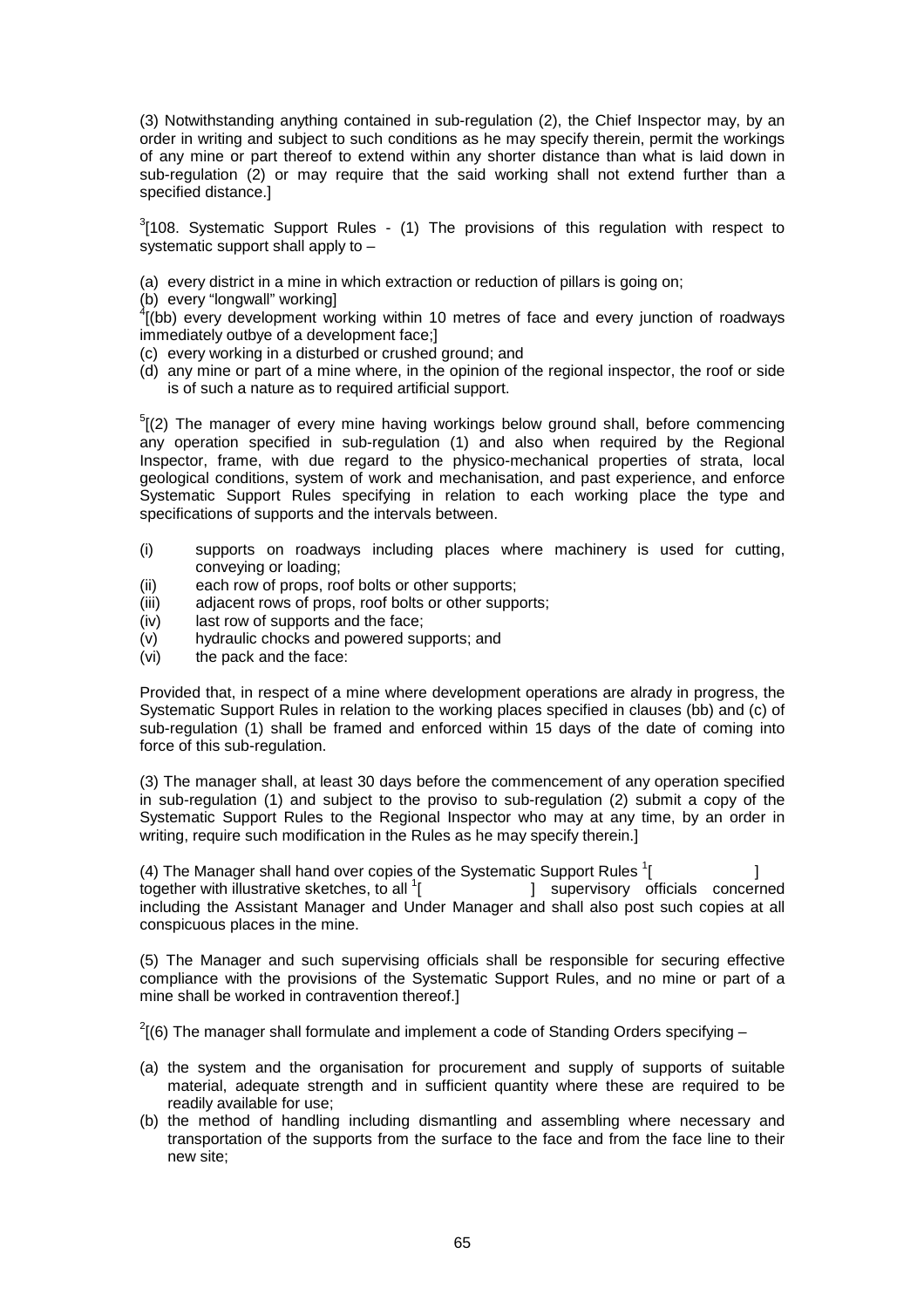- (c) the system and the organisation for maintenance and checking of supports, dressing the roof and side erecting, examining and re-tightening of supports and re-erecting dislodged supports, including the use of appropriate tools;
- (d) the panel of competent persons for engagement as substitutes in the event of a regular supportsman or dresser absenting from duty; and
- (e) the manner of making all concerned persons such as loaders, dressers, supportsmen, shortfirers, sirdars, overmen and assistant managers including persons empanelled for engagement as substitute supportsman or dresser fully conversant with the Systematic Support Rules and the Codes of Standing Orders under this sub-regulation and under regulation 110 and the nature of work to be performed by each in that behalf.

 $3$ [109 Setting of support – (1)(a) Every prop shall be set securely and on a sound foundation, shall be kept tight against the roof.

(b) Where a prop is set on sand or, other loose material, a flat base-piece not less than 5 centimeter in thickness 25 centimeters in width and 75 centimeters in length shall be used.

(c) The lid used over a prop shall have a width not less than the diameter of the prop, a thickness not less than 8 centimeters and a length not less than 50 centimeters.

(2) Every bar set for supporting the roof of a roadway shall be set securely on props or on cogs on steel clamps of suitable design and adequate strength, securely fixed on the sides of the roadway in holes at least 50 centimeter deep made in the sides of the roadway and shall be made and kept tight against roof. Where lagging is necessary the number of laggings shall not be less than one for every metre length of the bar and the laggings shall be made and kept tight against the roof.

(3)(a) Every cog used as a support shall be well built and set on the natural floor or on a secure foundation, and shall be made and kept tight maintaining maximum possible contact against the roof.

(b) Only rectangular pieces shall be used as members of a cog, so however that, in case of timber it shall be sufficient to joggle two opposite sides.

- (c) The cogging members shall be not less than 1.2 metres in length.
- (d) Before erecting cogs in a depillaring area, props shall be erected at the corners of each cog.

(4) In inclined seams the supporting props and cogs shall be so set as a ensure maximum support having regard to the inclination of the seam or roadway and probable strata movement. Where necessary such supports shall be re-inforced to prevent displacement.

(5) Every ledge and every prominent crack or slip in the roof shall be kept supported with at least a pair of cogs or cross-bars suitable lagged.

(6) Overhanging sides shall be dressed down. Where this is not practicable, stay props or other suitable means of support shall be erected at intervals not exceeding one metre.

(7) Where sand or other material is stowed or a pack is formed for the purpose of support, it shall be packed or made as tight against the roof as practicable over its whole area.

(8) (a) Roof and sides and supports shall be tested as often as necessary; and except where it is not longer necessary for purposes of support, any support loosened, broken or dislodged by or removed in any operation shall be tightened, replaced ore reset with the least possible delay and particularly before persons are allowed to pass or resume work after an interruption. Where floor coal or roof coal is taken shorter props shall be replaced with longer props.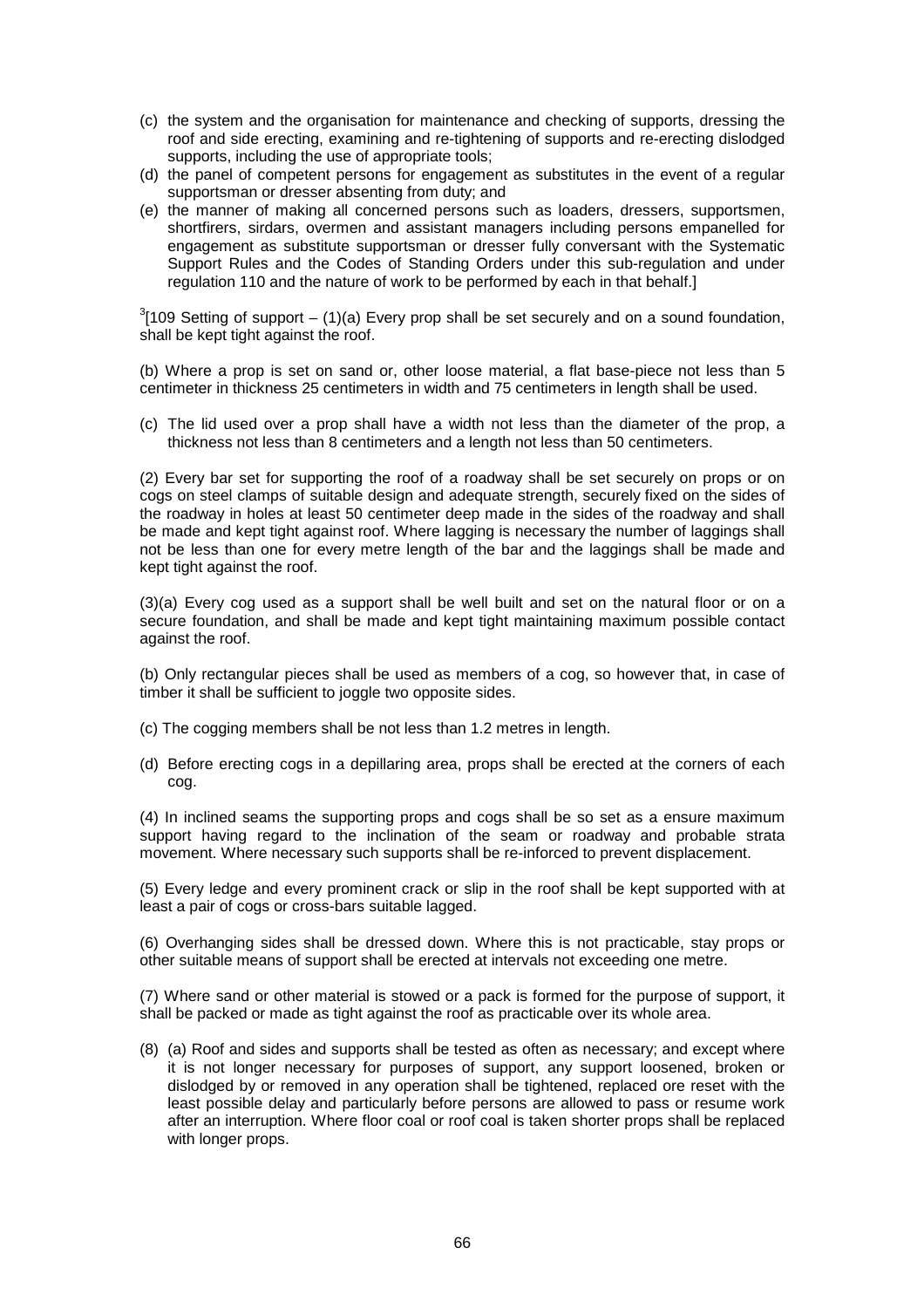(b) In every place wherein roof coal is taken or a fall or roof or sides has occurred, no work of cleaning the dislodged coal or the fall or any part thereof shall be undertaken nor shall any person be allowed to pass, until the newly exposed roof and sides in the vicinity thereof have been examined and made safe, if necessary, by temporary supports.

- (9) Notwithstanding anything contained in sub-regulation (8), only such minimum number of persons may be engaged under the supervision of a sirdar or overman as may be necessary for securing the roof and sides threat.
- (10) Where roof bolts are used for support, bolts shall be securely fixed in place.
- (11) (a) Powered supports, hydraulic chocks or link-bars shall be advanced as soon as practicable after a web of coal has been taken off the face so as to ensure that the area of unsupported newly exposed roof is kept to a minimum.

(b) Powered supports, hydraulic chocks and props and friction props shall be set securely and checked from time to time. When any defect is detected in any powered support or hydraulic chock the same shall be attended to as soon as possible and until then the roof at that place shall be kept effectively supported with conventional supports. Any defective hydraulic or friction prop shall be replaced immediately.

(c) Where, by reason of any irregularity in the roof, floor or sides or due to any other reasons, any powered support or hydraulic chock become ineffective, conventional supports in sufficient number shall be used".

 $1$ [110. Withdrawal of supports – Whenever supports are to be withdrawn, the withdrawal shall be done in accordance with the method which shall be specified in the Manager's Standing Orders. The standing orders shall cover –

- (a) the supply and use of appropriate tools and safety contrivances;
- (b) the setting of extra supports to control the collapse of roof from which supports are being withdrawn;
- (c) the sequence of withdrawal of supports; withdrawal of a cog to precede withdrawal of its corner props;
- (d) safe positioning of the persons engaged in the operation and all other persons present nearby;
- (e) training of competent persons who are entrusted with the operations; and
- (f) supervision during withdrawal of supports.]

111. Steep workings – (1) In workings having an inclination of 30 degrees or more from the horizontal adequate precautions shall be taken to prevent danger to persons from falling or rolling of timber, tools or other appliances or material.

(2) No person shall work or be permitted to work at any place having an inclination of 45 degrees or more from the horizontal, where he is likely to slip or overbalance, unless he is secured by a safety belt or life line or is otherwise safeguarded.

112. Fencings and gates  $-$  (1)(a) The top of every opencast working shall be kept securely fenced.

(b) Where an excavation which has been formed as a result of any mining operation, extends within a distance of 15 metres from a public road or any building, substantial fencing shall be erected and maintained around the excavation.

(c) Where as a result of mining operations, a subsidence of the surface has taken place or is likely to take place and persons are likely to be endangered thereby, the owner, agent or manager shall keep the entire surface area securely and effectively fenced.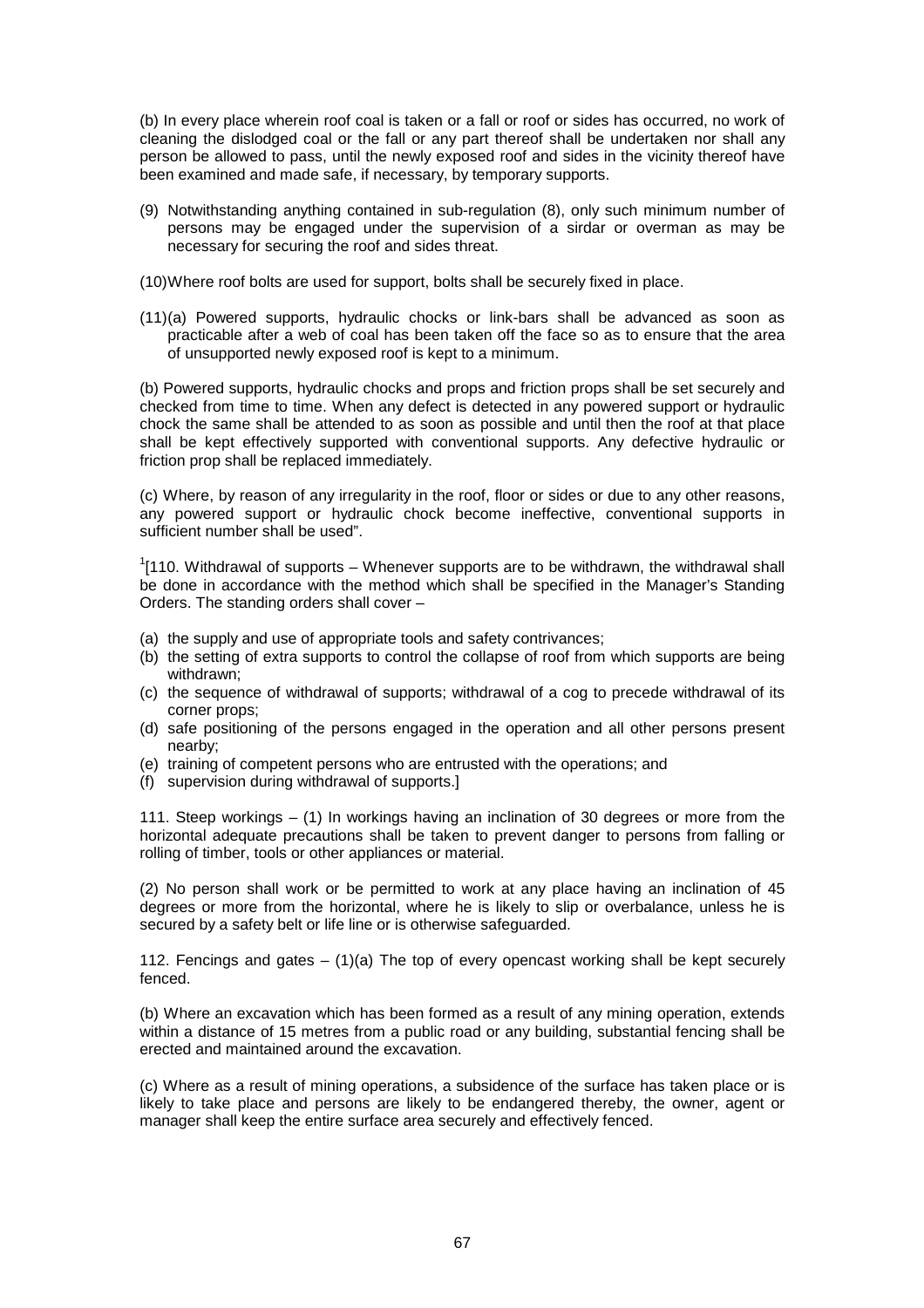(2) Every entrance to a shaft, staple pit, sump, goaf or other dangerous place shall be provided with an efficient fence, barrier or gate, so designed and constructed as to effectively prevent any person from entering or falling therein.

(3) Where a shaft or staple pit or a gallery having an inclination of more than 30 degrees from the horizontal leads directly into a working place or travelling roadway, such place or roadway and any working place situated on its dip side, shall be securely guarded or otherwise protected as to prevent danger to persons from falling materials.

(4) Every entrance from a roadway in a mine to a part of the mine which, for the time being, is neither being worked nor being used for any purpose, by reason of any cause whatsoever, shall be provided with a fence, barrier or gate so designed and constructed as to prevent any person from inadvertently entering that part of the mine.

(5) (a) Shafts and opencast workings temporarily or permanently out of use and any place in or about an excavation which is dangerous shall be completely filled in or kept securely fenced:

Provided that if in the opinion of the Regional Inspector, any disused trench, pit or other excavation is dangerous, he may, by an order in writing, require the same to be filled in to the level of the adjacent ground.

(b) Before a mine is abandoned or the working thereof discontinued, the owner, agent or manager shall cause the top or entrance of every shaft, incline or other opening into the mine to be fenced by a structure of a permanent character sufficient effectively to prevent persons falling into or entering the same.

113. Examination by Sirdars – (1) Every place in a mine, whether belowground or in opencast working including travelling roadways and landings, where work is carried on or where persons are stationed or required to pass shall be placed under the charge of a sirdar or other competent person.

(2) The mine or district assigned to a sirdar or other competent person shall not be of such a size, nor shall any additional duties other than his duties under the regulations be such, as to be likely to prevent him from carrying out in a thorough manner the duties prescribed for him under the regulations. If any doubt arises as to the foregoing, it shall be referred to the Chief Inspector for decision.

(3)(a) At the entrance to every mine or district, one ore more stations shall be fixed by the manager; and except in the case of a mine working in a continuous succession of shifts no person other the persons making the examination under clause (b) or an official shall pass beyond any such station until all the roadways and working places to which such persons are required to have access, have been examined by the competent person in charge of the mine or district and found to be satisfactorily ventilated and in safe condition. Every such station shall be legibly marked 'STATION' and shall be of such a size as to accommodate all the persons employed in the district in any one shift.

 $I$ [(b) The sirdar or other competent person accompanied by such assistants as may be required shall, within two hours before the connection of work in a shift, inspect every part of the mine or district assigned to him, in which persons have to work or pass during the shift and all roadways and working places where work is temporarily stopped and shall ascertain the condition thereof as regards ventilation, sanitation, the presence of gases, the state of the roof and sides, presence of spontaneous heating and other fire risks, and generally so far as the safety of the persons is concerned. Similar inspections shall be made once at least in every four hours during which the shift continues, of all the roadways and other working places to which persons engaged in the mine or district are required to have access;

(c) The examination under clause (b) shall be made with an approved flame safety lamp and in case of a fiery seam also with a cage containing suitable birds or other means of detecting carbon monoxide gas approved by the Chief Inspector.]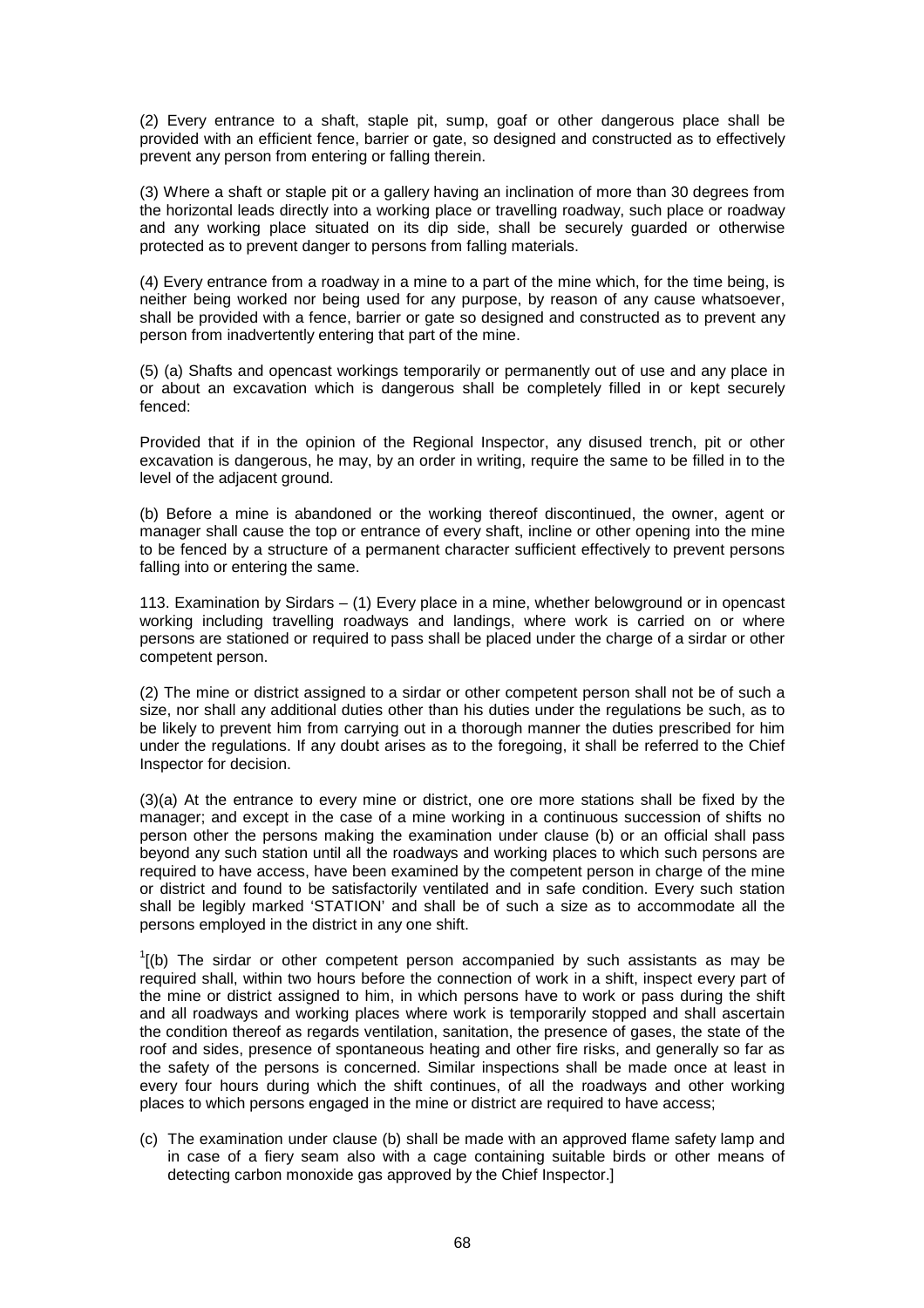- (d) The Sirdar or other competent person shall, at the completion of his shift, record without delay the result of his inspections in a bound paged book kept for the purpose. Every such report shall be a full and accurate report of the inspections and shall include the following.
- (i) the details referred to in clause (b);
- (ii) the number of persons working under his charge;
- (iii) such instructions for the purposes of securing the safety of the persons as he may have given during his shift; and
- (iv) the date and time of the inspections, the signature of the sirdar or other competent person, and the date and time when the report was written.
- (4) In the case of a shaft in the course of being sunk, the competent person or chargeman shall –
- (a) have entire charge of the shaft bottom and shall, in his shift, remain in the shaft while persons are at work at the bottom of the shaft. He shall be the last person to ascend the shaft at the end of the shift and if his shift is succeeded immediately by another shift, he shall not leave the bottom of the shaft until after the descent of the chargeman of the succeeding shaft; and
- (b) after each round of shots, and at the beginning of every shift, and after every cessation of work in the shaft for a period exceeding two hours, shall examine the sides of the shaft and remove all loose pieces before persons are allowed to descend.

114. Avoidance of dangers  $-$  (1) If at any time it is found by a competent person in charge of a mine or district, that by reason of any cause whatsoever, the mine or district is dangerous, he shall immediately withdraw all persons from the mine or district; and the mine or district shall be fenced off so as to prevent persons inadvertently entering therein.

(2) The competent person shall also immediately inform the manager or under-manager or assistant manager about the danger, and shall record the fact in the book kept under subregulation (3).

(3) The manager shall make, or cause to be made by a competent person, a careful examination of the mine or district; and no person shall, except in so far as is necessary for enquiring into the cause of the danger or for the removal thereof or for exploration, be readmitted into the mine or district until the mine or district is reported to be safe. A report of every such examination shall be recorded without delay in a bound paged book kept for the purpose and shall be signed and dated by the person who made the examination.

(4) If the work of removing the danger is suspended before the danger is removed, the mine or district shall be securely fenced off effectively to prevent persons entering therein during the period of suspension.

- (5) Notwithstanding anything contained in these regulations –
- (a) where the danger arises from the presence of inflammable or noxious gas, the provisions of regulation 142 shall apply; and
- (b) where the appearance in any part of amine of smoke or other sign indicates that a fire or spontaneous heating has or may have broken out the provisions of regulation 119 shall apply.

115. General precautions – (1) No person shall cut or remove coal from or in the vicinity of any place unless it is his authorised working place.

(2) Every person shall carefully examine his working place before commencing work and also at intervals during the shift. If any dangerous conditions is observed, he shall cease all work at that place and shall either take immediate steps or remove such danger or inform an official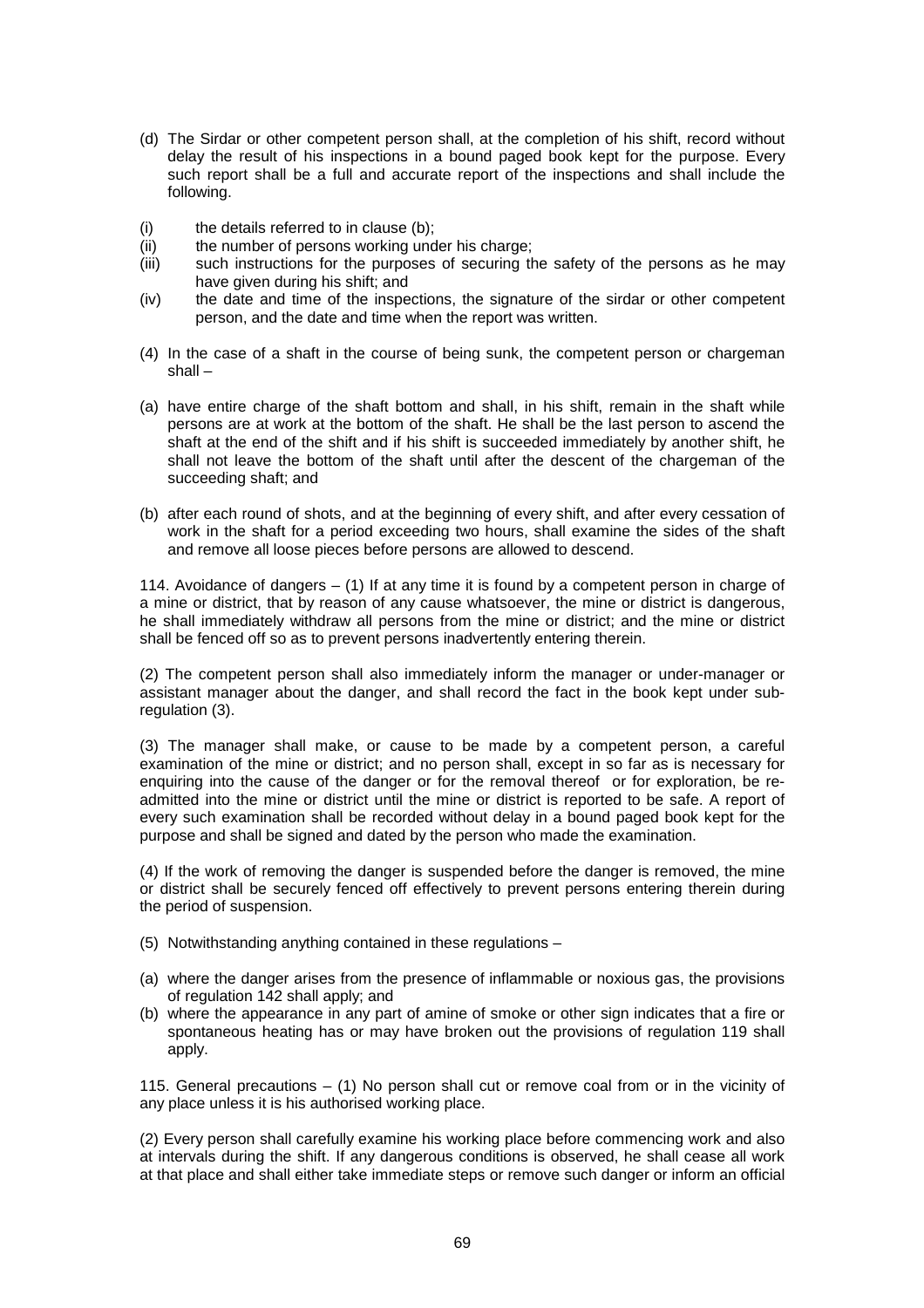or the competent person in charge of the mine or district. Where several persons are working together and one of them is in charge, the examination required by this sub-regulation shall be made by the person in charge.

(3) Every person cutting coal and every person operating a coal-cutting machine in any place shall see that the dimensions of that place do not exceed the dimensions specified in that behalf by these regulations.

(4) No person shall work or travel on any ledge or footpath less than 1.5 metres wide, from which he will be likely to fall more than 1.8 metres, unless he is protected by quard rails, fence or rope suitably fixed and sufficiently strong to prevent him from falling.

(5) (a) No person shall carry or be permitted to carry any load along a road or footpath having an inclination of 30 degrees or more from the horizontal.

(b) Every road or footpath, along which loads are carried by human agency, shall comply with the following requirements -

- (i) its breadth shall not be less than one metre; and
- (ii) at every place where the inclination exceeds 15 degrees from the horizontal, level steps shall be provided such that the vertical height of every step does not exceed 0.18 metre and the distance from the edge. To the back is not less than 0.35 metre.

Explanation – gang-planks used for loading purposes shall not be deemed to be part of a footpath for the purposes of this sub-regulation, provided that every gang-plank shall be so inclined or constructed as to give a secure foot-hold.

(6) No person shall be employed to lift, carry or move a load so heavy as is likely to cause bodily injury or injury to health of that person. In case of any doubt as to whether risk of bodily injury or injury to health is involved, it shall be referred to the Chief Inspector for decision.

(7) Every person shall ensure that tools, wood, stones, or other articles are not put down or allowed to remain, in or near a shaft or dip gallery where work is going on, in such position as may result in their falling into the shaft or gallery.

(8) No person shall work or be permitted to work alone in any remote part of a mine where, in any accident occurred he would not soon be discovered or assisted.

(9) No inexperienced person shall be employed in the mine for any work whereby he or other persons can be seriously endangered except under the supervision and guidance of an experienced person.

## **CHAPTER-XI : Precautions against Dangers from Fire, Dust, Gas and Water**

 $1$ [116. Classification of Coal seams according to their degree of gasiness  $-$  (1) After the coming into force of this regulation all the coal seams, shall be classified into different degrees of gasiness by the Chief Inspector or an Inspector assisted by such assistants and after such investigation as he may consider necessary.

(2) If in a gassy seam the percentage of inflammable gas in the general body of air or the rate of emission of such gas increases so as to bring that seam into a higher degree of gasiness, the owner, agent or manager shall within 24 hours from his knowledge of such increase, inform the Regional Inspector are also observe all the precautions required to be taken under these regulations in respect of a gassy seam of that degree. The Regional Inspector shall within 30 days of the receipt of such information verify the degree of gasiness by suitable investigations and classify the seam into the appropriate degree of gasiness:

Provided that if it is not practicable to observe all the precautions required to be taken under these regulations within 24 hours stipulated in this sub-regulation, the Regional Inspector, on a request in writing by the owner, agent or manager, may defer the observance of the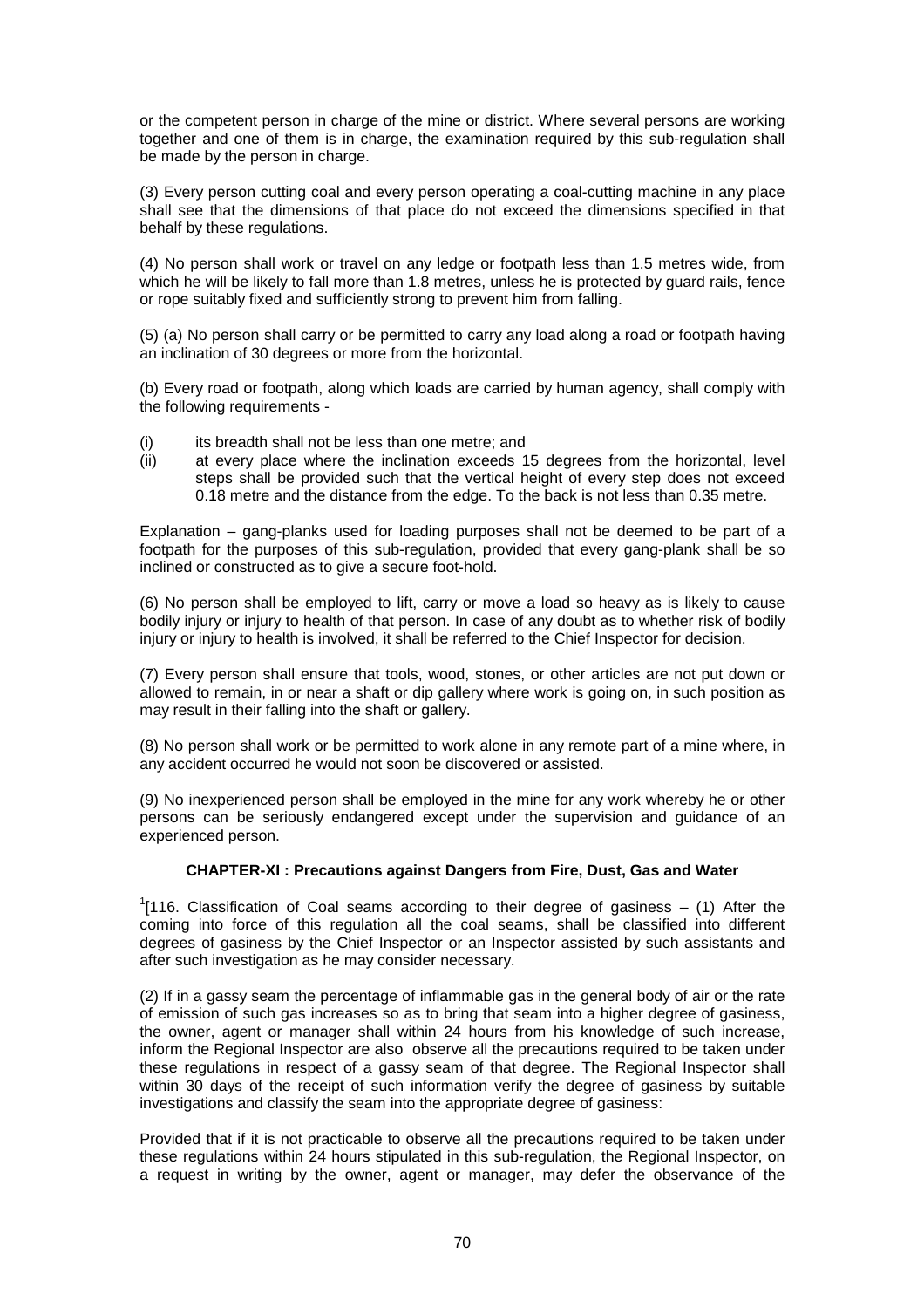required precautions, subject to such conditions as he may specify, for a period not exceeding sixty days.

(3) If in a gassy seam the percentage of inflammable gas in the general body of air or the rate of emission of inflammable gas decreases so as to bring that seam to a lower degree of gasiness, the owner, agent or manager may inform the Regional Inspector of the same. The Regional Inspector shall within 30 days from the receipt of such information verify the degree of gasiness by suitable investigations and classify the same into appropriate degree of gasiness. Till such time as the Regional Inspector so classifies all the precautions required to be observed previously shall be observed.

(4) Notwithstanding anything contained in sub-regulation (2) or (3) the Regional Inspector may at any time make investigations and reclassify a gassy seam into the appropriate degree of gassiness.

(5) The owner, agent or manager shall at least once to every 30 days examine the rate of emission of inflammable gas in cubic metres per tonne of coal raised and the percentage of inflammable gas in the general body of air as laid down in regulation 145. The results of every such examination shall be recorded in a bound paged book kept for the purpose.]

 $2$ [General precautions against Fire – (1) No oil, grease, canvas or other inflammable material shall be stored in any mine except in a fire-proof receptacle. Greasy or oily waste in workings belowground, shall be regularly removed to the surface.

(2) No person shall place or throw, or cause or permit to be placed or thrown, any naked light or lamp on or near any timber, wooden structure or other combustible material.]

117. Surface precautions against fire  $-$  (1) All surface structures and supports within a horizontal distance of 10 metres from all entrances to a mine shall be of incombustible material :

Provided that this clause shall not apply to temporary structures, supports and coverings at the top of a shaft which is in the course of being sunk an to the small lid of a shaft-covering operated by the rope cappel.

(2) Shale or other carbonaceous material shall not be heaped or dumped, and dead leaves or dry vegetation shall not be allowed to accumulate or remain, and combustible materials other than materials required for use within a period of 24 hours, and inflammable materials, shall not be stored within a distance of 15 metres from any entrance to a mine, which is not effectively sealed off from the workings belowground :

Provided that nothing in this sub-regulation shall prevent the dumping of coal, raised from the mine, near the entrance to the mine.

(3) In opencast workings and, where possible, in any ground broken by extraction of coal, all wild or herbaceous plants shall be removed and all dead leaves and dry vegetation cleared as often as may be necessary to prevent an outbreak of fire.

(4) No person shall deposit any heated material or ashes on any outcrop of coal or in any opencast working or any ground broken by extraction of coal.

(5) No person shall light a fire or permit a fire to be lighted in any opencast working within a distance of 15 metres from any entrance to a mine, except by the permission in writing of the manager and only for a special purpose specified in such order. All such orders shall be recorded in a bound paged book kept for the purpose:

Provided that this clause shall not apply to boilers other than vertical boilers.

(6) A competent person shall, once at least in every seven days, inspect the top of all entrances to a mine, all opencast workings and any ground broken by extraction of coal in order to ascertain whether the precaution laid down in this regulation have been complied with, and for the presence of any fire that may have broken out or any indications thereof. A record of every such inspection shall be maintained in a bound paged book kept for the purpose, and shall be signed and dated by the person making the inspection.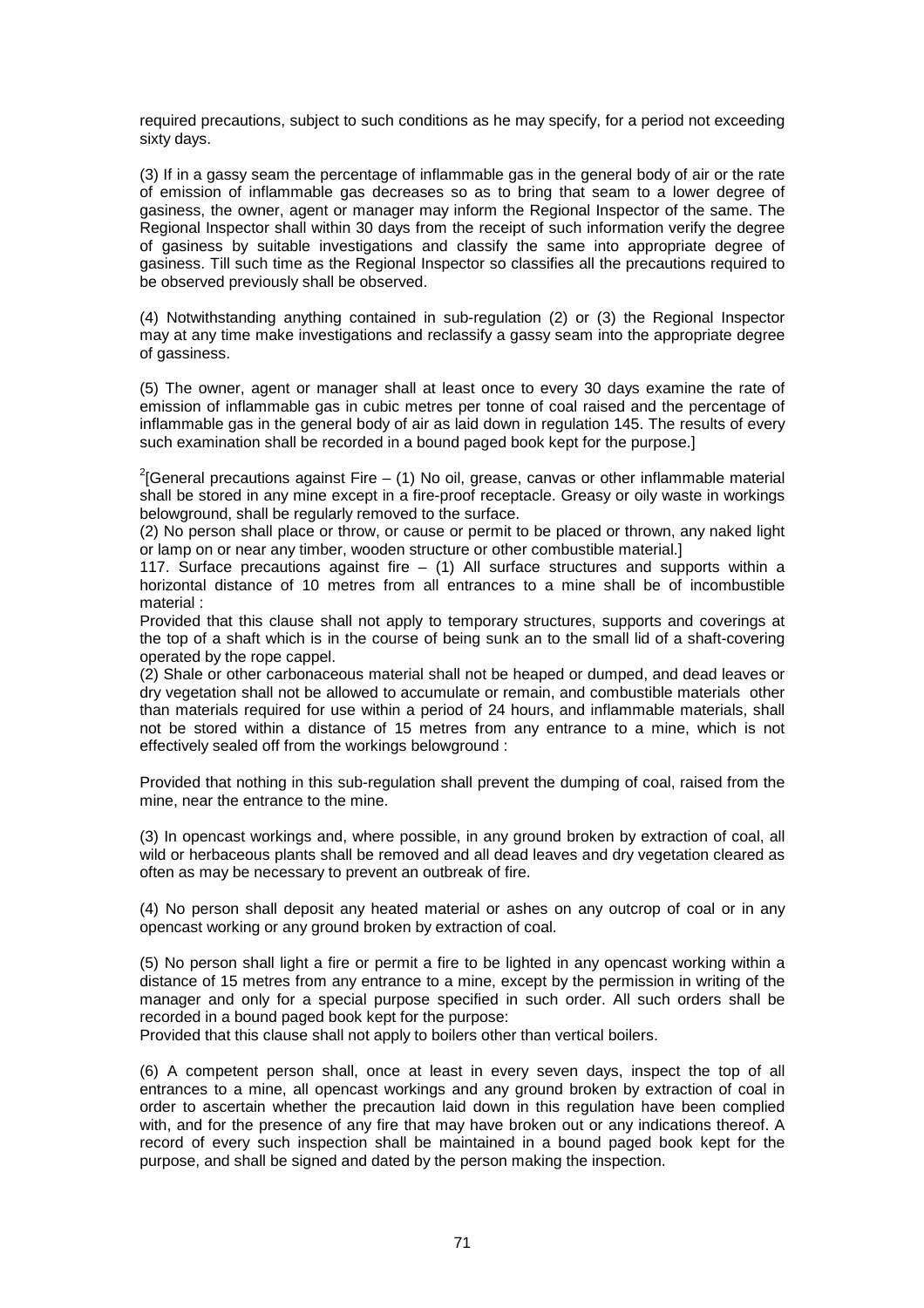118. Underground precautions against fire  $- (1)(a)$  No timber or other combustible material shall be used in the construction of, or in connection with, any shaft lining or any room housing any machinery or apparatus belowground.

(b) Wood cuttings shall not be left in any working belowground, but shall be removed to the surface at the end of every shift.

(2) No person shall light a fire or permit a fire to be lighted in any workings belowground :

Provided that –

- $(i)$  $<sup>1</sup>$  lin the case of a gassy seam of the first degreel, flame or electric welding or</sup> repairing apparatus may be used belowground if permitted by a order in writing of the manager. Every such order shall specify person who shall be in charge of the apparatus; and it shall be the duty of such person to bring the apparatus back to the surface when no longer required belowground; and
- $(i)$  $2$ [in the case of a gassy seam of the first degree], a flame or electric welding or repairing apparatus may be used belowground if prior permission in writing has been obtained from the Regional Inspector and subject to such conditions as he may specify therein.

(3)(a) No person shall leave a portable light or lamp belowground unless he has placed it in charge of some other person remaining therein.

(b) At the end of a shift, unless the mine is worked by a continuous succession of shifts, after all persons have left the mine, all lights shall be extinguished and all power cut off.

 $^{2}$ [(4) Proper provisions shall be made to prevent an outbreak of the fire belowground or the spread of fire from any part of the same mine or from any adjoining mine, and adequate steps shall be taken to control or isolate any such fire or heating that may occur.

(5) All unused workings connected to the surface though a walkable entrance which is not permanently closed, shall once at least in every 30 days be inspected by a competent person for signs of illicit distillation of liquor. A report of every such inspection shall be recorded in a bound paged book kept for the purpose, and shall be signed and dated by the person making the inspection.]

 $3$ [118A. – Further precautions against spontaneous heating – The following further precautions shall be taken against the danger of spontaneous heating :

(1)(a) The seam or section shall be worked in panels having independent ventilation in such a manner that it is possible to isolate one from another easily if necessary. Where development has already been made without regard to this factor, artificial panels should be created by the construction of stoppings. In determining the size of the panel due consideration shall be given to the desirability of enabling complete extraction of the pillars therein within the incubation period of the coal.

(b) No coal, shale or other carbonaceous material shall be left or stacked belowground. Where removal of fallen coal out of the mine is not practicable, the area shall be effectively sealed off.

(c) Except where otherwise permitted by the Chief Inspector by an order in writing and subject to such conditions as he may specify therein, no extraction of pillars in any seam or section shall be commenced until fire dams or stoppings have been provided in all entrance to the panel, except that in the fire dams or stoppings built in entrances which are to be kept open for ventilation or haulage suitable doors or openings may be left and bricks and other suitable materials shall be kept readily available their vicinity. Shale or other carbonaceous material shall not be used in the construction of fire dams or stoppings;

(d) A panel be isolated by adequate stoppings as soon as it has been goaved out.

(2) Sufficient material for dealing with fire shall be kept in readiness at suitable places belowground for transport and use. A sufficient number of persons shall be trained in the use of this material.

(3)(a) In order that spontaneous heating is detected in early stages, the air in the return airway of every depillaring district, and of every goal which has not been isolated, shall be;

- (i) tested for percentage of carbon monoxide once at least in every seven days with an automatic detector of a type approved by the Chief Inspector; and
- (ii) completely analysed once at least in every 30 days with a view to determining the ratio CO-formed/O<sub>2</sub>- absorbed.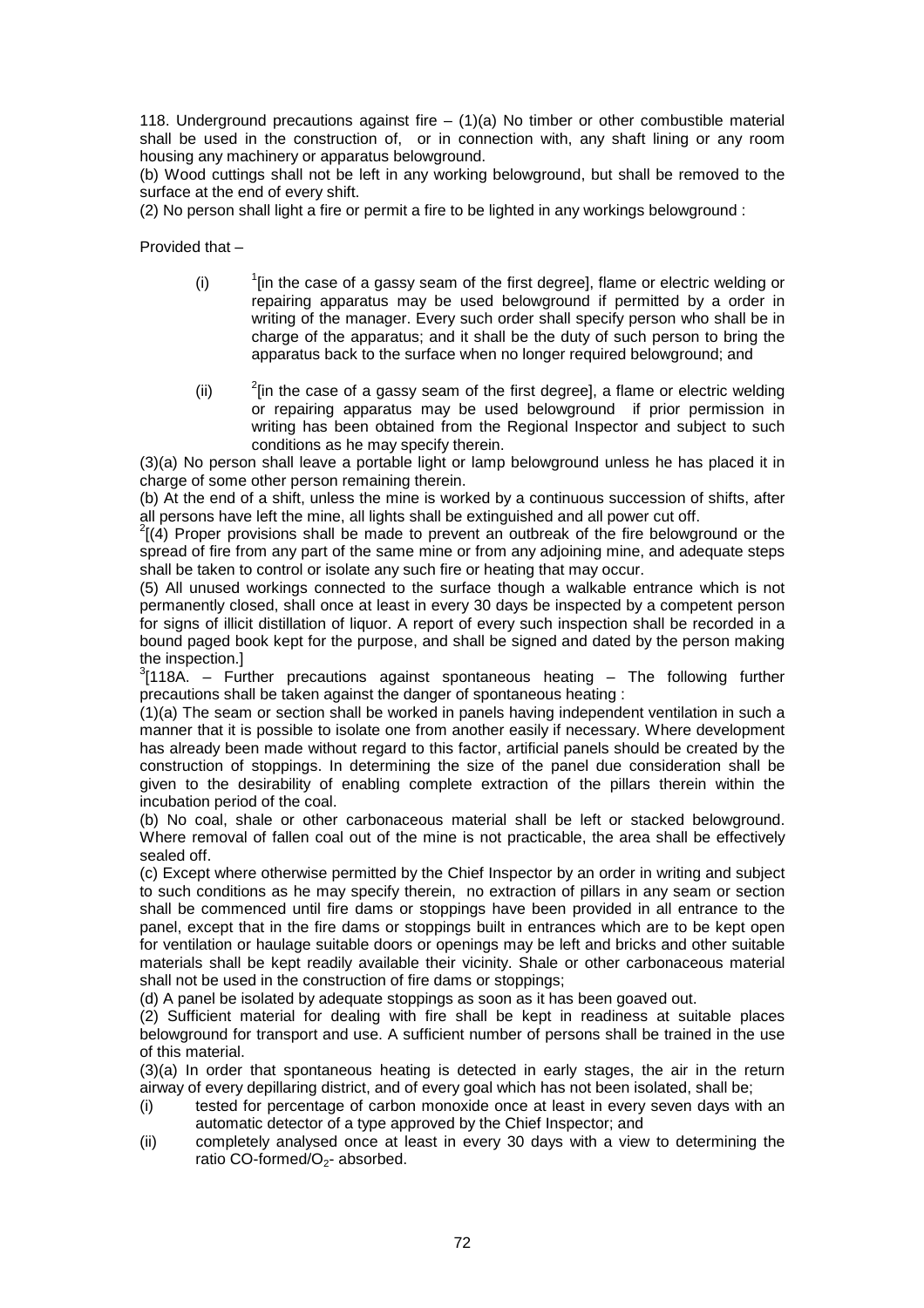The result of every such tests shall be recorded in a bound paged book kept for the purpose and shall be signed and dated by the person carrying out the test.

(b) If successive tests show any steady increase in the CO-formed  $O<sub>2</sub>$  – absorbed ratio, suitable measures shall be taken to determine the site of the heating and to deal with it.

(c) Every depillaring district shall be inspected on every idle day, and all unused workings which have not been sealed off shall be inspected once at least in every seven days, by a competent person for any fire risks. The isolation stoppings built around goaved out areas  $2$ [and unused workings] shall be inspected at similar intervals. A report of every such inspection shall be recorded in a bound paged book kept for the purpose, and shall be signed and dated by the person making the inspection.

(4) Where at any mine or part special conditions exist which make compliance with any of the provisions of this regulation not necessary or reasonably practicable, the Regional Inspector may, by an order in writing and subject to such conditions as he may specify therein, grant a relaxation from the provision:<br> $\frac{3}{1}$ 

- $^{3}$ [ \* \* \* \* \* \* \* \*]<sup>3</sup>
- 119. Precautions after a fire has broken out  $-$  (1) (a) On the appearance in any part of a mine of smoke or other signs indicating that a fire or spontaneous heating has or may have broken out, all persons other than those whose presence in the mine is deemed necessary for dealing with the fire or heating shall be immediately withdrawn from the mine. No person, other than those required for dealing with or sealing off the fire or heating, shall be admitted in the mine until the fire or heating has been extinguished or effectively sealed off and an examination has been made by the manager or by the assistant manager or underground manager and the mine has been declared to be safe. A report of every such examination shall be recorded in a bound paged book kept for the purpose and shall be signed and dated by the person making the examination :

Provided that the Regional Inspector may, by an order in writing and subject to such conditions as he may specify therein, permit the employment in the mine, of persons other than those required to deal with the fire or heating.

(b) The examination required by clause (a) shall be made with an approved flame safety lamp and a cage containing suitable birds or other means of detecting carbon monoxide gas approved by the Chief Inspector. No additional light shall be used other than an approved safety lamp or torch.

 $^{4}$ [(2) During the whole time that any work of dealing with or sealing off a fire or heating belowground is in progress –

- (a) a competent person shall be present on the spot throughout.
- (b) adequate precautions shall be taken to prevent danger to persons from any noxious asphyxiating or inflammable gases, flame, steam and ejected or rolling down hot material ; explosion of water gas and falling into crevices pot holes that may occur in the area on fire;
- (c) there shall be kept available, at or near all places belowground:
	- (i) adequate number of self-rescuers and at least two smoke helmets or other suitable apparatus for use in emergency;
	- (ii) a cage containing suitable birds or other means of detecting carbon monoxide gas approved by the Chief Inspector; and
	- (iii) a flame safety lamp or other means of detecting carbon dioxide gas and oxygen deficiency, approved by the Chief Inspector.

 $1$ [120. Equipment for free-fighting  $-$  (1) In every mine:

(a) unless expressly exempted in writing by the Regional Inspector, effective means of delivering to all working places belowground and all other places of fire risk such as coal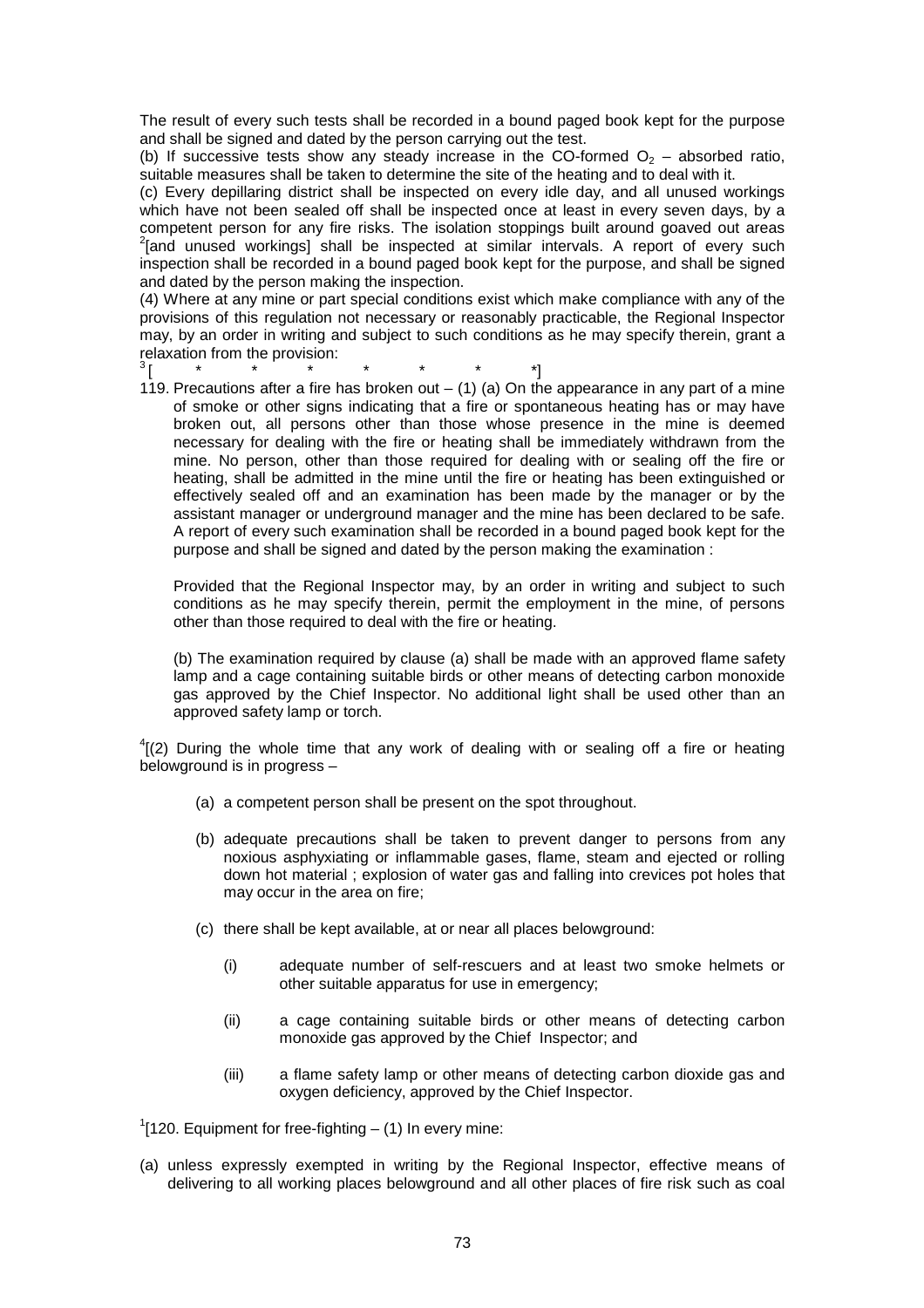stocks, spoil heaps containing carbonaceous material and exposed coal surfaces liable to heating an adequate quantity of water at sufficient pressure for the purpose of efficient fire fighting shall be provided and kept maintained;

- (b) fire stations with a suitable supply of fire-fighting equipment shall be established and kept maintained at convenient points, both on surface and belowground; and
- (c) sufficient supply of sand or in combustible, dust or suitable portable fire extinguishers shall be provided at:
	- (i) every entrance to a mine or district and at every landing and shaft bottom in use;
	- (ii) every place where timber, grease, oil or other inflammable material is stored;
	- (iii) every engine room, electrical gear, driving unit of roadway conveyor, diesel engine maintenance workshop and filling station storage battery charging station; and
	- (iv) such other special places of fire risk as may be specified by the manager.
- (d) an upto-date fire-fighting plan showing the water mains, taps, fire-stations, pumping stations, ventilation system, escape route etc. shall be kept maintained and a copy thereof posted in the mine office and a convenient places belowground. Adequate number of persons shall also be trained in the use of fire-extinguishers and in fire fighting. All such persons shall be made familiar with the position of all fire-fighting equipment provided in the mine.
- (2)(a) Soda-acid type extinguishers or water shall not be used for fighting oil or electrical fires.
- (b) Foam type extinguishers shall not be used for fighting electrical fires.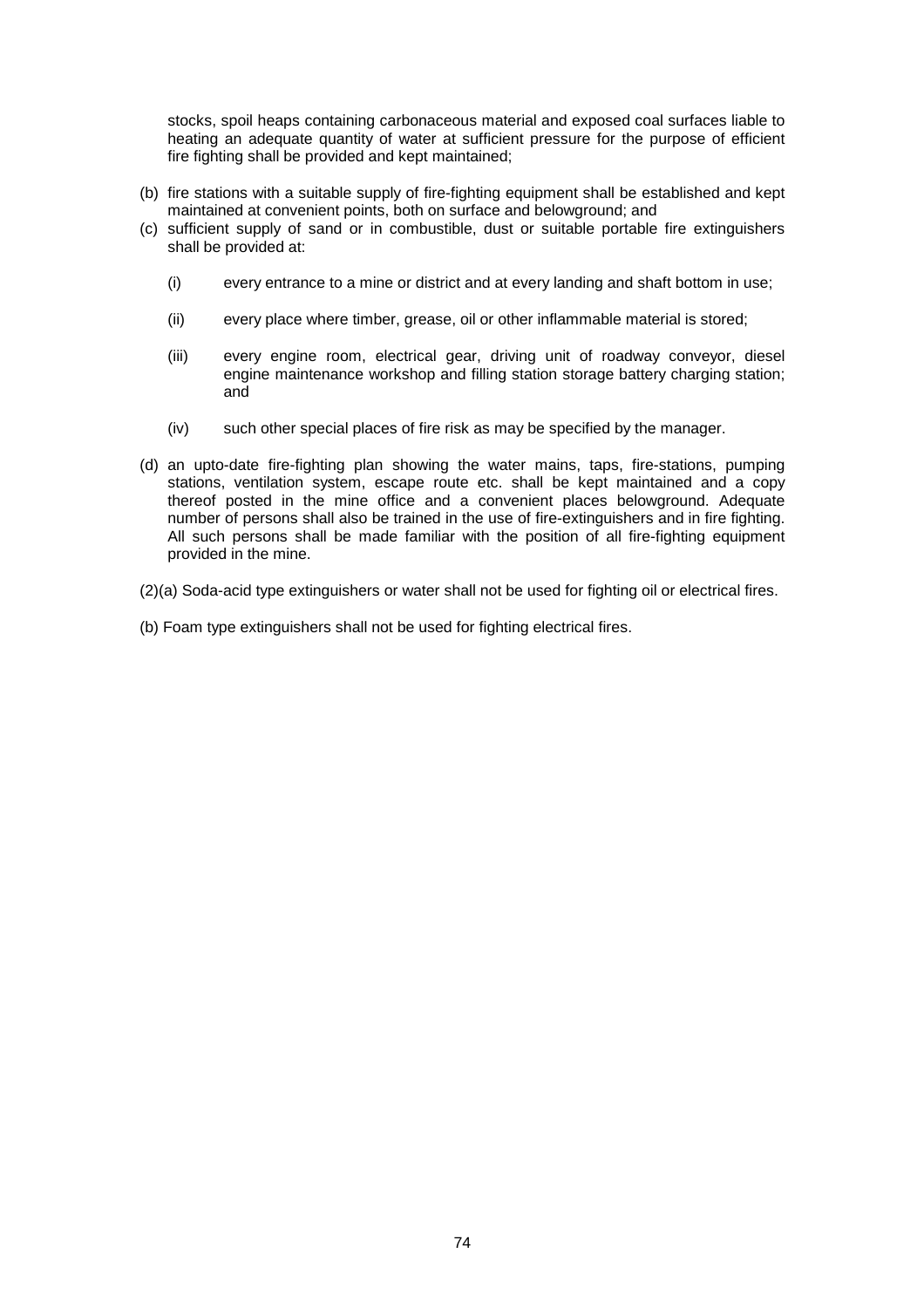(c) Fire-extinguishers containing chemicals which are liable, when operated, to give off poisonous noxious gases shall not be provided or used belowground:

Provided that nothing in this clauses shall be declined to prohibit the use belowground fireextinguishers giving off carbon dioxide when operated.

(3)(a) A competent person shall, once at least in every month, examine all the equipment, material and arrangements provided for fire-fighting and shall discharge and re-fill the fireextinguishers as often as may be necessary to ensure that these are in proper working order.

(b) Any deficiency found during any such examination or otherwise shall be immediately remedied.

(c) A report of every such examination including discharge and re-filling of fire-extinguishers shall be made in a bound-paged book kept for the purpose and shall be signed and dated by the person making the examination.]

 $2$ [121. Apparatus for testing for Carbon Monoxide - In every fiery seam there shall be kept at the mine constantly available for use two or more suitable birds or other means of detecting carbon monoxide gas approved by the Chief Inspector :

Provided that the Regional Inspector may, by an order in writing, require compliance with this regulation in case of any other mine also.]

 $3$ [122. Precautions when a fire exists – (1) No person shall be employed in any seam –

- (a) where a fire or spontaneous heating exists in a lower seam whether such fire has been sealed off by means of fire stoppings or not; or
- (b) where the seam has a common ventilation system with another seam on fire; or
- (c) where the outlets of openings of the seam are within 60 metres of an active fire or spontaneous heating in a higher seam or on the surface in any ash heap or spoil heap or in any other heap or place or any other fire or spontaneous heating which cannot be controlled immediately or where broken ground connected with the seam exists within 60 metres of such fire or spontaneous heating; or
- (d) where the parting with an overlying seam on fire or in which spontaneous heating has taken place; or with surface containing an active fire or spontaneous heating in any spoil heap or ash heap or in any other heap or place; or any other fire or spontaneous heating which cannot be controlled immediately, consist of less than 10 metres of hard rock;

except with the permission in writing of the Chief Inspector and subject to such conditions as he may specify therein.]

 $1$ [(2) In any working mine, in which a fire is known or believed to exist  $-$ 

- (a) adequate precautions shall be taken to prevent the passage of air, from any part of the mine or from the surface, into the fire area through any broken strata.
- (b) No work other than the operations required by clause (a) shall be done in any part of the mine which is not effectively sealed off from any such goaf or broken strata.

(3) In every fiery seam or gassy seam of the second or third degree, arrangements shall be made once at least every 30 days to ascertain the atmospheric condition behind the stoppings built to sealed off the area of old workings or such goaf or a fire or spontaneous heating unless such stoppings are capable of resisting force of an explosion.]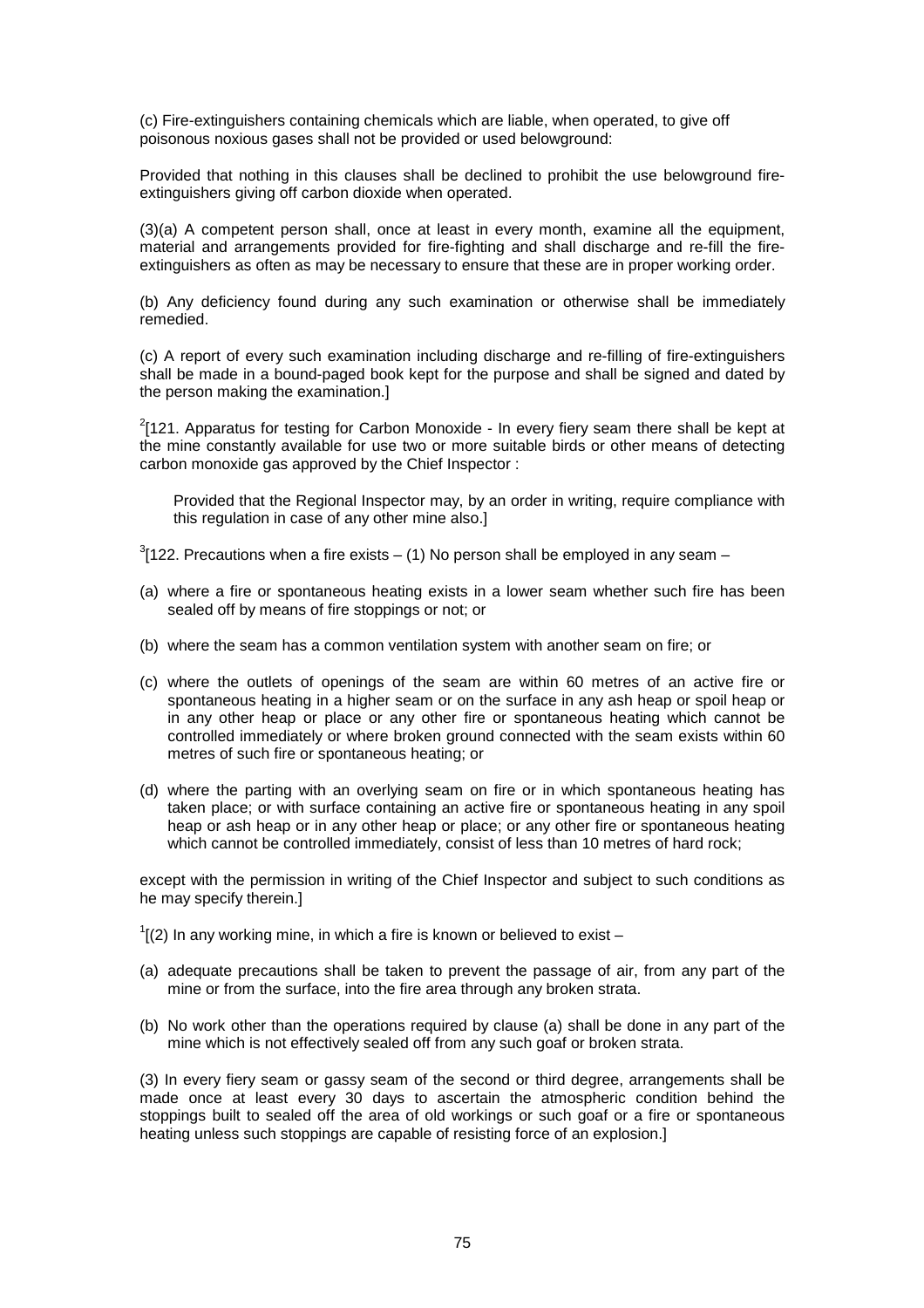(4) (a) Every stopping erected to isolate or control a fire or spontaneous heating belowground 2 [or to seal off goaf or an area of old workings] shall be numbered, and shall be of adequate strength and so maintained as to prevent any leakage of air or gas through it. Where water is likely to accumulate behind any such stopping there shall be provided in the stopping a suitable pipe or other device to drain away the water without permitting any leakage of air or gas, etc.

(b) where in any mine or part thereof the provisions of clause (a) have not been complied with or where in the opinion of the Regional Inspector the steps so taken are inadequate, he may give notice in writing to the owner, agent or manager requiring him to take such protective measures, within such time, as he may specify therein. In case of non-compliance with the requirements of the notice, the Regional Inspector may, by an order in writing, prohibit until the requirements of the notice have been complied with to his satisfaction, the employment in the mine or part, of any person whose employment is not, in his opinion, necessary for the purpose of complying with the requirements aforesaid.

(5) A competent person shall, once at least in every seven days, inspect all stoppings erected to isolate or control a fire or spontaneous heating belowground. During every such inspection, he shall ascertain the general condition of every stopping, check it for leakage and presence of gas, and ascertain the temperature and humidity of the atmosphere outside the stopping. For every stopping, he shall place his signature, with date, on a check-board provided for the purpose at a suitable position on the stopping and this record shall be maintained for a period of not less than three months. A report of every such inspection shall also be recorded in a bound paged book kept for the purpose an shall be signed and dated by the person making the inspection :

Provided that the Regional Inspector may, by an order in writing, require such inspection to be made at such shorter intervals as he may specify therein.

123. Precautions against dust. – (1) The owner, agent or manager of every mine shall take such steps as are necessary for the minimising of emissions of dust and for the suppression of dust which enters the air at any work place belowgroud or on surface and for ensuring that the exposure of workers to respirable dust is limited to an extent that is reasonably practicable but in any cast not exceeding the limits that are harmful to the health of persons.

(2) For the purpose of this regulation, a place shall not be deemed to be in a harmless state for person to work or pass or be therein if the 8 hours time – weighted average concentration of airborne respirable dust in milligrams per cubic metre of air sampled by a gravimetric dust sampler of a type approved by and determined in accordance with the procedure as specified by the Chief Inspector by a general or special order, exceeds five in case of manganese ore and the value arrived at by dividing the figures of fifteen with the percentage of free respirable silica present in other cases; or

(3) (a) The owner, agent or manger of every mine shall, within six months of the coming into force of the regulation and once at least every six months thereafter or whenever the Regional Inspector so requires by an order in writing, cause the air at every work place where airborne dust is generated to be sampled and the concentration of respirable dust therein determined :

Provided that, if any measurement at any workplace shows the concentration in excess of fifty percent or seventy five percent of the allowable concentration as specified in subregulation(2) (hereinafter referred to as 'permissible limit') the subsequent measurements shall be carried on at intervals not exceeding three months or one month respectively :

Provided further that, such measurements shall also be carried on immediately upon the commissioning of any plant, equipment or machinery or upon the introduction of any new work practice or upon any alteration therein that is likely to bring about any substantial change in the level of airborne respirable dust.

(b) The samples drawn shall as far as practicable, be representative of the levels of dust exposure of work-persons. For this purpose, the sampler shall be positioned on the return side of the point of dust generation and within 1 metre of the normal working position of but not behind the operator or other worker whose exposure is deemed to be maximum in his working group.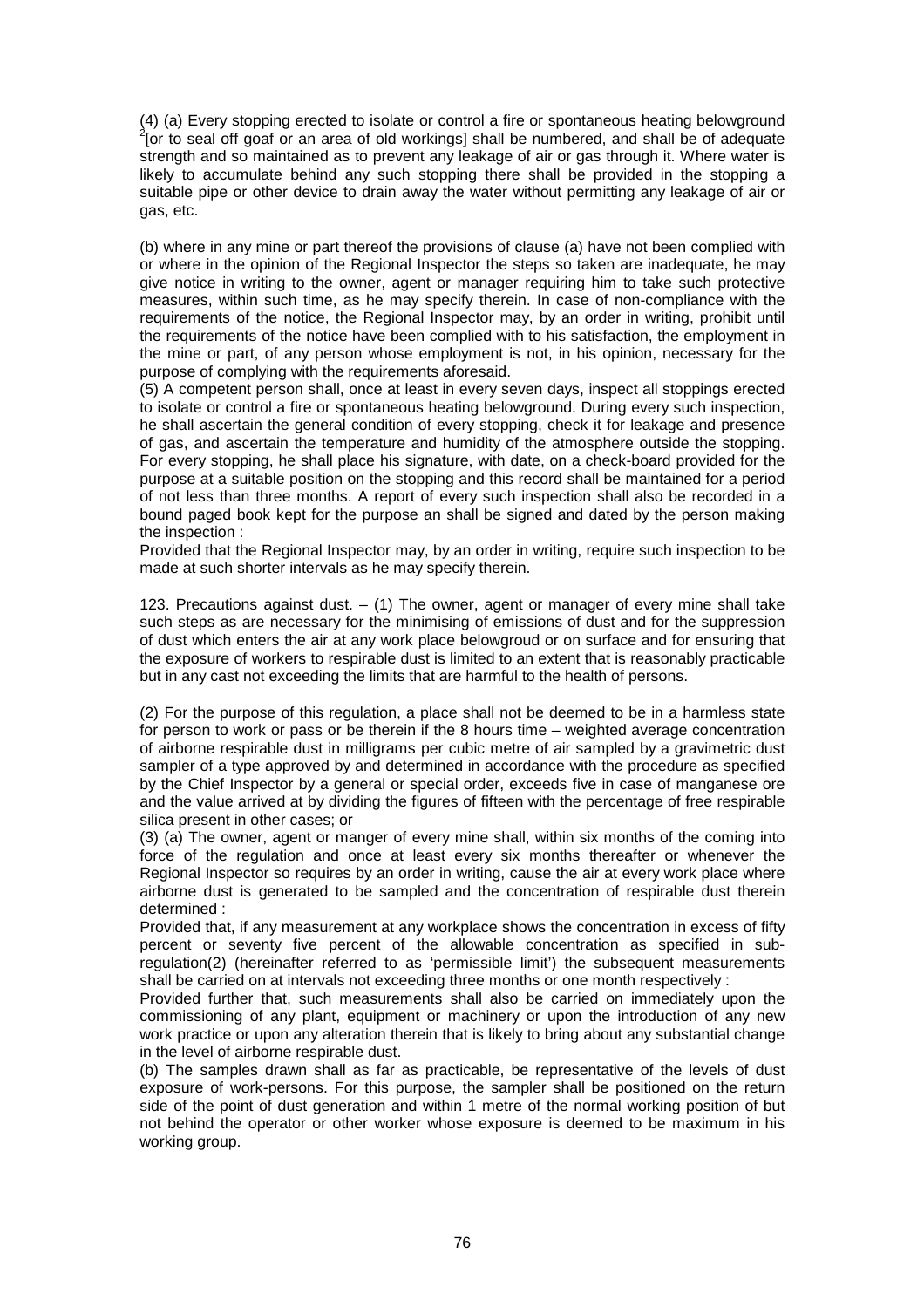(c) Based on the results of fixed-point sampling the representative dust exposure profiles for different categories of workers shall be estimated and as a measure of cross-check the "static monitoring" shall be duly supplemented by "portal to portal personal monitoring" of selected workers whose exposure is deemed to be representative of their working groups.

(d) samples shall be taken by a person who has been specially trained for the purpose in the sampling equipment and assessors that have been checked to ensure correct maintenance and efficient operation thereof and examined, treated and calibrated on a date which is not earlier that one year.

(e) Respirable dust content of the samples and in case of samples collected from a working other than the working being made wholly in a coal seam, quartz content shall be determined as soon as practicable at a properly equipped laboratory approved in writing by the Chief Inspector in that behalf.

(f) All result of measurements of airborne respirable dust and all other relevant particulars shall be systematically recorded within fourteen days of the date of collection of samples, in a bound paged book kept for the purpose and every entry in the book aforesaid shall be countersigned and dated by the manager within twenty four hours.

(4) When the dust monitoring results have established that the permissible limit of dust concentrations being exceeded at any place, immediate steps shall be taken to minimize the emission of dust and to notify the Regional Inspector. If however, the average concentration of respirable dust in a series of times the "permissible limits" the relevant operation or operations causing excessive dust shall cease. The operation or operations shall not be resumed and allowed to be carried on until improvements have been made in the prevention and suppression of dust and fresh sampling carried out immediately on resumption of the said operation or operations has established that such improvements have reduced the dust concentration below the "permissible limit".

Provided that if the dust prevention and suppression device of any machinery or equipment fails to operate efficiently the operation of the said machinery or equipment shall likewise cease and shall not be resumed until the defect therein has been rectified:

Provided further that, purely as a contingency measure or as a secondary means of protection in a work situation wherein it is technically not feasible to reduce the respirable dust concentration below the 'permissible limit' or during the time period necessary to install and commission any device or to institute any new work practice for dust prevention or suppression, compliance with the permissible limit of dust may be achieved by remote operation or by job rotation and failing which by the use of suitable dust respirator.

(5) The owner, agent or manager or every mine where need of dust respirators might arise, shall provide dust respirators in sufficient number and at no cost to the concerned workpersons for their use; for the dust respirators to be regularly cleaned, disinfected and maintained in efficient working order; and for the proper fitting of and for thorough training of the concerned workers in the need for the correct use of respirators.

(6) To prevent the liberation and accumulation of dust and the propagation of airborne dust, the following provisions shall have effect namely :

- (a) dust shall be suppressed as close as possible to its source of formation;
- (b) during any operation of drilling or boring on surface or belowground -
- (i) the production of dust shall be reduced by using bits which are sharp and of proper shape, by keeping suitable pressure on the bits and by keeping the holes clear of the cuttings;
- (ii) except in naturally wet ground, a jet water shall be directed on to the cutting edge to wet the cuttings or other equally efficient device approved by the Chief Inspector shall be provided and kept in operation throughout the drilling or boring operation to prevent the atmosphere being charged with dust. Where pneumatic drilling is performed, water shall be turned on before turning on compressed air to the drill. When, however, drilling is done by hand, it shall be sufficient if holes are kept constantly moist during such drilling.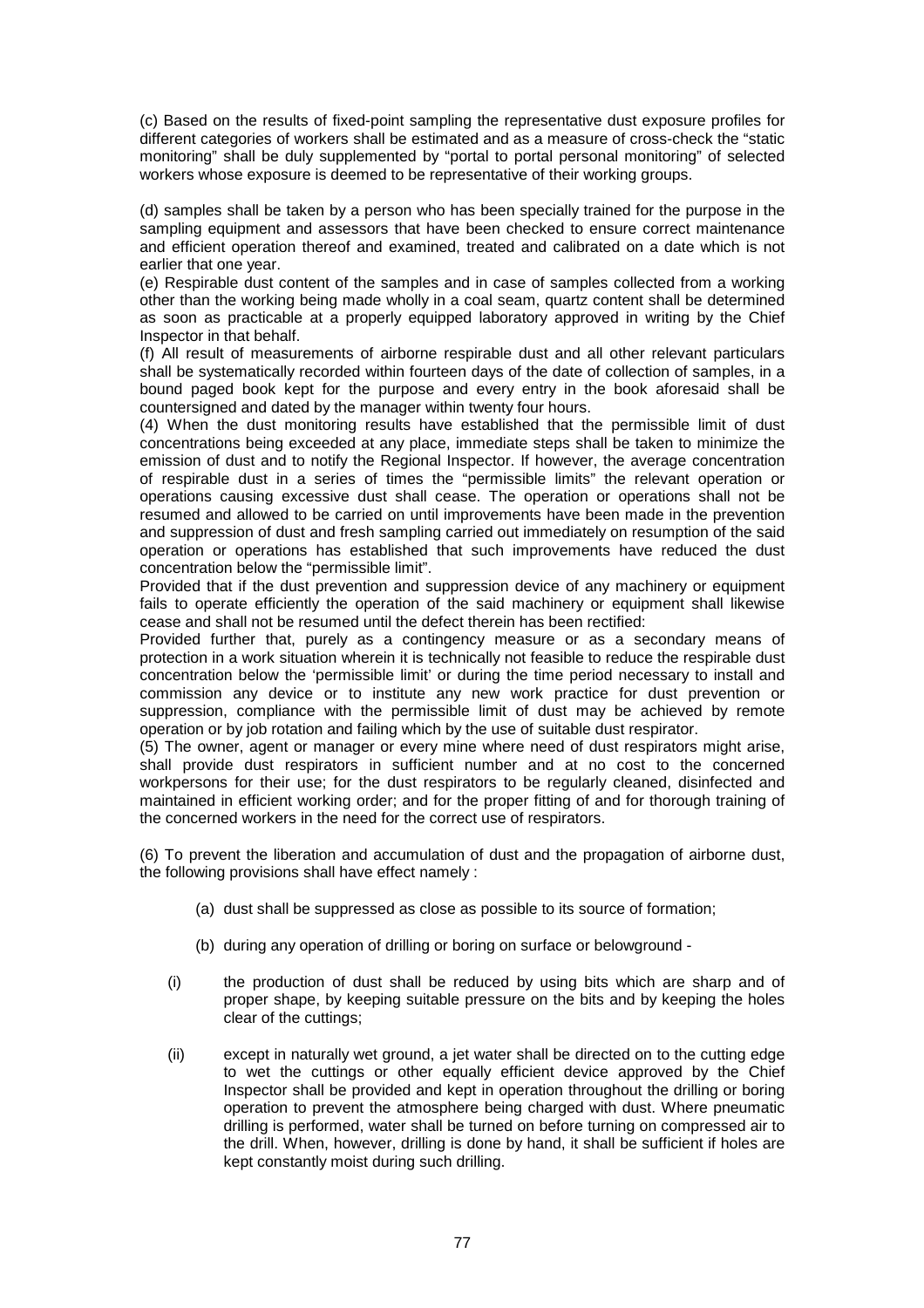(c) every roadways on surface or below ground where mobile mining machinery ply, shall be regularly wetted or shall be effectively treated with some other equally efficient agent to reduce dust being raised in the atmosphere to a minimum.

(d) no plant for the screening or sorting of coal and as far as practicable, no heap of cinder, cement, sand, mortar or other dry and fine material shall be placed within 80 m. of the top of any down-cast shaft or other intake airway nor shall any such material be so handled as to make it air-borne an drawn into such shaft or airway.

- (e) In every working belowground
	- (i) no machinery or equipment which is likely to emit dust in excess of 'permissible limit' shall be operated unless it is equipped with a suitable dust-prevention and suppression device and unless such device is operating efficiently ;
	- (ii) the design, arrangement, material and condition of picks on every mechanical coal cutter shall be such as to reduce the formation of dust to the minimum and no mechanical coal cutter shall be operated unless suitable water sprays or jets of water are directed on the cutting edges thereof so as to damp the cuttings as they are formed;
	- (iii) every working face and the floor, roof and sides of every roadway or airway within 50 metres thereof shall be, unless naturally wet throughout, regularly washed down to prevent accumulation of dust and shall be kept thoroughly wetted during the work shifts;
	- (iv) a current of air sufficient to clear away the dust emitted by any machinery or operation and to dilute the dust concentration below the 'permissible limit', shall be maintained by means of general ventilation and if necessary, by local ventilation, so however that, as far as practicable, the velocity of air in any roadway or workplace shall not be such as to raise dust in the atmosphere;
	- (v) after blasting, working places shall not be entered unless sufficient time has elapsed for dust, smoke and fumes to be cleared by a current of air and the broken material shall not be moved unless it has been thoroughly wetted with water;
	- (vi) vehicles, tubs and conveyors used for transport of coal shall be maintained in good condition so as to minimise spillage or leakage. Chutes, spiral conveyors, bins, tipplers conveyor discharge points and skip loading and unloading installations shall be so controlled as to reduce the formation of dust to the minimum. Such material shall be also thoroughly wetted with water unless it is already wet or other effective means of dust suppression are used; and
	- (vii) unless, owing to special difficulties, exempted in writing by Regional Inspector in that behalf and subject to such conditions as he might specify therein, water in pipes in sufficient quantity and under adequate pressure and independent of any pumping system, shall be provided ad maintained so as to get maximum efficiency in the laying of dust.

(f) no process of crushing, breaking, disintegrating, opening, grinding, screening or sieving of coal or any operation incidental thereto, shall be carried out at any mine unless efficient watering or other appropriate and effective dust control measures, such as, bust not limited to isolation, enclosure, exhaust ventilation and dust collection are designed, provided, maintained and used.

(g) the exhausted air, belowground, which contains dust in excess of the 'permissible limit' shall be efficiently diluted and if necessary filtered so as to reduce the concentration of respirable dust therein below ten percent of the 'permissible limit' before being re-circulated into working places.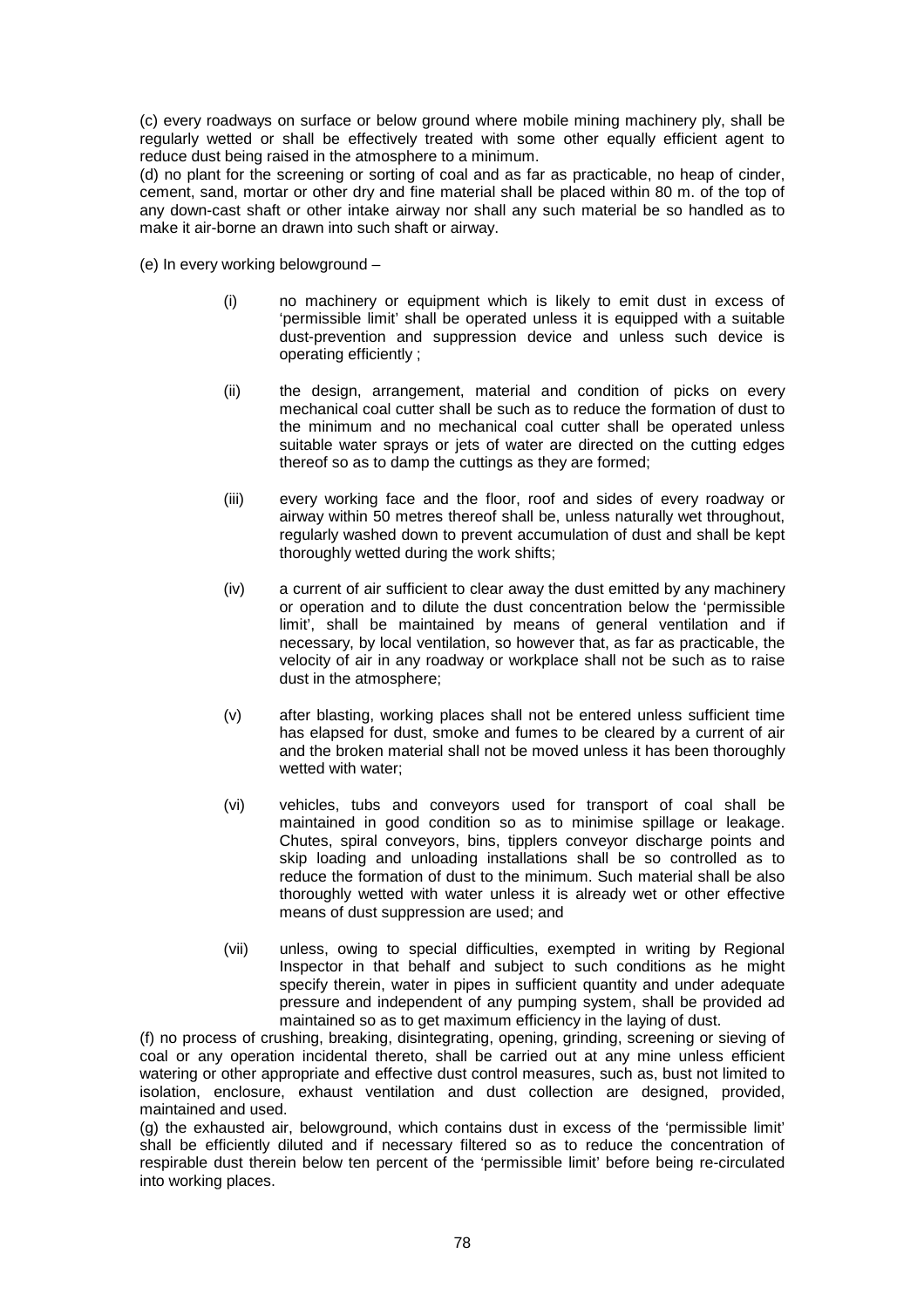(h) every device used for the prevention and suppression of dust produced by any machinery, equipment or process as also for the filtering of the exhausted air and every dust respirator shall be inspected once at least in every seven days and shall be thoroughly examined and tested at least once in every period of six months and reports of the results of every such inspection, examination and test shall be recorded in the register maintained under clause (f) or sub-regulation (3).

(7) The manager of every mine where airborne dust is generated shall formulate and implement a scheme specifying –

- (a) the location, frequency, timing, duration and pattern of sampling;
- (b) the instruments and accessories to be used for sampling,
- (c) the laboratory at which respirable dust content of samples and quartz content shall be determined;
- (d) the format in which the results of measurements of dust concentration and other particulars are to be recorded;
- (e) the organisation for dust monitoring and for the examination and maintenance of dust prevention and suppression measures and dust respirators; and
- (f) the manner of making all persons concerned with the implementation of the dust control measures fully conversant with the nature of work to be performed by each in that behalf.

(8) The Regional Inspector may, where special conditions exist, permit to require by an order in writing and subject to such conditions as he may specify therein, any variation in the foregoing provisions or in the manager's scheme.

(9) If any doubt arises as to why matter referred to in this regulation, it shall be referred to the Chief Inspector for decision.".

 $1$ [123A. Execution of measures for dust control – (1) (a) These shall be maintained at every mine having working belowground a dust plan on a scale having representative factor of not less than 1/2400. The dust plan shall clearly show (by distinctive colours, code letter and/or numbers) the separate areas: -

- (i) which are naturally wet;
- (ii) which require treatment with water indicating the system of water pipe lines laid down for the purpose; and
- (iii) which require treatment with incombustible dust at such intervals of 24 hours, 7 days, 14 days, 30 days three months or other specified period as the case may be (The intervals aforesaid shall be based on the results of analysis of routine mine dust samples collected from the areas concerned).

(b) The areas aforesaid shall be clearly demarcated in the workings belowground by means of suitable notice boards or by other suitable means.

 $2$ [(1A)(a) Every part of a mine which is not naturally wet throughout or which is not isolated by explosion-proof stoppings shall be treated –

(i) with fine incombustible dust in such manner and at such intervals as will ensure that the dust on the floor, roof and sides and any support or structure shall always consist of a mixture containing not less than that 75% of incombustible matter in case of coal seams containing less than 30% volatile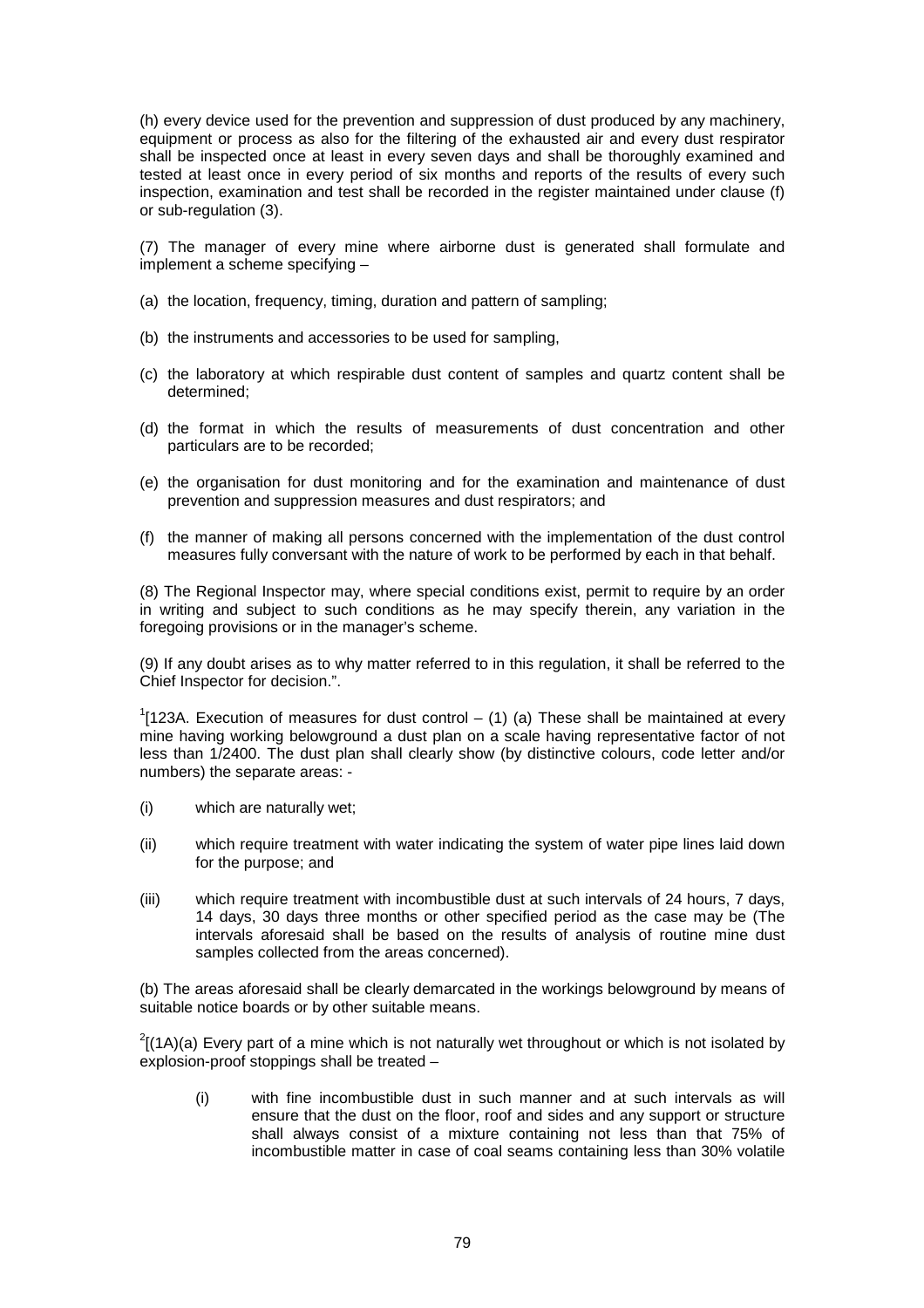matter (on dry ash free basis) and 85% of incombustible matter in case of coal seams containing more than 30% of such volatile matter; or

- (ii) with water in such manner and at such intervals as will ensure that the dust on the floor, roof and sides and or any support or structure is always combined with not less than 30% by weight of water in intimate mixture; or
- (iii) in such manner as the Regional Inspector may approve by an order in writing.
- (b) The incombustible dust used for the purpose fo this sub-regulation shall be :
	- (i) such that it does not contain more than 5% of free silica;
	- (ii) of such fineness and character, that it is readily dispersible into the air and that, when used in places which are not directly wetted by water from the strata it does not cake but it is dispersed into the air, when blown upon with mouth or by a suitable appliance; and
	- (iii) as far as practicable light in colour.

(c) No such incombustible dust shall continue to be used if it is found by tests which shall be carried out once at least in every three months, not to comply with the foregoing requirements:

Provided that when the supply of incombustible dust used in a mine is not from a regular source, these tests shall be carried out whenever a fresh supply of incombustible dust is received.

- (d) where any place or part of the mine is to be treated with incombustible dust :
	- (i) before treating with incombustible dust, all coal dust shall be cleaned, as far as practicable, from the roof, sides, floor, props, cogs, bars, brattice cloth or any other objects or structure or place on which coal dust may deposit, and all dust so collected shall be removed to the surface within 24 hours.
	- (ii) Incombustible dust shall be spread on the objects, structure and places aforesaid in adequate quantity and at such intervals as may be necessary to ensure compliance with the provisions of this sub-regulation.
	- (iii) the cleaning of coal dust and spreading of incombustible dust shall be carried out in the direction of the flow of the air;
	- (iv) a sufficient supply of incombustible dust shall be kept readily available at suitable places in the mine, and any deficiency in the supply of dust underground shall immediately be brought to the notice of the manager; and
	- (v) incombustible dust stacked at different places and kept on pans or on dust barriers in the mine shall be changed whenever it is no longer readily dispersible or whenever it becomes coated with coal dust, such dust shall be removed.]

(2) A daily record of the areas cleaned of coal dust and of the areas treated with incombustible dust or with water and the amount of incombustible dust used shall be maintained in a bound paged book kept of the purpose. Every entry in this book shall be signed and dated by the dust in-charge, and countersigned by the manager or the ventilation officer.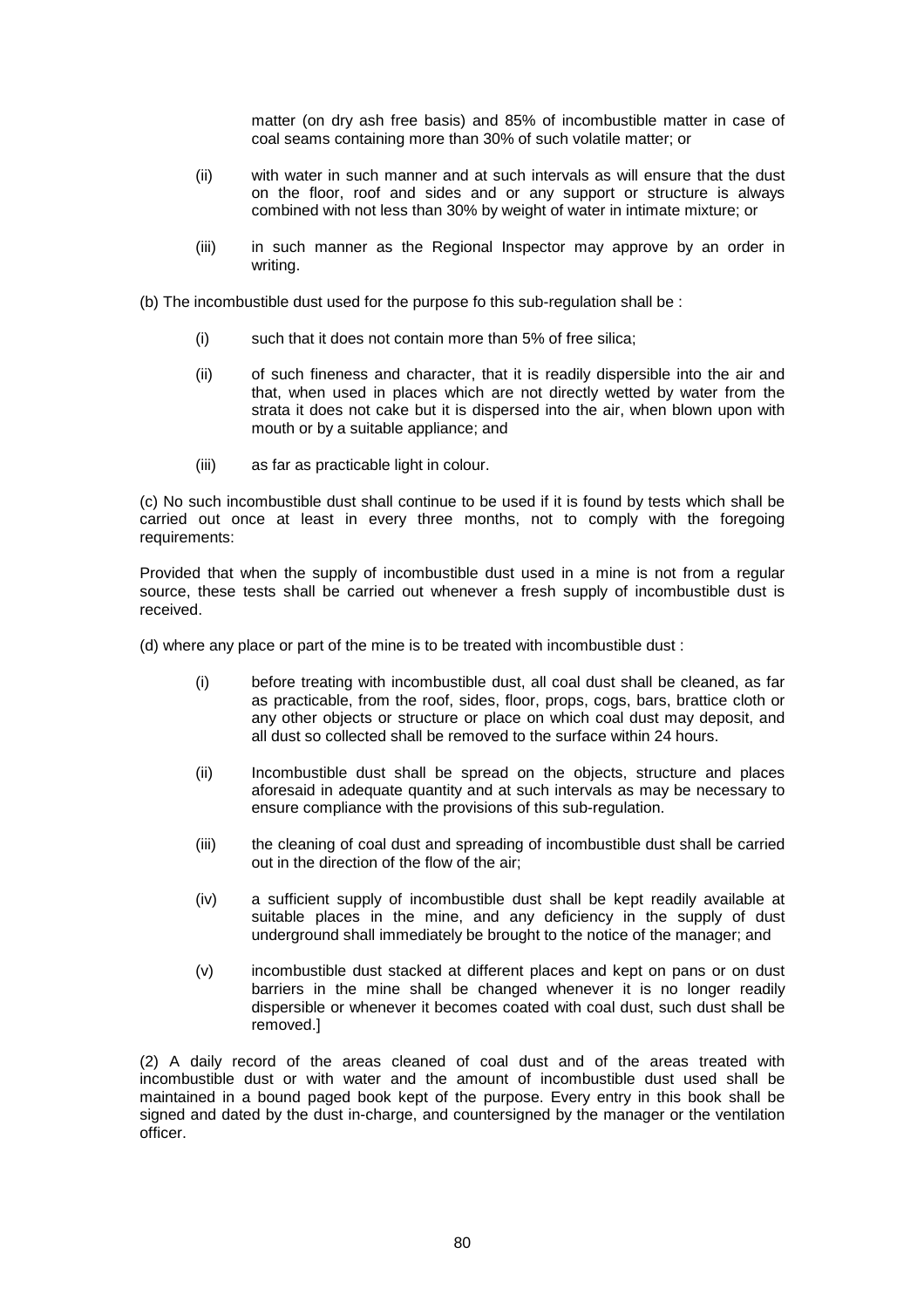(3) The dust control measures aforesaid shall be carried out under he supervision of a competent persons holding a manager's or overman's certificate or a degree or diploma in mining or mining engineering from a university or institution approve by the Central Government for the purpose of proviso to Regulation 16(1). No duties with respect of sampling of dust under Regulation 123B shall be entrusted to this person who may be designated as the "Dust Incharge" nor any other duties shall be entrusted to such person except with the previous permission of the Regional Inspector:

Provided that in the case of a mine having an average monthly output of less than 5000 tonnes, the Dust Incharge referred to in this regulation can act as the Sampling Incharge referred to in regulation 123B.

- (4) The Dust Incharge shall see :
- (a) that every part of the mine which, under these regulations, requires treatment with water, is thoroughly drenched or sprayed with water immediately before firing shots and also at intervals during the working hours so as to strictly comply with the provisions of regulation  $123(5)(b)(ii)$ ;
- (b) that every part of the mine which, under these regulations can be treated with incombustible dust, is so treated as to strictly comply with the provisions of regulation 123(5)(b)(i); and
- (c) that the arrangements for treating with water or incombustible dust as aforesaid are maintained in good order.

123B. Check on measures for dust control  $-$  (1) For the purpose of ensuring adequate treatment of coal dust as required under regulations 1123 and 123A] systematic samples of mine dust shall be collected, tested and analysed at intervals and in the manner specified in this regulation.

(2)(a) Every return airway as lies within two hundred metres of the last working face and every haulage tramming or conveyor roadway which is not naturally wet throughout, shall be divided into-ones not longer than one hundred and fifty metres each:

Provided that where in a mine some parts are being treated with water and others with incombustible dust the zones shall be so formed that in each zone only one system of treating coal dust is being followed.

(b) Every zone formed as aforesaid shall be divided into three equall sections, each not exceeding 50 metres in length.

(3)(a) Every zone shall be given a distinct number and every section the code letters a, b or c in a systematic manner. The zones and sections, with their numbers and code-letters, shall be clearly marked on a plan prepared on a scale having a representative factor of not less than 1/2400 hereinafter called the "sampling plan". The sampling plan shall clearly show the areas of the mine that are naturally wet throughout.

(b) Every zone and section shall also be distinctly demarcated in the workings below ground by means on suitable notice boards or by other suitable means.

(4)(a) Representative samples of dust shall be collected once in every 30 days from every zone, and for this purpose samples may be collected from different sections a, b or c in rotation such that, during every such period of 30 days, all samples are collected from the section a or section b or section c.

(b) Representative samples aforesaid shall be collected in a systematic manner irrespective of the cleaning and treating operations but shall in no case be collected with  $2$ [20] hours of cleaning and treating of any zone, section or part thereof.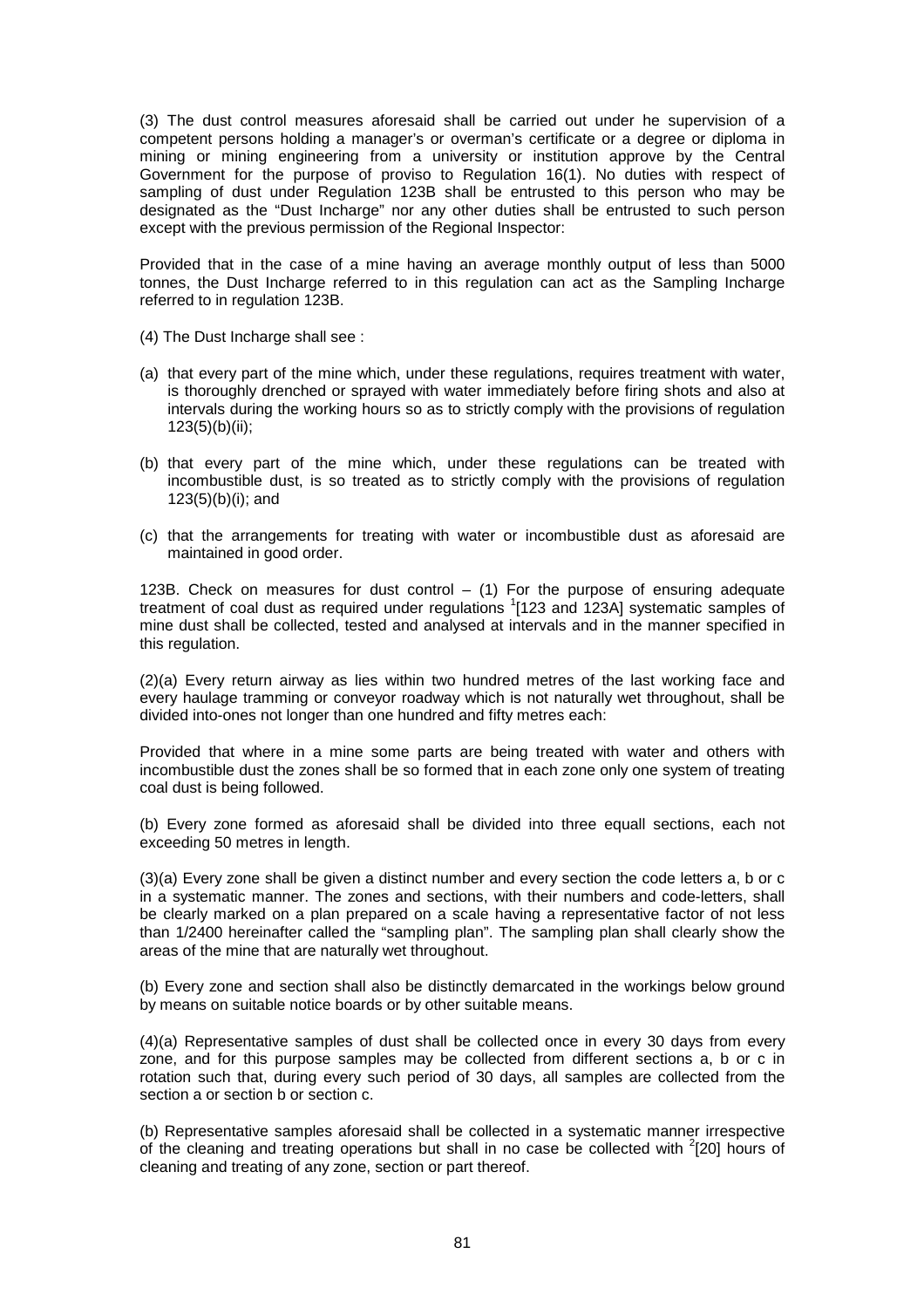(c) If the representative sample of mine dust from any particular zone shows that the provisions of regulation  ${}^{3}$ [123A(1A)(a)] have not been complied with, immediate steps shall be taken to clean and treat whole of the zone so as to comply with the provisions of regulation  $3a[123A(1A)(a)].$ 

(5) In every travelling roadway, and in every airway other than those specified in subregulation (2)(a) samples shall be taken in such a systematic manner and at such intervals (not exceeding three months) that a proper check is maintained on the efficiency of the treatment thereof in terms of regulation  $1/123A(1A)(a)$ ].

(6)(a) Samples of dust shall be collected from roof, sides, and floor, and shall comprise of dust collected to a depth not exceeding five millimeters on the roof and sides, and to a depth not exceeding 10 millimeters on the floor.

(b) Where a zone is treated with incombustible dust, the samples shall be collected by a method of 'strip' sampling, the strips being as near as possible of equal width of not less than 10 centimetres, and a uniform intervals not exceeding five metres.

(c) Where a zone is treated with water the samples shall be collected by a method of "spot" sampling such that a spot-collection of dust is made for every metre of the length sampled, as nearly as possible at regularly spaced intervals along a zigzag path.

(d) In collecting the samples aforesaid, the strips shall be extended into or spot collection made from any cross galleries upto the air-stoppings, if any.

(e) Each sample shall be well-mixed and then reduced in bulk (by quartering) to a weight of not less than 30 grammes. Each sample so reduced shall be packed in a moisture-proof container which shall be suitably labelled or marked.

(7) The sampling operations aforesaid shall be carried out under the supervision of a competent person holding a manager's or overman's certificate or degree or diploma in mining or mining engineering from a university or institution approved for the purpose of regulation 16. He shall be designated as the "Sampling Incharge" and shall be different from Dust Incharge appointed under regulation 123A. No other duties shall be entrusted to this person except with the previous permission of the Regional Inspector.

(8) Within seven days of taking of each sample, it shall be sent for analysis and the result of such analysis, immediately on its receipt, shall be recorded in a bound-paged book kept for the purpose. Every entry in the book aforesaid shall be signed and dated by the sampling incharge and be countersigned and dated by the manager.

Explanation – A place in a mine is considered "Naturally wet throughout" if it is moist enough to keep the coal dust present, at any time, on the roof, sides and floor and other objects at that place so that it is always combined with not less than 30 percent by weight of – was in intimate mixture.]

 $^{2}$ [123C. Stone dust barriers – (1) In every gassy seam of the second or third degree  $^{1}$ [or in the development working in a gassy seam of the first degree in which there is likelihood of occurrence of inflammable gas in dangerous quantities], additional precautions shall be taken by providing stone dust barriers to prevent an ignition or explosion from extending from one part of the mine to the other.

(2) Every such stone dust barrier shall be of such a type as may be approved by the Chief Inspector by a general or special order in writing and shall be maintained in such manner as may be specified in the said order :

Provided that the Chief Inspector may permit in any mine or part thereof may alternative precautionary measures to be taken in lieu of stone dust barriers.]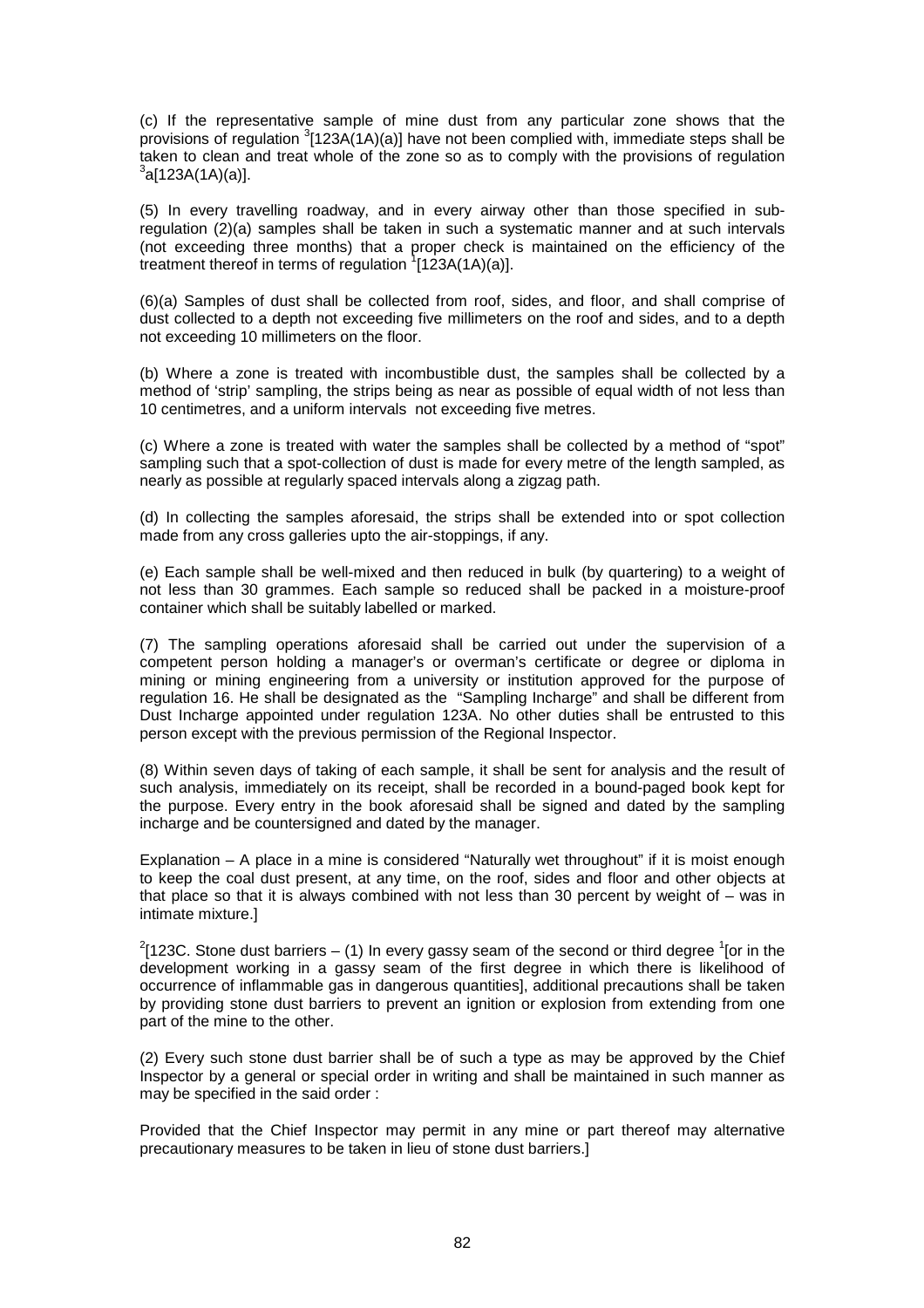$3$ [(3) If any dispute arises as to whether stone dust barriers or other alternative precautionary measures are required to be provided in any part of a gassy seam of the first degree, under sub-regulation (1), the question shall be referred to the Chief Inspector or who shall decide the same].

124. Precautions against irruption of gas  $4 *$   $*$ \* \* [(1)]Where any working is extended to within 30 metres of any goaf or disused workings containing or likely to contain an accumulation of inflammable or noxious gases, there shall be maintained at least one bore-hole not less than 1.5 metres in advance of the working. The operation of drilling the bore hole shall be carried out under the supervision of a competent person, and no lamp or light other than an approved safety lamp or torch shall be used in any such working.

125. Recovery and exploratory work – (1) After an explosion of inflammable gas or coal dust has occurred in a mine, only such persons as are authorise by the manager or by the principal official present at the surface, shall be allowed to enter the mine.

(2) When it is intended of proposed to reopen a mine or part thereof, which has been isolated, sealed off or flooded with water to deal with a fire or spontaneous heating, the owner, agent or manager shall, not less than 14 days before the commencement of such work, give notice in writing of such intention or proposal to the Regional Inspector and the Chief Inspector.

(3) Where it is intended to carry out any exploratory work in a mine or part belowground likely to contain irrespirable atmosphere –

- (a) no party of less than three persons shall be allowed to proceed to carry out such work; and
- (b) every such party shall carry a cage containing suitable birds or other means of detecting carbon monoxide gas approved by the Chief Inspector and also an approved flame safety lamp.

126. Danger from surface water  $-$  (1)  $\frac{1}{2}$ [(a)] Where any mine or part thereof is so situated that there is any danger of inrush of surface water into the mine or part, adequate protection against such inrush shall be provided and maintained. 2[Whether such protection is adequate or not can be determined by the Chief Inspector or whose decision shall be final.]

 $3$ [(b) Except with the permission of the Chief Inspector in writing and subject to such conditions as he may specify therein and subject to the provisions of clause (a), every entrance into a mine shall be so designed, constructed, and maintained that its lowest point (which means the point at which a body of rising water on surface can enter the mine) shall be not less than 1.5 metres above the highest flood level at that point].

(2) No workings shall be made in any mine vertically below –

- (a) any part of any river, canal, lake, tank or other surface reservoir; or
- (b) any spot lying within a horizontal distance of 15 metres from either bank of a river or canal or from the boundary of a lake, tank or other surface reservoir;

except with the permission in writing of the Chief Inspector and subject to such conditions as he may specify therein.

(3) Every application for permission under sub-regulation (2) shall be accompanied by two copies of a plan and section showing the existing position of the workings of the mine, the proposed layout of workings, the depth of the surface, the position and depth of any goaves in every seam in the neighborhood, all faults, dikes and other geological disturbances and such other particulars as may affect the safety of the mine or of the persons employed therein.

Explanation. – Where sand or alluvium are lying in the course of a river, canal, lake, tank or reservoir, the depth from the surface shall be reckoned from the surface of hard ground underlying such sand or alluvium.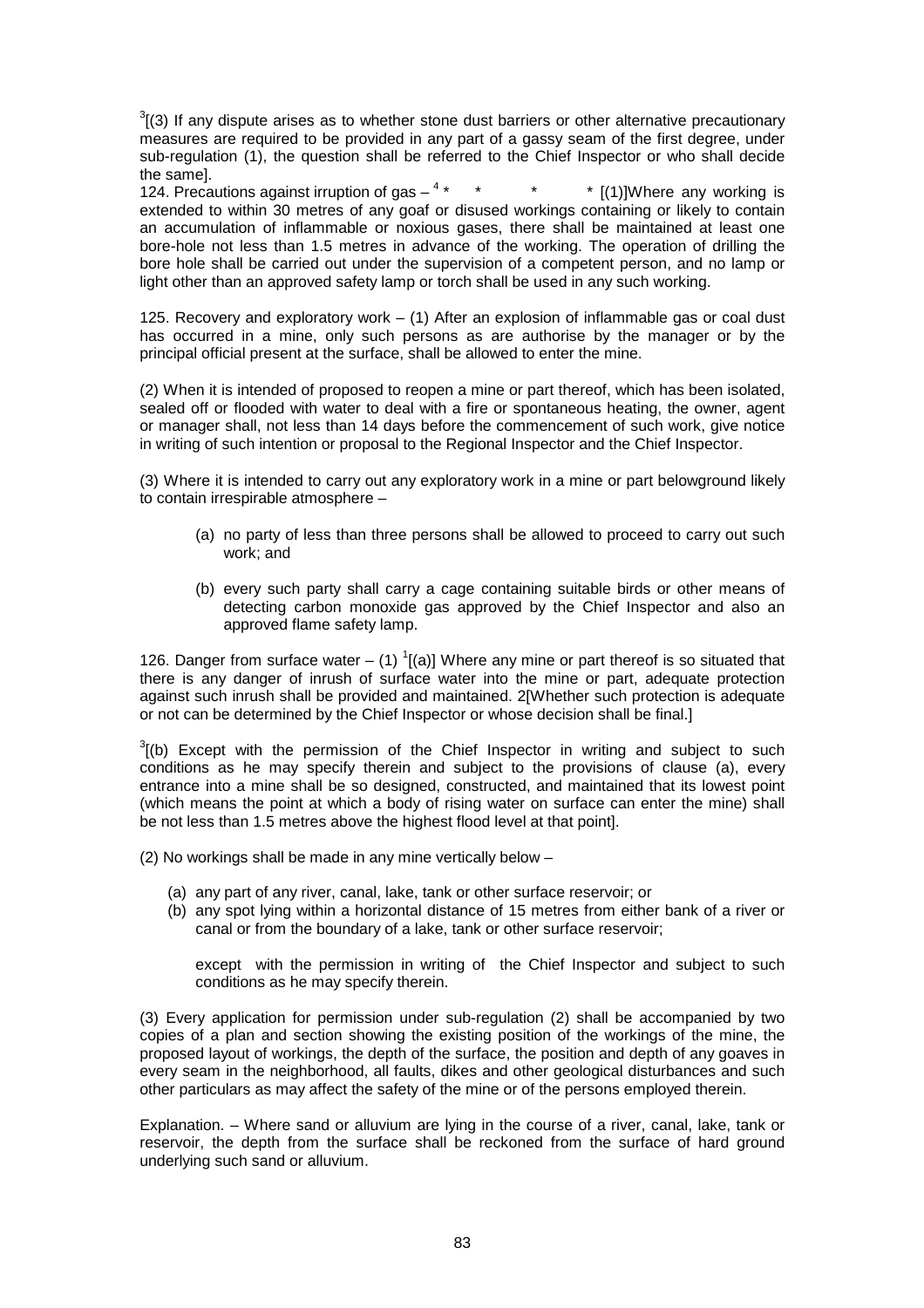$3$ [(4) All workings made under sub-regulation (2) shall be clearly demarcated belowground.

(5)(a) A competent person shall, once at least in every 14 days during the rainy season and once at least in every 30 days during other periods of the year, examine every protective measure provided under sub-regulation(1), whether in use or not, for their stability. A report of every such examination shall be recorded in a bound paged book kept for the purpose, and shall be signed and dated by the person making he examination and countersigned by the manager.

(b) The protective measure and workings aforesaid shall also inspected, once at least in every quarter by the manager personally.]

127. Danger from underground inundation.  $^{4}$ [(1) Proper provision shall be made in every mine to prevent irruption of water other liquid matter or any material that is likely to flow when wet from the workings of the mine the same mine or of an adjoining mine and to prevent accidents while drilling bore-holes for probe or release of a body of water or other liquid matter

- (2) Where work is being done in –
- (a)(i) Where work is being done in  $-$

(ii) any place in a seam or section, which is at a lower level that any other place in a lower seam or section; or

(iii) any place in a seam approaching a fault passing through an upper seam or section, which contains or may contain an accumulation of water or other liquid matter or any material that is likely to flow when wet; or

(b) any water-bearing strata 11 all useful information including the position, extent and depth of the above mentioned features shall be acquired and kept recorded and a scheme of working designed to prevent irruption of water or other liquid matter or any material which flows when wet shall be prepared and put into operation.

(3) Without prejudice to the requirement of sub-regulation (1) and sub regulation (2), no working which has approached within a distance of 60 metres of any other working (not being the working which has been physically examined and found to be free from accumulation of water or other liquid matter or any material that is likely to flow when wet) and whether in the same mine or in an adjoining mine, shall be extended further except with the prior permission in writing of the Regional Inspector and subject to such conditions as he may specify therein.

Explanation – For the purpose of this sub-regulation, the distance between the said workings shall mean the shortest distance between the workings of the same seam or between any two seams or sections, as the case may be, measured in any direction whether horizontal, vertical or inclined.].

 $I[(4)(a)$ Every application for permission to extend any working referred to in sub-regulation (3) shall be accompanied by two copies of the plan and section showing:

- (i) The outlines of all such disused or abandoned workings in relation to the working approaching them and also the depth of such disused or abandoned workings from the surface;
- (ii) The outlines, the lay out and the method of the proposed workings for which permission is sought;
- (iii) The faults, dykes and other geological disturbances in relation to working specified in clause (i) or (ii) of the sub-regulation; and
- (iv) Any other information that is available with the management and any other particulars or information that may be required by the Chief Inspector.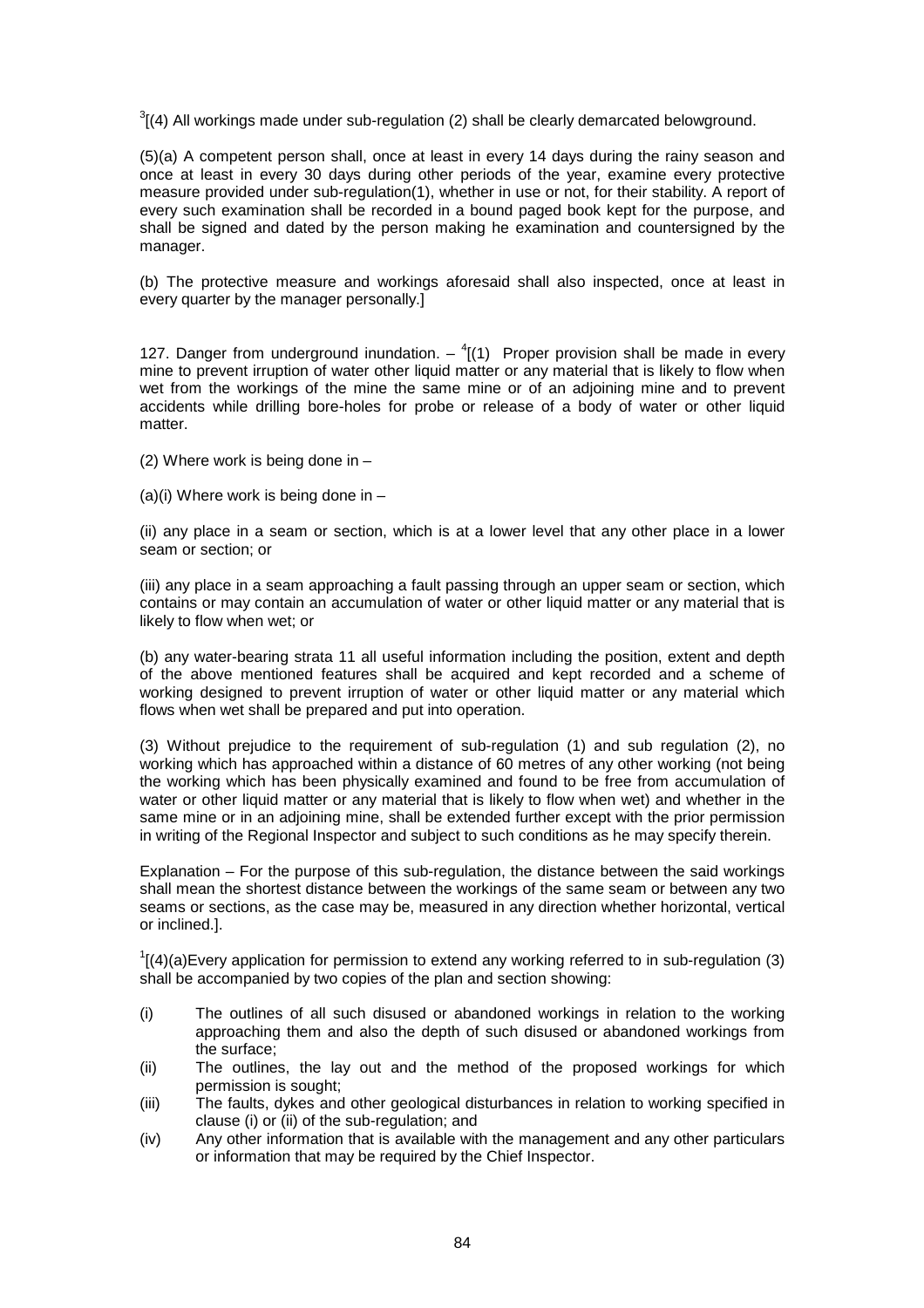(b) When permission is granted to extend any working referred to in sub-regulation (3) or sub0-regulation (5), it shall be extended strictly in accordance with the plan the method approved under, and the conditions specified in, such permission; and there shall be no variation therefrom unless such variation is again approved by the Chief Inspector.

(5) Whenever seepage of water, which is not normal to the seam is noticed at any place workings or if there be any such suspicion or doubt such working shall immediately be stopped and the Chief Inspector and the Regional Inspector shall forthwith be informed of such seepage. Such working shall not be extended further except with the prior permission in writing of the Chief Inspector and subject to such conditions as he may specify therein.

(6)(a) The height or width of any working referred to in sub-regulation (3) or sub-regulation (5) shall not exceed 2.4 metres and there shall be maintained at least one bore-hole near the centre of the working face, and sufficient flank bore-holes on each side; and, where necessary, bore-holes above and below the working to intervals of not more than five metres.

All such bore-holes shall be  $2$ [drilled sufficient close to each other to ensure that the advancing face will not accidentally hole through into a working containing water or liquid matter or any material that is likely to flow when wet and shall be] maintained and shall be constantly maintained at sufficient distance in advance of the working and such distance shall in no case be less than three metres. These precautions shall be carried out under the direct supervision of an official, having Manager's or Overman's specially authorised for the purpose.

(b) A record showing the exact height and width of such working, the number of bore-holes driven, the length of each bore-hole, the places at which and the direction in which each borehole was driven, shall be maintained by the official referred to in clause (a) in a bound paged book kept for the purpose and the entries made therein shall be signed and dated by such competent person and shall be countersigned by the manager every day. Also a plan and section of such working showing the above particulars shall be prepared and maintained and they shall be brought upto date at least once in every fifteen days.

(7) Unless specific relaxation is granted by the Chief Inspector in writing under sub-regulation (8), all the provisions of sub-regulation (6) shall be strictly complied with while extending any working referred to in sub-regulation (3) or sub-regulation (5) whether or not the permission granted to extend such workings requires compliance with all or any of the provisions of subregulation (6).

(8) If the Chief Inspector is satisfied that the conditions in any mine or part thereof are such as to render compliance with all or any of the provisions specified in sub-regulation (6) unnecessary or impracticable, he may, by an order in writing and subject to such conditions as may be specified therein, relax, vary or dispense with all or any of the conditions and requirements contained in sub-regulation (6), and, if he is of the opinion that the conditions at any mine or part thereof are such as to require additional precautions to be taken, he may by an order in writing require that such additional precautions besides those specified in subregulation (6) shall be taken.]

128. International flooding . (1) When the owner, agent or manager intends or proposed, by introducing water from the surface or from any other part of the mine or from an adjacent mine, to flood any part of the workings of his mine, he shall give, in writing, not less than 14 days' notice of such intention or proposal to the Chief Inspector and the Regional Inspector and to the management of all adjoining mines and of such other mines as might be affected by such flooding.

Provided that the Regional Inspector may, be an order in writing and subject to such conditions as he may specify therein, permit such operations to be commenced on any day prior to the expiry of the said 14 days: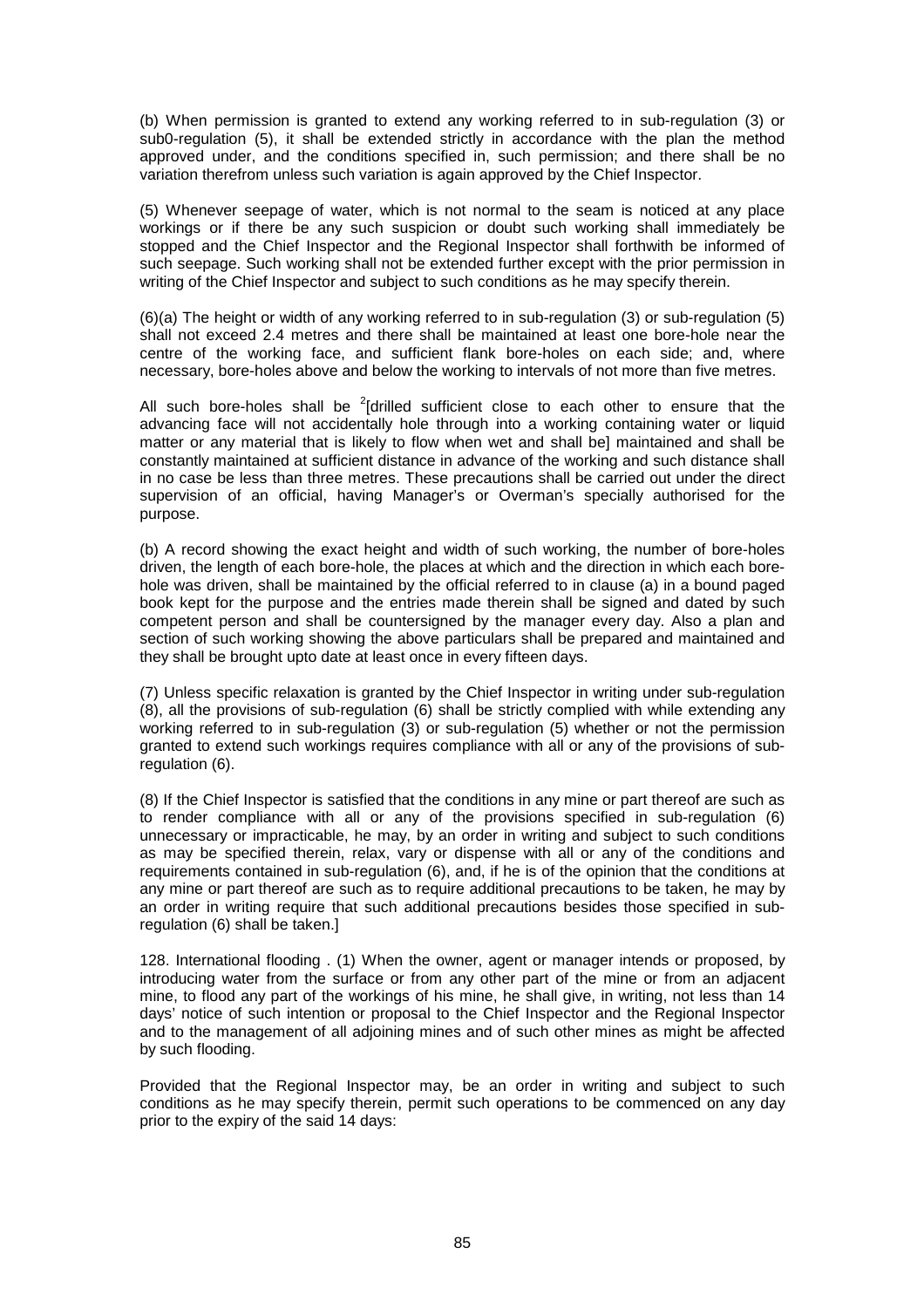Provided further that the Regional Inspector may, by an order in writing, either prohibit any such operation or require that such operation shall not be commenced until such precautions as he may specify therein, have been taken to his satisfaction.

Explanation. – For the purposes of this sub-regulation, a mine shall have the meaning assigned to it under regulation 30.

(2) If the operations in respect of which notice is given under sub-regulation (1), are not commenced within 60 days from the expiry of the said 14 days, the notice shall be deemed to have lapsed and the provision of the sub-regulation(1) shall apply as if no such notice had been given.

129. Construction of a water dam, etc.  $-$  (1) Where in any mine, it is intended to construct a reservoir, dam or other structure to withstand a pressure of water or other material which will flow when wet, or to control an inrush of water, the owner, agent or manager shall give in writing not less than 14 days notice of such intention to the Regional Inspector. Every such notice shall be accompanied by two copies of plans and sections showing the design and other details of the proposed construction.

Provided that where the safety of the mine or of the persons employed therein is seriously threatened, the provisions of this regulation shall be deemed to have been complied with if the said notice is given to the Regional Inspector as soon as the work of construction is commenced :

Provided further that where such a reservoir, dam or other structure was constructed before the coming into force of these regulations, the said copies of the plans and sections shall be submitted to the Regional Inspector within three months of the coming into force of these regulations. Where these details are not available, the Regional Inspector shall be informed of the fact within the aforesaid period.

(2) The Regional Inspector may, by an order in writing, require such modification or alternations to be made by the design of any such reservoir, dam or structure, as he may specify therein.

## **CHAPTER – XII : Ventilation**

130. Standard of ventilation.  $-$  (1) It shall be the duty of the owner, agent or manager of every mine to take such steps as are necessary for securing that there is constantly produced in all parts of the mine belowground which are not sealed off, ventilation adequate to clear away smoke, steam and dust; to dilute gases that are inflammable or noxious so as to render them harmless; to provide air containing a sufficiency of oxygen; and to prevent such excessive rise of temperature or humidity as may be harmful to the health of persons.

 $I(2)$  For the purpose of securing adequate ventilation as aforesaid, the owner, agent and manager shall ensure that :

- (i) in every ventilating district, not less than six cubic metres per minute of air per person employed in the district on the largest shift or not less than 2.5 cubic metres per minute of air per daily tonne output whichever is larger, passes along the last ventilation connection in the district which means the inbye-most gallery in the district along which the air passes;
- (ii) at every place in the mine where persons are required to work or pass, the air does not contain less than 19 percent of oxygen or more than 0.5 percent of carbon dioxide or any noxious gas in quantity likely to affect the health of any person;
- (iii) the percentage of inflammable gas does not exceed 0.75 in the general body of the return air of any ventilating district and 1.25 in any place in the mine;
- (iv) the wet bulb temperature in any working place does not exceed 33.5 degrees centigrade; and where the wet bulb temperature exceeds 30.5 degrees centigrade arrangements are made to ventilate the same with a current of air moving at a speed of not less than one metre per second; and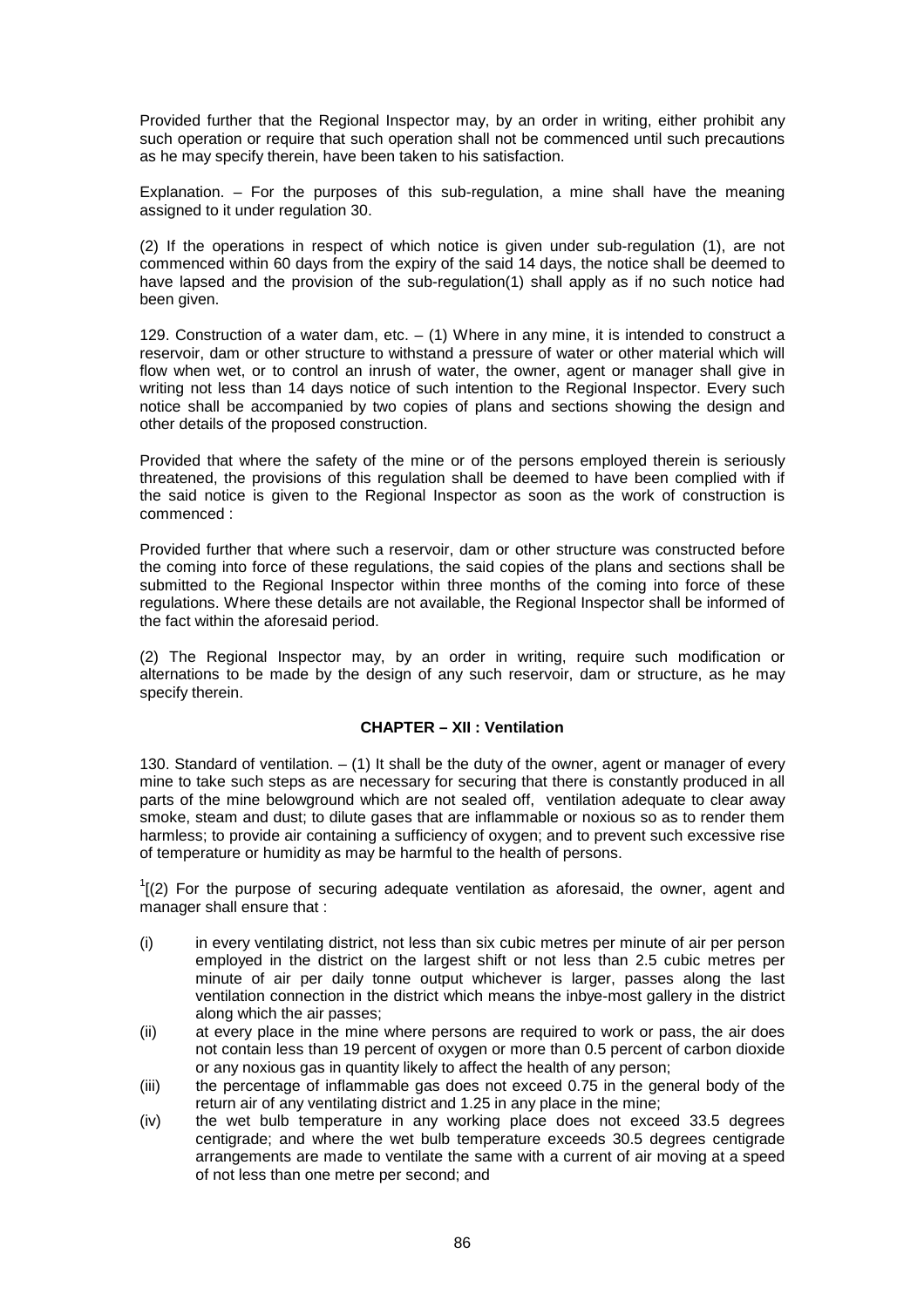(v) for ensuring compliance with the provisions of clauses (ii), (iii) and (iv) of this subregulation, air samples and temperature readings shall be taken at least once in 30 days and the result shall be recorded in a bound paged book kept for the purpose:

Provided that where at any mine or part, special conditions exist which make compliance with any of the above provisions not necessary or reasonably not practicable the Chief Inspector, may by an order in writing and subject to such conditions as he may specify therein, grant a relaxation from the provisions.

(3) In every mine, ventilation as specified in sub-regulation (2) shall be produced by a suitable mechanical ventilator :

Provided that if in respect of any mine a suitable mechanical ventilator is not immediately available the Chief Inspector may by an order in writing and subject to such conditions as he may specify therein grant a temporary exemption from the operation of this sub-regulation until such time as a suitable mechanical ventilator can be obtained.]

(4) If with respect to any mine or part thereof the Regional Inspector is of the opinion that the ventilation is not adequate, he may, by an order in writing, require the installation and maintenance of such a mechanical ventilator as is capable of producing adequate ventilation in the mine or part.

 $1$ [131. Main Mechanical Ventilator, its drive and fittings etc.  $-$  (1) Every main mechanical ventilator in a mine shall be capable of producing adequate ventilation in the mine or part and shall be installed on the surface at a distance of not less than 10 metres from the opening of the shaft or incline at any point:

Provided that the provisions of this sub-regulation is so far as they require the installation of the main mechanical ventilator at a distance of not less than ten metres from the opening of the shaft or incline, shall not apply to a mechanical ventilator installed on the surface before this sub-regulation comes into force:

Provided further than in the case of a non-fiery seam or gassy seam of the first degree and where the main mechanical ventilator has already been installed below ground before the 24<sup>th</sup> October, 1957 the Chief Inspector may by an order in writing and subject to such conditions as he may specify therein permit the use of such mechanical ventilator for a period to be specified in the permission.

(2) In every gassy seam of the second or third degree if electricity is used for driving the mechanical ventilator electrical energy shall be supplied to the drive motor of the ventilator through a separate circuit from the main distribution point of the mine.

(3) There shall be provided an maintained at every main mechanical ventilator, a recording instrument to continuously register the pressure developed.

(4) Every main mechanical ventilator shall be so designed installed and maintained that the current of air can be reversed when necessary.

(5) At every shaft or incline ordinarily used for lowering or raising of persons or materials where a mechanical ventilator is installed there shall be provided a properly constructed air lock:

Provided that unless the Regional Inspector so requires by an order in writing the provisions of this sub-regulation shall not apply to a shaft or incline where a mechanical ventilator was installed before the 24<sup>th</sup> October, 1957.1

132. <sup>1</sup>[Restriction of installation of mechanical ventilator belowground in fiery and certain gassy seams]. - <sup>1</sup>[In every fiery seam or gassy seam of the second or third degree the following provisions shall have effect in relation to the installation belowground of booster fans.]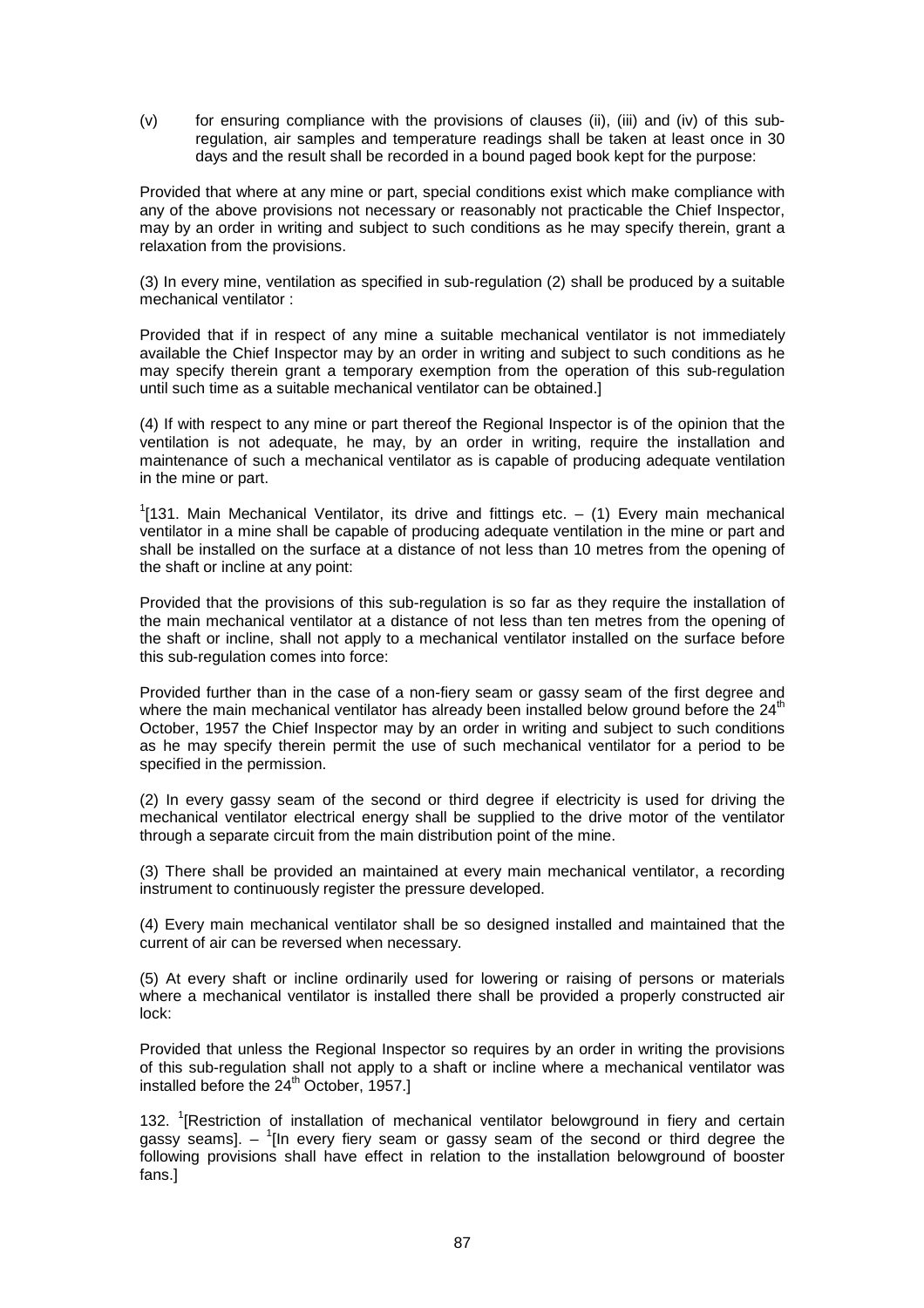(1)  ${}^{1}$ [No booster fan shall be installed belowground in the mine] unless the manager is satisfied, as a result of a survey of the ventilation of every party of the mine liable to be affected, that such installation is necessary or expedient for the proper ventilation of the mine and that it should be installed. Seven days' prior notice of every such installation, together with particulars of the survey aforesaid, shall be sent to the Regional Inspector.

Explanation – The shifting of a  $\textsuperscript{1}$  [booster fan] from one place to another shall be deemed to be an installation of a  $\frac{1}{2}$  [booster fan] for the purpose of this regulation.

(2) The Regional Inspector may at any time, by an order in writing, require the use of  $1$ [any booster fan installed belowground in the mine] to be discontinued.

133. Installation and maintenance of mechanical ventilators  $-1$ [(1) In every fiery seam or gassy seam of the second or third degree where a booster or auxiliary fan is electrically driven, the drive motor, unless it is so constructed, installed, operated and maintained as to prevent the risk of open sparking, shall not be placed in a return airway.]

(2) The installation and maintenance of every mechanical ventilator  $1$  [and booster fan] shall be supervised and controlled by a competent person appointed for the purpose; and except in an emergency, no person shall start, stop, remove or in any way alter, repair or interfere with any such ventilator <sup>1</sup>[and fan] except by or on the authority of the manager or other official authorised in this behalf. Particulars of every such stoppage or alteration, together with the duration thereof, shall be recorded in a bound paged book kept for the purpose.

(3) A competent person appointed for the purpose shall, once at least in every seven days, examine every mechanical ventilator <sup>1</sup>[and booster fan] in use and shall record the result thereof in a bound paged book kept for the purpose. Any serious defect revealed by such examination shall, without delay, be brought to the notice of the manager.

(4)(a) In every mine in which a mechanical ventilator is in use, the quantity of air shall, once at least in every 14 days be measured –

- (i) in every main intake and return airway of every seam or section, as near as practicable to the entrance to the mine;
- (ii) in every split, as near as practicable to the point at which the split commences;
- (iii) in every ventilating district, as near as practicable to the point where the air is subdivided at the end of a split and also where it enters the first working place; and
- (iv) any other point the Regional Inspector may, by an order in writing, specify. The measurements shall be entered in a bound paged book kept for the purpose :

 $2$ <sup>2</sup>[Provided that in a non-fiery seam or a gassy seam of the first degree it shall be sufficient to take the air measurement once in every 30 days].

(b) The measurements referred to in clause (a) shall also be taken and recorded whenever the system of ventilation is so altered as to substantially affect or likely to affect the ventilation of the mine.

 $3(5)$  Every such ventilator or fan shall be in charge of a competent person appointed for the purpose, who shall not be entrusted with any other additional duties which may interfere with his duties as in charge of the ventilator or fan, as the case may be.]

134. Standing Orders. – (1) The manager of every mine in which a mechanical ventilator other than an auxiliary fan is installed, shall submit to the Regional Inspector within 60 days of the coming into force of these regulations, or in the case of a new installation, within 30 days of the installation, Standing Orders specifying the action that shall be taken with respect to the withdrawal of persons from the mine or part thereof in the event of a stoppage of the ventilator.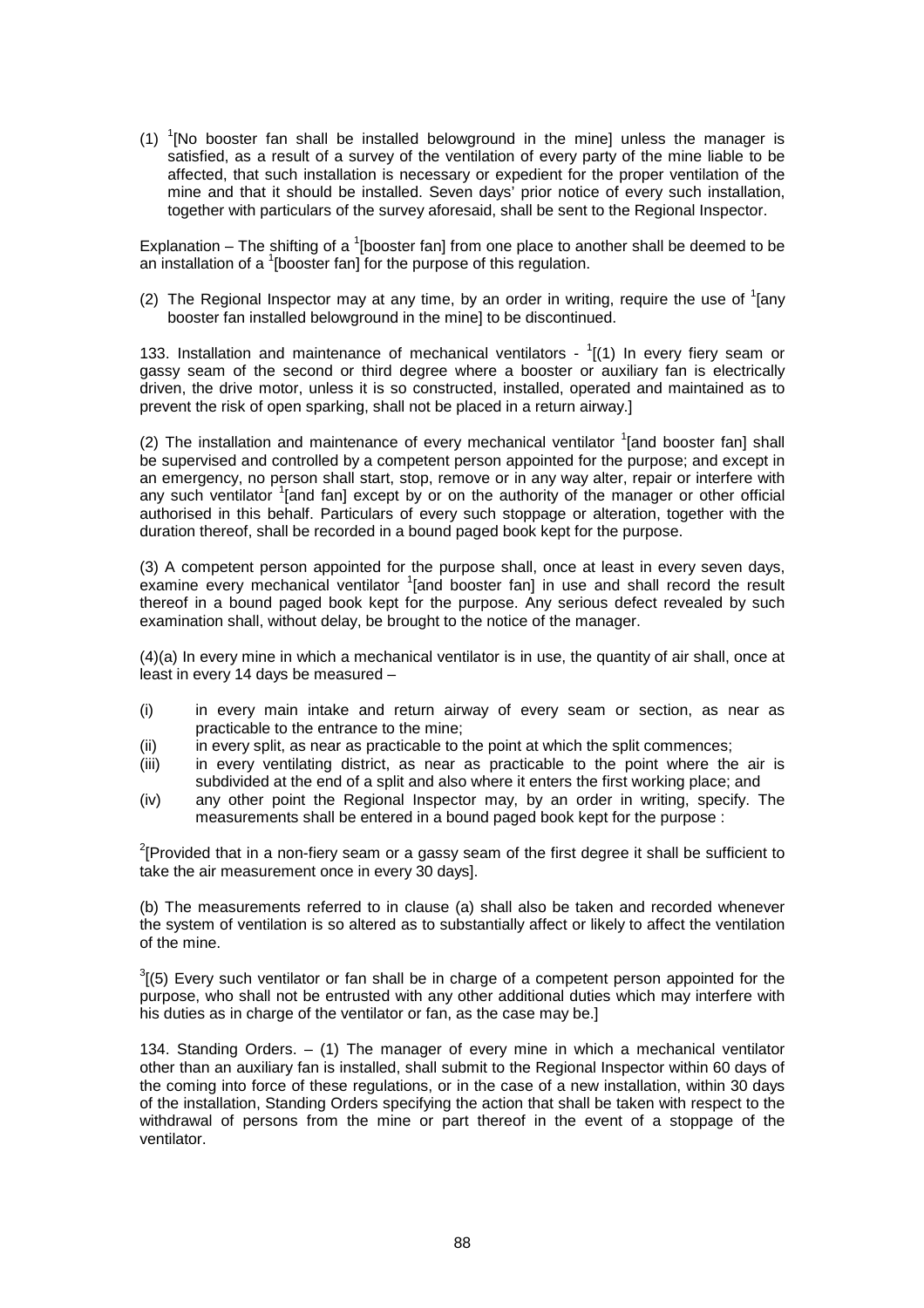(2) The Regional Inspector may, by an order in writing, approve of such Standing Orders, either in the form submitted to him or with such additions and alterations as he may think fit; and the Standing Orders so approved shall be enforced at the mine.

(3) A copy of the Standing Orders shall be pasted at conspicuous places in the mine, both above and belowground.

135. Splits and airways – (1) For the purpose of ventilation, every mine shall be divided into such number of districts or splits as to ensure that separate current of fresh air is made available in every such district or split.

(2) The intake air shall be so arranged as to travel away from all stagnant water.

 $^{4}$ [(3) In every fiery seam or gassy seam of the second or third degree, for every ventilating district there shall be provided two main intake airways one of which shall be used as a travelling roadway:

Provided that if the Regional Inspector is satisfied that compliance with this regulation is not reasonably practicable, he may, by an order in writing and subject to such conditions as he may specify therein, grant exemption from the provisions thereof.]

(4) Every connection between a main intake airway and a main return airway shall until it has ceased to be required and has been sealed off, be provided with at least two doors so spaced that whenever one door is opened, the other door can be kept closed. Steps shall be taken to ensure that at least once of the door is always closed. Any such connection which has ceased to be required shall be effectively sealed.

136. Brattices, doors, stoppings ad air-crossings. - (1) There shall be provided and maintained in every mine, such number of air-crossings, stoppings, doors and other devices as may be adequate to ensure compliance with the provision of regulations 130. If any doubt arises as to the adequacy of such ventilation devices, it shall be referred to the Chief Inspector for decision.

(2) (a) The space between the frame or every ventilation door and the roof and sides of the roadway, shall be built up with masonry or concrete, not less than 25 centimetres in thickness.

(b)Every such door shall be self-closing; and whenever opened, it shall be closed as soon as possible, and shall not be propped or fixed so as to remain open.

(c) If such door is required to be frequently kept open for the passage of men or material, there shall be, throughout every working shift, a door attendant at the door.

(d) If a doors is not in use, it shall be taken shall be taken off its hinges and placed in such a position that it shall not cause any obstruction to the air current.

(3)(a) Every stopping between the main intake and main return airways shall be constructed of masonry or brickwork, not less than 25 centimetres in thickness or such greater thickness as may be required by the Regional Inspector, and shall be faced with a sufficient thickness of lime or cement plaster to prevent leakage of air.

(b) Every stopping in use shall be kept accessible for inspection.

(4) The partitions and walls of every air-crossing shall be not less than 25 centimetres in thickness if constructed or masonry or of concrete not properly reinforced, and not less than 15 centimeters in thickness if constructed of properly reinforced concrete.

(5) Every air-crossing, ventilation stopping, door or brattice shall be maintained in efficient working order and good repair.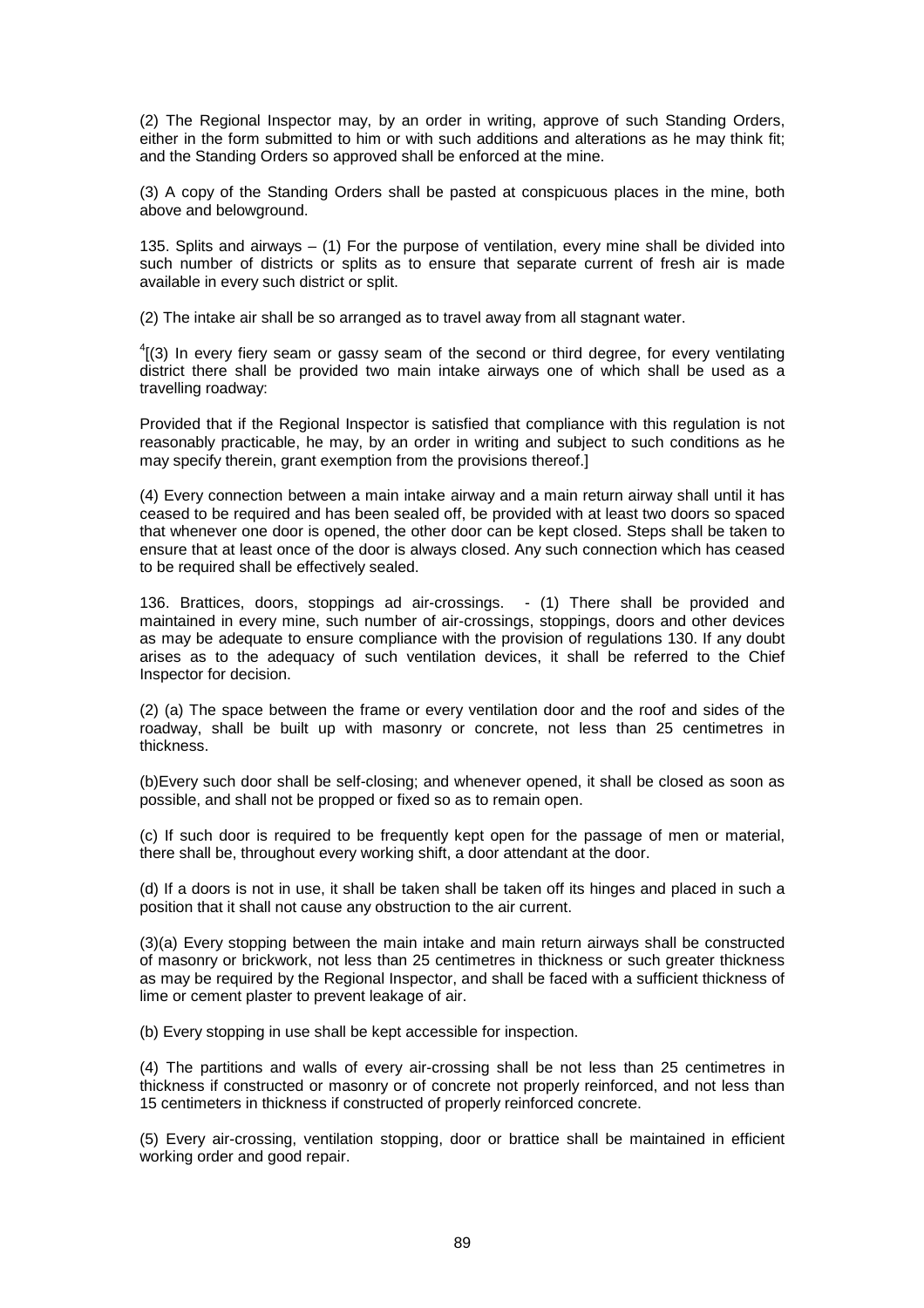(6) A competent person shall, once atleast in every 14 days, examine every airway, air crossing, ventilation stopping and door in use, and shall record the result thereof in a bound paged book kept for the purpose, and shall sign the same and date his signature.

 $1$ [136A. Velocity of Air Current – The velocity of air current measured in metres per minute at the place shown in column (2) shall be not less than that shown in column (3) for the different seams shown in column (1) of the Table given below :

| Degree of gassiness                  | Place where velocity of air is to be measured                                    | Velocity of air |
|--------------------------------------|----------------------------------------------------------------------------------|-----------------|
|                                      |                                                                                  | 3               |
| First <sup>2</sup> [Second or Third] | Immediate outbye ventilation connection from the                                 | 30              |
| degree                               | face.                                                                            |                 |
| [First or] Second degree             | (i)<br>4.5 metres from any face<br>whether                                       | 30              |
|                                      | working or discontinued on the intake<br>side of the brattice or partition;      |                 |
|                                      | (ii)<br>7.5 metres outbye of the discharge end                                   | 15              |
|                                      | of an air pipe;                                                                  |                 |
|                                      | (iii)<br>at the maximum span of along wall face.                                 | 60              |
| Third degree                         | (i)<br>4.5 metres from any face whether<br>working or discontinued on the intake | 45              |
|                                      | side of the brattice or partition;                                               |                 |
|                                      | (ii)<br>7.5 metres outbye of the discharge end                                   | 25              |
|                                      | of an air pipe;                                                                  |                 |
|                                      | (iii)<br>at the maximum span of along wall face.                                 | 75              |

Provided that if in the opinion of the Chief Inspector or the Regional Inspector the compliance with the above provision is not practicable or not necessary, he may, by an order in writing and subject to the conditions specified therein exempt partially or totally any mine from the provisions of this regulation.]

137. Auxiliary fans.- (1) Every auxiliary fan :

- (a) shall be installed, located and worked in such a manner that
	- (i) a sufficient quantity of air shall, at all times, reach it so as to ensure that it does not re-circulate air; and
	- (ii) there is no risk of the air which it circulates being contaminated by any substantial quantity of inflammable or noxious gases or dust; and
- (b) shall, whether driven electrically or otherwise, be efficiently connected with earth so as to avoid the accumulation of an electrostatic charge; and
- (c) shall have an air-duct for conducting the air to or from the face or blind end; and such air-duct shall be so maintained as to minimize any leakage or air and to ensure an adequate supply of air to within 4.5 metres of the face or blind end.

(2) No auxiliary fan shall be started, stopped, removed, replace or in any way altered or interfered with, except by or on the authority of an official.

(3) No person shall enter or remain in any place which is dependent for its ventilation on an auxiliary fan, unless such fan is operating efficiently. Whenever the ventilation of any such place has been interrupted, whether by the stoppage of the fan or otherwise, no person shall so enter or remain therein, except for the purpose of restoring the ventilation, unless the place has been examined by a competent person and declared safe.

- (4)  $\frac{1}{1}$ [In every fiery seam or gassy seam of the second or third degree -]
	- (a) two or more auxiliary fans shall not be installed in the same ventilating district or split, except with the permission in writing of the Regional Inspector and subject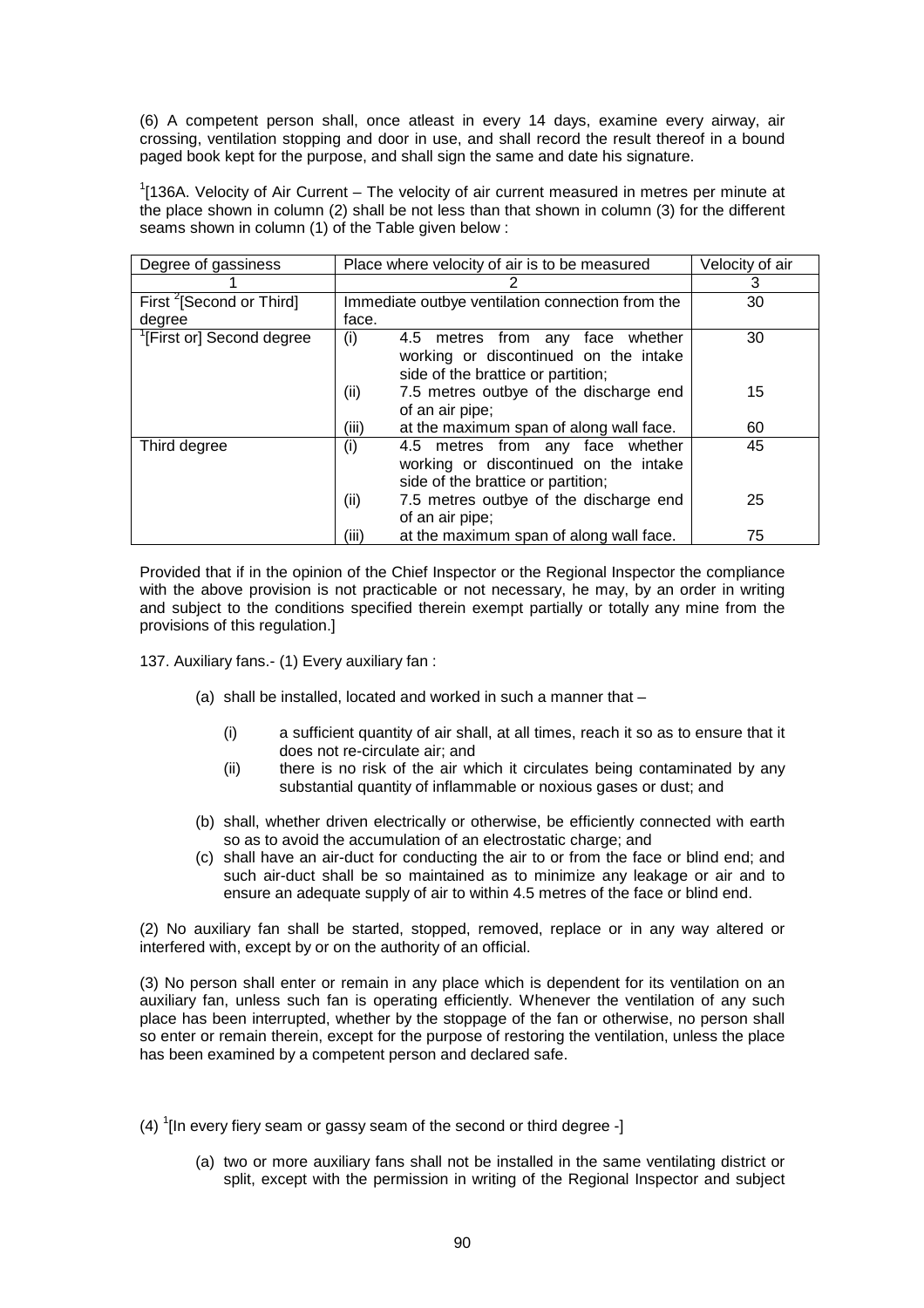to such conditions as he may specify therein. The application made for any such installation shall be accompanied by a plan showing the general system of ventilation, the quantity of air flowing in the split and the proposed position of the fans; and

(b) The Regional Inspector may at any time, by an order in writing require that the use of any auxiliary fan shall be discontinued.

138. Precautions against fire in ventilation appliances. -  $2$ [Every mechanical ventilator on the surface shall be installed in a suitable fire proof housing.

(2) In the case of every fan (other than an auxiliary fan) installed belowground the coal or other carbonaceous material exposed in the sides, roof and floor shall be covered with masonry or other adequate protection against fire, for a distance of not less than 5 metres in every direction from the fan.]

 $3$ [(3)] The covering of every shaft sealed off or covered for ventilation purposes, every fan drift, duct or casing and every part of a mechanical ventilator or fan within such drift, duct or casing, and every air-crossing and ventilation door shall be constructed of fire-proof material :

Provided that this regulation shall not apply to the small lid of a shaft-covering operated by the rope cappel.

 $^{4}$ [139. Ventilation plants to be brought up-to-date.  $-$  The manager shall ensure that, as soon as any alteration is made in the ventilation of a mine involving the erection or removal of an air-crossing or stopping or the alteration in the position of or installation of a ventilator or fan (other than an auxiliary fan) below ground, the erection, removal, alteration or installation, as the case may be, is notified to the surveyor who shall forthwith make necessary alterations on the ventilation plan maintained under regulation 59.]

140. Obstructions, interruptions and alterations. (1) No material or debris shall be allowed to accumulate in any level, drive, crosscut or any other part of the working below ground so as to impede the ventilation.

(2) Every roadway an working below ground which is not adequately ventilated shall be fenced or barricaded so as to effectively prevent persons entering the same.

(3) If any person becomes aware of any obstruction in, or interference with, or deficiency of, ventilation in any mine or part thereof, he shall –

- (a) if it falls within his power to remedy such obstruction, interference or dificiency, immediately take steps to do so; or
- (b) cease all work at that place, and shall forthwith inform his superior official of such obstruction interference or deficiency.

(4) Whenever there is any interruption of ventilation by the stoppage or any mechanical ventilator, including an auxiliary fan, installed below ground, the official in charge of the mine or part shall immediately take precautionary measures including withdrawal of men, if necessary against dangers that may arise out of non-compliance with the provisions of regulation 130, to restore the ventilation in the mine or part.

(5) No person shall alter the general system of ventilation in any mine or part except with the authority of the manger :

Provided that, in an emergency, an official or the mine may carry out such alteration as he may deem necessary for the safety of persons, but he shall as soon as possible inform his superior official an the manager about the same in writing.

141. Precautions against gas during de-watering and re-opening.- (1) No disused mine or shaft shall be de-watered except under the constant supervision of a no competent person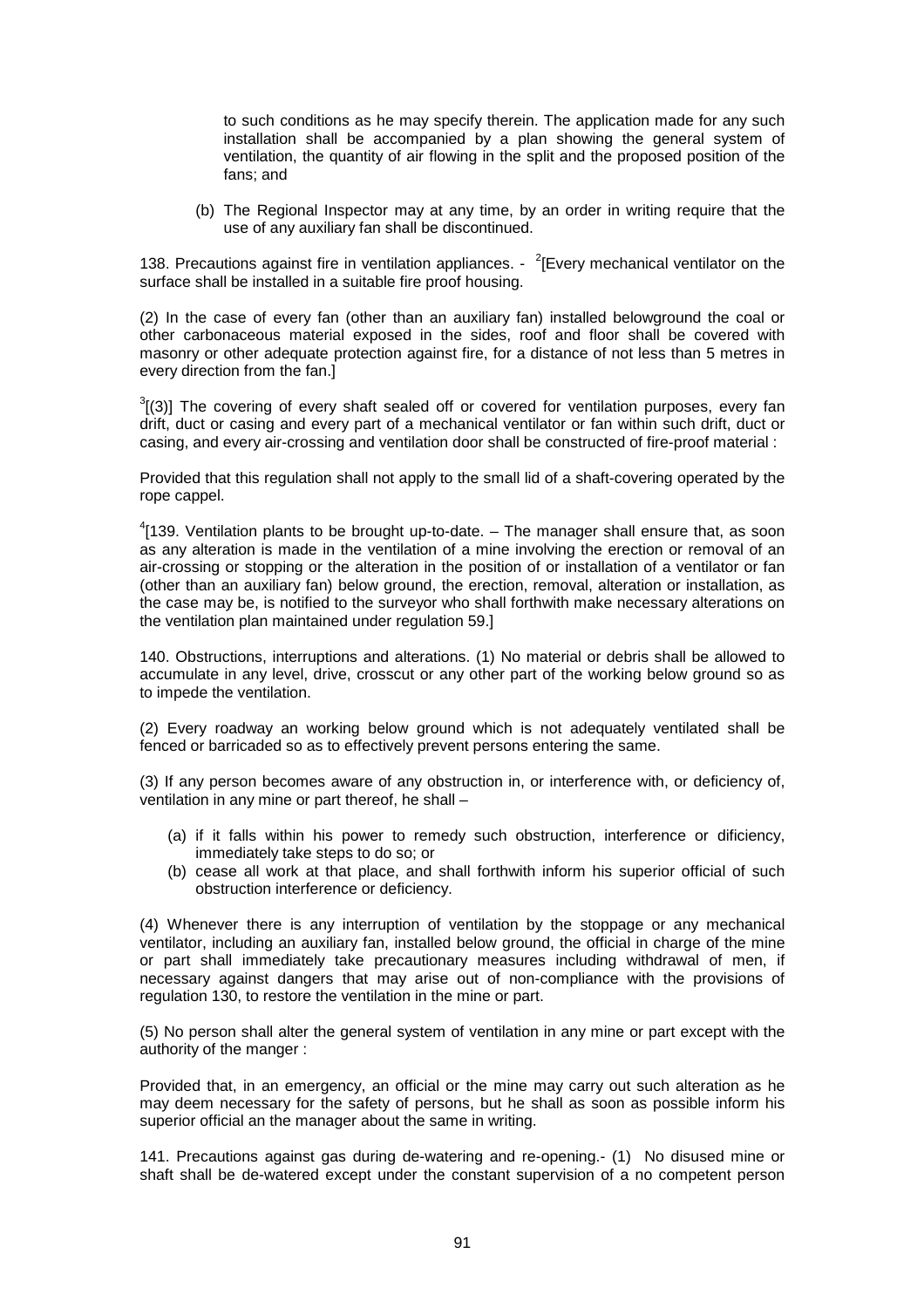and during such de-watering, approved safety lamps or torches shall be exclusively used, and there shall also be kept burning at every place where persons are at work at least on e approved flame safety lamp.

(2) (a) The first inspection of a mine or part which is re-opened after a discontinuance of mining o0erations for a period exceeding seven days and of any part of amine after being dewatered shall be made by a competent person with an approved flame safety lamp and during such inspection, no additional light or lamp other than an approved electric torch or lamp shall be used.

(b) The result of every such inspection shall be recorded in a bound paged book kept for the purpose, an shall be sighed and dated by the persons making the inspection, and countersigned and dated by the manager.

142. Precautions against inflammable and noxious gases . – (1) For the purpose of this regulation, inflammable gas shall be deemed to have been found or detected when it is indicated by the lowered flame of a flame safety lamp or, where methane indicators are used, they indicate one and a quarter percent, or more of inflammable gas.

(2) When any person detects the presence of inflammable gas, he shall not brush or waft if out, but shall immediately withdraw from the place and shall inform his superior official about the same.

(3)Where in any place in a mine, inflammable or noxious gas is detected, all persons shall be withdrawn from the place, and the place shall be immediately fenced off so as to prevent persons invariantly entering the same. The competent person in charge shall, without delay, take steps to remove the gas by improving the ventilation.

(4) During the removal of such gas all persons except those necessary for such removal, shall be withdrawn from the return side of the ventilating district in which the gas has been detected unless the quantity of gas is, in the opinion of the competent persons, so small that such withdrawal is not necessary :

Provided that where the danger arises from the presence of inflammable gas, no naked light shall be used in the ventilating district in which the gas is detected.

(5) No person shall be re-admitted into the place where the gas was detected until a competent person has examined the place and has reported that the place is free from gas, Every such examination shall be made with an approved flame safety lamp and, in the case of noxious gas, also with a cage containing suitable birds or other means of detecting carbon monoxide gas approved by the Chief Inspector.

(6) Particulars of every occurrence referred to in sub-regulation (2) and of every examination made under sub-regulation(5) together with a statement as to where and when the gas was found and when it was removed, and in case of inflammable gas, the percentage thereof, shall be recorded in a bound paged book kept for the purpose, Every such entry shall be signed and dated by the competent person making the report, and countersigned and dated by the manager.

143. Inspection of unused workings for gas  $\frac{1}{1}$ [In any fiery seam or gassy seam of the second or third degree or where the Regional Inspector may require by an order in writing, all unused workings which have not been sealed off, shall, once at least in every seven days, be inspected by a competent person for the presence of inflammable or noxious gas. A report of every such inspection shall be recorded in a bound paged book kept for the purpose, and shall be signed and dated by the person who made the inspection.

144. Safety lamps to be used in gassy mines. – No lamp or light other than an approved safety lamp or torch or other installation permitted under the Indian Electricity Rules, 1956 shall be used or permitted to be used below ground in any mine: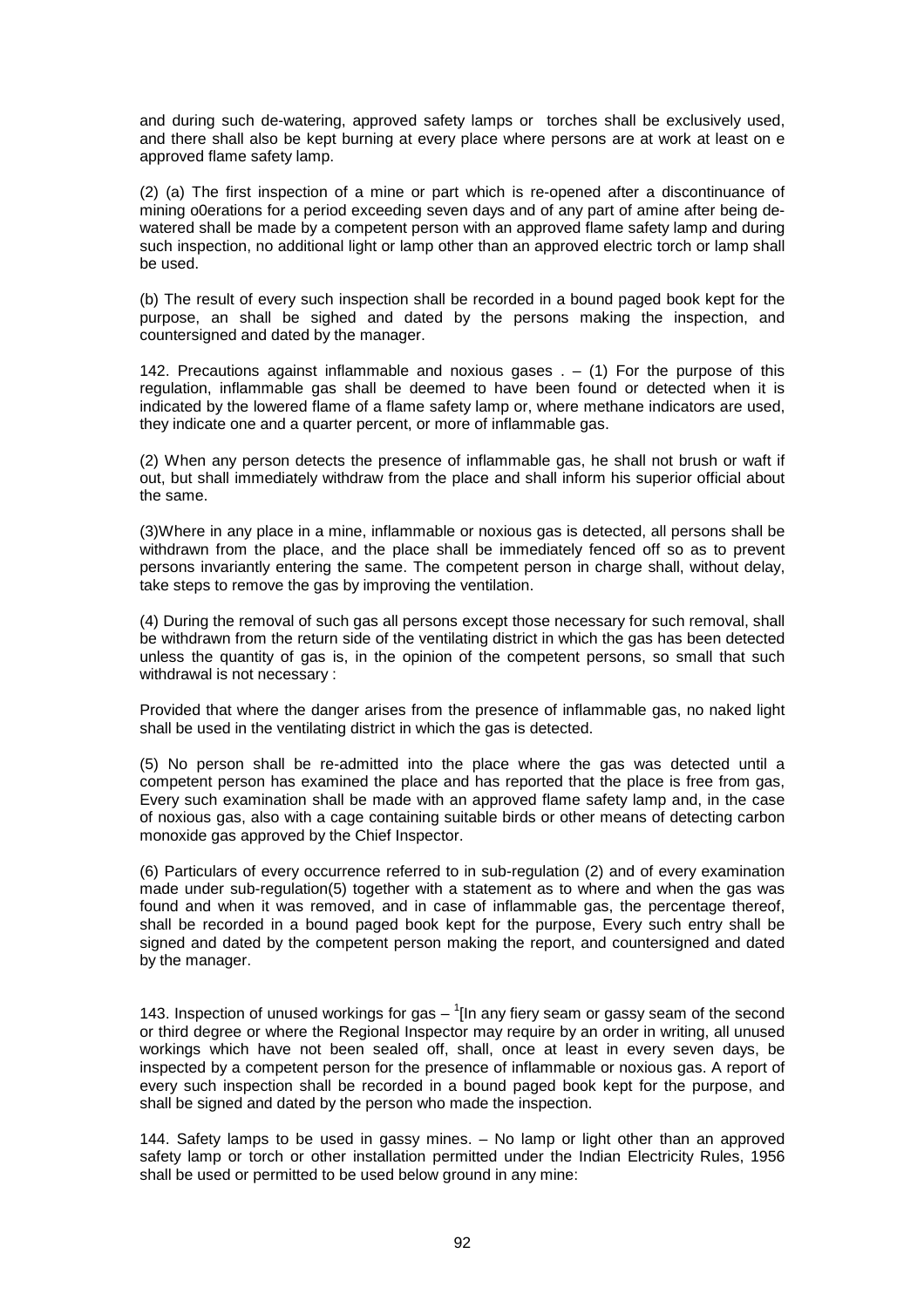$2^{2}$ 

Provided  $2$  \* that the Chief Inspector may, by an order in writing and subject to such condition as he may specify therein, exempt any mine or part thereof from the operation of this regulation on the ground that on account of its special character the use of safety lamps is not necessary therein.

145. Determination of percentage of inflammable gas and of environmental conditions  $-$  (1) Where electric energy is used in any ventilating district in a  $3$  gassy seam of the second or third degree], determination shall be made of the percentage of inflammable gas present in the general body of air; and the following provisions shall apply in respect of such determinations, namely –

- (a) The determinations shall be made by a competent person, and either by means of an apparatus of a type approved for the purpose by the Chief Inspector, or by analysis of samples of air. If determinations are made by the analysis of air, the samples shall be analyzed within four days of the taking thereof.
- (b) The determinations shall be made or samples of air taken, as the case may be, at suitable point fixed by the manager, on the intake side of the first working place, and on the return side of the last working place in the district:

Provided that where the Regional Inspector is of the opinion that the location of any such point is unsuitable, he may, by an order in writing, require the manager to fix some other point or points in substitution thereof.

- (c) The determinations shall be made or samples of air taken, as the case may be, once at least in every seven days, so however that –
	- (i) if any determination shows the percentage of inflammable gas to exceed 0.8, determinations shall be made or samples of air taken, unless the Regional Inspector otherwise permits by an order in writing and subject to such conditions as he may specify therein at intervals not exceeding 24 hours for so long as such content exceeds that percentage and for the seven next following days; and
	- (ii) if the determinations made during the 30 days immediately preceding any day have shown the percentage of inflammable gas to be below 0.6, it shall be sufficient to make such determinations of take such samples, once in every 30 days for so long as such content does not exceed that percentage:

Provided that when any alteration is made in the system of ventilation so as to substantially affect or likely to affect the ventilation of the mine, such determination shall be made within 24 hours of such alteration.

- (d) Particulars of every such determination shall be recorded in a bound paged book kept for the purpose.
- (e) If any determination in any ventilating district shows the percentage of inflammable gas to exceed once and a quarter, the supply of electric energy shall be cut off immediately from all cables and apparatus in the district, and a written report thereof submitted to the Regional Inspector forthwith.

(2) If the Regional Inspector so requires by an order in writing in respect of any mine having workings belowground, determinations shall, once at least in every 30 days, be made of temperature, humidity and such other environmental conditions at such points as the Regional Inspector may specify in the order.

146. General precautions in gassy mines  $-$  In every mine  $1$ , 1 the following provisions shall have effect, namely –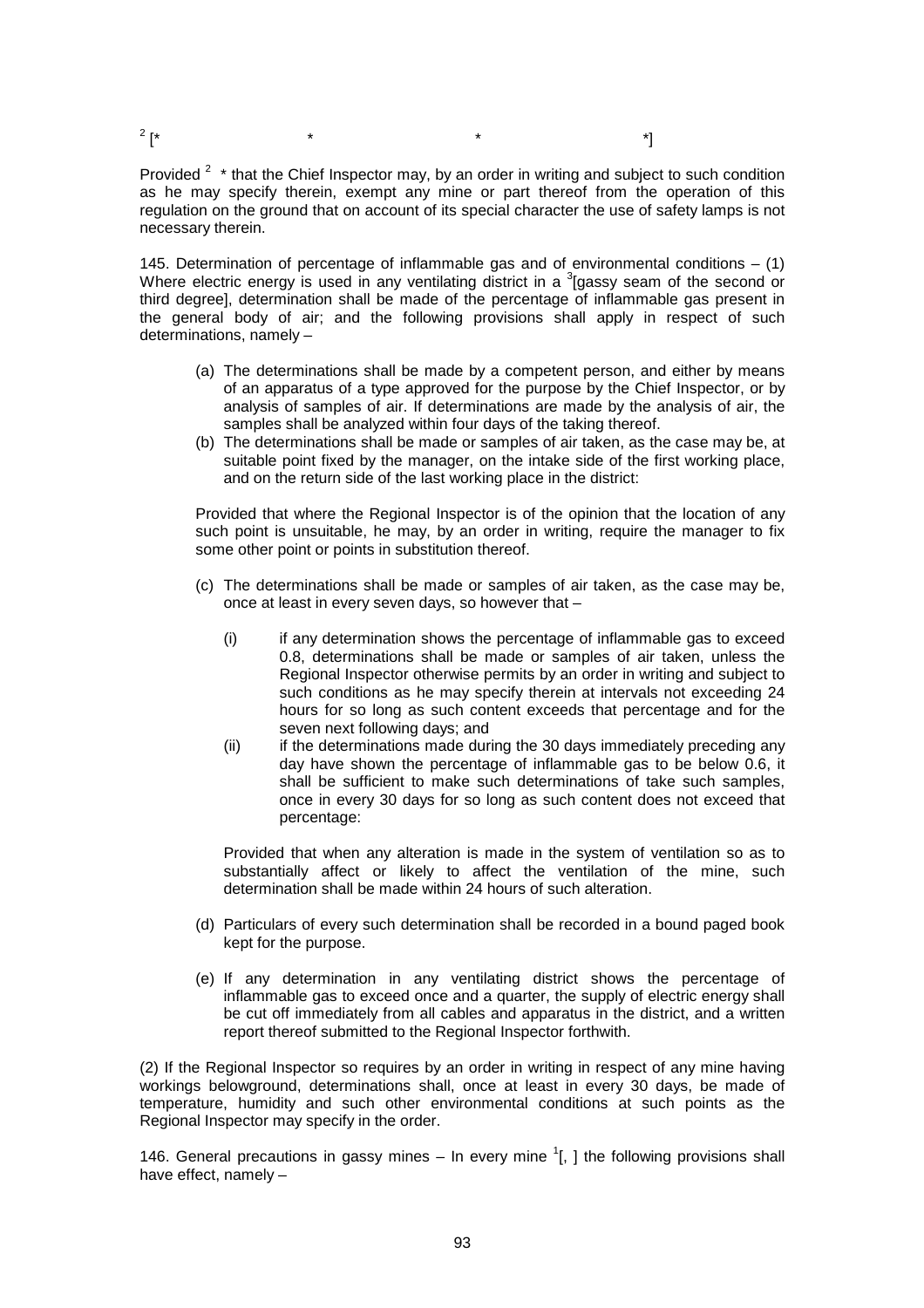$^{2}$ [(1) No working or gallery shall be extended to a distance of more than 4.5 metres from the nearest ventilation connection unless the current of air is coursed upto a point within 4.5 metres of the face by means of fire resistant pipes, tubes, brattices or other material.]

(2) No narrow 'main' or advance gallery shall be driven more than three metres ahead of the widened gallery.

(3) Every stopping between the main intake and the main return airways shall be substantially built and every air-crossing shall be constructed and maintained as to withstand the force of an explosion.

(4) The main air current shall be so split and coursed that an air current which ventilates a goaved out area, whether packed or unpacked, or any disused working shall not, except with the prior permission in writing of the Regional Inspector and subject to such conditions as he may specify therein, ventilate any workings where coal is being extracted.

(5) No major alteration shall be made in the system of ventilation except with the prior permission in writing of the Regional Inspector and subject to such conditions as he may specify therein:

Provided that where the safety of the mine or of the persons employed therein is seriously threatened the provision of this sub-regulation shall be deemed to have been complied with, if information of such alteration is sent to the Regional Inspector forthwith.

(6) Except in an emergency, when a major alteration is made in the system of ventilation, only such persons as are engaged in making the alteration shall be present belowground.

 $\frac{3}{1}$ 

[ \* \* \* \* \* \*]

147. Contrabands. – In every mine  $i^*$  \* \*, the following provisions shall have effect, namely–

(1) No person shall have in his possession belowground any cigar, cigarette, biri or other smoking apparatus, or any match or other apparatus of any kind capable of producing a light, flame or spark :

Provided that nothing in this sub-regulation shall be deemed to prohibit the use belowground of any apparatus for the purpose of shot firing or of relighting safety lamps, of a type approved by the Chief Inspector.

- (2) For the purpose of ascertaining whether any person proceeding belowground has in his possession any article as aforesaid, a competent person other than the banksman, if any, shall be appointed to search every such person immediately before he enters the mine. The competent person shall be on duty throughout the shift, and no duties other than those under this regulation and regulation 155(2) shall be entrusted to him.
- (3) The competent person so appointed shall make a thorough search for the articles aforesaid and in particular shall –
	- (a) search or turn out all pockets;
	- (b) pass his hand over all clothings; and
	- (c) examine any article in the possession of the person searched.
- (4) If the competent person suspects that the person searched is concealing any articles as aforesaid, he shall detain him, and as soon as possible refer the matter tot he manager or assistant manager or underground manager. No such person shall be allowed to enter the mine until the manager or other superior official is satisfied that the person has no such article in his possession.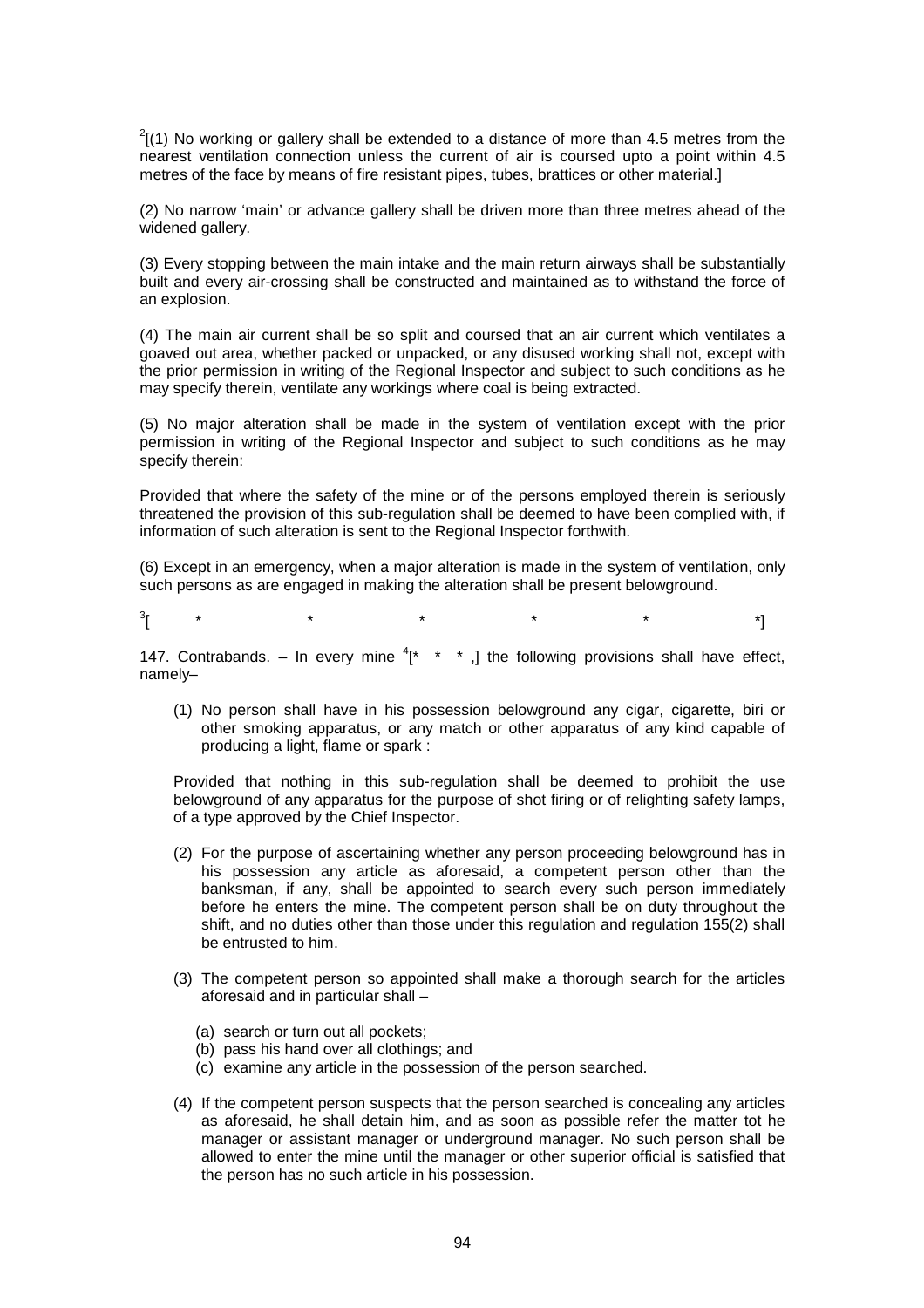(5) Any person who refused to allow himself to be so searched or who on being searched is found to have in his possession any of the article aforesaid, shall be guilty of an offence against this regulation.

148. Underground relighting stations – In every mine  $4$ <sup>\*</sup> \* \*  $\cdot$  , lamp stations for relighting safety lamp may be fixed by the manager at suitable places belowground. Every such station shall be legibly marked 'RELIGHTING STATION', shall be situated in a main intake airway, and shall be placed in charge of a competent person. No person shall be appointed as a competent person under this regulation unless he holds a Gastesting Certificate.

 $2r^*$ [\* \* \* \* \* \* ]

## **CHAPTER – XIII : Lighting and Safety Lamps**

150. Whitewashing – The roof and sides of the following places belowground in a mine shall be kept effectively whitewashed –

- (a) every shaft inset and shaft bottom or siding and every byepass which is in regular use;
- (b) the top and bottom of every haulage plane, every regular stopping place, siding, landing, byepass, and junction, except within 100 metres of the face;
- (c) every travelling roadway;
- (d) every room and place containing any engine, motor or other apparatus; and
- (e) every first aid station belowground.

151. General lighting .- (1) Adequate general lighting arrangements shall be provided during working hours –

- (a) on the surface where the natural light is insufficient : in every engine house, in the vicinity of every working shaft, at every open cast working, at every shunting or marshaling yard, and at very place where persons have to work; and
- (b) belowground
	- (i) at every shaft landing and shaft bottom or siding which is in regular use;
	- (ii) in every travelling roadway normally used by 50 or more persons during any shift:

Provided that the provisions of this clause shall be deemed to have been complied with where electric or carbide lamps or lights are provided to every workperson;

- (iii) at the top ad bottom of every self-acting incline in regular use;
- (iv) at every place on a haulage roadway, at which tubs are regularly coupled or uncoupled or attached to or detached from a haulage rope;
- (v) at every place at which tubs are regularly filled mechanically;
- (vi) at every room and place containing any engine, motor or other apparatus;
- (vii) at every place where any pillar is under extraction; and
- (viii) at every first aid station below ground :

<sup>1</sup>["Provided that the lighting fixtures installed in a gassy seam of the second or third degree and in the blind ends of a gassy seam of the first degree which are not ventilated by a mechanical ventilator shall comply with the provisions of the Indian Electricity Rules, 1956].

(2) The lighting provided in a mine shall, as far as possible, be so arranged as to prevent glare or eye strain.

(3) Where electric energy is available at the mine, the lighting arrangement made under subregulation (1) shall by be electrical means.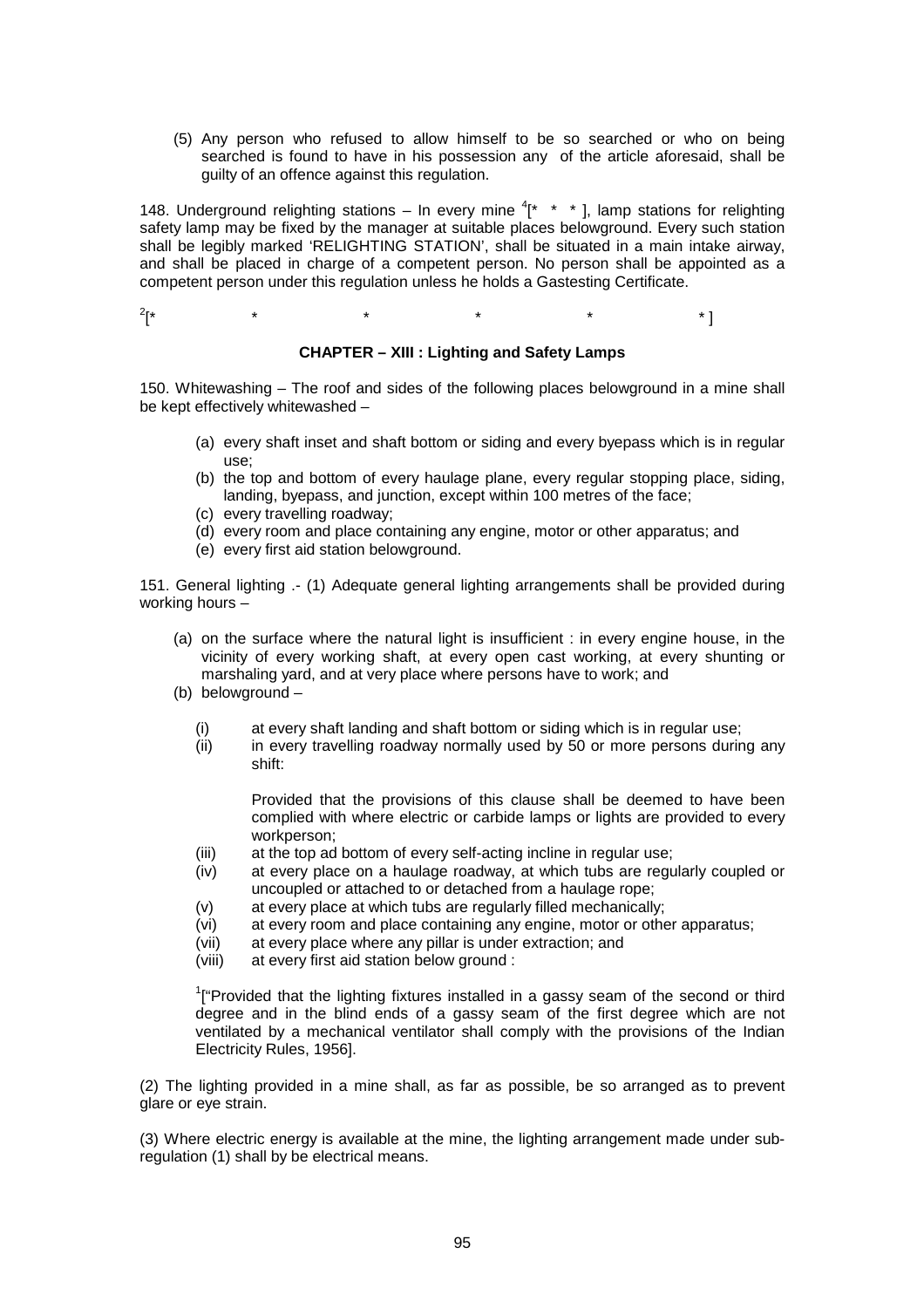(4) Where electric lighting is used, an additional light or lamp having no connection with electric supply shall be kept continuously burning –

- (i) belowground, in every shaft bottom or landing in regular use and in every engine room; and
- (ii) on the surface, after dark, at the top of every working shaft and in every engine room.

(5) Every electrical lamp-fitting shall be so constructed as to protect it from accidental damage; and adequate precautions shall be taken to prevent lamps being damaged from shot-firing.

152. Electric lighting in gassy mines – (1) Subject to the provisions of Indian Electricity Rules, 1956 relating to the use of electric energy in parts of mines in which inflammable gas is likely to occur in quantity sufficient to be indicative of danger, electric lighting from a source of supply external to the lighting unit may be used -

- (a) on any roadway or place ventilated by intake air; and
- (b) on any other roadway or place not within 270 metres of the nearest face.

(2) In every mine or part thereof to which regulation 144 applies, every electrical lighting apparatus shall be of a type approved by the Chief Inspector :

Provided that electric lighting from a source of electric power enclosed in the lighting unit, electric lights which are fittings or accessories to machinery or electrical plant (including signalling apparatus), and any other means of lighting not specifically mentioned in this regulation, may be used in the mine if so permitted by the Chief Inspector by an order in writing and subject to such conditions as he may specify therein.

153. Every person to carry a light.  $-$  (1) The owner, agent or manager shall provide every person employed belowground with a light or lamp adequate to enable him to perform his duties in a proper and thorough manner and no such person shall proceed or remain belowground without such light or lamp. On his return to the surface, every such person shall, unless otherwise directed by the manager by a general or special order in writing immediately return his lamp to the lamp room.

(2) The number of safety lamps at every mine shall be adequate to permit thorough cleaning and checking before they are issued. If any doubt arises as to the sufficiency or otherwise of the safety lamps provided at a mine, it shall be referred to the Chief Inspector for decision.

154. Standards of lighting. – (1) If any doubt arises as to whether any amp or light is of adequate lighting performance or not, it shall be referred to the Chief Inspector for decision.

(2) The Chief Inspector may, from time to time, by notification in the Official Gazette, specify –

- (a) the type of lamp to be provided to specified categories of persons employed in a mine; or
- (b) the standard of lighting to be provided in specified areas or places in amine.

155. Maintenance and examination of safety lamps.  $\left($  For ensuring proper maintenance of safety lamps in use in the mines the following provisions shall have effect, namely] –

- (1) A competent person appointed for the purpose shall clean, trim, examine and lock securely all such lamps before they are issued for use, and no such lamp shall be issued for use unless it is in safe working order and securely locked.
- (2) A competent person appointed for the purpose shall examine every safety lamp at the surface immediately before it is taken belowground for use an shall assure himself, as far as practicable from external observation that such lamp is in safe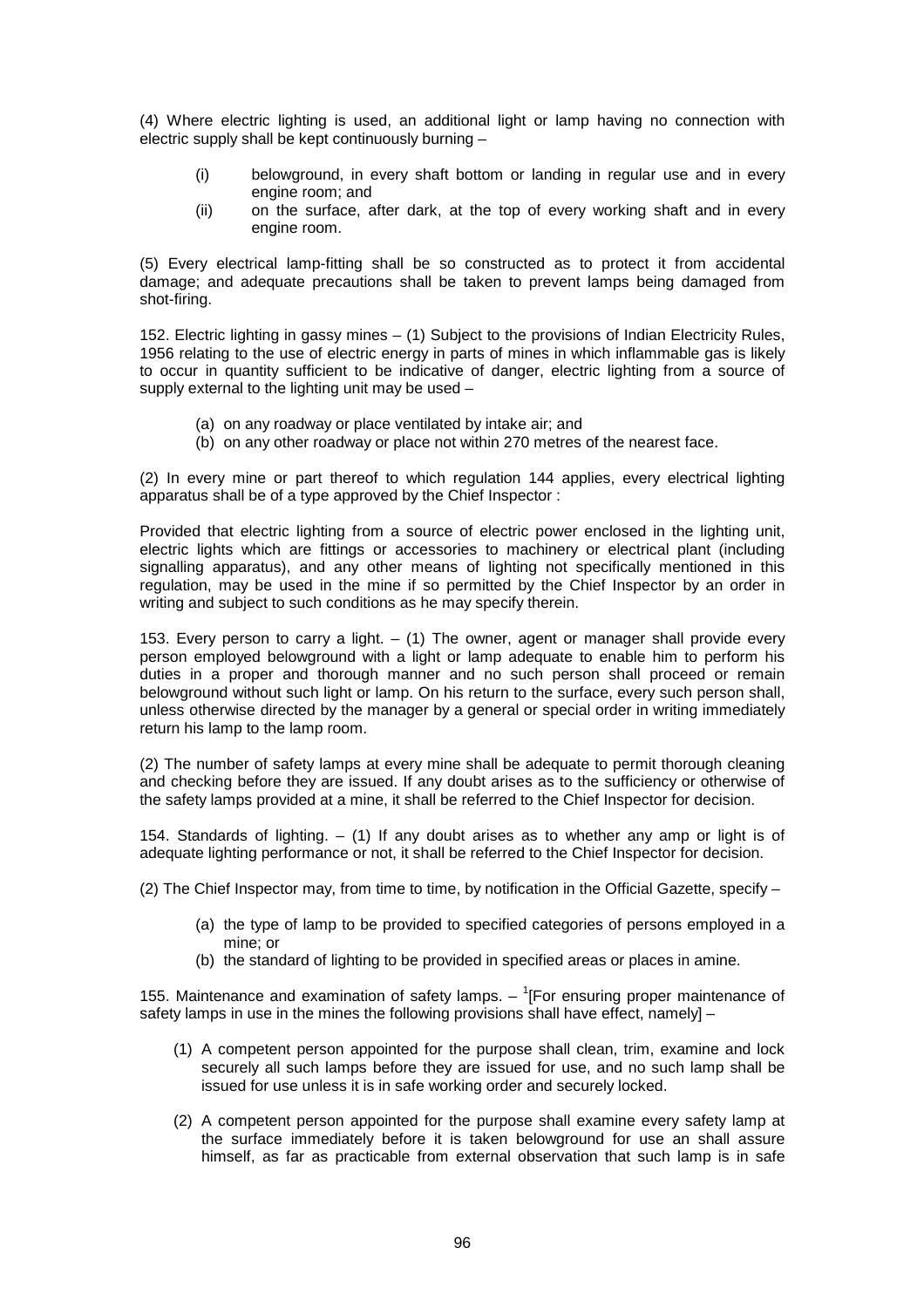working order and securely locked. The person so appointed shall not perform any other duties, other than those prescribed under regulation 147(2).

- (3) A competent person appointed for the purpose shall examine every safety lamp on its being returned after use. \If on such examination, any lamp is found to be damaged or misused, he shall record the nature of the damage or misuse in a bound paged book kept for the purpose Every such entry shall be countersigned and dated by the manager.
- (4) The manager, assistant manger, under ground manager or a competent person appointed for the purpose shall, once at least in every seven days, examine thoroughly every safety lamp in use, and shall record the result of examination of every such lamp in a bound paged book kept for the purpose.
- (5) No person shall be appointed as a competent person under this regulation unless he holds a Manager's, Overman's or Gas testing <sup>1</sup>[or Lamp-checker's] Certificate.

156. Use of safety lamps. – (1) Every safety lamp shall be numbered, and so long as the lamp is in use the number thereof shall be maintained in a legible condition.

(2) A competent person appointed for the purpose shall maintain a correct record of the lamps issued from and returned to the lamp-room, and in the record so maintained, the number of the lamp issued to and person shall be entered against his name.

(3) If any person returns to the lamp-room a lamp other than the one issued to him, he shall explain the cause and circumstances of the change.

(4) No unauthorized person shall either himself take or give out any safety lamp from the lamp-room.

(5)Every person who receives a lamp shall satisfy himself that it is complete and in good order; and should he find any effect therein, he shall immediately return it to the lamp-room.

- (6) No. person shall willfully damage or improperly use, or unlock or open, or attempt to unlock or open any safety lamp.
- (7) Should any person find that the safety lamp in his possession has become defective, he shall at once carefully extinguish the flame, if any, and report the defect to his superior official.

157. Maintenance ad repairs of safety lamps. – (1) Every safety lamp shall be properly assembled an maintained in good order. If any lamp is found to be defective or damaged, it shall not be issued for use until the defect or damage has been remedied.

(2) If the wires of any gauge of a flame safety lamp are broken or burnt away, the gauge shall not be reconditioned for further use.

(3) Damaged and defective gauges, glasses an other parts of a safety lamp shall not be kept or stored in the safety lamp-room.

(4) No glass of a safety lamp and no bulb of an electric safety lamp, shall be replaced except by a glass or bulb of such type as the Chief Inspector may, from time to time specify by notification in the Official Gazette; and no other part of a safety lamp (other than a wick or battery, as the case may be) shall be replaced except by a part manufactured by the manufacturers of the lamp to approved specifications. No repaired part shall be used in a safety lamp:

 $2$ [Provided that in the case of an imported safety lamp, a part manufactured indigenously may be used if it is of such design and make as is approved by the Chief Inspector].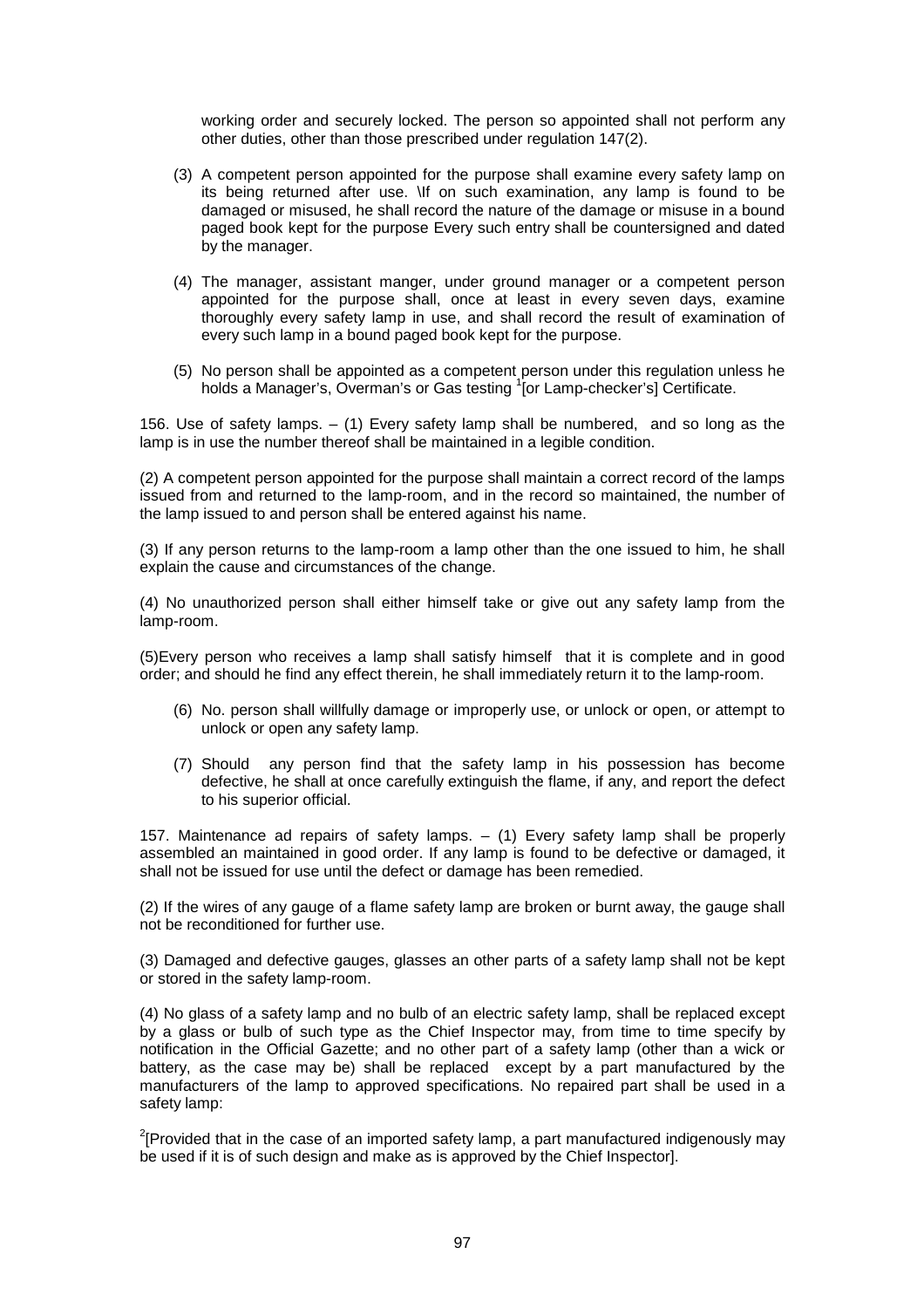(5) In every flame safety lamp kept for the purpose of inspection or of testing for or detecting the presence of inflammable gas, no oil other than an oil of a type approved by the Chief Inspector shall be used.

158. Precautions to be taken in safety lamp-room. – (1) No unauthorised person shall enter the safety lamp room.

(2) No person shall smoke in the safety lamp-room

(3) Where petrol, benzol, or any other highly voltile spirit is used in safety lamps, the following precautions shall be observed–

- (a) lamps shall be cleaned, refitted and refilled in a separate room;
- (b) only such quantity of voltile spirit as is required for one working day shall be kept in any such room;
- (c) internal relighters shall not be taken out of lamps and cleaned, repaired or refitted on the same table were lamps are cleaned, refitted or refilled; and
- (d) adequate number of suitable fire extinguishers shall be provided and kept ready for use in every such room.

## **CHAPTER-XIV : Explosives an Shotfiring**

159. Type of Explosives to be used in mines.  $-$  (1) No explosive shall be used in a mine except that provided by the owner, agent or manager. The explosives provided for use shall be of good quality an, as far as can be known, in good condition.

(2) No liquid oxygen explosives shall be used in any workings belowground.

160. Storage of explosives. – (1) No owner, agent or manager shall store, or knowingly allow any other person to store, within the premises of a mine any explosives otherwise than in accordance with the provisions of rules made under the Indian Explosives Act, 1884.

(2) Explosives shall not be taken into or kept in any building except a magazine duly approved by the Licencing Authority under the Indian Explosives Act, 1884 :

Provided that the Regional Inspector may, by an order in writing and subject to such conditions as he may specify therein, permit the use of any store or premises specially constructed at or near the entrance to a mine for the temporary storage of explosives intended for use in the mine or of surplus explosives brought out of the mine at the end of a shift.

(3) Explosives shall not be stored below ground in amine except with the approval in writing of the Chief Inspector and subject to such conditions as he may specify therein. Such storage shall be done only in a magazine or magazines duly licenced in accordance with the provisions of rules made under the Indian Explosives Act, 1884.

(4) Every licence granted by the Licencing Authority under the Indian Explosives Act, 1884 for the storage of explosives, or a true copy thereof, shall be kept at the office of the mine.

161. Cartridges. (1) No explosive, other than a fuse or a detonator, shall be issued for use in mine, or taken into or used in any part of a mine, unless it is in the form of a cartridge. Cartridges shall be used only in the form in which they are received.

(2) The preparation of cartridges from loose gunpowder, the drying of gunpowder an the reconstruction of damp cartridges shall be carried out by a competent person and only in a place approved by the Licencing Authority an in accordance with the rules made under the Indian Explosives Act, 1884.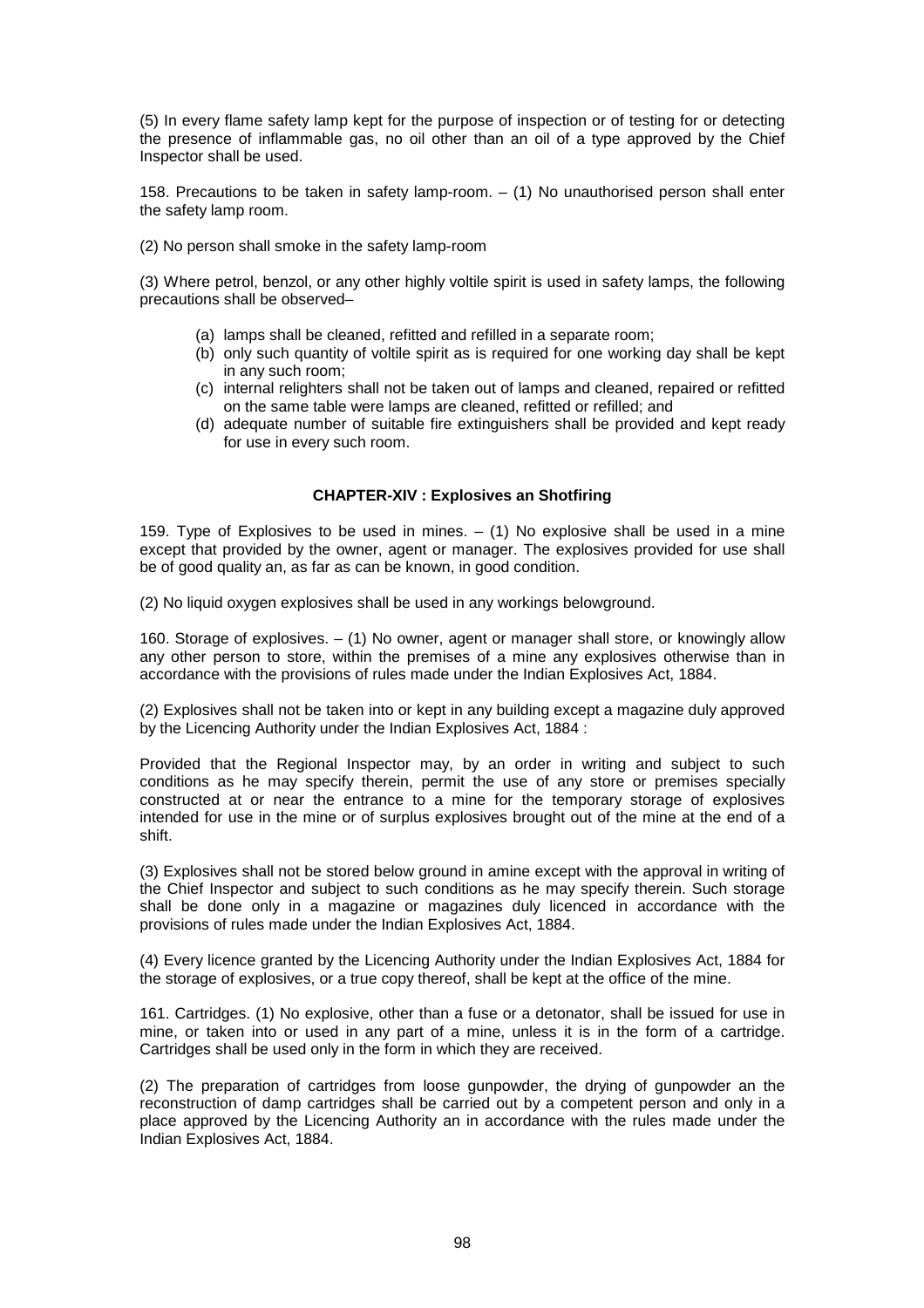162. Magazines, stores and premises to store explosives. – (1) Every magazine, or store or premises, where explosives are stored shall be in charge of a competent person who shall be responsible for the proper receipt, storage an issue of explosives.

(2) Explosives shall not be issued from the magazine unless they are required for immediate use. If any explosives are returned to the magazine or store or premises, they shall be reissue before fresh stock is used.

(3) Explosives shall be issued only to competent persons upon written requisition signed by the blaster or by a official authorised for the purpose, and only against their signature or thumb impression. Such requisition shall be preserved by the person in charge of the magazine or store or premises.

(4) The person in charge of the magazine or store or premises shall maintain, in a bound paged book kept for the purpose, a clear and accurate record of explosives issued to each competent person and a similar record of explosives returned tot he magazine or store or premises.

163. Cases and containers for carrying explosives. (1) No explosive shall be issued from the magazine or taken into any mine except in a case or container of substantial construction and securely locked. Cases or containers made of iron or steel shall be heavily galvanised; and no case or container provided for carrying detonators shall be constructed of metal or other conductive material.

(2) No detonator shall be kept in a case of container which contains other explosives, materials or tools; and two or more types of detonators shall not be kept in the same case of container :

Provided that nothing in this sub-regulation shall restrict the conveyance of primer cartridges fitted with detonators in the same case or container for use in a wet working or in a sinking shaft.

(3) No detonator shall be taken out from a case or container unless it is required for immediate use.

(4)  $\rm ^1$ [Except as otherwise provided for in regulation 164A, no case or container] shall contain more than five kilogrammes or explosives, and no person shall have in his possession at one time in any place more than one such case or container :

Provided that the Chief Inspector may, by an order in writing and subject to such conditions as he may specify therein, permit the carrying of a larger quantity of explosives in a single case or container, or the use, at one time in one place, of more than one such case or container.

(5) Every case or container shall be numbered; and as far as practicable, the same case or container shall be issue to the same blaster or competent person, as the case may be, every day.

(6)The key of every case or container shall be retained by the blaster in his own possession throughout his shift.

164. Transport of explosives. – (1) While explosives are being carried on a ladder, every case or container shall be securely fastened to the person carrying it.

(2) No person other than a shotfirer shall carry any priming cartridge into a shaft which is in the course of being sunk. No such cartridge shall be so carried except in a thick felt bag or other container sufficient to protect it from shock.

 $1$ [164A. Transport of explosives in bulk – Where explosives are transported in bulk for deephole blasting the provisions of this regulation shall apply.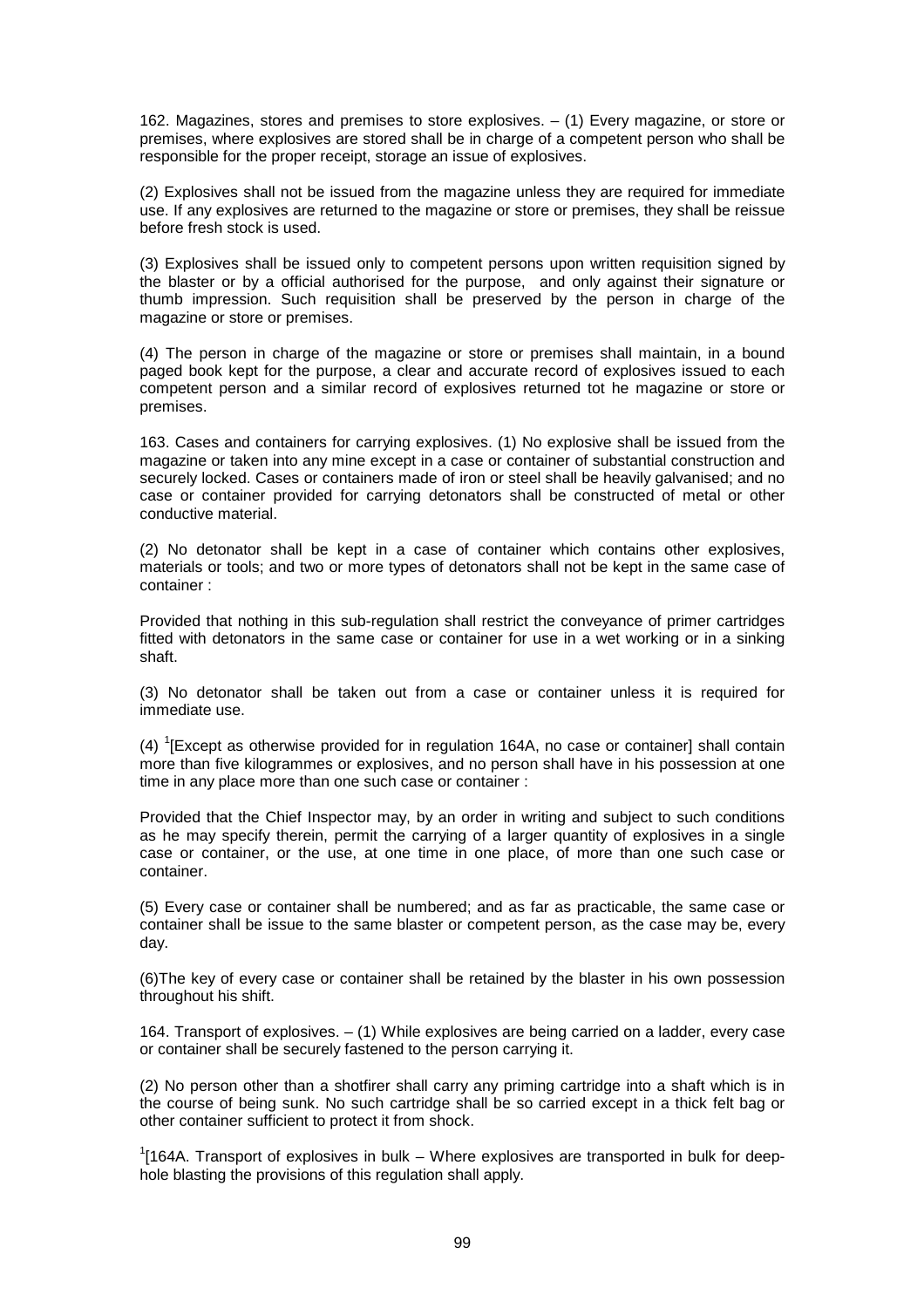(1) Transport of explosives from the magazine to the priming station or the site of blasting shall not be done except in day light and in the original wooden or card board packing case. The quantity of explosive transported at one time to the site of blasting shall not exceed the actual quantity required for use in one round of shots. The explosives shall be transported to the site of blasting not more than 30 minutes before the commencement of charging of the holes.

(2)(a) No mechanically propelled vehicle shall be used for the transport of explosives unless it is of a type approved in writing by the Chief Inspector, provided that a Jeep or Land Rover may be used for the transport of detonators from magazines of priming stations' subject to all the following conditions :

- (i) not more than 200 detonators are transported in a vehicle at a time;
- (ii) the detonators are packed suitably in a wooden box:
- (iii) the wooden box containing detonators is placed inside an outer metal case of a construction approved by the Chief Inspector;
- (iv) the outer metal case shall be suitably bolted to the floor of the vehicle or otherwise fixed in a wooden frame so that the container is not displaced while the vehicle is in motion; and
- (v) no person shall ride on the rear portion of the vehicle.

(b) Every vehicle used for the transport of explosives shall be marked or placarded, on both sides and ends, with the word ''EXPLOSIVES' in red letters not less than 15 centimetres high on a white background.

(c) Every mechanically propelled vehicle transporting explosives shall be provided with not less than two fire extinguishers (one of Carbon Tetra Chloride type for petroleum fire and the other of Carbon Dioxide under pressure type for electrical fire) suitably placed for immediate use.

(3)(a) The vehicle used for transport of explosives shall not be overloaded, and in no case shall the explosive cases be piled higher than the sides of its body.

(b) Explosives and detonators shall not be transported in the same vehicle.

(4)(a) No person other than the driver and his helper (not below 18 years of age) shall ride on a mechanically propelled vehicle used for the transport of explosives.

(b) A vehicle loaded with explosives shall not be left unattended.

(c) The engine of a vehicle transporting explosives shall be stopped and the brakes set securely before it is loaded/or unloaded or left standing.

(d) A vehicle transporting explosives shall not be driven at a speed exceeding 25 Kilometres per hour.

(e) A vehicle loaded with explosives shall not be taken into garage or repair shop and shall not be parked in a congested place.

(f) A vehicle transporting explosives shall not be refuelled except in emergencies even when its engine shall be stopped and other precautions taken to prevent accidents.

(g) No trailer shall be attached to a vehicle transporting explosives.

(5)(a) Every vehicle used for the transport of explosives shall be carefully inspected once in every 24 hours by a competent person, to ensure that :

- (i) fire extinguishers are filled and in place;
- (ii) the electric wiring is well insulated and firmly secured;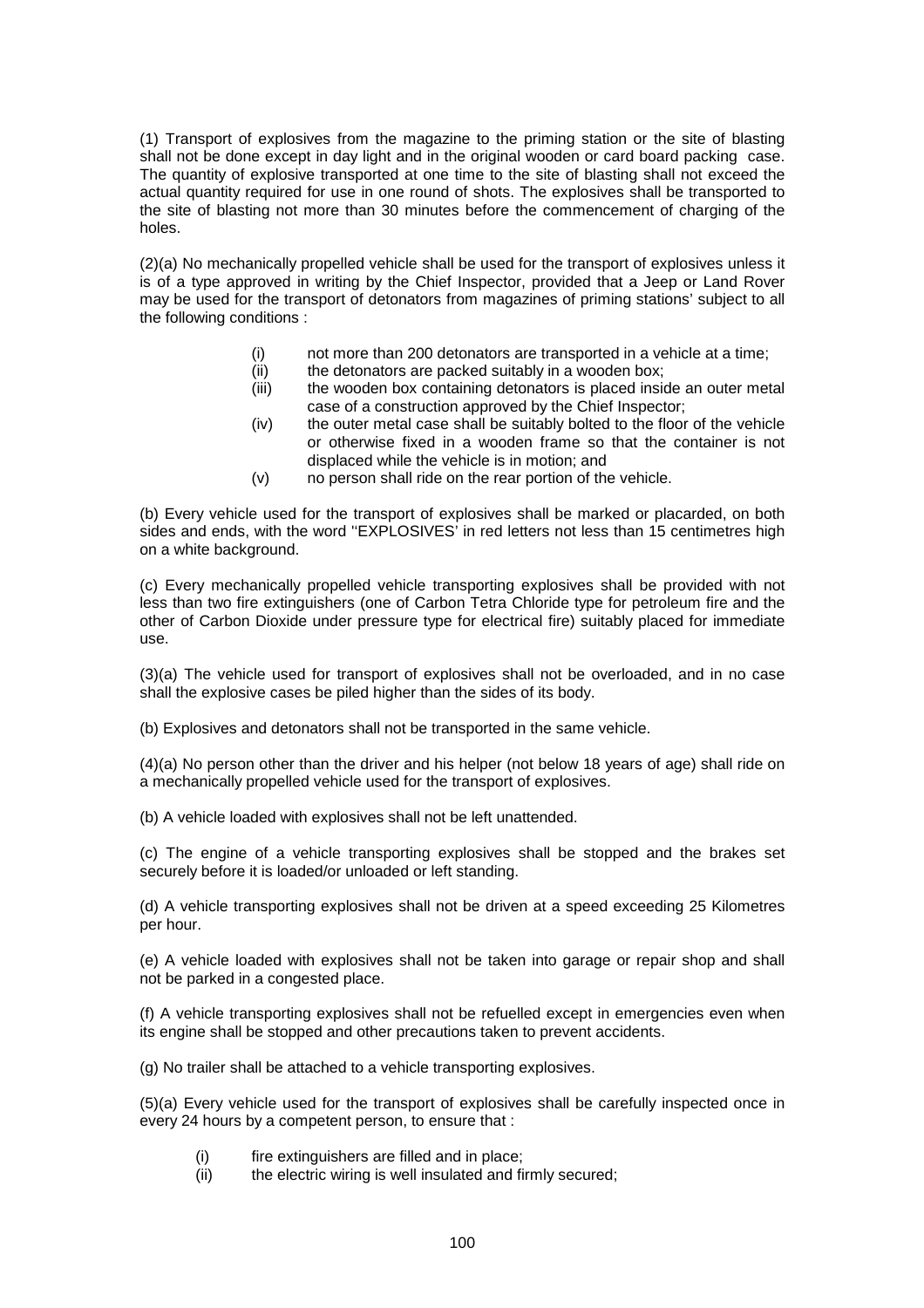- (iii) the chasis, engine and body are clean and free from surplus oil and grease;
- (iv) the fuel tank and feed lines are not leaking; and
- (v) lights, brakes and steering mechanism are in good working order.

(b) A report of every inspection made under sub-clause (a) shall be recorded in a bound paged book kept for the purpose and shall be signed and dated by the competent persons making the inspection.

(6) All operations connected with the transport of explosives shall be conducted under the personal supervision of an overman solely placed in charge of blasting operations at the mine.

(7) The shotfirer shall personally search every persons engaged in the transport and use of explosives and shall satisfy himself that no person so engaged has in his possession any cigar, cigarette, 'biri' or other smoking materials or any match or any other apparatus of any kind capable of producing a light, flame or spark.]

165. Reserve Stations. – No case container containing explosives shall be left or kept below ground except in a place appointed by the manager or assistant manger or underground manager for the purpose and so situated that it is not frequented by workpersons. Every such place shall be kept clean, safe and adequately fenced and legibly marked 'RESERVE STATION'.

166. Shotfirers. – (1) The preparation of charges an the charging and stemming of holes shall be carried out by or under the personal supervision of a competent person, in these regulations referred to as a 'blaster'. The shotfirer shall fire the shots himself.

 $1$ [(2) No person shall be appointed to be shotfirer unless he holds :

- (a) a Manager's or Overman's Certificate or a Sirdar's Certificate together with a Gas-testing Certificate of a gassy seam of the second or third degree;
- (b) a Manager's Overman's or Sirdar's Certificate or a Shot-firer's Certificate together with a Gas-testing Certificate in the case of gassy seam of the first degree; and
- (c) a Manager's Overman's or Sirdar's Certificate or a Shot-firer's Certificate in the case of open cast working.]

(3) If 30 or more persons are employed belowground at any one time in any mine or district under the charge of a competent person referred to in regulation 116, such person shall not perform the duties of a shot-firer.

(4) No person whose wages depend on the amount of mineral, rock or debris obtained by firing shots, shall be appointed to perform the duties of a shot-firer.

 $1(5)$  The manger shall fix, from time to time, the maximum number of shots that a shot-firer may fire in any one shift. Such number, however shall be based on :

- (i) the time normally require to prepare and fire a shot in accordance with the provisions of these regulations;
- (ii) the time required for that shot-firer to move between places where shots are fired;
- (iii) the assistance, if any, available to him in the performance of his said duties; and
- (iv) any other duties assigned to him, whether statutory or otherwise :

and shall not in any case exceed :

- (a) in the case of a gassy seam of the second or third degree or a fiery seam, forty, if a single shot exploder is used and eighty, if a multy-shot exploder is used;
- (b) in the case of other seams fifty, in a single-shot exploder is used and hundred, if a multi-shot exploder is used; and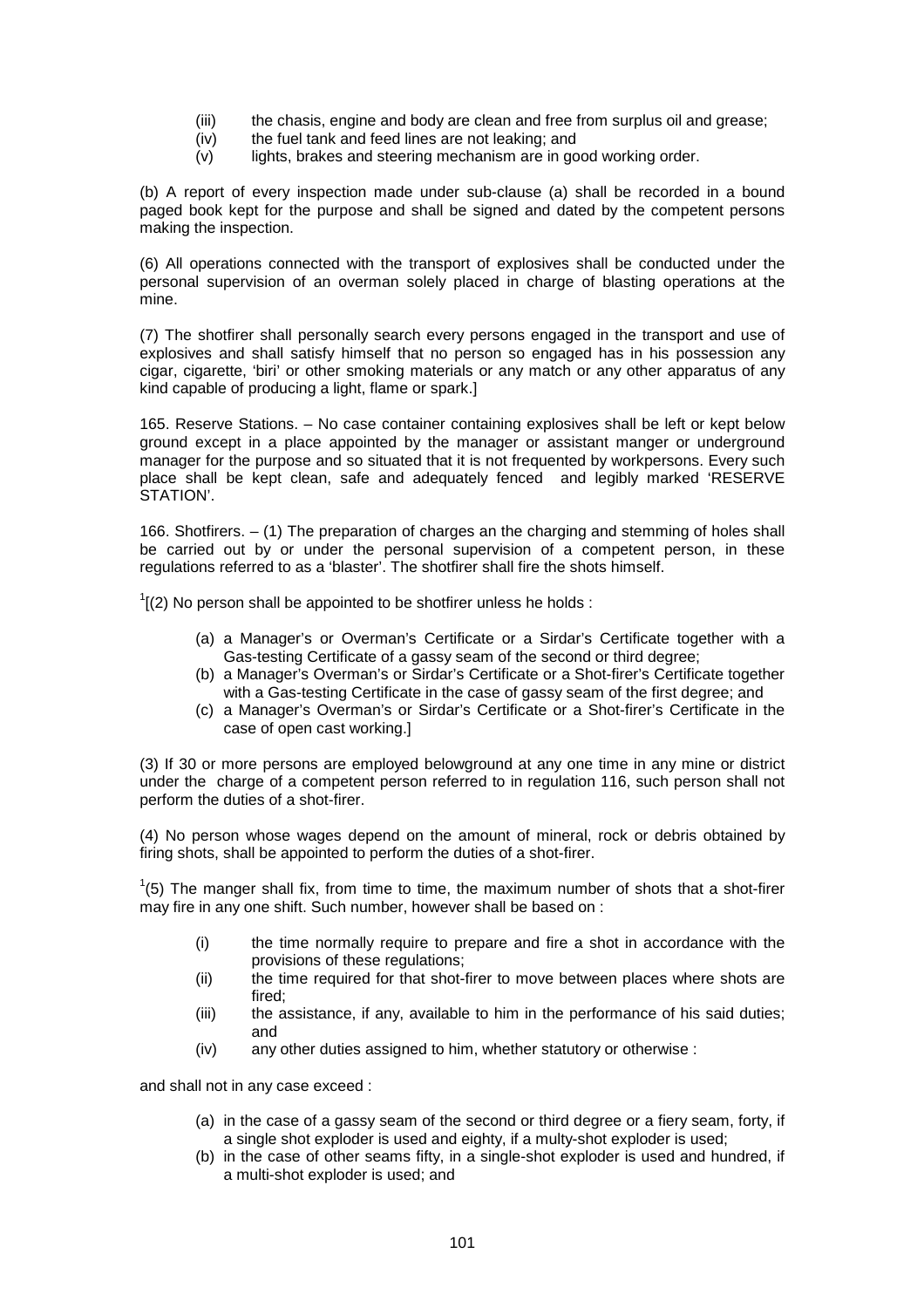(c) in the case of open cast mines sixty, if a single shot exploder is used or if blasting is done with ordinary detonators and one hundred and twenty, if a multi-shot exploder is used:

Provided that, if thirty or more persons are employed below ground at any one time in any mine or district under the charge of any official who is qualified to perform the duties of the shotfirer, such official shall not fire or be permitted to fire more than half the maximum number of shots specified in Clause (a), (b) and (c) depending on the category of the seam or mine specified therein:

Provided further that where special conditions exist, the Regional Inspector may by an order in writing and subject to such conditions as he may specify therein permit a larger maximum to be fixed:

Provided further that where the Regional Inspector is of the opinion that, for the proper observance of the provisions of these regulations the number of shots so fired shall be reduced, and if he so required by an order in writing, the manager shall fix a lower maximum number of shots as specified by the Regional Inspector].

(6) The number of detonators issued to, and in the possession of, a shot-firer during his shift shall not exceed the maximum number of shots that he is permitted to fire under subregulation (5).

167. Shotfiring tools. - (1) Every blaster on duty shall be provided with –

- (a) a suitable electric lamp or torch, and a stop watch;
- (b) a tool, made entirely of wood, suitable for charging and stemming shotholes;
- (c) a scraper made of brass or wood suitable for cleaning out shotholes;
- (d) where fuses are used, a knife for cutting off fuses an, unless machine-capped fuses are provided, also a pair of suitable crimpers for crimping detonators; and
- (e) where detonators are used, a pricker made of wood or a non-ferrous metal for priming cartridges. 1

 $I(f)$  in every seam a tool of a type approved by the Chief Inspector for detecting cracks."]

(2) No tool or appliance other than that provided as above shall be used by a blaster.

168. Drilling, charging, stemming and firing of shotholes. – (1) No rill shall be used for boring a shothole unless it allows a clearance of at least 0.3 centimetre over the diameter of the cartridge of explosive which it is intended to use.

(2) No shothole shall be charged before it is thoroughly cleaned.

(3) Before any shothole is charged, the direction of the hole shall, where practicable, be distinctly marked on the roof or other convenient place.

(4) No detonator shall be inserted into a priming cartridge until immediately before it is to be use : however that in case of wt workings, priming cartridges may be prepared at the nearest convenient dry place; and such primed cartridges shall be cartied to the working place in a securely closed case or container. Detonators once inserted into a priming cartridge shall not be taken out.

- (5) The charge in any shothole shall consist of one or more complete cartridges of the same diameter and the same type of explosive.
- (6) The shotfirer shall, to the best of his judgment, ensure that no charge in a shothole is over-charged of under-charged, having regard to the task to be performed.
- (7) No shothole shall be fired by a fuse less than 1.2 metres in length.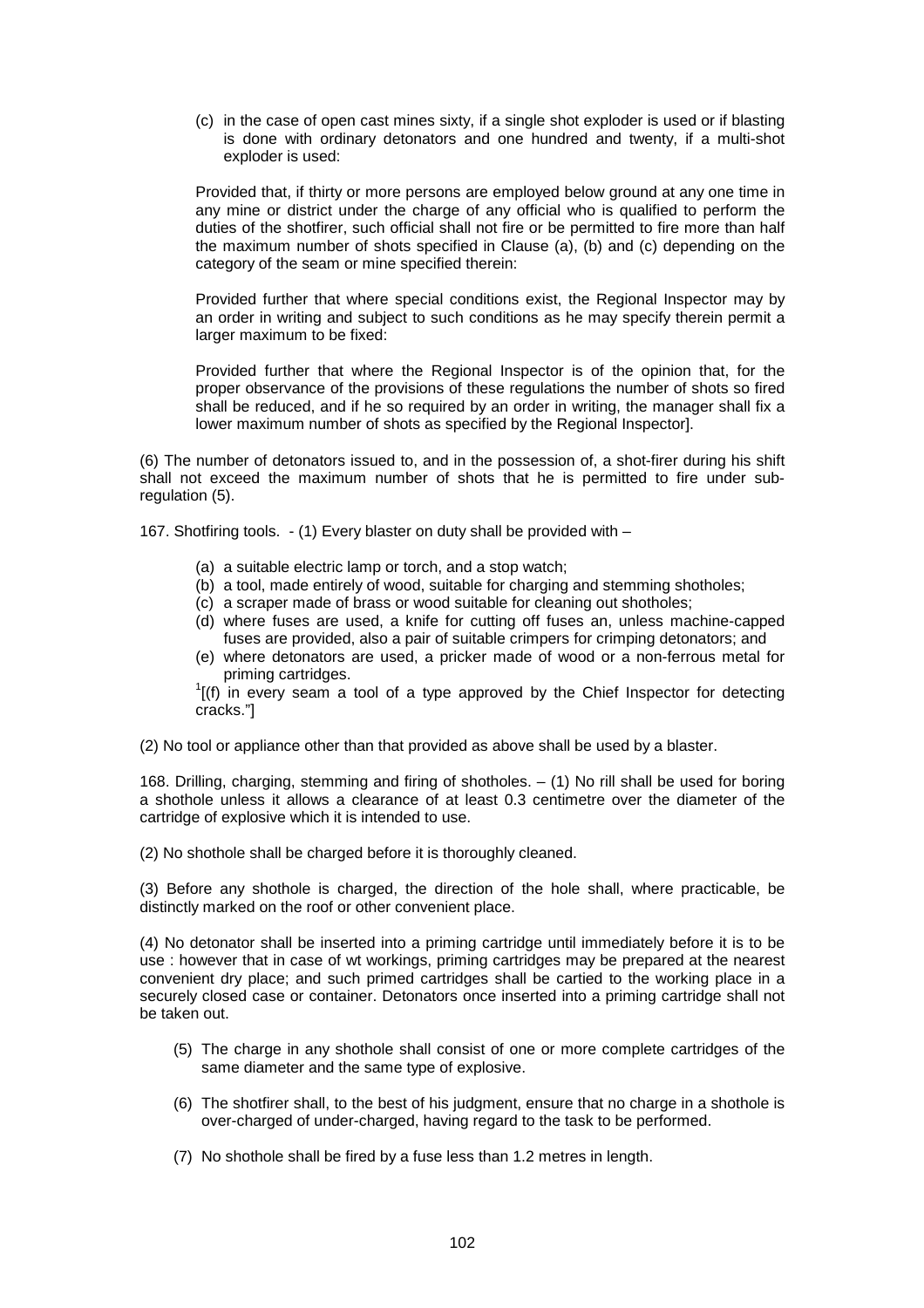- (8) Every shothole shall be stemmed with sufficient an suitable non-inflammable stemming so as to prevent the shot from blowing out. Only sand loosely filled in, or soft clay lightly pressed home, or a compact but not hard mixture of sand and clay or water shall be used as stemming.
- (9) In charging or stemming a shothole, no metallic tool, scraper or rod shall be used; an no explosive shall be forcibly pressed into a hole of insufficient size.
- (10) No shot shall be fired except in a properly drilled, charged an stemmed shothole.
- (11) Blasting gelatine or other high explosives shall not be lighted in order to set fire to fuses.
- (12) All surplus explosives shall be removed from the vicinity of a shothole before a light is brought near it for the purpose of lighting the fuse.
- (13)As far as practicable, a shot shall be fired by the same blaster who charged it.
- (14) In any mine in which explosives other than gunpowder are used, every shot shall, if so required by the Regional Inspector, be fired electrically.

(15) Except in a stone drift or a sinking shaft, not more than 10 shots shall be fired in any one round. Where more than six shots are to be fired in one round, they shall be fired electrically.

 $2$ [Provided that in the case of opencast working any number of shots can be fired in one round if they are fired electrically by an exploder of adequate capacity].

(16) No shothole shall be charge except those which are to be fired in that round; and all shotholes which have bee charged shall be fired in one round.

(17) Where a large number of shots has to be fired, a shotfiring shall, as far as practicable, be carried out between shifts.

(18) No person shall remove any stemming, or pull out any detonator lead, or remove any explosive, from a shothole either before firing or after a misfire, or bore out a hole that has once been charged, or deepen or temper with empty holes or sockets.

169. Electric Shotfiring. – Where shots are fired electrically, the following provisions shall have effect, namely :-

(1) (a) No shot shall be fired except by means of a suitable shotfiring apparatus; an the number of shots fired at any one time by the apparatus shall not exceed the number for whichit is designed.

(b)Every electrical shotfiring apparatus shall b so constructed and used that –

- (i) it can only be operated by a removable handle or plug. This handle or plug shall not be placed in position until a shot is about to be fired and shall be removed as soon as a shot has been fired; and
- (ii) the firing circuit is made an broken either automatically or by means of a push-button switch.
- (c) (i) No apparatus shall be used which is defective; an every apparatus shall m once at least in every three months, be cleaned an thoroughly overhauled by a competent person.

(ii)If the apparatus fails to fire all the shots in a properly connected circuit, the blaster shall return the apparatus to the manger or assistant manager or underground manager as soon as possible, and it shall not be use again unless it has been tested on the surface and found to be in safe working order.

(iii) The result of every overhaul test or repair is aforesaid shall be recorded in a bound paged book kept for the purpose an shall be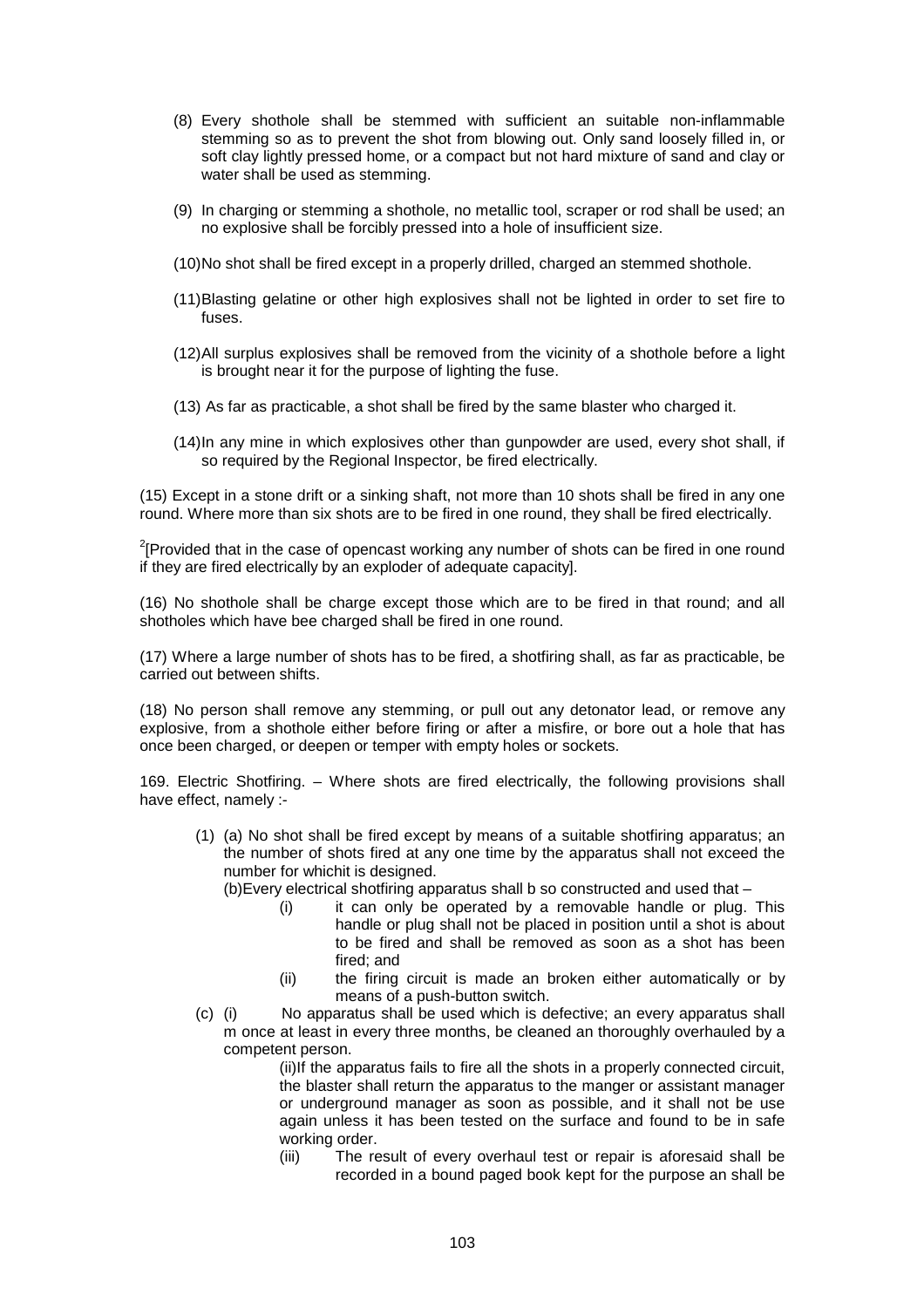signed an dated by the person making the overhaul, test or repair.

- (2) No current from a signalling, lighting or power circuit shall be used for firing shots.
- (3) The blaster shall
	- (a) retain the key of the firing apparatus in his possession throughout his shift;
		- (b) use a well-insulated cable of sufficient length to permit him to take proper shelter, and in no case, shall this cable be less than 20 meters in length;
		- (c) before coupling the cable to the firing apparatus, couple up the cable himself to the detonator leads;
		- (d) take care to prevent the cable from coming into contact with any power or lighting cable or other electrical apparatus;
		- (e) take adequate precautions to protect electrical conductors and apparatus from injury:
		- (f) himself couple the cable to the firing apparatus; an before doing so, see that all persons in the vicinity have taken proper shelter as provided under regulation 164; and
		- (g) after firing the shots and before entering the place of firing, disconnect the cable from the firing apparatus.

Where more than one shot are to be fire at the same time :-

- (a) care shall be taken that all connections are properly made;
- (b) all shots if fired belowground shall be connected in series;
- (c) the circuit shall be tested either for electrical resistance or for continuity before connecting it to the firing apparatus. Such a test shall be made with an apparatus specifically designed for the purpose and after the provisions of regulation 164 have been complied with; and
- (d) the cable to the shotfiring apparatus shall be connected last; <sup>2</sup>[and]  $\frac{2}{2}$ [(e) determines of the same algebraic resistance shall langly be used 1
- $\frac{1}{2}$ [(e) detonators of the same electrical resistance shall lonely be used.]

170. Taking shelter etc.  $^{3}$ [(1) The shot-firer shall, before a shot is charged, stemmed or fired, see that all persons other than his assistants, if any, in the vicinity, have taken proper shelter and he shall also take suitable steps to prevent any person approaching the shot and shall himself take adequate shelter, along with his assistants if any, before firing the shots.

- $(1-A)$  In the case of an opencast working the shot-firer shall not charge or fire a shot
	- (a) unless he has taken the precautions laid down in sub-regulation (1).
		- (b) Unless sufficient warning, by efficient signals or other means approved by the manager, is given over the entire area falling within a radius of 300 metres from the place of firing (hereinafter referred to as the danger zone) an also he has ensured that all persons within such area have taken proper shelter, and
		- (c) Where any part of a public road or railway lies within the danger zone, unless two persons are posted, one in either direction at the two extreme points of such road or railway which fall within the danger zone who have, by an efficient system of telephonic communication or hooter or loudspeakers or other means approved by the Chief Inspector or Regional Inspector intimated clearance of traffic to the blaster and have also warned the passers by and whenever possible the vehicle also, if any, which have passed by such road or railway :

Provided that if blasting is done in such a manner approved in writing, by the Chief Inspector or Regional Inspector , that the flying fragments from blasting cannot project beyond a distance of ten metres from the place of firing, the provisions of clauses (b) and (c) need not be complied with,

 (1-B) (a) In the case of an opencast working, where any permanent building or structure of permanent nature, not belonging to the owner, lies within the danger zone, the aggregate maximum charge in all the holes fired at one time shall not exceed two kilograms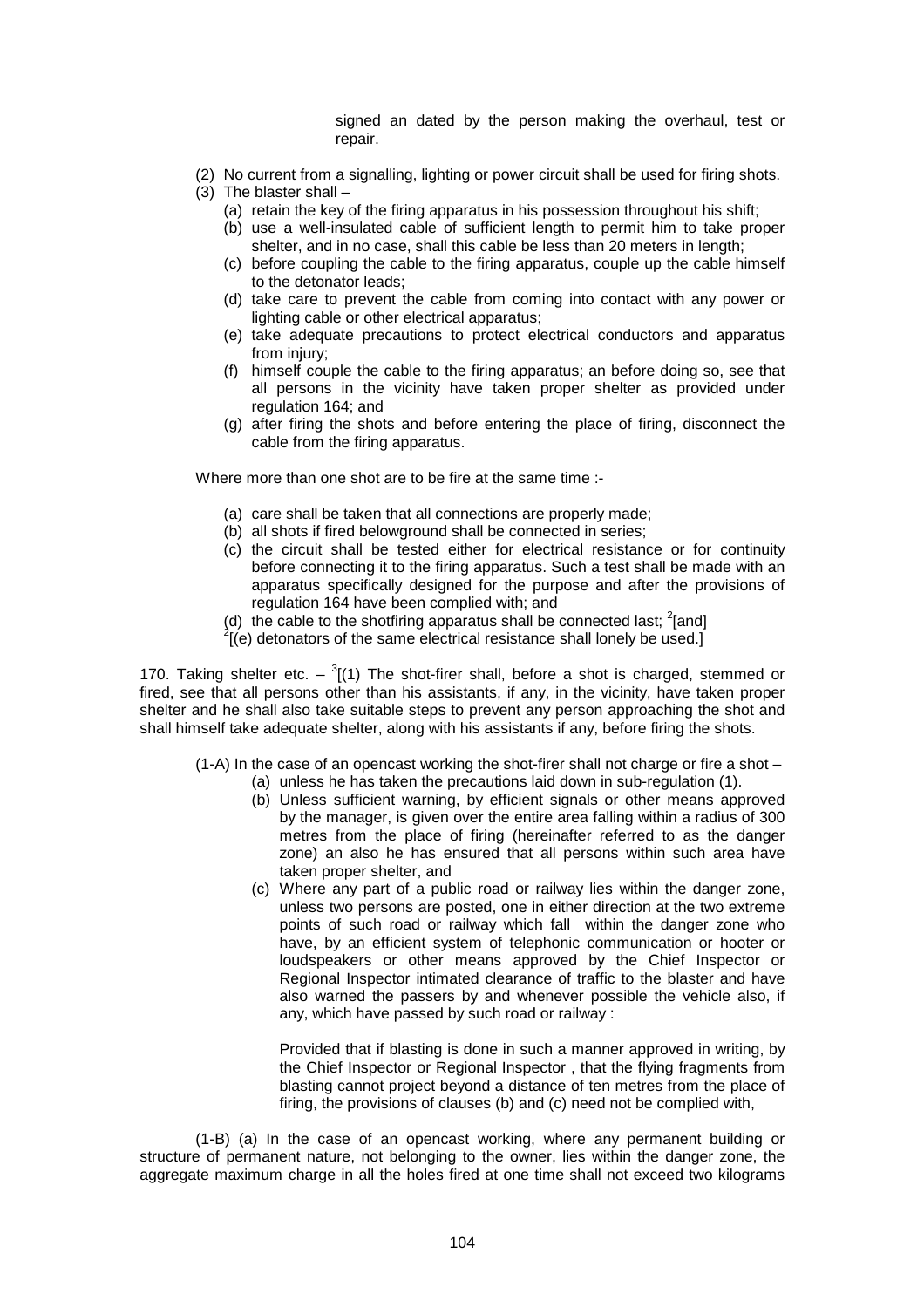unless permitted in writing by the Chief Inspector of the Regional Inspector and subject to such conditions as he may specify therein :

 Provided that if blasting is done with delay detonators or other means an that there is a delay of at least half a second between successive shots fired, a maximum charge of two kilograms can be used in each hole;

 Provided further that if the shortest distance from the place of firing to any part of such building or structure is less than 50 metres irrespective of the amount of the charge, no blasting shall be done except with the permission in writing of the Chief Inspector or the Regional Inspector and subject to such conditions as he may specify therein.

(b)Notwithstanding anything contained in clause (a) the Chief Inspector may, by an order in writing and subject to such conditions as he may specify, exempt any mine or part thereof from the operation of all or any of the provisions of clause (a) on the ground that the observance of its provisions is not necessary or reasonably practicable on account of the special conditions existing thereat].

(2) Where the workings, either above or belowground, offer insufficient protection against flying fragments or missiles, adequate shelter or other protection shall be provided.

(3) When two working places belowground have approached within three metres of each other, the blaster shall not fire any shot in any one of the said workings unless all persons have been withdrawn from the other working place and the same has been so fenced off as to prevent persons inadvertently coming in direct line of the shot.

 $1$ [171. Precautions against dry coal dust. No shots shall be fired at any place belowground unless the place itself and all accessible places, including roof and sides, within a distance of 18 metres have been treated in the manner specified in sub-clause (b) of clause (4) of regulation 123 unless such places are naturally wet as defined in regulation 123].

172. Conditions requiring use of Permitted Explosives – (1) Notwithstanding anything contained in the regulations, two or more shots shall not be charged or fired in the same place simultaneously belowground if the explosive used is not a Permitted Explosive, except in –

 $1<sub>+</sub>$ \* \* \* \* \* \*

 $2^2$ [(a)] a stone-drift, if it does not contain dry coal dust; and

 $^{2}$ [(b)] a shaft which is in the course of being sunk.

 $3(2)$  In a gassy seam of the second or third degree no explosives other than the permitted sheathed explosives or other explosives equally safe or any device or apparatus for breaking coal approved by the Chief Inspector shall be used while in a gassy seam of the first degree permitted sheathed explosives or permitted explosives or any device for breaking coal approved by the Chief Inspector in writing may be used.

Provided that the Chief Inspector may by any order in writing and subject to such conditions as he may specify therein permit in any gassy seam of the first degree the use of any explosives other than the permitted explosives].

 $1*$ \* \* \* \* \* \*

173. Precautions in the use of Permitted Explosives – In any mine in which the use of Permitted Explosives is required. 4 \* -

(a) no shot shall be fire in coal unless –

(i) the coal has been undercut, overcut or sidecut; and

(ii)the length of the shothole is at least 15 centimetres less the depth of the cut;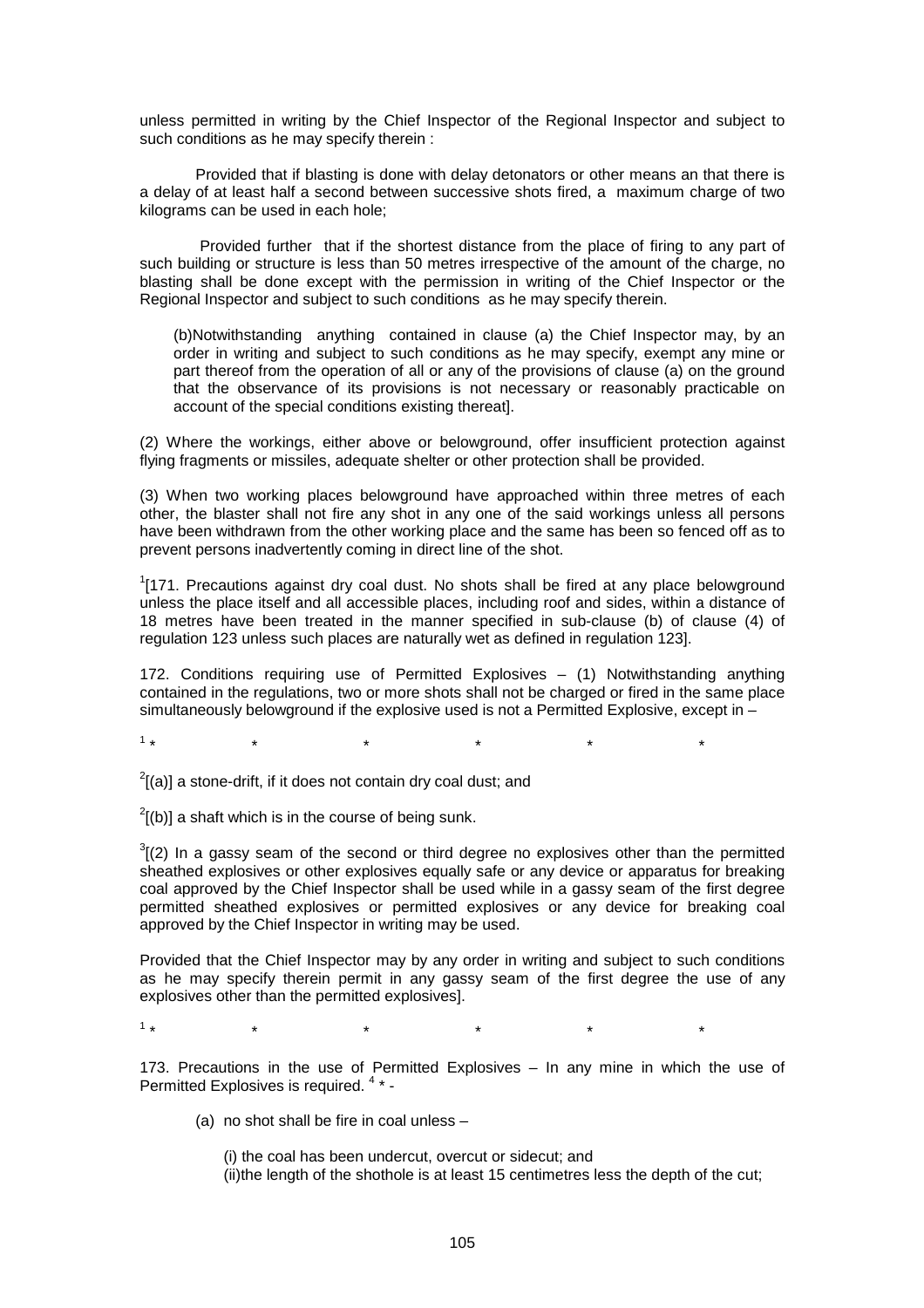- (b) no detonator shall be used, unless it is an electric detonator with a copper tube;
- (c) where more shots than one are charged for firing, the shots shall be fire simultaneously; and
- (d) the aggregate charge in  $1$ [any shot to be fired] in coal shall not exceed such permissible maximum charge, as the Chief Inspector may, by a notification in the Official Gazette, lay down for the kind of Permitted Explosives used.

174. Approved shotfiring apparatus – Where Permitted Explosives are used under regulation 172, no shot shall be fired except by means of a shotfiring apparatus of a type approved by the Chief Inspector and subject to such conditions as he may from time to time lay down by notification in the Official Gazette:

Provided that where special conditions exist, the Chief Inspector may, by an order in writing and subject to such conditions as he may specify therein permit the use of any other shotfiring apparatus.

175. Precautions in gassy mines -  $^{2}$ [IN any gassy seam the following additional precautions shall be taken] –

 $3<sub>f</sub>$ [\* \* \* \* \* \*]

 $^{4}$ [(1)] If in a ventilating district, presence of inflammable gas is detected in any place, no shothole shall be charged, stemmed or fired in that place or in any other place situated on its return side till such place has been cleared of gas and declared safe.

 $^{4}$ [(2)] Immediately before charging a shothole or a round of shotholes, and again before firing the shots the shotfirer shall carefully test for inflammable gas at all places within a radius of 18 metres of the place of firing.

 $^{4}$ [(3)] No shothole shall be charged if any break is found therein, or if inflammable gas is found issuing therefrom.

 ${}^{4}$ [(4)] If after charging a shothole, inflammable gas is found in any place within the prescribed radius no shot shall be fired until the place has been cleared of gas and declared safe.

 $^{4}$ [(5)] No delay-action detonator shall be used, except with the previous permission in writing of the Chief Inspector and subject to such conditions as he may specify therein.

176. Inspections after shotfiring. – After a shot has been fired, no person other than the shotfirer or any other person enter the place until the area is free from dust, smoke or fumes. He shall, before any other person enters the place, make a careful examination and with his assistants, if any, make the place safe. No other person shall enter the place, and where guards have been declared safe in all respects. In the case of opencast workings, after shots have been fired, an all-clear signal shall be given except in the case of a misfire.

177. Misfires. – (1) The number of shots which explode shall, unless shots are fired electrically, be counted by the shotfirer and any another competent person authorized for the purpose; and unless it is certain that all the shots have been exploded, no person shall reenter or be permitted to re-enter the place until 30 minutes after the firing of shots :

Provided that where shots are fired electrically, this interval may be reduced to not less than five minutes after the source of electricity has been disconnected from the cable.

(2) In the event of a misfire, the entrance or entrances to the working place shall be fenced so as to prevent inadvertent access; and no work other than that of locating or relieving the misfire shall be done therein until the misfire has been located and relieved. In opencast workings, it shall be sufficient to mark the place of the misfire with a red flag.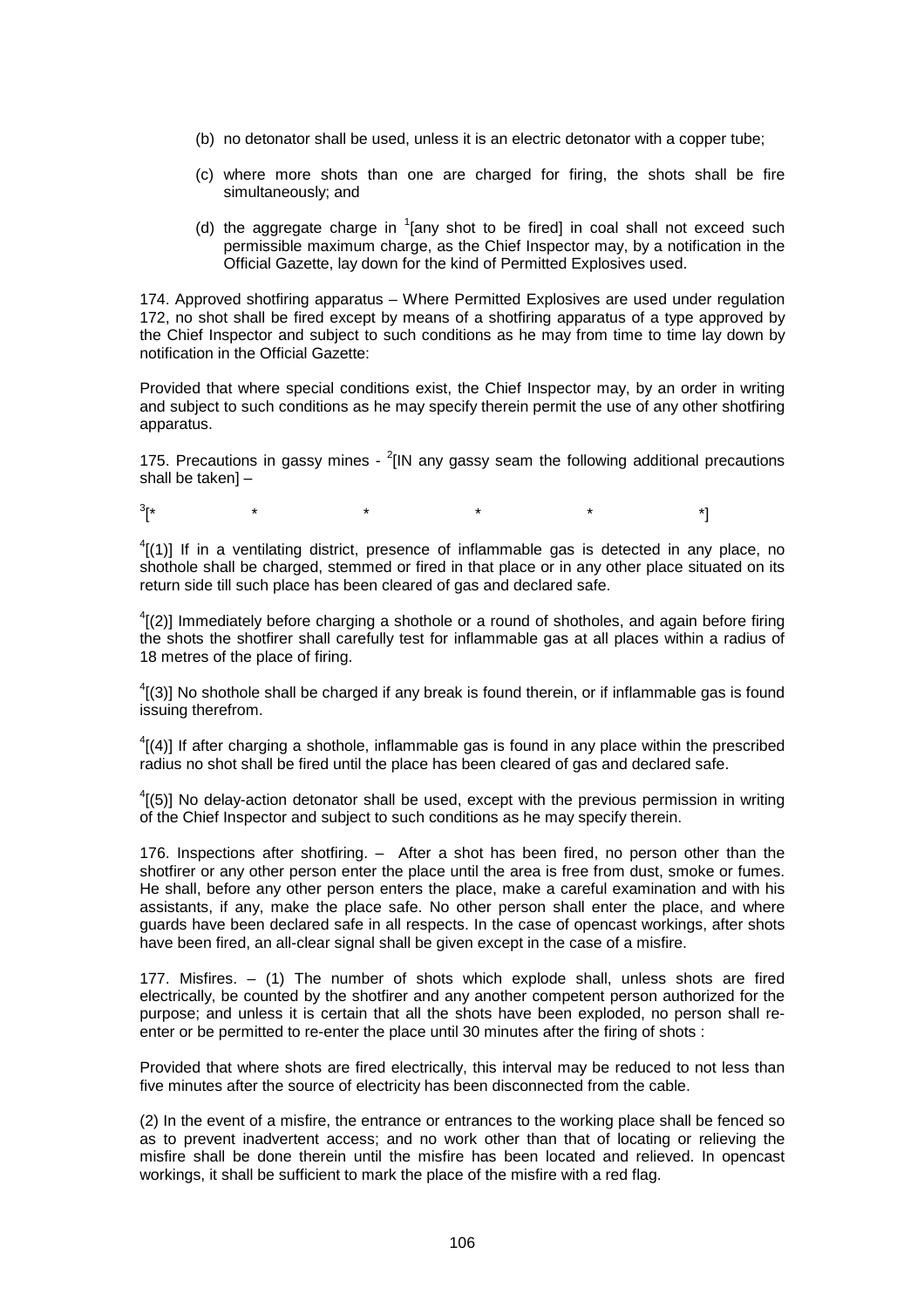(3) In the event of a misfire, a second charge shall not be placed in the same hole.

(4) If the misfire contains a detonator, the leads or fuse thereof shall be attached by a string to the shotfiring cable or some distinctive marker.

(5) Except where the misfire is use to faulty cable or a faulty connection, and the shot is fired as soon as practicable after the defect is remedied, another shot shall be fired in a relieving hole which shall be so placed and drilled in such a direction that at no point shall it be nearer than 30 centimetres from the misfired hole. The new hole shall be bored in the presence of a shotfirer, preferably the same person who fired the shot.

(6) After a relieving shot has been fired, a careful search for cartridges and detonators, if any, shall be made in the presence of the shotfirer, amongst the material brought down by the shot:

Provided that in the case of workings belowground if such cartridge or detonator is not recovered, the tubs into which the material is loaded shall be marked and a further search made on the surface. As far as possible, the search for the detonators and cartridges and the loading of any coal, stone or debris which may contain a detonator, shall be carried out without the aid of tools.

(7) If a misfired hole is not dislodged by a relieving shot, ,the procedure laid down I subregulation (5) and (6) shall be repeated. A misfired hole which cannot be dealt with in the manner so prescribed, shall be securely plugged with a wooden plug; an no person other than a shotfirer, an official or a person authorised for the purpose shall remove or attempt to remove such plug.

(8) When a misfired shot is not found, or when a misfired shot is not relieved, the shotfirer shall, before leaving the mine, give information of the failure to such shotfirer or official as may relieve or take over charge from him. He shall also record, in a bound paged book kept for the purpose, a report on every misfire, whether suspected, and whether the shothole is relieved or not relieved. It shall be the responsibility of the relieving shotfirer or official also to sign the report and, to record in the said book the action taken for reliving the misfired shothole.

(9) The shotfirer of the next shifts shall locate and blast the misfired hole, but if after a thorough examination of the place, where the misfire was reported to have occurred he is satisfied that no misfire has actually occurred he may permit drilling in the place.

178. Special precautions in stone drifts – In stone drifts –

- (a) after shots have been fired, all loose rock shall be removed from the face, and the area lying within a distance of 1.2 metres from the face shall be thoroughly cleaned or washed down with water and carefully examined for the presence of misfires or sockets. Unless the precautions herein specified have been taken, the next round of shots shall not be fired; and
- (b) if any socket is found, it shall be dealt with in the manner prescribed in regulation 177.

179. Duties of shotfirer at the end of his shift . - Immediately after the end of his shift, the shotfirer-

- (a) shall return all unused explosive to the magazine, or where a store or premises is provided under regulation 160, to such store or premises; and
- (b) shall record, in a bound paged book kept for the purpose, the quantity or explosive taken, use and returned, the places where shots were fired and the number of shots fired by him, and misfires, if any.

Every such entry shall be signed and dated by him.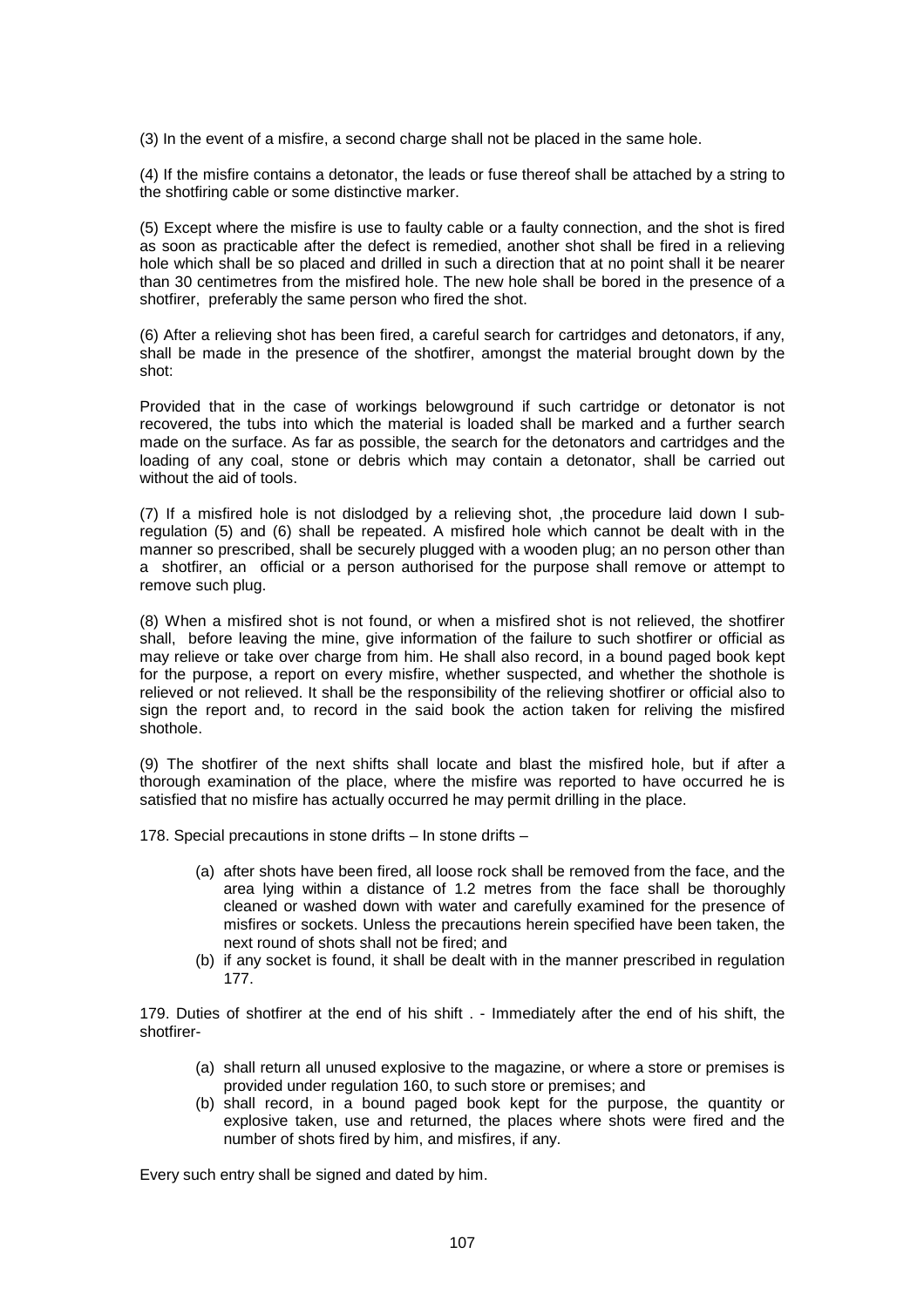180. General precautions regarding explosives.- (1) No person, whilst handling explosives or engaged or assisting in the preparation of charges or in the charging of holes, shall smoke or carry or use a light other than an enclosed light, electric torch or lamp :

Provided that nothing in this sub-regulation shall be deemed to prohibit the use of an open light for lighting fuses.

(2) No person shall take any light other than an electric torch or an enclosed electric lamp into any explosive magazine or store or premises.

 $I(3)$ (a) The owner, agent, or manager shall take adequate steps to prevent pilferage of explosives during its storage, transport and use in the mine.

(b) No person shall have explosives in his possession except as provided for in these regulations, or secrete or keep explosives in a dwelling house.]

(4) Any person finding any explosives in or about a mine shall deposit the same in the magazine or store or premises. Every such occurrence shall reported to the manager in writing.

## **CHAPTER-XV : <sup>2</sup> [Machinery, Plant Equipment]**

181. Use of certain machinery belowground. – (1) No internal combustion engine or steam boiler shall be used belowground in a mine expect with the permission in writing of the Chief Inspector and subject to such conditions as he may specify therein.

 $3$ [(2) In every gassy seam of the second or third degree only flame proof electrical apparatus and equipment shall be used belowground unless otherwise provided for under the Indian Electricity Rules, 1956]:

Provided that the Central Government or the Chief Inspector or an Inspector authorised by the Central Government may, subject to such conditions as may be specified, permit the continuance of the use of non-flame proof apparatus or equipment for a specified period, not exceeding one year, in any mine of the first degree gassiness, which has subsequently been classified as second or third degree gassines.]

 $1$ [(3) The Chief Inspector may, from time to time by notification in the Official Gazette, specify appliances, equipment, machinery, or other material, that are or may be used in a mine, which shall be of such type, standard and make as approved by the Chief Inspector by a general or special order, and where any such appliance, equipment, machinery or other material had been specified by the Chief Inspector any such appliance, equipment, machinery, or material, other than that approved by the Chief Inspector as aforesaid, shall not be used in any mine.

(4) Where in respect of any appliance, equipment, machinery or other material, the Chief Inspector has not made any notification under sub-regulation (3) and any such appliance, equipment machinery or material is used in any mine, the Chief Inspector or Regional Inspector may, if he is of the opinion that the use of such appliance, equipment, machinery, or material until the same is approved by the Chief Inspector.]

182. General provisions about construction and maintenance of machinery. – All parts and working gear whether fixed or movable, including the anchoring and fixing appliances, of all machinery and apparatus used as or forming part of the equipment of amine, an all foundations in or to which any such appliances are anchored or fixed shall be of good construction, suitable material, adequate strength and free from visible defect, and shall be properly maintained.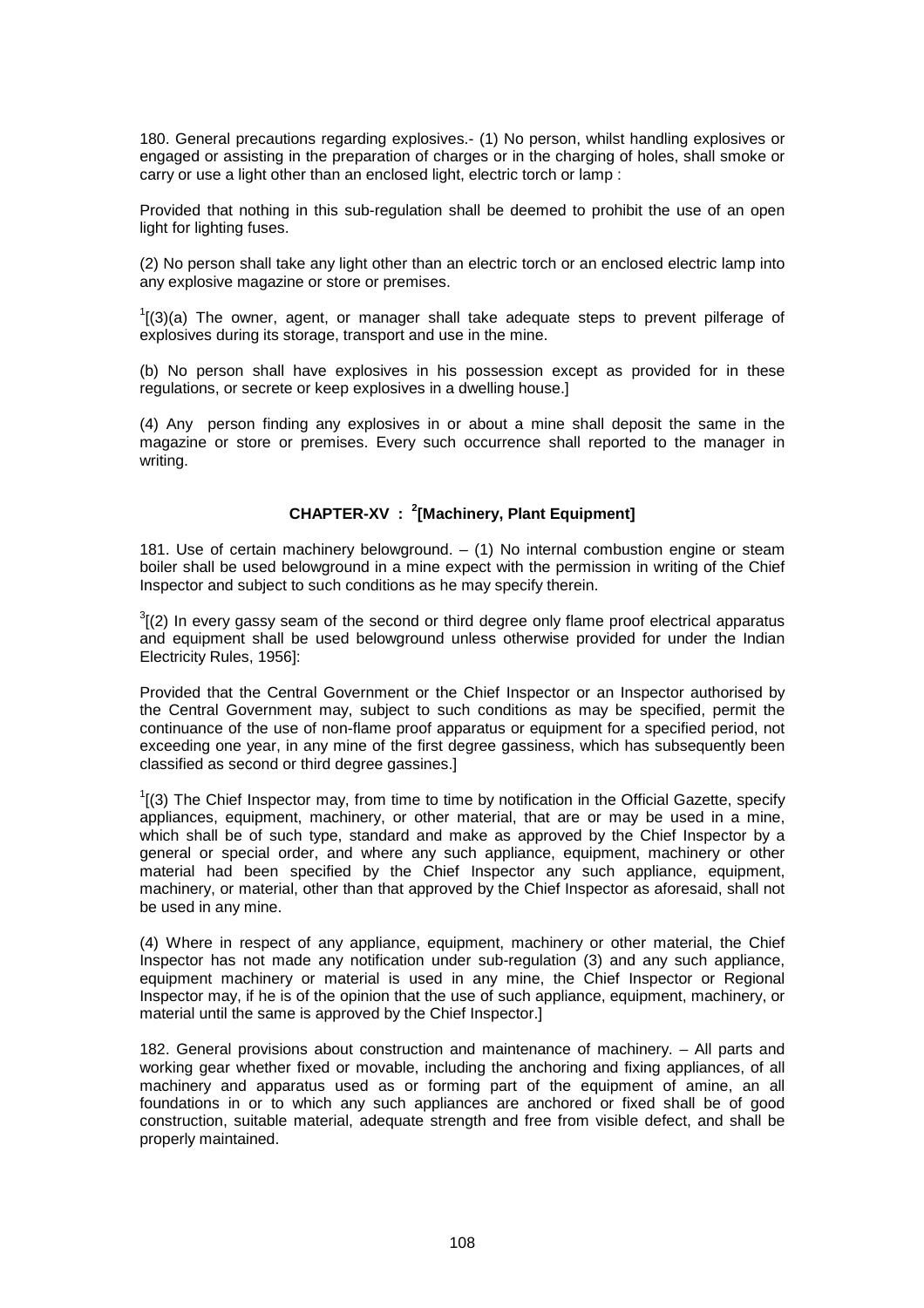183. Apparatus under pressure.  $-$  (1) All apparatus, used as or forming part of the equipment of a mine, which contains or produces air, gas or steam at a pressure greater than atmospheric pressure shall be so constructed, installed and maintained as to obviate any risk of fire, bursting, explosion or collapse or the production or noxious gases.

(2) Every air receiver forming part of a compressing plant shall be fitted with a safety valve and an air gauge which shows pressure in excess of the atmospheric pressure.

(3) Before an air-received is cased in or put in commission, the engineer or other competent person shall subject it to a hydraulic test at a pressure at least one-and-a-halftimes the maximum permissible working pressure. A similar test shall be made after every renewal or repair and in any case at intervals of not more than three years. The result of every such test shall be recorded in a bound paged book kept for the purpose and shall be signed and dated by the person carrying out the test.

(4) The supply of air for air-compressors shall be drawn from a source free from dust and fumes.

184. Precautions regarding moving parts of machinery – (1) Every winch or windlass shall be provided with a stopper, pawl or other reliable holder.

(2) Every fly-wheel and every other dangerous exposed part of any machiery used as, or formig part of, the equipment of a mine shall be adequately fenced by suitable guards of substantial construction to prevent danger; and such guards shall be kept in position while the parts of th machinery are in motion or in use, byt they may b removed for carrying out any examination, adjustment or repair if adequate precautions are taken.

(3) No person shall, or shall be allowed to, repair, adjust, clean or lubricate machinery in motion where there is risk or injury.

(4)No person shall, or shall be allowed to, shift or adjust a driving belt or rope while the machinery is in motion unless a proper mechanical appliance is provided and used for the purpose.

(5) No person in close proximity to moving machinery shall wear, or be permitted to wear, loose outer clothing.

(6) No unauthorised person shall enter any engine room or in any way interfere with the engine.

185. Engine rooms an their exits. – Every engine, motor, transformer and battery charging room, and every room in which highly inflammable materials are stored on the surface shall be kept clean, and be provided with at least two exists. Every such exit shall be properly maintained and kept free from obstruction.

186. Working and examination of machinery. (1) No machinery shall be operated otherwise than by or under the constant supervision of a competent person.

 $2(2)$  In a gassy seam of the second or third degree] no person shall be appointed to supervise or operate any electrical machinery, apparatus or appliance other than a telephone or signalling device or an electric lamp or light, unless he holds a Gas-testing Certificate. <sup>3</sup> [Every such person shall whilst on duty be provided with and carry an approved flame safety lamp.]

(3) Every person in charge of any machinery, apparatus or appliance shall, before commencing work, see that it is in proper working order; an if he observes any defect therein, he shall immediately report the fact to the manager, engineer or other competent person.

(4) Every person in charge of an air-receiver shall see that no extra weight is added to the safety valves and that the permissible pressure of air is not exceeded.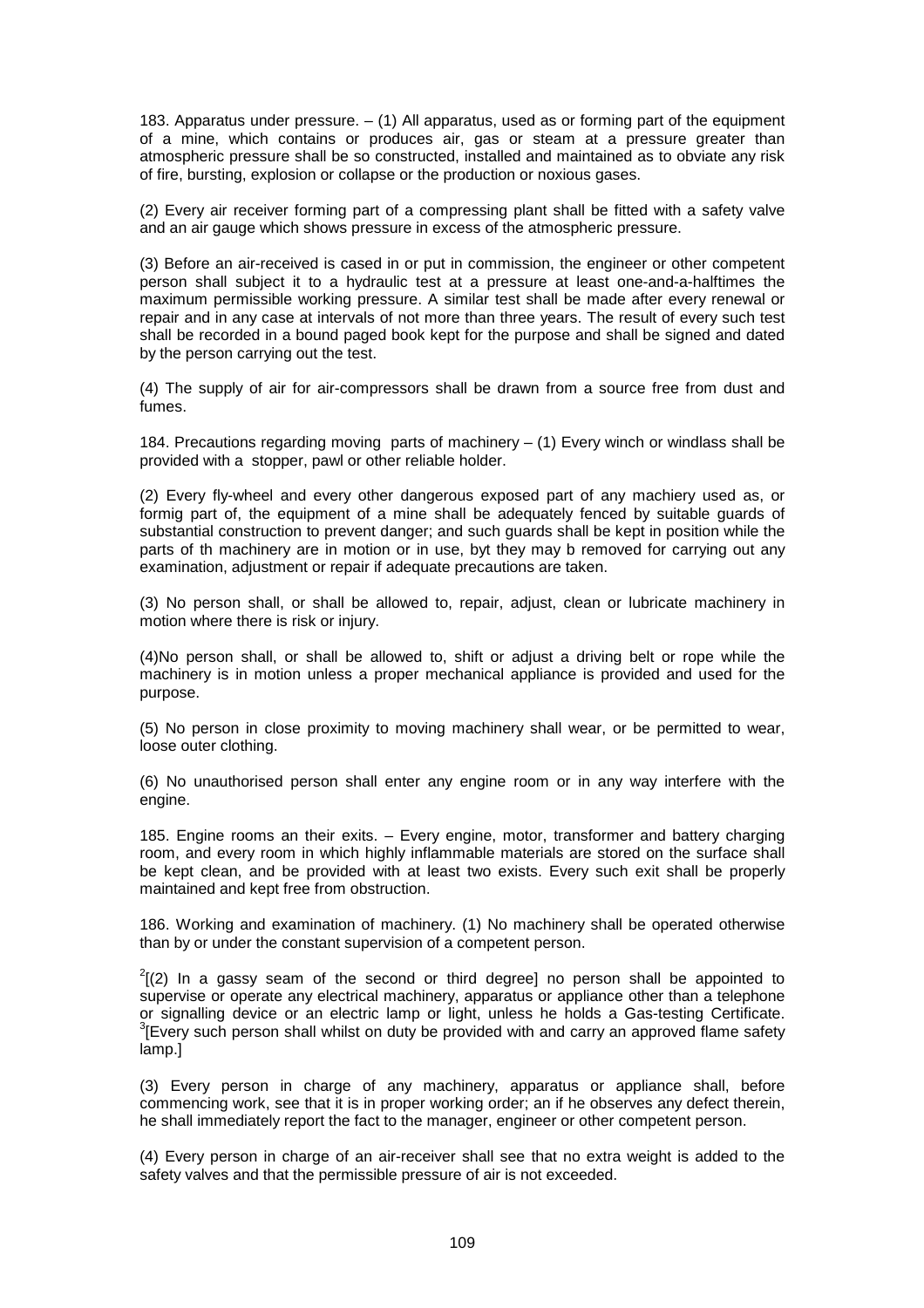(5) A competent person or persons appointed for the purpose shall, once at least in every seven days, make a thorough inspection of all machinery and plant in use, and shall record the result thereof in a bound paged book kept for the purpose. In respect of electrical machinery and plant, the competent person shall be an engineer or electrician holding qualifications specified in the Indian Electricity Rules, 1956.

#### **CHAPTER-XVI : Miscellaneous**

187. Fences. (1) Every tank or reservoir or other dangerous place in or about a mine, which has been formed as a result of, or is used in connection with, mining operations, shall be kept securely fenced.

(2) Every fence erected on the surface shall, once at least in every seven days, be examined by a competent person. A report or every such inspection shall be recorded in a bound paged book kept for the purpose, and shall be signed and dated by the person who made the examination.

(3) Any fence, gate or barricade may be temporarily removed for the purpose of repairs or other operations, if adequate precautions are taken.

(4) If any doubt arises as to whether any fence, guard, barrier or gate provided under these regulations is adequate, proper or secure, or as to whether the precautions taken under subregulation (3) are adequate, it shall be referred to the Chief Inspector for decision.

188. Notices. – where at any place smoking or unauthorised entries prohibited, notices to that effect shall be posted at conspicuous places at every entrance to the place.

189. Storage belowground of calcium carbide. – Calcium carbide shall not be taken or kept belowground until about to be used, except in a secure metal case or container containing not more than half a kilogram in weight thereof. No person shall have in the mine at any one time more than one such case or container.

190. General Safety – No person shall negligently or willfully do anything likely to endanger life or limb in the mine, or negligently or willfully omit to do anything necessary for the safety of the mine or the persons employed therein.

 $1$ [191. Use, Supply maintenance of protective footwear.  $-$  (1) No person shall go into, or work in, or be allowed to go into, or work in, a mine, unless he wears a protective footwear of such type as may be approved by the Chief Inspector by a general or special order in writing.

(2) The protective footwear referred to in sub-regulation (1) shall be supplied free of charge, at intervals not exceeding six months, by the owner, agent or manager of a mine who shall at all times maintain a sufficient stock of protective footwear in order to ensure immediate supply as and when need for the same arises.

(3) Where a footwear is provided otherwise than as aforesaid, the supply shall be made on payment of full cost.

(4) The owner, agent of manager of a mine shall provide at suitable places in the mine dubbing and revolving brushes or make other suitable alternative arrangements for the cleaning of protective footwear by the persons using them. It shall however be the responsibility of the person supplied with the protective footwear to arrange the repair of the same at his own cost.

191A. Use and supply of helmet. (1) No person shall go into, or work, in or be allowed to go into or work in, a mine, other than the precincts of a mine occupied by an office building, canteen, creche, rest shelter, first aid room or any other building of a similar type, unless he wears a helmet of such type as may be approved by the Chief Inspector by a general or special order in writing :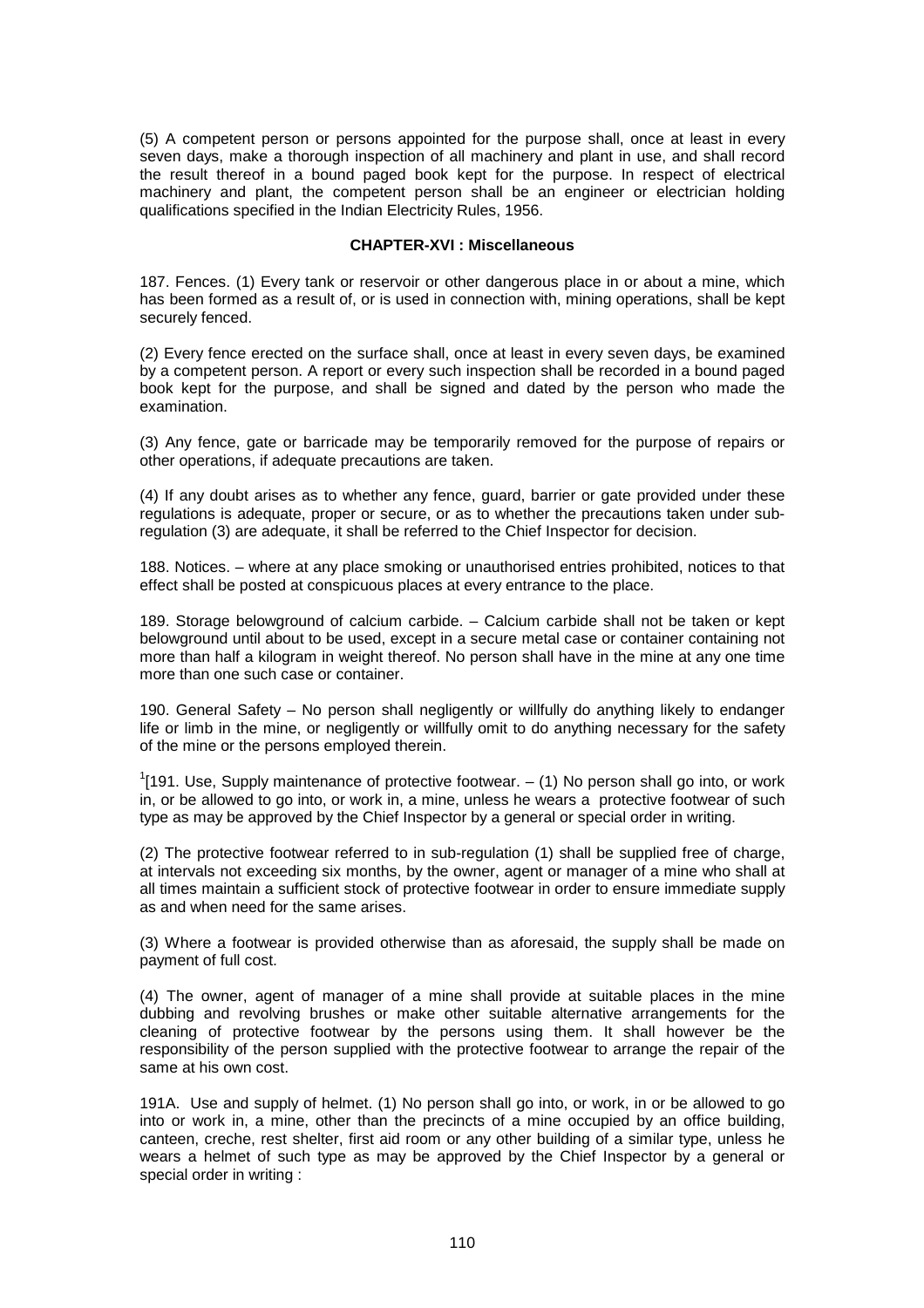Provided that where the Chief Inspector is of the opinion that due to special circumstances it is not necessary of reasonably practicable for any person or class of persons going into, or working in, a mine to wear a helmet, he may, by a general or special order in writing and subject to such conditions as he may specify therein, exempt such person or class of persons, from the operation of the provisions of this sub-regulation.

(2) The helmet referred to in sub-regulation(1) shall be supplied free of charge, at intervals not exceeding three years or such other interval as the Chief Inspector may specify by a general or special order in writing by the owner, agent or manager of a mine, who shall at all times maintain a sufficient stock thereof in order to ensure immediate supply as and when need for the same arises :

Provided that when a helmet is accidentally damaged during legitimate use, the owner, agent or manager shall immediately replace the damaged helmet free of cost.

(3) Where a helmet is provided otherwise than as aforesaid, the supply shall be made on payment of full cost.

191B. Supply of other protective equipment. – (1) Where is appears to the Regional Inspector or the Chief Inspector that any person or class of persons employed in a mine is exposed to undue hazard by reason of the nature of his employment, he may, by a general or special order in writing, require the owner, agent or manager of the mine to supply to such person or class of persons, free of charge, gloves, goggles, shinguards, or such other protective equipment as may be specified in the order.

(2) The protective equipment provided under sub-regulation(1) shall be replaced free of charge by the owner, agent or manager whenever it is rendered unserviceable by legitimate use. In any other event, the replacement shall be made on payment of full cost.

(3) If any dispute arises as to the life of any protective equipment, it shall be referred to the Chief Inspector for decision.

191C. Obligation of persons provided with protective equipment. – Whenever any person is supplied by the owner, agent or manager of a mine with any protective equipment, he shall use the same while doing the work for which he is supplied with such protective equipment.]

1[191D. Use, supply and maintenance of self-rescuer – (1) No person shall go into, work or be permitted to go into or work belowground in any gassy mine of third degree and after one and three years of the coming into force of the Coal Mines (Amendment) regulations, 1985 in any gassy mine of second and first degree respectively unless he is provided with and carries with him a self-rescuer of such type as may be approved by the Chief Inspector by a general or special order in writing.

(2) If such a self-rescuer is accidentally damaged during use or goes out of order or becomes unserviceable on having gained weight in excess of specified limits or having exceeded its specified life or has been used the owner, agent or manager shall immediately replace such self-rescuer.

(3) The owner, agent or manager or every mine where self-rescuers are to be used, shall -

- (a) at all times keep sufficient stock of self-rescuers so that they are readily available whenever needed;
- (b) provide, at the mine, adequate arrangements for cleaning, maintenance and inspection of self-rescuers;
- (c) ensure that every person who may be required to use self-rescuer under subregulation (1) undergoes a course of training in the use of self-rescuer, as may be specified by the Chief Inspector by a general or special order in writing.]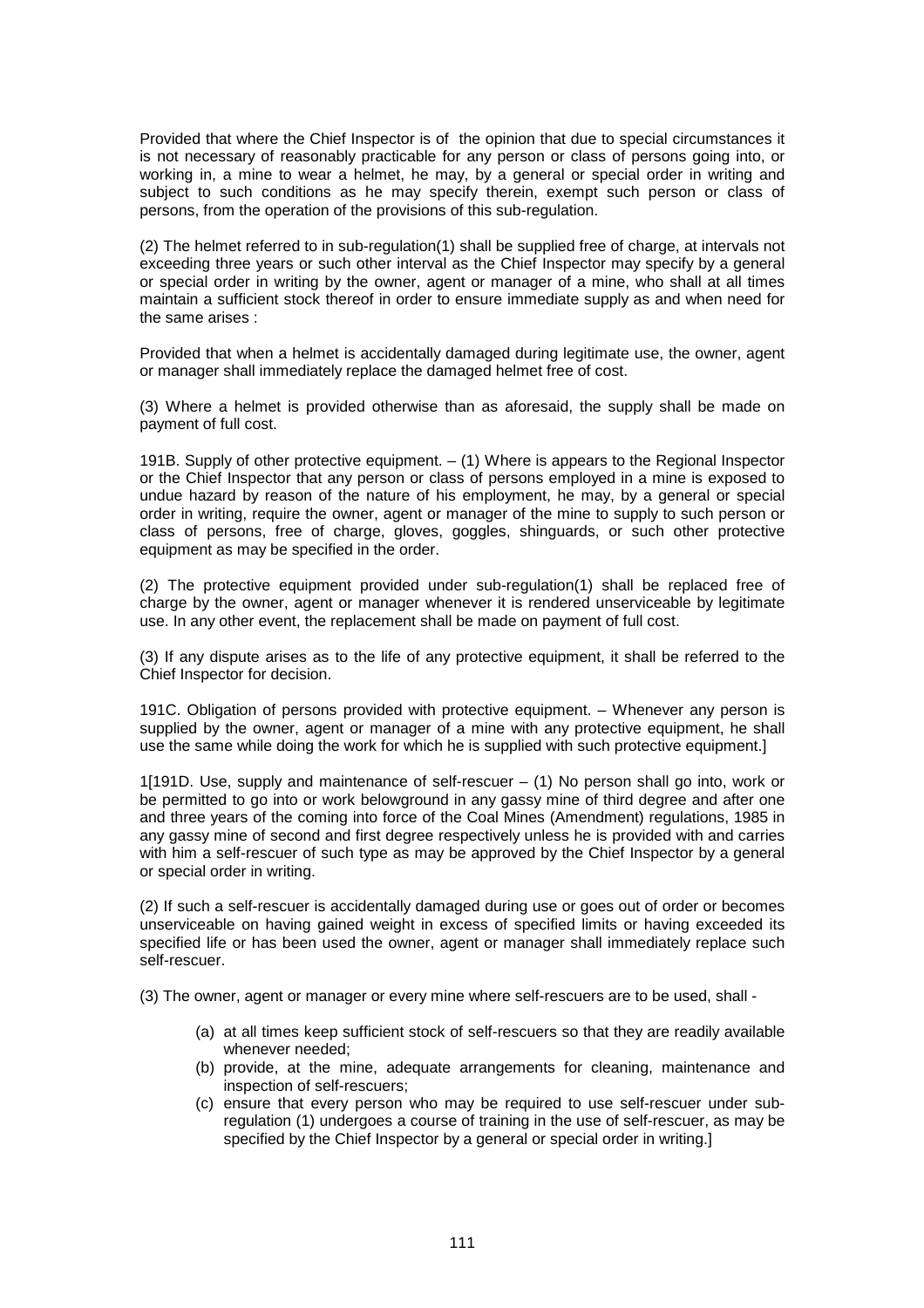192.Information about sickness. – Every official or competent person shall, in case of sickness or of absence, give early and sufficient notice thereof to his superior official or the underground manager or the assistant manager or the manager, as the case may be, so that a substitute may be arranged.

193. Man power Distribution Plan. – During the first week of every month, a survey shall be made of the number of persons normally employed in every district and other places belowground in the mine; an a sketch plan showing the results of such a manpower survey, and signed and dated by the manager, shall be kept in the office of the mine and a copy thereof shall be kept with the attendance clerk.

194. Sirdars and Overmen – (1) No person shall be appointed as a competent person under regulations 34, 70, 94,  $^{2}[118(A)(3)(c), 119(2)(a), 120(3)(a)], 122(5), 136(6), 137(3), 141(2),$ 143 and 145, unless he is the holder of either an Overman's or a Manager's Certificate.

 $3$ [(2) No person shall be appointed as a competent person under regulations 113, 114, 117(6), 124, 127(6), 141(1) and 142 unless he is the holder of either a Manager's or Overman's Certificate or a Sirdar's Certificate together with a gas testing certificate:

Provided that so much of this regulation as requires a person holding a Sirdar's Certificate to hold Gas testing Certificate also shall not apply to, persons employed aboveground, or in opencast workings, or competent persons under regulation 117(6) or 127(6)].

195. Saving clauses – (1) Where under any regulation, a person is required to hold an Overman's Certificate, a literate person holding a Sirdar's Certificate endorsed for gas-testing shall be considered as qualified to carry out the duties thereunder until such date as the Central Government may notify in that behalf in the Official Gazette.

(2) Where under any regulation, a person is required to hold a Gas-testing Certificate, a person holding a Sirdar's Certificate endorsed for gas-testing shall be considred as qualified to carry out the duties thereunder until such date as the Central Government may notify in that behalf in the Official Gazette.

196. Officials to be literate. – After coming into force of these regulations, no person shall be appointed as an official of a mine unless he is literate and is conversant with the language of the district in which the mine is situated or with the language understood by a majority of the persons employed in the mine :

Provided that so much of this regulation as requires a person to be conversant with the language of the district or of the majority of persons shall not apply to managers, under managers, assistant managers, engineers and surveyors.

197. Writing of reports. – If any person required to make any report is unable to write, he shall be present when his report is written for him, and shall have it read over to him, and shall then attach his thumb mark to it or sign it. The person writing the report shall certify that it has been read over to the person for whom it was written, and shall sign the certificate an date his signature.

 $1$ [198. Payment of fees.  $-$  Any fees payable under these regulations shall be paid directly into the Treasury or a branch of the State Bank of India or by means of a Crossed Indian Postal Order and the receipt of the Treasury or Bank or Postal Order shall be sent to the Chief Inspector along with the application to which the fee relates.]

 $2$ [199. Place of accident not to be disturbed – (1) Whenever an accident occurs in or about a mine causing loss of life or serious bodily injury to any person, the place of accident shall not be disturbed or altered before the arrival or without the consent of the Chief Inspector or the Inspector to whom notice of the accident is required to be given under sub-section (1) of section 23 of the Act unless such disturbance or alteration is necessary to prevent any further accident, to remove bodies of the deceased, or to rescue any person from danger, or unless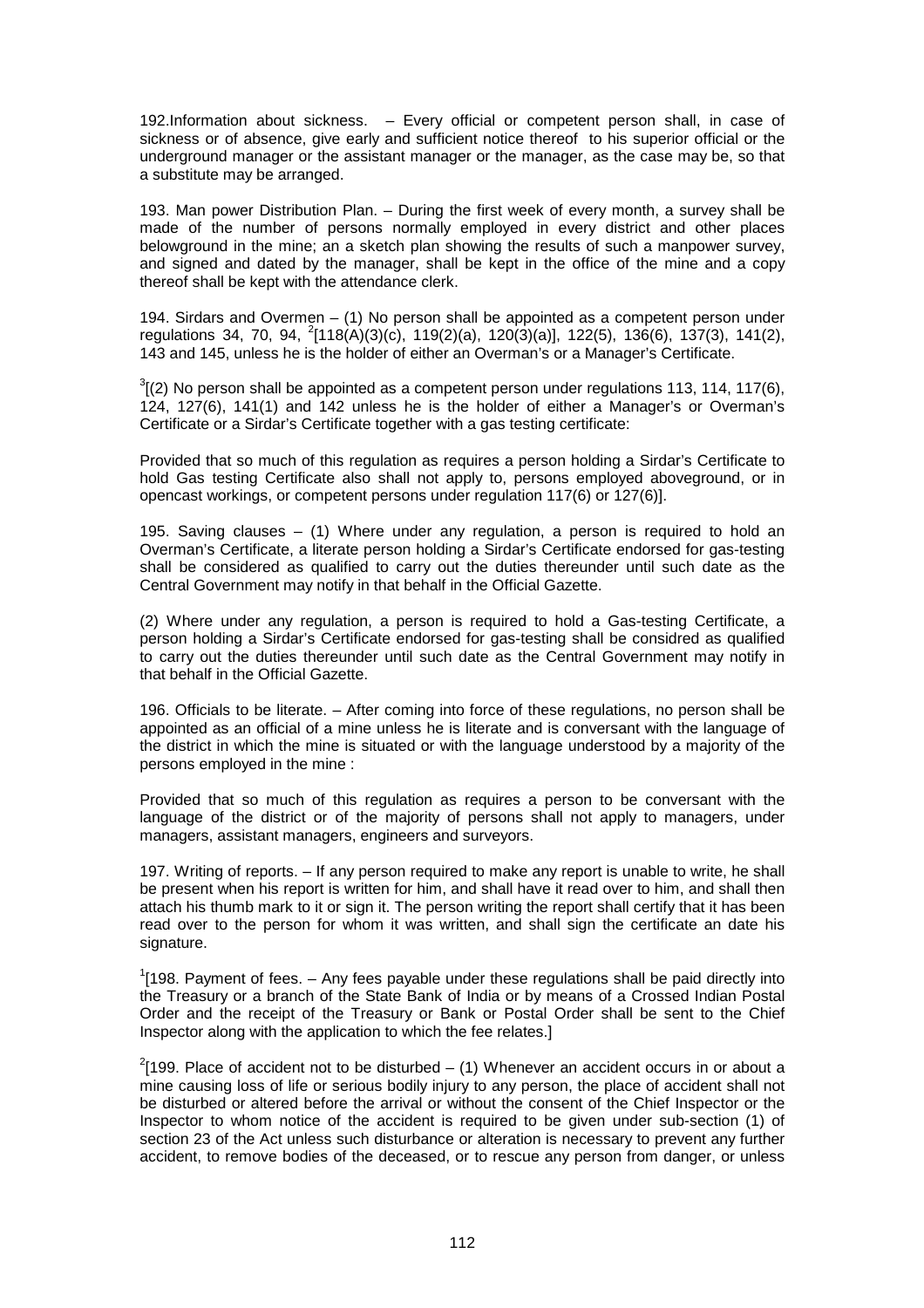discontinuance of work at the place of accident would seriously impede the working of the mine:

Provided that where the Chief Inspector or the said Inspector fails to inspect the place of accident within seventy-two hours of the time of the accident, work may be resumed at the place of accident.

(2) Before the place of accident involving a fatal or serious accident is disturbed or altered due to any reason whatsoever, a sketch of the site illustrating the accident and all relevant details shall be prepared (in duplicate) and such sketch shall be duly signed by the manager or assistant manager, safety officers, surveyor and the workmen's inspector or, where there is no workmen's inspector by a work person present at the place of accident. Such sketch shall also be supported by the photographs of the place of accident:

Provided that, if the place is disturbed or altered to prevent further accident or rescue persons from danger before the sketch could be prepared, the same shall be prepared immediately thereafter giving all relevant details as existed before the place was disturbed or altered.

(3) One of the authenticated sketches shall be delivered or sent to the concerned inspector or Mines.

199A. Emergency plan. – (1) The manger of every mine having workings below ground shall prepare a general plan of action for use in time of emergency. The plan shall outline the duties and responsibilities of each mine official and men including the telephone operators, so that each person shall know his duties in case fire, explosion or other emergency occurs. All official and key men shall be thoroughly instructed in their duties so as to avoid contradictory orders and confusion at the time when prompt and efficient action is needed. The emergency plan shall also provide for mock rehearsals at regular intervals.

(2) The manager shall submit a copy of the aforesaid emergency plan prepared by him to the regional inspector, within 60 days of the coming into force of the Coal Mines (Amendment) Regulations, 1985, or in the case of a mine which is opened or re-opened thereafter, within 30 days of such opening or re-opening. The regional inspector may, by an order in writing approve of such action plan, either in the Form submitted to him or with such additions and alterations as he may think fit, and the action plan so approved shall be enforced at the mine.

(3) On receiving information of any emergency, the manager and his absence the principal official present at the surface, shall immediately put emergency action plan in operation.]

200. Taking samples from mines. – Where for official purposes, an Inspector considers it necessary to take samples of any mineral, rope or other material, the owner, agent or manager shall make over to him such samples in such quantities as he may require.

3  $\star$   $\star$   $\star$   $\star$   $\star$   $\star$ 

202. Chief Inspector etc. to exercise powers of the Regional Inspector. – Any power granted under these regulations to the Regional Inspector may be exercised by the Chief Inspector or an Additional Chief Inspector or a Deputy Chief Inspector or any other Inspector authorised in writing in this behalf by the Chief Inspector.

203. Appeals to the Chief Inspector.- Against an order made by the Regional Inspector under any of these regulations, an appeal shall lie to the Chief Inspector who may confirm, modify or cancel the order. Every such appeal shall be preferred within 15 days of the receipt of the order by the appellant.

204. <sup>2</sup>[Appeals to committee]  $- (1)$  <sup>3</sup>[Against any original order made by the Chief Inspector under any of these regulations or against any order passed under regulation 203 by the Chief Inspector on an appeal against Regional Inspector's order] an appeal shall lie within 20 days of the receipt of the order by the appellant to the <sup>4</sup>[Committee constituted under section 12 of the Act]: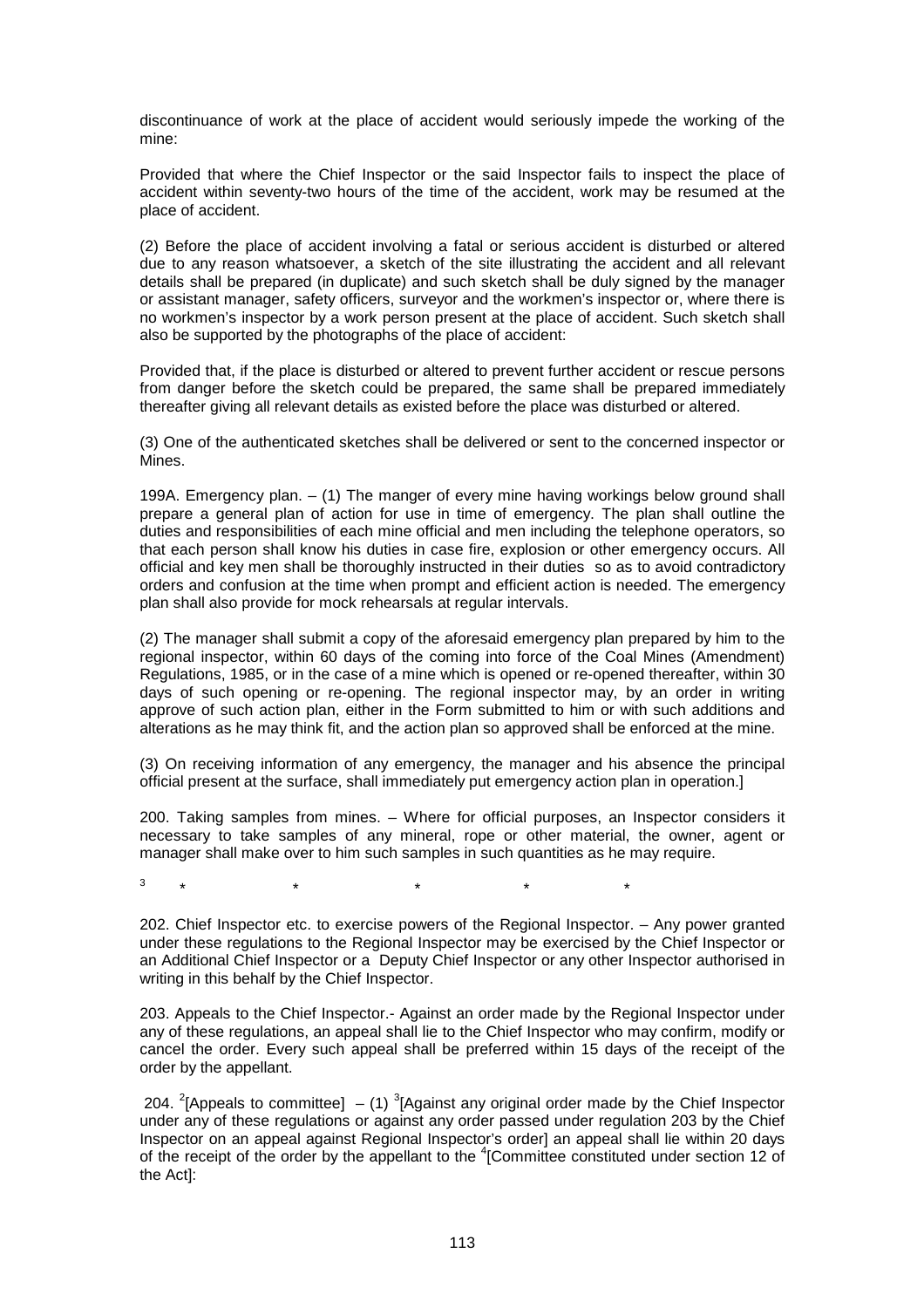$\frac{5}{1}$ [ \* \* \* \* \* \* \* \* <mark>\*</mark>

(2) Every order of the Chief Inspector, against which an appeal is preferred under subregulation (1) shall be complied with pending the receipt at the mine of the decision of  $e$ <sup>6</sup>[the committee] :

Provided that <sup>6</sup> [the committee] may, on application by the appellant, suspend the operation of the order appealed against pending the disposal of the appeal.

205. Repeal and Saving. – The Indian Coal Mines Regulations, 1926 and the Coal Mines (Temporary) Regulations, 1955 are hereby repealed:

Provided that all acts done or orders issued or certificates, authorisation or permits granted or renewed under any of the said regulations shall be deemed to have been done, issued, granted or renewed under the corresponding provisions of these regulations.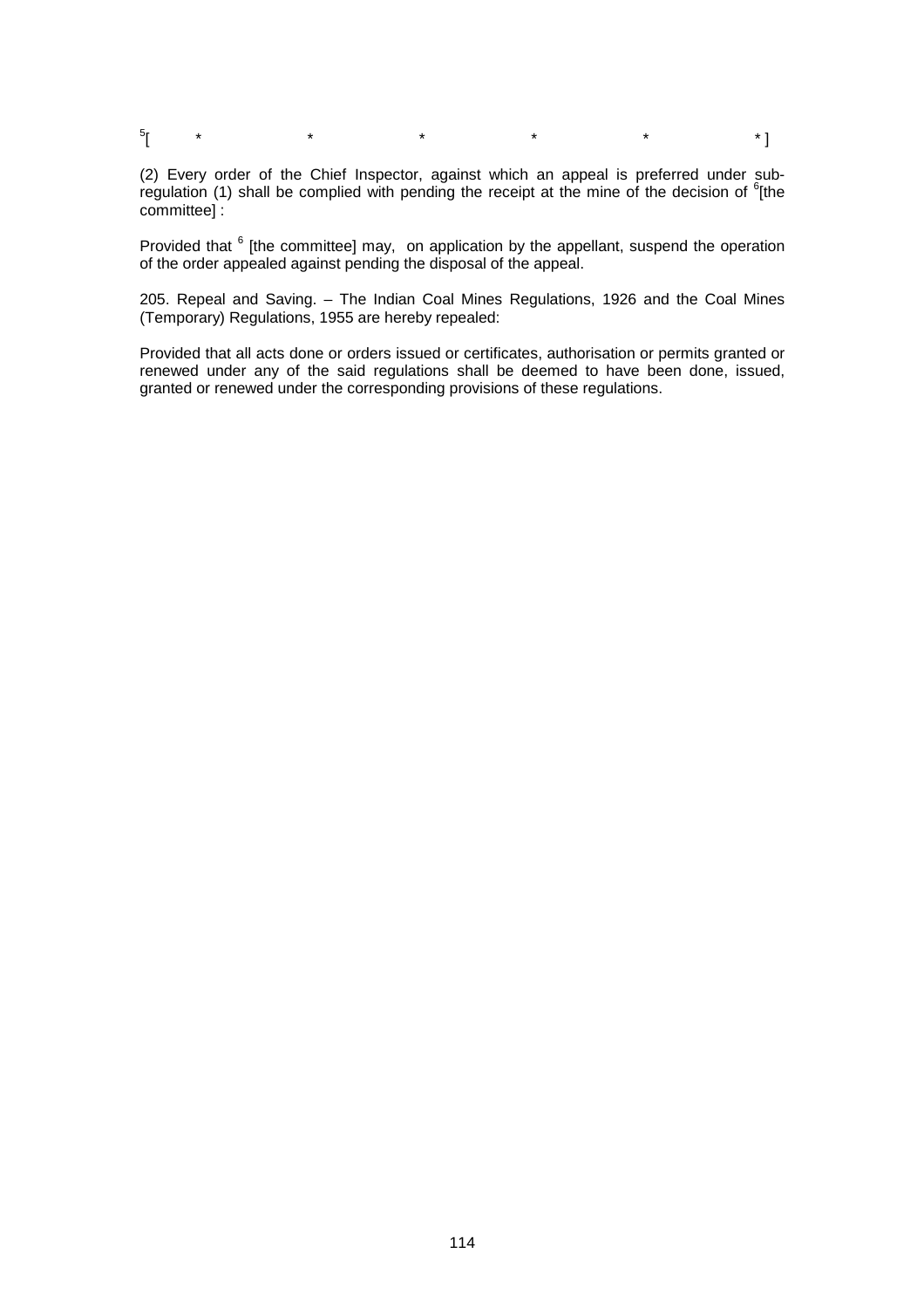#### **FIRST SCHEDULE FORM I (See Regulations, 3,6,7,8) Notice of opening, closing or change of name**

| From          |                                                                                                                                                         |
|---------------|---------------------------------------------------------------------------------------------------------------------------------------------------------|
|               |                                                                                                                                                         |
| To<br>Sir,    | The Chief Inspector of Mines in India, Dhanbad, E. Rly.<br>1.<br>The regional Inspector of Mines<br>2.<br>3.<br>4                                       |
|               | I have to furnish the following particulars in respect of (I)  at                                                                                       |
| $\mathbf 1$ . | *In case of change of name of mine :<br>old name of mine date of change                                                                                 |
| 2.            | Sub-Division (Taluq)<br>(b) In case of a new mine, particulars of situation of mine :                                                                   |
|               | (Give distance therefrom)                                                                                                                               |
| Present<br>3. | Previous(III)<br>(a) Name and Postal address of (II)<br>(a) Owner<br>(b) Managing agent, if any<br>(d) Manager<br>(b) In case of change, date of change |

4(a) Name and qualifications etc. of Manager/Under Manager/ Assistant Managers <sup>1</sup>[/Safety Officer/Ventilation Officer/] Engineer/ Surveyor (IV) whose appointment is terminated/who is appointed (IV)

(b) Date of appointment/termination of appointment (IV) :

5 Date on which it is intended to open/re-open/abandon/discontinue (IV) the mine :

\_\_\_\_\_\_\_\_\_\_\_\_\_\_\_\_\_\_\_\_\_\_\_\_\_\_\_\_\_\_\_\_\_\_\_\_\_\_\_\_\_\_\_\_\_\_\_\_\_\_\_\_\_\_\_\_\_\_\_\_\_\_\_\_\_\_\_\_\_\_\_\_\_\_

6 Actual date of opening/Re-opening abandonment/discontinuance (iii) of the mine :

 Yours faithfully, Signature ………………………… Designation : Owner/Agent/Manager Date ………………………………..

## **INSTRUCTIONS**

- (i) Mention the matter to which the notice refers.
- (ii) Need not be filled in if the notice relates to Item 4,
- (iii) To be filled in only when the notice refers to a change, and only against the item in respect of which notice is given.
- (iv) Delete whatever is not applicable.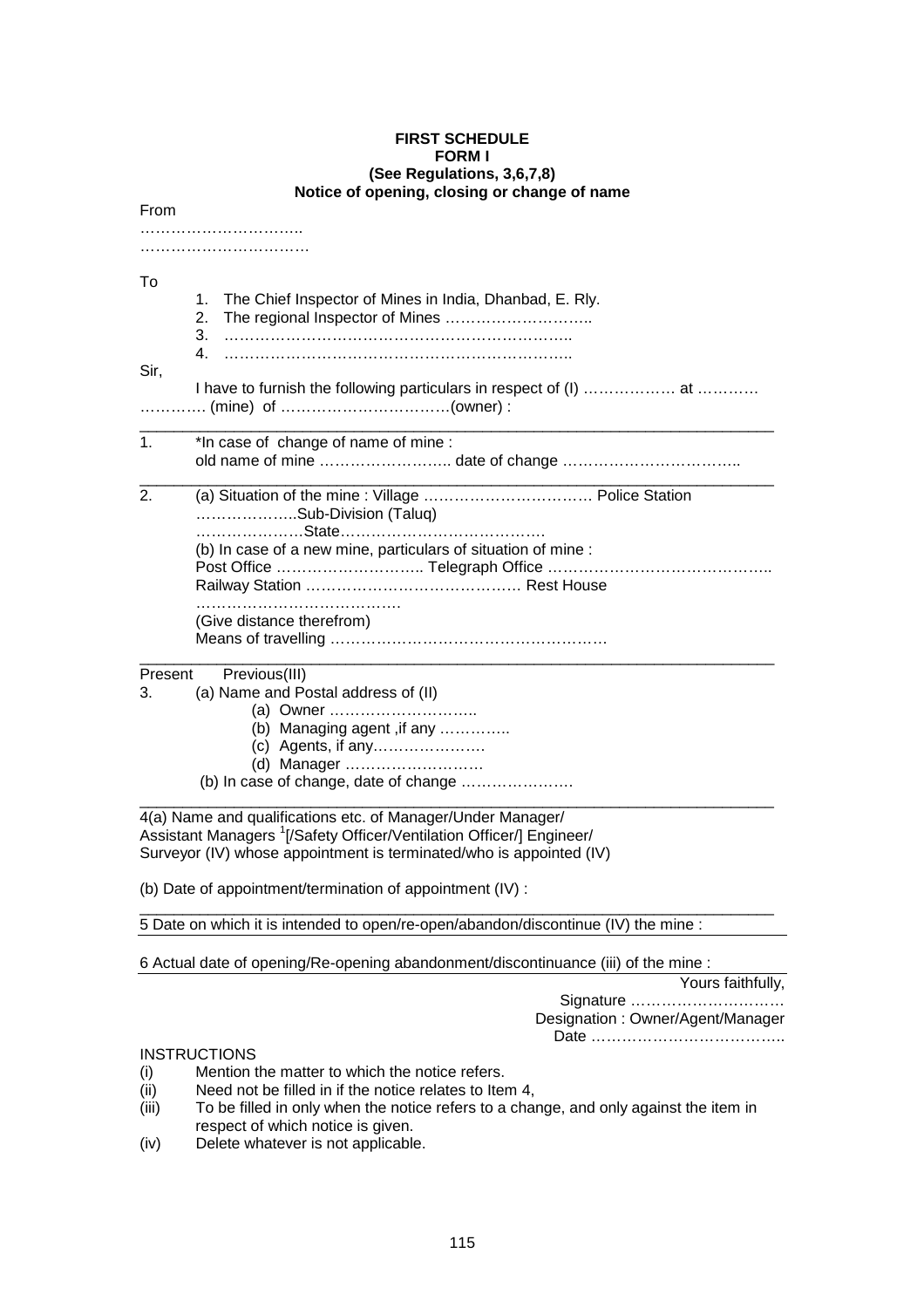## **FIRST SCHEDULE FORM II (See Regulation 4)**

| Monthly Return for the Month of 19                                                                                                           |       |                 |
|----------------------------------------------------------------------------------------------------------------------------------------------|-------|-----------------|
| 1. Name of mine<br>postal address of mine                                                                                                    |       |                 |
| 2. Situation of Mine:<br>State                                                                                                               | Place | <b>District</b> |
| 3. Name of Owner<br>Postal address of owner                                                                                                  |       |                 |
| 4. Name of managing agents, if any<br>Postal address of managing agents,                                                                     |       |                 |
|                                                                                                                                              |       |                 |
| Postal address of manager                                                                                                                    |       |                 |
| 7. Tables A to C duly filled in, are attached.<br>Certified that the information given above and in Tables A to C below is correct to the be |       |                 |

Certified that the information given above and in Tables A to C below is correct to the best of my knowledge.

> Yours faithfully, Signature ………………………… Designation : Owner/Agent/Manager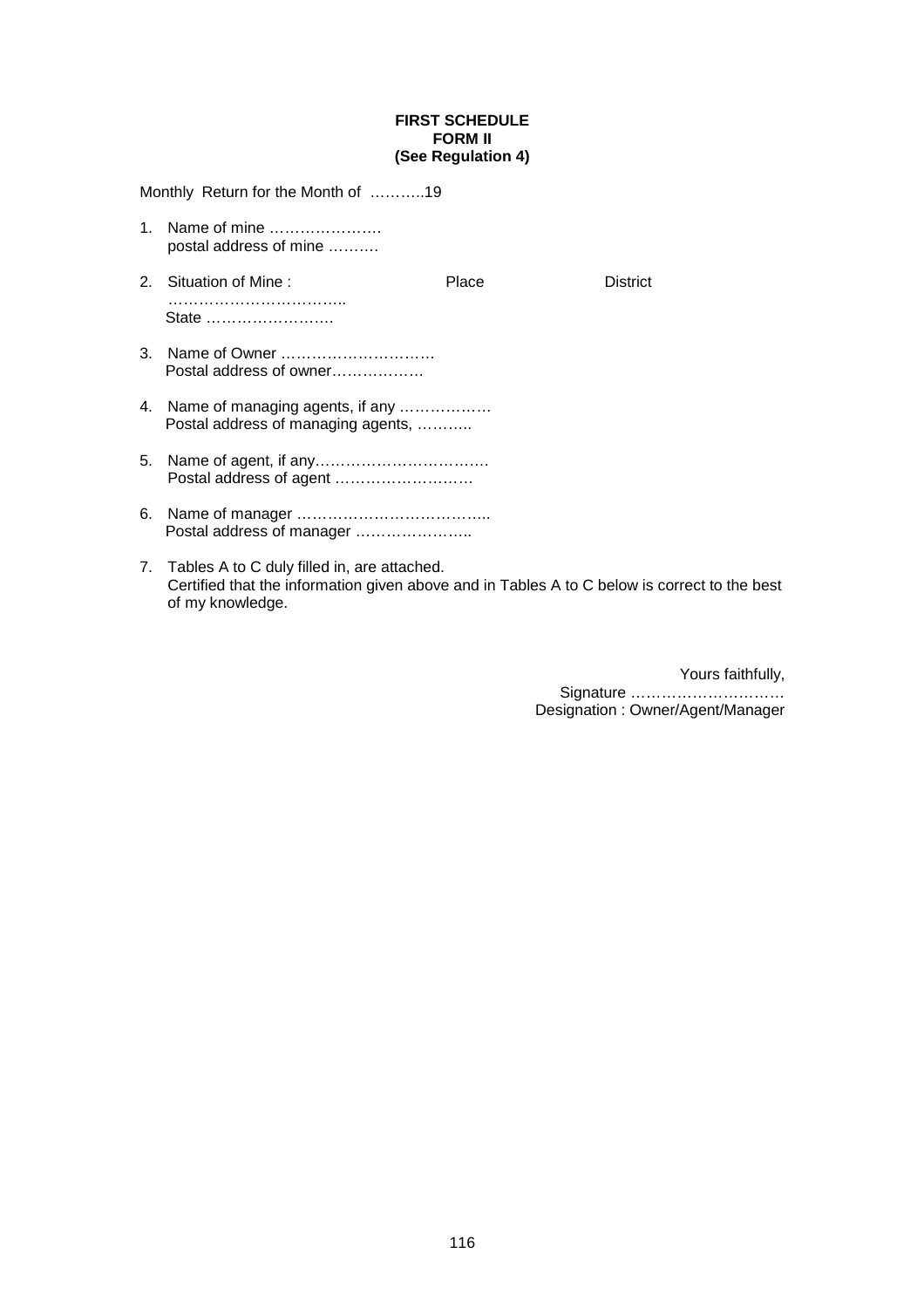# **TABLE A : RAISINGS, DESPATCHES AND STOCK (IN TONNES) <sup>8</sup>**

- 1. Name of colliery siding or loading point :
- 2. Grade of Coal :

| Size of | Stock at                |                         | Coal Raised                  |                             | Colliery                     | Coal                         | Coke         |         |            | Coal Despatched      |                           |
|---------|-------------------------|-------------------------|------------------------------|-----------------------------|------------------------------|------------------------------|--------------|---------|------------|----------------------|---------------------------|
| coal    | the<br>beginni<br>ng of | Open<br>cast<br>working |                              | Workings below<br>ground    | consump<br>tion<br>(Boilers, | used in<br>making<br>coke in | produ<br>ced | By Rail | By<br>Road | By<br>other<br>means | Stock at<br>the end<br>of |
|         | month                   |                         | Develo<br>pment<br>districts | Depillari<br>ng<br>district | Domestic<br>etc.             | colliery                     |              |         |            |                      | month                     |
|         | 2                       | 3                       | 4                            | 5                           | 6                            | 7                            | 8            | 9       | 10         | 11                   | 12                        |
| Steam   |                         |                         |                              |                             |                              |                              |              |         |            |                      |                           |
| Slack   |                         |                         |                              |                             |                              |                              |              |         |            |                      |                           |
| Rubble  |                         |                         |                              |                             |                              |                              |              |         |            |                      |                           |
| Total,  |                         |                         |                              |                             |                              |                              |              |         |            |                      |                           |
| Coal    |                         |                         |                              |                             |                              |                              |              |         |            |                      |                           |
| Hard    |                         |                         |                              |                             |                              |                              |              |         |            |                      |                           |
| Coke    |                         |                         |                              |                             |                              |                              |              |         |            |                      |                           |
| Soft    |                         |                         |                              |                             |                              |                              |              |         |            |                      |                           |
| Coke    |                         |                         |                              |                             |                              |                              |              |         |            |                      |                           |

Instructions :

- 1. A SEPARATE RETURN SHOULD BE SUBMITTED IN RESPECT OF EACH GRADE OF COAL PRODUCED.
- 2. Figures relating to despatches of coal should be given separately in respect of each loading point from which coal was despatched.
- 3. All figures should be rounded upto the nearest tonne.
- 4. Columns 3, 4 and 5 should include all coal brought to the surface, irrespective of the use of which it may be put.
- 5. Column 6 should include all coal consumed at or about the colliery in connection with colliery operations (including domestic use and coal taken home by the workers).
- 6. Column 7 should include all coal used at the colliery for the purpose of making coke irrespective of the method used.
- 7. Adjustment in stocks made, if any, should be clearly indicated by means of footnotes.
- 8. Substituted vide G.S.R. No.1473, dated 22.9.1967.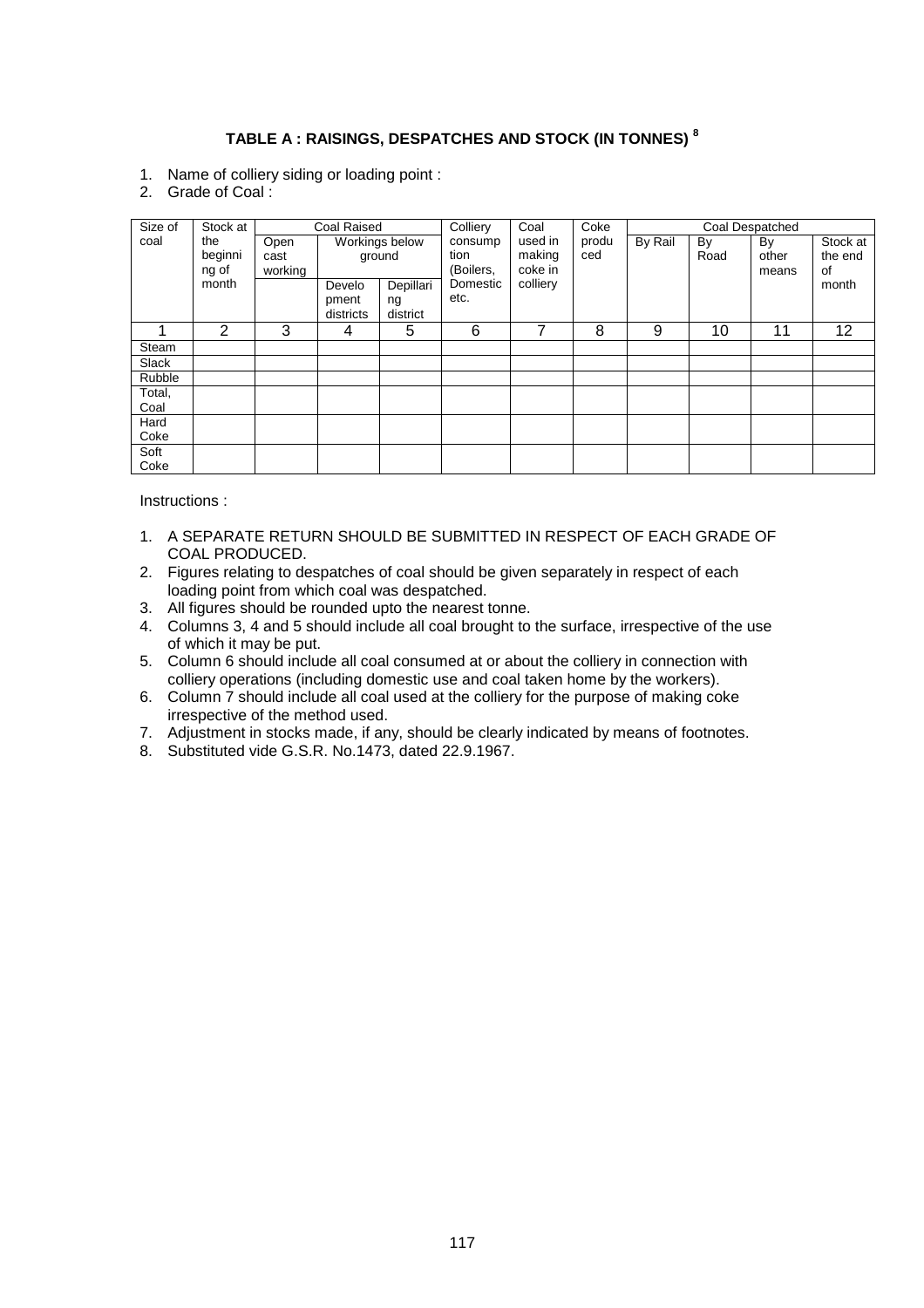## **TABLE B : MACHINERY**

|    |                                                                              | Coal-cutting machines |      |                         | <b>Mechanical Loaders</b> |                  |             | Conveyors                  |      |                    |                              |
|----|------------------------------------------------------------------------------|-----------------------|------|-------------------------|---------------------------|------------------|-------------|----------------------------|------|--------------------|------------------------------|
|    |                                                                              | Number<br>in use      | Type | Square<br>metres<br>cut | Coal cut<br>(tonnes)      | Number<br>in use | <b>Type</b> | Coal<br>loaded<br>(tonnes) | Type | Length<br>(metres) | Coal<br>conveyed<br>(tonnes) |
| 2. | Develop-<br>ment<br><b>Districts</b><br>Depillar-<br>ing<br><b>Districts</b> |                       |      |                         |                           |                  |             |                            |      |                    |                              |

## **TABLE C : NUMBER OF MAN-DAYS, ETC.**

Maximum number of persons employed on any one day during the month

- $(i)$  in workings belowground on  $\dots\dots\dots\dots\dots\dots\dots\dots\dots\dots\dots\dots$  (a):
- (ii) in all in the mine on  $\ldots$   $\ldots$   $\ldots$   $\ldots$   $\ldots$   $\ldots$   $\ldots$   $\ldots$   $\ldots$   $\ldots$   $\ldots$   $\ldots$   $\ldots$   $\ldots$   $\ldots$   $\ldots$

|                                                          |     | Aggregate number of man-<br>days worked (b)(c) | Aggregate number of man-days lost on account of absence (d)(e) |          |       |             |       |  |  |
|----------------------------------------------------------|-----|------------------------------------------------|----------------------------------------------------------------|----------|-------|-------------|-------|--|--|
|                                                          | Men | Women                                          | Sickness                                                       | Accident | Leave | Other cause | Total |  |  |
| Belowground:<br>(i) Mines & Loaders<br>(ii) Others       |     |                                                |                                                                |          |       |             |       |  |  |
| Opencast Workings:<br>(i) Mines & Loaders<br>(ii) Others |     |                                                |                                                                |          |       |             |       |  |  |
| Aboveground:                                             |     |                                                |                                                                |          |       |             |       |  |  |
| Total:                                                   |     |                                                |                                                                |          |       |             |       |  |  |

If there is any marked increase or decrease in attendance or absence, please account for it.

## **INSTRUCTIONS**

- (a) Give day of the week and the date and month.
- (b) The information should cover all persons "employed" in the mine as defined in clause (h) of Section 2 of the Mines Act, 1952 including clerical and subordinate supervisory staff.
- (c) Total number of man-days worked should be obtained by adding the daily attendance for the whole month.
- (d) Total number of man-days lost by absence should be obtained by adding the daily absences for the whole month.
- (e) Absences should include all cases in which a person is "scheduled to work" or is expected to turn up for work, but does not. All permanent employees are to be treated as "scheduled" to work. So far as temporary or casual employees are concerned, a person who attended work during the preceding week should be considered as scheduled to work during the week under consideration unless (i) he has reported his intention to quit, or (ii) his services have been terminated by the management, or (iii) he does not turn up for work during the whole week. A person who has not worked during the preceding week, should be considered as "scheduled to work" only from the day on which he joins work during the week under consideration. Absence due to strike, lockout, lay-off or maternity leave should not be included as absence here.
- (f) Persons employed in the removal of overburden should be included amongst "Others" and not among "Miners and Loaders".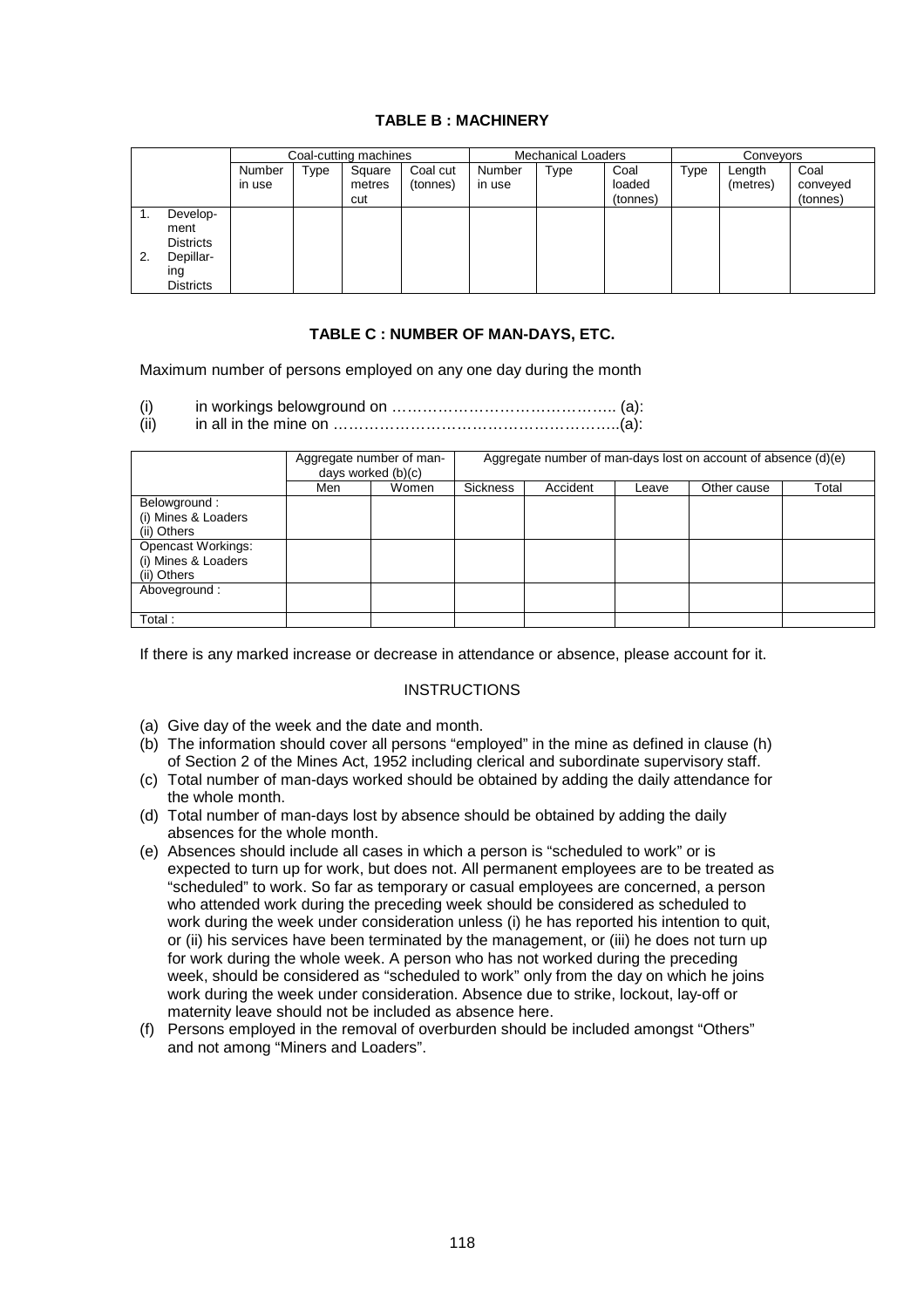## **TABLE D : HOURS OF WORK AND EARNING**

Information should be furnished in respect of one complete working week during the last month of the quarter(a).

| Altonadi lot, mai modio fiontoa dila cacii cariffigoi | Average daily   | Aggregate                                                                      |              |           | Total cash payments for work done during the week (d) |                |
|-------------------------------------------------------|-----------------|--------------------------------------------------------------------------------|--------------|-----------|-------------------------------------------------------|----------------|
|                                                       | attendance      | number of man-                                                                 | <b>Basic</b> | Dearness  | Other cash                                            | Total          |
|                                                       | during the week | hours worked                                                                   | wages        | allowance | payments (e)                                          |                |
|                                                       | (b)             | during the                                                                     |              |           |                                                       |                |
|                                                       |                 | week(c)                                                                        |              |           |                                                       |                |
| 1                                                     | $\overline{2}$  | 3                                                                              | 4            | 5         | 6                                                     | $\overline{7}$ |
|                                                       |                 |                                                                                | Rs.          | Rs.       | Rs.                                                   | Rs.            |
| <b>Below Ground:</b>                                  |                 |                                                                                |              |           |                                                       |                |
| (i)Overman and                                        |                 |                                                                                |              |           |                                                       |                |
| <b>Sirdars</b>                                        |                 |                                                                                |              |           |                                                       |                |
| (ii)Miners<br>and                                     |                 |                                                                                |              |           |                                                       |                |
| Loaders                                               |                 |                                                                                |              |           |                                                       |                |
| (iii)Others                                           |                 |                                                                                |              |           |                                                       |                |
| <b>Opencast Workings</b>                              |                 |                                                                                |              |           |                                                       |                |
| (i)Overman and                                        |                 |                                                                                |              |           |                                                       |                |
| <b>Sirdars</b>                                        |                 |                                                                                |              |           |                                                       |                |
| (ii)Miners<br>and                                     |                 |                                                                                |              |           |                                                       |                |
| Loaders                                               |                 |                                                                                |              |           |                                                       |                |
| (iii)Others (f)                                       |                 |                                                                                |              |           |                                                       |                |
|                                                       |                 |                                                                                |              |           |                                                       |                |
| Above Ground:                                         |                 |                                                                                |              |           |                                                       |                |
| (i) Clerical and                                      |                 |                                                                                |              |           |                                                       |                |
| Supervisory staff                                     |                 |                                                                                |              |           |                                                       |                |
| (ii) Others - men                                     |                 |                                                                                |              |           |                                                       |                |
| women                                                 |                 |                                                                                |              |           |                                                       |                |
| 2.                                                    |                 | Total estimated value of concessions in kind (g) given during the week : Rs. - |              |           |                                                       |                |
| Normal hours of production shifts :<br>3.             |                 |                                                                                |              |           |                                                       |                |
|                                                       |                 |                                                                                |              |           | From                                                  | To             |
| 1 <sup>ST</sup> Shift<br>$2^{nd}$ Shift               |                 |                                                                                |              |           |                                                       |                |
|                                                       |                 |                                                                                |              |           |                                                       |                |
| $3rd$ Shift                                           |                 |                                                                                |              |           |                                                       |                |

#### Attendance, man-hours worked and cash earnings.

4. If there is any major change in wages or hours of work as compared to the preceding month please account for the change.

## **INSTRUCTIONS**

(a) The information should cover all persons "employed" as in Table C. Particulars relating to payments etc., to monthly paid staff should be included on a pro-rata basis.

(b) Average daily attendance should be obtained by dividing the aggregate number of attendance on all the shifts on all days during the week by the number of working days. Any day on which the mine did not work, for any cause whatsoever, should not be treated as a working day.

(c) Aggregate number of man-hours worked during the week should be obtained by adding for the whole week, the number of man-hours worked every day. The number of man-hours worked on a day is obtained by summing up the number of hours worked by each person attending work on each of the shifts during the day, including overtime worked, if any.

(d) Total cash payments should include all remuneration payable (and paid) for work done during the week before making deductions, if any, towards fines, provident fund contributions, etc., Employer's contributions to the provident fund or on account of welfare provisions should not be included. Bonuses not payable for every pay-period should also not be included.

(e) Including over-time payments.

(f) Persons employed in the removal of overburden should be included among "Others" and not among "Miners and Loaders".

(g) Concessions in kind (such as supply of food-stuff etc. Free or at subsidized prices) should be estimated in terms of the difference between the monetary value of the food stuffs, etc. at cost price and the value realised by sale at confessional price.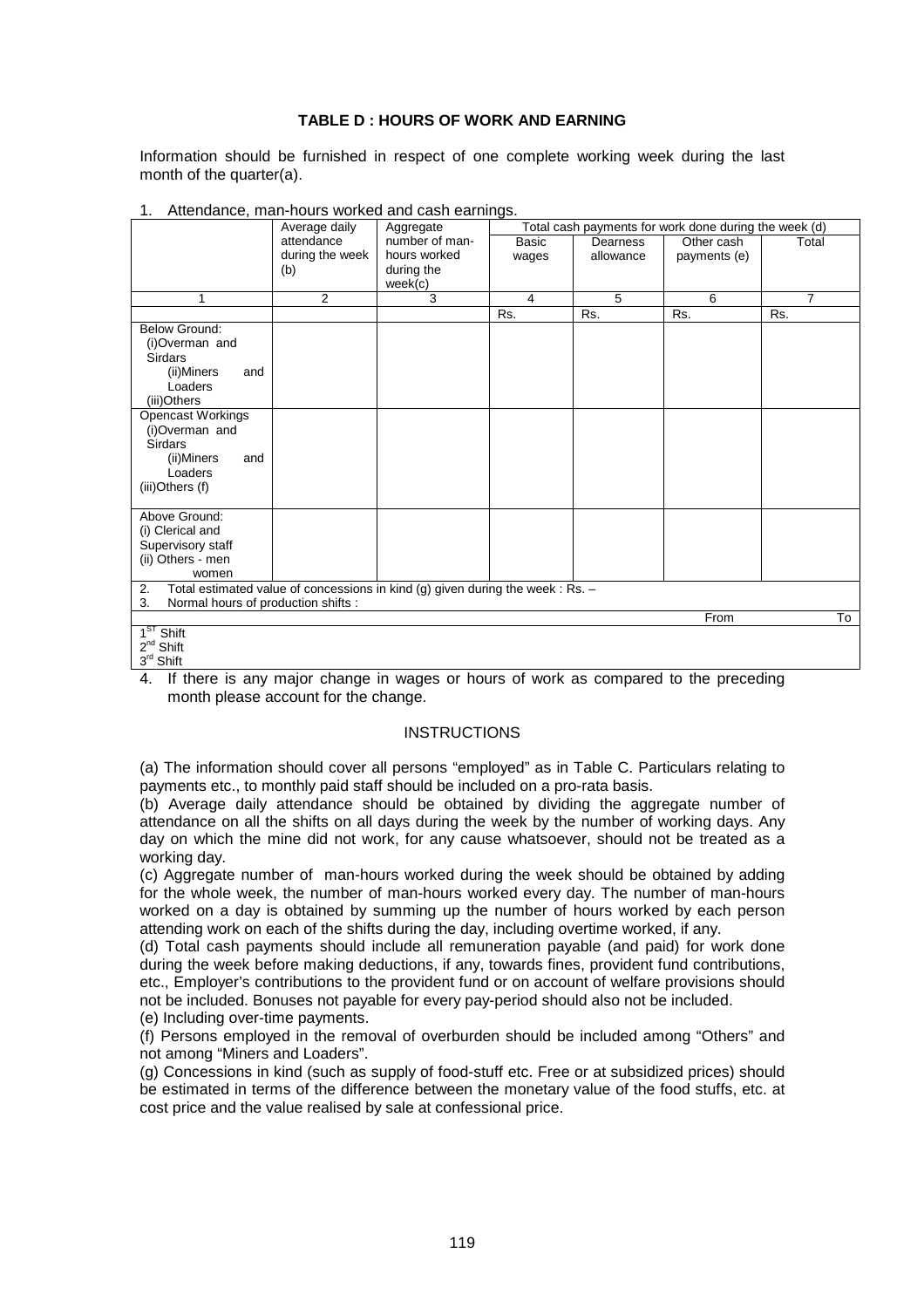#### **FIRST SCHEDULE FORM III (See Regulation 5) Annual Return for the year ending on the 31st December, 19**

- 1. Name of mine ……………………………………… 2. Postal address of mine ………………………….. 3. Date of opening …………………………………… 4. Date of closing (if closed) 5. Situation of mine District……………………………………… State …………………………………. 6. Name of Owner………………………. Postal address of Owner…………………. 7. Name of Managing Agents (if any)………………….. Postal address of Managing Agents…………………. 8. Name of Agent (if any) as defined in section 2(c) of the Mines Act, 1952…………. Portal address of Agent …………………………. 9. Name of Manager………………………………. Postal address of Manager……………………………… 10. Other superior supervisory staff employed as at the end of the year. (Please give designations and numbers employed). ……………………………………………….. ………………………………………………...
- 11. (a) Whether machinery is used ? …………………… (b) Nature of power used, if any (e.g., electricity, steam, compressed air, etc.)
- 12. Tables A to F duly filled in, are attached.

Certified that the information given above and in Tables A to F below is correct to the best of my knowledge.

> Yours faithfully, Signature ………………………… Designation : Owner/Agent/Manager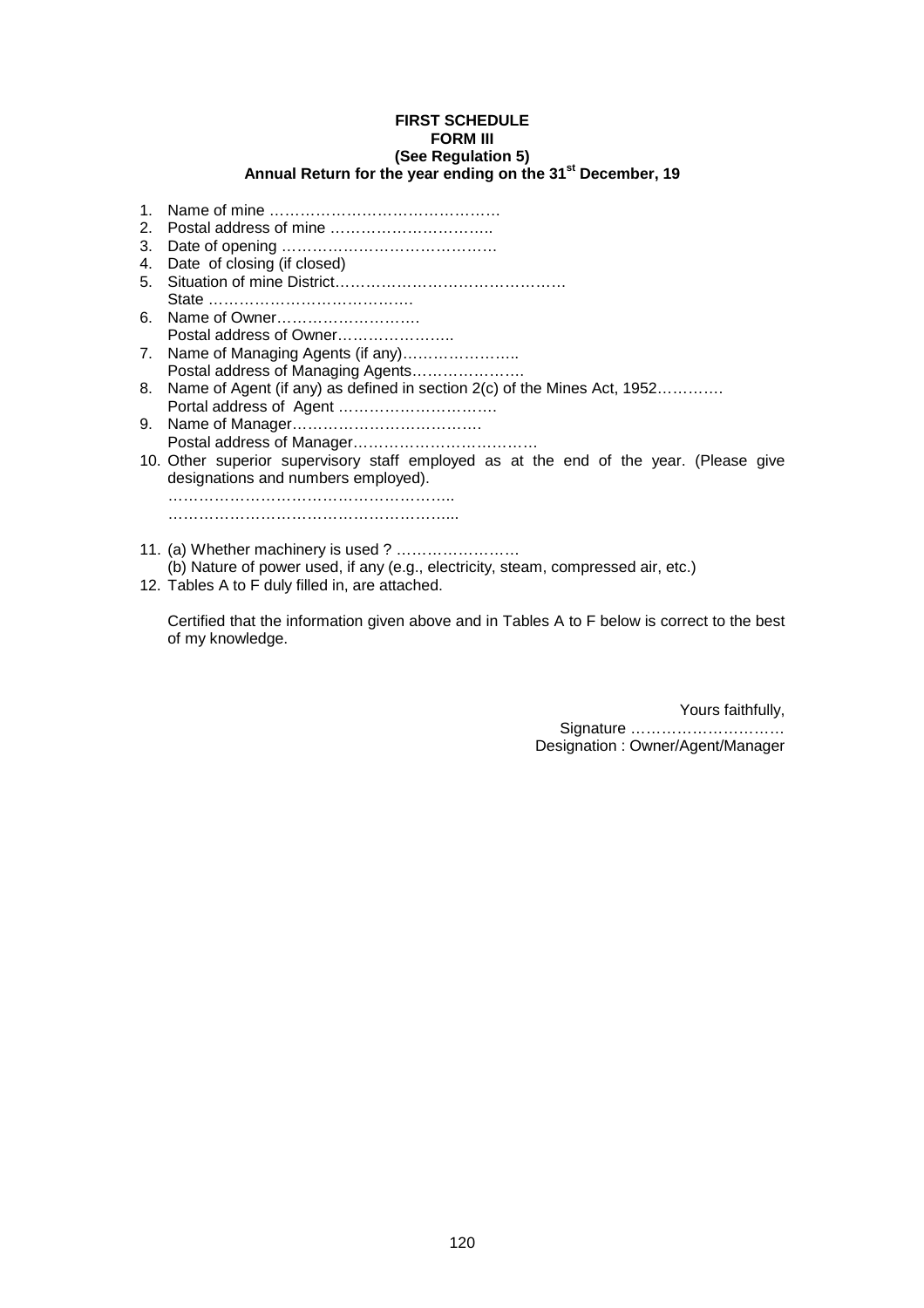## **TABLE A - EMPLOYMENT**

Maximum number of persons employed on any one day during the year

\_\_\_\_\_\_\_\_\_\_\_\_\_\_\_\_\_\_\_\_\_\_\_\_\_\_

(i)in workings below ground on …………………………(a)………………………….. (ii)in all in the mine on ……………………………………(a)…………………………..

| Classification                                                                                                                                                                                                                                                                                                                                                                                                       | year (b) | Total number of man-<br>days worked during the |      | Number of<br>days<br>worked<br>during the<br>year |      | persons employed (c) | Average daily number of |      | Total wages<br>or salary bill<br>for the<br>year(d) |
|----------------------------------------------------------------------------------------------------------------------------------------------------------------------------------------------------------------------------------------------------------------------------------------------------------------------------------------------------------------------------------------------------------------------|----------|------------------------------------------------|------|---------------------------------------------------|------|----------------------|-------------------------|------|-----------------------------------------------------|
| (1)                                                                                                                                                                                                                                                                                                                                                                                                                  | (2A)     | (2B)                                           | (2C) | (3)                                               | (4A) | (4B)                 | (4C)                    | (4D) | (5)                                                 |
| Below ground:<br>Overman & Sirdars<br>(i)<br>Miners & Loaders<br>(ii)<br>(iii)<br>Others<br>Opencast Working:<br>Overman & Sirdars<br>(i)<br>(ii)<br>Miners & Loaders<br>(iii)<br><b>Others</b><br>Above ground:<br>Clerical and Supervisory staff<br>(i)<br>(excluding the superior<br>supervisory staff)<br>Workers in any attached<br>(ii)<br>factory, workshop or mineral<br>dressing plant.<br>Others.<br>(iii) |          |                                                |      |                                                   |      |                      |                         |      |                                                     |
| Total                                                                                                                                                                                                                                                                                                                                                                                                                |          |                                                |      |                                                   |      |                      |                         |      |                                                     |

## **INSTRUCTIONS**

- (a) Give day of the week and the date and month.
- (b) Obtained by adding the daily attendance for the whole year.
- (c) Obtained by dividing the number of man-days worked by the number of working days. The total shown in column (4D) should agree with the quotient obtained by dividing the total shown in column (2C) by the number of working days shown in column (3)
- (d) Includes all cash payments including bonuses. Employer's contributions to provident funds, welfare activities, etc., and concessions in kind should not be included.
- (e) Persons employed in the removal of overburden should be included among "Others" and not among "Miners and Loaders".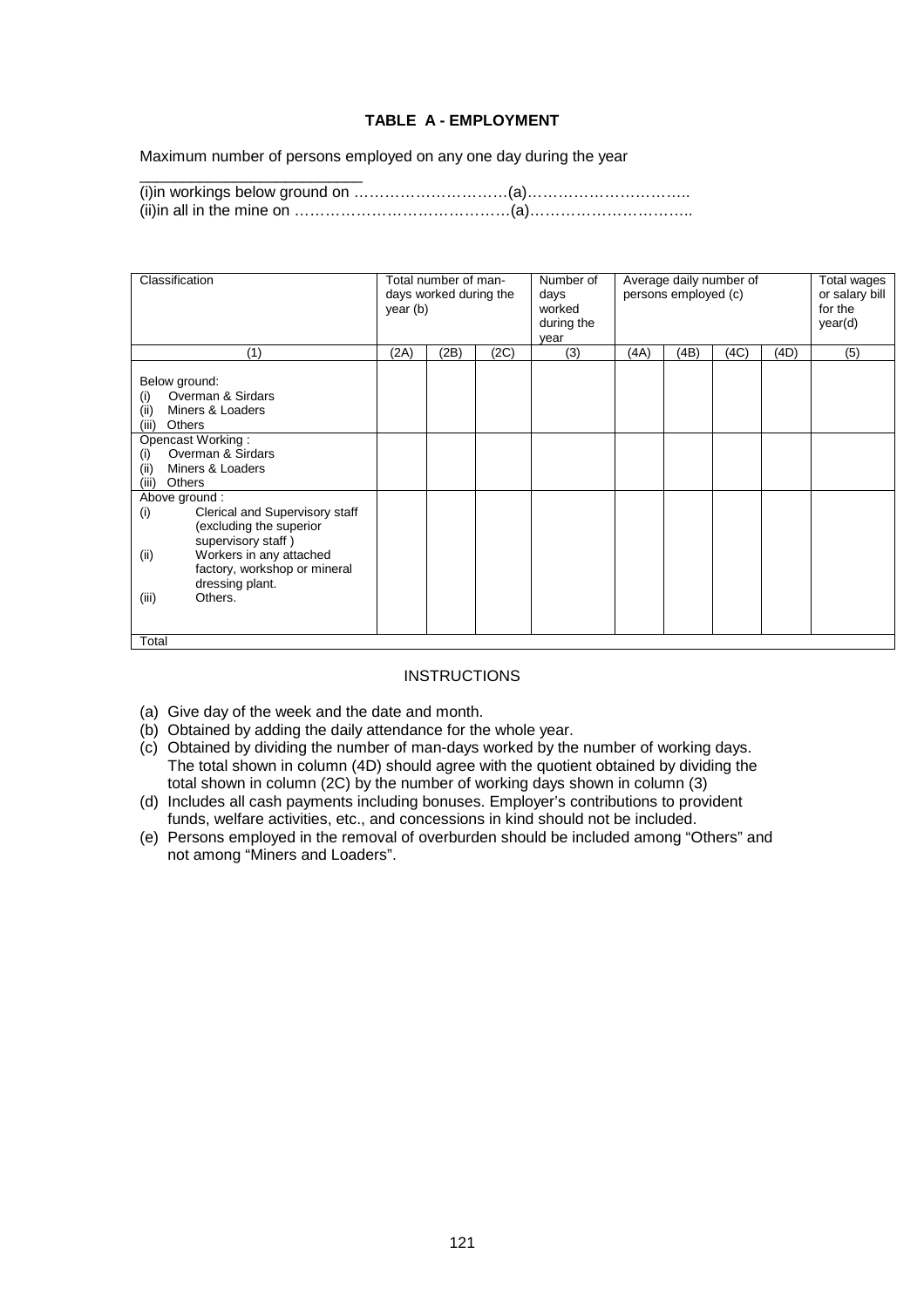## **TABLE B – TYPE AND AGREGATE HORSE-POWER OF ELECTRICAL APPARTATUS**

| 1.         | Electricity generated, purchased or received otherwise (in kwh).             |              |                 |                       |            |            |
|------------|------------------------------------------------------------------------------|--------------|-----------------|-----------------------|------------|------------|
|            |                                                                              | Generated    |                 | Purchased or received |            |            |
| (a)        | For own use                                                                  |              |                 |                       |            |            |
| (b)        | For sale                                                                     |              |                 |                       |            |            |
| 2.         | System of supply (whether direct current or alternating current) :-          |              |                 |                       |            |            |
|            | Voltage of supply<br>(i)                                                     |              |                 |                       |            |            |
|            | (ii)<br>Periodicity                                                          |              |                 |                       |            |            |
|            | (iii)<br>Source of supply                                                    |              |                 |                       |            |            |
| 3.         | Voltage at which current is used for :                                       |              |                 |                       |            |            |
|            |                                                                              | Above ground |                 | Below ground          |            |            |
| (a)<br>(b) | Lighting<br>Power                                                            |              |                 |                       |            |            |
| 4.         | Length of cables (in metres)                                                 |              |                 |                       |            |            |
|            | High pressure<br>(i)                                                         |              |                 |                       |            |            |
|            | (ii)<br>Medium pressure                                                      |              |                 |                       |            |            |
| 5.         | Total number and aggregate horse-power of motors                             |              |                 |                       |            |            |
|            |                                                                              |              | In use          |                       | In reserve |            |
|            |                                                                              |              | Number of units | Total h.p.            | Number of  | Total h.p. |
|            |                                                                              |              |                 |                       | units      |            |
| (a)        | Installed above ground for :                                                 |              |                 |                       |            |            |
| (i)        | Winding                                                                      |              |                 |                       |            |            |
| (ii)       | Ventilation                                                                  |              |                 |                       |            |            |
| (iii)      | Haulage                                                                      |              |                 |                       |            |            |
| (iv)       | Pumping                                                                      |              |                 |                       |            |            |
| (v)        | Coal washing, screening or handling plants                                   |              |                 |                       |            |            |
| (vi)       | Workshops including foundry, smithy etc.                                     |              |                 |                       |            |            |
| (vii)      | Miscellaneous (specify)                                                      |              |                 |                       |            |            |
|            |                                                                              |              |                 |                       |            |            |
| Total:     |                                                                              |              |                 |                       |            |            |
| (a)        | Installed above ground for :<br>Winding<br>(i)                               |              |                 |                       |            |            |
|            | (ii)<br>Haulage                                                              |              |                 |                       |            |            |
|            | (iii)<br>Ventilation                                                         |              |                 |                       |            |            |
|            | (iv)<br>Pumping                                                              |              |                 |                       |            |            |
|            | Other portable machines (drill, etc.)<br>(v)                                 |              |                 |                       |            |            |
|            | Conveyors, loaders, scrapers, etc.<br>(vi)                                   |              |                 |                       |            |            |
|            | Electric traction (locomotives, etc.)<br>(vii)                               |              |                 |                       |            |            |
|            | (viii)<br><b>Miscellaneous</b>                                               |              |                 |                       |            |            |
|            | (specify)                                                                    |              |                 |                       |            |            |
| Total:     |                                                                              |              |                 |                       |            |            |
| (b)        | Installed above ground for :                                                 |              |                 |                       |            |            |
| (i)        | Haulage                                                                      |              |                 |                       |            |            |
|            | Ventilation<br>(ii)                                                          |              |                 |                       |            |            |
|            | (iii)<br>Pumping                                                             |              |                 |                       |            |            |
|            | Coal-cutting machine<br>(iv)<br>Other portable machines (drill, etc.)<br>(v) |              |                 |                       |            |            |
|            | Conveyors, loaders, scrapers, etc.<br>(vi)                                   |              |                 |                       |            |            |
|            | Electric traction (locomotives, etc.)<br>(vii)                               |              |                 |                       |            |            |
|            | Miscellaneous<br>(viii)                                                      |              |                 |                       |            |            |
|            | (specify)                                                                    |              |                 |                       |            |            |
| Total:     |                                                                              |              |                 |                       |            |            |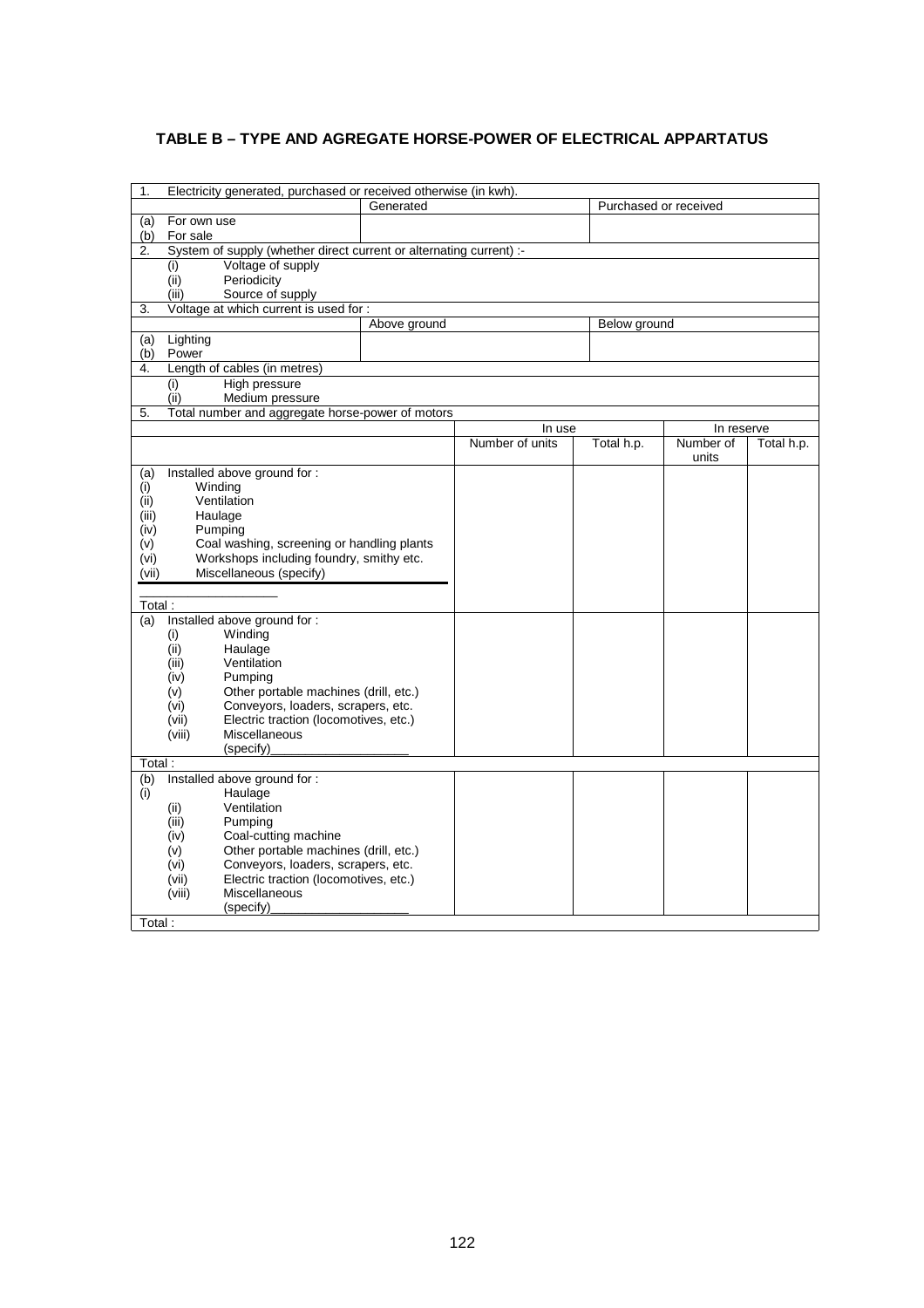## **TABLE C- TYPE AND AGGREGATE HORSE-POWER OF MACHINERY AND EQUIPMENT (OTHER THAN ELECTRICAL APPARATUS)**

|                                                  | In use          |            | In reserve         |            |
|--------------------------------------------------|-----------------|------------|--------------------|------------|
|                                                  | Number of units | Total h.p. | Number of<br>units | Total h.p. |
| Power generators :<br>(1)                        |                 |            |                    |            |
| (a)<br><b>Boilers</b>                            |                 |            |                    |            |
| <b>Steam Turbines</b><br>(b)                     |                 |            |                    |            |
| <b>Diesel Engines</b><br>(c)                     |                 |            |                    |            |
| Gasoline, Gas or Oil Engines other than<br>(d)   |                 |            |                    |            |
| Diesel Engines                                   |                 |            |                    |            |
| <b>Hydraulic Turbines or Water Wheels</b><br>(e) |                 |            |                    |            |
| Air Compressors<br>(f)                           |                 |            |                    |            |
| Total:                                           |                 |            |                    |            |
| (II) Machinery Installed above ground for :      |                 |            |                    |            |
| Winding<br>(i)                                   |                 |            |                    |            |
| Ventilation<br>(i)                               |                 |            |                    |            |
| (iii)<br>Haulage                                 |                 |            |                    |            |
| Pumping<br>(iv)<br>Mineral dressing plants       |                 |            |                    |            |
| (v)<br>Workshops including foundry, smithy       |                 |            |                    |            |
| (vi)<br>etc.                                     |                 |            |                    |            |
| Miscellaneous (specify)<br>(vii)                 |                 |            |                    |            |
|                                                  |                 |            |                    |            |
| Total:                                           |                 |            |                    |            |
| (III) Machinery Installed above ground for:      |                 |            |                    |            |
| Haulage<br>(i)<br>Ventilation                    |                 |            |                    |            |
| (ii)<br>(iii)<br>Pumping                         |                 |            |                    |            |
| (iv)<br>locomotives, etc.                        |                 |            |                    |            |
| Miscellaneous (specify)<br>(v)                   |                 |            |                    |            |
|                                                  |                 |            |                    |            |
| Total:                                           |                 |            |                    |            |

## **TABLE D – EXPLOSIVES, SAFETY LAMPS, ROCK DRILLS AND MECHANICAL VENTILATORS**

#### 1. Explosives :

| ------------      |                   |          |                           |
|-------------------|-------------------|----------|---------------------------|
| Name of explosive | Quantity used (in |          | Number of detonators used |
|                   | kam)              | Electric | <b>Ordinarv</b>           |
|                   |                   |          |                           |

### 2. Safety Lamps :

| Name and type of safety lamps* | Number of safety lamps according to method of locking |  |  |  |  |
|--------------------------------|-------------------------------------------------------|--|--|--|--|
|                                | Lead rivet<br>Other<br>Magnetic                       |  |  |  |  |
|                                |                                                       |  |  |  |  |

\* Mention type, such as flame type, electric hand type, electric cap., etc.

#### 3. Mechanical Ventilators.

| Name and size of<br><b>Mechanical Ventilator</b> | Position where<br>installed | Average total quantity<br>of air delivered per<br>minute | Water gauge obtained<br>(in centimeters) |
|--------------------------------------------------|-----------------------------|----------------------------------------------------------|------------------------------------------|
|                                                  |                             |                                                          |                                          |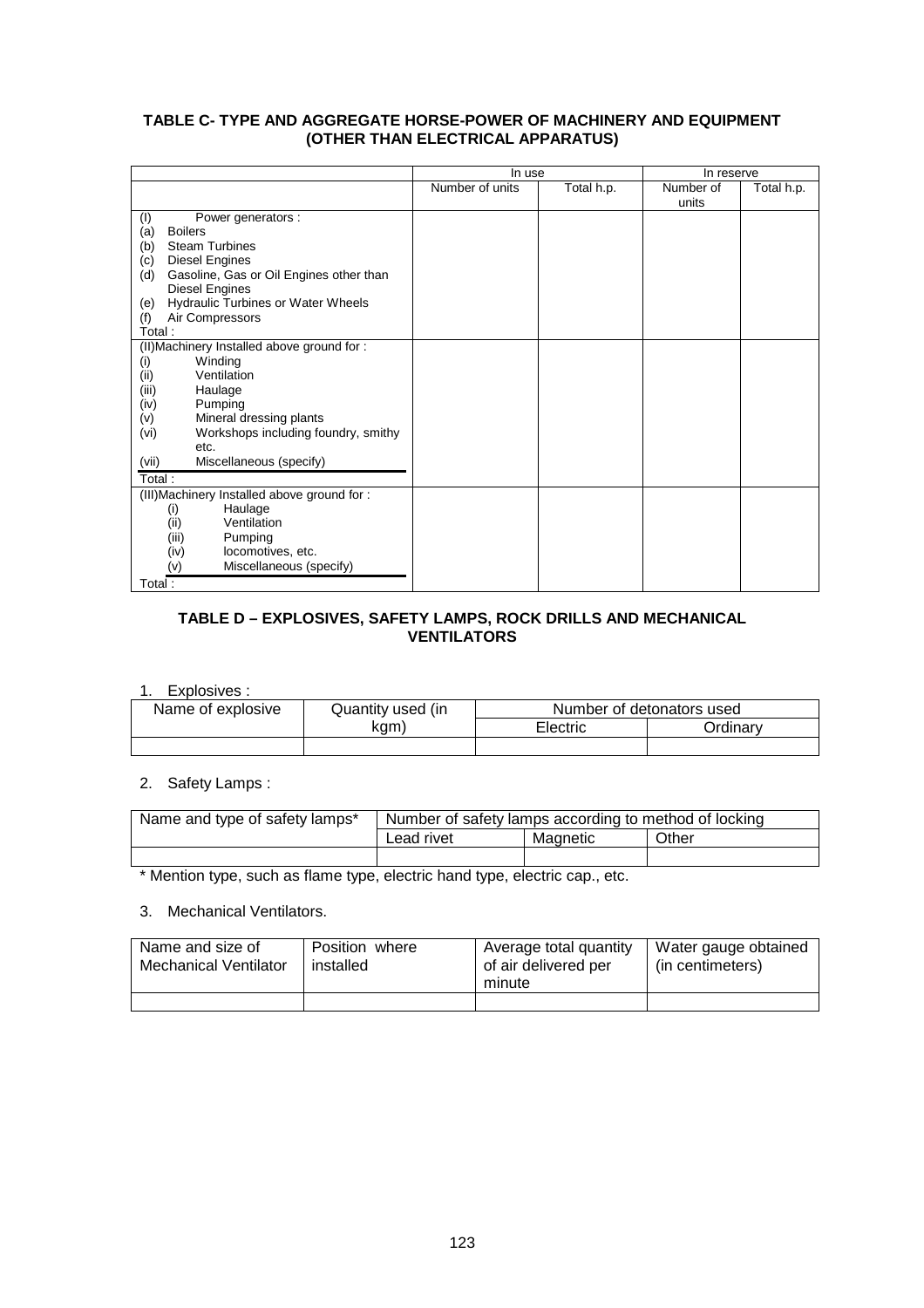## **TABLE E – EXPLOSIVES, SAFETY LAMPS, ROCK DRILLS AND MECHANICAL VENTILATORS**

| Grade<br>(a)   | Opening<br>stocks<br>on 1 <sup>st</sup><br>January,<br>19 | Coal<br>raised<br>(includin<br>g colliery<br>consump<br>tion and<br>coal<br>used for<br>coke<br>making) | Total<br>value of<br>rasing<br>$(b)$ (in<br>Rupees) | Total of<br>columns<br>$2$ and $3$<br>(c) | Coal<br>despatch<br>ed<br>(includin<br>g coal<br>despatch<br>ed to<br>coke<br>factories<br>which<br>should<br>be<br>indicated<br>separate<br>ly) | Colliery<br>consump<br>tion<br>(exclusiv<br>e of coal<br>used for<br>coke<br>making) | Coal<br>used for<br>coking, if<br>any, on<br>colliery | Shortage<br>due to<br>fire,<br>rains<br>and<br>other<br>causes | Closing<br>stocks<br>on 31 <sup>st</sup><br>Decemb<br>er 19 | Total of<br>columns<br>6,7,8,9<br>and 10<br>(c) |
|----------------|-----------------------------------------------------------|---------------------------------------------------------------------------------------------------------|-----------------------------------------------------|-------------------------------------------|--------------------------------------------------------------------------------------------------------------------------------------------------|--------------------------------------------------------------------------------------|-------------------------------------------------------|----------------------------------------------------------------|-------------------------------------------------------------|-------------------------------------------------|
|                | $\overline{2}$                                            | 3                                                                                                       | 4                                                   | 5                                         | 6                                                                                                                                                | 7                                                                                    | 8                                                     | 9                                                              | 10                                                          | 11                                              |
| Selected<br>А: |                                                           |                                                                                                         |                                                     |                                           |                                                                                                                                                  |                                                                                      |                                                       |                                                                |                                                             |                                                 |
| Selected       |                                                           |                                                                                                         |                                                     |                                           |                                                                                                                                                  |                                                                                      |                                                       |                                                                |                                                             |                                                 |
| B:             |                                                           |                                                                                                         |                                                     |                                           |                                                                                                                                                  |                                                                                      |                                                       |                                                                |                                                             |                                                 |
| Grade I        |                                                           |                                                                                                         |                                                     |                                           |                                                                                                                                                  |                                                                                      |                                                       |                                                                |                                                             |                                                 |
| Grade II       |                                                           |                                                                                                         |                                                     |                                           |                                                                                                                                                  |                                                                                      |                                                       |                                                                |                                                             |                                                 |
| Grade III      |                                                           |                                                                                                         |                                                     |                                           |                                                                                                                                                  |                                                                                      |                                                       |                                                                |                                                             |                                                 |
| Total:         |                                                           |                                                                                                         |                                                     |                                           |                                                                                                                                                  |                                                                                      |                                                       |                                                                |                                                             |                                                 |
|                |                                                           |                                                                                                         |                                                     | .                                         |                                                                                                                                                  |                                                                                      |                                                       |                                                                |                                                             |                                                 |

(a) For Coal (including Rubble and Slack)

## **INSTRUCTIONS**

(a) FIGURES SHOULD BE GIVEN SEPARATELY FOR EACH GRADE OF COAL RAISED.

(b) Value means the pit-head value, actual or estimated

(c) The total in column 5 must be the same as that in column 11.

## **(b) For Coke**

| Type of<br>coke                  | Opening<br>stocks<br>on 1 <sup>st</sup><br>January,<br>19 | Coke<br>manufac<br>-tured | Total<br>value of<br>coke<br>made (a)<br>(in<br>Rupees) | Total of<br>columns<br>$2$ and $3$<br>(b) | Coke<br>despatch<br>ed | Colliery<br>consumptio<br>n | Shortage, if<br>any | Closing<br>stocks on<br>31 <sup>st</sup><br>December<br>19 | Total of<br>columns<br>$6,7,8,9$ (b) |
|----------------------------------|-----------------------------------------------------------|---------------------------|---------------------------------------------------------|-------------------------------------------|------------------------|-----------------------------|---------------------|------------------------------------------------------------|--------------------------------------|
|                                  | ົ                                                         |                           | 4                                                       | 5                                         | 6                      |                             | 8                   | 9                                                          | 10                                   |
| Coke<br>(hard)<br>Coke<br>(soft) |                                                           |                           |                                                         |                                           |                        |                             |                     |                                                            |                                      |

## **INSTRUCTIONS**

(a) Value means the ex-mine value.

(b) The total in column 5 must be the same as that in column 10.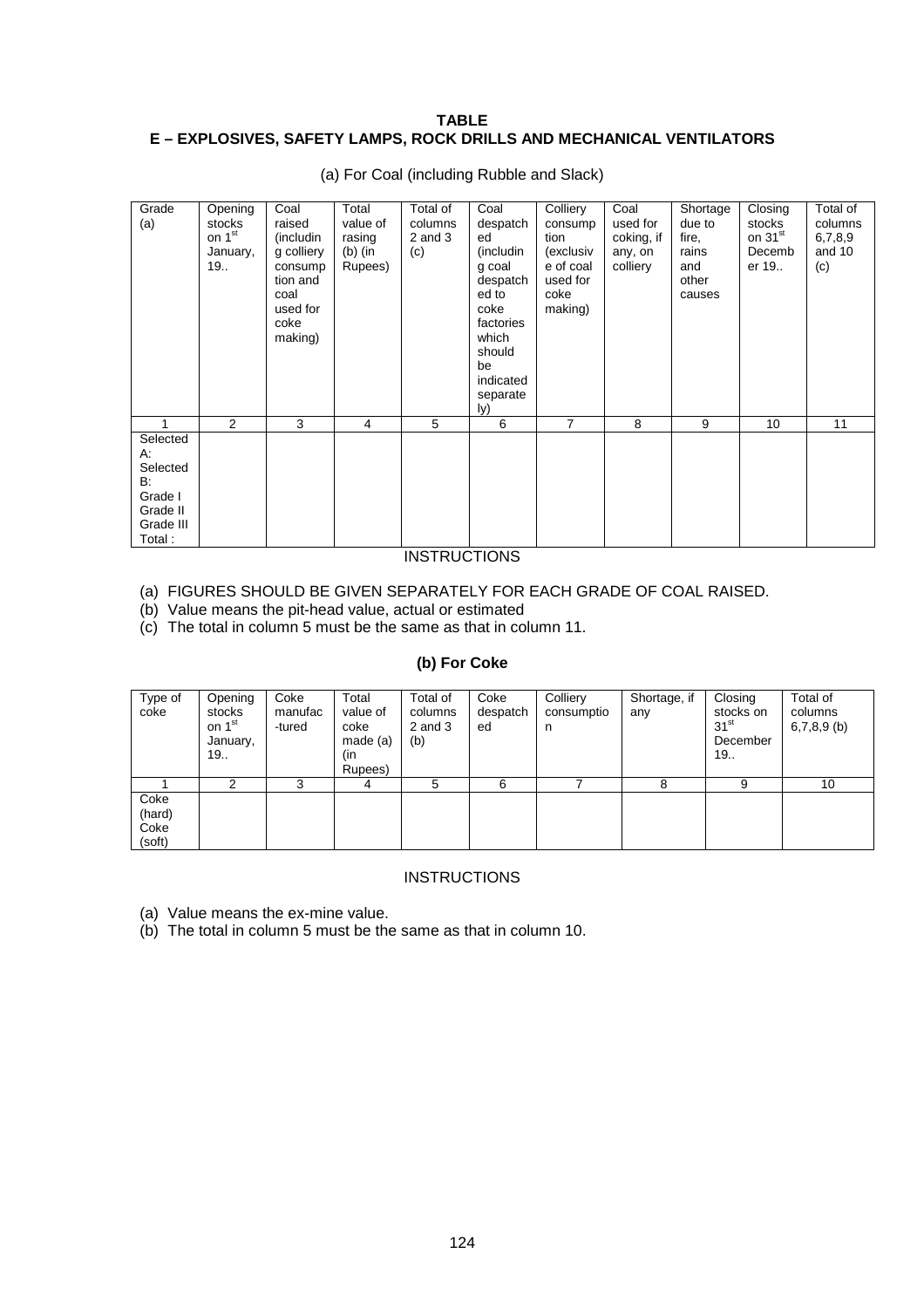#### **FIRST SCHEDULE FORM IV-A (See Regulation 9)**

#### **Notice of Accident/Occurrence**

From :

 ………………………………….. ……………………………………

1. The Chief Inspector of Mines in India, Dhanbd, E.Rly.

- 2. The Regional Inspector of Mines ………………………..
- 3. The Coal Mines Labour Welfare Commissioner, Dhanbad, E. Rly.
- 4. The District Magistrate/District Collector ………………
- 5. The Electric Inspectorof Mines (in case of electrical accidents only)

Sir,

 I have to furnish the following particulars of a fatal accident/a serious accident/a dangerous occurrence (I) which occurred at the………………………………………… Mine (also state name of mineral produced) of …………………………. (owner) :

#### 1. PARTICULARS OF STHE MINE :

| 1. Situation of mine           | Mineral worked             |     | Name and postal address of owner |                      |  |
|--------------------------------|----------------------------|-----|----------------------------------|----------------------|--|
| Village                        |                            |     |                                  |                      |  |
| Post office                    |                            |     |                                  |                      |  |
| Police station                 |                            |     |                                  |                      |  |
| Sub-Division (Taluq)           |                            |     |                                  |                      |  |
| <b>District</b>                |                            |     |                                  |                      |  |
| <b>State</b>                   |                            |     |                                  |                      |  |
| 2. Date and hour of accident/  | Place and location in mine |     |                                  | Number of persons    |  |
| occurrence                     |                            |     |                                  |                      |  |
|                                |                            |     | Killed                           | Seriously injured    |  |
| 3. Classification of accident/ | Its cause and description  |     |                                  |                      |  |
| occurrence **                  |                            |     |                                  |                      |  |
| 4. Name of persons !           | Nature of                  | Age | Sex                              | Nature of injury and |  |
|                                | employment                 |     |                                  | if fatal cause of    |  |
|                                |                            |     |                                  | death                |  |
| Killed:                        |                            |     |                                  |                      |  |
|                                |                            |     |                                  |                      |  |
| 2                              |                            |     |                                  |                      |  |
| 3                              |                            |     |                                  |                      |  |
| Injured:                       |                            |     |                                  |                      |  |
|                                |                            |     |                                  |                      |  |
| 2                              |                            |     |                                  |                      |  |
| 3                              |                            |     |                                  |                      |  |

Particulars in respect of every person, killed or injured, in form IV-B are enclosed/ shall be forwarded within a week.

Yours faithfully,

Signature ………………………… Designation : Owner/Agent/Manager Date ………………………………..

#### **INSTRUCTIONS**

\* Delete whatever is not applicable ;

\*\*Under one or other of the following heads, namely:

- 1. Explosion and ignition of inflammable gas and/or coal dust :
- 2. Falls of ground :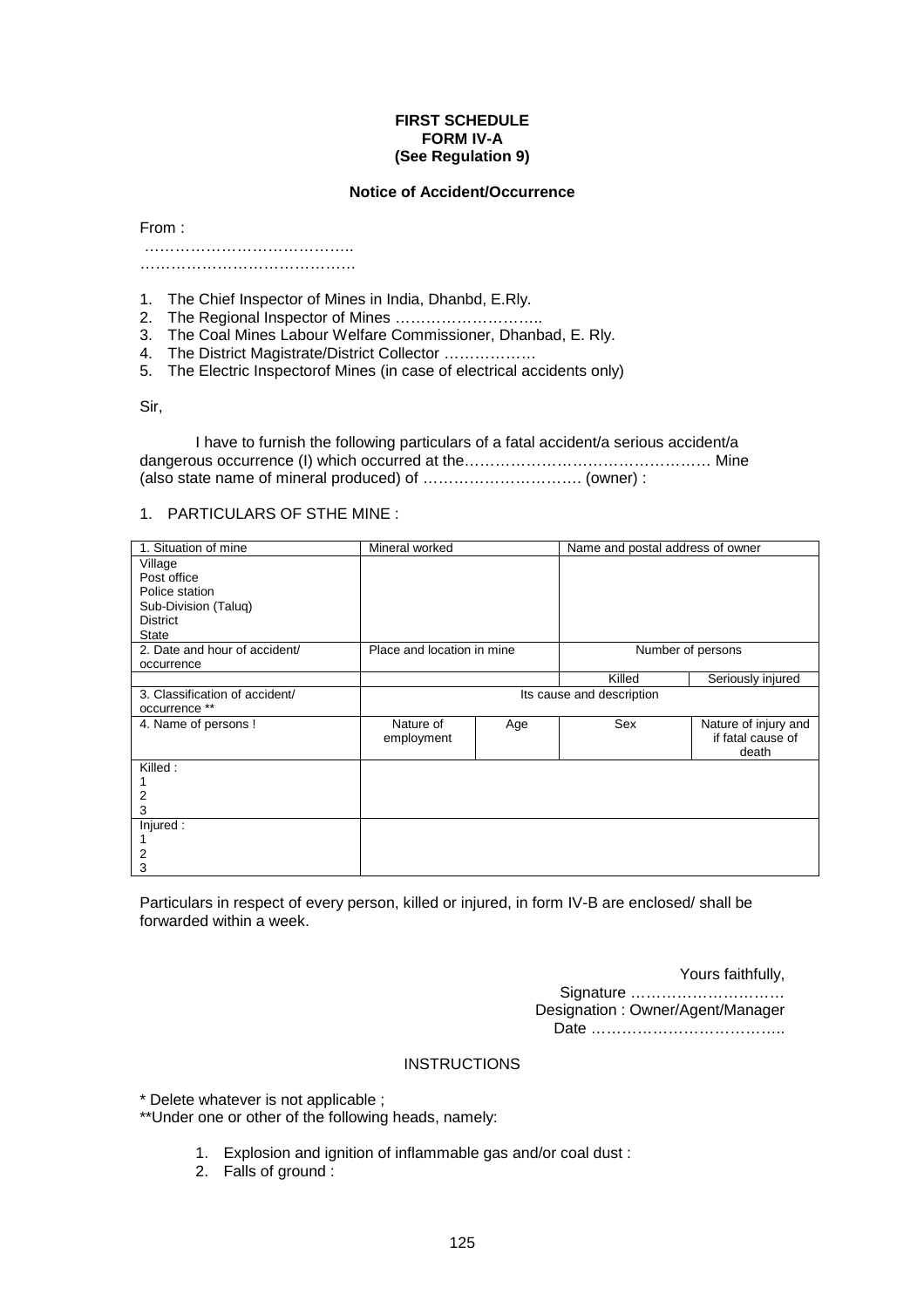- (a) falls of roof;
- (b) falls of side or face;
- 3. Haulage :
	- (a) above ground
	- (b) below ground
- 4. In shafts :
	- (a) Overwinding of cages or other means of conveyance ;
	- (b) Breakage of ropes, chains or drawgear;
	- (c) While ascending or descending by machinery;
	- (d) By falling;
	- (e) By falling objects (excluding falls of ground);
	- (f) Miscellaneous;
- 5. Explosives;
- 6. Machinery :
	- (a) Above ground;
	- (b) Below ground;
- 7. Suffocation by gases;
- 8. Irruption of water
- 9. Premature collapse of workings;
- 10. Outbreak of fire or spontaneous heating;
- 11. At railway sidings belonging to the mine;
- 12. Electricity; or
- 13. Miscellaneous :
	- (a) above ground
	- (b) below ground

(!) In block capital.

#### **FIRST SCHEDULE FORM IV-B (See Regulation 9) Particulars of Deceased/Injured person**

(To be given separately in respect of every person killed or injured in an accident in the mine)

- 1. General :
	- (i) Name of mine ……………………………..
	- (ii) Mineral produced …………………………
	- (iii) Owner …………………………………….
	- (iv) District ……………….(v) State …………
- 2. Name of Injured Worker …………………………….
- 3. Time of Accident :
	- (i) Date …………………(ii) Time ………………..(iii) Shift …………………… (iv)Number of shifts worked per day at the mine …………………….
	- (v) Time when the worker began work on the day of the accident……………

#### 4. Occupation and Experience of the Worker :

- (i) State the nature of job he was doing at the time of accident……………
- (ii) Was it his regular occupation ? ……………………..
	- (a) If yes, state length of experience at the occupation :
		- at your mine …………………….
		- previous experience , if any ………………..
	- (b) If no, state how long employed at this job…………………………….
- (iii) State total experience in mining , coal and non-coal…………………
- (iv) Give details of experience in mining work ……………………………..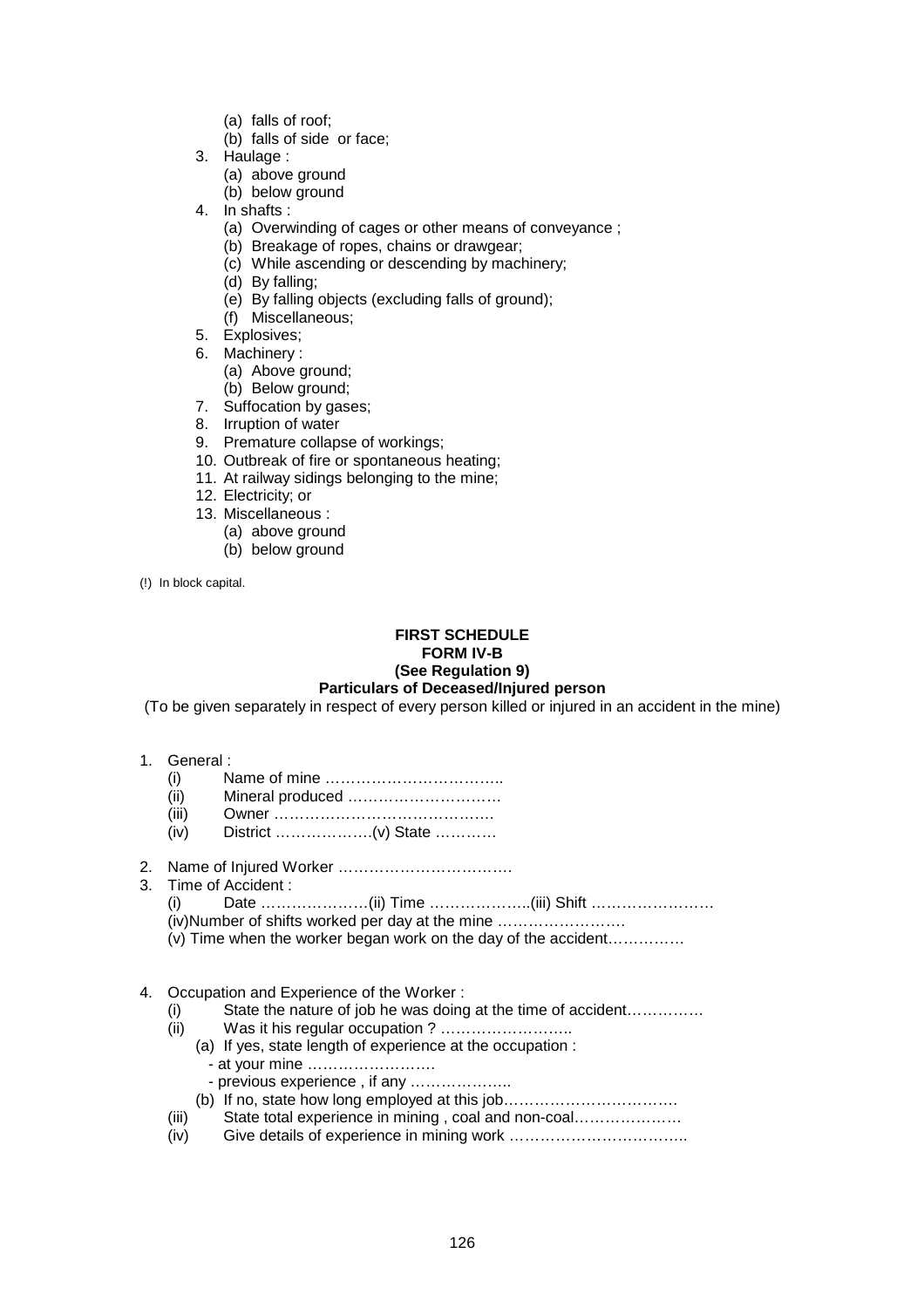- 5. Place of accident :
	- (i) if belowground, state :
		- (a) Whether development area or depillaring/stoping area…………………
		- (b) Number or Name of Seam/Vein………………………………………..
		- (c) Dimensions at the place of accident …………………………………..
	- (ii) If on surface, state whether on railway, tramway, power plant or elsewhere (to be specified)….
	- (iii) If other, state whether open-workings, shaft or elsewhere (to be specified) ……………
- 6. Nature of Injury :
	- (i) State whether fracture, amputation, laceration, bruise, sprain, crushing injury or other (to be specified)…………..
	- (ii) Part of body injured (to be specified precisely) ……………..
- 7. Degree of Disability :
	- (i) if fatal, date and time of expiry ………………..
	- (ii) If permanent disablement, specify :-
		- (a) the part or parts of the body lost, if any …………………
		- (b) the part or parts of body gone out of use ………………….
		- (c) Whether disablement, was total or partial ………………..
	- (iii) if temporary disablement, state number of days forced to remain idle …………………………
- 8. Return to duty :
	- (i) Date when returned to work
	- (ii) Whether returned to regular job or some other job (to be specified)
- 9. Responsibility for the Accident :
	- (i) Was any safety provision(s) contravened ? …………………..
	- (ii) If so, by whom ? ………………………………………………
	- (iii) What action was taken against the offender ? ………………
	- (iv) Could the accident have been avoided ? ……………………. If so, how ? …………………………………………………..
- 10. Compensation :

State amount of compensation paid or to be paid, if any ..............

Signature ………………………… Designation : Owner/Agent/Manager Date ………………………………..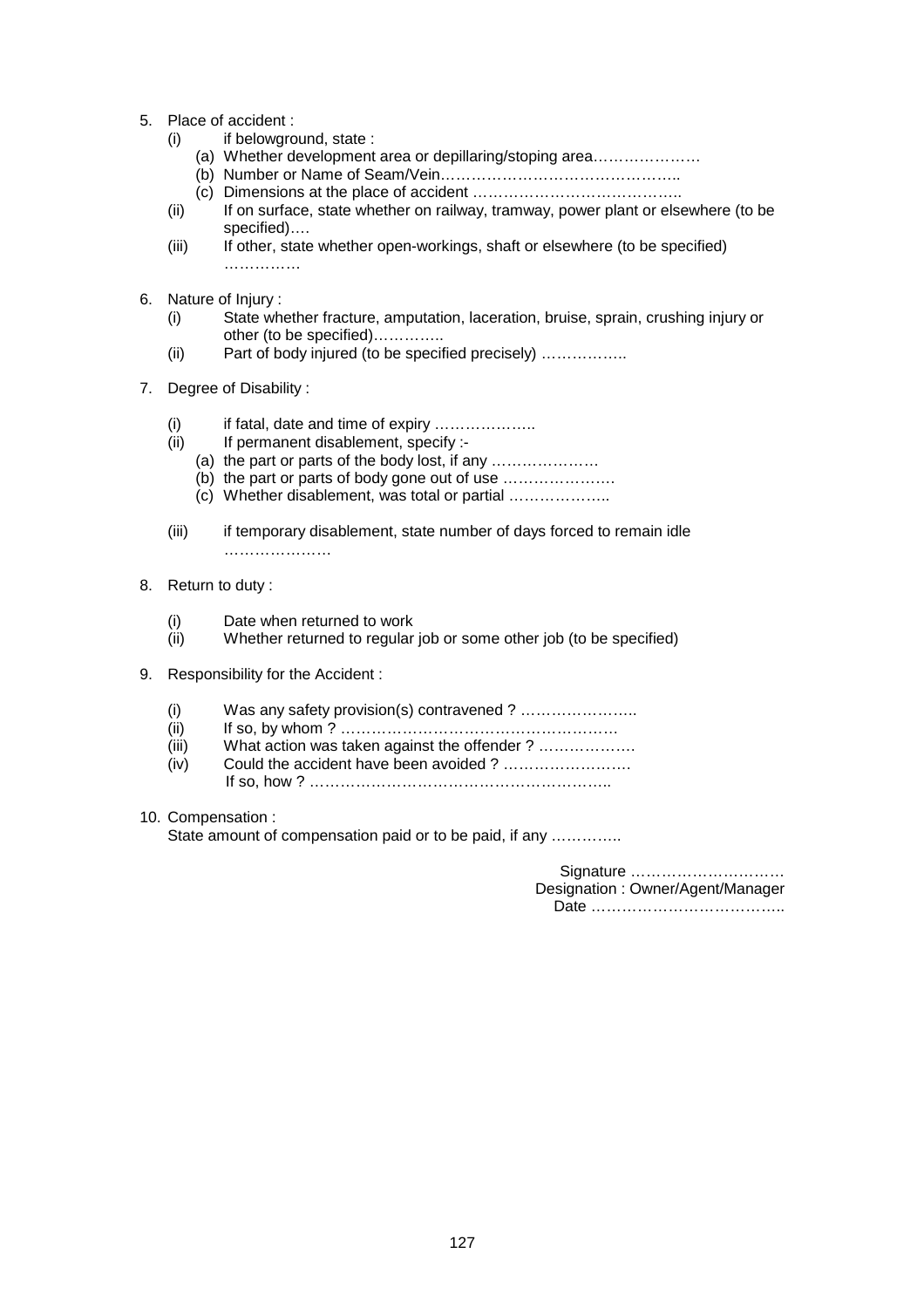#### **FIRST SCHEDULE FORM V (See Regulation 10)**

#### **Notice of Disease notified under section 25**

From :

 ………………………………….. ……………………………………

1. The Chief Inspector of Mines, Dhanbd, E.Rly.

2. The Regional Inspector of Mines ………………………..

3. The Inspector of Mines (Medical), Dhanbad, E. Rly.

4. The District Magistrate/District Collector ………………

5. Coal Mines Welfare Commissioner, Dhanbad, E. Rly.

Sir,

 I have to furnish the following particulars with respect to an occupational disease contracted by a person employed in the………………………………………… Mine (also state name of mineral produced) of …………………………. (owner) :

#### 1. PARTICULARS OF THE MINE ETC:

| (iii) Name and postal address of owner |  |
|----------------------------------------|--|

2. PARTICULARS OF PERSON AFFECTED :

(I) Name (in Block Capitals) ……………………..

 $(III)$  Caste or surname  $(III)$  Permanent address -

Permanent address –

| (iv)<br>(v) |                                      |
|-------------|--------------------------------------|
|             |                                      |
| (vi)        |                                      |
| (vii)       | Date of commencement of employment : |
|             |                                      |

(b) In mining ……………………….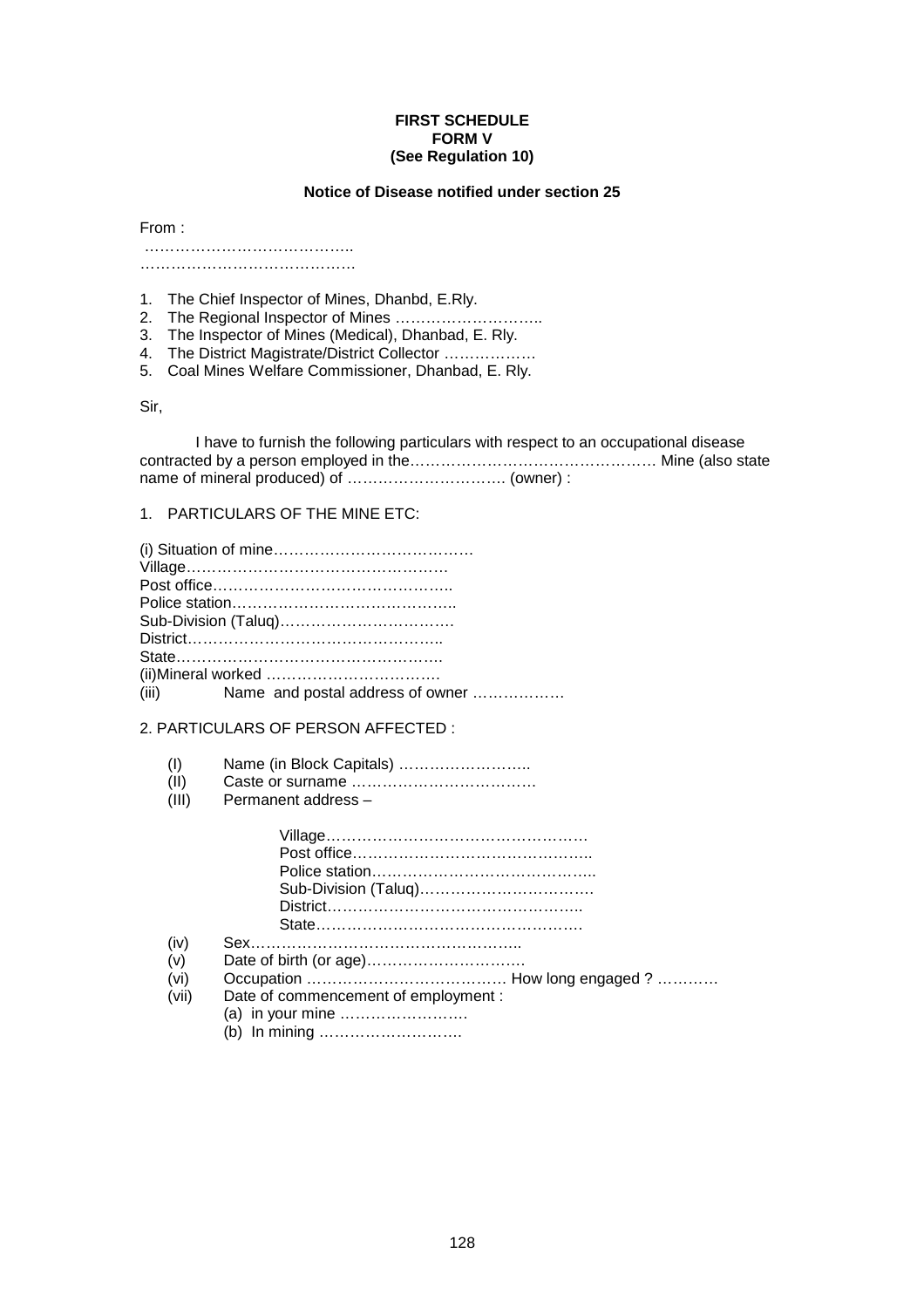#### 3. PARTICULARS OF DISEASE ETC. :

- (i) nature of disease from which the person is suffering (state stage) ……………
- (ii) Date of detection of disease …………………………………………………..
- (iii) Name, registration number and address of Medical Practitioner suspecting disease………

Signature ………………………… Designation : Owner/Agent/Manager Date ………………………………..

### **1 [FORM VI] (See regulation 103A)**

| Name of Mine Owner Manager |  |
|----------------------------|--|
|                            |  |
|                            |  |

| Places<br>Inspected | <b>Mines</b><br>Act/Metallifer<br>ous Mines<br>Regulations/<br><b>Mines</b><br><b>Rules/Section</b><br>/Clause<br>number etc. | Contravention<br>observed | Action taken<br>by<br>Management<br>to remedy the<br>contravention | Date of<br>rectification of<br>the<br>contravention | Remarks, if<br>any |
|---------------------|-------------------------------------------------------------------------------------------------------------------------------|---------------------------|--------------------------------------------------------------------|-----------------------------------------------------|--------------------|
|                     |                                                                                                                               | 3.                        | -4.                                                                | 5.                                                  | 6.                 |
|                     |                                                                                                                               |                           |                                                                    |                                                     |                    |

The contraventions mentioned above are not exhaustive. A letter giving the details of other contravention observed may follow in due course,

Signature of Inspection Officer (IO) Signature of Mine Official

Date **Date Date Date Date Date Date** 

 accompanying I.O Designation **Designation**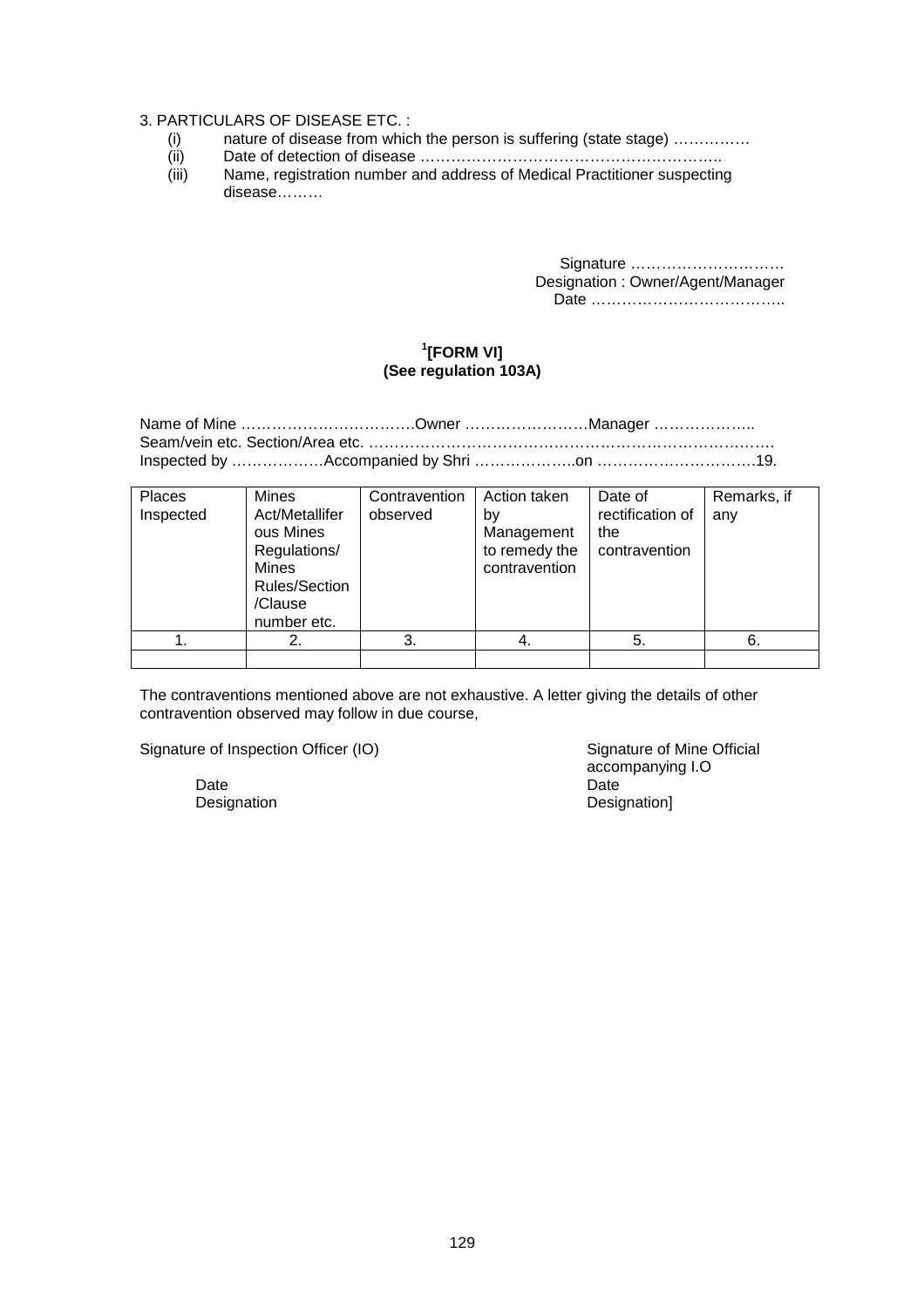### **SECOND SCHEDULES (See Regulation 58) Convention for preparing Plans and Section**

| <b>NAME</b>                     | <b>SYMBOL</b> | <b>REMARK</b>                |
|---------------------------------|---------------|------------------------------|
| <b>BOUNDARY OF LEASE HOLD</b>   |               | IN RED                       |
| UNDERGROUND COAL BARRIER        |               | <b>IN GREEN</b>              |
| <b>SHAFT</b>                    |               |                              |
| ABANDONED SHAFT                 |               |                              |
| <b>INCLINE</b>                  |               |                              |
| ABANDONED INCLINE               |               |                              |
| PILLARS AND GALLERIES           |               |                              |
| <b>DRIFT</b>                    |               | IN BURNT SIEMNA SHOWING      |
|                                 |               | <b>GRADIENT IN BLAC</b>      |
| <b>QUATERLY SURVEY LINE</b>     |               | IN RED                       |
| STAPLE SHAFT                    |               | SHOULD STATE THE DISTANCES   |
|                                 |               | UP AND DOWN TO ALL IN SETS   |
| ABANDONED STAPLE SHAFT FAULT    |               | IN RED                       |
| <b>FAULT</b>                    |               | IN RED SHOWING THE AMOUNT    |
|                                 |               | AND DIRECTION OF THROW       |
| DYKE OR OTHER INTRUSION         |               | <b>IN GREEN</b>              |
| <b>GOAF</b>                     |               |                              |
| <b>SUBSIDENCE</b>               |               | <b>IN RED</b>                |
| <b>BENCH MARK</b>               |               |                              |
| <b>SURFACE CONTOUR</b>          |               | <b>BURNT SIEMNA</b>          |
| UNDERGROUND SPOT LEVEL          | $+104.94$     | IN BLUE                      |
| <b>WATER DAME</b>               |               | IN RED                       |
| <b>DIRECTION OF AIR CURRENT</b> |               | INTANE IN BLUE RETURN IN RED |
| <b>BRATTICE</b>                 |               | IN RED                       |
| <b>DOORS</b>                    |               | IN RED                       |
| <b>BRICK/STONE OR COPNCRETE</b> |               | IN RED                       |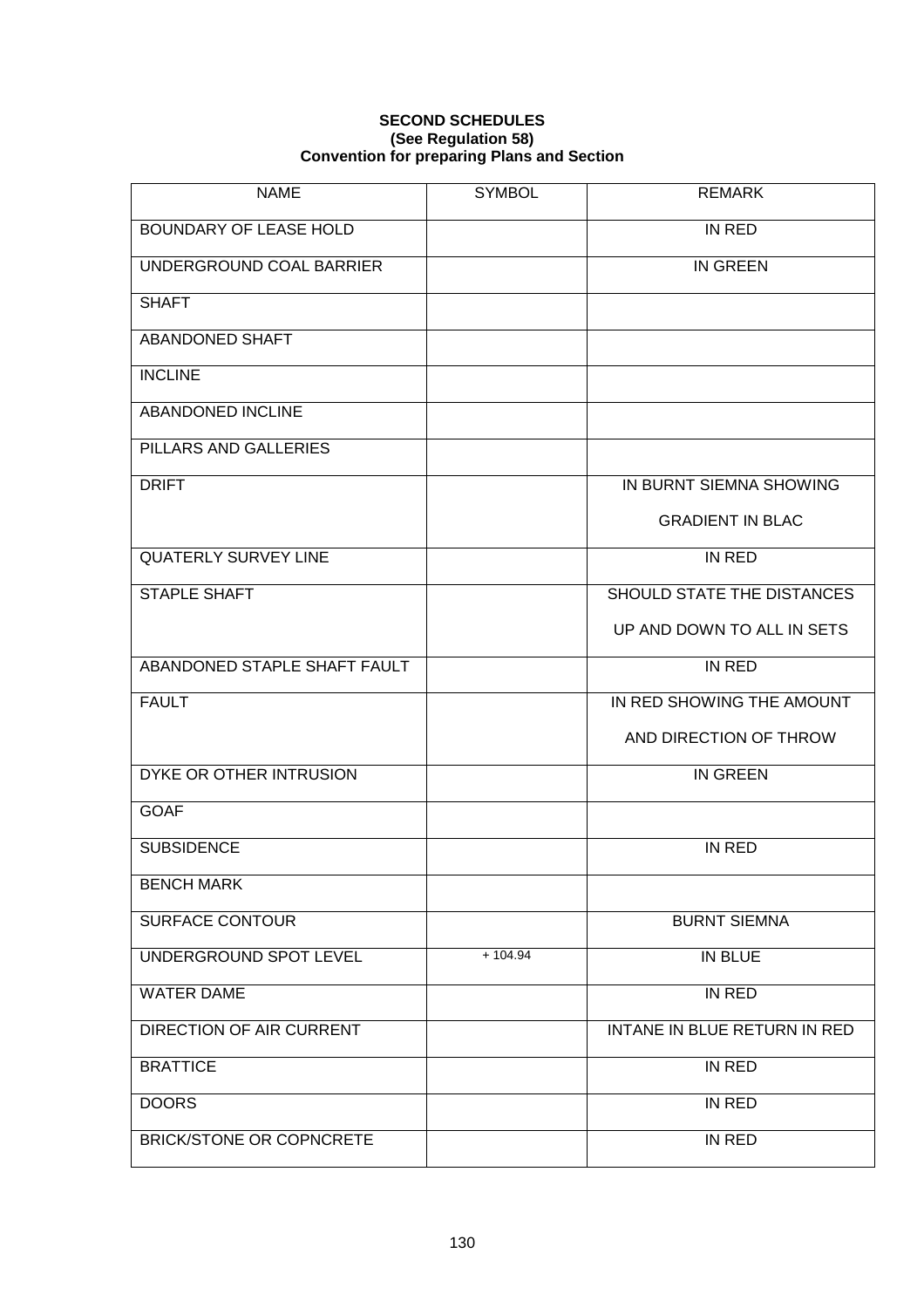| <b>VENTILATION STOPPING</b>         |                           |
|-------------------------------------|---------------------------|
| FIRE DAM, SEAL OR STOPPING          | IN RED                    |
| <b>EXPLOSION PROOF STOPPING</b>     | IN RED                    |
| <b>AIR CROSSING</b>                 |                           |
| <b>EXPLOSION PROOF AIR CROSSING</b> |                           |
| <b>REGULATOR</b>                    | IN RED                    |
| <b>AUXILIARY FAN</b>                | IN RED                    |
| <b>TELEPHONE</b>                    | IN RED                    |
| UNDERGROUND FIRST AND               | THICK CROSS IN RED        |
| <b>STATION</b>                      |                           |
| <b>ENGINE HOUSE OR ROOM</b>         |                           |
| <b>BORE HOLE</b>                    | SHOULD SHOW SERIAL NUMBER |
|                                     | AND DIAMETER              |
| <b>SURVEY LINES &amp; STATIONS</b>  |                           |
| <b>SECTION OF SEAM</b>              |                           |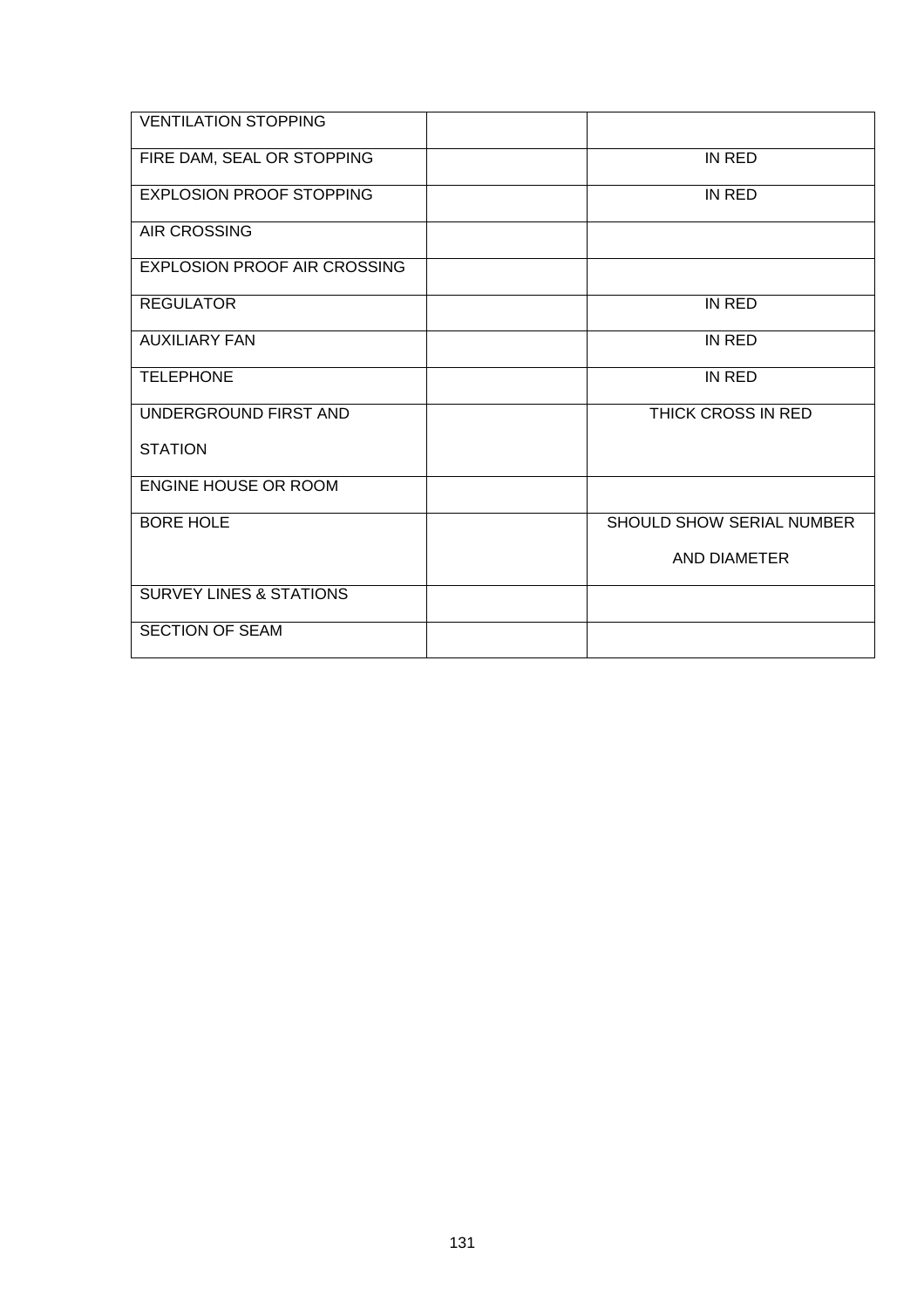## **THIRD SCHEDULE**

#### $1$ <sup>\*</sup>  $\begin{bmatrix} * & * & * & * & * \ * & * & * & * \end{bmatrix}$ **(FORM III Extraction of coal by a system other than the 3 [Board] and Pillar system [See Regulation 100A]**

### 1. General

- (i) Name of Mine
- (ii) Owner
- (iii) District
- (iv) State

## 2. Particulars of Seam to be worked

- (i) Name/Number
- (ii) Total thickness
- (iii) Working thickness (give section)
- (iv) Nature of roof upto a thickness of atleast 1 metre.
- (v) Nature of floor upto a thickness of atleast 1 metre.
- (vi) Maximum and minimum depth from the Mine Surface.
- (vii) State :
	- (a) the rate of emission of inflammable gas per tonne of coal raised.
	- (b) The percentage of inflammable gas in the general body of air.
- (viii) Is there any history of fire in the seam : (a) in the same mine; or (b) in the adioining mines ? Give details
- (ix) What is the known or expected incubation period of the seam ?
- 3. Condition of overlying and underlying seam
	- (i) Give section of the strata separately.
	- (ii) Are the seams free from water ? If not, give details regarding position of water level.
	- (iii) Are the seams extracted/split/standing on pillars/virgin?
	- (iv) If the seams have been extracted/split; state if by caving method or by hydraulic stowing or dry stowing.
	- (v) Is there any fire in any overlying or underlying seams/sections or at the surface? If so, give detailed history about the same, and the present condition of the fire.
	- (vi) State :
		- (a) the rate of emission inflammable gas per tonne of coal raised
		- (b) the percentage of inflammable gas in the general body of air.
- 4. Proposed method of Development

(a) Explain in detail the proposed layout of workings.

A layout plan also should be submitted in duplicate showing the area proposed to be worked, and all other features (including surface features) required to be shown on an underground plan maintained under regulation 59.

- (b) Type of machinery to be used for coal cutting/coal getting and for the transport of coal from the face to the surface.
- 5. Proposed method of extraction
	- (a) By hydraulic stowing of sand/crushed material and/or pneumatic stowing by caving method, or
	- (b) By longwall retreating or longwall advancing method, or
	- (c) By any other special method, like working by inclined slices, horizontal slices and sub-level caving etc.

Note : IN each case, illustrate the manner of extraction in details and with suitable sketches.

- (d) Type of machinery to be used for coal cutting/coal getting and for the transport of coal from the face to the surface.
- 6. Support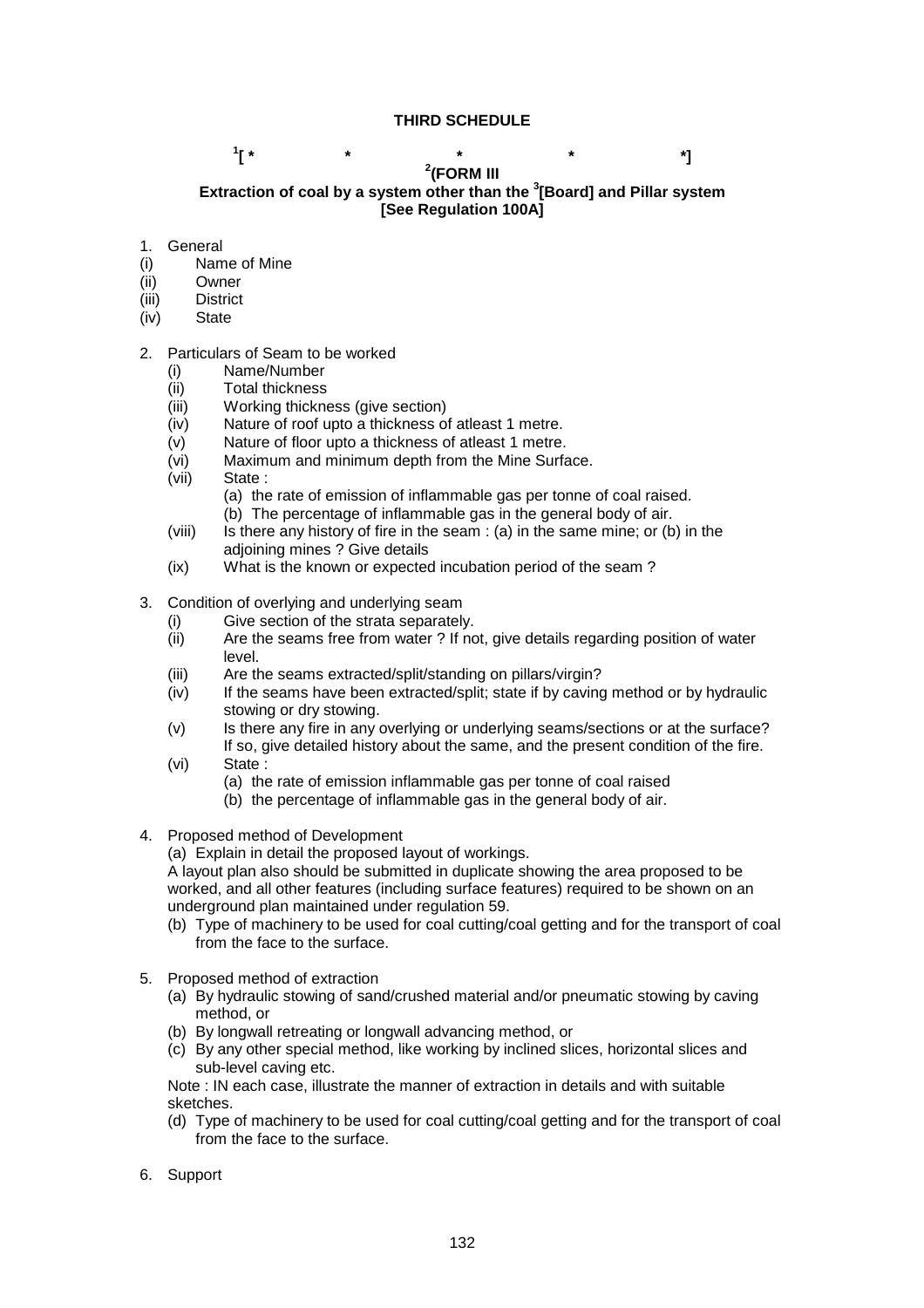- (a) Proposed method of support during
	- (i) development
	- (ii) depillaring/final extraction

Note : In each case, illustrate with sketches.

- (b) Material to be used for support, whether timber or steel. If steel supports are to be used, state the type whether rigid, friction or hydraulic type, giving the trade, name, if any, of the type of supports.
- 7. Precautions against Coal Dust.
	- (a) Within 60 metres of working faces.
	- (b) In the haulage roads and airways.
	- (c) In other parts of workings.
	- (d) Whether stone dust barriers would be provided ? If not, give reasons.
	- (e) Type of stone dust to be used.
- 8. Precautions against danger from water
	- 1. If provisions of regulation 126 are applicable, state precautions that are proposed to be taken against danger from surface water.
	- 2. If provisions of regulation 127 are applicable, state precautions that are proposed to be taken against danger from underground water.
- 9. Ventilation
	- (1) Surface fan
	- (a) (i) Type
		- (iii) Capacity (state the range) Min. Max. (iv) Water-gauge.
	- (b) Whether the same fan will meet the ventilation requirements of the mine during its different stages of development and depillaring or any other fan(s)
		- will be installed. In the latter case, give details stating the equivalent orifice of the mine at the different stages of its life.
	- (2) Underground fans, if any, Type Capacity Auxiliary or Booster (i)
		- (ii)
	- (3) Explain the proposed system of ventilation and also indicate on the layout plan:
	- Ventilating District Quantity of air in cubic metres/cubic feet.
	- (4) Minimum quantity of air:
		- (1) available per person employed in the largest shift or per daily tones output, whichever greater passing along the last.
		- (2) Ventilating connection for each ventilating district.
	- (5) (i) What is the anticipated rate of emission of gas per tonne of coal ?
		- (ii) Maximum percentage (actual or planned) of gas in the return of any ventilating district.
- 10. Any other relevant details –

Certified that the information given above is correct to the best of my knowledge or belief.

Signature : Designation : Owner/Agent/Manager Date:

**Instructions**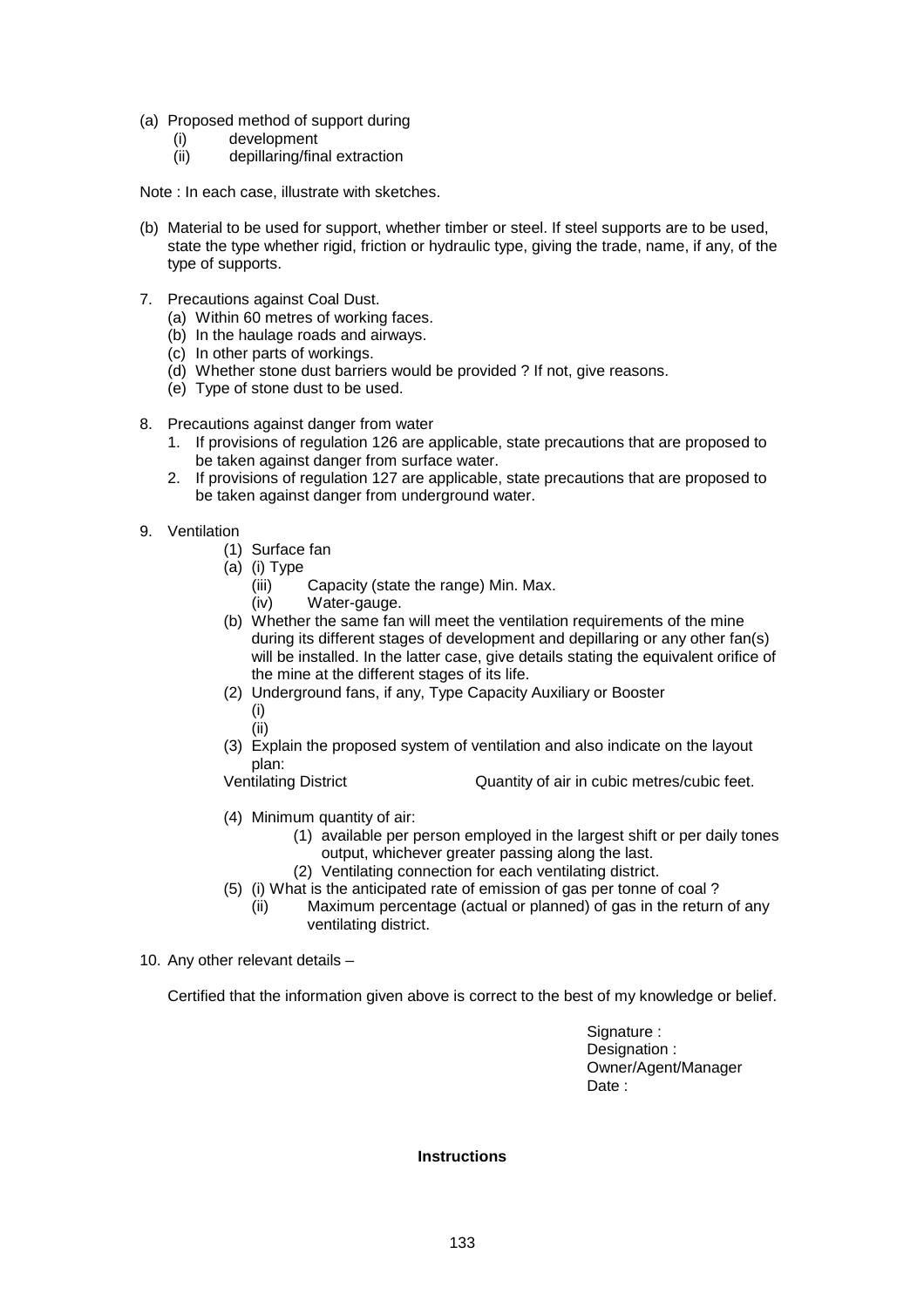- 1) Separate sheets may be used in case the space against any of the columns is sufficient for the information required.
- 2) This form should be submitted in duplicate accompanied by a layout plan showing the area proposed to be worked and all other features (including the surface features) required to be shown on an underground plan maintained under Regulation 59.
- 3) Equivalent Orifice should be calculated in square metres.]

[Ministry of Labour and Employment, No.M1-41(30)/57]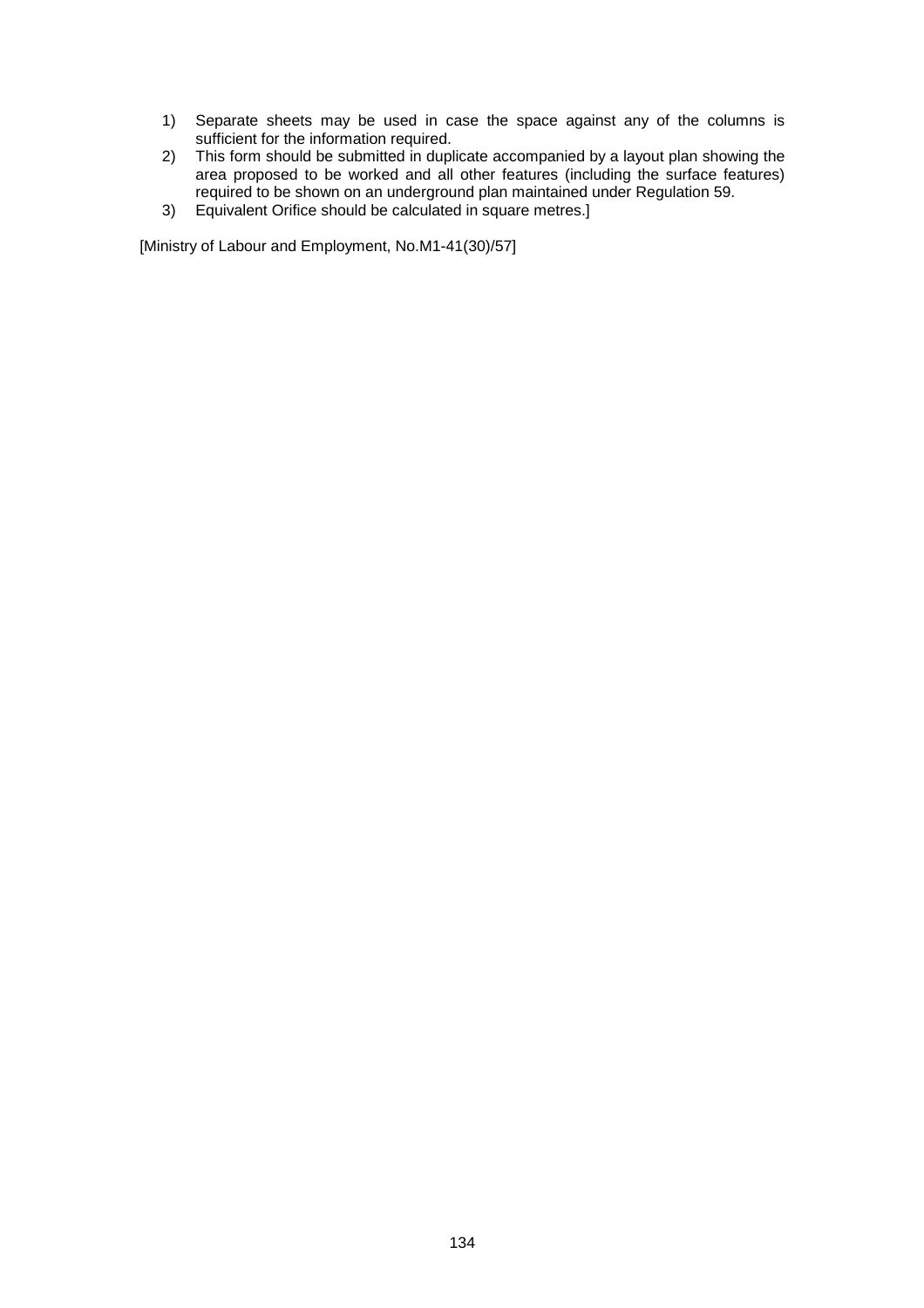#### STATUTORY ORDERS ISSUED UNDER THE COAL MINES REGULATIONS, 1957

#### Approval of Institutions and their degrees, diplomas and certificates under the Coal Mines Regulations, 1957

S.O. 3542, dated the 14<sup>TH</sup> November, 1962 – In pursuance of the provisions of regulation 16 of the Coal Mines Regulations, 1957, and in supersession of all previous notifications on the subject, the Central Government hereby approves the institutions mentioned in column I of the table below in respect of such degrees diplomas or certificates awarded by them as are specified in the corresponding entry in column II of the said table :

#### TABLE

1. Any University in India established by law Degree in mining.<br>2. Bengal Engineering College, Sibpore Diploma in Mining (issued up to 1929) 2. Bengal Engineering College, Sibpore 3. Indian School of Mines and Applied Geology, Dhanbad  $^{2}$ [4. The Institution of Engineers (India)

incorporated by royal Charter, 1935.

- 3. Cambridge and Birmingham Universities
- 
- 
- 
- 
- 
- 
- 
- 
- 
- 
- 14. Victoria University, Manchester Degree and Certificate in Mining
- 15. Nottingham University College Diploma in Mining Engineering
- 
- 17. Royal School of Mines Associateship in Mining
- 
- 

20. University College of South Wales and Monmouth shire and the South Wales and Monmouth shire School of Mines

- 
- 22. Wigan Mining and Technical College Diploma in Mining
- 
- 
- 
- 4. Columbia University, New York Diploma in Mining Engineering
- 5. Harvard University, Cambridge,

**Massachusetts** 

Name of Institution Degrees, Diplomas or Certificates awarded I and the second contract of the second contract of the second contract of the second contract of the second contract of the second contract of the second contract of the second contract of the second contract of the secon

INDIA<br>Degree in mining.

(i) Cerificate in Coal Mining (issued upto 1950-51) and

(ii) Diploma in Associate ship in Mining Engineering. 2

Pass in Sections A and B of the Associate

Membership Examination in Mining Engineering **Branch** 

## UNITED KINGDOM

1. Armstrong College, New Castle-on-Tyne Diploma in Mining<br>2. Birmingham University Degree of B.Sc. in Degree of B.Sc. in Mining and Diploma in Mining<br>Joint Coal Mining Diploma 4. Durham University<br>
5. Durham University<br>
Begree of B.Sc. in Mining<br>
Honours Degree of B.Sc. in Honours Degree of B.Sc. in Mining 6. Edinburgh University Degree of B.Sc. and D.Sc. in Mining and Metallurgy 7. Glasgow University Degree in B.Sc. in Mining Engineering 8. Glasgow University **Certificate of Proficiency in Mining** 9. Heriot Watt College, Edinburgh Certificate in Mining Engineering 10. Heriot Watt College, Edinburgh Diploma in Mining Engineering 11. Leeds University Degree of B.Sc. in Mining and Diploma in Mining 12. London University Degree of B.Sc. in Mining for Internal Students subject to the Degree being endorsed by the University with a Certificate of four months' practical experience in a mine. 13. London University Degree of B.Sc. in Mining for External Students. 16. Oxford and Birmingham Universities Diploma in Coal Mining which is granted by the two Universities jointly 18. Sheffield University<br>
19. Sheffield University<br>
19. Sheffield University<br>
20. Degree of Bacheld Degree of Bachelor of Engineering (Mining) Diploma which is granted by the two institutions jointly.

21. University of Wales Degree of B.Sc. in Mining Engineering U.S.A. 1. California University Degree of Mining Engineering 2. Carnegie Institute of Technology, Pittsburgh Degree of Bachelor of Science in Mining Engineering 3. Colorado School of Mines Degree in Mining Engineering

Diploma in Mining Engineering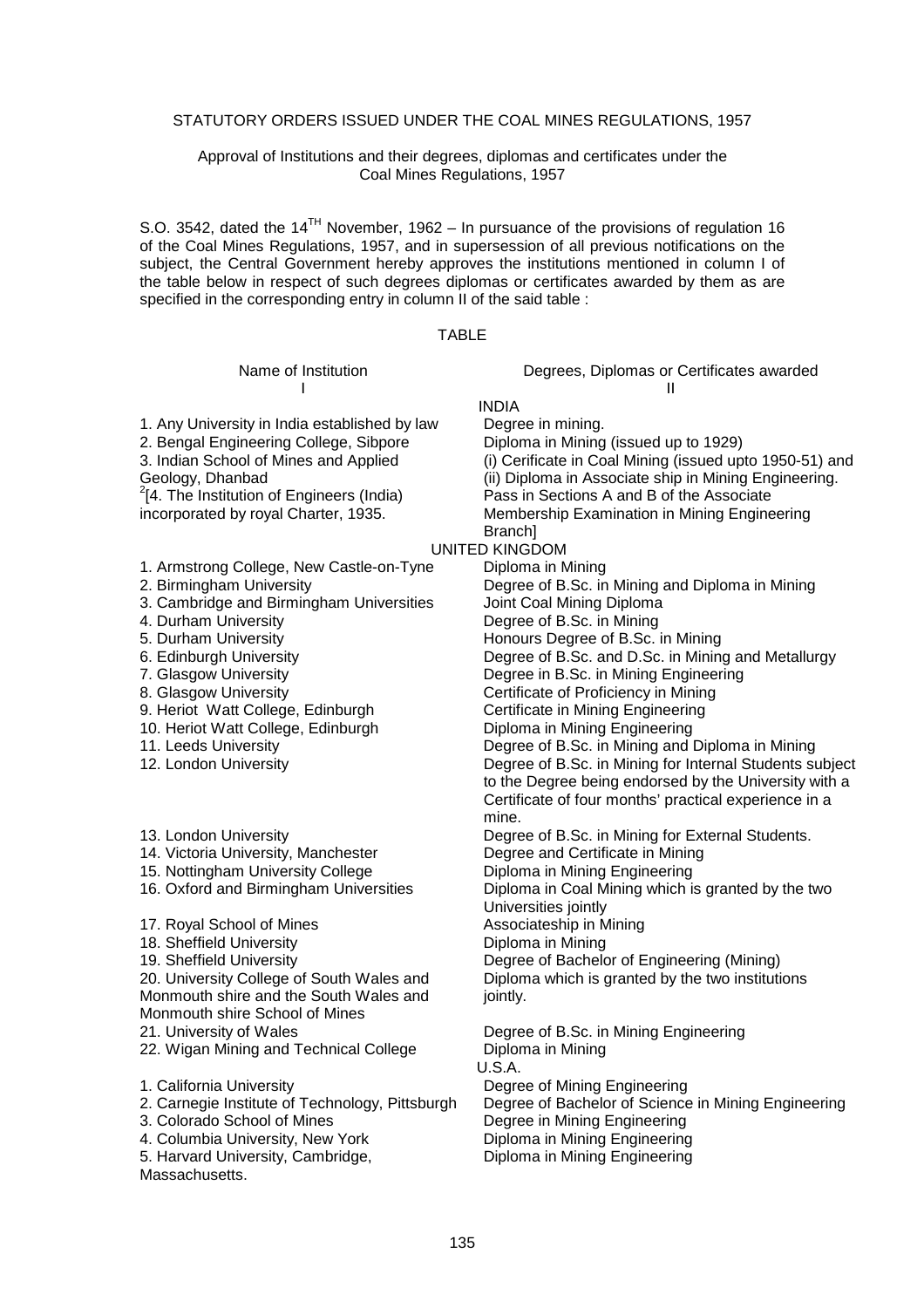7. Pittsburgh University Degree of Engineer of Mines.

6. Leland Stanford Junior University, California Degree of Bachelor of Arts in Geology and Mining WEST GERMANY

Diploma in Mining Engineering

1. Bergakademic Clausthal **Diploma** in Mining Engineering

1. Patric Lumumba People's Friendship University, Moscow

<sup>2</sup> S.O. 1599, dated the 28<sup>th</sup> June, 1961 – In pursuance of the proviso to regulation 17 of the Coal Mines Regulations, 1957, and in supersession of all previous notifications on the subject, the Central Government hereby approves, for the purpose of the said regulation, the institutions and authorities mentioned in column I of the table below in respect of such degrees, diplomas or certificates awarded by them as are specified in the corresponding entry in column II of the said table.

U.S.S.R

#### TABLE

I and the second contract of the second contract of the second contract of the second contract of the second contract of the second contract of the second contract of the second contract of the second contract of the secon

INDIA  $3$ [(List of institutions and authorities awarding degree/diploma in mining after a full time course of study)]

| 1. Any University in India established by Law<br><sup>4</sup> [2.State Council for Engineering and Technical<br><b>Education, West Bengal</b> | Degree in Mining<br>Licentiate-Diploma in Mining Engineering]                                                                                                                                                                            |
|-----------------------------------------------------------------------------------------------------------------------------------------------|------------------------------------------------------------------------------------------------------------------------------------------------------------------------------------------------------------------------------------------|
| 3. Bengal Engineering College, Shibpore<br>4. Board of Technical Education, Rajasthan,<br>Jothpur.                                            | Diploma in Mining issued upto 1929.<br>Diploma in Mining.                                                                                                                                                                                |
| <sup>5</sup> [5. State Council of Technical Education and<br>Training, Orissa (formerly Board of Engineering<br>Education, Orissa)            | Diploma in Mining Engineering]                                                                                                                                                                                                           |
| 6. Central Board of Technical Examination,<br>Mysore.                                                                                         | Licentiate in Mining Engineering.                                                                                                                                                                                                        |
| 7. Indian School of Mines, Dhanbad.                                                                                                           | Certificate of Coal Mining issued upto 1950-51.<br>1.<br>2.<br>Certificate of Metal Mining issued upto 1938-39.<br>3.<br>Diploma of Associate ship in Mining Engineering                                                                 |
| 8. Shri Jayachamarajendra Occupational<br>Institute, Bangalore.                                                                               | Diploma in Mining.                                                                                                                                                                                                                       |
| 9. State Board of Technical Education and<br>Training, Andhra Pradesh.                                                                        | Diploma in Mining Engineering.                                                                                                                                                                                                           |
| 10. State Board of Technical Education<br>(formerly Technological) Diploma Examination<br>Board), Madras.                                     | Licentiate in Mining Engineering                                                                                                                                                                                                         |
| [11. State Board of Technical Education, Bihar<br><sup>6</sup> [12. Madhya Pradesh Board of Technical<br>Education, Bhopal.                   | Diploma in Mining and Mine Surveying]<br>Diploma in Mining and Mine Surveying].                                                                                                                                                          |
| <sup>6</sup> [13. Board of Technical Examination,<br>Maharashtra, Bombay.                                                                     | Diploma in Mining & Mine Surveying].                                                                                                                                                                                                     |
| (14. The Institution of Engineers (India)<br>incorporated by Royal Charter, 1935.                                                             | Pass in Section A and B of the Associate Membership<br>examination in Mining Engineering Branch.<br><sup>8</sup> [List of Institutions and authorities awarding degree/diploma in Civil Engineering after a<br>fulltime course of study] |
| 1. Any University in India established by Law                                                                                                 | Degree in Civil Engineering                                                                                                                                                                                                              |
| 2. All India Council of Technical Education                                                                                                   | National Certificate in Civil Engineering.                                                                                                                                                                                               |
| 3. Assam Engineering Institute, Gauhati                                                                                                       | Certificate in Civil Engineering                                                                                                                                                                                                         |
| 4. Bihar College of Engineering, Patna                                                                                                        | Surveyors' Certificate<br>1.<br>Civil Engineering Subordinate Diploma<br>2.                                                                                                                                                              |
| 5. Board of Technical Education, Rajasthan,<br>Jodhpur.                                                                                       | Diploma in Civil Engineering                                                                                                                                                                                                             |
| 6. Board of Technical Education, Kerala<br>7. Board of Technical Examination, Mysore                                                          | Diploma in Civil Engineering<br>LCE/Diploma in Civil Engineering                                                                                                                                                                         |
|                                                                                                                                               |                                                                                                                                                                                                                                          |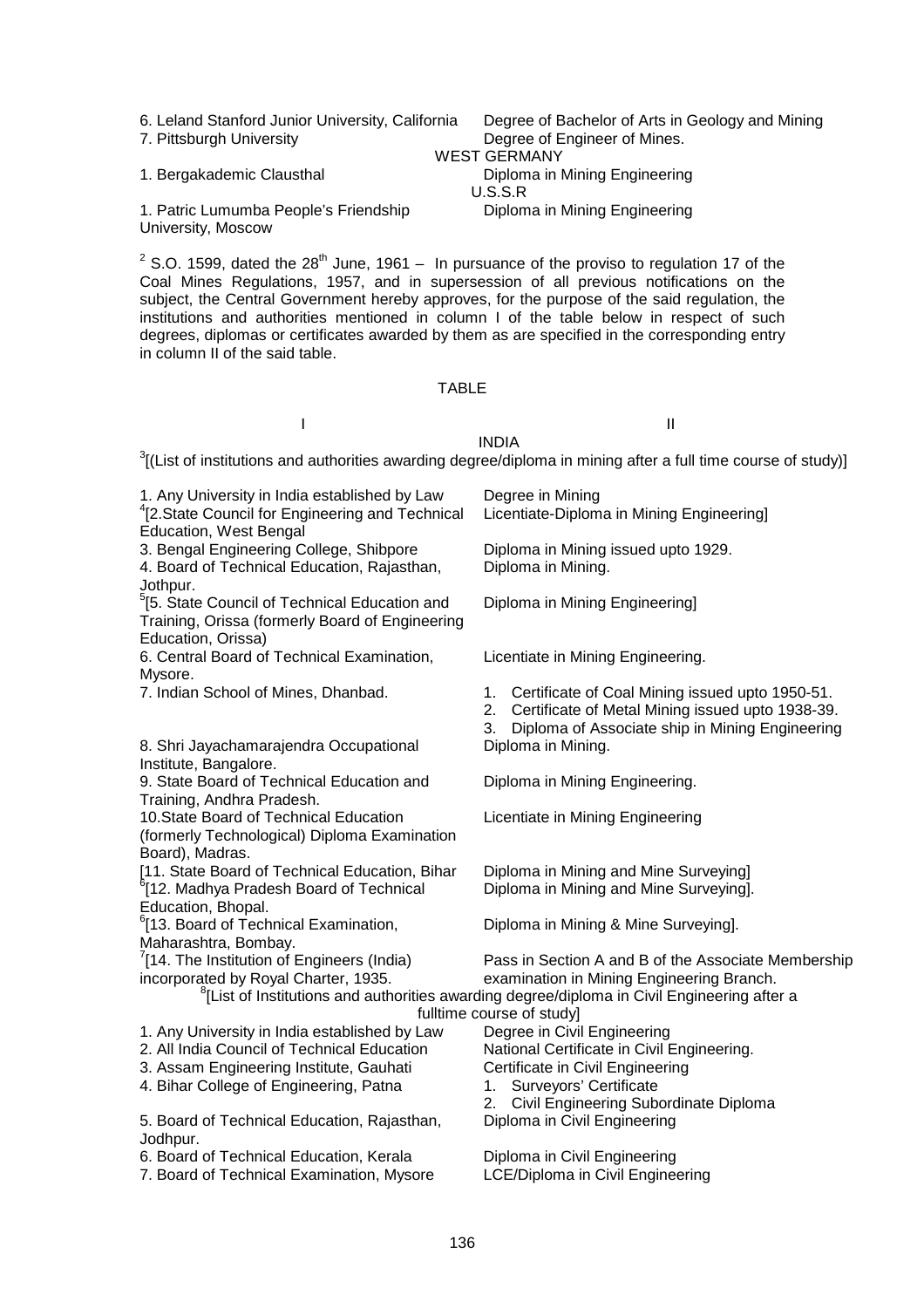(formerly Central Board of Technical Examination, Mysore)

8. Civil Engineering School, Allahabad. Overseer Certificate

9. Civil Engineering, Lucknow **Overseer Certificate** 

12. College of Engineering, Osmania University (formerly Osmania Engineering College, Hyderabad)

13. College of Engineering and Technology, Jadavpur

14. College of Military Engineering, Kirkee Overseer's Building and Road's course. 15. Department of Technical Education, Bombay

16. Department of Technical Education, Gujarat State, Ahmedabad (previously Bombay)

17. Director General of Employment and Training (Ministry of Labour & Employment of India)

19. Government Polytechnic, Nagpur

University (formerly Government Engineering School, Nagpur)

20. Government School of Engineering, Rasul Overseership Certificate 21. Government Technical College, Hyderabad (formerly Osmania Technical College, Hyderabad)

23. HRH the Prince of Wales Institute of Engineering and Technology, Jorhat

25. Kerala University (formerly Travancore University)

26. Mainmati Survey Institute, Tripura Survey Final Examination

27. MBM Engineering College, Jodhpur Diploma in Civil Engineering

28. Murlidhar Gajanand Technical Institute, Hathras

29. Muslim University, Aligarh Diploma in Civil Engineering

30. Nagpur University LCE

31. National Council for Rural Higher Education Diploma in Civil Engineering

32. Orissa School of Engineering, Cuttack (1) Surveyor's Certificate

33. Overseer Examination Board (Bengal) (before partition)

34. Polytechnic faculty of Technology (including Engineering) MS University of Baroda, (formerly Kal Bhavan Technical Institute, Baroda, re-named as Faculty of Technology (including engineering) MS University, Baroda)

35. Punjab Polytechnic (formerly Punjab Government School of Engineering, Nilokheri) 36. Ramgarhia Polytechnic, Phagwara (formerly Vishwakarma Polytechnic Institute)

10.College of Engineering, Guindy, Madras Upper Subordinate Diploma, LCE from 1942 to 1953<br>11.College of Engineering, Poona Civil Engineering Diploma prior to 1950 Civil Engineering Diploma prior to 1950 Upper Subordinate (1<sup>st</sup> class) Overseer Certificate from 1941

Diploma in the Overseer Course.

Diploma in Civil Engineering

Overseer Diploma

Surveyors Diploma

18. Director of Industries, Punjab Common Civil Overseers' Certificate.

1. Surveyors' Certificate.

2. LCE

**LCE** 

22. Hewett Engineering School, Lucknow Overseer Certificate (granted by the Department of Public Instruction from 1936 to 1944 and by the UP Government from 1945.) Certificate in Civil Engineering.

24. Kalikata Shilpa Vidyapith LCE awarded by the Adhoc Committee Provincial Council for Engineering and Technical Education, West Bengal. Diploma in Civil Engineering

Surveyor's Examination

(2) Civil Engineering Subordinate Diploma LCE **LCE** 

Diploma in Civil Engineering (obtained after a course of at least three years)

Overseer's Diploma in Civil Engineering from December, 1947 Diploma in Civil Engineering Overseer Course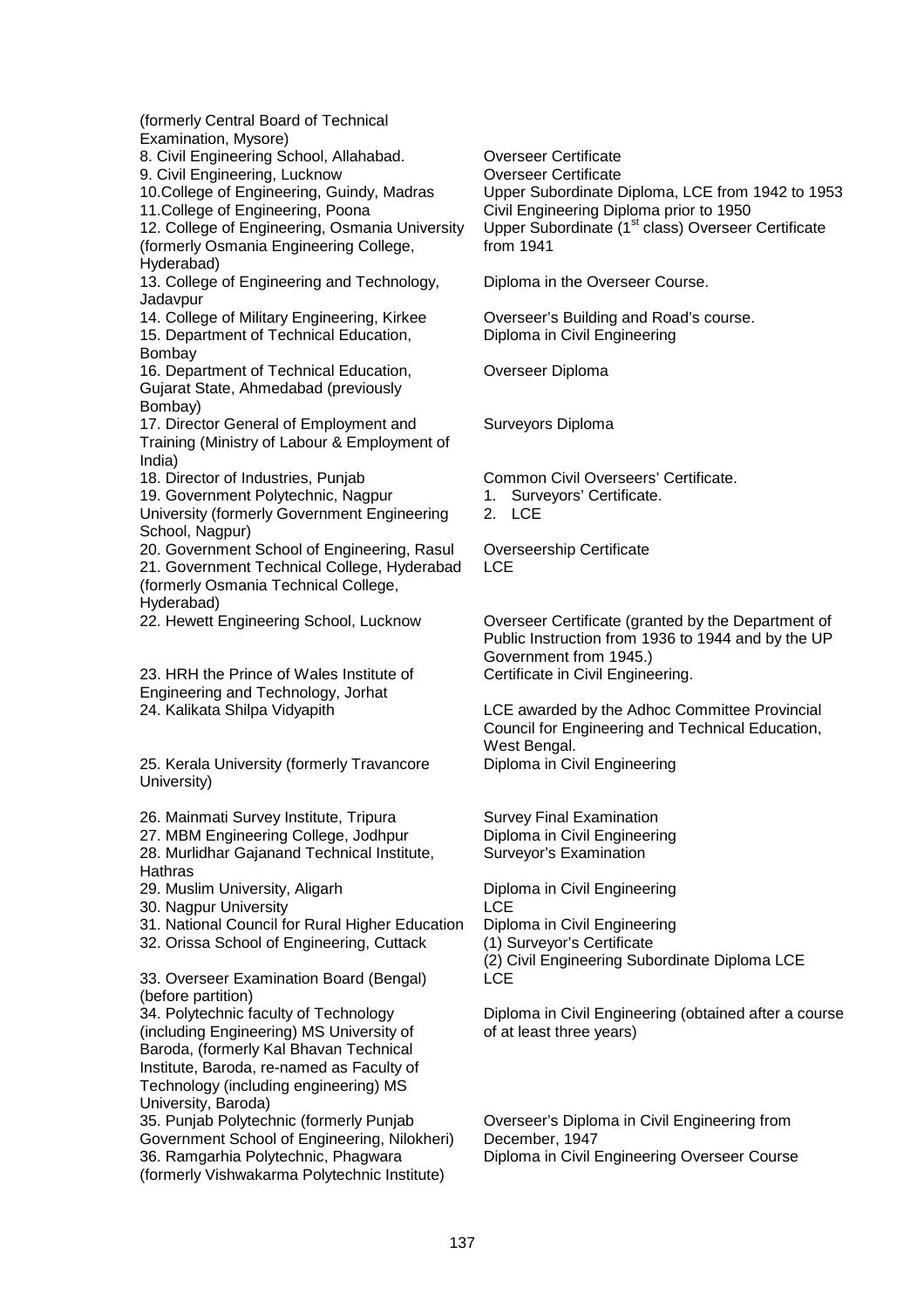|            | 37. Saugar University<br>38. School of Engineering, Bangalore<br>39. Shri Jayachamarajendra Occupational<br>Institute, Bangalore | Diploma in Civil Engineering.<br>Diploma in Civil Engineering<br>Diploma in Civil Engineering               |  |  |
|------------|----------------------------------------------------------------------------------------------------------------------------------|-------------------------------------------------------------------------------------------------------------|--|--|
|            | 40. State Board of Technical Education and                                                                                       | Diploma in Civil Engineering after a course of study                                                        |  |  |
|            | Vocational Training, Bihar                                                                                                       | lasting for 2-1/2 years                                                                                     |  |  |
|            | 41. State Board of Technical Education and                                                                                       | Overseer Diploma in Civil Engineering                                                                       |  |  |
|            | Training U.P. (formerly adhoc Board of                                                                                           |                                                                                                             |  |  |
|            | Engineering Education, UP)<br>42. State Board of Technical Education, Punjab                                                     | Overseer Diploma in Civil Engineering                                                                       |  |  |
|            | 43. State Board of Technical Education, AP                                                                                       | <b>LCE</b>                                                                                                  |  |  |
|            | 44. State Board of Technical Education,                                                                                          | LCE/Diploma in Civil Engineering                                                                            |  |  |
|            | (formerly Technological Diploma Examination                                                                                      |                                                                                                             |  |  |
|            | Board), Madras                                                                                                                   |                                                                                                             |  |  |
|            | 45. State Council of Technical Education,                                                                                        | Diploma in Civil Engineering                                                                                |  |  |
| Assam      |                                                                                                                                  | <b>LCE</b>                                                                                                  |  |  |
|            | 46. State Council of Engineering and Technical<br>Education, West Bengal                                                         |                                                                                                             |  |  |
|            | 47. Technical Diploma Examination Board, AP                                                                                      | <b>LCE</b>                                                                                                  |  |  |
|            | 48. Tirhur School of Engineering, Muzaffarpur                                                                                    | Subordinate Engineering Course in Civil Engineering                                                         |  |  |
|            |                                                                                                                                  | from 1952.                                                                                                  |  |  |
|            | 49. University of Roorkee (formerly Thomason                                                                                     | Diploma in Civil Engineering (formerly Civil                                                                |  |  |
|            | Civil Engineering College, Roorkee)                                                                                              | Overseership)                                                                                               |  |  |
|            | 50. West Bengal Survey Institute, Bengal                                                                                         | Senior Surveyor's Certificate.                                                                              |  |  |
|            | [51. State Council of Technical Education and<br>Training, Orissa.                                                               | Diploma in Civil Engineering]                                                                               |  |  |
|            |                                                                                                                                  | $2$ [List of Institution and authorities awarding Diploma/Certificate in Mining after a part time course of |  |  |
| study]     |                                                                                                                                  |                                                                                                             |  |  |
|            | 52. State Board of Technical Education, Bihar                                                                                    | Diploma in Mining and Mine Surveying (Re-organised                                                          |  |  |
|            |                                                                                                                                  | Mining Classes, Bhaga, Dhanbad)                                                                             |  |  |
|            | 53. Mining Educational Advisory Board, West                                                                                      | Final Merit Certificate. (Evening Mining Classes run by                                                     |  |  |
| Bengal     |                                                                                                                                  | the Directorate of Mines and Minerals, Government of<br>West Bengal)                                        |  |  |
|            |                                                                                                                                  |                                                                                                             |  |  |
|            |                                                                                                                                  | <b>FOREIGN</b>                                                                                              |  |  |
| 1.         | Armstrong College, New Castle-on-Tyne,<br>UK                                                                                     | Diploma in Mining                                                                                           |  |  |
| 2.         | Birmingham University, UK                                                                                                        | Degree of B.Sc in Mining and Diploma in Mining                                                              |  |  |
| 3.         | California University, USA                                                                                                       | Degree of Mining Engineering                                                                                |  |  |
| 4.         | Cambridge and Birmingham Universities,<br>UK                                                                                     | Joint Coal Mining Diploma                                                                                   |  |  |
| 5.         | Carnegic Institute of Technology,<br>Pittsburgh, USA                                                                             | Degree of Bachelor of Science in Mining Engineering                                                         |  |  |
| 6.         | Colorado School of Mines, USA                                                                                                    | Degree in Mining Engineering                                                                                |  |  |
| 7.         | Columbia University, New York, USA                                                                                               | Degree of Engineer of Mines                                                                                 |  |  |
| 8.         | Durham University, UK                                                                                                            | Degree of B.Sc. in Mining                                                                                   |  |  |
| 9.         | Durham University, UK                                                                                                            | Honors Degree of B.Sc. in Mining.                                                                           |  |  |
| 10.        | Edinburgh University, UK<br>Glasgow University, UK                                                                               | Degree of B.Sc. and D.Sc. in mining and metallurgy                                                          |  |  |
| 11.<br>12. | Glasgow University, UK                                                                                                           | Certificate of Proficiency in mining.<br>Degree of B.SC. in Mining Engineering                              |  |  |
|            | 13. Heriot Watt College, Edinburgh, UK                                                                                           | Certificate in Mining Engineering                                                                           |  |  |
|            | 14. Harvard University, Cambridge,                                                                                               | Diploma in Mining Engineering                                                                               |  |  |
|            | Massachusetts, USA                                                                                                               |                                                                                                             |  |  |
|            | 15. Heriot Watt College, Edinburgh, UK                                                                                           | Diploma in Mining Engineering                                                                               |  |  |

16. Leeds University, UK Degree of B.Sc. in Mining and Diploma in Mining 17. London University, UK **B.S. Degree in Mining for Internal Students**, subject to the Degree being endorsed by the University with a certificate of four months practical experience in a mine.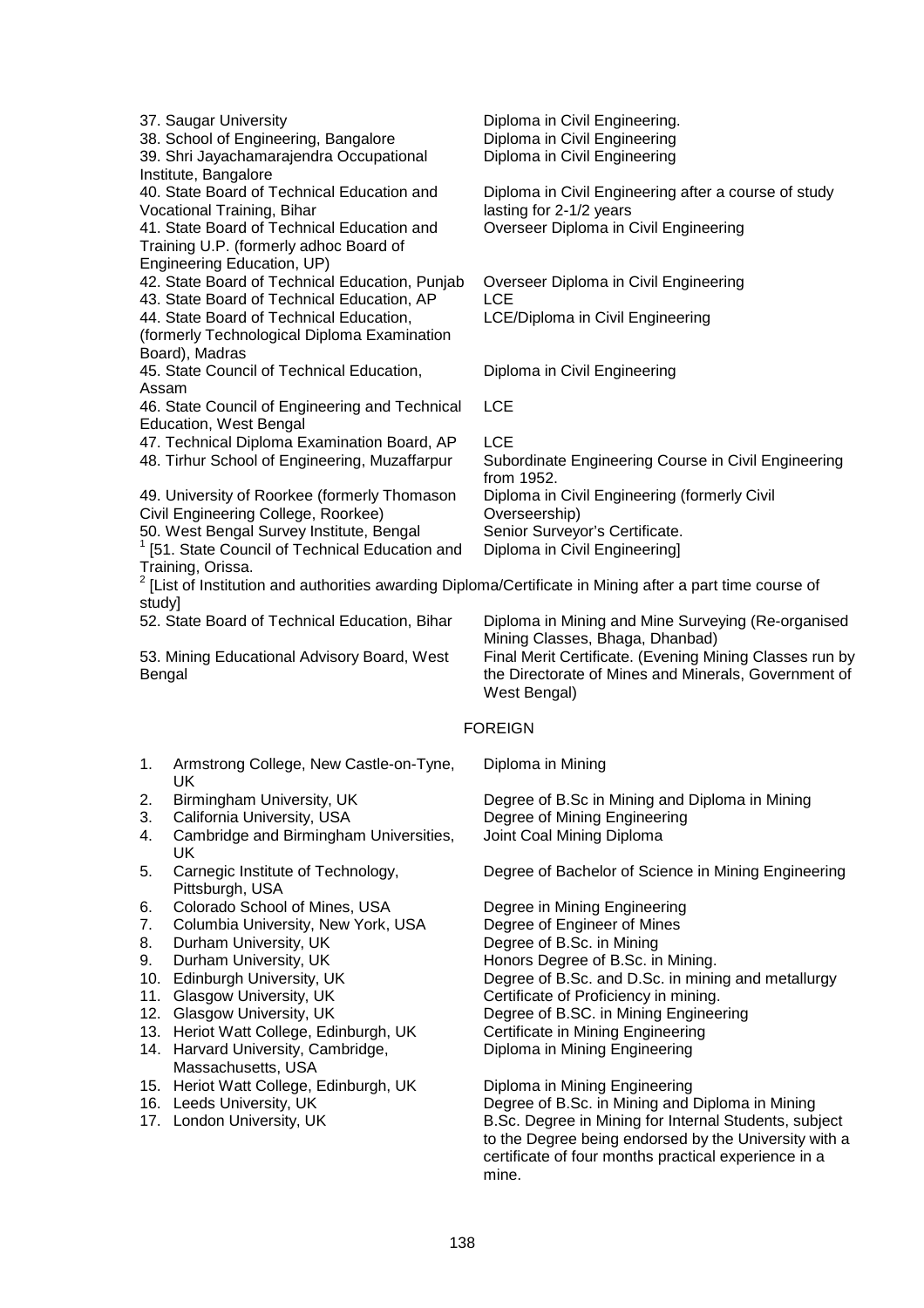- 
- 19. Leland Stanford Junior University, California USA
- 20. Manchester, Victoria University, UK Degree and Certificate in Mining
- 21. Nottingham University College, UK Diploma in Mining Engineering
- 
- 
- 24. Pittsburgh University, USA
- 25. Sheffield University, UK Diploma in Mining
- 
- 27. University College of South Wales and Monmouth shire and the South Wales and Monmouth shire School of Mines, UK
- 
- 29. Wigam Mining and Technical College, UK Diploma in Mining
- 30. Ashanulla School of Engineering, Dacca Sub-Overseer's Diploma, LCE
- 31. Government Technical Institute, Insein
- Burma
- 32. NED Engineering College, Karachi and Diploma in Civil Engineering<br>3.133. Bergekedemis Claugthel, West Cermany a Diploma in Mining Engineering
- 
- 4 [34. Patric Lumumba Peoples Friendship

University, Moscow (USSR)

18. London University, UK **Degree of B.Sc. in Mining for External Students.** Degree of Bachelor of Arts in Geology and Mining

22. Oxford and Birmingham Universities, UK Diploma in Coal Mining which is granted by the two universities jointly. 23. Royal School of Mines, UK<br>
24. Pittsburgh University, USA<br>
24. Pittsburgh University, USA<br>
29. Degree of Engineer in Mines 26. Sheffield University, UK Degree of Bachelor of Engineering (Mining) Diploma which is granted by the two institutions (jointly)

28. Wales University of UK Degree of B.Sc. in Mining Engineering Diploma in Civil Engineering

[33. Bergakademie Clausthal, West Germany Diploma in Mining Engineering] Diploma in Mining Engineering]

<sup>1</sup> S.O. 1261, dated the 23<sup>rd</sup> April, 1963 – In pursuance of the provisions of regulation 18 of the Coal Mines Regulations, 1957, and in supersession of the Government of India in the Ministry of Labour and Employment notification  $^2$  No.S.O. 3935 dated the 22<sup>nd</sup> December, 1962, the Central Government hereby approves the institutions mentioned in column I of the table below in respect of such degree, diplomas or certificates awarded by them as are specified in the corresponding entry in column II of the said tbale:

#### TABLE

|                                                       | Ш                                                     |
|-------------------------------------------------------|-------------------------------------------------------|
| Name of Institution                                   | Degree, Diploma or Certificate awarded                |
|                                                       | <b>INDIA</b>                                          |
| 1. Any University in India established by Law         | Degree in Mining                                      |
| 2. Bengal Engineering College, Shibpore               | Diploma in Mining (issued upto 1929)                  |
| 3. Indian Schol of Mines and Applied Geology,         | Certificate in Coal Mining (issued upto 1050-51) and  |
| Dhanbad                                               | Diploma Certificate in Coal Mining Engineering        |
| <sup>3</sup> [4. The institution of Engineers (India) | Pass in Section A and B of the Associate Membership   |
| incorporated by Royal Chapter, 1935                   | Examination in Mining Engineering Branch]             |
|                                                       | <b>UNITED KINGDOM</b>                                 |
| 1. Armstrong College, New Castle-on-Tyne              | Diploma in Mining                                     |
| 2. Birmingham University                              | Degree of B.Sc. in Mining and Diploma in Mining       |
| 3. Cambridge and Birmingham Universities              | Joint Coal Mining Diploma                             |
| 4. Durham University                                  | Degree of B.Sc. in Mining                             |
| 5. Durham University                                  | Honours Degree of B.Sc. in Mining                     |
| 6. Edinburgh University                               | Degree of B.Sc. and D.Sc in Mining and Metallurgy     |
| 7. Glasgow University                                 | Degree of B.Sc. in Mining Engineering                 |
| 8. Glasgow University                                 | Certificate of Proficiency in Mining                  |
| 9. Heriot Watt College, Edinburgh                     | Certificate in Mining Engineering                     |
| 10. Heriot Watt College, Edinburgh                    | Diploma in Mining Engineering                         |
| 11. Leeds University                                  | Degree of B.Sc. in Mining and Diploma in Mining       |
| 12. London University                                 | B.Sc. Degree in Mining for Internal Students, subject |
|                                                       | to the Degree being endorsed by the University with a |
|                                                       | Certificate of four months' practical experience in a |
|                                                       | mine.                                                 |
| 13. London University                                 | Degree of B.Sc. in Mining for External students.      |
| 14. Victoria University, Manchester                   | Degree and Certificate in Mining.                     |